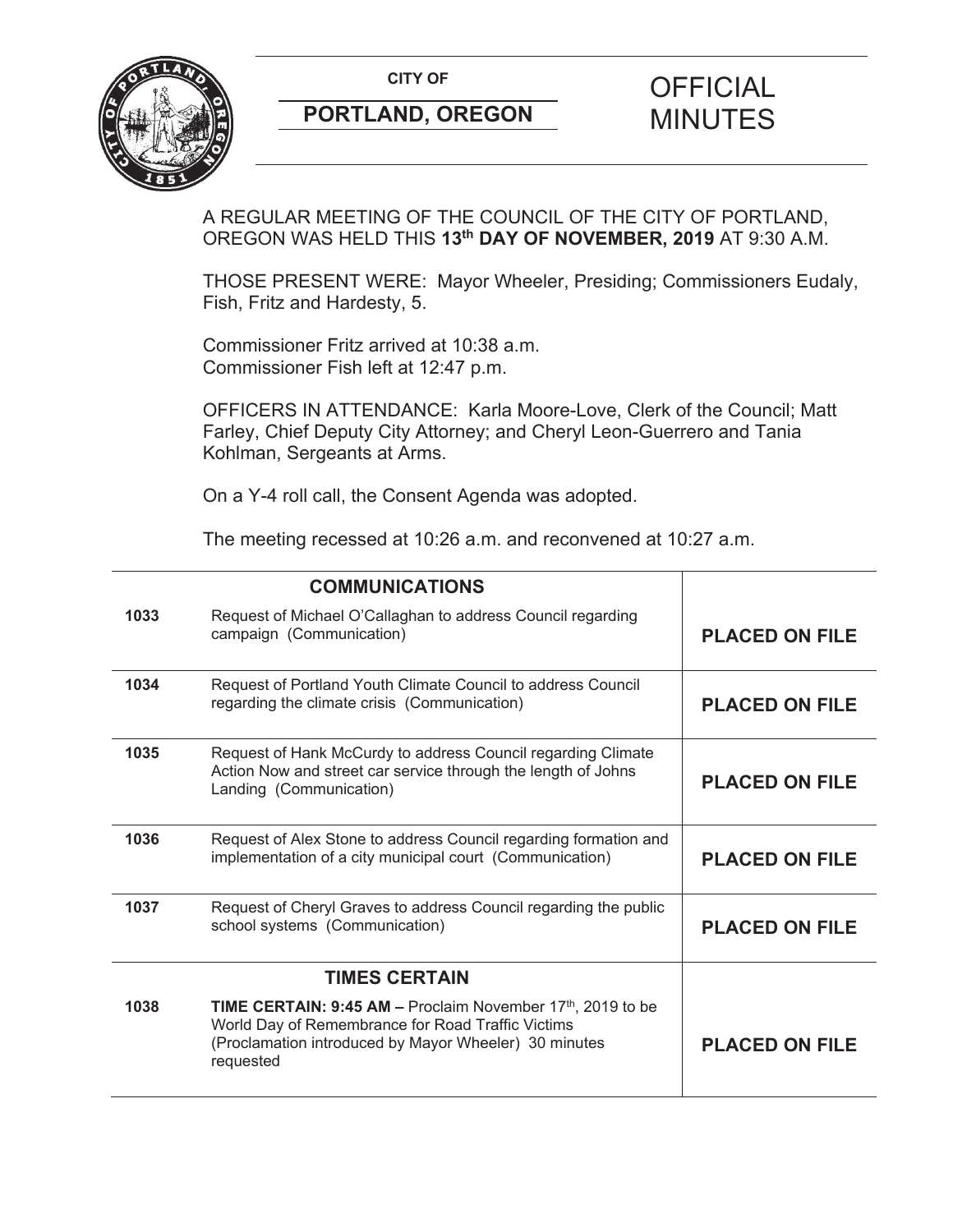|         | טו וטעוווטעטו<br>$1 - 1$ , $2 - 1$                                                                                                                                                                                                                                                                                                 |                 |
|---------|------------------------------------------------------------------------------------------------------------------------------------------------------------------------------------------------------------------------------------------------------------------------------------------------------------------------------------|-----------------|
| 1039    | TIME CERTAIN: 10:15 AM - Building Economic Justice in<br>Portland: Presentation of the Cities for Financial Empowerment<br>Blueprint for the City of Portland and Multnomah County (Report<br>introduced by Mayor Wheeler) 30 minutes requested<br>Motion to accept the report: Moved by Fish and seconded by<br>Fritz.<br>$(Y-5)$ | <b>ACCEPTED</b> |
|         | <b>CONSENT AGENDA - NO DISCUSSION</b>                                                                                                                                                                                                                                                                                              |                 |
|         | <b>Commissioner Chloe Eudaly</b>                                                                                                                                                                                                                                                                                                   |                 |
|         | <b>Bureau of Transportation</b>                                                                                                                                                                                                                                                                                                    |                 |
| $*1040$ | Authorize an Intergovernmental Agreement with the Oregon<br>Department of Transportation for right-of-way services of the<br>Brentwood Darlington Bike/Ped Improvements Project (Ordinance)<br>(Y-4; Fritz absent)                                                                                                                 | 189760          |
|         |                                                                                                                                                                                                                                                                                                                                    |                 |
| 1041    | <b>REGULAR AGENDA</b><br><b>Office of Management and Finance</b><br>Direct the Office of Management & Finance to create a 311<br>Program to improve and simplify community access to City<br>information and services (Resolution introduced by Mayor<br>Wheeler and Commissioner Eudaly) 30 minutes requested<br>$(Y-5)$          | 37456           |
|         | <b>Mayor Ted Wheeler</b>                                                                                                                                                                                                                                                                                                           |                 |
| 1042    | <b>Bureau of Planning &amp; Sustainability</b><br>Amend Deconstruction of Buildings Law Code to include houses<br>and duplexes built in 1940 or earlier (Second Reading Agenda<br>1014; amend Code Chapter 17.106)<br>$(Y-5)$                                                                                                      | 189761          |
|         | <b>Bureau of Police</b>                                                                                                                                                                                                                                                                                                            |                 |
| 1043    | Authorize three Oregon Impact traffic enforcement grants for a total<br>of \$90,000 from the State of Oregon for officer overtime<br>reimbursement and authorize the Mayor or Chief of Police to<br>execute future Oregon Impact grant agreements (Second Reading<br>Agenda 1019)<br>$(Y-5)$                                       | 189762          |
|         | <b>Office of Management and Finance</b>                                                                                                                                                                                                                                                                                            |                 |
| *1044   | Authorize \$235,000 total in grant funds for the Portland United<br>Against Hate FY 2019-20 Special Appropriations Grant Program to<br>support community organizations addressing hate violence<br>(Ordinance) 30 minutes requested<br>$(Y-5)$                                                                                     | 189763          |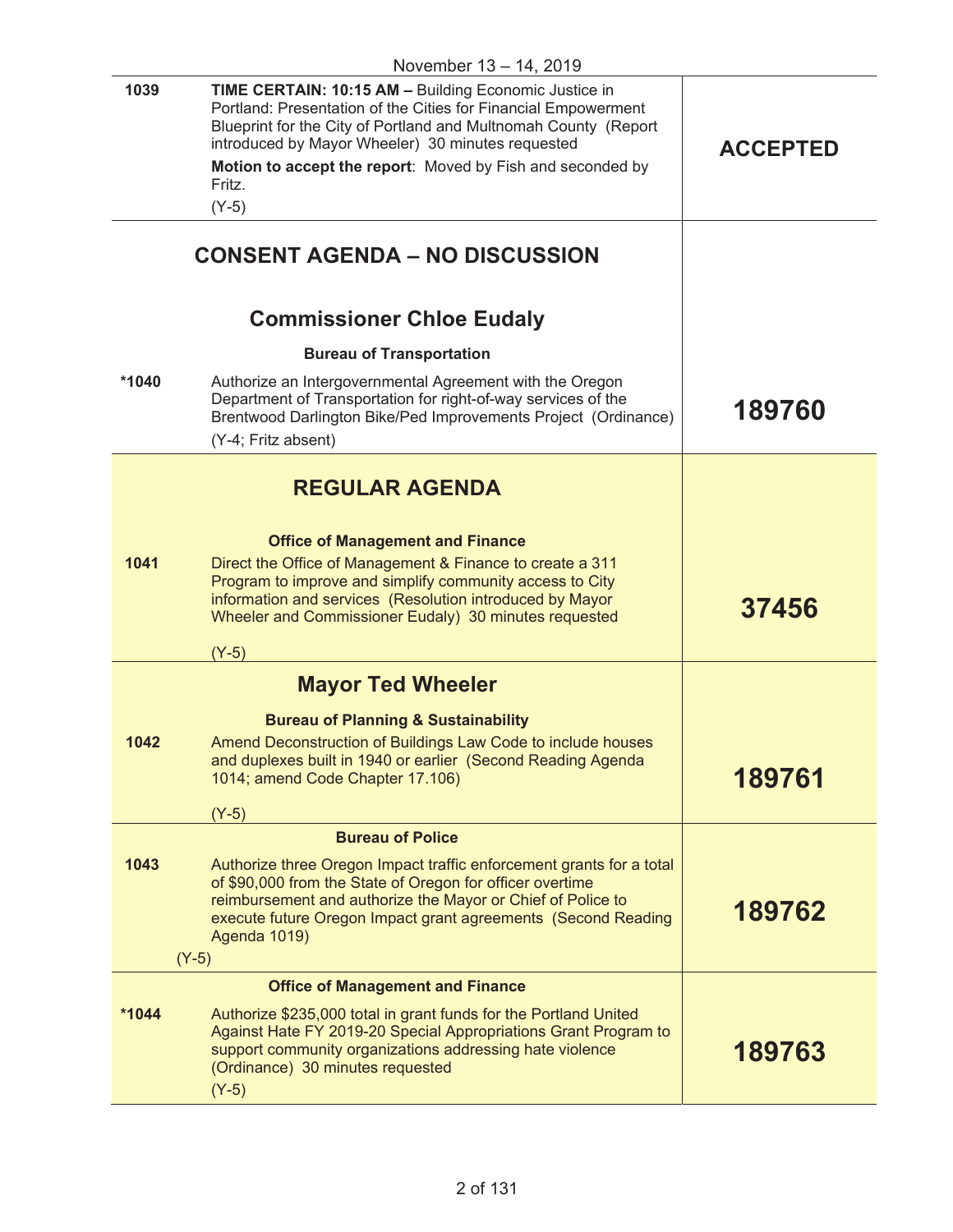|      | .                                                                                                                                                                                                                                                                                                                                                                                                                                                         |                                                                                            |
|------|-----------------------------------------------------------------------------------------------------------------------------------------------------------------------------------------------------------------------------------------------------------------------------------------------------------------------------------------------------------------------------------------------------------------------------------------------------------|--------------------------------------------------------------------------------------------|
| 1045 | Amend Revenue and Finance Code to streamline the procurement<br>and contracting process (Previous Agenda 1022; amend Code<br>Chapter 5.33, 5.34 and 5.68) 15 minutes requested                                                                                                                                                                                                                                                                            | <b>PASSED TO</b><br><b>SECOND READING</b><br><b>NOVEMBER 20, 2019</b><br><b>AT 9:30 AM</b> |
|      | <b>Commissioner Amanda Fritz</b>                                                                                                                                                                                                                                                                                                                                                                                                                          |                                                                                            |
|      | <b>Water Bureau</b>                                                                                                                                                                                                                                                                                                                                                                                                                                       |                                                                                            |
| 1046 | Adopt a set of priority values, expectations, and the Recommended<br>Option to guide the design and implementation of the City of<br>Portland's Bull Run Filtration Projects (Resolution) 25 minutes<br>requested for items 1046-1047<br>No additional oral testimony will be taken. Written testimony<br>will continue to be accepted.<br>Motion to accept amended Resolution: Moved by Fritz and<br>seconded by Hardesty. (Y-3; Eudaly and Fish absent) | <b>CONTINUED TO</b><br><b>NOVEMBER 20, 2019</b><br><b>AT 9:30 AM</b><br><b>AS AMENDED</b>  |
| 1047 | Authorize a contract with Stantec Consulting Services, Inc. for<br>design services for the Bull Run Filtration Project in the amount of<br>\$51 million (Ordinance)<br>Motion to accept substitute Exhibit A: Moved by Fritz and<br>seconded by Hardesty. (Y-3; Eudaly and Fish absent)                                                                                                                                                                   | <b>CONTINUED TO</b><br><b>NOVEMBER 20, 2019</b><br><b>AT 9:30 AM</b><br><b>AS AMENDED</b>  |
|      |                                                                                                                                                                                                                                                                                                                                                                                                                                                           |                                                                                            |

At 2:02 p.m., Council recessed.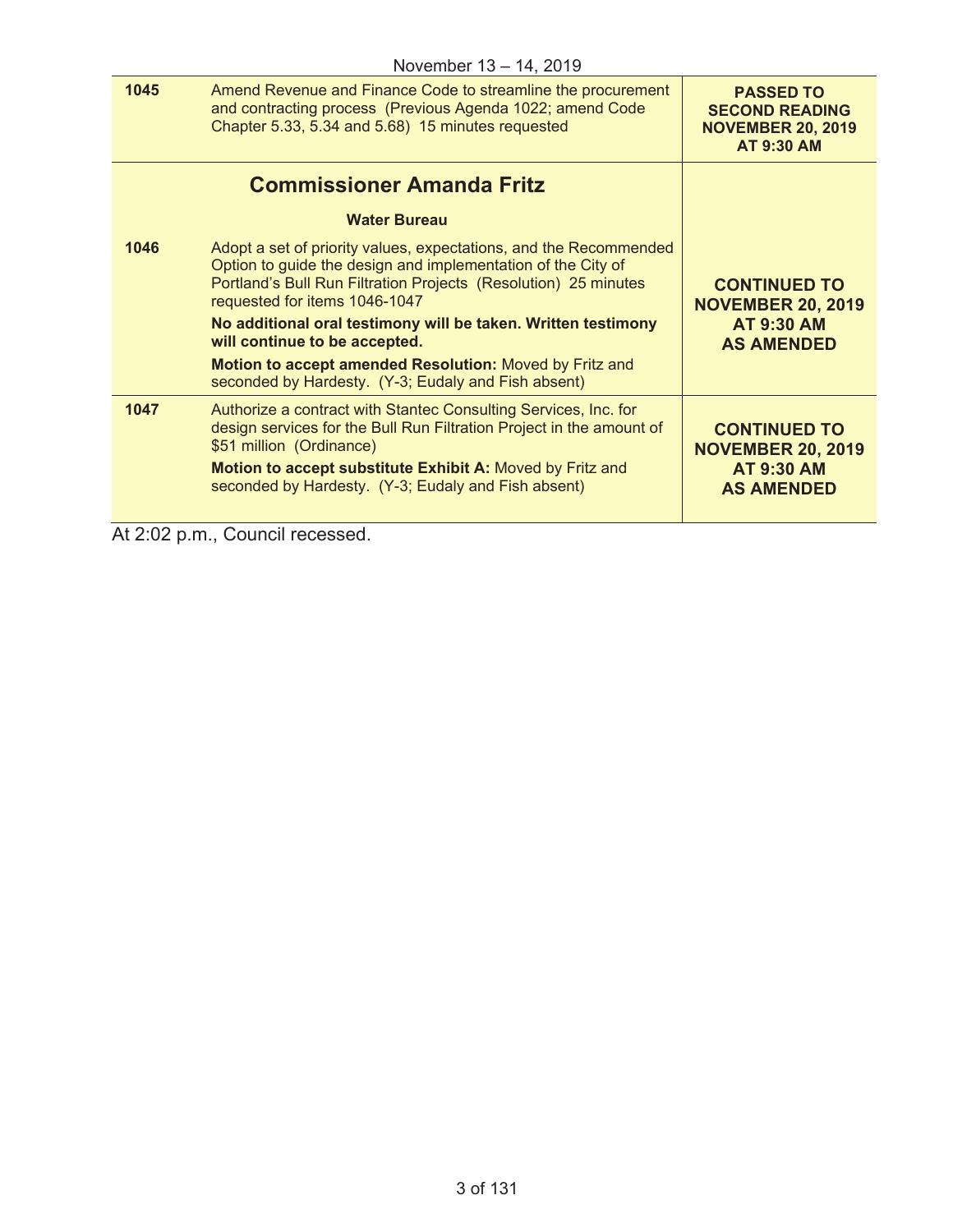|      | A RECESSED MEETING OF THE COUNCIL OF THE CITY OF PORTLAND,<br>OREGON WAS HELD THIS 13 <sup>th</sup> DAY OF NOVEMBER, 2019 AT 2:00 P.M.                                                                                                                                                                                                    |                                                                                       |
|------|-------------------------------------------------------------------------------------------------------------------------------------------------------------------------------------------------------------------------------------------------------------------------------------------------------------------------------------------|---------------------------------------------------------------------------------------|
|      | THOSE PRESENT WERE: Mayor Wheeler, Presiding; Commissioners Eudaly,<br>Fish, Fritz and Hardesty, 5.                                                                                                                                                                                                                                       |                                                                                       |
|      | Commissioner Fish arrived at 2:35 p.m. and left at 3:00 p.m.<br>Commissioner Hardesty left at 3:09 p.m.                                                                                                                                                                                                                                   |                                                                                       |
|      | OFFICERS IN ATTENDANCE: Keelan McClymont, Acting Clerk of the Council,<br>and Karla Moore-Love, Clerk of the Council at 3:09 p.m.; Lauren King, Deputy<br>City Attorney at 2:30 p.m. and 4:55 p.m., and Molly Washington, Deputy City<br>Attorney, from 4:05 p.m. to 4:55 p.m.; and Ian Williams and Chris Alvarez,<br>Sergeants at Arms. |                                                                                       |
|      | The meeting recessed at 5:16 p.m. and reconvened at 5:20 p.m.                                                                                                                                                                                                                                                                             |                                                                                       |
| 1048 | TIME CERTAIN: 2:00 PM - Update bicycle parking regulations<br>and amend fee schedule for Land Use Services (Ordinance<br>introduced by Mayor Wheeler; amend Title 33, Planning and<br>Zoning) 1.5 hours requested for items 1048-1049                                                                                                     |                                                                                       |
|      | Motion to accept Commissioner Amendment No. 1: Moved by<br>Eudaly and seconded by Fritz. Vote not called.                                                                                                                                                                                                                                 |                                                                                       |
|      | Motion to accept Commissioner Amendment No. 2: Moved by<br>Wheeler and seconded by Hardesty. Vote not called.                                                                                                                                                                                                                             | <b>CONTINUED TO</b><br><b>NOVEMBER 20, 2019</b>                                       |
|      | Motion to accept Commissioner Amendment No. 3: Moved by<br>Wheeler and seconded by Hardesty. Vote not called.                                                                                                                                                                                                                             | AT 11:20 AM<br><b>TIME CERTAIN</b>                                                    |
|      | Motion to accept Commissioner Amendment No. 4: Moved by<br>Wheeler and seconded by Hardesty. Vote not called.                                                                                                                                                                                                                             | <b>AS AMENDED</b>                                                                     |
|      | Motion to accept Commissioner Amendment No. 5: Moved by<br>Wheeler and seconded by Hardesty. Vote not called.                                                                                                                                                                                                                             |                                                                                       |
|      | Motion to accept Staff Technical Amendments: Moved by<br>Wheeler and seconded by Hardesty. Vote not called.                                                                                                                                                                                                                               |                                                                                       |
| 1049 | Establish standards for bicycle parking for certain City funded<br>affordable housing projects designed but not yet permitted<br>(Ordinance introduced by Commissioner Eudaly)                                                                                                                                                            | <b>CONTINUED TO</b><br><b>NOVEMBER 20, 2019</b><br>AT 11:20 AM<br><b>TIME CERTAIN</b> |
| 1050 | TIME CERTAIN: 3:30 PM - Declare City's opposition to nuclear<br>weapons and urge the U.S. Federal Government to sign the Treaty<br>on the Prohibition of Nuclear Weapons and take action to prevent<br>nuclear war (Resolution introduced by Commissioner Fritz) 25<br>minutes requested<br>(Y-3; Fish and Hardesty absent)               | 37457                                                                                 |
| 1051 | <b>TIME CERTAIN: 3:55 PM - Urge our Federal Government to</b><br>engage in diplomacy with Iran (Resolution introduced by<br>Commissioner Fritz) 25 minutes requested<br>(Y-3; Fish and Hardesty absent)                                                                                                                                   | 37458                                                                                 |

November 13 – 14, 2019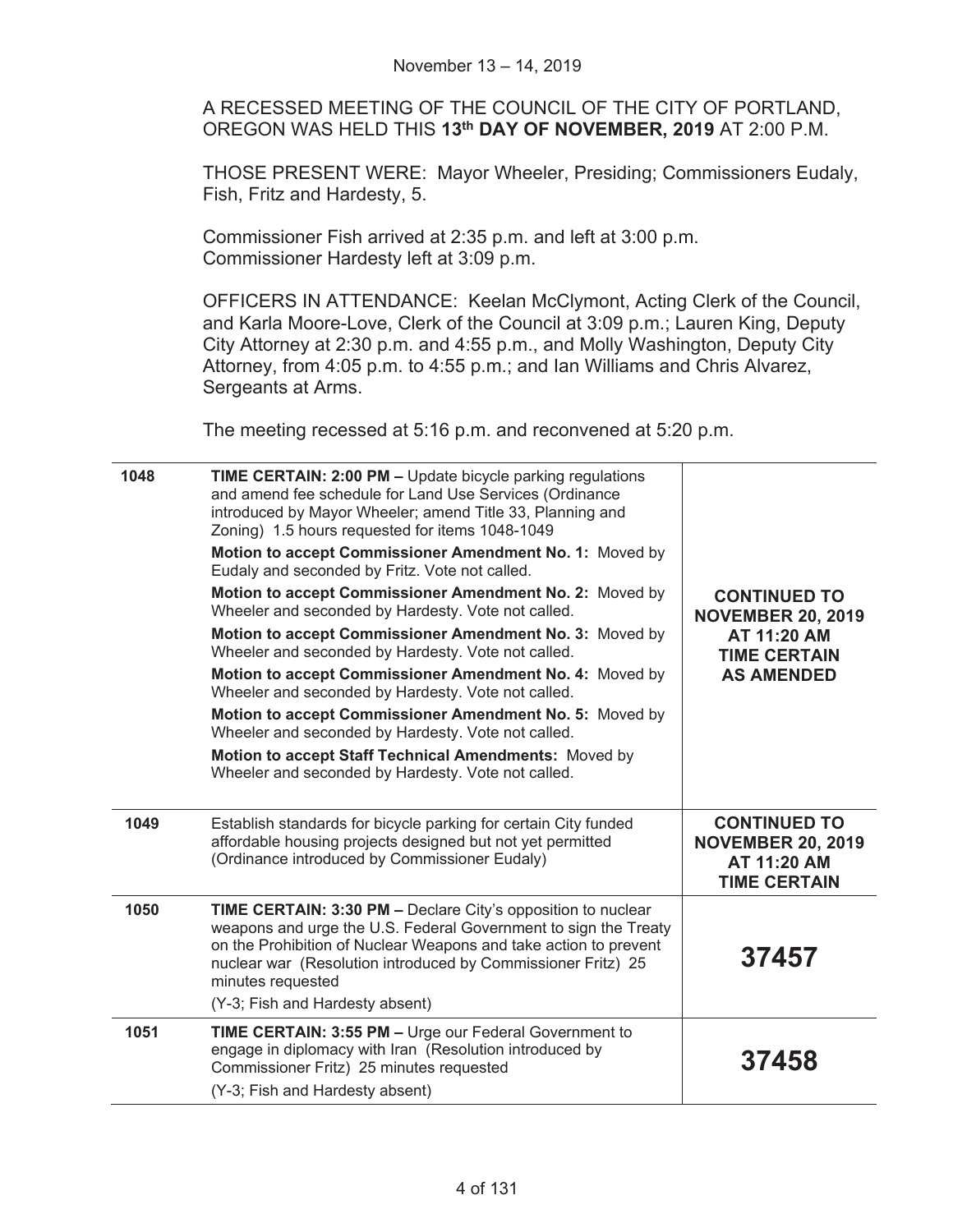| $11000$ CIIIDCI $10 - 14$ , $2019$ |                                                                                                                                                                                                                                                                                            |                                                                                                                 |
|------------------------------------|--------------------------------------------------------------------------------------------------------------------------------------------------------------------------------------------------------------------------------------------------------------------------------------------|-----------------------------------------------------------------------------------------------------------------|
| 1052                               | <b>TIME CERTAIN: 4:20 PM - Amend Trees In Development</b><br>Situations Code to extend sunset date for certain tree preservation<br>regulations in development situations on private property<br>(Ordinance introduced by Mayor Wheeler; amend Code Chapter<br>11.50) 40 minutes requested | <b>CONTINUED TO</b><br><b>DECEMBER 5, 2019</b><br><b>AT 3:00 PM</b><br><b>TIME CERTAIN</b><br><b>AS AMENDED</b> |
|                                    | Motion to extend sunset date to December 31, 2050: Moved by<br>Eudaly and seconded by Fritz. Vote not called                                                                                                                                                                               |                                                                                                                 |

At 5:58 p.m., Council recessed.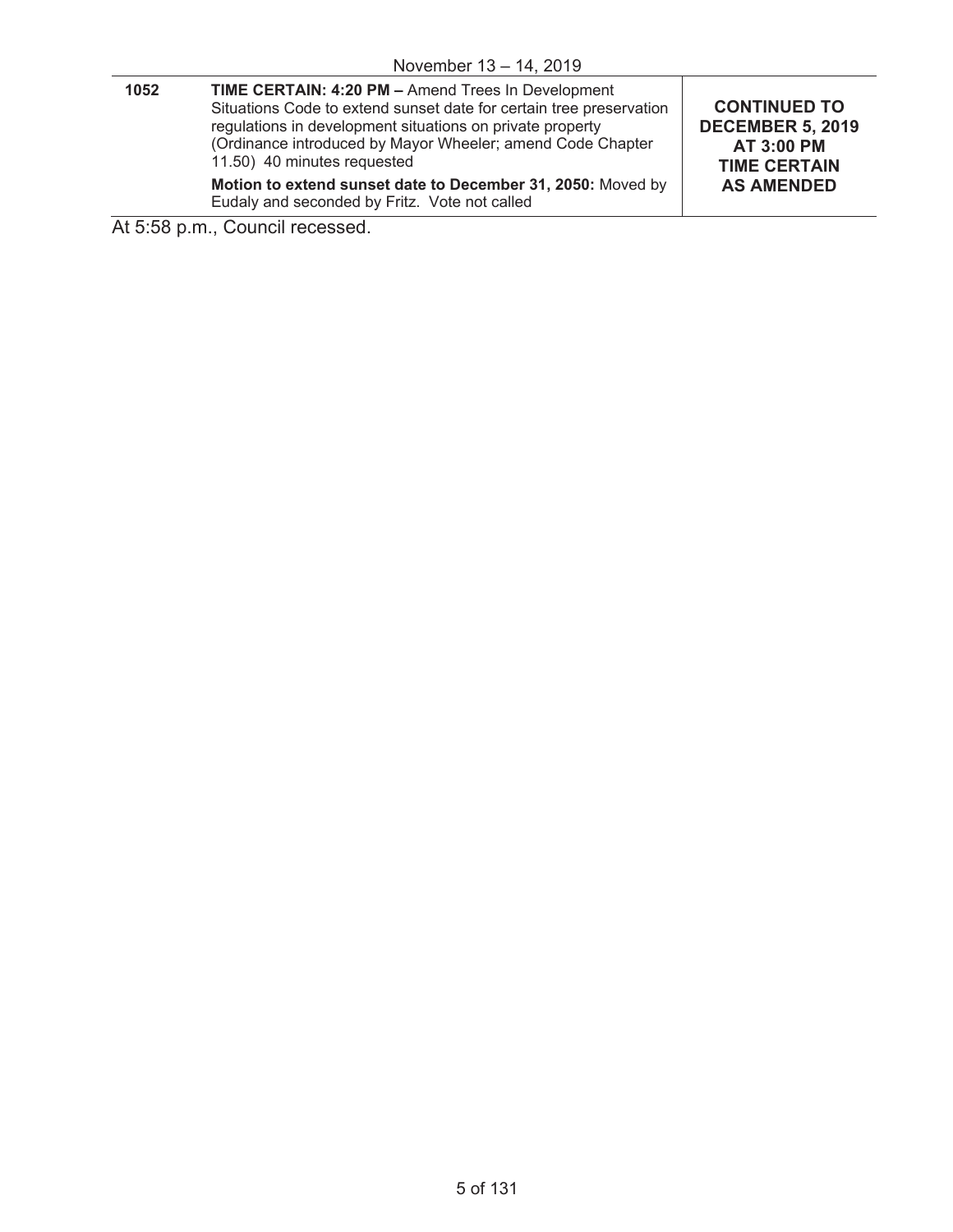A RECESSED MEETING OF THE COUNCIL OF THE CITY OF PORTLAND, OREGON WAS HELD THIS **14th DAY OF NOVEMBER, 2019** AT 5:30 P.M. AT SELF ENHANCEMENT, INC.

THOSE PRESENT WERE: Mayor Wheeler, Presiding; Commissioners Eudaly, Fish, Fritz and Hardesty, 5.

OFFICERS IN ATTENDANCE: Karla Moore-Love, Clerk of the Council; Lauren King, Deputy City Attorney; and Christopher Alvarez and Daniel Sipe, Sergeants at Arms.

| 1053 | TIME CERTAIN: 5:30 PM - Authorize the Office of Community &<br>Civic Life to convene an internal multi-bureau work group to<br>develop a plan for updating cross referenced responsibilities for<br>public involvement and commit to renewing District Coalition Office<br>contracts through June 2023 (Resolution introduced by<br>Commissioner Eudaly) 2.5 hours requested | <b>CONTINUED TO</b><br><b>DATE TO BE</b><br><b>DETERMINED</b> |
|------|------------------------------------------------------------------------------------------------------------------------------------------------------------------------------------------------------------------------------------------------------------------------------------------------------------------------------------------------------------------------------|---------------------------------------------------------------|
|------|------------------------------------------------------------------------------------------------------------------------------------------------------------------------------------------------------------------------------------------------------------------------------------------------------------------------------------------------------------------------------|---------------------------------------------------------------|

At 8:03 p.m., Council adjourned.

# **MARY HULL CABALLERO**

Auditor of the City of Portland

Karla Moore-Love Date: 2020.05.19 Digitally signed by Karla Moore-Love 11:33:55 -07'00'

By Karla Moore-Love Clerk of the Council

For a discussion of agenda items, please consult the following Closed Caption File.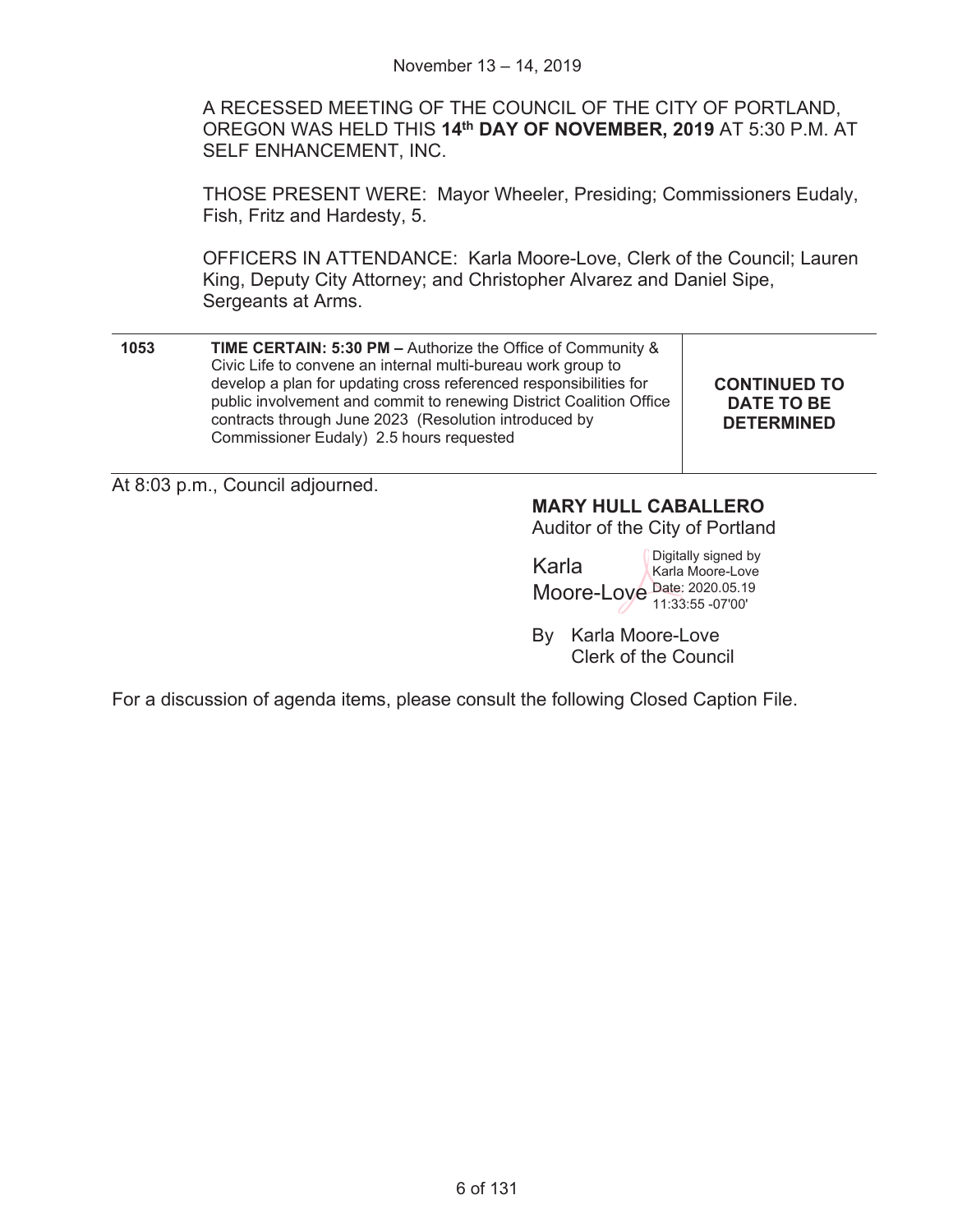#### **This file was produced through the closed captioning process for the televised City Council broadcast and should not be considered a verbatim transcript. Key:** \*\*\*\*\* **means unidentified speaker.**

#### **November 13, 2019 9:30 a.m.**

**Wheeler:** All right, good morning, everybody, this is the Wednesday, November 13, 2019 morning session of the Portland city council. We welcome you all. Karla, please call the roll.

**Eudaly:** Here. **Fritz: Fish:** here. **Hardesty:** Here.

**Wheeler:** Here, now we will hear from legal counsel on the rules of order and decorum, good morning.

**Matt Farley, Senior Deputy City Attorney:** Good morning. Welcome to the Portland city council. The city council represents all Portlanders and meets to do the city's business. The presiding officer preserves order and decorum during the city council meetings so everyone can feel welcomed, comfortable, respected and safe. To participate in the council meetings you may sign up in advance with the council clerk's office for communications to briefly speak about any subject. You may also sign up for public testimony and resolutions or the first readings of ordinances. Your testimony should address the matter being considered at the time. If it does not you may be ruled out of order. When testifying, please state your name for the record. Your address is not necessary. Please disclose if you are a lobbyist. If you are representing an Organization, please identify it. The presiding officer determines the length of testimony. Individuals generally have three minutes to testify unless otherwise stated. When you have 30 seconds left, a yellow light goes on, when your time is done, a red light goes on. If you are in the audience, would like to show your support for something said, please feel free to do a thumbs up. If you want to express that you do not support something, please feel free to do a thumb's down. Please remain seated in council chambers unless entering or exiting. If you are filming the proceedings please do not use bright lights or disrupt the meeting. Disruptive conduct such as shouting or interrupting testimony or council deliberations will not be allowed. If there are disruptions, a warning will be given that further disruption may result in the person being ejected for the remainder of the meeting. After being ejected, a person who fails to leave the meeting is subject to arrest for trespass. I am not sure what that annoying beeping sound is, but thank you for helping your fellow Portlanders feel welcome, comfortable, respect and had safe.

**Wheeler:** Thank you.

**Eudaly:** So this is a deliberate disruption that's been happening weekly. I find the sound very unpleasant, and I would like it to stop.

**Wheeler:** First item is communications, first individual, please, Karla. **Item 1033.** 

**Wheeler:** Good morning.

**Michael O'Callaghan:** Good morning, thanks very much.

**Wheeler:** Thank you for being here.

**O'Callaghan:** Good morning. I've been addressing the council for about the tenth time in 12 years, something like that. I am here to announce that I am running for mayor, and my two issues are transportation and housing, and as we have seen with the present administration we have not housed the unhoused. So I have a number of ideas, but the principle idea is that this hierarchy is top, down, in the decision-making process and ignores those on the bottom, so what I want to do is create a process from the bottom up. I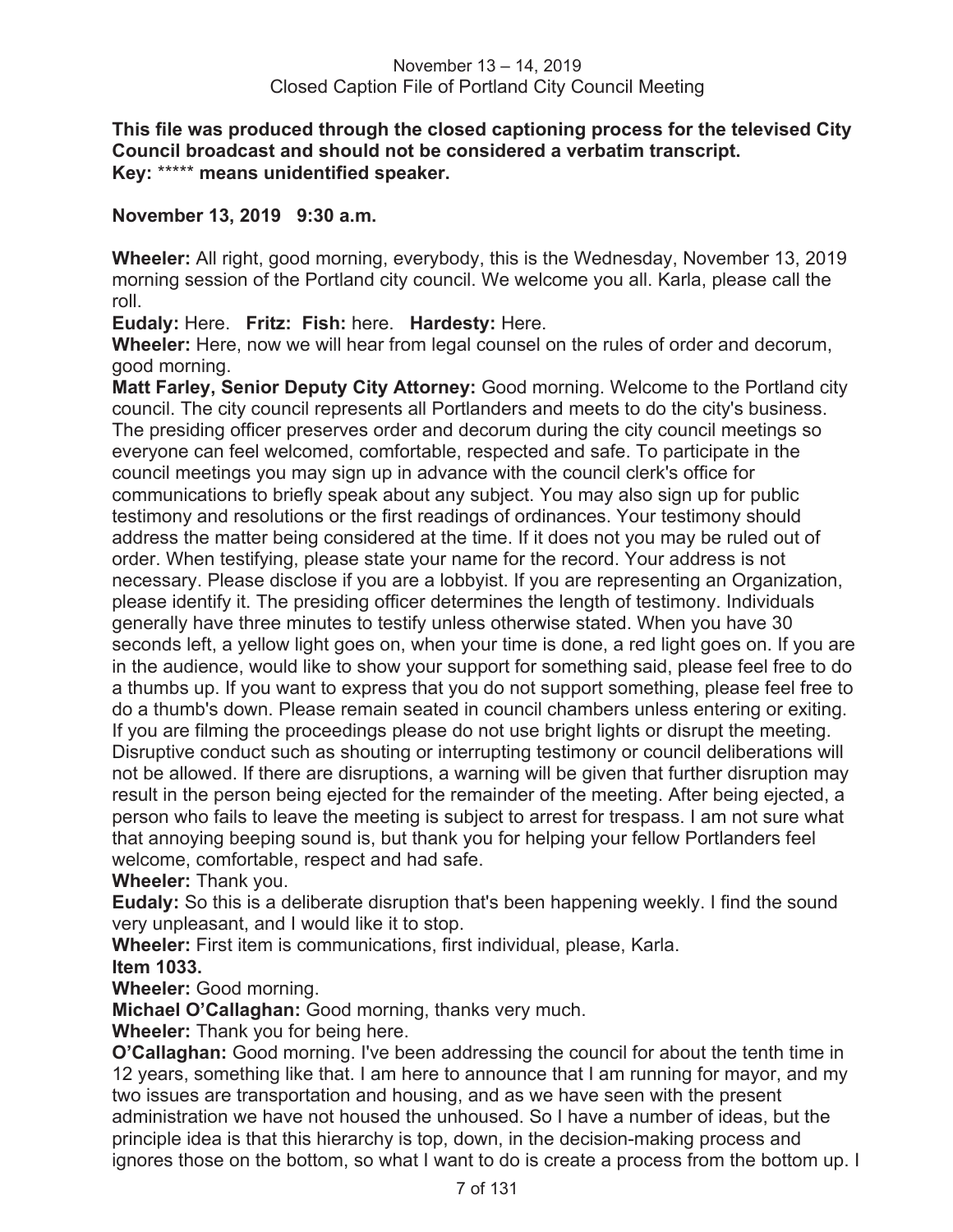want to know what the people out there want instead of the administration telling the people what they are going to get. So, I have four proposals to increase the housing stock. The one that's gaining the most traction is garage occupancy, and I have these listed in my flyers, I will leave a few of them out there for you. On the transportation, we are still developing questions to ask the people that we would like a response to, but I ride a bicycle, exclusively, and have all the time that I've been here in Portland. Now, on the back of this here, there is a bio of me and of things I have accomplished. I did a food program in anchorage for probably 16, 17 years where we gave at the apex 1,500,000 pounds of food away with 82 volunteers and a zero dollar budget. I also gave away 2.5 million pounds of salmon there. We needed probably \$100, \$150,000 to do that. Gave away 120,000 pounds here in Portland. So, there are other accomplishments on there, too, so you can get familiarized with my track record. Basically, the city isn't taking care of its people and everybody is aware of that and it's a big problem and I think that we have some solutions to mitigate the problem. We are not going to eliminate the problem because there is not enough money, but we can make a big difference if we work together. The top down doesn't work together. The top down works with its people and hands down the ideas. I want to work from the bottom up, so I have four solutions to the housing problem. Look at them. See which ones you like. I look for a 70-30 split. 70% support the idea and 30% don't, and then we can get it done. Even if I am elected mayor, I can't do this by myself. I need everybody out there to jump in and help with this process, so check it out and jo ann. **Hardesty:** It is commissioner hardesty in this room.

**O'Callaghan:** Okay, commissioner hardesty, I would appreciate time with you, Ellen penny said that we should talk for 15 minutes if you have time.

**Hardesty:** I have a process, and I would be happy to let you know what that is.

**O'Callaghan:** Okay. Thank you very much. I appreciate the time.

**Wheeler:** Thank you for your testimony. Next individual, please. **Item 1034.** 

**Wheeler:** Good morning. Welcome. Thanks for being here.

**Isabelle Braman:** Thank you for having me.

**Braman:** Hello. My name is Isabelle Braman, and I am speaking on behalf of the Portland youth climate council. Before I start, I would like everyone to recognize that we are meeting on stolen land. November is native american heritage month, and it is important to understand the pain, loss, and suffering forced upon people who resided here before the colonization. I am here today to talk about one of the demands I was given to you during the youth climate strike. We asked for the city council to establish a climate test that would be applied to all new policy and ordinances observed. The climate test will play a role in helping Portland reach the goal of running on 100% renewable energy by 2050. What is a climate test and what would that look like? I envision on the climate test, will give you a detailed list of questions that will inform you if your final vote will help to uplift the community or if it will be harmful and environmentally unfriendly in the long run. I cannot stress enough that this climate test should be developed by a wide range of people from the start and not as an after thought. The front line communities, communities of color, low income communities and youth must be included in the process of making the climate test. As an example, members of the Portland youth climate council and I have brainstormed the smallest of questions we would like you to think about when you vote on whether or not to extend the title 11, three amendments. Ask yourselves, will the decision you make perpetuate our reliance on fossil fuels? Please consider that trees regulate the temperature of the environment and can reduce our reliance on air-conditioning which lowers the dependence on fossil fuels. Ask if your decision will have an effect on front line communities. Consider low income communities deal with heat islands in the summer and the fees collected from the industries cutting down the trees can be used to restore the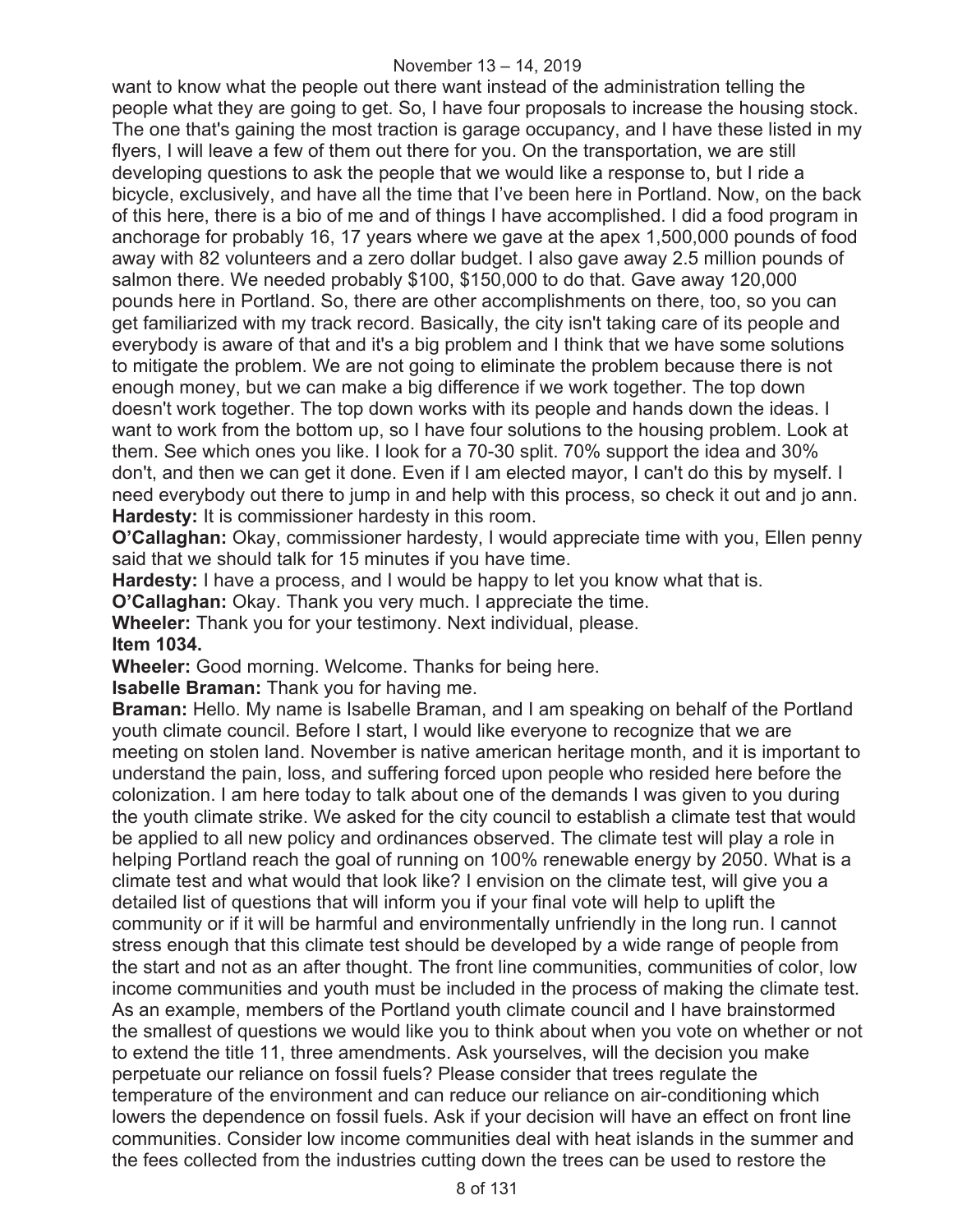natural environment in these communities and destroy the mand made heat islands. Ask yourselves the decision, if it will help us to stay on track to fulfill our goal of being a green and clean city. If you choose to remove the sunset clause, we will be on track to become a healthier and livable city. That's how we use the test am it helps you to vote to do the right thing, and thank you for your time.

**Wheeler:** Thank you, and I appreciate it. As a first step towards that, and I agree with you ultimately, the specifics of the climate test or any sort of test against our climate action goals is one that has to be community centered, so I want to acknowledge that and thank you for that comment. In the mean time, also, through my budget directive, I have - through my budget guidance, which is the document the bureaus use to establish the next year's budget, we put a similar question into that. We put climate action front and center. We have asked each program to be evaluated against the climate action goals that the council has adopted so that's the interim urgent step that we are taking, but the longer step I agree requires more community engagement. We look forward to the youth climate council having a participatory role in that. Commissioner eudaly.

**Eudaly:** Thank you for being here. I just want to let you know the bureau of transportation does have a climate test. It's not what we call it, but with every project we consider whether or not it will advance the racial equity and help us to meet our climate goals, but we need new goals. They are out of date, and we are not moving fast enough, and we need you to keep putting the pressure on us, so thank you.

**Wheeler:** Thanks for your service. Next individual, please, Karla. **Item 1035.** 

**Wheeler:** Good morning. Thanks for being here.

**Hank McCurdy:** This sign is a little out of character for me, but, it relates to climate, obviously, and I got this at a rally about a month or so ago that was prompted by Bloomberg I am here to ask you to pay attention to streetcar through johns landing. I have heard your discussion of climate and some of the processes that you have got in place for that. I hate to use the term, no-brainer, it's a cliche, but my information from reliable sources in the city is that to bring it out to the sellwood bridge, is \$4 million or \$5 million because the right-of-way is already there. It's going to work because it's unimpeded by traffic. Give you more background about me -- so I am an owner in one of the developers of the boathouse apartments right on the water. There is a lot of opposition to this because this right-of-way cuts through the condominiums and so on, it's about 35 feet from our property. I am thinking to myself, well, you know, if we get this streetcar, is this going to help us or hurt us? I don't know. Something, going by the property every 20 Minutes it could be a negative. I am hoping it is not. If we get it out there it will go to lake oswego. So a decade ago that was squashed.

**Wheeler:** I remember that.

**McCurdy:** The folks along the corridor there, they did not want the riff raff out to lake oswego and dunthorpe, you know. Commissioner eudaly mentioned the idea of equity. The idea of riff raff, I am a former member of the riff raff. I was a laborer until I was 26 when I got into law school and was able to make things change. I put up a website, and I think you have got the information there. All of the arguments are there. It's pretty simple. I appeared before you a year and a half ago and volunteered to get signatures on a petition. We have 150 signatures. We spent about \$3,000. I have not had the time to do it, okay. So my final message to you is, well, I could have maybe done that. I could have gone out and pounded the pavement more. I think that the support for this is so overwhelming -- if the gritta rallies show you anything, it shows you that, okay. I should not need to do that. What I am asking you to do is to please lead, okay. You are our leaders. This is an easy one and it's really cost effective.

**Hardesty:** There is nothing easy here.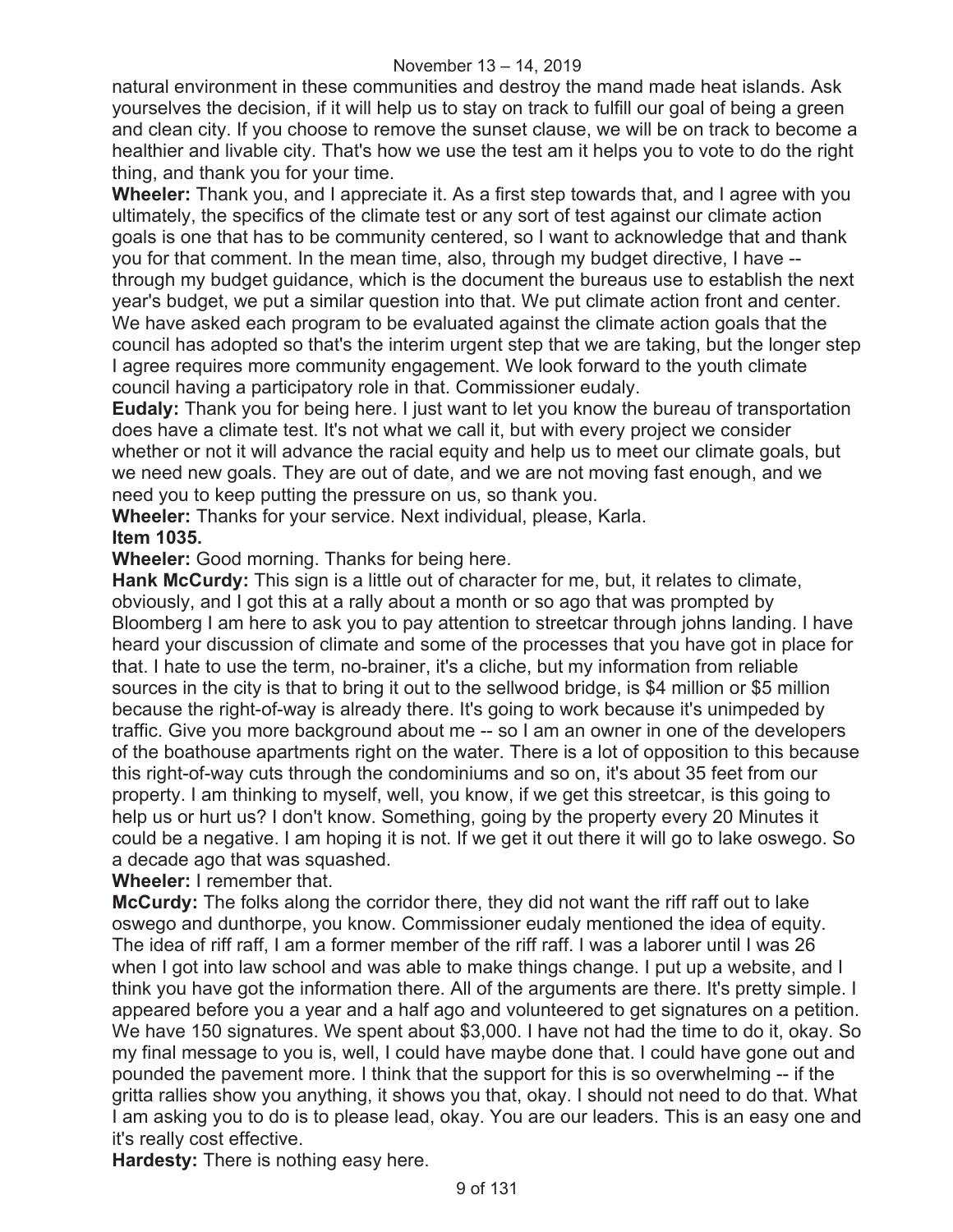**McCurdy:** Well, it's easier than a lot of other things. Okay. I am acquainted with hard and easy, believe me. I guess the final -- I have lost my train of thought, but, the support is overwhelming. You are our leaders. This will go, once we get to the sellwood bridge, it's going to keep going. There is more than 500 new apartment units.

**Wheeler:** Commissioner eudaly, and then I have a comment.

**Eudaly:** Are you referring to the track, that the historic trolley runs on? **McCurdy:** Yes, it is.

**Eudaly:** I used to be a flag girl on that trolley, and this is the first I heard of the idea of using that rail for transit. I will talk to my bureau. I don't know what the demand is or the capacity, if there is the kind of density along the line that would support that investment, but I will look into it.

**McCurdy:** I will tell you.

**Eudaly:** Not for an exchange. This is just my comment and you can have a follow-up conversation.

**McCurdy:** I was about to say, since 2016 there is 500 new apartment units, so the population is going up.

**Eudaly:** We can talk later. Your testimony is done, and I wanted to respond to you, and we will follow-up later.

**Wheeler:** I want to thank you for raising this issue back. You are raising an issue that I am very familiar with. When I was the Multnomah county chair starting back in 2007, this was an issue that was starting to heat up, and I strongly supported the streetcar in Portland to lake oswego. You have got half the story right in that some property owners, I should not say all, but some property owners along the rail were violently opposed to it. There were a number of concessions made to those property owners, including giving them -- I remember one of the proposals was to give them their own key-carded access to a stop right in front of their house, and they still didn't go for that. Ultimately, the lake oswego city council was I think 2011, and they pulled their support for the project, and it fell apart, but, you are right, the right-of-way has been paid for by the city, county, and tri-met. **McCurdy:** Yeah.

### **Wheeler:** If I remember correctly, purchased the right-of-way so we own the right-of-way. When the designing phase went into effect for the sellwood bridge, I made it a point of interest for me as the county chair that the bridge would be light rail-ready, which it is. It has all the structural integrity, should we want to connect to the east side, so you are right. A lot of investments have already been made. A lot of the strategies are in place. And I want you to know I've been supportive of it for over a Decade.

**McCurdy:** I really appreciate that.

**Wheeler:** Thanks for being here. Next individual, please, Karla. **Item 1036.** 

**Wheeler:** Good morning.

**Alex Stone:** Alex stone with psec, mayor Wheeler the west side coalition is extremely thankful for your support and commitment to your staff participation and our meetings and efforts. Commissioners and all present public servants, thank you for your time. My name is alex stone representing the west side psec. The west side psec consists of interested stakeholders representing the diverse population of Portland's west side neighborhoods. Psec is an inclusive seeking to partner with government, business and nonprofits to identify and implement fair but effective public safety policy and action through safety and community viability for all. The mission of psec is to act as a voice for the community by identifying and evaluating the community safety concerns and to advocate for and take effective action towards bringing about positive change for all. One exchange we seek is the formation of the municipal court. The municipal courts have jurisdiction with circuit courts over violations and misdemeanors committed or triable in the city in which the court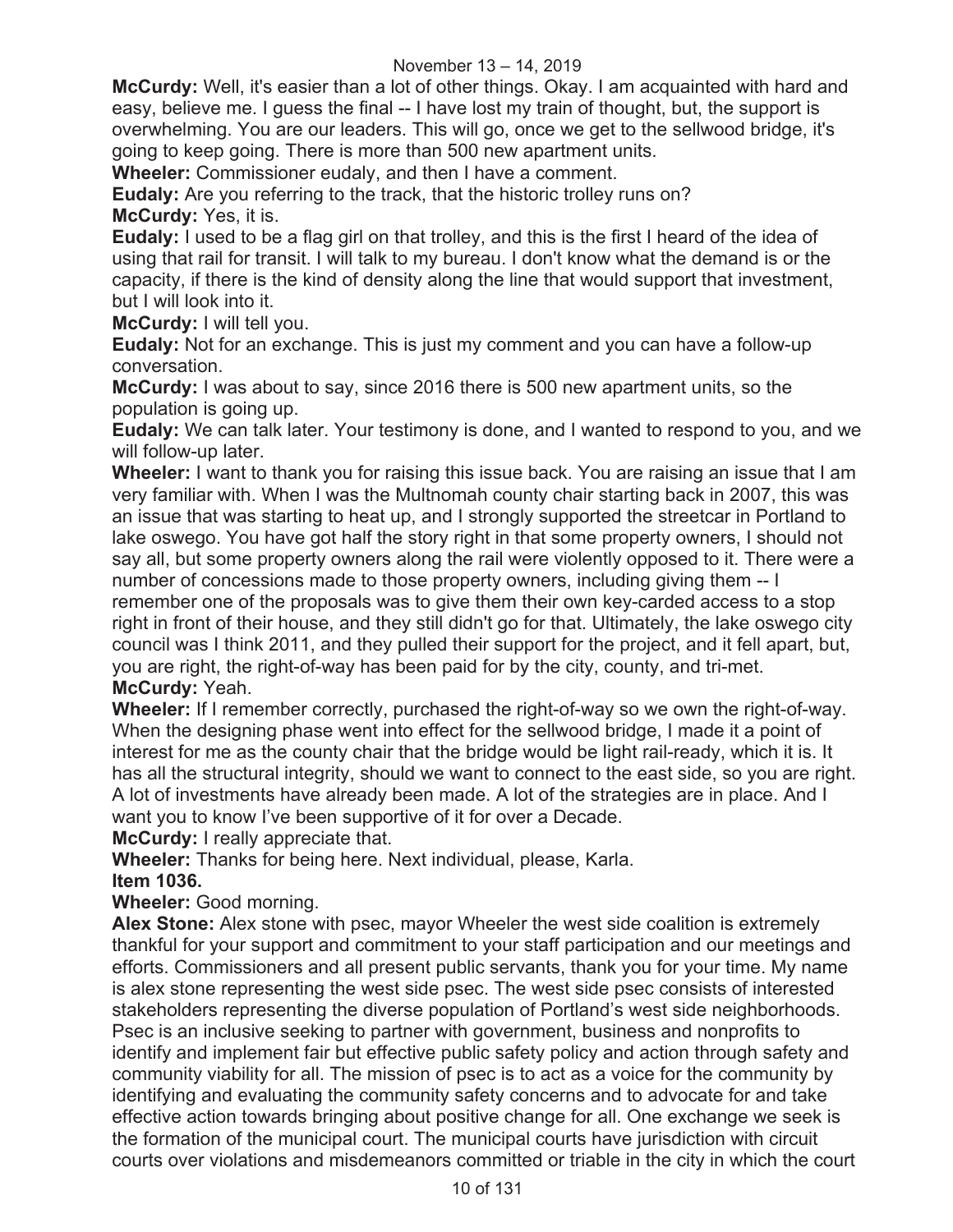#### November 13 – 14, 2019

is located. Although municipal courts do not have jurisdiction over felonies, the primary function is to hear traffic violations, crimes, violations of municipal codes, and nuisance ordinances. Municipal courts also oversee vehicle impoundment, forfeitures, as well as parking violations and minor tobacco and liquor violations. Many courts in Oregon vhave municipal courts as authorized by state law and charter and state law, in fact, 12 of the largest cities in the state have municipal courts. Only two lack them, and that's Portland and gresham. Specifically Portland hasn't had muni court since the 1970s. The west side psec believes the formation and implementation of a muni court will be beneficial for the community for several reasons. I mentioned two today for brevity sake. First it can help mitigate county budgetary shortfalls. This body's previous public testimony regarding Portland's public safety concerns rarely highlights that the Multnomah county commissioners remain responsible for setting the budget for the district attorney's office and county jail. Currently as detailed in the handout furnished to you the county's district attorneys office remains 44% underfunded. Additionally the county's budget for community corrections also languishes due to underfunding partly driven by the state legislature. The implementation of a muni court will allow for the city to designate revenues directed by traffic, parking and nuisance violations and misdemeanors for localized systems of justice. Under such a system city of Portland will be a strategic ally with county officials on matters of justice but no longer dependent upon them for just outcomes. A second benefit resulting from the institution of a muni court will be the empowerment of local community officials to deliver justice according to the values embraced by the community members and stakeholders. As I am sure everyone knows the largest percentage of crime in Multnomah county occurs in the city of Portland, a properly functioning muni court under the due care and provision of elected officials could administer the misdemeanor justice services appropriate for the victims rights.

**Wheeler:** Right on-time. Thank you. Thank you for the handout, as well. It's helpful. Next individual, please, Karla.

**Item 1037.** 

**Cheryl Graves:** Good morning.

**Wheeler:** Good morning.

**Graves:** Cheryl graves.

**Wheeler:** Thanks for being here, Cheryl.

**Graves:** My job here today is to see an upgraded education program that engages students and teachers in goal-driven methods that are interesting enough to hold the attention of students that are otherwise left behind. The first step would be to move the non-participating students to the village school on the yes campus. This may include any child that continuously disruptive in class, lacks an engagement, interaction, boundaries and attitudes or may have trouble keeping up with learning, comprehension and attention span. The students will no longer be the trouble students or the bullied ones. They can learn to participate in a safe environment that allows them to feel welcome and included. This program allows growth and the students are no longer being compared to the achievers. In fact, the plan can produce unsuspected achievers. The decline in education and the increase in the homeless children is staggering. Let's look at what happens when the kids pass from one grade to the next without reliable learning abilities. Having an inadequate education results in poor living wages is a major factor in homelessness, a contributor to low test scores, is a link to low self-esteem and low personal skills. When a student does poorly in school it is reflected in their attitude, and when their attitude is disrupted they no longer function at their best. So why is this going on when we know how to fix it? The yes, my life matters, has a plan to entice people who otherwise would fail. A chance at a solid education and an education that they can be proud of. This plan can save the city millions of dollars while at the same time Portland could become a model for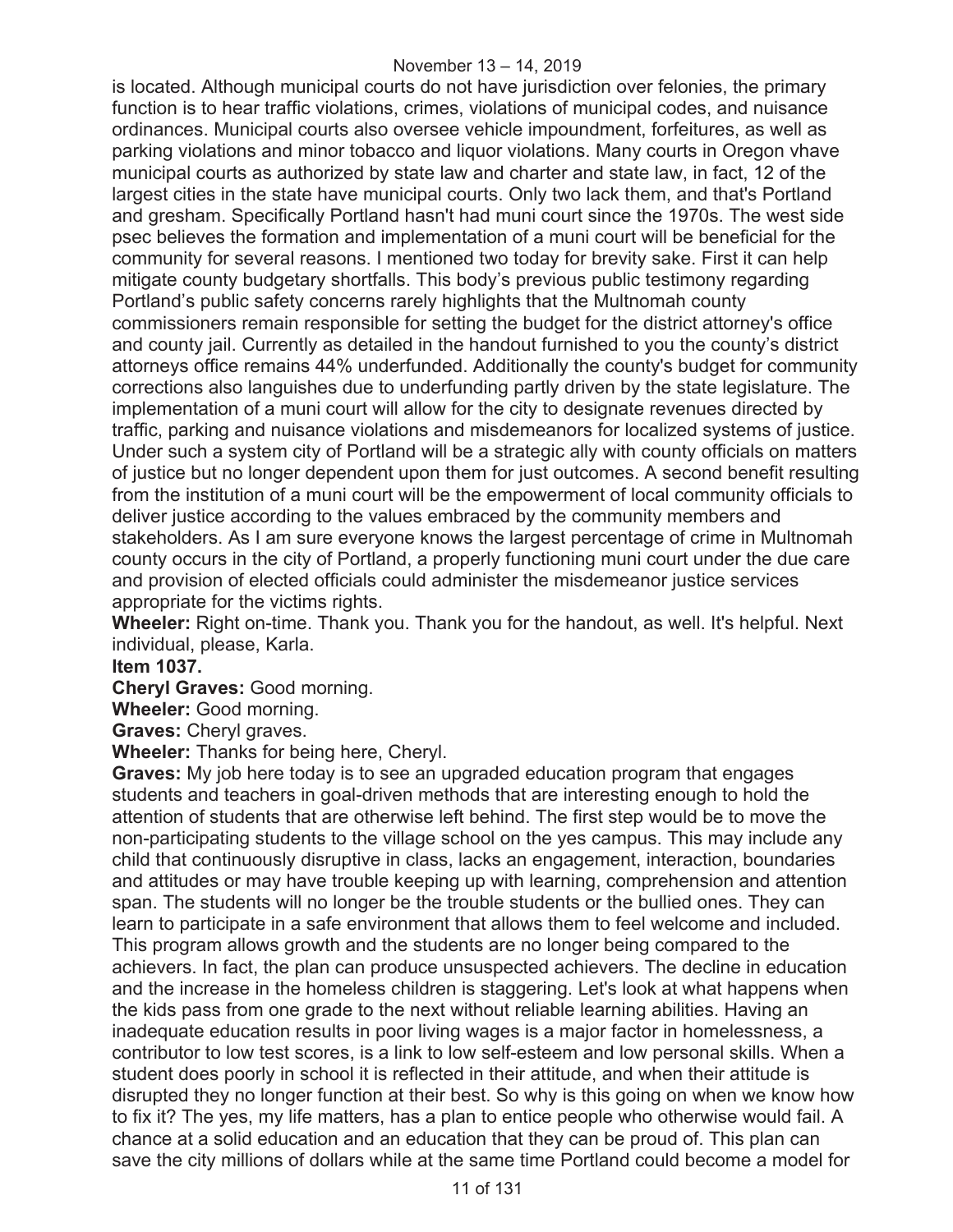higher learning. The residents will get involved by watching the tax dollars wisely invested in education in place of wasted on programs that were proven to be ineffective. The state can invest in the futures instead of disruption, raise the bar for students and teachers alike. Attract kids to school, getting them off the streets and introduce the successful strategies for working with troubled students. The cause of the lacking education system are the parents and teachers, not the education system, itself. The teachers contend with numerous disruptions in their classroom with no successful method to teach instead of babysitting the disruptive students. The teachers have no incentive to produce the highscoring students and their authority over students are forever challenged. This plan offer as way to make sure that the teachers are adequately trained and skilled to find a student's path towards enjoyment through learning, ultimately, walking away with a successful understanding and comprehension, and to the parents, get involved with your child. This is your job, not the teachers or the government. The time is here to change our approach to childhood education. I am hopeful by introducing the topics here today in the yes program allows you to see the gravity and the need for immediate action.

**Wheeler:** Thank you. Thanks for being here today. Commissioner hardesty? Have any items been pulled off the consent agenda?

**Moore-Love:** No requests.

**Wheeler:** Call the roll.

**Eudaly:** Aye. **Fish:** Aye. **Hardesty:** Aye.

**Wheeler:** Aye, consent agenda is adopted. First time certain item 1038 please. **Item 1038.**

**Wheeler:** Colleagues, I am honored to bring forward this proclamation in partnership with transportation commissioner chloe eudaly to recognize the world day of remembrance for road traffic victims. This day serves as a memorial for the millions of people killed and injured in traffic crashes worldwide and brings awareness to road traffic victims. The city of Portland takes very seriously the commitment to eliminating crashes on the roads and through our vision zero program, and we are making significant investments that make it safer to walk, bike, and ride across the city. I want to thank commissioner eudaly for her strong leadership in pushing forward our vision zero goals and her commitment to doing so in a way that's equitable and centers vulnerable communities that are the most impacted. I would like to now turn this over to commissioner eudaly for her comments. Commissioner Eudaly.

**Eudaly:** Thank you, mayor. As the transportation commissioner safety is my top priority. This proclamation on the world day of remembrance are reminders we must continue to work every day towards our goal of zero traffic deaths. Every traffic death, I am sorry, this is personal for me, as I know it is for many of you. Affects so many people, families, friends, classmates, colleagues, and our entire community. I also want to recognize the impact on our first responders and our police officers who have to witnessed the devastation. Just this year we have lost 44 lives despite our best efforts with vision zero, the traffic death toll, continues to climb. Pbot alone cannot engineer or educate our way out of these fatalities. 56% of traffic deaths involve driving under the influence. The majority of the cyclists and pedestrians killed are obeying the law. We need all Portlanders to make a commitment of safe driving, and we need to exercise caution as much as we increase the enforcement. I believe that through a combination of engineering, education, and enforcement we will begin, we will begin to combat the safety crisis on the streets. Thank you to the street trust for supporting this effort and thank you to pbot staff, particularly Dana Dickman and Catherine Ciarlo for all you do to improve safety as we work towards vision zero. Now I am pleased to introduce Michelle Dubury, Darla Sturdy, and Kim Stone for families for safe streets to share their stories and call attention to the human impact of traffic violence.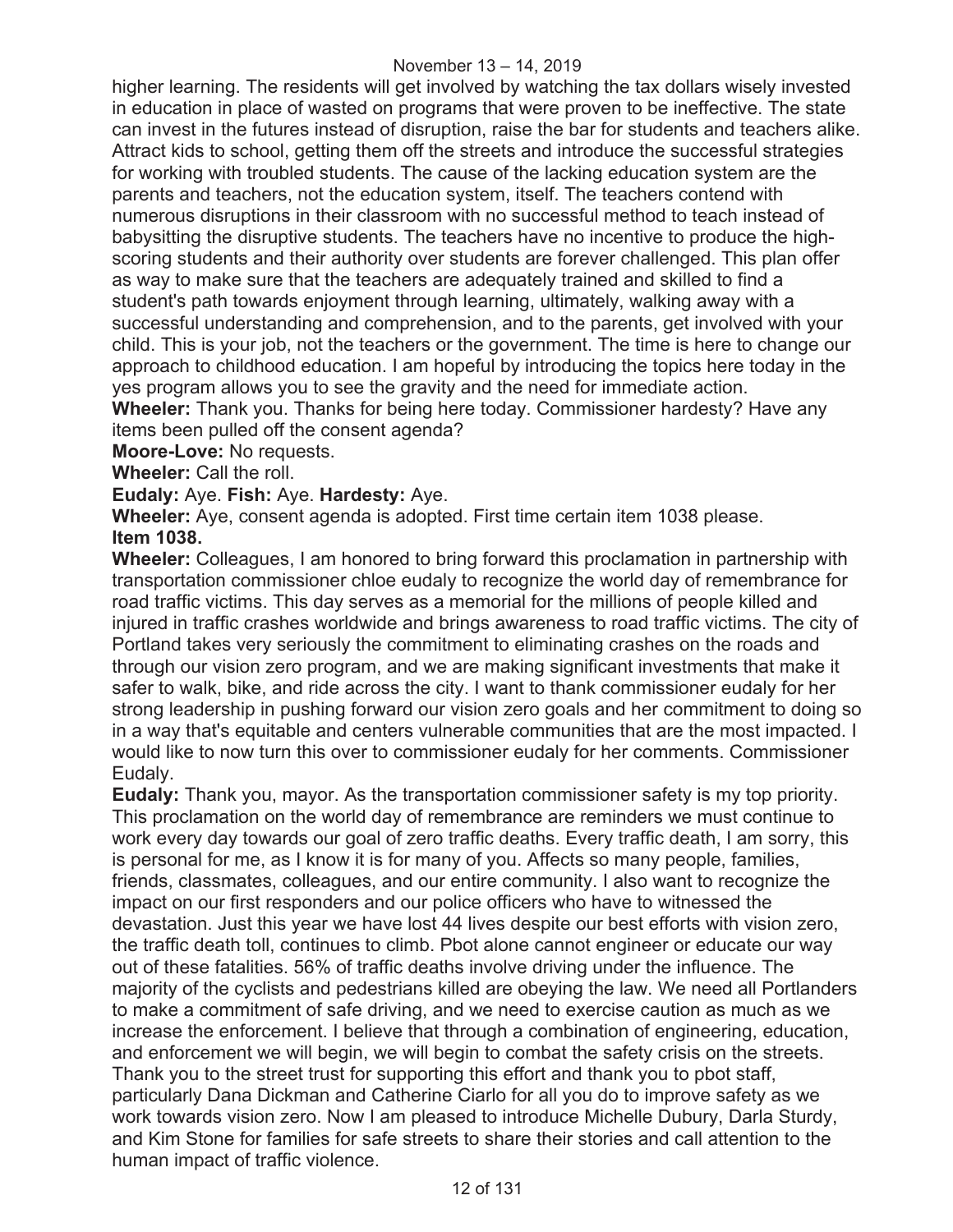#### November 13 – 14, 2019

**Wheeler:** Thank you for being here. Thank you, commissioner.

**\*\*\*\*\*:** We have not decided who is going to go first.

**Darla Sturdy:** I guess I will. Okay. Thank you, mayor wheeler, council, and for me speaking today on behalf of Oregon and southwest Washington, family for safe streets. My name is darla sturdy. My son was killed on a crosswalk by tri-met light rail. It runs through our streets like All the other vehicles. I am here to talk to you about world day of remembrance. Traffic violence is a national epidemic that kills 40,000 people and injures 3 million a year. Americans deserve to grow up and live life to the fullest without fear that us or someone we love will be killed in a preventable crash. We have the power to grow this movement, to teach awareness on how many traffic crashes in our area and around the u.s. One in seven americans know someone personally impacted by a crash. I know hundreds, but it's because I have lost. I lost my son. He was 16 years old, who I loved very much and miss him every day. Aaron wagner sturdy, he was headed home that morning on June 23, 2003. He had gone to the gym at gresham high school because he just made varsity football. He had a great life ahead of him. He played nine years of baseball, six years of football, fourth in the nation in tae kwon do when he was nine, he placed first in drama that year in the state, he also went to youth group every Wednesday and Sunday. That day he had arranged the youth group to get together. He headed home and was killed five minutes from our house. He crossed a four-lane road on the crosswalk headed west. He saw the eastbound train because it pulled out, so he went to cross the other Crosswalk. The eastbound train stops before the pedestrian crosswalk. The westbound train runs through it. Incoming into the station. It came up behind him. On the political reporter they asked the driver, was he traveling normal speed or was he traveling fast because he was on a bike. She said yes, he was traveling normal speed. I thought that he would stop. People are in a hurry thinking about their day or where they are going, not realizing how a life or other lives can be changed in a heartbeat because they didn't think and made a mistake. The world day of remembrance, the third Sunday of November each year will help people to remember how much and how often it happens every year. If we don't tell them, they won't know. We have this date to stand for remembering all those who have, who we have lost in our roads this year and every year. It will bring awareness that it is -- there is a lot of crashes, realizing that we all need to slow down, pay attention, to these surroundings. I have worked 16 years for safety for others. I have passed two laws, which the last was in June. I believe that we all should help prevent and do our part. Mine came with a great tragedy. Thank you for making the third Sunday of November each year the world day of remembrance. Like a lot of cities are joining in on, I also would like to ask that we fly the flag at half staff this day, too. It's not only bringing awareness, but people will ask why. It is flying that way that day, and more and more people will know. They, too, will realize it's a lot of crashes. I thank you. I thank you all from the bottom of my hearts. My son had a saying, dream big. Don't ever let the little things get in your way. To me, that means I cannot save him but I can save others. Thank you for all that you do for the city and for doing this for everyone.

**Wheeler:** Thank you, Darla. We appreciate it.

**Kim Stone:** Hi, mayor wheeler and members of council, my name is Kim stone and I lost my son, my 25-year-old son, joe, in 2008 in a marked crosswalk. Like commissioner eudaly said earlier, he was following the law, and he was doing what he was supposed to do. The driver that hit him didn't -- wasn't following the law. He made a mistake, but tragically it cost my son his life. I didn't prepare anything today. I want to thank you for recognizing November 17 as world day of remembrance. As my husband said to me this morning, every day is remembrance day in our house, and I just want to thank you again and also say a formal thank you to the first responders who I can imagine suffer every time they go out to a call like that, so thank you.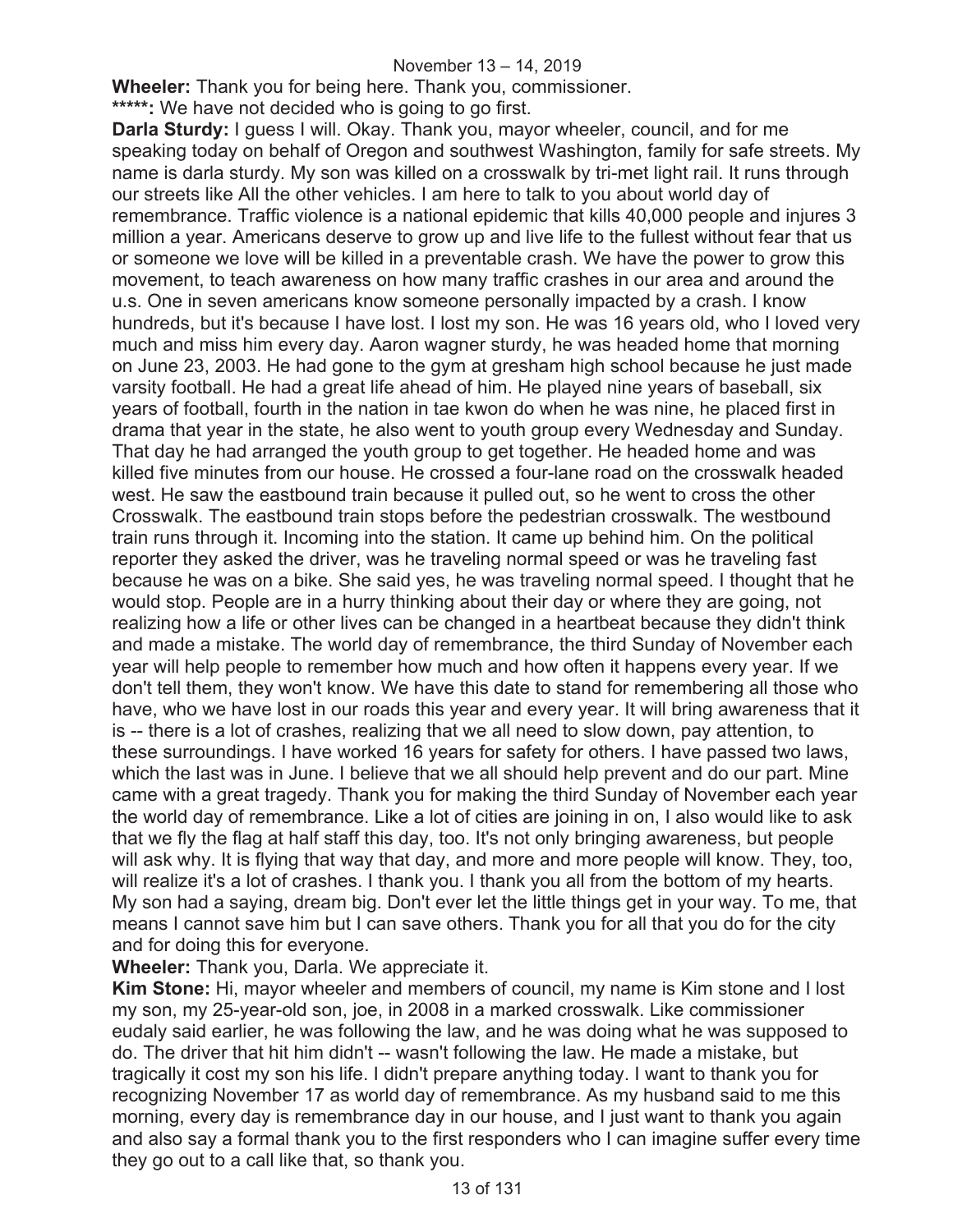**Wheeler:** Thank you, Kim.

**Michelle Dubury:** Good morning. Mayor wheeler and members of the council, my name is Michelle Dubury. I live in Portland with my husband and two children. A little over nine years ago a pipe under the kitchen sink in our home sprung a leak so my husband Eric, strapped our toddler son into his stroller, and they walked two blocks from our house to the fred meyer grocery store to buy some supplies to fix the sink and pick up a few groceries. On their way home they were struck by a careless driver in the crosswalk at north lombard street and interstate avenue. Eric was thrown 30 feet into oncoming traffic, and his injuries were deemed minor. My son's stroller was pinned to a telephone pole by the car. He was rushed to the hospital and endured two surgeries and a night in intensive care, and he died the next day. In the news stories and even amongst my loved ones the crash was portrayed as a random accident. The results of being in the wrong place at the wrong time, but as the years have passed and hundreds more people have died on Portland streets, I wonder are these events really random or are they results of systemic failures? Are they signs our city has decided that some people are not worth protecting if it means inconveniencing drivers? What if we had smarter crosswalk design? Better lighting physically separated by sidewalks in every neighborhood. What if we lowered the speed limits, added red light cameras and consistently enforced our traffic laws? What if we had fewer highways and parking lots in our city center and free reliable public transit. How many lives could we have saved in the last ten years? And would my son have been among them? What does it say about our city that we have not taken stronger measures to protect our most vulnerable residents even as they purport to embrace the vision zero. Thank you for recognizing the world day of remembrance, but the truth is the proclamation rings a little hollow to the mom of a one-year-old who was killed on a two-block walk to the grocery store. From where I sit, things have gotten worse. Cars are killing our children, our neighbors and our planet. I urge you to take meaningful action and prioritize people over cars. Thank you.

**Wheeler:** Thank you, Michelle. Thanks all three of you. Commissioners, this is an opportunity for comments before I read the proclamation. Commissioner hardesty. **Hardesty:** I want to thank the parents that came out today to share your stories. There is not a dry eye in this place because it's personal. We do need, and we are -- we are starting to invest in areas of the city and the transportation infrastructure that have been woefully inadequate up until recently. We are starting to make those improvements. As commissioner eudaly said, 44 people still have lost their lives this year. Right. So clearly we need to do more and faster. I thank you. Thank you for sharing your story and I thank you for the work that you are doing to educate the rest of us. Thanks for being here. **Fish:** I want to thank our honored guests for joining us and sharing their stories. I lost my mother to a car accident 50 years ago. It is as raw today as it was 50 years ago when I was age 11. She died in a car accident at the foot of our driveway. We clearly have a lot of work to do. Now, I have the honor of leading the parks bureau and bureau of environmental services, but the issues that you have spoken to in your testimony are priorities for me in this upcoming budget. I believe, in particular, that we need to do everything that we can to wrestle control from the legislature to set our own speed limits, and we know that if someone is driving 20 miles or hour or 25 miles per hour, even if there is an accident, there is a greater chance of someone surviving that accident so we have to collectively slow down and that's very important. I believe that as commissioner eudaly, we need to do a better job enforcing the laws, particularly with the staggering number of people impaired, on the roads, and causing havoc. I also believe we need to invest in making major high crash corridors safer, and having done a tour of all the high crash corridors in the city, I can tell you that pbot is making strides to change behavior, but they need additional resources to do that. So if this, if this moment of remembrance is to mean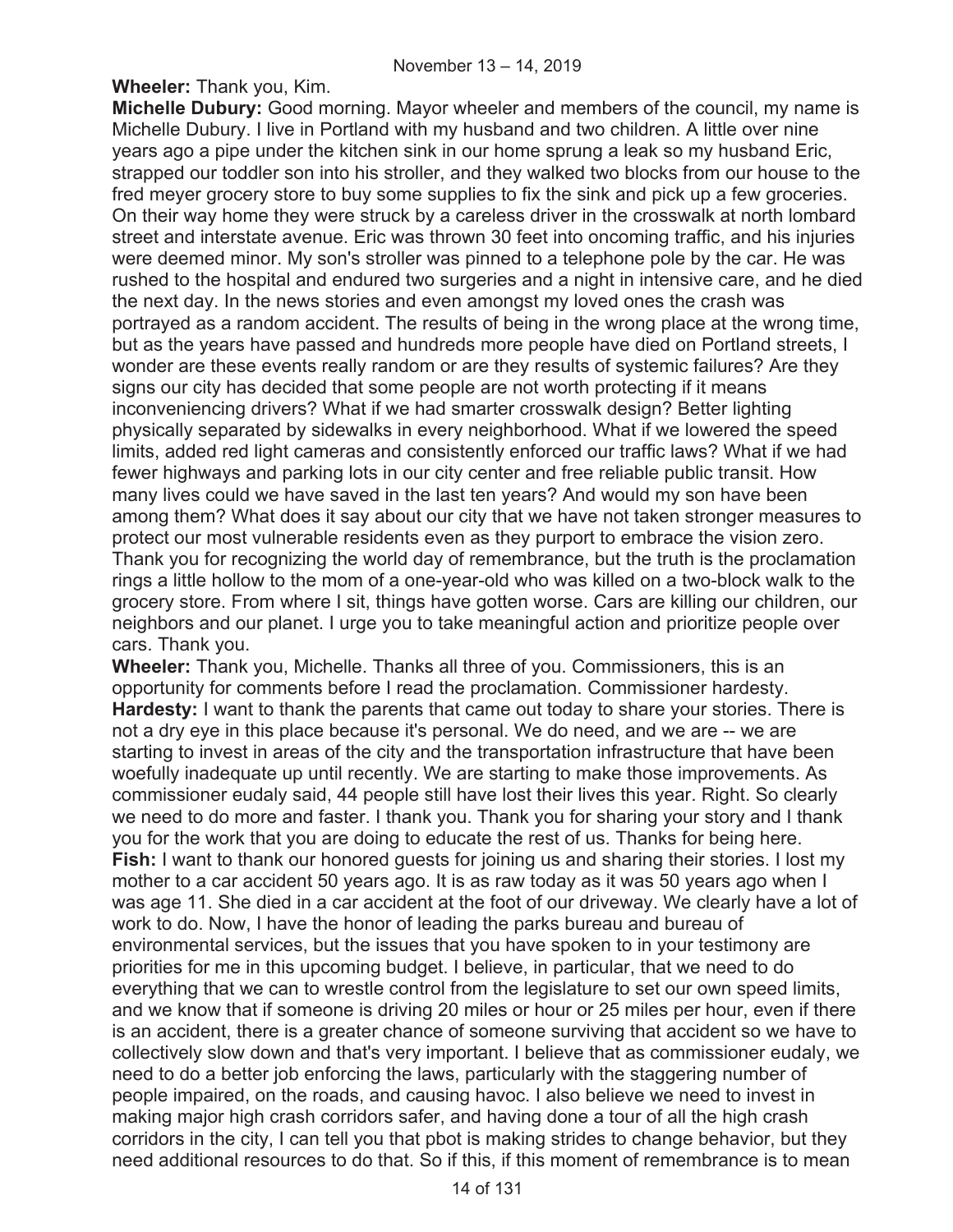anything, it must be that in service of us doing something different. Simply remembering the lost loved ones, while I think it's very appropriate, is not enough. So I particularly thank the last speaker for admonishing us to go beyond symbolism and to, actually, act. I will be prioritizing in this upcoming budget safety measures proposed by the mayor and by commissioner eudaly that make our streets and our sidewalks safer. Thank you very much.

### **Wheeler:** Commissioner Eudaly.

**Eudaly:** I also want to thank you all for being here today and say that I agree with everything that you said. Pbot is really moving as fast as we can with these improvements, but we need partners. We need a partner in the police bureau for enforcement. We need odot to improve their roadways that are in our city because many of the highest crash corridors in the city are odot properties that the city actually has little or no control over, and that is profoundly frustrating to me as a transportation commissioner. I am impressed that all of you Got through your testimony a little better than I did. I will be recognizing the day with you on the 17th. Thank you.

**Wheeler:** I would like to add my thanks and gratitude to the parents for being here and sharing your lived experience. I can't imagine how difficult it must be for you to do that, but I also want to say that I think that it's impactful. It's important that people hear it. Michelle, I agree with you. This is on us. We have a lot of responsibility here. We are playing catchup. The city grew at a rapid pace at a time when funding for infrastructure declined, at a time when more people are texting and paying attention to the distractions in their vehicles rather than focusing on what they need to be focusing on, which is the road ahead and potentially people who are at risk from their driving. We have also experienced a decline in the numbers of police officers and commensurate declines in actual traffic enforcement in our community. I am going to go out -- go out on a limb and say generally there is a decline in civility and that decline in civility seems to be reaching behind the wheels of automobiles where people seem more callous and less concerned about what their impacts might have on other people. As commissioner eudaly said, commissioners Fish and hardesty said, there is more that we can do. I was proud that the city council voted to limit the speed Limits on city streets to 20, but we still need to go after the significant number of state facilities that are on our streets. Commissioner eudaly and the pbot team have worked very hard to engineer intersections and engineer streets so that they are both bikable and walkable and safe and well lit and that the crossings are obvious. We need to do a lot more and I will take it upon myself to work with the police bureau on traffic enforcement. Traffic enforcement has declined. I forget the exact statistic, but basically cut to a third of its full strength. 15 years ago, over the succession of budget cuts, and obviously, we are starting to see the impact of that. People don't feel that there is, actually, a consequence to their violating traffic and all too often there isn't and I do not blame the officers and the traffic enforcement division. I think that they do a fantastic job with the resources that they are allocated but we need to do more to support them. I am glad to hear that the city council seems to be uniformly supportive of that and I look forward to seeing that supported in the budget. Today, I just want to thank you for being here and sharing your comments and so without further adieu, I will read the proclamation, and Michelle, your words are ringing in my ear. Think of this as a statement of values. The important thing is we back these values with real action so That is the spirit in which I will read this today. Whereas the united nations has declared the third Sunday in November as world day of remembrance for road traffic victims; And whereas the purpose of the day to remember the millions of people killed and injured on the world's roads and recognize the families and friends who are affected by these deaths and injuries; And whereas, the day also recognizes first responders to crashes and thanks them for their service; And whereas, as of November 4, 42 people have died in traffic crashes in the city of Portland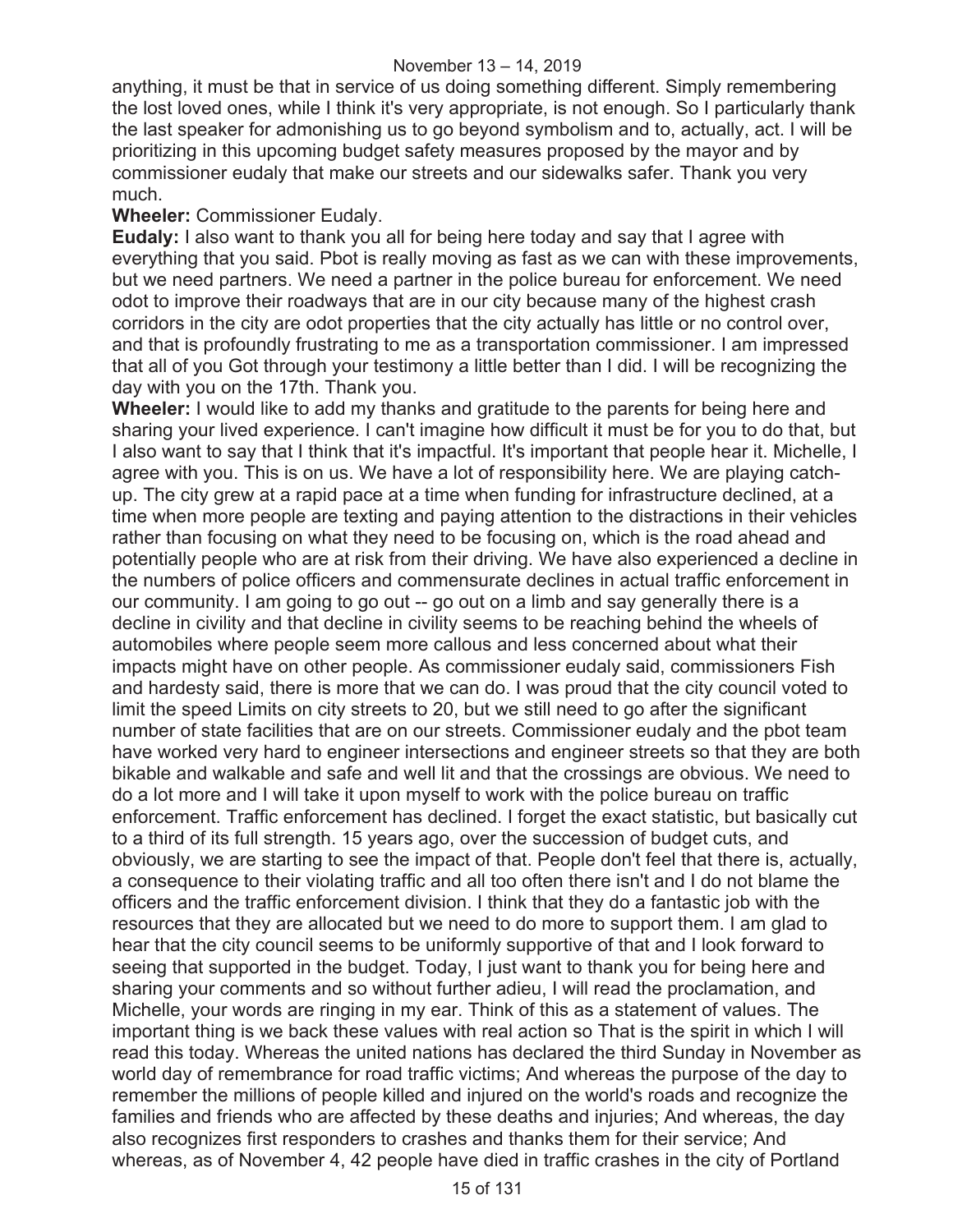during 2019; And whereas, Oregon, southwest Washington families for safe streets is comprised of survivors of traffic crashes who wish to prevent others from experiencing the tragedy that they endure; And whereas Oregon southwest Washington families for safe streets observes world day of remembrance for road traffic victims and urges Portlanders to take action to prevent the life altering consequences of traffic deaths in serious injuries; And whereas Portland's vision zero commitment guides city work to make the streets safer and educate Portlanders about the hazards of speeding and dangerous behavior; And whereas ending deadly crashes will require citywide culture change as well as significant investment and infrastructure that improves safety for all; And whereas Portlanders can help eliminate the traffic deaths by obeying the speed limits and traffic signals, looking out for people walking and bicycling, using alternatives to driving when possible, and supporting street improvements that create safer conditions for all road users. Now therefore I, ted wheeler, mayor of the city of Portland, the city of roses, do hereby proclaim November 17, 2019 to be the world day of remembrance for road traffic victims in Portland and encourage all residents to observe this day. Thank you all for being here, we appreciate it. [applause] could we get a photograph together on this day? Would that be okay? If we could just come down here up front.

**Wheeler:** Karla, please read 1039.

#### **Item 1039.**

**Wheeler:** Colleagues, we know Portland has a history of disinvestment in our communities of color from redlining to predatory bank loans to urban renewal to planning and zoning ordinances that made it difficult for families of color to aggregate wealth. This is not a proud part of our history. It is our history, nonetheless. We must recognize this in order to heal the wounds and move forward together. As our local economy continues to grow, it's important to me that everyone in the community has the opportunity to achieve financial empowerment. From the small business owner to the working family, I believe that we can all share in Portland's economic growth and fiscal security with the right framework and the right resources. Almost a year ago today we were granted this incredible opportunity to engage with financial empowerment stakeholders and to ask them a question. The question was this -- how might we create more opportunity for economic empowerment within systems of our community that help eliminate the racial wealth gap? I am happy that we asked that question. What we got in response was a thoughtful and comprehensive list of recommendations for breaking down the barriers to financial inclusion and reform. I commend the design team's effort in creating the city and county for a more equitable tomorrow. I thank our panelists for being here today. I will let you all introduce yourself. I believe that we are starting with Talia. You are up first.

**Talia Kahn-Kravis:** Thank you, mayor, and thank you council members for your time today. We are very pleased to be here to tell you about, as the mayor said, this year long process of thinking about that question and this was a seed grant through an organization called "cities for financial empowerment." you all have a blueprint in front of you, and we will make that available to anyone else who wants a blueprint. That's the final product of the team's work together. Our efforts were done in a true public, private, partnership and collaboration, but we also are here to tell you that it's just a start to this work. We really want to find ways to continue this work, and that's our big ask for you today. With that said we will begin the presentation sharing a bit of background about the grant and our process for doing this planning and creating the blueprint, and then an overview of the recommendation, but before I begin, we will all introduce ourselves, and I just want to acknowledge that we have a few of our other design team members in the audience. I am Talia Kahn-Kravis, I work with the credit builders alliance, a national organization focused on credit and asset building. I've been in the financial empowerment field in Portland for the past ten years.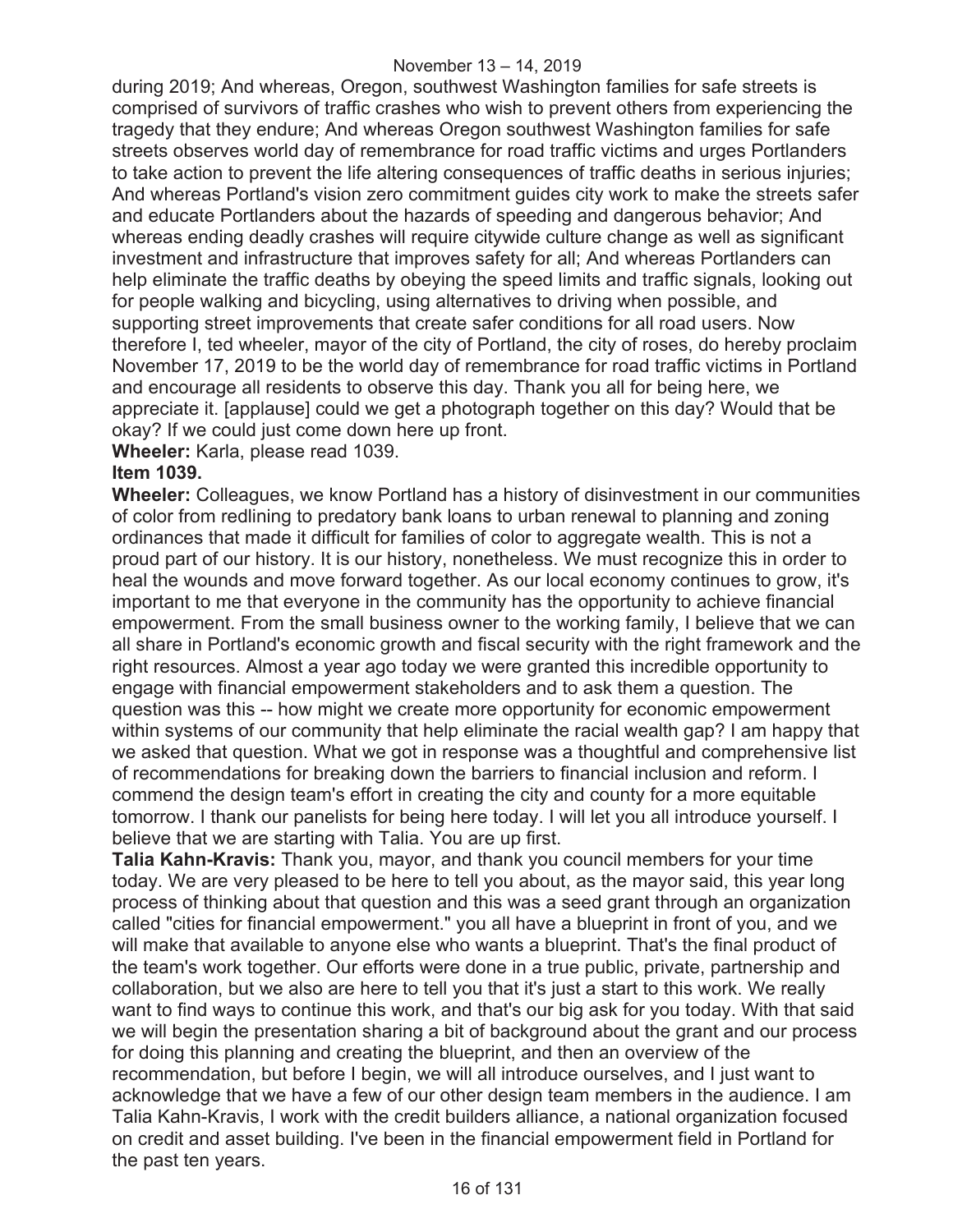**Cecelia Lente:** Good morning, mayor wheeler and city commissioners. My name is Cecelia Lente with the citizen of the Pueble Isleta in new Mexico, and I currently work as an ida coordinator at the native american youth and family center.

**Carlos García:** Good morning, mayor wheeler and members of the council. My name is Carlos García, the director of economic opportunity at neighborhood partnerships. We are a statewide organization that works through policy and program implementation.

**Wheeler:** I am sorry to interrupt. I didn't realize that we lost the quorum so we have to take a brief break until we have the quorum back. I apologize for interrupting. Karla can we take a recess until one of my colleagues returns.

### **At 10:26 a.m. council recessed.**

# **At 10:27 p.m. council reconvened.**

**García:** My name is Carlos García I'm the director of economic opportunity, at neighborhood partnerships, and I have the privilege of overseeing the team that oversees the Oregon individual development account on behalf of the state.

**Landra Glover:** Good morning. My name is Landra Glover, I came to participate through innovative changes. I am a credit councilor and credit coach for the metropolitan family services and mercy corps and have been in this arena since 2010.

**Hardesty:** Feel free the move the mic so it's comfortable.

**Glover:** Thank you. [laughter]

**Kahn-Kravis:** Great. So I am just going to tell you a bit about the background and then we will dive into the more interesting stuff. So this work began over seven years ago when a group of practitioners learned about what was happening in new york city under the bloomberg administration, and mayor bloomberg really spearheaded this model of having cities prioritized financial empowerment. So, cities for financial empowerment fund was created to help government leaders imbed systemic financial empowerment programs and policies into city services to improve individual and family financial stability and key to this is not just guiding the cities and providing high quality services that improve the financial lives of residents, but finding ways to sustain this work through public funding, which is one thing that we wanted to talk to you about today. Carlos will talk more about the grant in a minute, but we got involved with the cities for financial empowerment. They have a number of initiatives and the initiative that we got funding for was the city start initiative which offer as structured approach to plan to replicate this model in cities in their own customized way. And so I just wanted to share a few examples of what this looks like in other cities, so Portland is one of 24 cities around the country engaged in this city start initiative and other cities through this process have created an office of financial empowerment within their city. It is at a places like new york city, boston, lansing, michigan have done this, other places are focusing on consumer protection, so developing a platform around consumer protection, and there are places that are seeking to integrate financial empowerment efforts with affordable housing strategies. We see this as a way of helping people to maintain housing and stay stable in their communities, and exploring multiple city platforms that target specific residents such as immigrants returning citizens, city employees, and etc. So, I will pass it over to Carlos.

**García:** Like I mentioned before, as the contract administrator for the Oregon individual development account, or idas. Idas are economic justice strategies, a matched savings account that helps low income individuals save for the purchase of a first home, to start a business, and/or to pursue post-secondary education through our many years, 20 plus years of doing this work at the state level. We have seen the power of matched savings on an individual, individual level, but we know that far too many of our neighbors are struggling financially and that's due to larger systemic issues that require a systemic approach and response. That includes and requires local governments to be involved. We successfully applied for the cfe city start planning grant in April of 2018, which was a small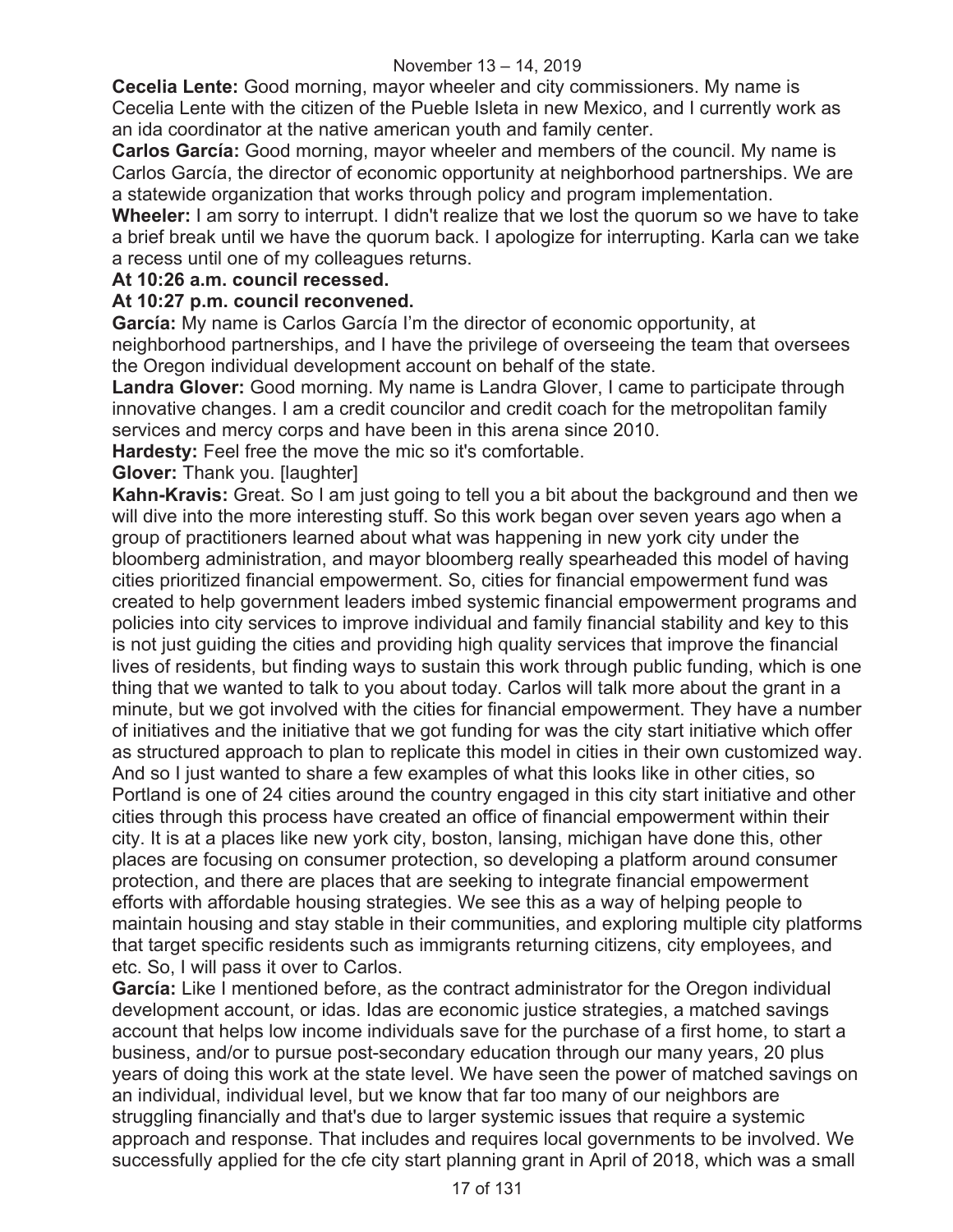20,000 grant to help us plan and envision what financial empowerment might look like in the community. As we were planning for what, what would be a new program, office, a strategy, that does not already exist. One of our core values as the group of folks we're working on this, was that we feel that the solutions are already there, and they are closest to the people most impacted. We agreed that our design process would center the lived experience of those most impacted and incorporate and uplift the voices as we began the planning process. We chose the design process with the lived experience, which we will talk about here soon. The 20,000 went for stipends for nine design team nonprofit, Which included them bringing along their participants into the process. We started the work in 2018, the summer of 2018, we had a community meeting to start recruiting for the design team, and we had a kick-off meeting, which mayor wheeler attended, and is on the picture of November of last year. We had six design team meetings. One community forum to gather more information and create -- came up with the blueprint news front of us. Had it not been for the participation of those most impacted with those what we call our lived experts, we would not have come up with something that I feel more represents a solution that we need to respond to.

**Kahn-Kravis:** So the list in front of you are all the design team partners. It was a true public nonprofit collaboration with all different communities represented through these groups, and so we are really proud that everyone came together to have these hard conversations and Landra.

**Glover:** Thank you. When writing the city start grant the Multnomah ideal lab led the design team through the human-centered design process in order to develop the blueprints. Human-centered design is a process that starts with the end user at the heart of the process by creating solutions to suit their needs. The hcd focuses on building a deeper empathy for the client to create innovative, effective and sustainable solutions. Most importantly it shifts the paradigm of how the decision-making usually happens. For us this entailed challenging conversations hearing different experiences from different people can be heavy. There were a ton of sticky notes from different people sharing, from different communities of color. Personally, I agreed to join the design team because I wanted to be a voice for the foundational black americans. Our poverty is viewed as a moral issue, but it is due to corruption, and banking industries, and a host of other broken promises and a host of other axed.

Lente: At the heart of the human-centered design is, creating a design question that seeks to develop solutions for keeping in mind that the racial identity continues to be a major predicter of economic success. Our design team wanted to prioritize addressing the racial wealth gap. In Portland, african-americans and native americans are overrepresented in the houseless population and communities of color continue to experience income and wealth disparities. For example, in Portland, almost one in four latinx and native americans live in economic poverty and this number is worse for african-americans of which almost one in three live in economic poverty. After ideation our team came up with a design question. How might we create an opportunity for economic empowerment within systems in our community that contribute to the elimination of the racial wealth gap. Comprised of people with lived experience, our design team felt like we were positioned to try to answer this tough question. After creating our design team question we went through a period of ideation. This involved brainstorming, hosting a community forum, filling out many sticky notes, and sharing the experiences, working together to prioritize strategies. Ultimately, we developed four categories of recommendations that each have, that each have subrecommendations. Many of these recommendations have worked already, have work already in progress spearheaded by public and/or nonprofit entities. We will now walk you through these recommendations. Our first recommendations are around system change. The city of Portland and Multnomah county do not have a centralized authority that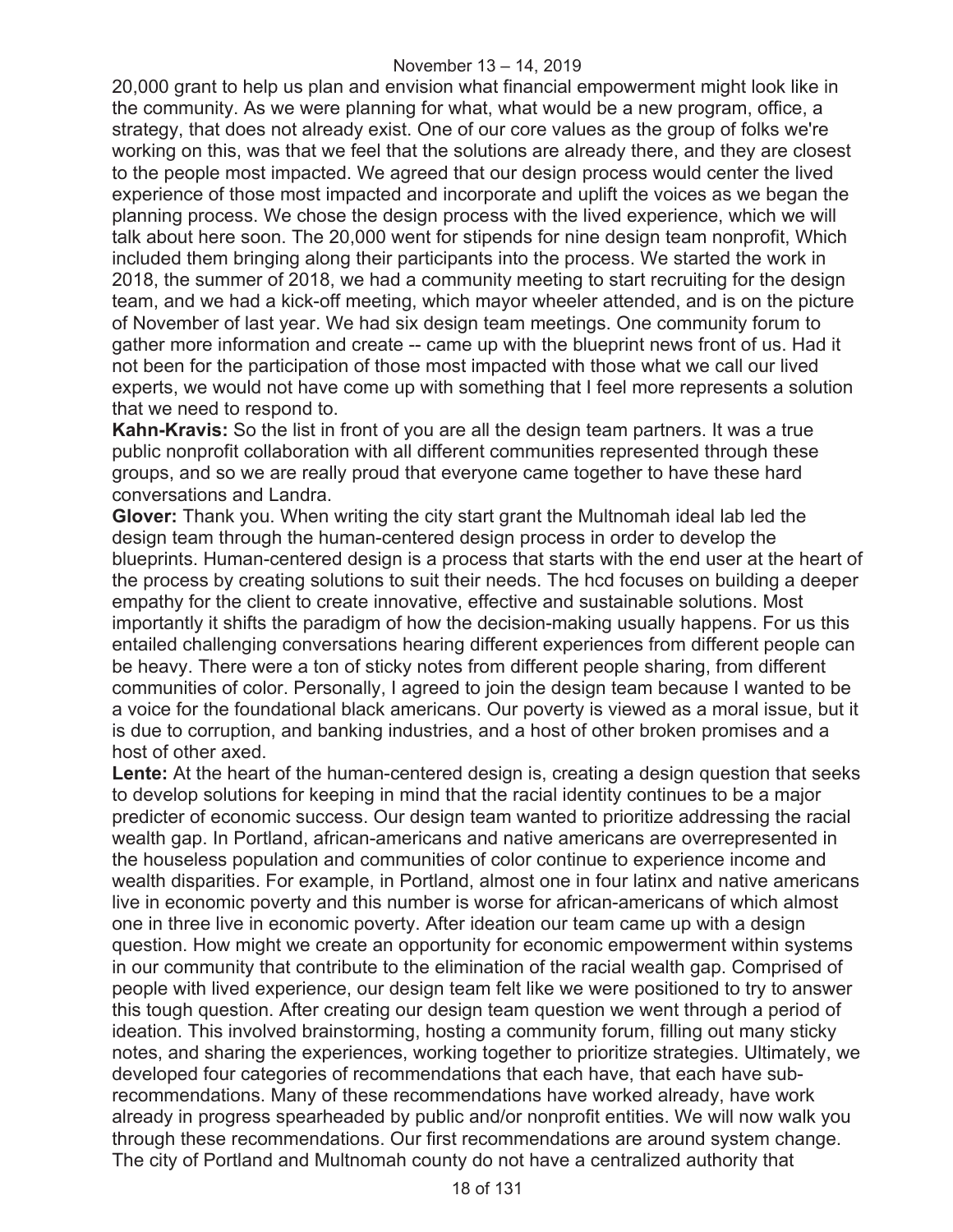oversees the financial empowerment policy and programs. Our financial empowerment team recommends that the financial empowerment work have a centralized home, one government body, or the department that will oversee the financial empowerment work happening across the city. Next, one of the goals of Portland means progress, pmp, an initiative received of overseeing the mayor's office council of economic advisers is to address the economic inequalities for communities of color. We see an opportunity for the financial empowerment team to provide recommendations on how pmp can expand to advance financial empowerment goals, particularly, in how the private sector can play a role in addressing economic equalities. Three, currently, there are several efforts underway to handle the record expungement. However, it is not clear how all of these efforts align, and if these efforts have a clear racial justice lens. There are opportunities to examine system-wide efforts for expungement. An example is a san francisco effort to automatically expunge prior marijuana convictions. There is an opportunity for the cannabis policy oversight team, to evaluate the effectiveness of the expungement services and their alignment with the culturally specific and responsive approaches. Four a study of the color of wealth in Multnomah county, will provide insights to the policy-makers and community organizations who seek to address barriers to equitable attainment of wealth and assets related to race and support the county's prosper Portland and metro's racial justice agenda. Efforts are underway to obtain the resources needed to conduct such a study, which will replicate the methods used in a survey produced through the federal reserve duke university and the new school. Lastly, the design team fills any ongoing advocacy work should be, should reflect the equal importance of getting cash into the hands of individuals in addition to financial counseling once the city council financial empowerment team established. We would like to spend time reviewing the national studies and local examples of effective programs and develop a policy and program wish list for adding the cash transfers as a strategy that compliments the existing financial empowerment programs.

**Kahn-Kravis:** So the next bucket of recommendations, three more to go, and I was pleased to hear mayor Wheeler that this is a priority for you because this fine season that emerged as one of the top priorities of the design team, everybody felt this was, out of everything, one of the most important things to address, so our recommendations are on fine speeds and debt a three-fold. One is to expand the legal services days so in Multnomah county, every other in legal services day is held at the rosewood initiative to help people with outstanding court debt and we think this is promising model. People with court imposed fines and fees can participate in community service and treatment to have their debts forgiven at a rate of one hour per 100 of debt. The volunteer judges, public defenders and district attorneys serve 130 people per clinic, and there is always people camping out the night before to get served. So it's clear that there is huge demand for this, and that this is a great solution, or an interim solution before this, the systemic change happens, and we would like to see this solution expanded and we recommend that the city convene a legal service day of collaboration to develop the scaleup scenarios for the program and consider a city and county budget ask as needed in 2020/2021. The second is more of conducting an analysis of fines and fees, and where the city has jurisdictional authority and a budget analysis of income generated and costs to administer, so san francisco completed a study like this, and we think it would be feasible to replicate it. The city and county will have the information to update the municipal predatory structure creating a disproportionate amount of harm for poor people and people of color in our community. The last is something that is an easy is a low hanging fruit, before this bill came out the team identified any, anyone in the practice of suspending the driver's license for the inability to pay and reinstate those affected by the current policy, and luckily, we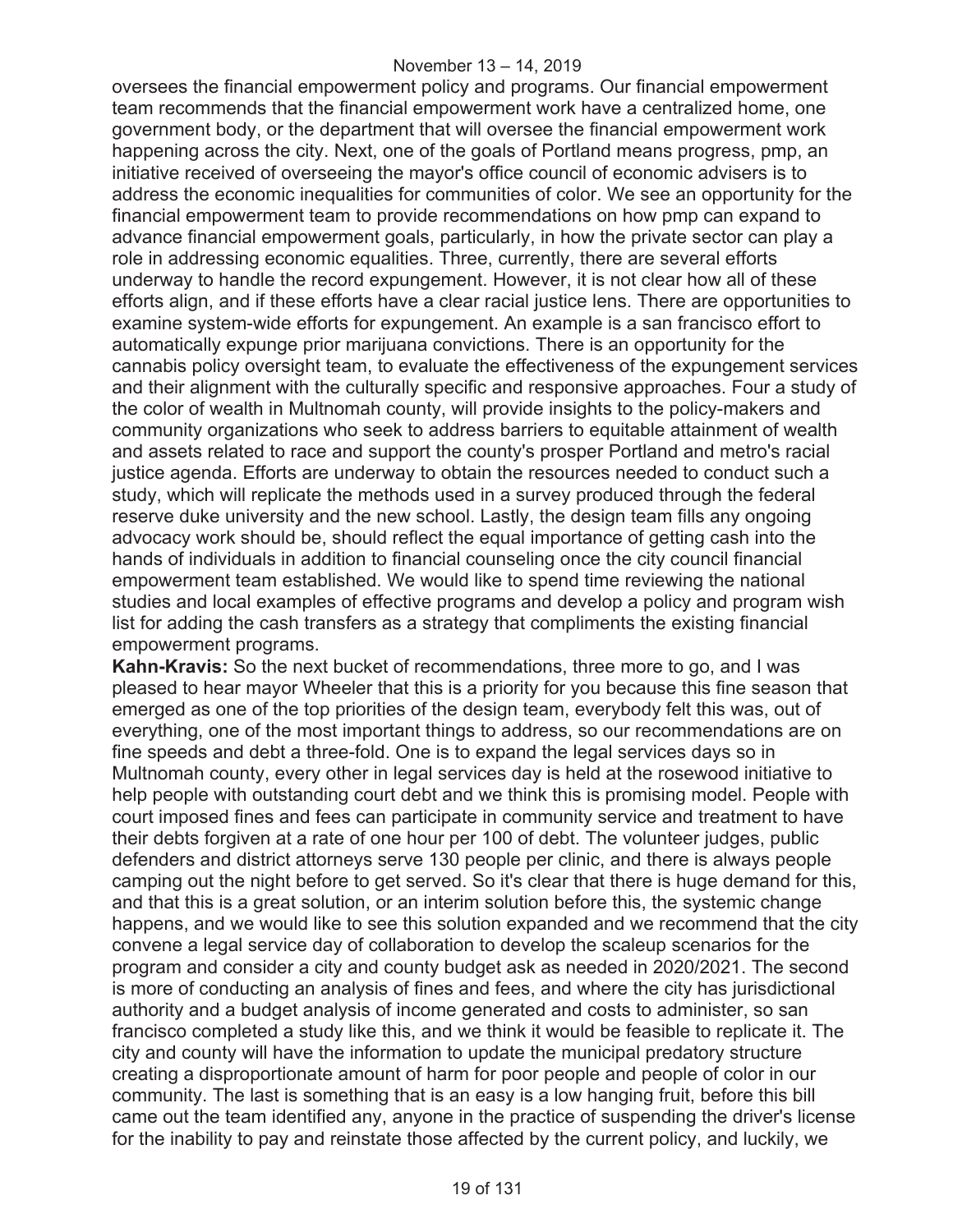don't have to handle this at a city level. There is a state bill, hb-2614 which ends debtbased driver license suspension so we urge you to come out and, in support of this bill. **Wheeler:** Is this bill -- is there a bill sponsor and is there a bill that will be introduced? **Kahn-Kravis:** Yeah. There is a bill -- there is, actually, Karla, do you know if they have a sponsor? There is many supporting organizations.

**García:** I know the Oregon law center is leading the charge. I can't remember who the sponsor is.

**Wheeler:** No worries.

**Kahn-Kravis:** I can give you a one-pager on it.

**Wheeler:** And they are planning to introduce it in the 2020 session?

**García:** Yes.

**Wheeler:** Sorry for the interruption.

**Glover:** A key driver of racial wealth gap is an exclusion of people from mainstream financial institutions. We seek to not only increase access to financial institutions so that residents can access bank accounts, saving products and affordable credit, but in the long term to transfer, to transform the system to a more, to more closely resemble the needs of people of color and low-income residents and prioritize the wealth accumulation in these communities. Our design team identified key ways of fostering the inclusion. I won't go into detail on these recommendations because there are many, but I wanted you to know that most of these recommendations build upon the strength of the list of the existing effort. Currently I am a financial coach and credit councilor from the present of august of this year to, up until probably this week. I probably have seen close to 100 clients who lack the basic knowledge of paying on their debts time, on how to take care of a bank account, just basic knowledge, with building assets and etc., just in that financial literacy. I have come across five clients who truly understand what it means to pay the bills on-time and the effects that, that, the impact it will have if they don't. So, with that being said, one of our - four of our recommendations is to explore avenues to systemize the youth, financial education so that Oregon residents are learning key life skills before they have to learn the hard way, and sit with me and learn how to repair the damage. Ensure the quality financial education that is culturally specific through the strategies such as creating a community of practice for financial education, coaches, mentors, and hiring community curriculum designers and facilitators. And number three, increase accessibility of financial education, tools, and resources through centralized information and calendar and, perhaps, the funding pool to employ the culturally specific mentors help clients navigate the empowerment services and better to integrate referrals to well building tools and resources.

**Kahn-Kravis:** So we just shared a bunch of recommendations -- oh, sorry, one more. **García:** Last one. One of the biggest barriers, again, that we have heard from our practitioners, we have a vast amount of community-based organizations that are doing this work, and in this space. Several issues came up, one, there is not enough resources. This is a space that is not well funded, and when it is, it is episodic. We also have multiple funding streams that require multiple -- with multiple funders that have varying requirements with specific conditions for the allowable use of the resources, so we do believe that there is an opportunity for alignment to get all the funders together and including philanthropy to help address this issue, so our recommendations, one, is for the Oregon asset builder's coalition, which we convene at a state level to host the Oregon financial empowerment summit, funder summit to bring the funders together to elevate this conversation and see how we can better align investment and in a broader strategy. There is also work happening at the state level with the Oregon housing community services and dhs also convening a roundtable around poverty that we would like to include, as well. Explore ongoing community practice model. Again, this has been addressed, but an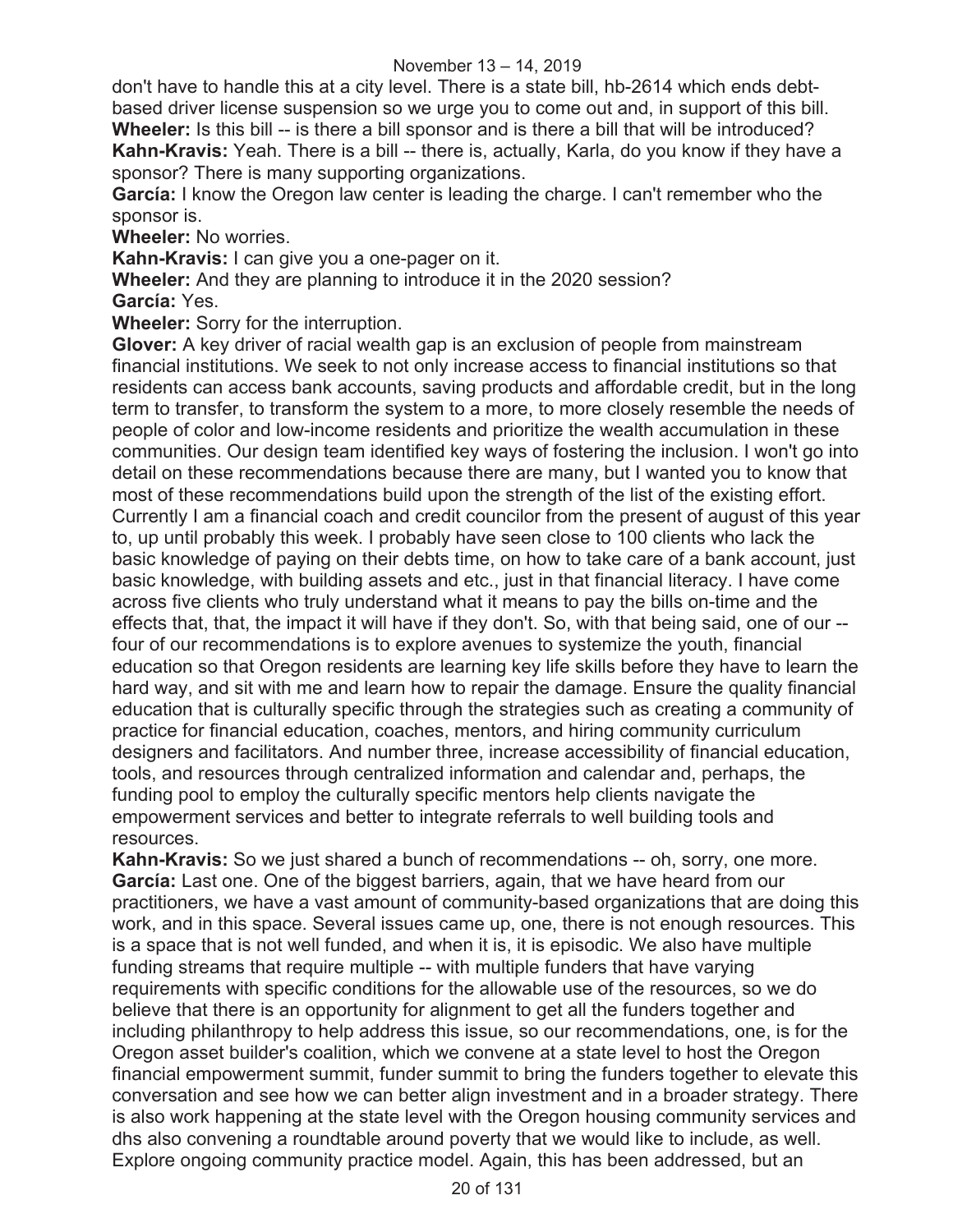#### November 13 – 14, 2019

opportunity for practitioners to come together to share best practices to be able to continue and sustain the work. And the last piece, centralized data for outcomes and outputs. Again, we have a number of different organizations with different databases and different requirements. We do think that there is an opportunity to align these to better tell the story through data of the successes that we are having with the coaches and counselors like landra and the great work that she does.

**Kahn-Kravis:** So we shared with you many of our recommendations. We want to provide next steps for action, and just to preface this, two years ago, public entities in Portland were not explicitly talking about financial empowerment. Now they are, but we just need a way of continuing that coordination and discussion and planning. Through this model, this human-centered design model we feel we know how to solve these problems. We need the resources to make them work, and we have a committed team that's centering those most impacted by the system. And we really believe that this is the only way to move solutions forward and get change in the city, so our, our prioritization of action is one, just the general -- we know that the city is doing a lot to center racial justice, but a reminders that there is always more to do in the current system and future investments. The big ask for our team is really to find a home base for centralization of financial empowerment, and this would mean finding a department or agency and funding a full-time staff person that's dedicated to overseeing these efforts in the city. The third is we have our team that's still really engaged, and the blueprint is meant to be the underpinnings of a plan, and so we want to have the resources to be able to take this blueprint and turn it into something that can be implemented, and that means the stipend for the families to share their ideas and recommendations and expertise around implementation. And then intentionally engage with the elimination and reduction of fines and fees as you stated is a priority and that's a big priority for our team. So we would love to continue these conversations with you all, and we really appreciate your time and look forward to your questions about this work. **Wheeler:** Colleagues, any questions on the report?

**Fish:** First of all, thank you for the report. I am -- I guess my questions are -- you are clear about the action steps, but I am less than clear about what our role is and what you are asking of us.

**Hardesty:** Money.

**Fish:** That's part of it, is resources, so could you be more explicit about what it is that you are asking us to do?

**García:** One of the initial ones is that there is a model around the country, around the cities for financial empowerment where there is an opportunity for the city for local governments to uplift that, I think from previous experiences with other cities, jurisdictions, there is power that comes with the city or when city council saying this is an important issue, and we are going to coordinate. That looks different in different cities, but to have a one-stop shop for example around everything financial empowerment related, so everything from utility assistance to anything that the city funds that's financial that would have an impact on someone's financial affordable housing, tax preparation, that that would be centralized in a place where residents can go and get that support in one place and not in 10, 12 different nonprofits across the state. So it is a way to centralize that work and make it easier for the end user to receive any number of city assistance bids the city might have.

**Kahn-Kravis:** Also to clarify, there is so many rich services that, like Carlos mentioned that are already existing in Portland, and we're not asking for the city to create those services in duplication but to serve as a centralizing force so that residents can access the services in a more easy manner.

**Wheeler:** Commissioner hardesty.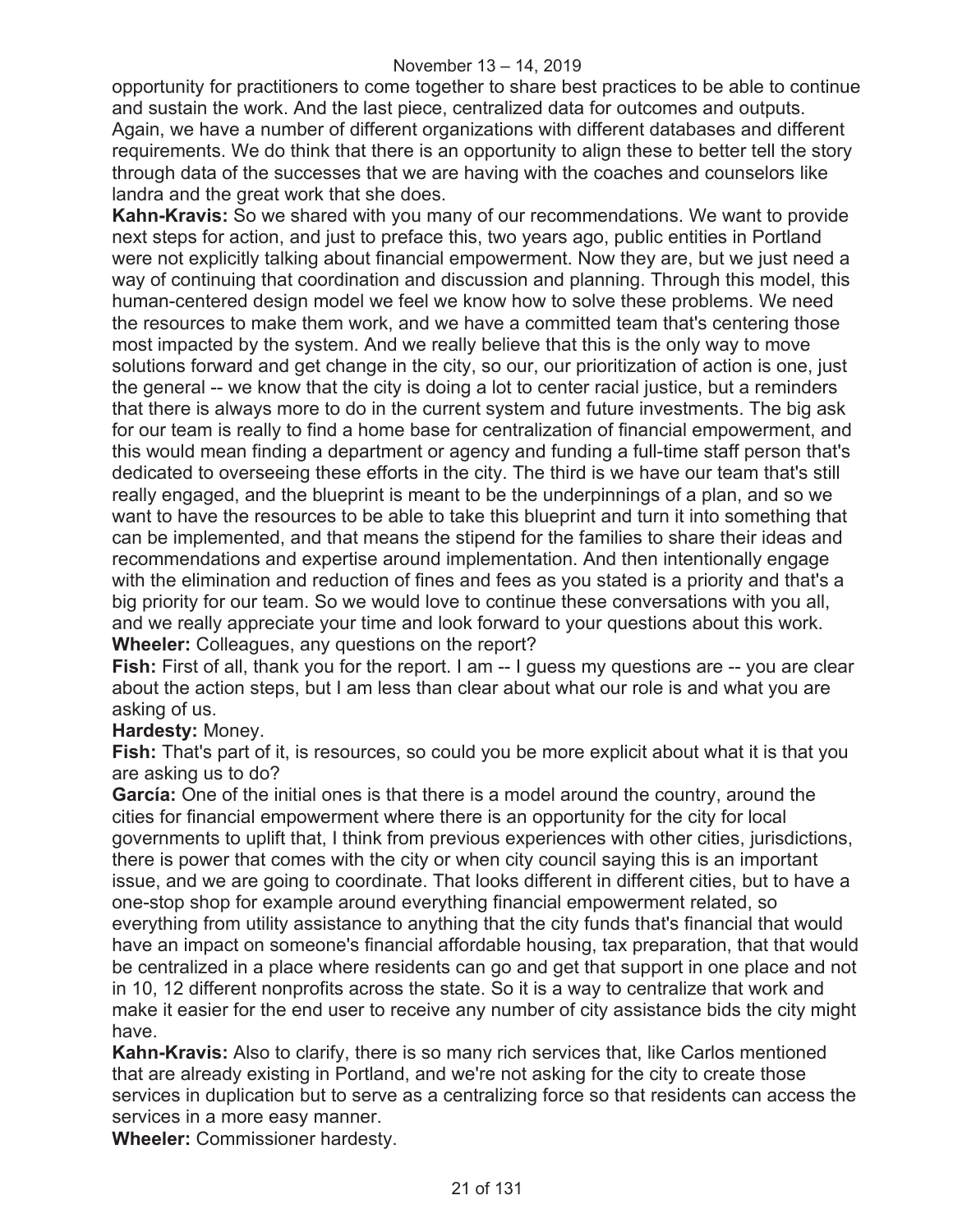**Hardesty:** Thank you very much for your presentation. I would think that you talked about fees and fines but you did not talk about expungement, or missed it. Did you talk about it? **García:** Yes.

**Hardesty:** Okay. And that's right, you talked about the clinic that happens at rosewood initiative. I did the first project, clean slate, a lifetime ago where there was an opportunity for people to come and get all their fines removed. They did the community service. We had judges and lawyers. People came from all over the country because of how it impacts people's ability to get housing and employment and etc., etc. And so I would -- so one question is why aren't we asking the legislature to just pass a law that would remove the marijuana convictions from many, many, many folks in our community who are still struggling with getting housing, education, and all the other things that are associated with that. You have gone to little fines as compared to the expungement, which has a bigger impact on people's ability to be financially independent.

**Kahn-Kravis:** I think many of these solutions are maybe are our best, are best implemented, some of them, expungement, would be best implemented at a state level, and the same with the driver's license issue, so I think that that's a really -- that's a point well taken that, you know, not all of this is on the city, but we would like a home base advocating on behalf of Portlanders to be sure this is happening within the city and for broader residents.

**Hardesty:** I don't see how the city should have an office and a staff person because we have a couple of things in the city. We have had one person, right, and it's a really, really hard job when you are one person. I am much more interested, if you say that we have all these resources, which I don't know exist in our community, why don't we consolidate all those resources into one organization or one umbrella so that you can do what you want to do. I just feel like people ask government to do a lot that we can do ourselves, right. So why not consolidate and create a mega-organization or a council that could help to share this information broadly.

**Kahn-Kravis:** Yeah. You know, the whole premise behind the cities for financial empowerment is giving the rich work going on within the more credibility through -- and just strength through the government Expressing that it's a priority, and, and I don't think that we would want to consolidate all these organizations, we all represent different organizations that have different -- that serve different cultural needs for communities, and they have been cultivated over time to make sure that they are really honed into the needs of the communities, but because all these different community-based services exist, it's hard for, and then we are competing for funding, it's hard for us to coordinate our work and to make sure that residents are getting the services that -- going to the right place. **Hardesty:** Let me add that I think that sometimes -- I am happy that you think that government gives a credibility because we don't hear that a lot, some how government puts a stamp on it that it's a good thing, so I appreciate you feel that way. You wanted to add?

**García:** Yeah. I think that there is an opportunity to uplift and bring the various nonprofits, various work that's happening at a more systemic level. Again, you know, from our -- from my vantage point, there is a lot of individual work that happens with the local nonprofits and that we need a better, more systemic, strategic approach to how we are going to do this as a community. So there may be a resource aid program, a councilor that naya has that some other organization might not have, so how do we all work together and coordinate And, again, that individual or that participant at the middle, and then have a system that supports all of the great work that's happening, whether it's coming to naya or msf. There is an opportunity for us to better coordinate our response to the needs that families are having to deal with day in and out.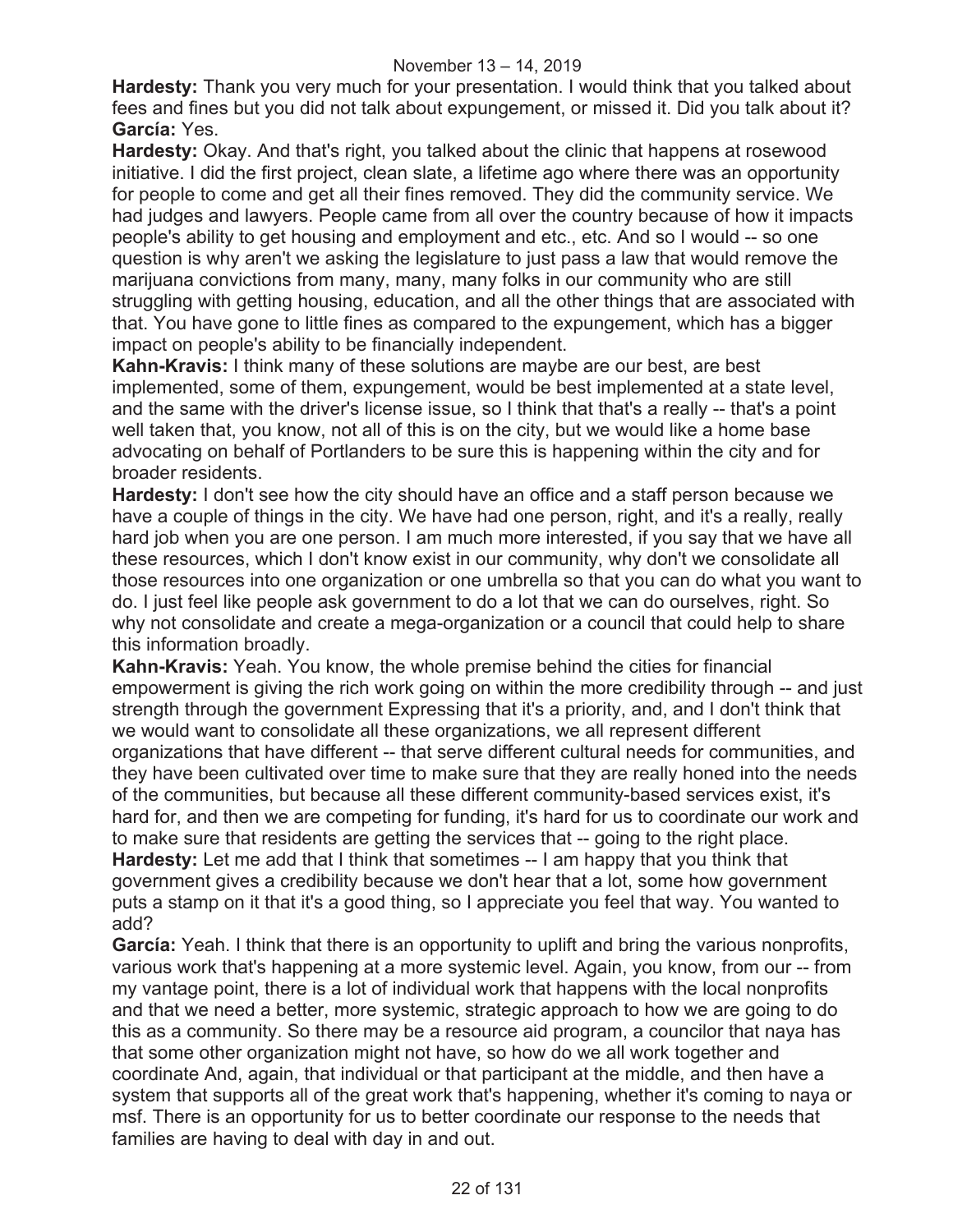#### November 13 – 14, 2019

**Wheeler:** One thing that I think is helpful and the reason I supported the process to begin with, and I want to thank you for the year of hard work you put into this. I think it's a fantastic report and a great blueprint. The city, actually, does a lot of the things that you are identifying as high-level desirables. We are working hard around employment strategies to the Portland means progress initiative, as you mentioned, and it's an easy dovetail into economic stability and justice, so I really like that recommendation. Through prosper Portland we are heavily engaged in entrepreneurship and business development, and I hope that everybody went to my people's market, it was phenomenal. There was a line out the door. Through transportation, there are efforts ongoing around transit and access to transit through the housing bureau, and the housing opportunities, particularly focused on those who have previously been displaced or impacted by displacement. So there is bits and pieces of this already taking place, but it's never under the umbrella Strategy of economic justice. One thing that makes this interesting to me is I spend a lot of time with the bloomberg administration and the bloomberg foundation and michael bloomberg, and I will tell you his government in new york was not at all like the form of government that we have here. Similarly, marty walsh in boston has a very different form of government than what we have here. So that sort of top-down centralized leadership is more readily accessible given the way that they structure their government, given the way that funds flow within their government. I think we should do the strategies. I agree with you that we need, in some cases, to overcome the fragmentation of our form of government and be more cohesive in terms of how we outwardly face with nonprofits in the community to develop this larger strategy. There are clear gaps that are identified in this report where we're not really doing much of anything. This gets to my old saw, in my former role as state treasurer, I focused on one of the four large components that you mentioned, that was financial literacy, and it got to the very question that you raised, which is it is a life skill to understand credit and debt and how to manage cash flow at the household level. It's a very important life skill, and yet it's taught nowhere. It's not part of our educational curriculum. It used to be when I was you know, a long time ago in the public school system, and we fought hard with some of your coalition partners, and I remember the people on the list, a number of organizations to bring financial literacy schools back to the education system, but it really depended upon three things. It depended on a bank or a credit union or a nonprofit organization coming to the table, and then it required a specific teacher and a specific classroom to say, I want this programming and this curriculum and then it required a principal who would support the teacher in that effort. In other words, there was no interest at the systemic level of taking up financial literacy as a core part of the educational curriculum, and I think it's high time that we do that. I think that there is an advocacy role that we can play through ogr. I think commissioner hardesty is right to raise the question about where is the state on all of this and how do we work with the state. That's not on you singularly. I think it's helpful if we have that as part of our agenda to keep pushing it. I like a lot of pieces of this. I would, you know, I am very eager to embrace this overall strategy. I am eager to embrace the specific requests you have within this and see what we can make of it. I think that we should do Something. I don't think we can just leave this on the table. It's too important. A lot of the work we are doing around expungement and around entrepreneurship, a lot of the work around housing stability, our umbrella is shared economic prosperity. And economic social justice is the twin brother, or the twin sister of shared economic prosperity. They are critically important. So I thank you. Colleagues, if there are no further questions I will entertain a motion? **Fish:** Move the report. **Fritz:** Second.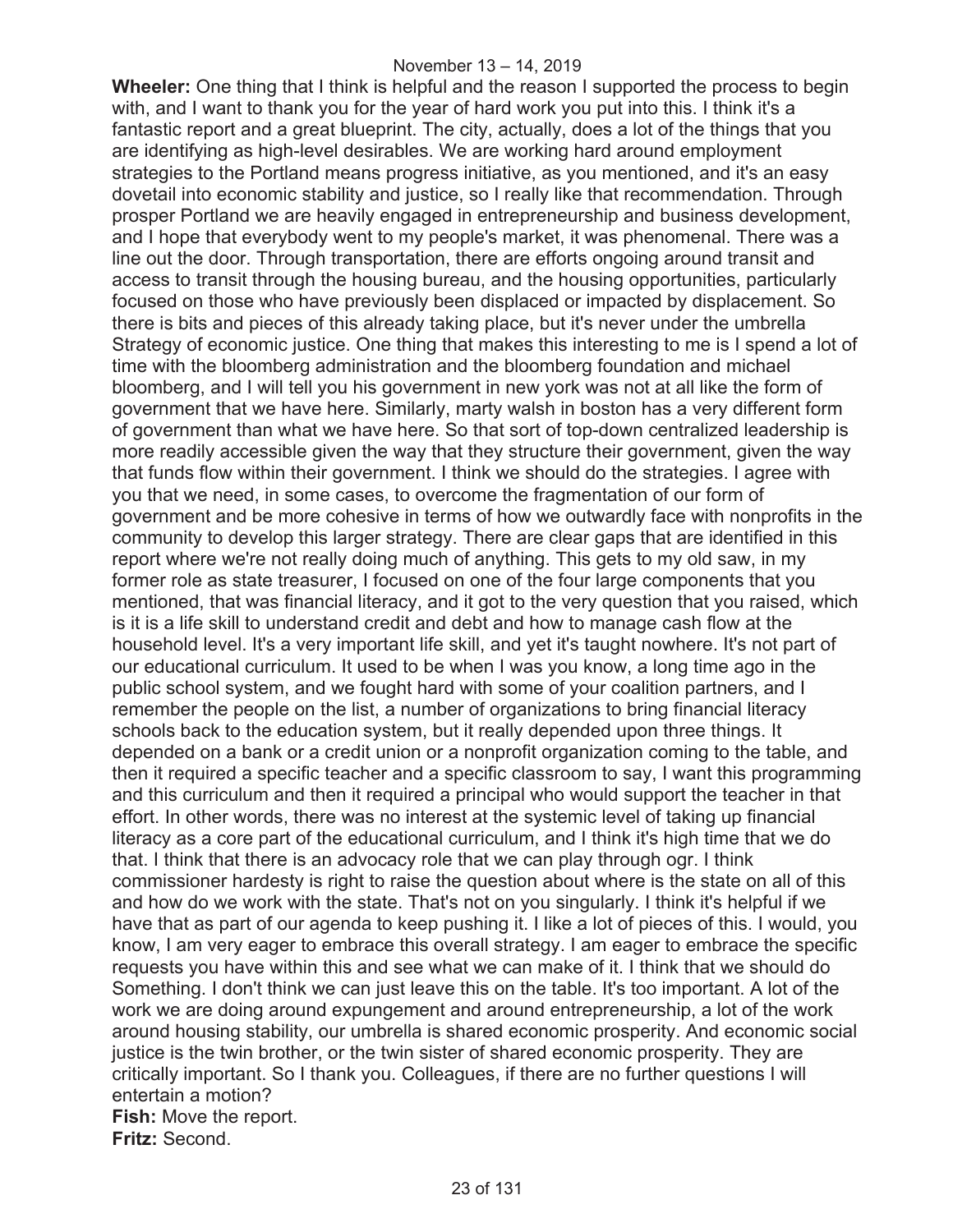**Wheeler:** I have a motion from commissioner Fish and a could from commissioner Fritz. Further discussion? Thank you very much for your presentation. Karla, please call the roll. **Eudaly:** Well, thank you for the presentation. I love this report. I wish that I had been able to participate because this is kind of the deep-dive brain-storming problem-solving design solution stuff that I love to do and don't get to do much of, much to my disappointment. I agree with commissioner hardesty that the state needs to, I guess, take the lead on expungement for convictions for things that are no longer crimes. We're doing that at the city level, we don't have enough resources to help everyone that needs that assistance. It's really a burden created by state law, and I have been raising this issue for almost three years now, and I will continue to do so. Also want to briefly touch on the impact of petty municipal violations on low income individuals. We know that a \$100 fine can be devastating for someone. For people who have never lived in or near poverty that may be unfathomable, but it's absolutely real. Recent example this trimet ticketing a homeless 64 year-old man for not tapping his unlimited hop card. A \$175 fine. That man makes his living selling \$1 newspapers on the street. He gets 50 cents, I believe. I could be wrong, it might be a also bit more. I think that's around 350 newspapers he would have sell to pay that fine. To me that's unconscionable. We should not be putting people in that position. I don't know what will happen with mr. Rodriguez. He may appeal that fine and prevail, or he may be forced to pay it and decline to pay it because he doesn't have the money. Then it begins to snowball, the fines increase. Anyhow, I just want to point out to my colleagues that 12% of americans live in poverty and 40% of americans are one paycheck away from poverty. One health event away, one unexpected event in their lives away from poverty. When you live in poverty you make decisions based on survival that can impact your financial future for years, decades, even the rest of your life. If you live in poverty it's hard to keep hope. When you don't have hope, you don't have the time and energy to jump through hoops to access services and supports that you're entitled to. I can speak to that from person experience being a low income mom of a former low income mother of a child with a disability. We just went without services and supports that my son was entitled to because on top of my full-time job appeared caring for my son I didn't have the time and energy to complete all of the requirements that was placed upon me to get everything we needed and deserved. I want to flag whatever we do moving forward we need to decrease and eliminate barriers for people living in poverty to these services and supports. If you qualify for food stamps, if your kids qualify for free lunch why should you have to fill out another stack of papers to qualify some other needs based support that you will qualify if you qualified for something else? Thank you for letting me kind of ramble a little bit. I'm really excited by this report. I think it's vitally important that we do this work. I happily vote aye.

**Fritz:** This is really important work. Thank you for doing it. I apologize for missing the beginning of a presentation. I have a family member with health issues. Thank you, mayor, for encouraging staff to do this work. For those who want more information the report itself is really well written, easy to understand and very clear in its directives. Thank you for that. Aye.

**Fish:** Well, thank you for the report. I thought it was a good discussion. Two thoughts. One is I think the banks are a big role to play in this work and I know one of you mentioned philanthropy and seeking private support. The banks have a huge interest it seems to me in financial empowerment generally and many have programs which are in schools. I think we should be reaching out to them as partners in this work. The second thing is I listened to the presentation extremely carefully, I skimmed the report, I'll be honest, I don't know what the next steps are. That troubles me when we get reports and I leave this room not clear about where we're going. That's not a criticism of your work but it is a recurring problem of our work where lots of laudable ideas come to us, we nod, thank people then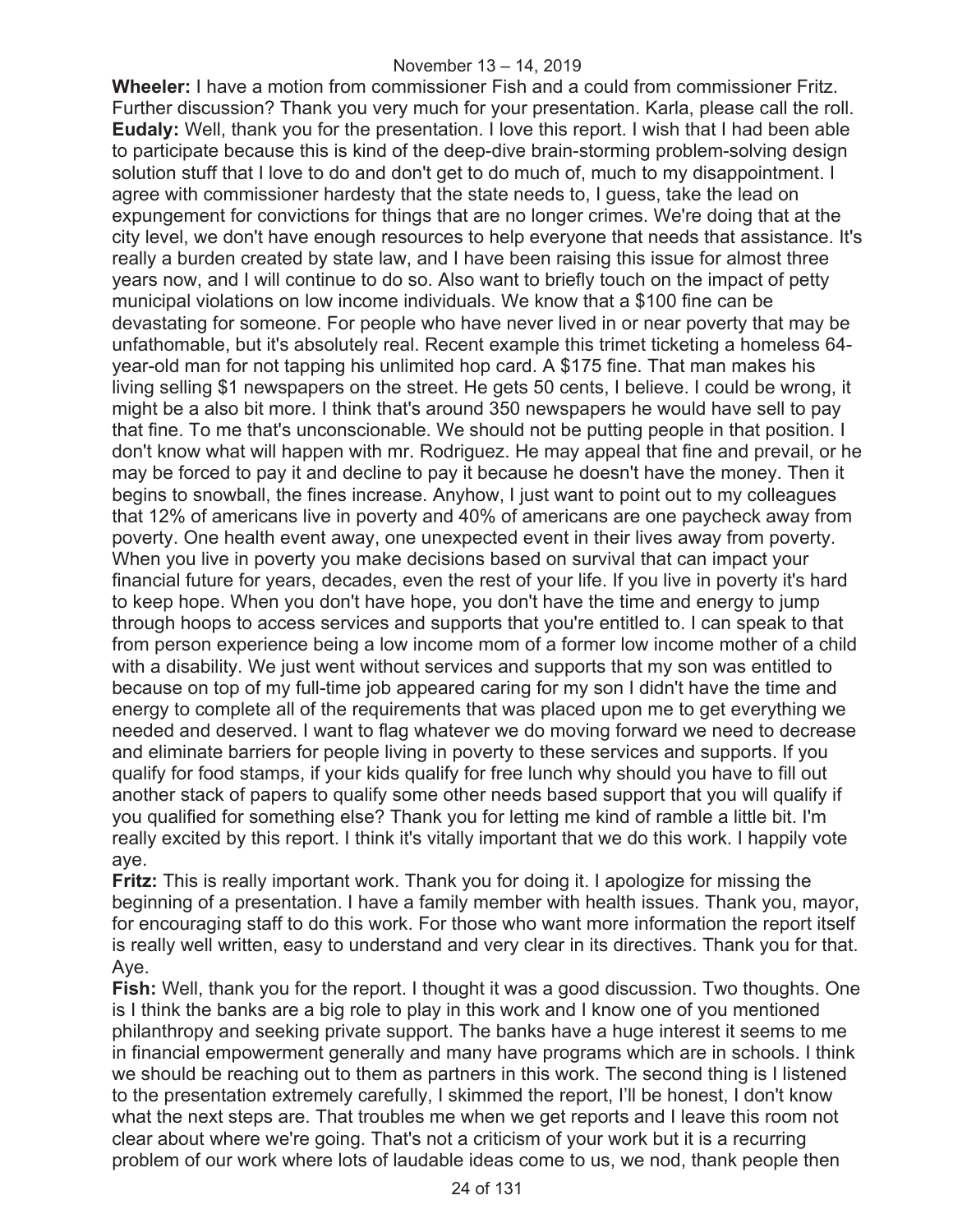nothing happens. I don't honestly know where this leads. Does this get folded in with 311? Is this something that existing staff tracks? Is this now on the mayor every budget year to come up with a reform that we're going to take up and discuss? I don't know, but if after ten years of doing this I don't know then I'm concerned this thing may be a well intentioned exercise funded by a grant but doesn't go anywhere. So I would urge that we in the next cycle of work we really figure out what is actually our role and what can we do in our lane. There's a question about whether the county or the city should take the lead on the home. There's funding questions and staffing. That's appropriate. But it would be a shame given the quality of the work that we come back a year from now and we're still trying to translate this into what's next. I have seen that happen so often that I want to just present that as a general concern. Colleagues, I think we also have to think this through and what is a reasonable workload for the city, what is our responsibility. I'm not entirely clear at this point what that is, but it seems to me that should be our next task. Thank you for your good work. Aye.

**Hardesty:** Sometimes it doesn't pay to be four or five because everybody says everything that you wanted to say ahead of time. I want to thank you. Your work is extremely valuable. I think about being a kid in baltimore, Maryland and at eight my mom taking me to the bank and opening up a bank account. Right? So every time I cleaned a house or shoveled snow or my mom would go through the process of okay, this is your fun money, and this is what you put in the bank. I think about how valuable that was as a young person, right? Even being raised with not a lot of money it was drilled into us. A couple of things came up. Commissioner Fish mentioned banking and I thought credit unions should be a really good partner in this program because big banks are about making money and credit unions are about building community. I think there might be some opportunities there. I guess I share the concern of commissioner Fish. We get lots of reports and people do great work and yet if it's kind of one of the city-county partnerships that the job was to do the report and the report is done, I get a little nervous because I don't immediately see - - I see all the components being necessary but I don't see a natural home in the city of Portland for a project or program like this. So it doesn't mean that it couldn't happen, it just means that nothing immediately comes to mind that would go, oh, that makes perfect sense. It should be here. I also want to applaud you modeling behavior that I have been trying to push for decades which is if you want people to come and share their lived experience you actually have to think about transportation. Transportation, food, child care it's a stipend so that people are not paying more to give you their perspective than those of us who have a living wage opportunity, right? I really applaud you being very intentional about bringing the group together and making sure that they were supported so they could do good work. I would love to continue the conversation. I'm sure we're going to figure out something. I hope. I vote aye.

**Wheeler:** I just want to add my thanks to zach from my team and also prosper Portland for their efforts to help shape the work group and also to Multnomah county they participated in this as well. I do see some low-hanging fruit here. I see this report as a baseline giving us information identifying some potential strategies, suggesting to us some potential advocacy that we could do as well as some partnerships that we could forge. I do think that there are some logical add-ons that have been suggested in this report that I think could strengthen some of the existing work that we're doing in the city. That's frankly what i'm going to take from this as a next step. Whether we ever get to the vision of creating an office in new york or boston that's probably a decision that will be made with time but there's some immediate strategies that are identified in this report that from my perspective are ones I intend to pursue. Thank you fort report. I vote aye. The report is accepted. Thanks for your hard work. To be continued. We'll move to the regular agenda. **Item 1041.**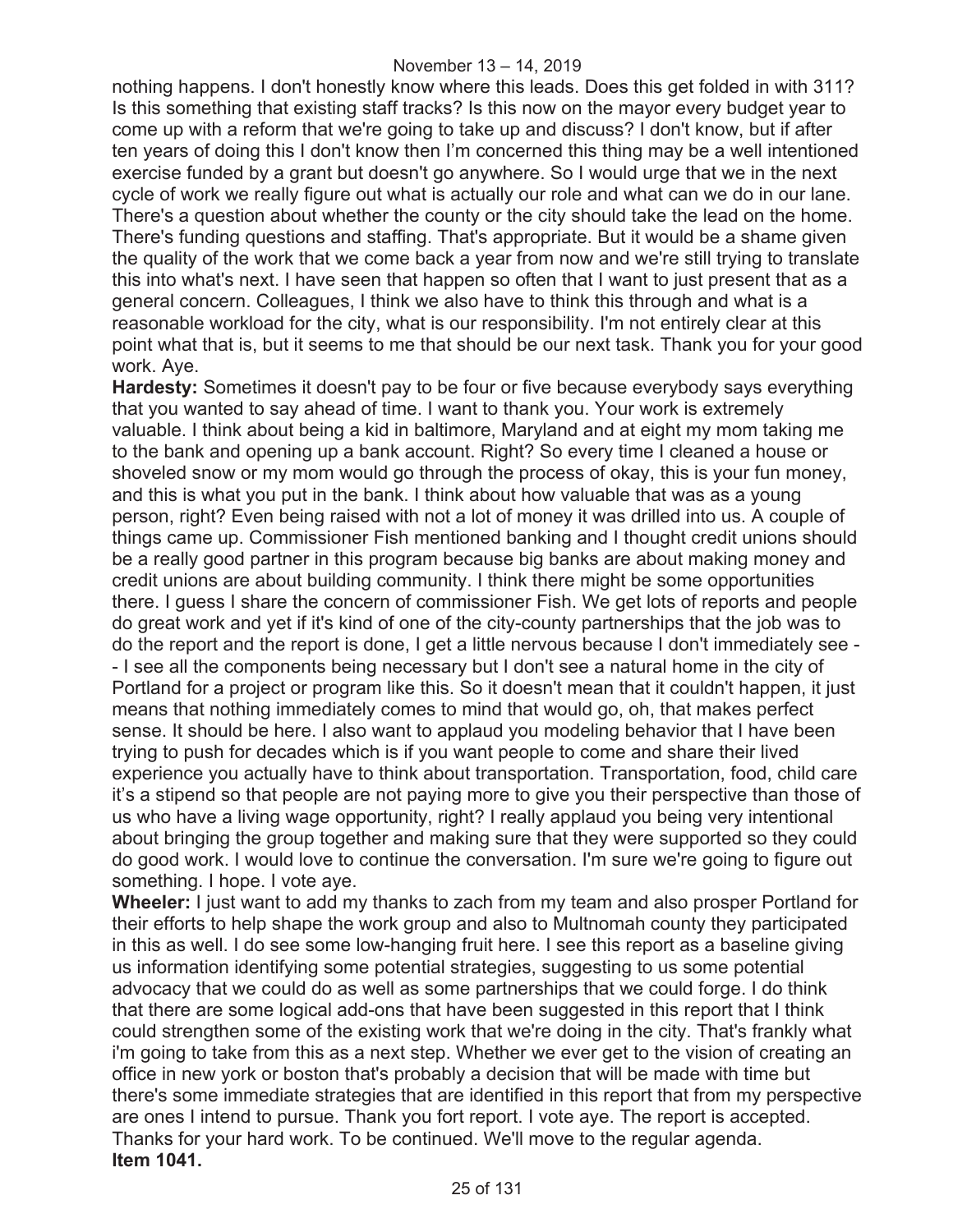**Wheeler:** In 2017 the council directed omf to develop a 311 program in the city of Portland because we know we can do better at providing customer service, better at connecting residents to programs, better providing decision making information to those who need to make decisions like the city council appeared the bureaus. When we affirmed our commitment to that work in fiscal year 2019/2020 budget by providing the initial funding and staff we directed omf and the office of community and civic life to prepare a resolution confirming the details of the program for council consideration in advance of the upcoming budget cycle fiscal year 20-21 budget. This is a culmination of that work. In my opinion it cements the city's support for city-wide 311. I want to thank leadership and staff in the offices of community and civic life and management and finance for their hard work to lead this effort. We could not have gotten to this point without the talent, skills and hard pushes from your offices. I also thank this council for their tough, insightful questions that have led to the resolution in front of you today. I know that housing 311 program within omf will advance omf's values of service, equity and innovation, enable the program to benefit from the office's expertise manage city-wide initiatives and provide opportunities to align the 311 program with other city-wide efforts like modernization of the city's website through the ongoing power project. I specifically want to thank commissioner eudaly and the office of community and civic life for their ongoing partnership in this effort. There was as thought partners, leaders and champions are critical to ensuring this program places the equitable access of community members at the center of the 311 program. There's a lot of work ahead for all of our bureaus but I remain highly committed to the potential of this program to transform Portlanders' ability to easily and effectively interact with our city government. With that I will turn it over to our panel and the first person up is commissioner eudaly. I'm sorry, commissioner eudaly.

**Eudaly:** Thank you, mayor. I'm a co-sponsor of this resolution, and a champion of this program. If tom thinks I have been riding him so far I hope he's prepared himself because even though it's going to be housed in omf, we still have a stake in it as a bureau, and I have a personal stake in it because we are not doing a good job of customer service and I'm really determined that we make the city more accessible for all of our community members. I'm proud to say that the 311 program we're considering today will decrease barriers to city government, promote a culture of civic engagement and forward the mission of office of community and civic life. I thank the office of management and finance and the office of community and civic life for their continued leadership. This program would not be where we are without their thoughtful, industrious efforts to launch and grow this program. I specifically want to recognize the work of the city-county information referral program which has served the Portland community for over 25 years. John dutt and his staff bring remarkable expertise and commitment to accessible, accurate, compassionate customer service. You could not ask for a stronger foundation for a 311 program. **Wheeler:** We will move on to the presentation. Tom rinehart is chief administrative officer, Suk Rhee who is the director from the the office of community and civic life and Michelle Kunec-North from the 311 program. Tom, we'll start with you. Are you taking the lead here?

**Tom Rinehart, Office of Management and Finance:** Good morning, my name is Tom Rinehart, I'm the city's chief administrative officer. Two years ago you tasked us request transforming the relationship between the community and our city government. I'm excited to present this resolution with a fantastic team. You'll recall with the plan for a 311 program that will simplify the community's access to all our services and help rebuild credibility and trust in local government. This council stated their commitment to the 311 program in the fiscal year '19-'20 budget and asked the office of management and finance in partnership with office of community and civic life to return the resolution that confirms the details of the program, that is why we're here today. We are here to fulfill that request and play out a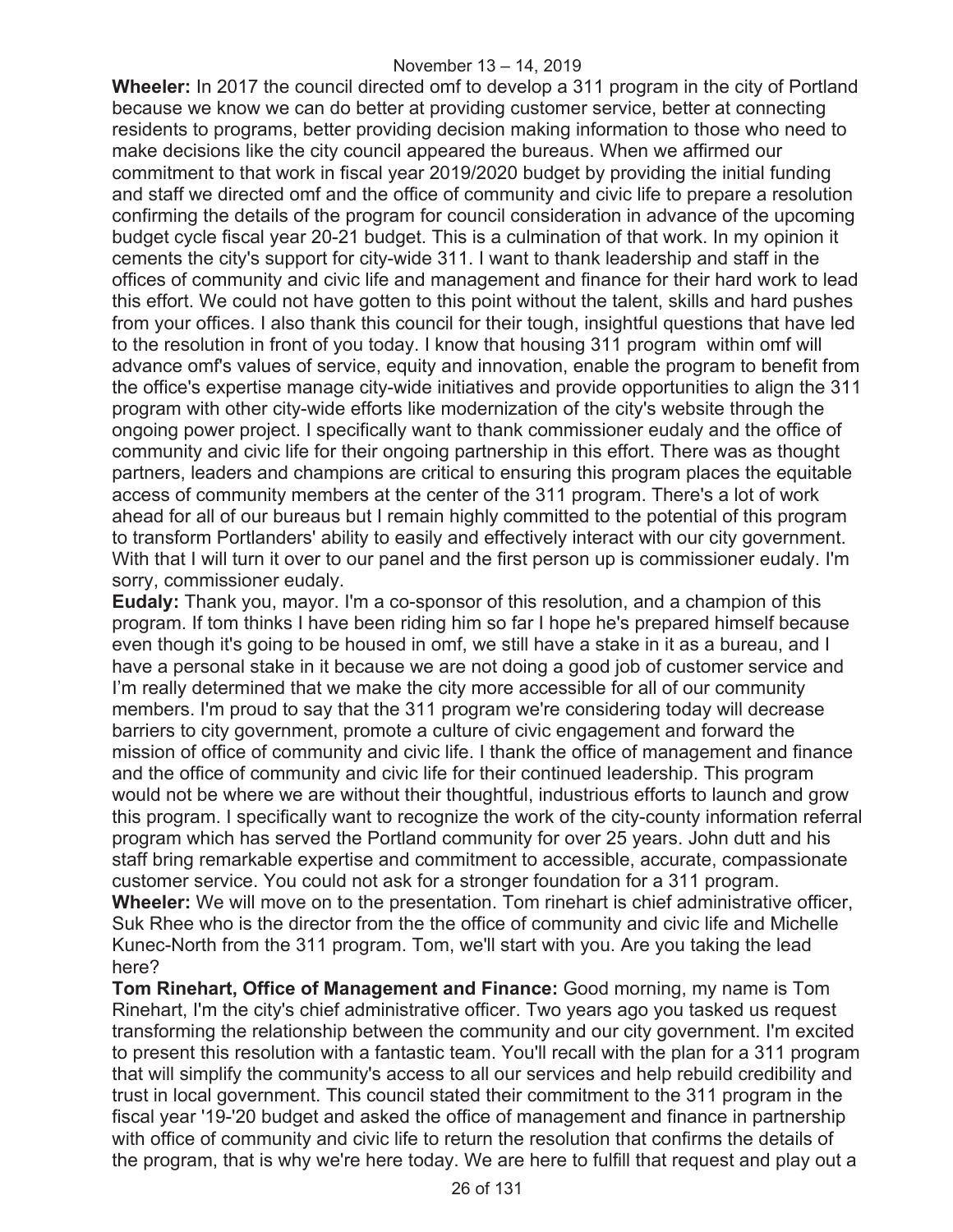plan for the phased buildout of the program over the next three years. Today's resolution will formally establish a 311 program in the office of management and finance and set aside ongoing program resources so we finally get this done. After two years of intensive collaborative planning we're excited to carry out the vision of the program and modernize how we serve the Portland community. As you well know, a city-wide initiative of this scale could not have happened without contributions, expertise and insights of staff from across the city. I want to specifically thank our fantastic staff team of Michelle Kunec-North, josh Gregor, and john Dutt. Program leadership from the office of management and finance, bureau of technology services and civic life and of course staff from all of your offices and our many partner bureaus. This has been very hard work and I have been -- **Fish:** Can I jump in for a second?

**Rinehart:** Real quick, commissioner, I'm going to turn it over to Suk Rhee in a moment, but I want to acknowledge what commissioner eudaly said. I expect you to be on top of us and make sure we deliver.

**Eudaly:** I'm not letting up.

**Fish:** I want to acknowledge this acknowledgment page. I wish in presentations we did this more often. I think it's important. It's often in the reports that we get but I think it's very important to call out the people that are at the staff level doing the work. I particularly appreciate recognition of city council offices, obviously all these categories but it's a nice feature. We should use it more often.

**Rinehart:** Thank you for. Now I would like to turn things over to one of our critical and inspiring partners, director Suk Rhee from the office of community and civic life.

**Suk Rhee, Director, Office of Community and Civic Life:** Good morning. Again, I'm Suk Rhee, I service director for community and civic life. I'm going to speak first to the vision which is a shared one, in the beginning of this work we have held to the vision that all Portlanders regardless of language, ability or resources should be able to easily and effectively access city information and services and it truly is a vision and at the same time growing expectation for a growing diversifying city. The 311 program will enable people to contact any program in the city in the way they are most comfortable and able whether that's in person, online or by phone. This is especially important there are barriers that government has actually created as well as barriers community members experience due to their own circumstances. Internally the 311 program will also help ensure city leaders and decision makers that they have timely information about community issues and desires and while it's not a panacea, a 311 program is an essential part to enhance equitable access to local government and a tool for city leaders and managers to effectively address community needs. Our operational priorities. To focus our efforts we have set four operational priorities. The first two are actually interrelated and intertwined. We must use a foundation of equity and universal design to expand access for all Portlanders in order to establish a well functioning and successful program. The third focus is about leveraging existing investments this includes staff, added collective institutional knowledge, our investments in the Portland building and the Portland Oregon website replacement project and our regional partnerships with Multnomah county and community partners and we are happy to provide a meaningful update on the elements of this work in the in the December work session. Fourth, 311 will do its part in a coordinated system of 911 and 211 that facilitates getting the right service to community members and to better position 911 to focus on emergency calls. I would like to introduce our interim 311 manager Michelle Kunec-North to share about the program details.

**Michelle Kunec-North, Office of Community and Civic Life:** Thank you. So the 311 program envisioned would serve as a first stop for community members, customers and visitors to the city of Portland where they can get help, information and services. Community members could reach 311 online, in person and over the phone. Right now our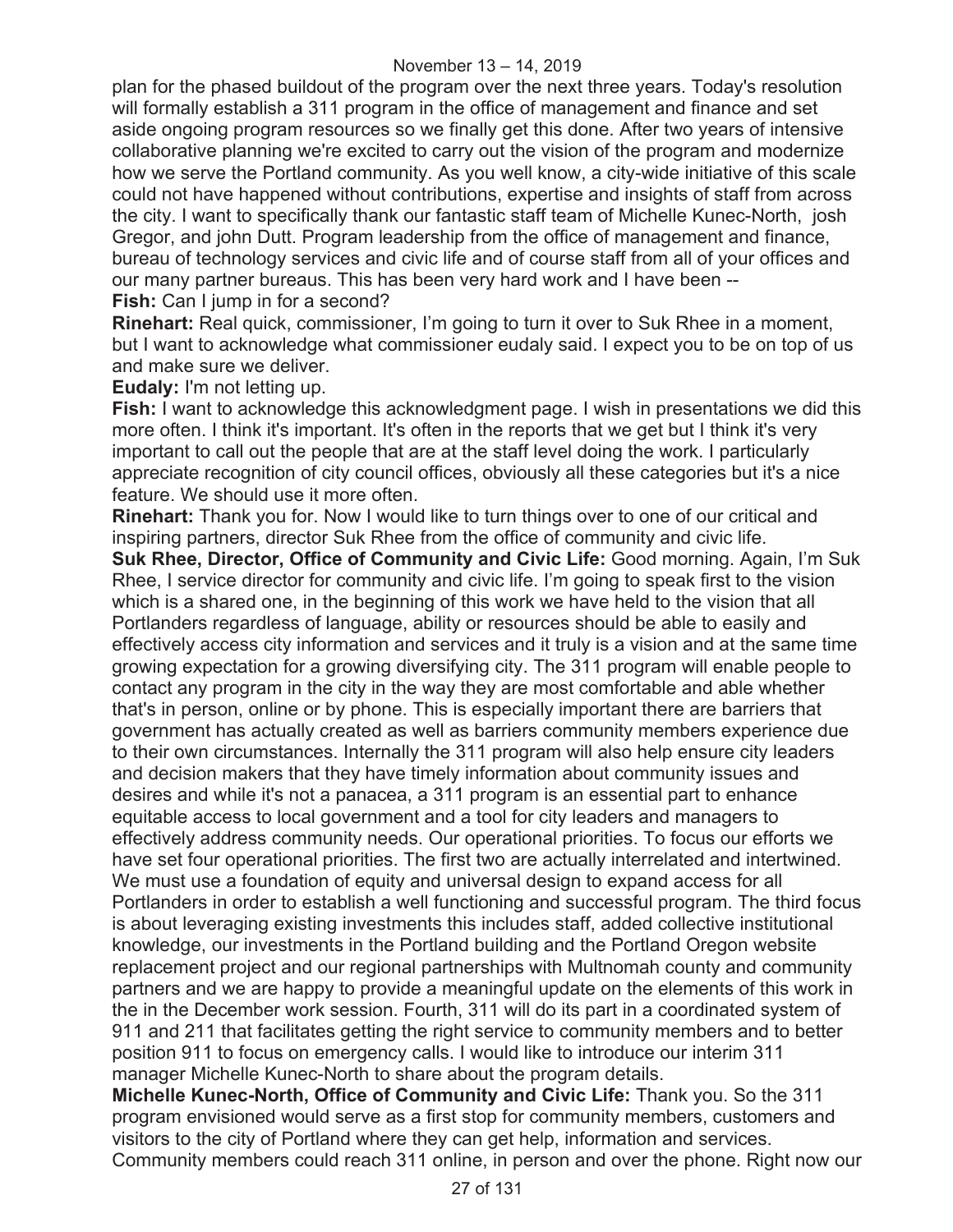city community members with the need to understand our bureaucracy and our form of government to get information and services. A 311 program will serve as a front door for community questions and alleviate this burden. As Suk mentioned it will also compliment existing emergency response and customer service programs within the city and our region. So today a community member might have a question or want to get some information about say noise that's been keeping them up at night. Depending what that noise is, a chicken, loud music, perhaps construction, they might choose from half a dozen phone numbers. If choosing correctly hopefully they will reach a kind city staff person who can redirect them to the correct number. Once they reach that correct number a knowledgeable staff person can intake their request and provide useful information and next steps.

**Eudaly:** I'm laughing because the chicken is real.

**Kunec-North:** The chicken is real. [laughter] but that staff person likely doesn't have a very well supported system to track requests and understand trends which means that we can't use that information to assess our policies, conduct outreach or change how we deliver services. Once that issue is resolved, we don't have a very consistent way to follow up with community members on the status of their request or whether the request has been resolved while this isn't the case for all city services it is for many, and we're placing pretty consistent barriers in front of our community members when they are trying to get information and services.

**Fish:** Can I add something to this chart? I think there's another.

**Kunec-North:** I may have mis clicked.

**Fish:** In my experience, what often happens is council offices get a phone call or an email from that community member saying here's my concern. I review our spreadsheets every week and they are largely referral questions, wanting to be put with the right person, so our job is to connect them with whoever is the right person. If it's an email we try to get them a substantive response and resolve the issue. I do think that's a big piece of how community members engage this building through council offices. Maybe you were going to get to that.

**Kunec-North:** I appreciate that. We also know that we don't have a very consistent way to share information about who is contacting the city and why with council offices.

**Fish:** Each office has its own philosophy. We treat every intake as a constituent problem that needs to be resolved, so find the right person, get an answer, get them into a staff person. It is an inefficient system when our goal is to have a more 311 system where everybody is treated the same, everyone knows where they can go to get predictable outcomes.

**Kunec-North:** Thank you. We know from some research that the system is not working well for community members. One in 30 say it's difficult to get information from the city. One in four have chosen not to contact the city because they didn't think it would help. We know that our community members who live with disabilities are more likely than their ablebodied neighbors to contact the city but are less satisfied when they do so. So we know we can do better. We also know from our community input that in order to serve Portlanders we need a system that provides multiple ways to contact the city. We cannot simply push all of our services online. We need to have a phone and other opportunities, web chat so that people can engage with the city. So to go back to that example, in our 311 vision the community member could contact 311, online, over the phone or in person where they would reach a knowledgeable customer service representative who could intake their report, provide useful information and route the information to the appropriate bureau, agency or program. The issue would be resolved and the community member could follow up or receive status updates on their issue. Importantly, the report would be tracked so that programs and decision makers have information about trends and emerging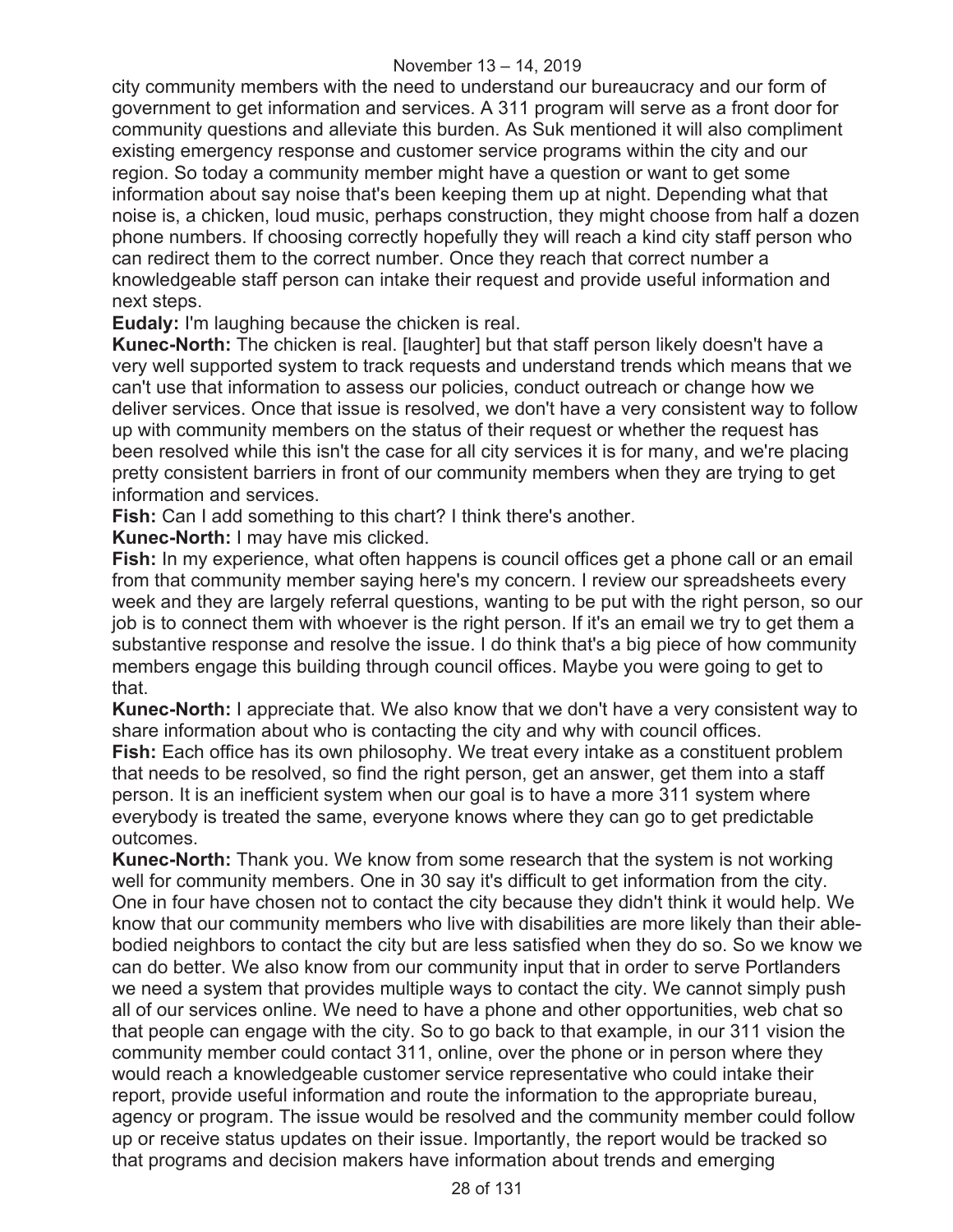community needs. The program we have in front of you today would be housed within the office of management and finance in a close leadership partnership with the office of community and civic life and bureau of technology services. This partnership is critical. The office of community and civic life as was mentioned brings a steadfast focus on equitable access and a deep relationship with community partners that is critical to make sure equitable access remains a central focus of this work. The bureau of technology services brings expertise and city-wide technology initiative which are critical to the success of the program. We'll be forming a 311 advisory committee to serve as a forum for ongoing input and oversight from partners and stakeholders. We often are asked what kind of services will 311 deliver. The goal in the program is to become that welcoming front door, what are community members trying to report a issue, ask a question or request services. So this is could be a wide variety of issues, finding information on a city project or construction activity, requesting ada or language accommodations, reporting problems in the right-ofway, signing up for recreation class. There are myriad opportunities, but to get started we have a few areas that we're focusing on this fiscal year, first ensuring our 311 representatives can help community members fill out forms that are currently available online. We see this as low-hanging fruit and a way for us to quickly provide services. We're also providing customer service and visitor assistance at the Portland building's front desk when it reopens in mid december. We are working on onboarding the ability to do simple and reservations for Portland parks and recreation and we're working with the office of equity and human rights and a number of city bureaus on centralizing our ada and language access requests. This is an area where our decentralized form of customer service can put up a very real barrier to community members trying to simply access our programs or events or services. Then finally we continue to work with the bureau of emergency communications on improving our ability to assist with nonemergency calls that currently end up in the 911 call center.

**Fritz:** Point of clarification, please. Online self-service, that's obviously online. What is the Portland parks and recreation registration, is that by phone, computer --

**Kunec-North:** To clarify the Portland building customer service and parks registrations and permits are starting off in person. We'll then be training up all of our phone staff so that they can provide those same services and the online services over the phone.

**Fritz:** For now people will still be calling 823-4000 rather than 311? Is that correct? **Kunec-North:** Correct, we will talk about that in a few moments, but there are some steps to getting 311 as a number up and running.

**Fritz:** Just wanted to make sure someone was not calling 311 --

**Kunec-North:** If you live in the city of Portland you'll get redirected to 823-4000. **Fritz:** Thank you.

**Kunec-North:** So all of this requires some supporting technology to make it happen, we are working closely with bts on a number of projects including the replacement of the city's website to a new service focused format. We're also working with bts on replacement of the city web forms to make it easier for community members to fill out a form once on the city's website. Then perhaps important to our work standing up a service desk tool or context and management tool that will allow 311 staff or staff throughout the city to support community members in a variety of channels, to log contacts with customers so we understand if someone is calling multiple times about an issue. Research questions, intake request and route them to the appropriate program and then importantly collect, manage, analyze and share well designed data on those requests and get that out to bureaus and leadership.

**Hardesty:** Before you leave that, thank you. What do you mean by research questions in a knowledge-based?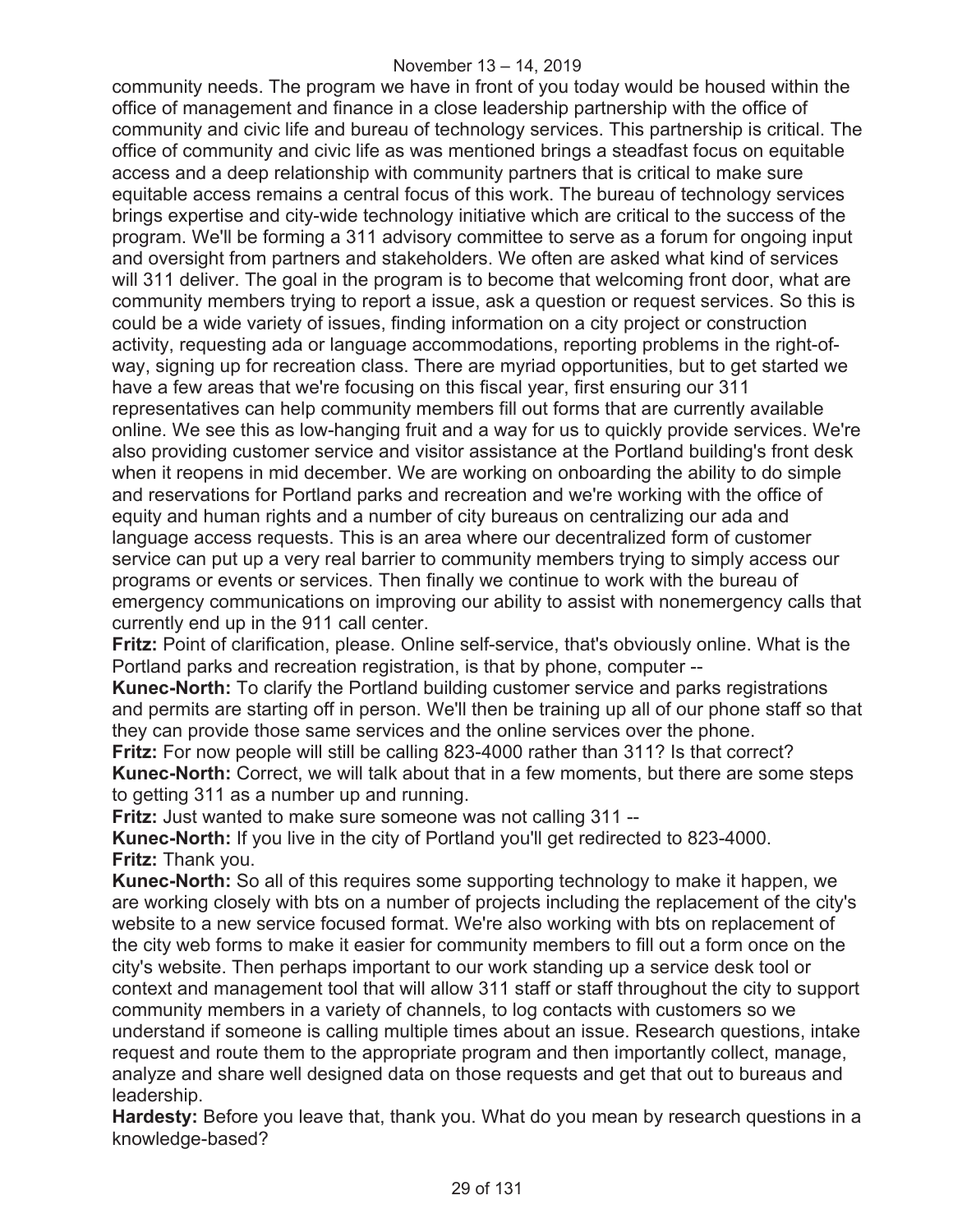**Kunec-North:** A customer service representative with 311 might get a community question on anything from has my -- when is my leaf pickup. Probably a big one right now. To can I find out about upcoming city event or what's going on with this project on my street. That knowledge base serves as an encyclopedia of information that the representative can glean to assist that customer.

**Hardesty:** How will they know what's happening on that street?

**Kunec-North:** That depends on having a process in place to keep that knowledge base up to date whether the customer service representative is looking at our website or at this behind the scenes information. We will be developing partnerships with our city bureaus to keep the knowledge base up to date with current information. Construction is where we have to do some process improvements to figure out how to manage that given the number of bureaus and agencies that work in the right of way.

**Hardesty:** I figured the same thing. You'd have to know everything about everything happening in the city to answer that question.

**Eudaly:** Mayor?

**Wheeler:** Commissioner eudaly.

**Eudaly:** So, the service desk tool I understand is what we will have instead of the cmr. Is that correct?

**Kunec-North:** A crm customer relationship management tool is a broad term for software packages that allow you to understand your relationship with customers or community members. What we are doing rather than recommending a transition to a single crm type platform is using a suite of tools to meet the same functionality that a crm provides. We think that's the best and most adaptable way to meet the needs of our city.

**Eudaly:** The thing that I'm most excited about other than just providing better service to residents is how correcting and analyzing this data over time will really paint a picture of where the problem spots are and what are the things that people are most concerned about, and where are we feeling the most in services to the city. So that is just such valuable information that we're not currently capturing in any consistent or meaningful way. Can you guarantee to me that we're going to achieve that dream?

**Kunec-North:** I will tell you that that is a major focus on goal of the program. Something we have heard loud and clear from council offices and from our bureau partners. **Eudaly:** Thank you.

**Wheeler:** I'm sorry, my job sometimes requires me to multitask. So if you've already stated this I apologize. Could you tell us about the tracking capabilities to follow a complaint through the system and then understand whether or not the issue has been resolved and how it was resolved and when it was resolved and by whom?

**Kunec-North:** Yes. The tools that we're looking at would allow say somebody calls in. We can immediately log that contact, be able to understand who they are, if it's a contact that requires personal information, and what the type of report is, what bureau it's associated with. We can intake the entire form that's associated so let's say it's reporting a pothole. There's a form where you can fill out all the information required to make sure the bureau of transportation knows where that pothole is. That would then get routed to the correct bureau and end up in their resulting systems and their work flows around resolving that issue. That ticket that gets created can then flow both ways. As that issue is resolved or maybe -- resolution can mean we have identified the problem, it's a known problem, it's now on our cip list. It could mean we have someone going out to fill that pothole tomorrow. Whatever that resolution is can be tracked and sent back up via that ticket if that person calls back via 311 we can provide that update or we're looking at options where they could sign up and get an email for example when the status changes.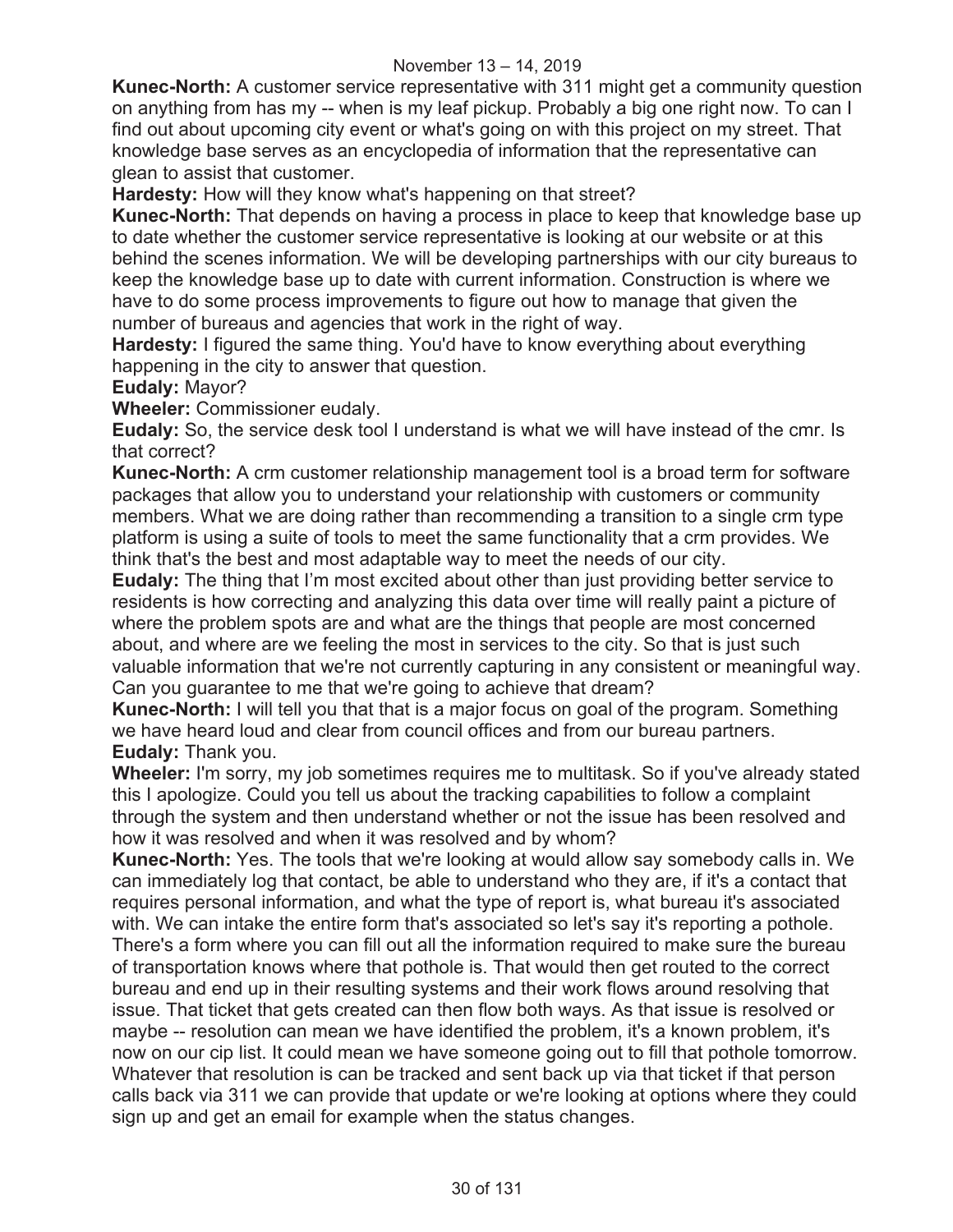**Wheeler:** That's excellent, one second commissioner Eudaly. Can we also then organize people by area interest and have them opt into a mailing list that's focused on a specific issue? Is that one of the objectives?

**Kunec-North:** That's something that we would have to look at with our partners in bts. I know that there are tools that specifically allow you to do that communication

management. I would have to talk with them about how that would interface --

**Wheeler:** I would be very interested in that. I realize that may not be a first iteration add-on but it's something that ultimately would be really helpful in terms of civic engagement if we know that people are really engaged on the homeless crisis or really concerned about the condition of roads or sidewalks or they are concerned about -- there's something they are really interested in to somehow plug them into both a community and communications network related to those issues would be a huge improvement in the way we do customer service here.

**Rinehart:** Most cities have a two-way channel in which people can opt in and they use it so it's proactive communication with residents, we are definitely interested in that. **Wheeler:** It makes so much sense. Commissioner Eudaly.

**Eudaly:** So one of the big challenges we have right now with customer service is the hundreds of phone lines that people have access through on the website. Many of those lines are not answered by a human, you get voice mail. I don't know the rate of followthrough but I'm assuming it's often not great. Can you tell me how many phone lines we'll be eliminated and can we put that money into 311?

**Kunec-North:** That's certainly a place where there could be some cost savings. The more important piece of what you're pointing out is the opportunity to improve our level of service. So -- the quality of the experience that the community member is having when they contact the city. What we're proposing currently is a Monday through Friday 8:00 to 5:00 service. We have the goal of moving that into more hours but the goal is certainly that somebody could contact 311, reach a live person who could intake that request or problem immediately. Then follow up with them as needed.

**Eudaly:** I would really like to encourage weekend hours.

**Rhee:** I will also speak to the mayor using portable iteration, reminded people this is a phased implementation that you will not get all these benefits right away with the opening of the Portland building and that we have additional information to share about which services and why there's priorities and what is the level that 311 can handle. We're still doing the customer resource evaluation with other bureaus. We can speak more to that in **December** 

**Wheeler:** Commissioner Hardesty.

**Hardesty:** Thank you for that Suk. My question has to do with testimony for city council. Right? I have been a bit frustrated that people can't either video conference in or people can't participate from home. At the same time that the city in real time, right, when the city council is meeting. I hope and I know it won't be in the first reiteration of 311, but I hope we think about how do we engage people where they are when city council is meeting so that it's not the obligation of folks to come downtown and wait for their two or three minutes of public testimony. I have seen other -- government entities do that in real time so I hope that will be part of what we think about. Tom, I remember the first time you and I talked, I believe you told me there were 147 information lines at the city of Portland. I never forgot that because that is absolutely a nightmare if you're someone on the outside trying to figure out what the right number is to call for your issue. I have always been a strong supporter of 311. I'm more excited about it today than I was when I first heard about it. So I really appreciate the hard work that's got us to this point and just want to say it's rare that a city bureau says I have too much money this year, you have this much you can take back. I would love that. Thank you very much.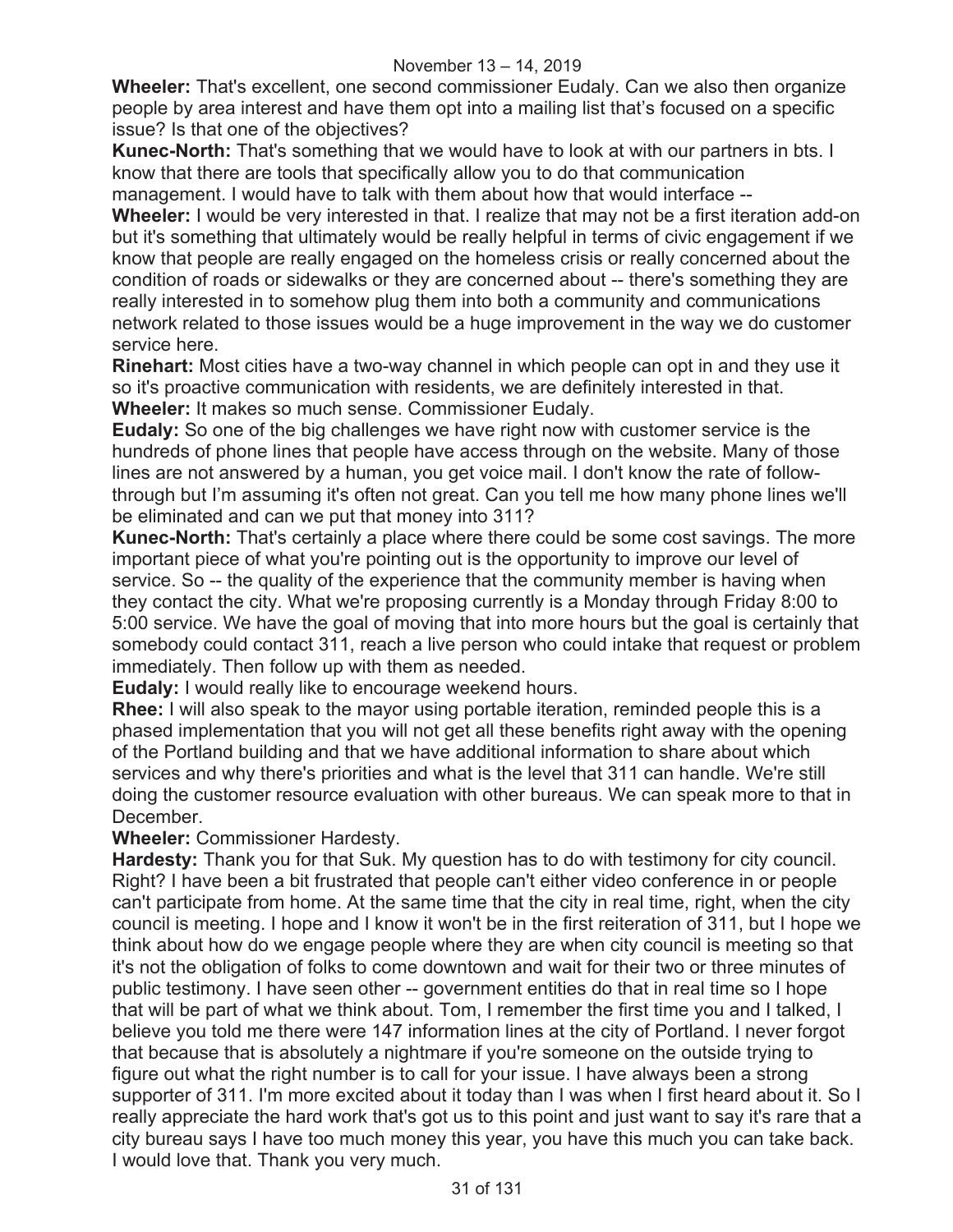**Rinehart:** Thank you.

**Rhee:** Just for the first two years. [laughter]

**Hardesty:** It's a good model. I have been trying to get other agencies to turn their money back over. That's another conversation for another day.

**Kunec-North:** So another critical component of this work is how do we staff the program. Council has already approved 5.5 fte for the 311 program in this year's adopted budget combining that with the six staff in the information and referral program results in 11.5 fte currently doing this work. Given the anticipated volume of contacts we're looking at somewhere over half a million per year anticipated once we roll out the program. We'll need to grow to 28 fte, including 20 customer service representatives over the next three years. To accomplish this growth while leveraging existing staff and institutional knowledge the program is looking at internal recruitments and a tiered customer services classification to provide an ability to bring on staff who already have specialized training or skills. We're also working with bureaus to examine ways to migrate future services to 311 and we have a council work session scheduled on December 17th to dive further into those options and other ways we can leverage existing investments. In terms of our timeline, I appreciate the use of the phased implementation term. We are looking at growing this program over the next three years. This year the focus is on foundational work. To improve how we operate in standing up the Portland building customer service desk. Next year we'll be pushing on launching a new website forms and tracking service desk solution with our partners at bts. We'll continue to onboard additional services. The following year, '21, '22, we'll be looking at really expanding the services offered starting up a 311 contact center where we have additional phone capabilities and communicating and marketing the program. In order to launch the 311 number we need to work with our various phone and cell phone providers as well as large employers to make sure that anyone who is within Portland or the vicinity whether they are on a land line, cell phone, public phone, office phone can reach 311. Then finally in '22, '23 is when we're anticipating a full city-wide 311 program that provides online phone and in-person capability for that suite of services. So we have talked a lot today about how 311 could help us serve our community better. Just to detail that a little bit we think that it can provide value to the community in customers and to bureaus and city programs and to city leadership in a variety of ways. From a community perspective 311 will provide a more accessible, easier to reach, consistent customer service experience with fewer transfers and shorter wait times. From the city perspective program staff would have more capacity to resolve requests and respond to community needs, a lower cost per contact and better and more consistent city-wide data on community needs. I want to thank you for your initial investment in in program through this year's adopted budget. As we phase the program in over the next three years we anticipate a need for approximately \$1.9 million in general fund resources to fund the 311 program. Since the program is being phased in as was mentioned some of those resources won't be needed in the next two fiscal years and could return for one time use by council. The program will continue to be funded through interagencies with the Portland building tenants and Multnomah county. In terms of next steps, just want to highlight a few things that are happening shortly. The Portland building customer service desk will open on December 16th. The following day we have a work session with council to talk about continued implementation on the program and get your guidance and feedback on next steps then we will be working through the fiscal year 2020, 2021 annual budget to make any changes you approve today. That is what I have. Thank you.

**Wheeler:** Excellent presentation. Commissioner Fish.

**Fish:** I have four questions. Thank you for the presentation. First question is why are we doing this by resolution, not ordinance? I often get confused as to the legal requirements of both, but tom, why is this a resolution, not an ordinance?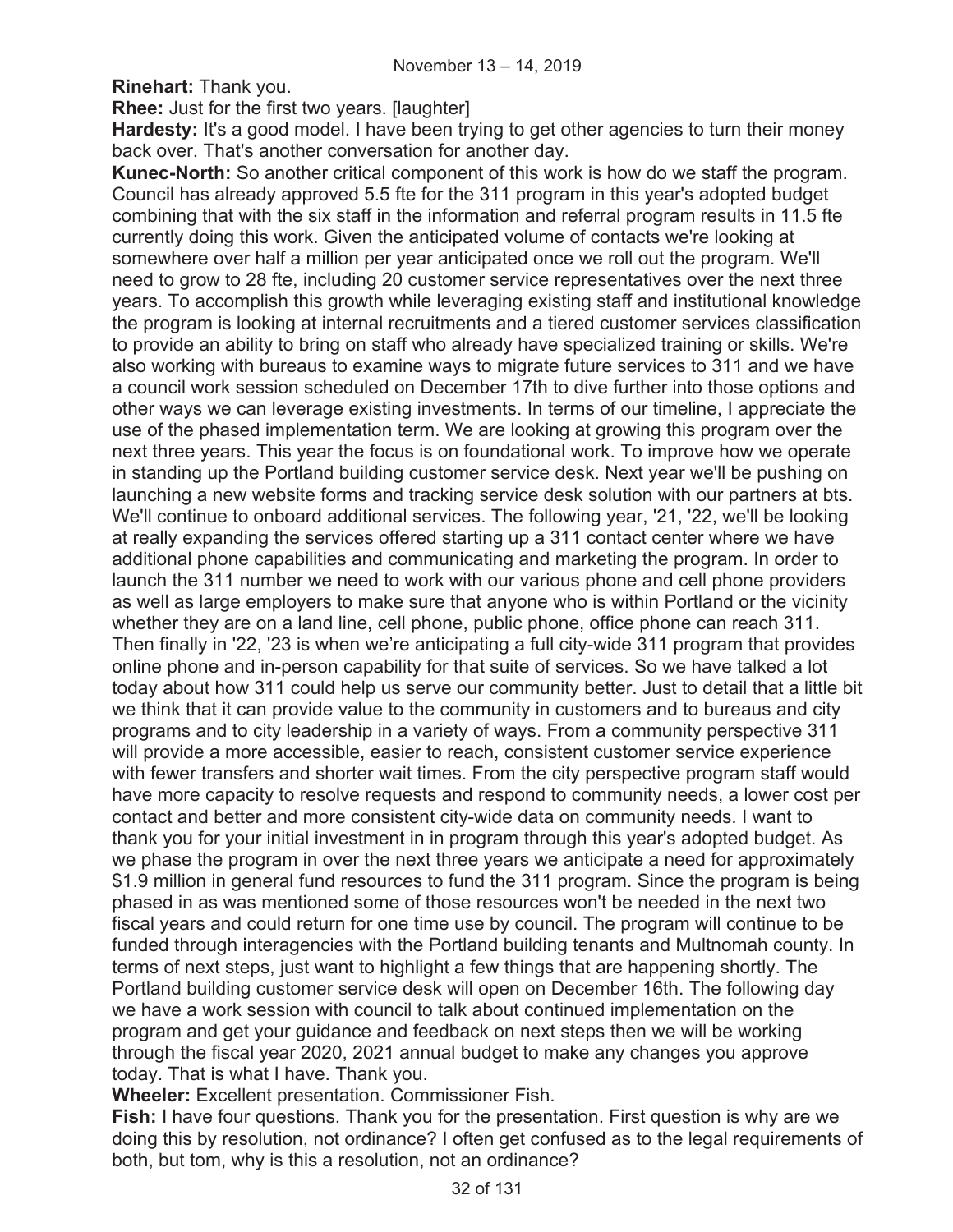**Rinehart:** I believe we were directed to come back with a resolution in terms of how to implement.

**Wheeler:** Could I suggest why it's a resolution instead of an ordinance, excellent question commissioner Fish. What we are doing is laying out and implementation path that goes several years out and what I wanted people to see is once we embark on this path it's a one-way street and there are significant h.r. and budgetary implications for moving forward on this. I did raise that question during our budget process the last time, but I want this council resolved that once we embark on this we'll see it through to completion. It's, of course, as with all resolutions nonbinding. If an emergency happened in the city of Portland we could suspend the project, but from the policy perspective I want this council committed to 311, not just this year but for the next several years until the project is actually completed.

**Fish:** Thank you. My second question is about the data that you'll be sharing with bureaus. first of all, do you anticipate going into this project what will be the most frequently asked questions? Have you kind of brain stormed what you think will be the top three in terms of community interest?

**Kunec-North:** Commissioner Fish, putting me on the spot, I cannot name those off the top of my head, but yes, we have data from the information and referral program which already gets a number of requests. We're pooling data from hits on the city website. So we do have data. I could get back to you on what the top request would be.

**Eudaly:** Potholes and parking.

**Fritz:** And dog poop.

**Kunec-North:** Park and recreation needs are very high from the website standpoint. We get a lot of calls for the city's one point of contact program currently through information and referral.

**Fish:** I'm very interested, though, in the customer reports that you're going to generate. I take it we'll be able to customize those by bureau.

# **Kunec-North:** Yes.

**Fish:** If parks has a particular interest in getting certain data we can over time plan to get that?

**Kunec-North:** Yes. Importantly, the community doesn't necessarily think in the way we have structured our government, so someone might call with an issue about the springwater trail. That may be considered a pbot issue, a parks issue depending what it is so the ability to share that across bureaus is really critical.

**Fish:** My third question is you highlighted some of the technology issues and challenges that we're going to face here. It begs the question in my mind is there a role for the technology oversight committee as we launch this? Are they currently engaged or do you anticipate they will have a role?

**Rinehart:** That's a great question. We have talked about it. The technology oversight committee is aware of this effort and has been briefed. We have not requested that they oversee it yet because there really is not at this point a technology implementation but we're readying ourselves for the time we would propose it that it is an oversight community effort.

**Fish:** Since the timeline to full implementation seems to be 2023 I would urge you to at the earliest possible time bringing it to technology oversight so we can get reports on technology issues that come up. My fourth question has to do with privacy. What is the realistic expectation of privacy that a member of the public will have when they contact 311 and to what extent will any of the data and information we collect be a public record? **Kunec-North:** So that's an excellent question. Right now we I guess I would approach that a few ways. When we're thinking about migrating services on to 311 I think we need to be thinking about how much information does a community member need to give us to have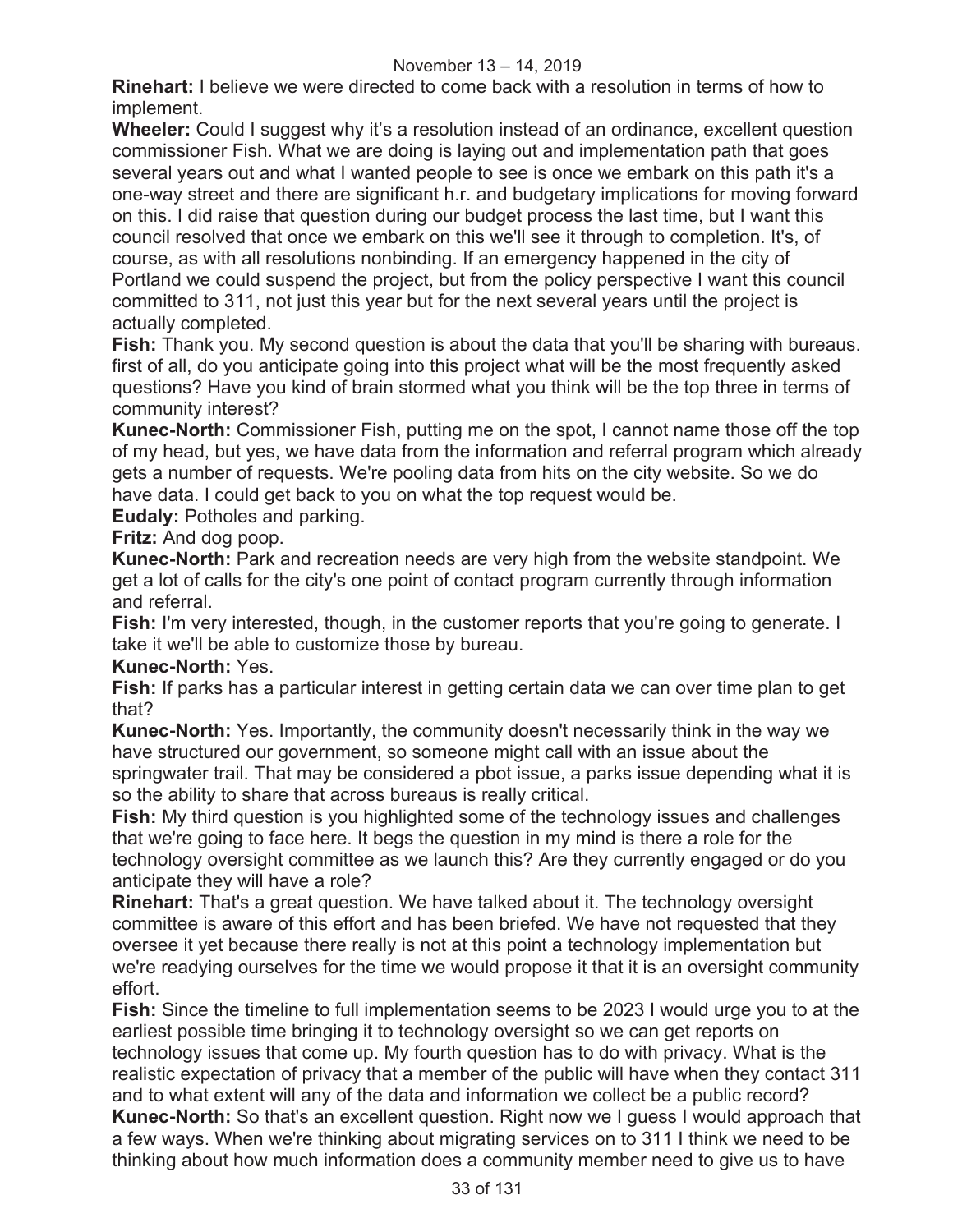that need met. That may not always require their providing personal information. In many cases should be able to make a report about an issue that you're experiencing without providing that information. We would be looking at privacy and security as a major component of any technology or software solution, and it would of course need to meet our security standards. Then I think we have a much bigger question regarding how we both make data transparent and maintain and meet our privacy goals with the community so we're working closely with smart cities and their work around data privacy and data governance to think about how we structure our data action program.

**Fish:** This is something I would ask that we address in greater detail during the work session, but it does seem to me that we're going to theoretically will I have the capacity to track phone numbers. We may have instances where people give us email addresses or we get emails. There may be occasions where we collect a name and certainly a topic area. It seems to me that there's going to be a presumption that that's a public record. So what is the reasonable expectation of privacy that someone has contacting us, how do we collect that information, what information do we turn over to Willamette week when they ask for it. Trying to get nigel's attention. Those are all very important questions and I think we need to understand the ground rules particularly because we need the public needs to know that when they engage us they need to know what the ground rules are. **Kunec-North:** Thank you.

**Rinehart:** I think it was question 2 in terms of the data, I want to point out one question we're talking about as a team. That is just because we'll have a much better tool to interact with Portlanders both ways for them to request services and ask questions and potentially for us to share information. It does not solve the problem of making sure we are cognizes of who is interacting with us. Lots of cities have struggled with this they become over reactive to the data that they accumulate via 311, for example, I talked to a leader once and they said in fact they consistently got complaints about one garbage and recycling route in one part of the city and I'm sure you can guess which part of this city they were getting this constant data from, the data it spit out was very consistent, slick, very convincing to council that policy should visit in one direction or the other. They had a difficult time because they didn't start with any approach to how they were going to use this for policy discussion in an equitable manner and we need to be aware of this. We want to assure you we're working on that. We don't have a proposed approach yet but we should not be fooled that the tool will not put us in the same situation that our predecessors have been in on this issue.

**Fritz:** Michelle how long have you worked for the city of Portland?

**Kunec-North:** Coming up on 13 years.

**Fritz:** I have been here for 11 but you have been involved in some of the most controversial and difficult challenges. This is the most of all and also it's going to be a legacy project for you. Thank you for your work on it.

**Kunec-North:** Thank you.

**Rinehart:** It won't be her legacy project. We'll have a lot more for Michelle to do. **Fritz:** I'm sure you will. This one will reap benefits for generations to come. **Rinehart:** Absolutely.

**Fritz:** As many, many others will, I'm just really, really happy about this. **Wheeler:** Commissioner Hardesty.

**Hardesty:** I certainly agree. Anyone that can have direct input into their government based on making it as easy as possible for people to communicate would be great. However, I also have a concern, and tom just alluded to it about people gaming the system, right, so sitting home with your friends, your wine, just constantly writing a complaint about either an individual, a neighborhood, et cetera, et cetera. So clearly the data will have to be analyzed before we assume that the data is accurate and that it requires some action on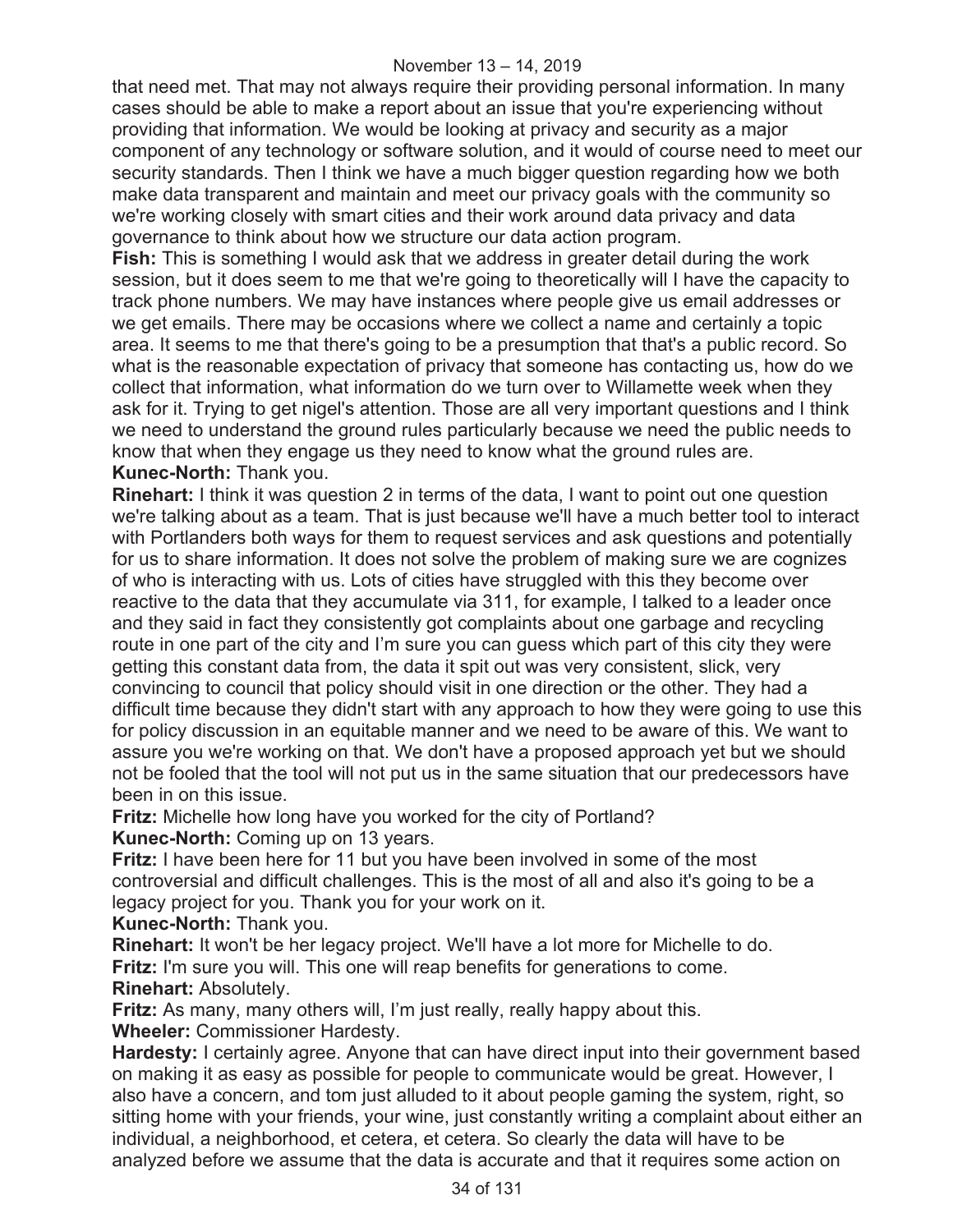our part. I guess my question goes back to the mayor's statement. I think it's clear that you have support on this council for full implementation, but I always have in the back of my head when making financial plans for years from now that there will be an economic downturn and it might happen before this project is done. So I see in the last year is where most staffing will come in, which means that that will be the time that an economic downturn, then what? Then what?

**Rinehart:** As one of the people you have charged with coming up with recession scenarios I'm acutely aware of this possibility. We are working on contingency plans. We take it very seriously, this council's commitment with difficult financial constraints even going through even phase 1. We will make sure when there is a downturn, if it is during this timeline and it is severe that we have some path to continue building the program. **Hardesty:** Thank you.

**Wheeler:** Very good. Do we have public testimony on this item?

**Moore-Love:** We have four people signed up.

**Wheeler:** Thank you. Good morning.

**Charles BridgecrAne Johnson:** Good morning. For the record, Charles BridgecrAne Johnson. So it's good to see that the amount of work that's gone into what's posted online for this for the public to see is about 29 pages of pdf, and it looks very comprehensive. The only things that need to be highlighted is how are we going to get the metrics to address the last issue that you had some back and forth about, the equity. Will we -- will 50% of the calls be coming in on at&t cellular lines from the southwest neighborhoods? Or will we be able to tell that a large number of calls are coming in on metro pcs, cricket lines in east Portland. I don't want to overgeneralize. We have poor and rich people in different parts of the city. The main issue is for you all to have an idea of how we're going to make sure we have not just created a tool for privileged white people to twist the arms of city government on their open concerns. One way to do that is if the system will be able to usually they can capture the carrier data. There are lots of people on the sprint network because they have the assurance cell phone, so-called obama phone. Not so many high poverty people on verizon and at&t. Usually we end up on cricket although currently I have an at&t phone, in addition to analyzing the data about the nature of the complaints, and one thing I think when we get to that data processing point, I have been pretty pleased with the tool that the risk management office has as far as a dashboard. I think especially if this kind of incident command associated -- this is really enhanced 311. 311 is just making the three digits work on the phone. I'm talking about enhanced 311 there can be a live dashboard that would relate to things like when there's a massive flooding water main break in northeast how do we staff the city for minor crises like that, and how do we adjust to noticing surges in homeless urban camping impact reduction calls, is it a coordinated effort like the montavilla neighborhood or are they organic calls? A lot on the plate, but given the scope of the 29 page pdj you have provided the public after the hard work I'm very optimistic you're improving things and on the path to have a great partnership with occl. Thanks. **Wheeler:** Thank you. good morning.

**Maggie:** Yeah, I would like to echo the issue of equitable services and government accountability. I was looking abraham lincoln's 1862 declaration or act or whatever you want to call it that he did regarding government accountability in contracting services. Abraham lincoln had a fear that contracting services, the government contracting with people that the contractors would be dishonest. He wanted to allow whistleblowers to come forward and say, hey, they aren't doing what they are supposed to be doing or whatever. There was some -- an article in politico magazine yesterday about the healthcare debacle --

**Hardesty:** Do you support us moving forward with this 311?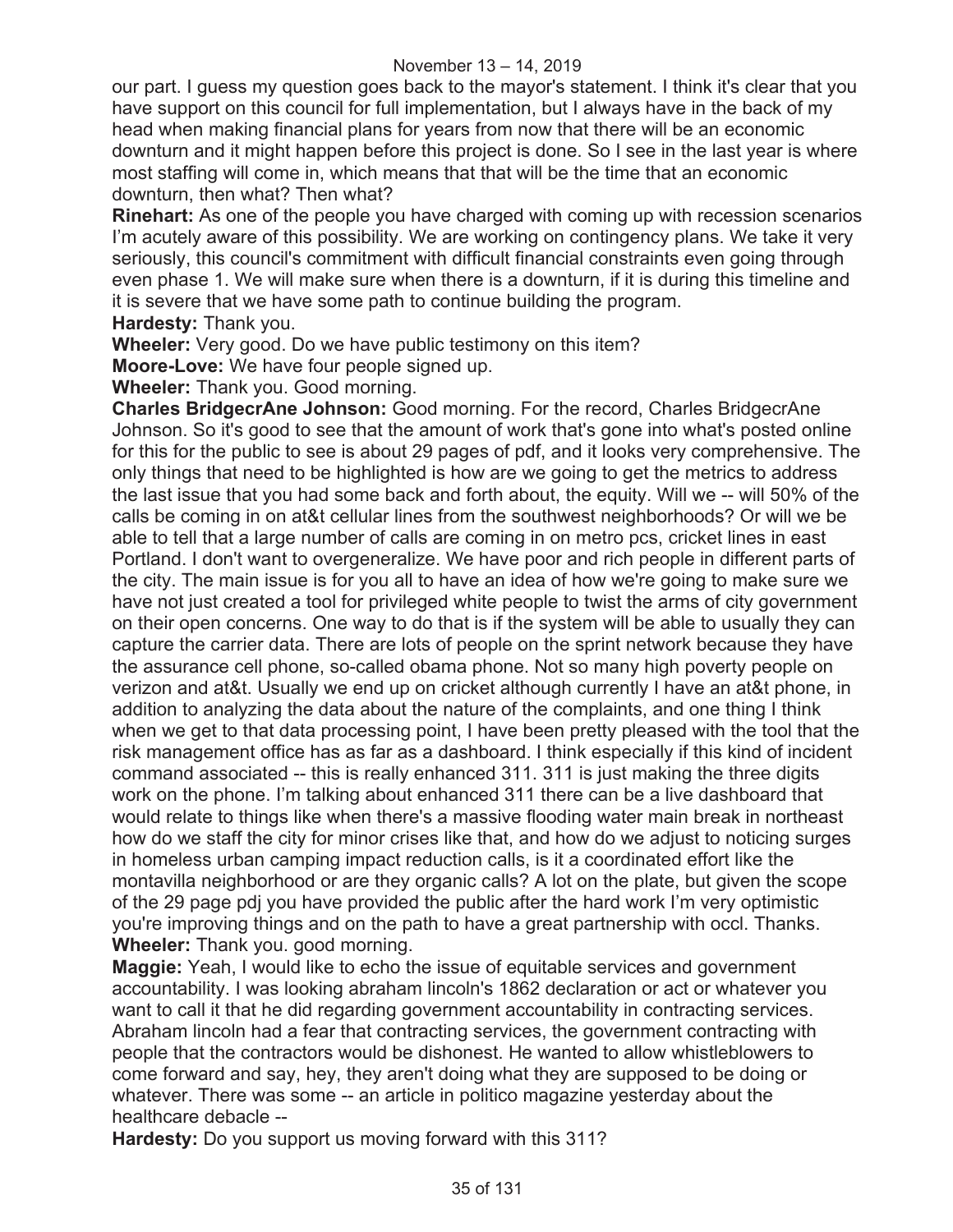**Maggie:** Here's what I see happening is I see people calling that line and what I hope is that people will by calling that line no matter what language they use will have expanded access to communication. However, what I have found in dealing with bureaucracy is that there needs to be, and with contractors is that there needs to be some consequence if they aren't doing their job or they are not following through or are not providing --

**Hardesty:** Maggie we're not talking about contracts for anything, the question is this is a new information system that is supposed make it easier for people to engage with their government. Do you think it's a good idea?

**Maggie:** Let me give you an example where it can go wrong. You've got the neighborhood association thing where they can call and report where people are camping. Well, I have news for you, there are neighborhood vigilantes out there --

**Hardesty:** You're not telling us anything we don't already know. If you're not going to speak to the issues -- are you going to speak to the issue.

**Maggie:** I'm speaking to the issue of when people are contracting these bureaucracies how are they responding to that information that they need be endangering vulnerable people.

**Hardesty:** Are you going to respond to the question on the table?

**Wheeler:** Thank you, Maggie. I'm sure we'll see you again this morning. Good morning, Mary.

**Mary Sipe:** Good morning. I'm Mary Sipe. I'll make this quick because I know we're behind. I just want to mention a couple of things. I strongly support this, I'm so excited to see this. I was just realizing it's been 40 years that I led -- was manager of a huge call center for the largest health insurance company in the state and I was applying a lot of this technology 40 years ago and the amount of data that you can gather that will help you improve your services to the citizens of this community from a program like this is infinite and I just can't say enough about it. I want to just mention a couple of things that were mentioned. one is that I am a little concerned that this is being characterized by a couple of people who commented as a complaint system. This is not a complaint system. This is not a complaint line. A complaint department. This is an informational opportunity for people. My role on our neighborhood association in the livability and safety committee I have sort of become the go-to person for all the neighbors. Who are you going to call? Just make a sign for myself. I have dug and dug and dug, I have learned where to go, who is the department that handles this, what are the resources. This is wonderful. I also want to say one of the things commissioner Fish mentioned about confidentiality, we have a system now where you report things online. You have to set up an account. You create a user i.d. And password. Your user i.d. Is your email address so it's not very confidential. I think that sometimes shouldn't be there. I also want to say make sure to keep the human element in this. There's nothing worse, I can't tell you how many times I have left voice mail messages never returned. I like the idea of that a human being is going to answer the phone. Keep that human element there. Mayor wheeler, you mentioned tracking. Resolution. That's the other thing. Right now if I do something online report something online I don't have a way to track it and get resolution. I get an automated thank you for your report. Use the data that the system makes available to you and go forward and prosper. [laughter]

**Wheeler:** And it works two ways. Not only does the individual who is interacting with the city not have the tracking, we don't have the tracking so I don't know what's been resolved and what has not. If i'm referring something to a particular service or bureau beyond that I don't know what happens unless they call me back and say, hey, I got great service and my questions got answered or they run into me at the grocery store and say, what the heck, you sent me on a wild goose chase. This hopefully will repair both sides of that equation.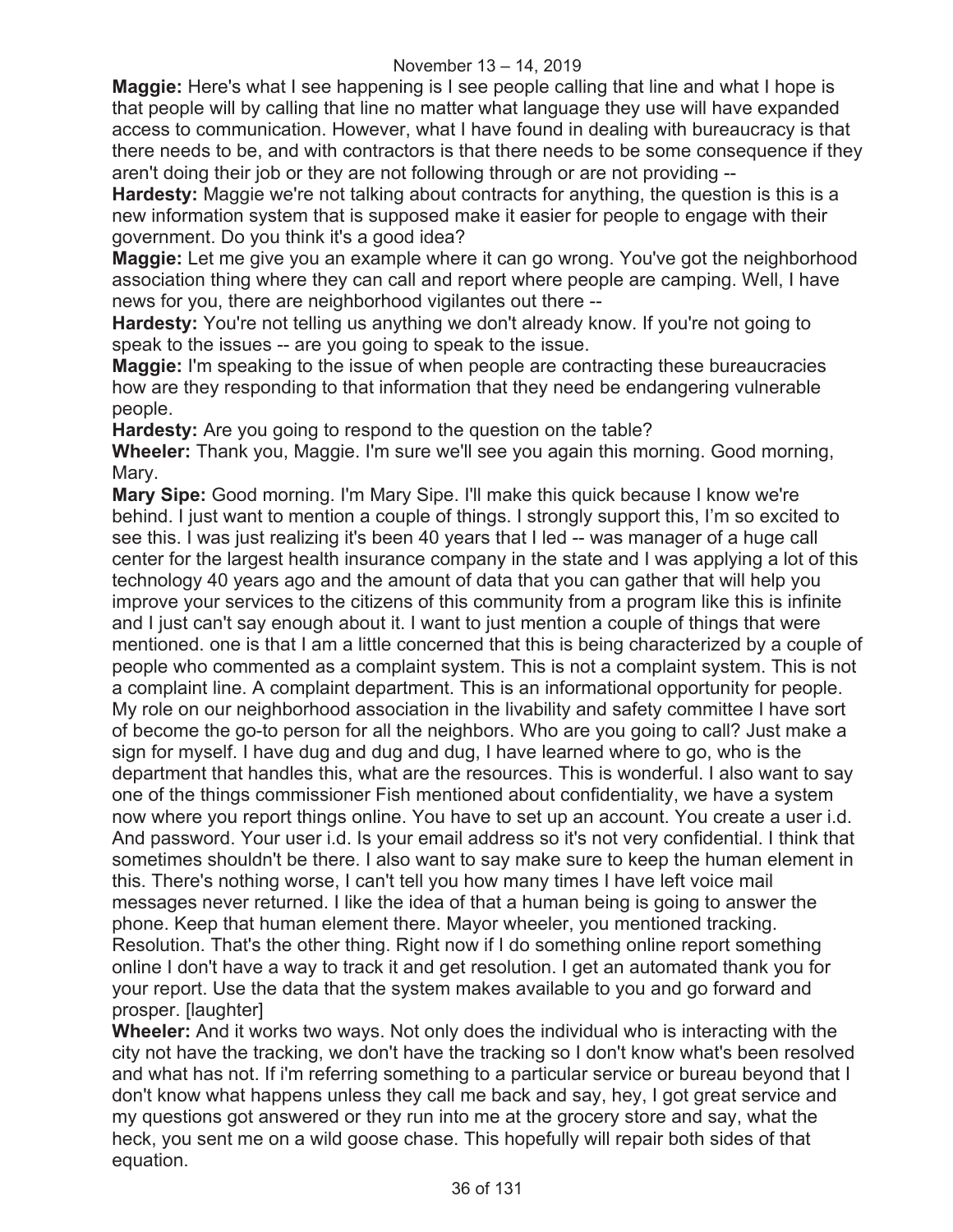**Sipe:** Commissioner hardesty, you mentioned people sitting at home. I can tell you from personal experience it's quite difficult to get people to file complaints and part of the reason is it's cumbersome and the other reason is they feel there's no point. So I think your fear won't be realized.

**Hardesty:** Thank you.

**Wheeler:** The data reflected that, that a large percentage of people don't bother picking up the phone or email because they don't think it matters. That's a sorry state of democracy. We need to fix that. We can do that. Thank you. further public testimony?

**Moore-Love:** That's all who signed up.

**Wheeler:** Any further business? Please call the roll.

**Eudaly:** Thanks for the presentation. As I mentioned I'm very excited about 311. Some interesting points have been brought up by my colleagues and by community members. While 311 will be a place where people can lodge complaints I think as a city we're actually moving away from the complaint-based systems that we have had in the past, at least with the bureau of transportation, because we know how inequitable that is. We know that in a complaint-based system it's the people who know how to navigate the system feel entitled to be heard, expect to get the response and they often do. So I think by making our whole system more accessible to all users and making it as easy as possible like I said over time it's going to paint a picture of the needs in our city and which will help us do a better job being proactive and not letting things go to the point where we're receiving a complaint. I'm thrilled with the progress. I can't wait. I'm going to be calling 311 every day, tom. [laughter] I expect you to answer. [laughter] aye.

**Fritz:** I'm really happy with this, this has been a long time coming. Rand Leonard pursued a 311 system in his time on the council and I picked up where he left off in 2009 so that's ten years ago that we have been really actively working on this because of the city-wide impacts 311 needs full support of the mayor and mayor wheeler has prioritized this. That's the first of the mayors I have worked with even knowing recession may be coming has said we need to get it done. Also chief administrative officer tom rinehart is the first cao to prioritize and recognize the importance of this work. We like to be first or second in Portland. We're way behind the rest of the nation on this. It just needs to happen. I think complaints or requests, everybody should be able to request responses from their city government. The more we can take care of those requests quickly and efficiently that will leave us more time to go talk to people who may not know to contact the city government to find out what it is that they would ask for if they knew. I tell them we have a 311 system and here's all the ways you can interact with your government. This is fantastic. Thank you to Claire Adamsick and Tim Crail on my staff, working on this for five years and 11 years respectively. Aye.

**Fish:** Commissioner Fritz, thank you for the reminding us of the history. You and I both have been on this body about ten years plus. We have seen good ideas come and go, but this idea has been nurtured over time and you have been a champion. I thank you for that. I want to thank commissioner eudaly for her enthusiastic support and mayor wheeler, to you for embracing this. You know, let's be clear about what we're doing today. We had an excellent presentation, fantastic discussion. I really look forward to the work session in December where we can do a deeper dive, but what we're doing today is we're deciding a fundamental question. That is where does the 311 program reside. We have had a robust discussion and debate at council about where it should be appropriately housed. In our best tradition we have reached consensus where we are all comfortable saying it belongs in omf. That was a critical issue that we had to resolve to move this program forward. We are all going to bring our values to the implementation phase. We're all going to have good ideas. Tom will probably just start blocking his phone based on who is calling. The bottom line is we decided, we are deciding the today the question of where to house 311, which is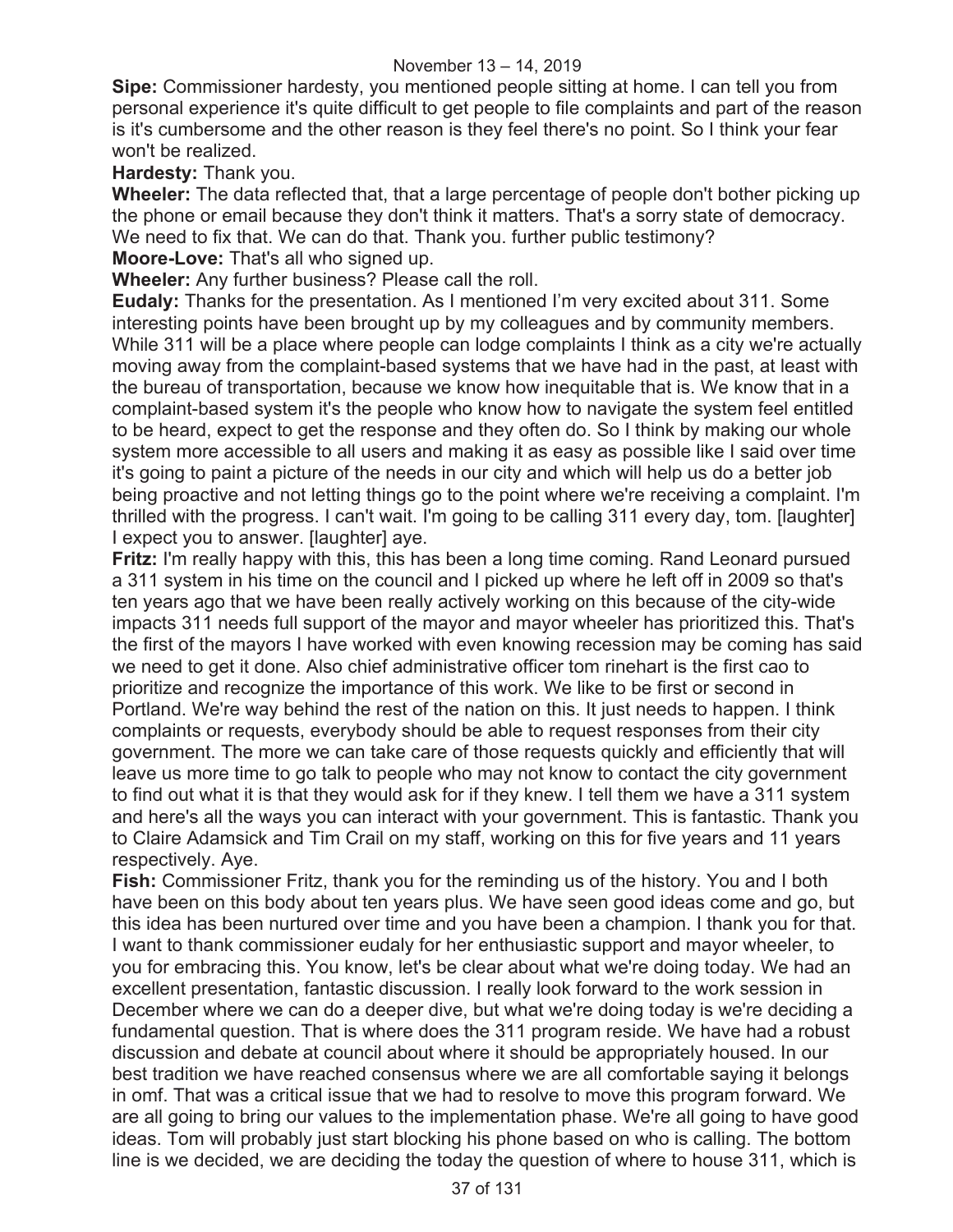a fairly bureaucratic question but one that was holding up this program. We are now going to move forward and we have a road map forward. I look forward to supporting this in the years ahead. I want to thank all of our presenters for a really excellent presentation. You set a very high bar today and these are complicated questions and we got clear, direct answers and thank you for that. I will say one thing about managing expectations. We're not going to be fully implemented until 2022, 2023, which means people are going to start using this system and by definition be disappointed because they are not going to be accessing the final product. So I think we have to have a clear communication plan with the public about what it means to phase in 311 because if people think on day one that it's going to have all the bells and whistles they will be disappointed and the truth is we won't have that until four, five years from now. At least three, four years from now. I hope you're thinking about how to communicate that. I also look forward to going a little deeper on the privacy issues. I think they are fascinating and they don't have any clear answers. I'm particularly interested in the intersection of privacy and public records. Thank you very much. I'm pleased to vote aye.

**Hardesty:** In my ten months here we have talked about this project quite a bit. I think this is one of the game changer projects that the city of Portland is currently involved in. When mayor wheeler said most people don't bother to complain or contact the government because they didn't think it's going to matter, that's what I heard two years of talking to people in every corner of the city. I think we need to do a broader public awareness campaign. I think 311 will help reduce the number of people who call 911 because they don't like -- they are uncomfortable about what people look like and they don't know where else to call. The default today is 911 where you don't know which of those 147 city information lines would be helpful to your issue. So I look forward to the full implementation. I think that this is moving us moving us into the current century. Thank goodness for that. I vote aye.

**Wheeler:** I would like to thank Michelle Kunec-North, director Rinehart and director Rhee for outlining a phased implementation approach that allows the council to make an investment over the next three years to fulfill the vision of the 311 program. This approach ensures we seize the opportunity by the Portland building reconstruction and replacement of the city website much, spurs our ability to develop technology to support not only the 311 program but also all of the customer service functions across the city. It outlines a thoughtful, phased approach to improving the city's customer service that leverages our existing staff, expertise and our resources. While the 311 program will require the commitment of the city, its resources and staff, I think it also creates a unique opportunity for all of us to make our city, its services and its programs that our residents rely on both more accessible as well as more impactful to the community. For the reasons I outlined today and for the reasons provided by the panel I want to thank my colleagues for supporting this program and voting aye. I vote aye. Next item please 1042, please. **Item 1042.**

**Wheeler:** This is second reading, we've already had a presentation and taken public testimony. Is there any further business? Please call the roll.

**Eudaly:** I made most of my comments last week. I'm really thrilled by their progress as the deconstruction industry. I'm happy that we're expanding this ordinance to include more homes, to reduce garbage going into our waste stream and to reuse valuable materials and honor the craftsmanship and history in these buildings. I happily vote aye.

**Fritz:** Aye. **Fish:** Aye. **Hardesty:** Aye.

**Wheeler:** Aye. The ordinance is adopted. 1043, also second reading. **Item 1043.** 

**Wheeler:** Any further discussion on this item? Seeing none, please call the roll. **Eudaly:** Also pleased to vote aye.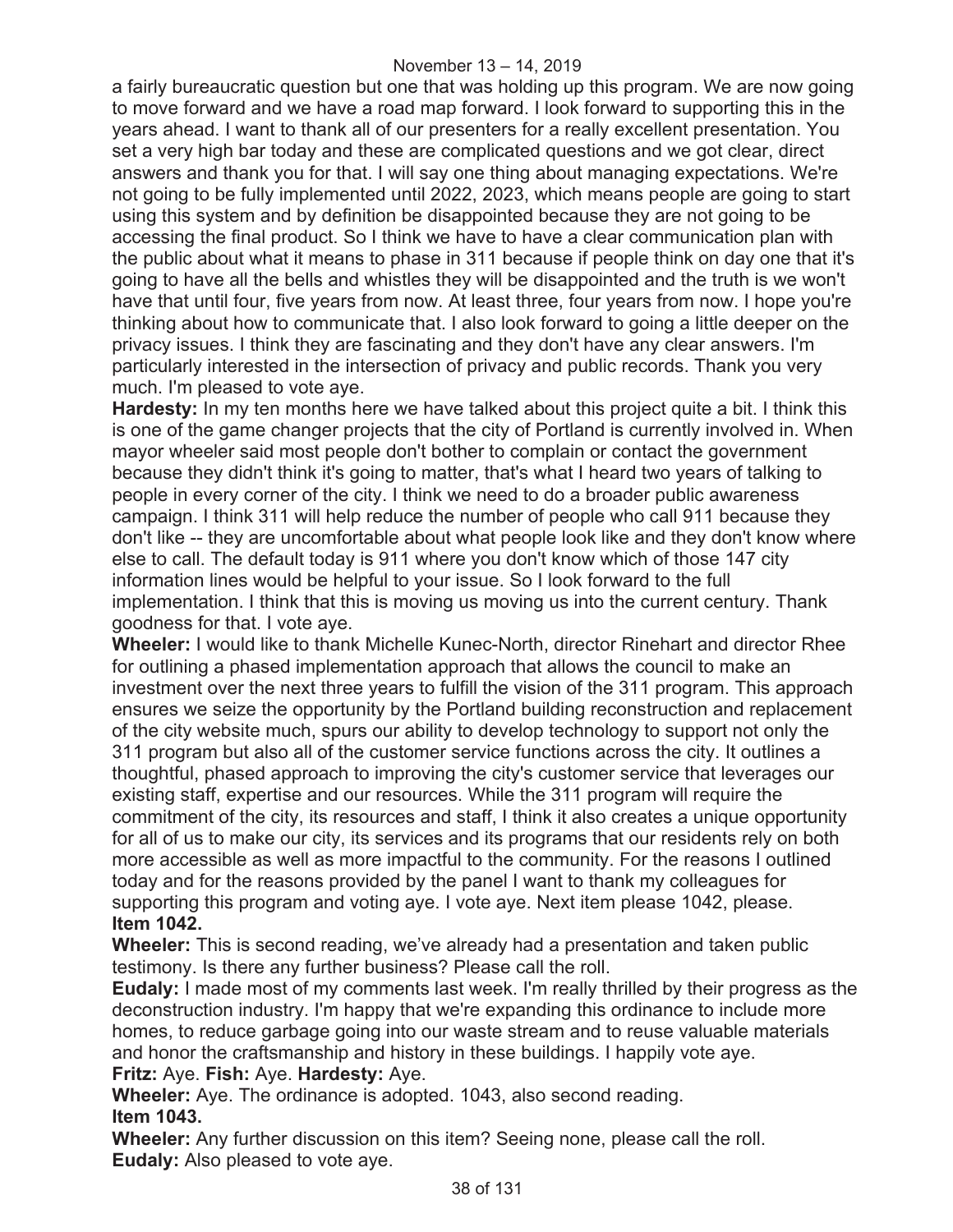## **Fritz:** Aye. **Fish:** Aye. **Hardesty:** Aye.

**Wheeler:** Aye. The ordinance is adopted. 1044, please. **Item 1044.** 

**Wheeler:** I'm proud to bring forward this grant agreement with the Portland united against hate founded in 2016 as a response to increased incidents of hate crimes and intimidation in our community. The Portland united against hate is an 80-plus member coalition of community organizations, neighborhood groups and municipal bodies with a mission to track and to respond to and prevent acts of hate. The fiscal year 2019/'20 special appropriations grant program to Portland united against hate recommends funding ten selected projects to support. Capacity building, rapid response, and policy and data. The online hate incident reporting tool reporthatepdx.com was created by coalition of communities of color for Portland united against hate coalition. A one-time grant of \$10,000 will help the coalition of communities of color maintain the database and secure a long-term home for the tool. Portland united against hate provides an important function for the community through this alternative reporting tool and I'm proud that this council has made it a priority to fund. With that, we have Ginger Dameron, the financial analyst, the grants management division, and Rabbi Debra Kolodny, project director of Portland united against hate. Thanks for being here.

**Ginger Damron, Office of Management and Finance:** I'm Ginger Damron. I have taken on the responsibility of managing Portland united against hate grant program. I have brought Rabbi Debra to field difficult questions. I'm pleased to present the recommendations from the grant selection committee from this year's competitive grants. I wanted to start with the strategic directions from the 2019/'20 20 coalition and then circle back to how this supports the strategies at the end of the presentation. The first is capacity building to decrease the impact of hate violence, allow support for those targeted to heal and promote prevention. The second is rapid response, provide a strong clear positive and active response to defuse hate violence. The third is policy and data to track the broad effects of hate violence in communities and provide analysis for informed policy making. The competitive process began with a grant call on July 17 and two informational sessions were held before applications were due august 20. 15 applications received requested nearly \$350,000 in funding and the grant selection committee was comprised of seven individuals representing community groups and commissioner staff. They reviewed and scored the applications individually and then met as a committee met to consolidate their reviews and select ten projects for competitive funding. I want to highlight five of the grantees are new to the puah grant program and also mention that the previous grant cycle is just wrapping up so the report will be coming out in next month. The first funding recommendations I'm going to highlight are new grantees to puah. The first is freedom to thrive formerly known as enlace they run a six week cohort program in the summer designed to uplift black youth while creating a safe, affirming and healing learning environment, the program is called Umoja Kijana Shujaa meaning unity youth warriors in Swahili. The grant is to find two fellowship positions for Umoja alumni to develop an education plan to utilize the report hate pdx tool as well as develop skills in organizing, facilitation and general nonprofit management capacity. The next organization is greater Portland trans unity, which is a volunteer organization that has produced the annual Portland trans pride march since 2014. They organize community events to share resources and foster solidarity among transgender, intersection, nonbinary and two spirit people. This grant is to fund monthly meet ups that foster connection, peer support, skill sharing and leadership development by and with trans and queer people unhoused. Also to facilitate workshops that combine self defense, community safety, know your rights trainings and promote the online tracking tool. They will also publish a Portland trans housing and shelter resource team and host an informational and networking event for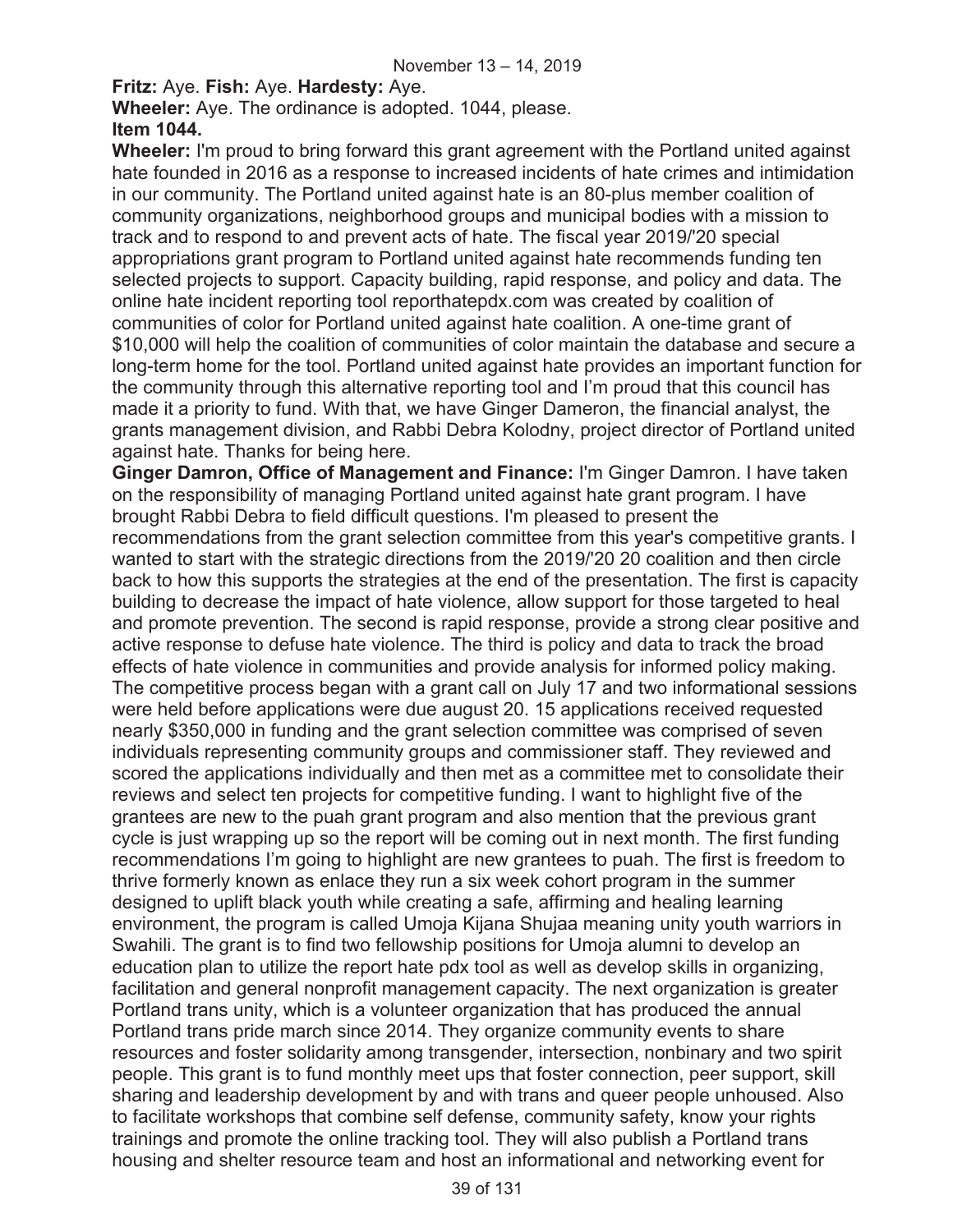#### November 13 – 14, 2019

social services providers pride northwest will be acting as the fiscal sponsor for this grant. Then we have resolution northwest position is to facilitate honest dialog to resolve conflict and advance racial and social justice. Their interrupting hate in schools has four components. Interrupting hate training for youth leaders and three Portland high schools, Madison, Cleveland and Parkrose, they give education access to report hate pdx for youth, theirs also youth led school based projects and facilitate spring gathering for youth to connect across schools and share their projects and successes in learning. Next we have the rosewood initiative and this is specifically for their refugee and immigrant hospitality outreach project, that builds community in east Multnomah county the activities that foster respect, equity and friendship, rosewood creates avenues for cultural exchange, hosts educational opportunities and helps immigrants and refugees leverage resources. This grant is to fund a part-time program director who will be facilitating workshops and training as well as teaching how to use the report hate pdx tool. Finally we have voz workers rights education project. This is a worker led organization that empowers diverse day laborers and immigrants to improve their working conditions and protect civil rights through leadership development, organizing education and economic opportunity. There's a couple of representatives that have been here for a while. The proposed project will increase the resiliency of the day labor community by increasing access to resources for reporting hate violence, providing education about defending their rights and white supremacy and by building cross racial solidarity through monthly presentations and street visits. These five grantees will joining the puah coalition and expanding the group we already had. The additional funding recommendations are organizations that have received puah funding in the past, specifically Asian pacific american network of Oregon communities funds. Their grants for report and responding to hate, sharing and supporting input of hate and violence incidents, providing a culturally specific resource guide to educate their staff on the work of puah and fund dedicated staff to respond to immediate demands. Next is housing council of Oregon project is hate has no place in housing. They will serve as point of contact for the online tracking tool, conduct renters rights and responsibility training, deliver educational events that promote community based inclusion. The Latino network, to provide culturally, responsive, trauma informed training for Latino community know your rights training, emergency preparedness, family planning, apartment community group support and staff training on interrupting hate. Next we have the lutheran community services who are engaging in culturally and the community specific hate crime victim advocacy services to immigrant, refugee and other populations. Finally unite Oregon, the grant is to ensure immigrants, refugees and people of color in Portland are informed, educated and empowered to use the hate incidents tracking tool and additional resources and protections available through the hate crimes bill. In addition to the competitive grants the puah coalition recommends a grant of \$10,000 to the coalition of communities of color to maintain the online database and secure long term solution for housing that online platform. In conclusion, the way the grants support the strategic directions and capacity building there's training, community engagement, advocacy for those impacted by hate, and youth leadership development in schools. With rapid response theirs an explosion of the steering committee to include more populations and collective response, strategize more effective mechanisms to support all populations in the city. Finally with policy and data participation on the steering committee, populating the database with incidents and upgrading the report hate pdx site.

**Wheeler:** Commissioner Hardesty.

**Hardesty:** Thank you for your feedback. How well known is that database and what happens to information once it's in the database? **Damron:** So --

**Hardesty:** Hi, Rabbi.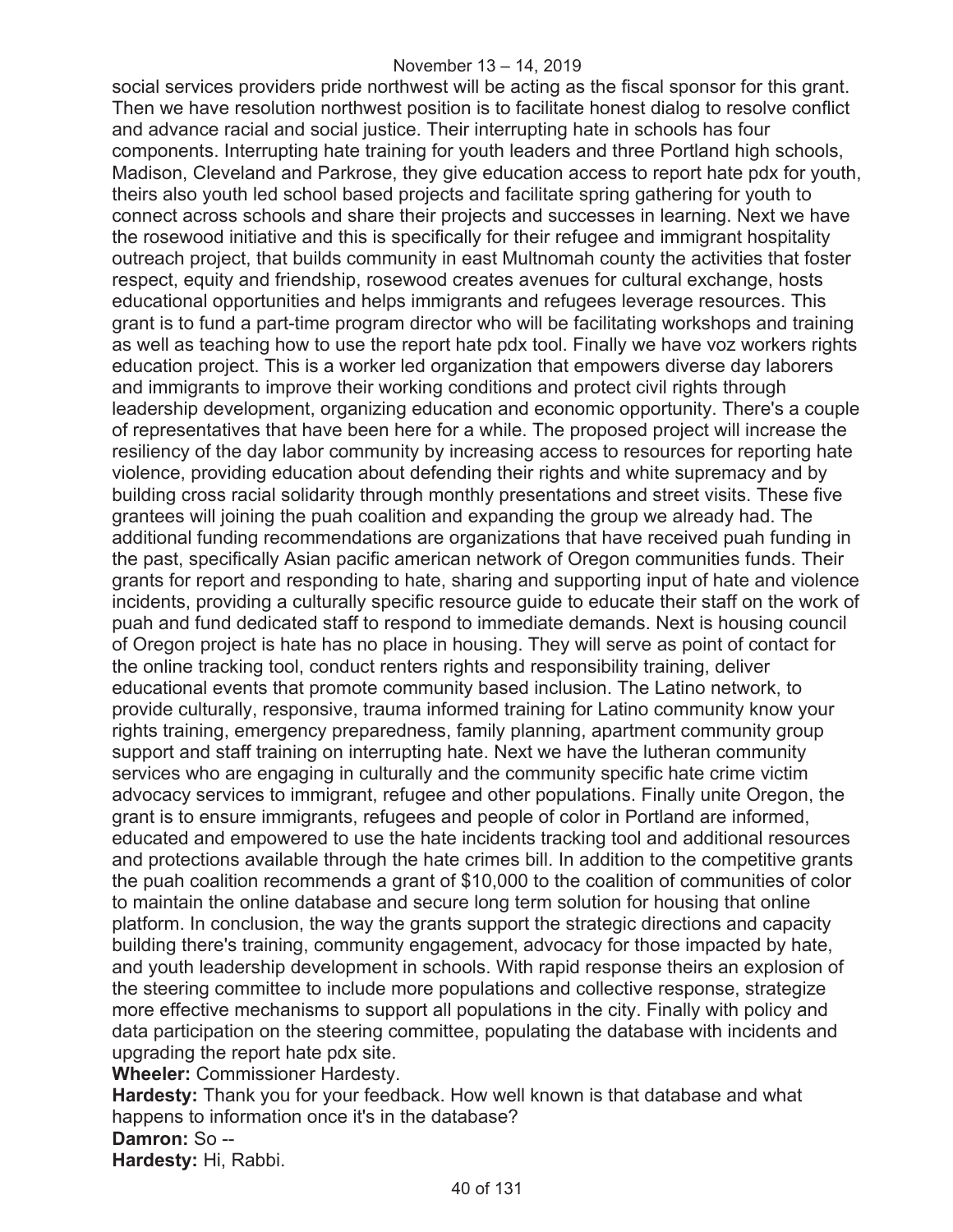**Rabbi Debra Kolodny:** Hi commissioner Hardesty. The database is analyzed every quarter or every three or four months so the steering committee is provided with an up to date analysis where hate incidents are happening, who are the targets, who are the perpetrators. To be honest to date what we're seeing is generic information that tells us the populations we thought were targeted are targeted. So lgbtqi+, Muslim and Jewish populations, Latinx populations, folks who are houseless. It's affirmed what we suspected and we're also seeing at the rate of about 135 to 140 a year way more data than from the fbi or from the local police. So we're seeing the scope of the problem is much larger and we're seeing folks who are targets most often don't want to report even if it's anonymous. So a lot of the reporting is happening through the social service agencies working with targeted populations. So we are actually just launching. We just launched two days ago a report hate pdx campaign to create a culture of reporting in this city. Every steering committee member went out to 33 steering committee members is taking two to five organizations and will do an informational session on how to do inputting into the database. That's our starting point, that's going to be a six-month campaign. With these five additional organizations joining the steering committee we're going to expand our reach to who is going to input the data by virtue of who is at the table. In addition we have written a grant to metro to work in the metro enhancement zone to do a focus group and gather data about the hot spots in the enhancement zone. We'll use a different mechanism, an additional mechanism to populate the database and also to inform us about which populations are most targeted. The data is just one part of a very large project.

**Hardesty:** Thank you for that detailed answer. I would love to get a copy of the quarterly reports when they come out. I'm concerned that once again it doesn't appear that there's a focus on the african-american community, which I know suffers severely from racial attacks and inequality in the city of Portland since inception. I'm concerned that most of the resources -- we need more resources, no question, but I guess the question becomes when does this become a nonprofit that isn't dependent on city money because again we can't be so narrowly focused that we're missing populations. So, is this feedback I give always to puah and they always say, you're right, we're going to work on this and here we are again and we haven't quite figured out how to use the limited resources we have to make sure that all communities are supported. Hate is not new, not in our communities, its been here since I have been here. It's not new but we need new tools to address it. **Kolodny:** One of the limitations of the granting process is that we can only grant to those who submit proposals. I will tell you that the product -- proposals is totally related to who got funded.

**Hardesty:** There's infrastructure in place to be able to develop.

**Kolodny:** So I will tell you I personally did work with two nonprofit organizations that focus exclusively on african-americans in Portland and told them I would give them technical assistance if they wanted it to submit a proposal but that didn't move forward, so wee need to be more systematic but it has not been ignored.

**Hardesty:** Thank you.

**Fritz:** I thought that the funding for Portland united against hate was going through southeast uplift. I'm interested as to why this is coming from the grants office.

**Kolodny:** Money for funding the infrastructure, the staffing, goes through southeast uplift. The granting process is continuing to go through the office of management and finance. **Fritz:** You'll be doing the reporting back on outcomes, et cetera.

**Kolodny:** Yes. in December we'll have a report on the outcomes through last fiscal year then moving forward we will report back again on the current fiscal year.

**Fritz:** You're in that perpetual chicken and egg while still be getting the money before we hear about the old was finished. Hope you can fix that next year. Thank you, Rabbi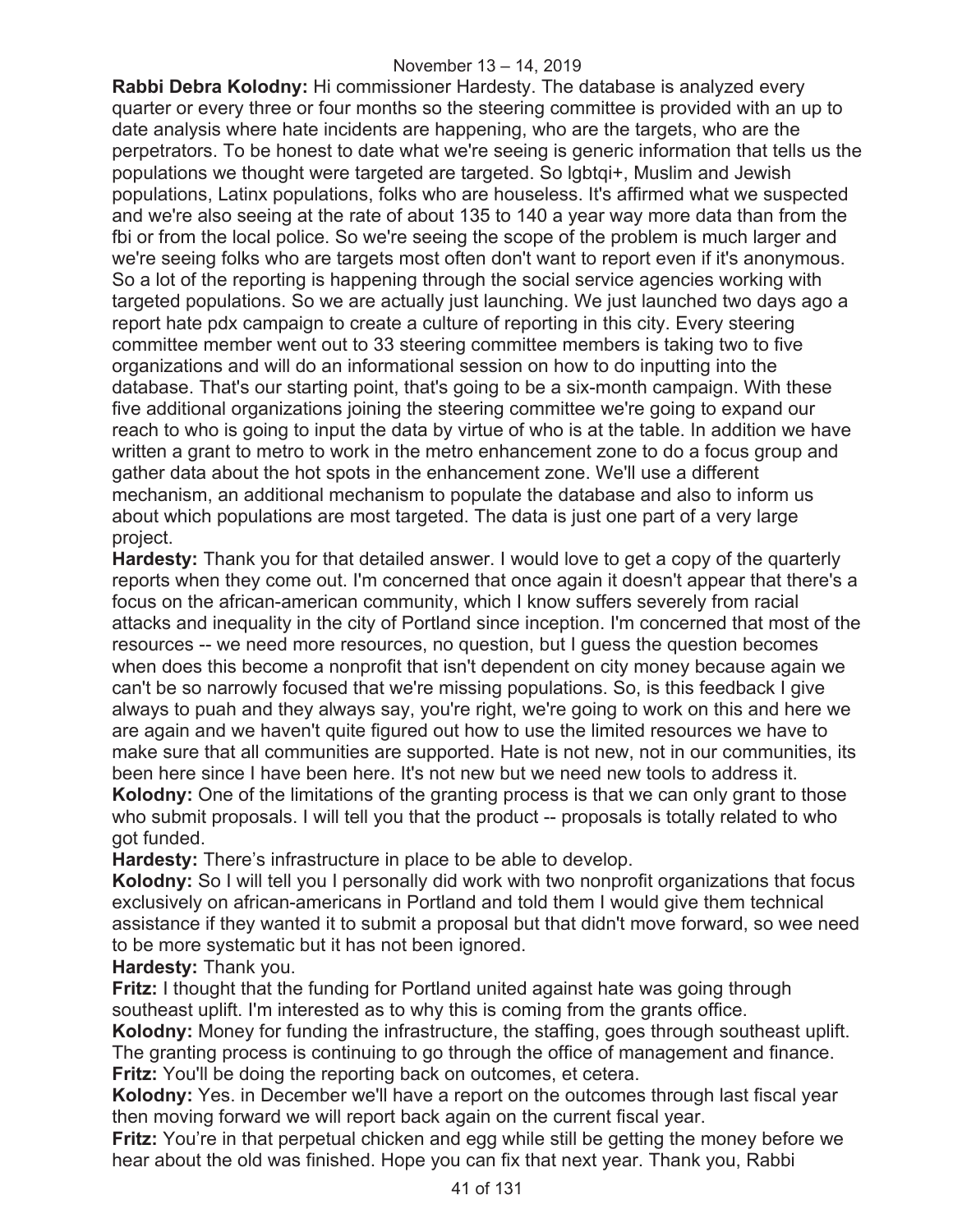Kolodny for your work on this since 2016. It's sad that we still need this and sad that we need it more than ever. I'm very pleased to have been part of the inception of this group and I'm continuing to be a strong supporter. Thank you.

**Kolodny:** Thank you.

**Fish:** I'm looking at the materials in our notebook. Is there an administrative cap that we have imposed in terms of -- excuse me. Do we have an administrative overhead cap that we enforce with our grantees?

**Damron:** Yes. They each submitted a budget and I think 18% was the highest I saw of overhead that is in any of the budgets.

**Fish:** I'm looking at the one part of our packet which is 15%. Do we have a sense of what is best practice in that area?

**Damron:** Well, that's a good question.

**Kolodny:** I don't know what the city's best practice is. In a world of funding at large it's generally 15 to 18% is norm tif, but I don't know if the city has policies and protocols on that.

**Damron:** There's no policy, special appropriations has, it cannot fund over 35% of the over all budget. That's the only financial policy we have directing. The grant selection committee did look at the budgets and one made a requested they lower their overhead percentage, So I think right now its kind of let to the grants selection committee to determine.

**Kolodny:** I also want to add that these particular grants have an administrative requirement of folks who are awarded to attend steering committee meetings monthly, to work group meetings they are part of which could be monthly, whether it's the fund-raising committee or the advocacy committee. What we have found is the amount of administrative investment required by the grantees can be significant especially because we're continually doing special appropriations, we're in constant cycle of having the grantees come to speak with you about why we need money again. Yes. It's very administrative intense.

**Fish:** In the reporting form that's attached, that goes in at the end of the year, it has a category, a box called successes and a box called challenges. There's nothing that requires the grantee to enumerate how many people have been served and I wonder whether that's a useful barometer of the sort of value we're getting for these investments. I welcome your response on that.

**Kolodny:** Absolutely. You can include it in your form although I think it's a generic form from the city. In the presentation we made a year ago, in January and some the presentation you'll see this coming December, we will give you that exact date of the number of people served by trainings, the number of people served with trauma, informed care after an incident, the number of folks who are training to be trainers, et cetera. The number of events held, you'll get that.

**Damron:** I just wanted to add in all of their scope of work, it's broken into the work they're doing, outcomes, and outputs and so we've not finalized those agreements yet. We can definitely add that into the report.

**Fish:** I think an estimated number of people served would be a good addition. You have some room on the back of that form and I would urge you to think about cleaning it. **Wheeler:** Commissioner hardesty?

**Hardesty:** Thank you, mayor. I also was anxious to -- in the last time I met with your steering committee we talked about the need to make the independence nonprofit. It sounded like today you're preparing for the next budget cycle to come in front of the city and expect us to fully fund it again and I get concerned about the one-time projects that just go on and on and on and so what's happened in the last year, around becoming your own nonprofit and actually seeking other financial support.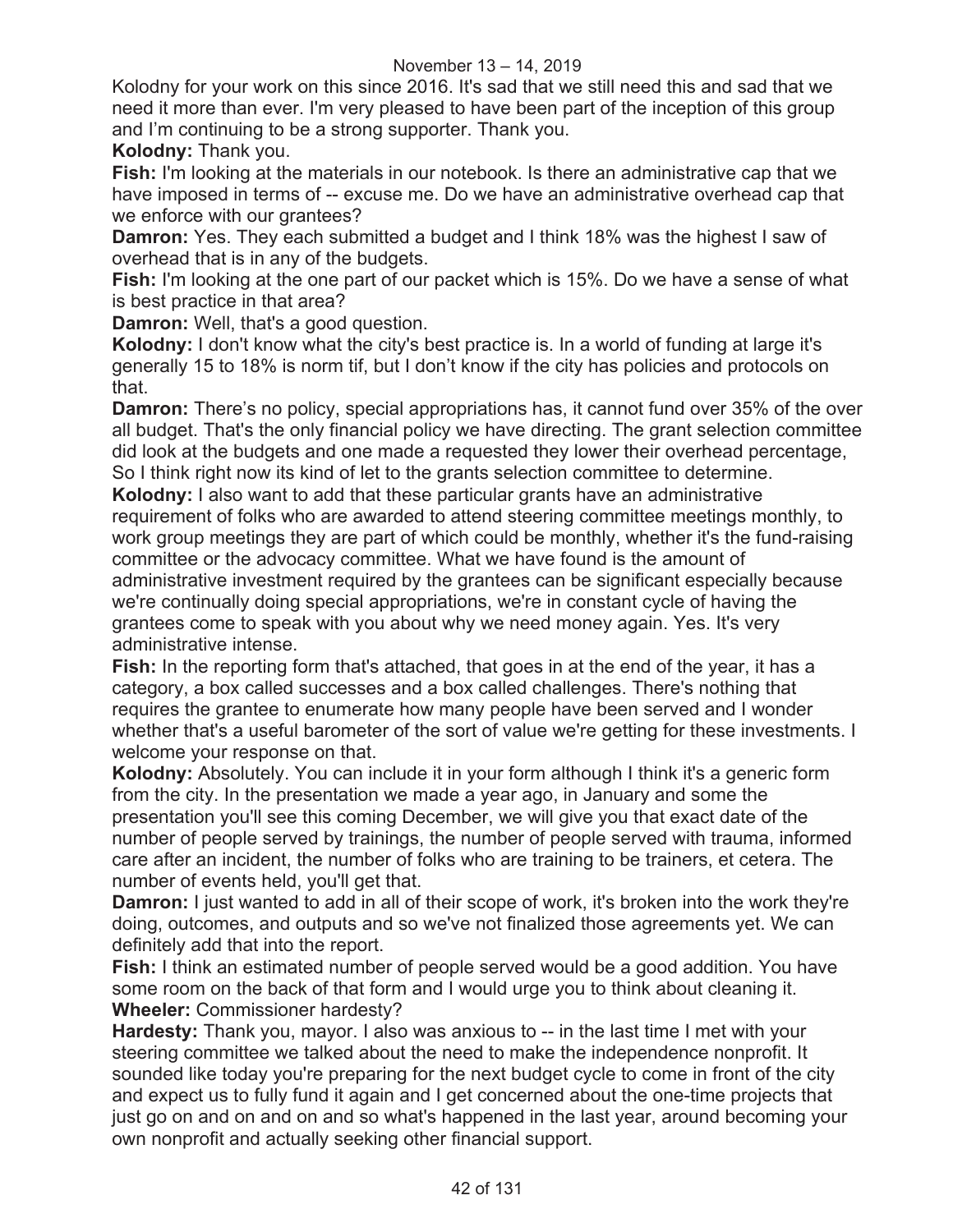**Kolodny:** Yeah. So we're certainly not coming to the city for our exclusive funding. Having gotten the fiscal sponsorship of southeast uplift, we've already received \$10,000 in donations, including 1500 from the mayor, thank you very much, mayor wheeler. From members of the steering committee and we have been awarded a grant from Myer memorial to be in there from service to systems cohort it's a new grant category for them. So we're part of the initial cohort, which is just a little bit of money and then we get to apply for 75k next year with the specific project on how we're going to move into system development, advocacy, upstream solutions and we also should grant proposal into metro which we should be hearing from very, very soon. In addition to that, we're in conversation, a lot of this will be covered again, I'm sorry I'm going to bore you. I hate being repetitive. My anxiety is about repetition. We're also in conversation with the state because sb577 calls for a data collection around the state on hate incidents. So we have a data collection tool, which perhaps only needs to be modified slightly. We're looking into supporting the state in that venture and securing fund trig the state to continue doing that. So thank you would be quite a lot of money, you know \$400,000 I think is a number being discussed. This is all in the pipeline, but we're working very, very hard. We've had initial conversation with the county. Things there are not as far along as these other pathways.

**Hardesty:** No question, I totally support the work that's being done, but I am concerned that we have state agencies and federal agencies and lots of people who say they're working on hate crimes. And I -- I -- so I guess I'm really looking for like outcomes that we can point to that actually changes what happens at the state, federal, and local level around hate crimes, so if we're not making the people to prosecute hate crimes, we're not making them do their job, then all we're doing is paying for it two, three, four other times right?

**Kolodny:** Right. I'll say hallelujah to that. [laughter] But there's a part of me that thinks that what they're doing is perhaps akin to Portland street response for houselessness. There are needs the targeted populations have that will never be met by the police and the d.a. because those populations don't want to engage with them. So both things have to happen, in my view. There needs to be a cultivation of community response and support and cultivation of community response and support and cultivation of police and d.a. appropriate response.

**Hardesty:** Which is why we desperately need that information because we don't know what's happening or not happening.

**Kolodny:** Yes.

**Hardesty:** Based on how people are reporting and we can't do our jobs of holding those other folks accountable.

**Kolodny:** For sure. You'll get the almost two-year-full data in December. That will be part of the report and I have it written down. Quarterly reporting to the council.

**Hardesty:** Thank you.

**Kolodny:** That's a great request. Yeah.

**Wheeler:** Very good. Public testimony on this item, Karla?

**Moore-Love:** Yes, I believe we have at least two people.

**Wheeler:** Thank you for your presentation, it was excellent, thank you.

**Moore-Love:** Charles bridgecrane Johnson and Maggie and I think Jeanne left.

**Kolodny:** I was just requested to stay up here.

**Wheeler:** No, you don't need to stay up.

**Maggie:** We'd love it if you could.

**Wheeler:** No, you've given your presentation, rabbi. We thank you for it.

**Maggie:** My question would be what if somebody came to puah and said, you know, the city has this reporting thing to report where people camp. So these neighborhood associations get online and they report where people are camping or they drive around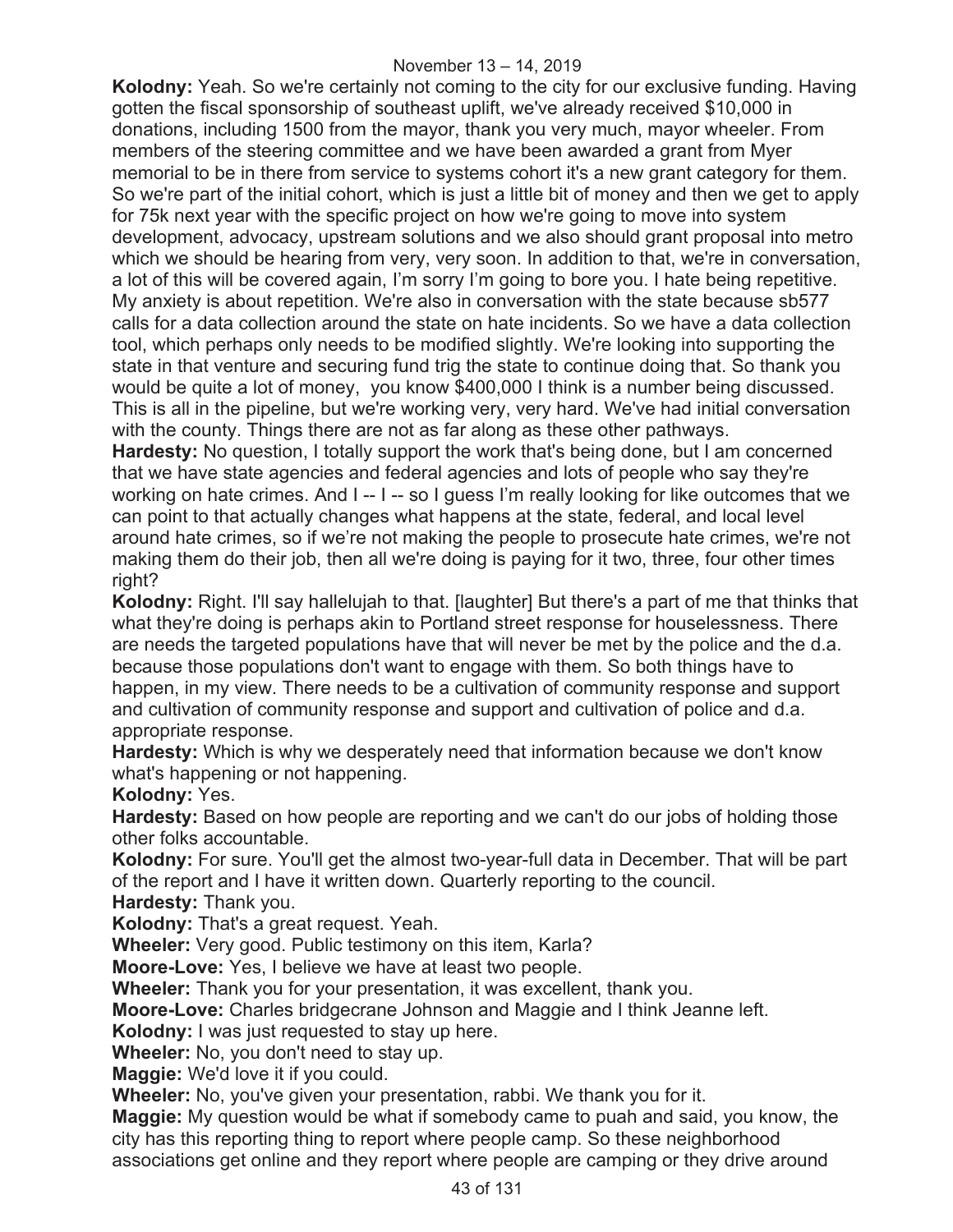and look for homeless people. And now you've got a vigilante problem where I repeatedly hear over and over again my stuff was stolen while I was sleeping. We're talking about people's i.d.s, their cell phones, their -- you know, things that they need. Getting stolen and we're talking about so many disabled people on the streets. And you talked about people being killed by car accidents. Well, 100 people almost have died this year. And the coroner is saying, only 50% of them were due to drug overdoses. So that means 50% of the people who have died, which is the same number of traffic accidents, were not due to drug overdose. They died because they didn't have housing. And so then on top of it, you're going to have these neighborhood associations go around and you know, attack people who are disabled, who have been denied access to housing because hud doesn't want to enforce on the contractors to get these people into housing? So I would like -- that's a hate crime right there, when people fall asleep and people take their stuff while they're sleeping. That's a hate crime. That's funded by the government. And if they're going along with cop shop, you know, bottles and bear spray and hitting people over the head with a baseball bat. And then they're having to go to the hospital? Because some security guard wanna-be or some off-duty cop, you know, woke them up while they were trying to take their stuff. That will -- that will teach them. They'll go to some other neighborhood. Okay. So I would like to know what puah has to say about that.

**Wheeler:** Maggie, unless they want to come up, I can answer the question. From what I know from the coalition, they are broad-based. They support the rights of all the people in this community. The specific incidents that you mentioned are patently illegal and what I like about Portland united against hate is it's a check and balance on the services we provide to protect people's rights and uphold the law. And if there are people, as you heard them testify, who don't feel comfortable reporting to the police or to city government, we're in effect in a partnership now with a strong community organization led by highly competent people and caring people who people can go to alternatively than to us. So I feel very comfort that the kinds of issues that you have addressed, if they're not being taken care of by law enforcement, there is at least now this other opportunity for Portland unit against hate. And I don't know if you have anything else to add, but does that sound approximately right? Commissioner Fritz.

**Fritz:** We have three more items and we have lots of people waiting to testify. **Wheeler:** I understand, good afternoon.

**Charles BridgecrAne Johnson:** Good afternoon commissioners, Charles BridgecrAne Johnson for the record and first of all its almost three months ago today actually on a Wednesday, the majority, us, we were gathered in pioneer square and it was great to hear the unfiltered presentation from a number of presenters there in pioneer square as we were looking for some -- you can't call them right wing nut jobs maybe, but we have free press, so we were very concerned that people from across the country were going to come from Portland and tell us we were doing it wrong. Fortunately the violence was relatively low, although after three weeks there was a strange police raid on a private home of people who were protesting hate in their town. And the conversation it didn't get mentioned that one of the things puah was partnered with is on their facebook page, the 14th, tomorrow, the mayor mentioned self-enhancement, inc. Tomorrow at self-enhancement inc at 5:00, discussion about how to make changes in the city code to bring us to that point of equity and inclusion and for people who are more focused on puah issues, the 19<sup>th</sup> of November at southeast uplift there will be more community dialogue around that. I look forward to both things happening. Hoping you all voting unanimously to move out this batch of money, especially in light of commission hardesty's comments about how we live in a city where previously there's other than yourselves, haven't given us a really robust city funding mechanism. So we have to worry about pots of money that are too small to do all the things we'd like to do. So in addition to encouraging puah to find more and more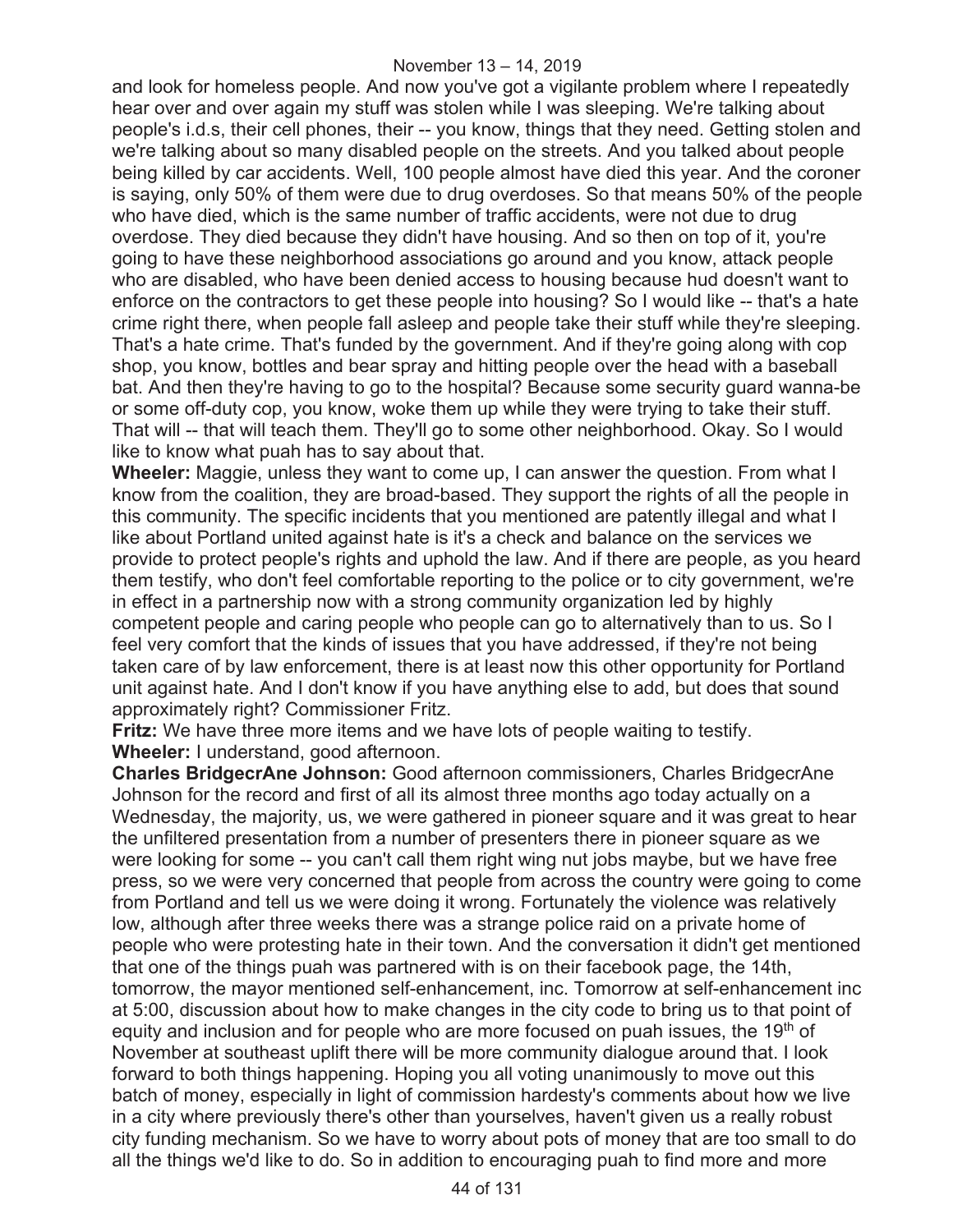independent financing, I want to encourage you all of you to twist the arms of state legislature and on your find ways to create better, strong, robust revenue mechanisms for our city of Portland that are for our programs. Thank you.

**Wheeler:** Thank you, and thank you for giving a shout-out to the two community opportunities for engagement. Thank you for that. Any further business on this item? Karla if you can call the roll, please.

**Eudaly:** It is fitting that we are approving these grant agreements for Portland united against hate. Today, November 13th, 2019, on the 31st anniversary of Mulugeta Seraw's murder. Portland's history of racism and white supremacy still haunts communities in our city and impacts our daily lives. That's why the work that puah does is so vital to our community. Portland united against hate formed on valentine's day, 2017, very cold night, was the kickoff. In response to the staggering increase in hate violence targeting people across our city. Over the last few years, puah has proven to be a great benefit for all Portlanders, our support of puah shows our support of the city. In light of our current administration, resisting the federal government, prioritizing the needs of our community has never been more important. Puah is a model for organizations, community organizations and government to work together to defend human rights and the common good. I'd like to thank everyone who's contributed to puah's work. I look forward to continuing to support their efforts, celebrating their successes, and continuing the work together to shift the culture of Portland toward a more just, safe, and inclusive community. I vote aye.

**Fritz:** Thank you to our guest here this morning and our partners in the community. I was really particularly pleased to hear about the partnership with the southeast uplift coalition providing services to puah and getting grants using their nonprofit status. So that's a great partnership, glad to support, that's not actually right, I'm not glad to support Portland united against hate, I'm glad that Portland united against exist, I'm upset and angry that it has to exist, but you mentioned this is not a new thing since 2016. This has been going on for a long time and it needs to stop. Thank you for your work, aye.

## **Fish:** Aye. **Hardesty:** Aye.

**Wheeler:** Thank you for the presentation. It's outstanding. Great list. I vote aye. The ordinance is adopted, next item, 1045.

## **Item 1045.**

**Wheeler:** Colleagues the city procures and contracts for hundreds of millions of dollars every year as your aware. Procurement services is our central support team that ensures the city is being good stewards of the taxpayer dollars that we spend and also making sure that we're doing so efficiently and effectively. This item of proposed procurement code changes come up again after a lot of discussion with Lester and the procurement services team. Lester first introduced the proposed changes to march in this year when we permanently increased his position signature authorized to \$1 million for goods and services, construction, and professional technical and expert services after a pilot period. At that time we decided to authorize the increased for his position signature authority but to wait on the rest of the changes. Lester and his team subsequently met with most of us and our staff to discuss these in more detail. These changes come back before us again in may, but we made -- came back before us in may but we made a collective decision to defer until we could have a work session. We had a work session with procurement services team on august 27th. Lester has since met with a few of you to discuss your concerns. And what is presented today is a set of revisions that will streamline the procurement and contracting process and assist the city in executing its work. Procurement services worked with its bureau customers and stakeholders to review chapters 5.33, 5.34, and 5.68. To identify other local agency procurement rules -- excuse me, to identify opportunities to streamline the process based on the review of other local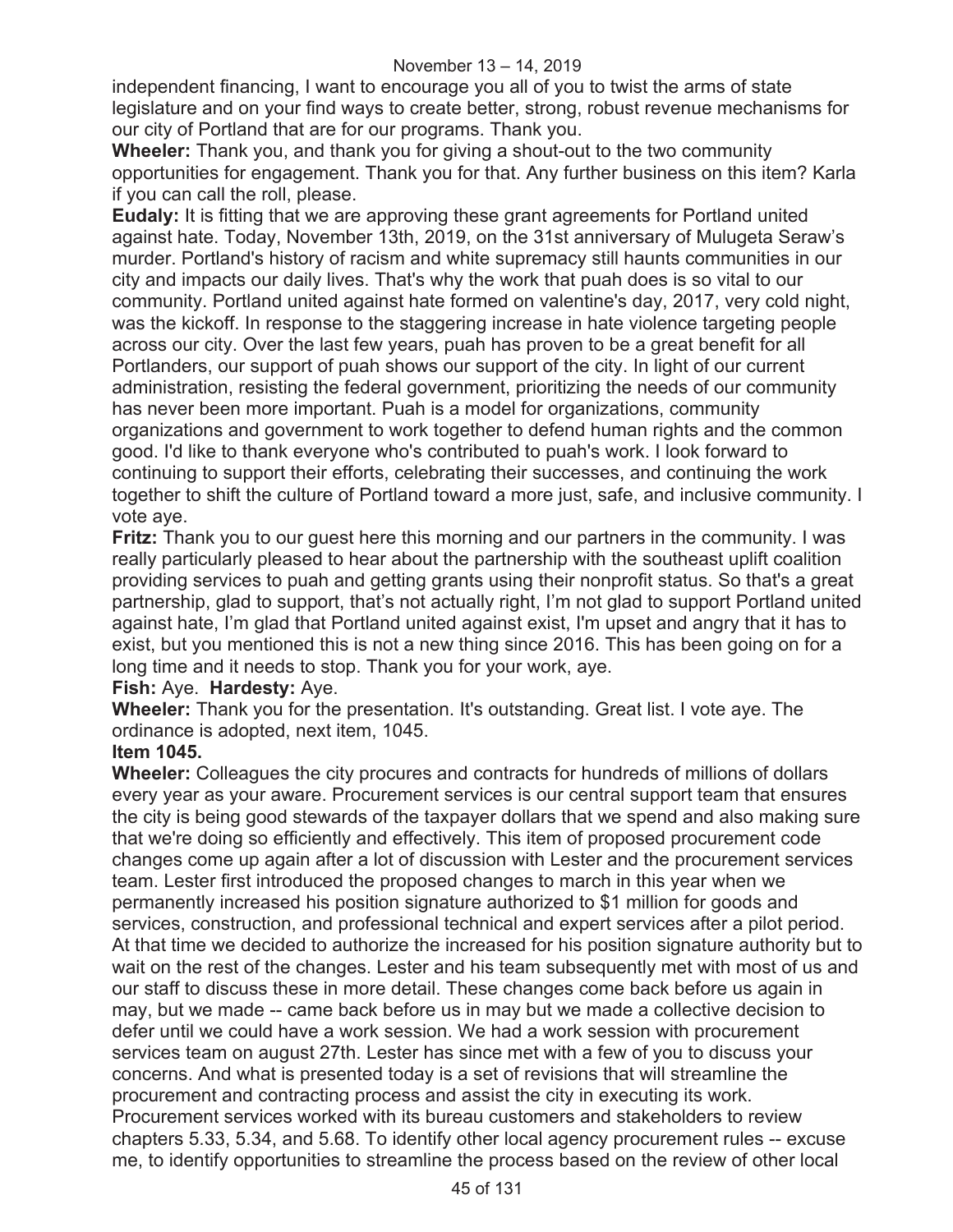agency procurement rules and an assessment of best practices. While these changes will result in less contracted -- less contract-related items coming before the council, Lester is committed to providing us regular reports if we so wish or presenting to council on a regular basis data and metrics on the city's procurement and contracting operations, if we so wish. With that I'd like to introduce Lester spitler, the city's chief procurement officer. Good afternoon, Lester.

**Lester Spitler, Chief Procurement Officer:** Thank you, mayor, city council. Happy to be here. I appreciate you making some time. I have a presentation that I'd like to go to you. **Wheeler:** And Lester, since we're all well versed on this, if we could go through it expeditiously and leave the majority of time for questions that the council may have. **Spitler:** Sure thing.

#### **Wheeler:** Thank you.

**Spitler:** There's three chapters of code that deal with procurement contracting as mayor wheel said,5.33, 5.34 and 5.68. Here is a timeline of our outreach to bureaus, to get feedback and ideas how to streamline the code. We met with the council execs in February of 2019 We brought an action to city council in in April and as mayor wheeler said, we brought -- postponed that action until may until we could have a work session, which was scheduled on august 27th. Thank you again for that. We also reviewed these changes with the fair contracting forum at our September meeting. So 5.33, we have revised definitions. There used to be definitions in all three chapters and we've done our best to consolidate them in 5.33 and we've updated them to be more applicable to what is in the statute and more applicable with other policy updates over the years. With regard to reverse auctions, we added clarity to the process and updated based on industry best practice and provided better instruction. The sustainable procurement language in code was updated based on an update to the sustainable procurement policy last fall in 2018. So we've updated the language and code to align with that. We have a new process we're introducing in 5.33 for an unsolicited proposal policy. This provides an avenue for the city to consider ideas without having to define requirements and issue a solicitation. This should encourage innovative partnerships with the private sent sector. We have in code that any contract that any contract that results from this will come before council regardless of amount. With regard to emergency procurements, we're increasing the threshold for my position as well as bureau directors from 150,000 to 500,000 with commissioner in charge approval and emergency contract over 500,000 can be authorized by the commissioner in charge but will need to be brought back to council at the next regularly scheduled session. We made the same changes to the section of code in the 5.34, which is for construction contracts. Today we have direct contracting authority in our professional, technology, and expert services that allows us to directly contract with a certified firm that's a disadvantaged business enterpriser, minority owned, women owned, emerging small business and services able veteran owned enterprise. We can contract with them directly up to 100,000 without going through a competitive solicitation. We're asking council today to replicate that authority in good and services and to increase it to 150,000 which is the statutory threshold for informal versus formal. A prequalification requirements only exists for construction contracts today. Any contractor that wants to bid on an opportunity over \$250,000, has to submit an application that gets reviewed and approved by a board that represented by infrastructure bills. We also have a program called the prime contract development program which is really a closed market sheltered market program that allows cobid certified firms to bid on opportunities without competing with firms on the open market. We are aligning the prequalification program to the same program which exists for the prime contractor development program. This is essentially eliminating a barrier for those firms in the program. We're proposing to increase the grant-making authority from \$5,000, which is today to \$15,000 for bureau directors. The \$5,000 threshold was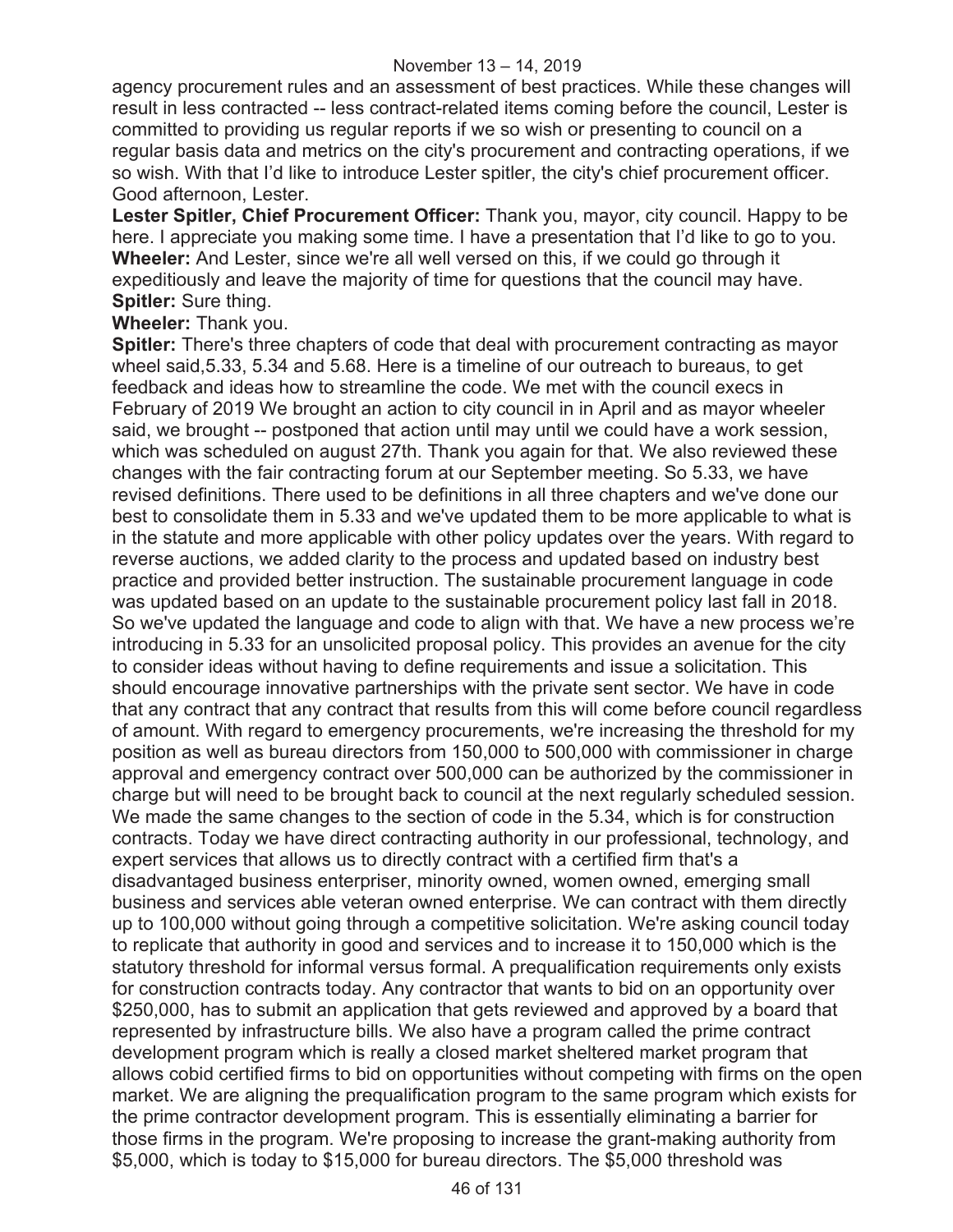established in January of 2010. We have a slide here that shows in fiscal year 2018/19 the city awarded 108 grants for a total of \$10 million, 93 of those grants for \$9.97 million-dollar came before council at the \$5,000 threshold. If the same amount of grants came to council in the future with the proposed change to \$15,000, council would see 66 grants for \$9.7 million dollars. So that's a reduction from 108 grants to 66, but council would still see \$9.7 of the \$10 million that's awarded through the grants. For intergovernmental agreements, there's authority that exists with my position which doesn't quite make sense. Procurement shouldn't involved in intergovernmental agreements. So one of the changes is to remove that authority from my position and to add it to bureau director's authority and we're proposing to increase a threshold from \$5,000 to \$100,000. Similarly, with the analysis of the grants that were awarded over the last two fiscal years, the city executed 178 intergovernmental agreements totaling \$99 million. 100% of those igas came before council for approval. By increasing the threshold from \$5,000 to \$100,000, council would see a reduction from 178 igas to 55 intergovernmental agreements but with still capture 95 of the 99 million. So that concludes my presentation. I'm happy to answer any questions and again, I appreciate the opportunity to come represent.

**Wheeler:** Thanks for your good work, lester. Commissioner hardesty?

**Hardesty:** Yes. I want to echo the appreciation for your hard work on this. I know you have put a lot of effort into being responsive to the concerns that have been raised. My one question has to do with 5.34.150. Where we would raise the authority from \$150,000 to a million-dollar on co-bid contracts.

## **Spitler:** Yeah.

**Hardesty:** That is a huge increase and I -- when we talked, I told you I could probably support a half million, but going from 150 to a million -- 150,000 to a million dollars, when we have not been successful in obtaining contracts for minorities, women, and other people. Why would -- why would we give you authority to jump it to a million if -- **Spitler:** I'm sorry. Is that for the direct contracting or the prequalification? **Hardesty:** It was on the slides that you had. If you go back the 5.34.51 -- yes.

**Spitler:** Okay. So this isn't --

**Hardesty:** 250 to 1 million.

**Spitler:** Okay. So right now, contractors that want to enroll in the prime contractor development program, they have to submit an application that is very similar to the prequalification program application. So the prequal board reviews the applications and approves the entry for those contractors into the prime contractor development program. As I said, there's a very similar prequalification application. So if you're a contractor that wants to do business with the city over \$250,000, you have to submit two applications. One to get prequalified and one to get into the prime contractor development program. If we remove the requirement to submit an application for the prequalification program, the prequal board still reviews the application for the contractor to get into the prime contractor development program. So we're just -- we're removing a barrier and opening up more opportunities as we see it.

**Hardesty:** But what I've seen so far is that we don't normally meet the goals that we've set for these programs. And so if we don't meet the goals, if we increase the authority from \$250,000 to a million, should I expect the outcomes to be different?

**Spitler:** It's not necessarily increasing the authority. It's removing a process for those contractors that they have to go through.

**Hardesty:** And so the people who are on the board review the contracts now. And they have authority -- I mean, they approve the applications to participate in the co-bid, right? **Spitler:** No. The board approves applications for construction contractors to bid on cityissued opportunities.

**Hardesty:** And who is this board?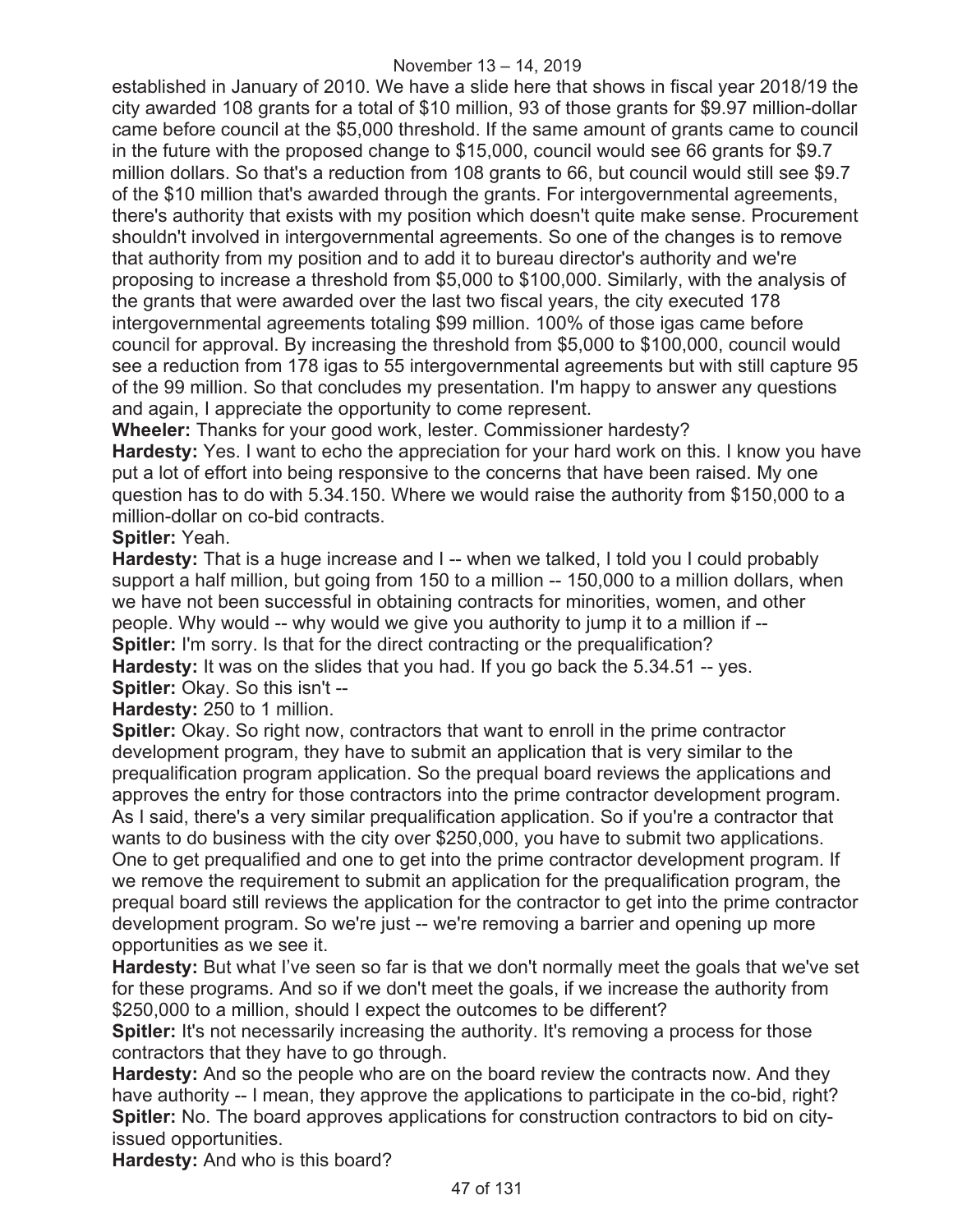#### November 13 – 14, 2019

**Spitler:** The board is representative of the five infrastructure bureaus, the water bureau, environmental services, transportation, parks and recreation, and facilities.

**Hardesty:** And again, I mean, we're not meeting our goals, right? So if we're not meeting our goals today under the current standard, giving the authority to increase the limit to a million dollars, how will that help us reach our goals for minorities, women, and other emerging small businesses?

**Spitler:** So by increasing that, that actually opens up opportunities for contractors that aren't prequalified today to bid on opportunities. So if you haven't gone through that prequalification process, you will be able to bid on a project either through the prime contractor development program or the open market, up to one million. So it could actually increase the numbers for those contractors that maybe have historically tried to submit an application and got denied or see that as an additional barrier to doing business with the city.

**Hardesty:** Or it could decrease the total minorities that apply and women.

**Fritz:** No, it's only for those minority firms and women's cobid.

**Hardesty:** In the co-bid program?

**Fritz:** Yes, for them they get prequalified up to a million instead of restricting them for 250. **Hardesty:** Okay, I get that. I'm just trying to make sure that we're actually going to get the results that we say we're going to get and I'm just concerned that we keep coming up with these different proposals that don't get us the outcomes that we're looking for. But what -- I get it. All right. So now they'll be eligible for up to a million dollars in a contract. **Fritz:** Yes.

**Hardesty:** All right. I get that. I'm good.

**Spitler:** Thank you.

**Wheeler:** Any further questions? Thank you, Lester. Public testimony on this item, Karla? **Moore-Love:** Yes. Charles BridgecrAne and Maggie -- Maggie, sorry.

**Wheeler:** Two minutes each, please, because I want to make sure we get to this last item, thank you.

**Charles BridgecrAne:** Good afternoon. Good morning. Good afternoon. The -- couple weeks ago I talked to peter about public process and Amanda Fritz pointed out how long your meetings go and how much more arguably work you do than county commissioners because of the way that government is structured. I'm not even sure -- I think there's perhaps weakness in our city charter where we can see contracting limit dollar amount tripled. One of these items bring us -- of course, it's just the city code, but one of the pdfs that links here is 107 pages and I know there's been some level of public involvement and that there's different tensions. We want to be able to reduce administrative costs for contractors so that they can put people to work and create good jobs, but there's no denying that this is under the shadow of a city that bought an \$800,000 mansion to put a filtration plant in and then we discovered, oh, we forgot a few hundred million dollars worth of costs about running pipes to the facility that's going to be there. So now obviously those numbers are big and aren't going to escape public scrutiny, but you know, I'm sure you've all done your moral calculus as far as balancing public exposure, public input on expense versus you know, being able to make business move quickly with less expense, but as charter view comes, I think as taxpayers we really need to look at what we ask you all to do as city commissioners and do we want you to keep bringing quarter million-dollar contracts in front of us or do we want them to be run through procurement office where nobody sees them. So if any of you are inclined to vote against this procedure, I think you're still doing a great public service towards transparency and public involvement in government. Thank you.

**Wheeler:** Thank you. Good afternoon.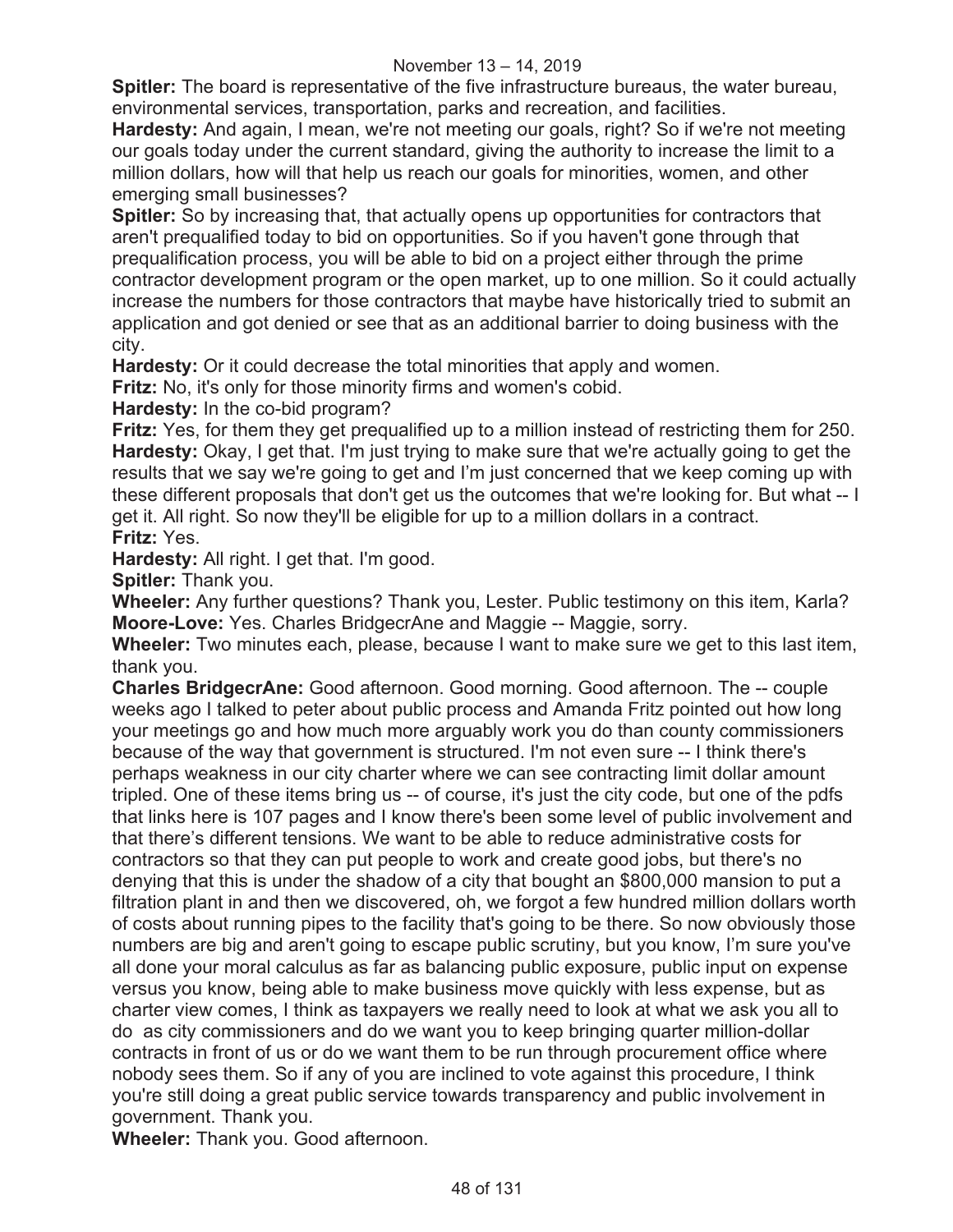**Maggie:** I'm going to echo the need for public transparency. And I also want to echo what jo ann hardesty said about jumping from \$250,000 or \$150,000 to a million, because I would rather see six -- four or six contracts or eight contracts go to women and minorities and people with disability and vets than for one person, a woman or just disabled person, get a million-dollar contract. Why can't we have two groups that are -- or three groups or four groups that are normally locked out because they're not big and they're not socially connected, and have them come together and say, okay, you're going to do this part of the contract and you're going to do this part of the contract, so that more people are getting more chances to have contracts.

**Wheeler:** Thank you.

**Maggie:** Jo ann?

**Hardesty:** I agree.

**Wheeler:** Thank you. Appreciate it. Very good. Thank you, everybody. This is a first reading of the nonemergency ordinance. It moves to second reading and Karla, it's my understanding we're reading 46 and 47 together.

## **Item 1046.**

## **Item 1047.**

**Wheeler:** Commissioner Fritz.

**Fritz:** Thank you. And thank you, everybody, who's been waiting patiently for 3 1/2 hours and thank you to my colleagues who were willing to delay lunch to do this because it is an important project and we want to give it its due attention. We have two items to discuss, a rresolution that proposes a recommended option for implementation of the design of the filtration plant and the design contract which will allow us to pay for design services for the treatment plant. We will not be voting on either of them today. They will be moved to next week. So there's going to be time for more questions and discussion before then. The main thing is to get to public testimony and to hear a presentation. First of all, I do have a substitute resolution that I just handed out. This incorporates feedback from the Portland utility board and the citizens utility board. Janice Thompson says the utility board was not able to be here today, but she asked us to add reliability as well as resilience in the whereas clauses as to why we're doing this. For both resiliency and reliability and the Portland utility board asked us to include them in continued work with the site advisory group and asked us to direct the water bureau to provide timely and regular updates on no less than an annual basis to council and a minimum of biannual and updates to and engagement with the Portland utility board as the project is implemented. So I move the substitute resolution.

#### **Hardesty:** Second.

**Fritz:** Thank you.

**Wheeler:** We have a motion and a second. For the substitute. Any further discussion on the substitute? Seeing none, call the roll to put the substitute on the table. **Fritz:** Aye. **Hardesty:** Aye.

**Wheeler:** Aye. Substituted is on the table.

**Fritz:** And we will be posting for the community. Also in the tuesday memo, exhibit a needs to be amended for a substitute exhibit a, I want to thank Dee Walker for bringing this to our attention because there were some gaps. So I move the substitute exhibit a. **Hardesty:** Second.

**Wheeler:** We have a motion from commissioner Fritz, a second from commissioner hardesty. The substitute amendment is on the table. Let's go ahead and call the roll. **Fritz:** Aye. **Hardesty:** Aye.

**Wheeler:** Aye. The substitute is on the table as amended.

**Fritz:** The next thing do is just want to acknowledge that we're all in a very difficult place, the neighbors and the city and the rate payers as to the expense of this project and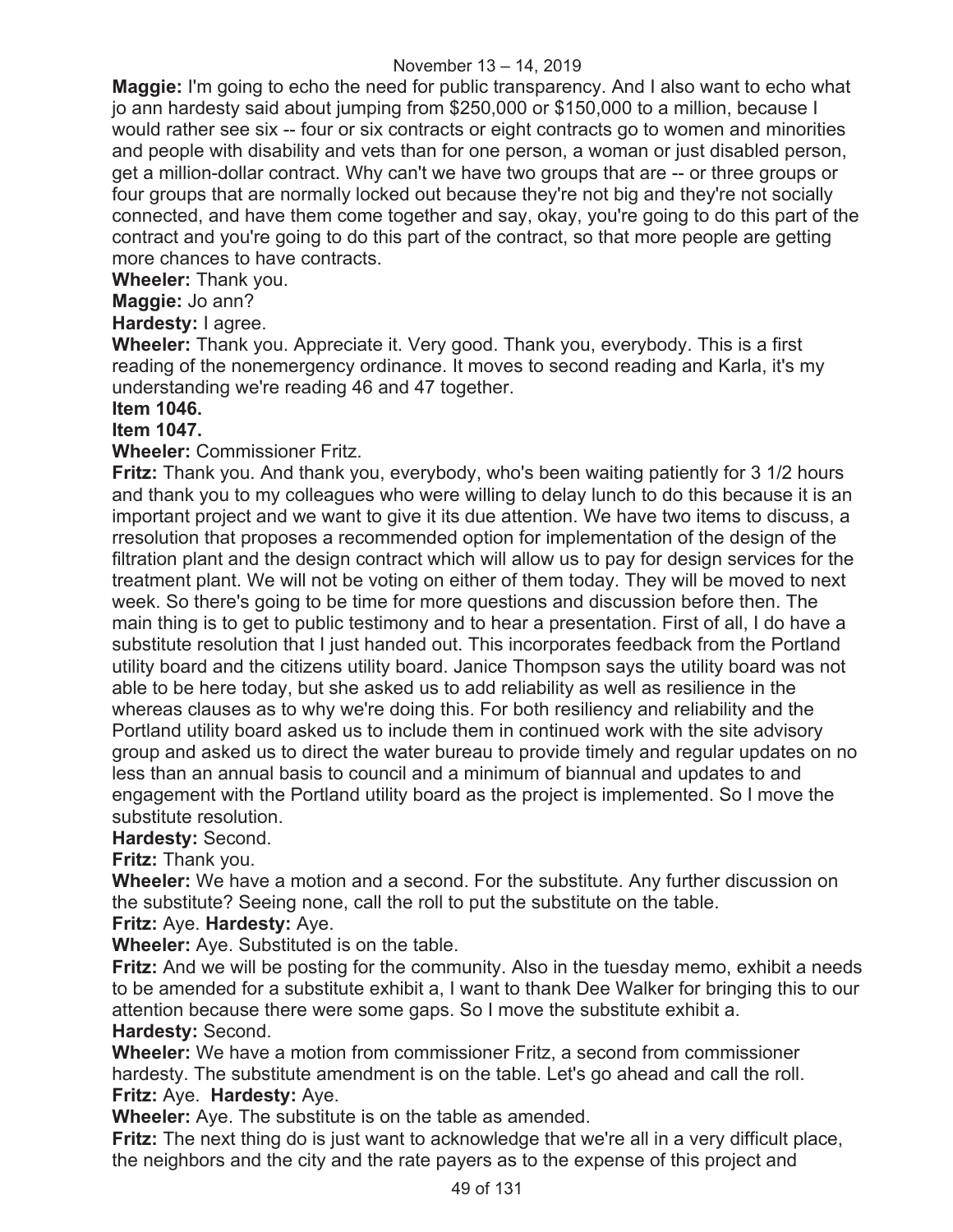#### November 13 – 14, 2019

recognizing the federal mandate that we have to do it and we have to do it on a certain timeline. So the resolution proposes how to get that done in ways that there has some actual benefits for the community and for the rate payers for generations to come. And with that, I will just move straight to director mike Stuhr.

**Mike Stuhr, Director, Portland Water Bureau:** Mr. Mayor, commissioners, good morning. Thanks for providing us the opportunity for us to talk to you today. I'm joined by Gabe Solmer, the deputy director, Cristina Nieves from commissioner Fritz's office and dave peters the program manager for the bull run treatment projects. I'll go through this as quickly as I can. Today's actions, will have two things to consider. A resolution and an ordinance. Neither of which will be voted on today. We want to do four things during this presentation. Provide a quick recap of where the project has been, provide a project schedule. It's kind of an overview, guide-level schedule, frame the project values that will drive the project moving forward, and provide a recommended budget option for the resolution. Recent history. 2017 we began getting more cryptosporidium hits. August 2017, we chose filtration as the answer. December 2017, we negotiated a bilateral compliance agreement with Oregon health authority with filtration as the option. Just prior to the December 2017 action with Oregon health authority, gave myself, Yone Akagi, our water quality section chief, and Karen Moynahan had to go to Washington, d.c., and talk with e.p.a. about the length of time that we were going to be given to actually do this project. For reasons that are kind of Portland specific, we had no planning studies done prior to that because we had relied upon the variance. We came back, we got 10 years to complete this project. That's three to four years longer than they normally give because we needed to do all the planning studies that we had not done in order to get this project fielded. The big picture schedule, you can see the top to bottom horizontal black the line. That's where we are today. We're working our way through the planning studies. We have done a lot. The numbers I think that we have here are much closer than what I had given previously. Of all the numbers I've regretted for 16 years of sitting at this table, I regret that -- that \$500 million number. It was the best we had at the time. So over the course of this project, we'll be coming back to you as commissioner Fritz noted in the modified thing, frequently to let you know how the project schedule develops. We'll be back twice in 2020 to discuss the design contract for the pipeline work and the cmgc in the spring. **Fritz: Construction management.** 

**Stuhr:** I'm sorry, ma'am?

**Fritz:** Construction management. What's the cmgc stand for?

**Stuhr:** I keep doing that. Construction manager general contractor pte contract. Basically we hire --

#### **Fritz:** Technical. [laughter]

**Stuhr:** It's very difficult to do. Too many years of doing this, I guess. Anyway, what we're going to do in that is we're going to hire the construction contractor to participate in the design. It's a proven money saver, time saver, you can often find cool things that you can cut out of a project because contractors know how to build things which is not the same thing as designers knowing how to design things. In June 2020 we'll have a check-in for the project budget and we'll do that at least once a year for the life of the project. Priority values. These values are the same values that all of us had agreed on before. Provide safe and reliable drinking water of course that meets all the rules. Resilience. The water bureau I think has again in the forefront in the city and nationwide in providing a resilient water system. Respecting our community and environment. I realize how difficult this is. I'm a farmer and a rancher, too and I can imagine how challenging this might be for our neighbors out there. And last but not least, value and costs. We want to make sure we get good value or our money and do what we need to do at a reasonable possible. Water quality, this is the most important thing. You'll see here how our water quality values guide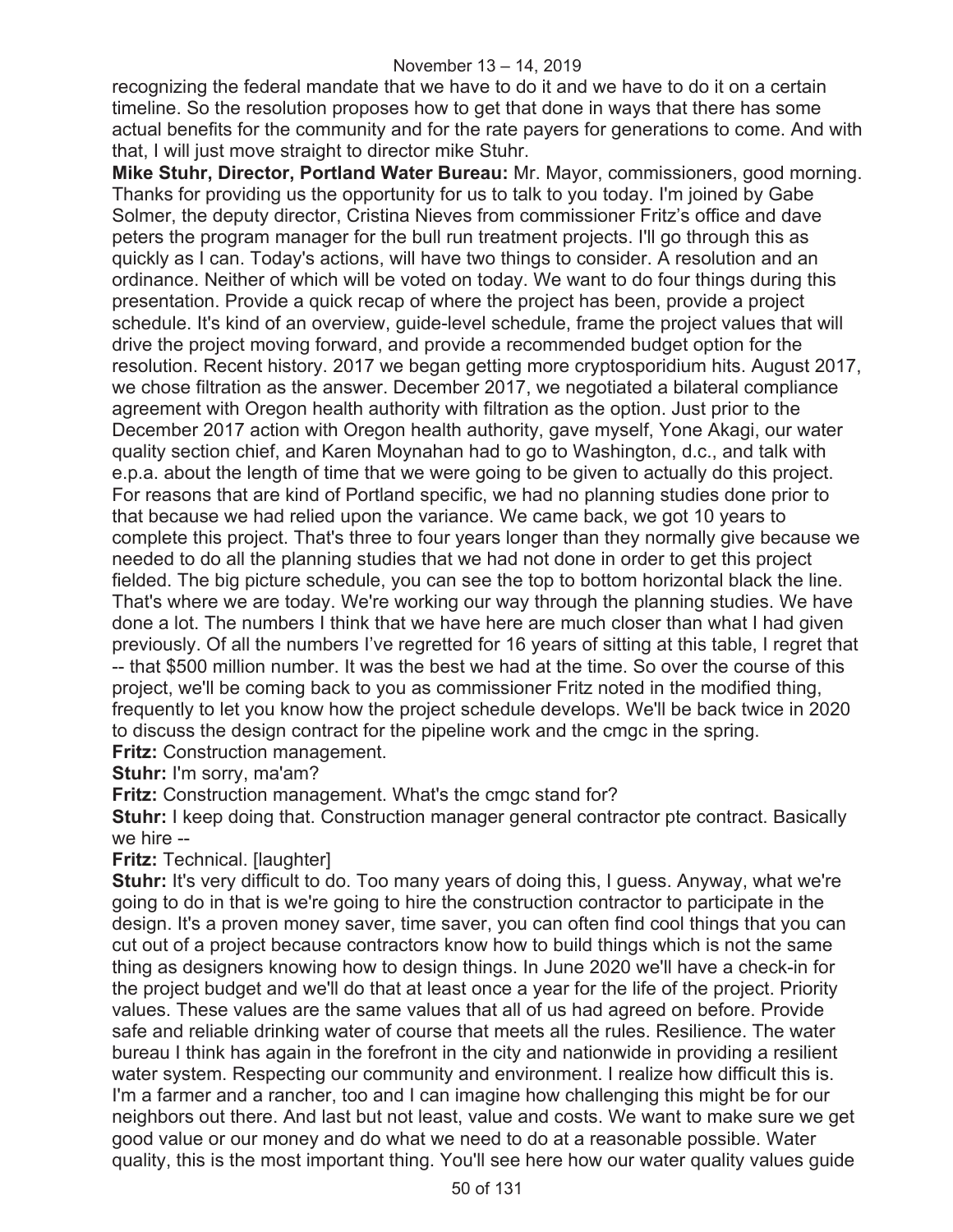the benefits of these projects. These were also the points that council considered when choosing the treatment option. We all got a surprise we didn't want to have with the fire that happened on -- couple of years ago. And we actually -- it actually burnt into the watershed. It didn't cross over into the hydrologic boundary, but I hope that's as close as we ever get to a fire, but if we do have a fire, this treatment plant will allow us to respond to that. Treatment provides multiple barriers for potential contaminates and you can see in this chart, you've seen this before, more buttons is good and the more buttons we've got, the better. This will be the treatment proposal that we're proposing to design. Basically, all the precursors to filtration make it possible to do the filtration. Pathogens, fancy word, which is includes cryptosporidium which is the prime driver for this thing. Resilience. Our recommended option is guided by our priority values. You'll see here two pipes in and two pipes out. I think that's key for resilience if one goes down, you have one break, you've got a chance to operate most of the system on one pipe. Now I'm going to turn it over quickly to Gabe.

### **Fritz:** Your name for the record.

**Gabe Solmer, Portland Water Bureau:** Gabriel Solmer, with the Portland water bureau, deputy director. I wanted to talk about the community and environment value that this council has said was important and this bureau has said was important and you see in this chamber a number of the neighbors and the community members who are interested in this project. We have been working with them throughout this project. We are very glad with their participation in this process. We they will make this a better project as we go along. We've also spent time individually and one-on-one with many of the property owners and I just wanted to acknowledge, although they could not be here in person, the contributions of the Portland utility board and the citizens utility board, both have submitted letters. We really appreciate their investment of time and understanding this project and for pub which is a board of volunteers, the amount of time and effort that they put into this and providing an additional venue for public engagement, which is very important. In the interest of time I won't read through all the groups, but they certainly include groups on the community side, on the environmental side, the johnson creek watershed council, the surface nursery, and northwest steelheaders. We've been working with these organizations both who have an interest in being near to the project, but also with Portlanders and customers who have an interest in this -- this project including latino network, self enhancement incorporated, impact northwest, home forward, working with them to see what opportunities they see in this project. That is certainly a part of the community environment value. And then just a quick recap of May.

**Hardesty:** Why those particular groups?

**Solmer:** Those are groups that we partner with on our low-income program. So we wanted to make sure that they knew about the rate impacts of this project so that they could help advise us on how to manage us.

**Fritz:** And then we'll be consulting with the tribes about the land use that it will be impacting.

**Solmer:** Thank you. And just a word about the filtration plant location. This is certainly an area where the neighbors of the project have been most interested. Just to recap that we have chosen this location. It's a location that the city purchased in 1975 for a facility. It's at the right elevation and location and it allows us to continue that elegant design of a gravityfed system into town. It's large enough also to provide a buffer that was very important that we can provide that screening and the environmental and cultural resources at the site. **Fritz:** Let me just interrupt and add that the next opportunity for neighbors to oppose this project being in this location is the conditional use, although the zoning allows the filtration facility, it needs to go through Multnomah county and that's where the point can be made by opponents to not put it here at all rather than how to put it here.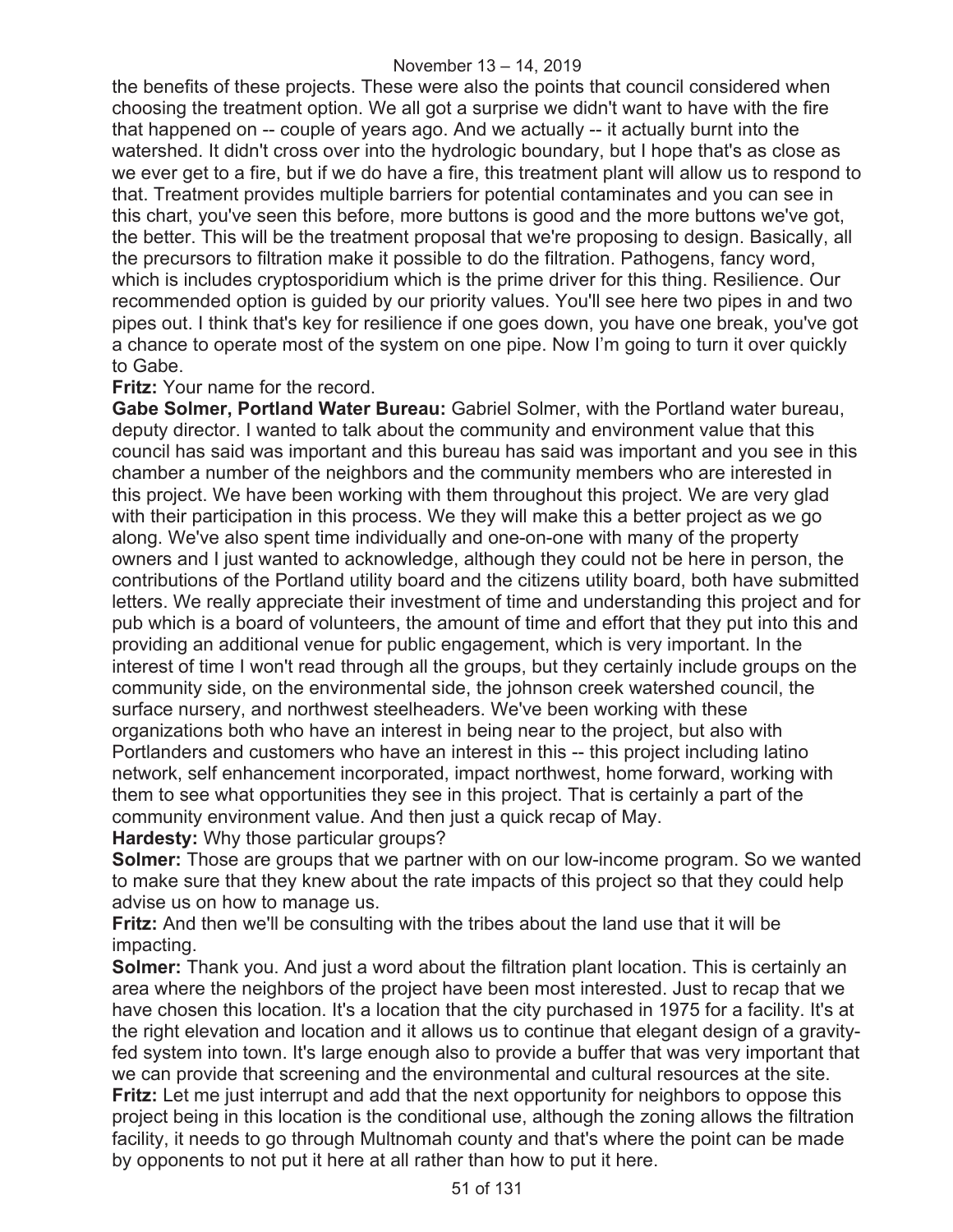**Solmer:** Thank you, commissioner.

**Stuhr:** I'm going to value and cost. I mentioned previously the numbers. Designing this thing is very normal treatment plant in the grand scheme of things. The way the project happened is absolutely not normal. We were operating under a variance and the variance was pulled. And we didn't have any of the planning studies we would normally have for reasons that are well in the past. At that time we didn't have the things that we would normally have. What you're seeing here today, this first shot of numbers, is what in a totally normal project, uninfluenced by losing a variance, would be the first set of numbers that council would see. And that set of numbers would be based upon proper planning studies. In this case, traffic seismic, geotech, environmental reviews, cultural resource reviews, the routing surveying that we do to actually build the project, water quality pilot studies, most people look at water and think it's all the same. And from a chemical point of view it's absolutely not. And we have to look in detail at the water quality. All these things are underway and out of that we have a total project budget we feel that fits within the normal framework that we use in the city of Portland for stating how confident we are in estimates for a low-confidence estimate, its accuracy range is minus 30% to plus 50%. And over the coming couple of years of design, we will refine that number and report regularly to you on that.

**Hardesty:** Say that again? Say that one more time. Slowly.

**Stuhr:** One more time, slowly. We are fitting this within the framework of the normal city of Portland budget estimate confidence intervals that were originally dreamed up about you mayor adams. We have a a low-confidence estimate and that estimate can be minus 30%, so 30% off 820, or plus 50%, 50% --

**Hardesty:** That's not acceptable.

**Fritz:** But that's the policy.

**Stuhr:** I'm just reviewing the policy --

**Hardesty:** I understand that it might be city policy, but it is not normal for the city to spend almost \$900million, \$800 million for a project. And so to be here at this time, saying, you got a 30% confidence, I am not feeling the love with that.

**Fritz:** So this contract is to design the system. We can't put a number on it until it's designed.

**Hardesty:** I understand that. I have other questions. Not just that, thank you. Please continue.

**Stuhr:** Okay. Now I would like to turn it back to gabe.

**Solmer:** I have some better news, which is the water infrastructure financing and innovation act. We have spoken a bit about this with your offices but we had not been invited to apply until about a month ago. So this is a big deal that we were invited by the e.p.a. To apply for with yea, that's the acronym, it's a financing program, it's a loan program that provides financing for 49% of the project. The big benefit is if we're selected to apply, we still have to come to terms. We would -- we expect to submit our application in the spring and then we would meet those -- decide on those terms probably by late summer, early fall. It allows us to lock in the low rates so that we do have that certainty as to what our costs are going to be. The other things about -- it provides very flexible repayment terms and that allows us to phase in the rate increases over a longer amount of time. I can't tell you what our rate increases will be, there are too many moving parts to that, but I can certainly update you as we go along and as we get closer to that fall time period, we would know what the terms would be and what the impacts on rates are, as I said we're going through that whole process with our community partners so we understand the impacts that those rates have.

**Stuhr:** So now we turn it over the Cristina.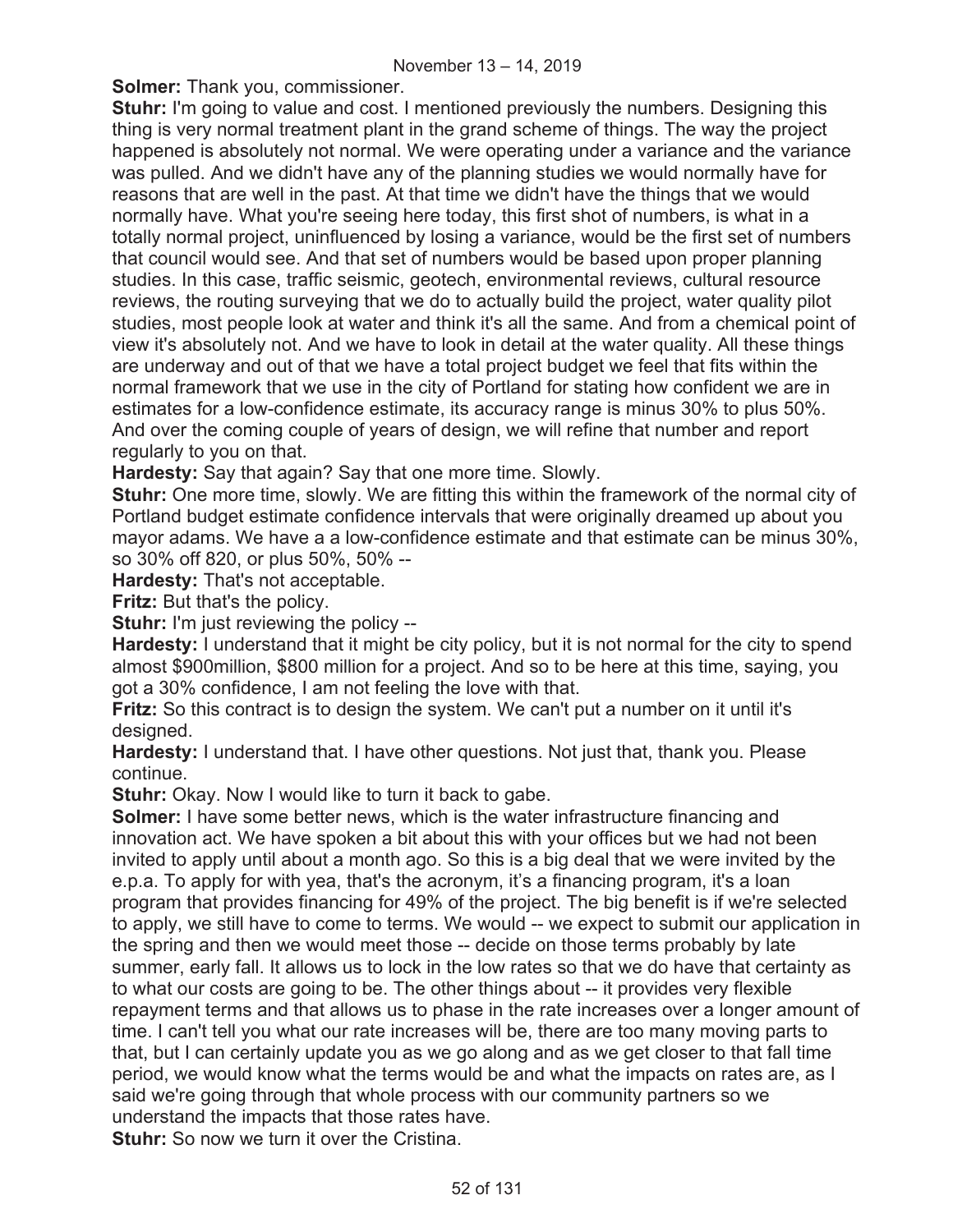**Cristina Nieves, Office of commissioner Fritz:** Thank you. Good afternoon. Council members. My name is Cristina Nieves for the record, I'm with the office of Amanda fritz. I'm here before you today to walk through the resolution that's before you. This resolution is essentially a follow-up to the work session that was held in September. At that work session, staff from the water bureau presented several options for the design of the plant as well as updated council members on costs and community engagement activities that had been occurring related to the design. So this resolution has a recommended option that is not the full implementation option that was presented at the work session. So we had minimum phase and the full implementation option. This recommended option is within that spectrum. It has some of the components of the full implementation option which I'll walk through in a minute. This resolution is essentially an opportunity for all of council to weigh in. We recognize there are many concerns in the community and on council regarding the new cost update, the location. Other things like that and we -- we also recognize that our office will be departing and this is a project that future council will have to grapple with decisions in the future. So even though this is early in the process, these options regarding design will impact decisions in the future. So as director Stuhr said, in coming up with the recommended option, we considered several values and we can't have 100% of these values. We would like to, but we have to weigh them. So these values are water quality, resiliency, redundantly, cost benefited and the impact on the local community near the future site of the filtration plant. So given all of the input that we've received and given the risk of failure and the likelihood that we will need a system that is more resilient against potential natural disasters and the requirement by the lt2 rule, we're proposing that council primarily consider water quality and resiliency. All the other values will be a part of the design. We know there are natural disasters occurring across our nation and globe. This is causing folks to move to different places that have basic needs such as water. And so the recommended option also includes understanding that we need to plan long term for what -- for the increased folks that will come here. So what we're saying is while we're required to treat our water, we have an opportunity to plan for that and to go above and beyond. This means a design closer to full implementation but will cost less. So using a target capacity of 145 million gallons per day to meet the most projected demands through 2045, using ozone to remove organics that increases the lifespan of the water system and improves water quality. It also mitigates the impact of the neighbors, decreasing the length of time for construction compared to the base approach. Commissioner Fritz and I have been attending east side committee meetings with the neighbors that live out in sandy near the future site. And one thing that we've heard is a huge concern is the length of time that this is going to cause to build. And so we believe that the recommended option compared to the phase option will decrease the time of construction. We'll also be using two pipes coming in and out of the plant, creating redundancy if one pipe needs to be taken offline and increases resiliency and reliability of the filtration plant. We'll be replacing a 100-year-old conduit if we're able to replace the pipes. With all this information, we acknowledge this is a very difficult decision. It's a very complex project. We have many constraints, specifically time. but we would like to build something that will increase the reliability of the system that nearly one million people depend on and more people will depend on in the future. We presented this to the Portland utility board last Tuesday. I think you have their comments. You received their colts. And also -- their comments. And also the citizens utility board, we've incorporated both boards' comments into our new resolution. So now that i've talked about what will guide the actual design of the plant, I would like to hand it off to dave peters to talk about the actual design contract.

**David Peters, Portland water Bureau:** Thank you, Cristina. Thank you, mayor wheeler and commissioners. So i'm switching gears for just a moment and just making a couple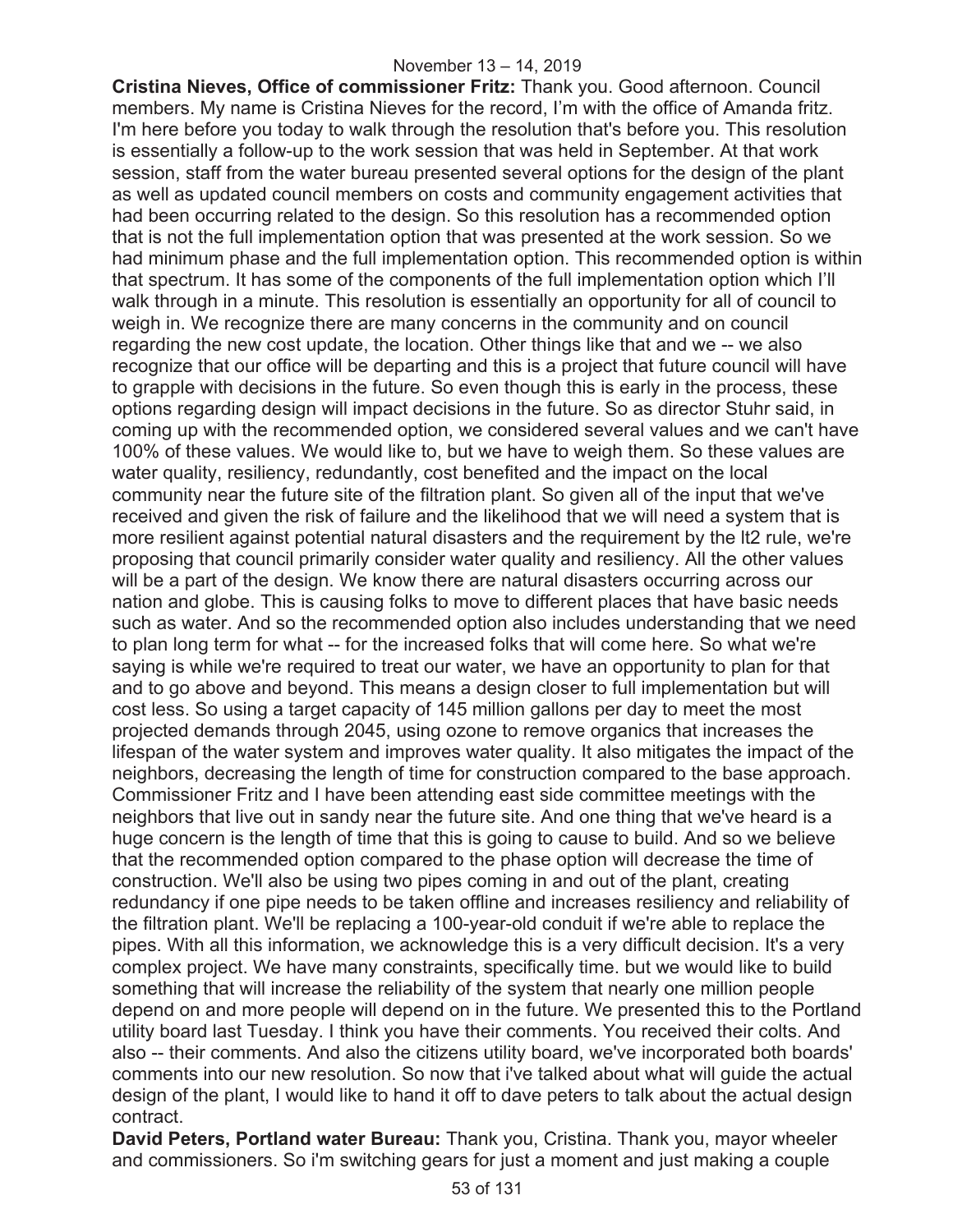#### November 13 – 14, 2019

comments on the ordinance for the design contract. So the purpose of this legislation is to authorize a professional, technical, and expert contract with stantec engineering for the onsite design services for the bull run filtration project. The on-site design services is the design of the filtration facility and does not include the pipelines, which would be offsite. The pipeline design will come as a separate contract later next year. This project will require the filtration project requires a consultant support to support the bureau in designing a complex water treatment facility, specifically activities include preliminary design, detailed design, plans and specifications, construction, commissioning, and oneyear post construction operation support and quality management. A formal request for proposals for the bull run filtration project was conducted in accordance 5.68 of the code and two proposals were received and deemed responsive. After reviewing proposals and conducting interviews an evaluation committee determined stantec was the company to proceeds the work on this contract. A notice of intent to negotiate award, a contract was posted to city of Portland by speed. Stantec and their consultants possessed the required expertise to design and develop plans and specifications for a construction contract to develop a complex water treatment facility. Portland water bureau anticipates starting work on the project upon authorization of this contract. The stantec team will work with the bureau through the end of the project so we anticipate a five-year contract with a five-year extension. Stantec and committed to work with a number of firms as subconsultants on this project. They've proposed to have 20% disadvantaged minority women, emerging small business participation on the project, which has an estimated value of nearly \$10.2 million. Of the \$10.2 million, \$9.4 million of that will go to state certified minority and women-owned businesses. That's all I have. Mike?

**Stuhr:** So couple of other comments on stantec. We have two contracts with stantec already. Both of those contracts meet the 22% actually minority participation. And overall the bureau meets 22.43% and in the past two years has provided \$167 million dollars worth of work performed by state certified firms. So we have every confidence that stantec will deliver on their commitment. That concludes our formal presentation. We're available for your questions or we can sit down and you can take testimony as you wish. **Fritz:** Let's get to testimony first.

**Wheeler:** All right. Testimony. And colleagues, given that it's already -- how many people do we have signed up?

## **Moore-Love:** 12.

**Wheeler:** Okay. So here's what we'll do. I'm going to delay the convening of afternoon's session, because these people need a break and we have a marathon session this afternoon. So just delay the convening of our session until 2:30 this afternoon. To give these folks a chance to eat and answer calls and what not. You've been very patient those of you waiting to testify.

**Fritz:** One of the things that might be most helpful for us to hear from neighbors is whether you support doing everything in one go or the phased implementation of doing parts it of it and coming back in 10 years and doing the other phase.

**Hardesty:** I guess i'm concerned we won't get to ask questions and I understand we've had community members sitting here all morning.

**Fritz:** We can have the staff come back after the testify. I want to give the neighbor as chance to talk.

**Nieves:** Council members, sorry. We have invited testimony of dr. Lewis.

**Fritz:** Oh, sorry. Dr. Lewis, that's all. He's the tri-county health officer. And thank you. There we go. Welcome, thank you for your patience for being here all morning. You just state your name and position for the record. This should be on.

**Dr. Lewis:** Great. Mayor wheeler, commissioners, thank you for inviting me. My name is paul lewis. I'm the health officer from Multnomah county. I'm a pediatrician, infectious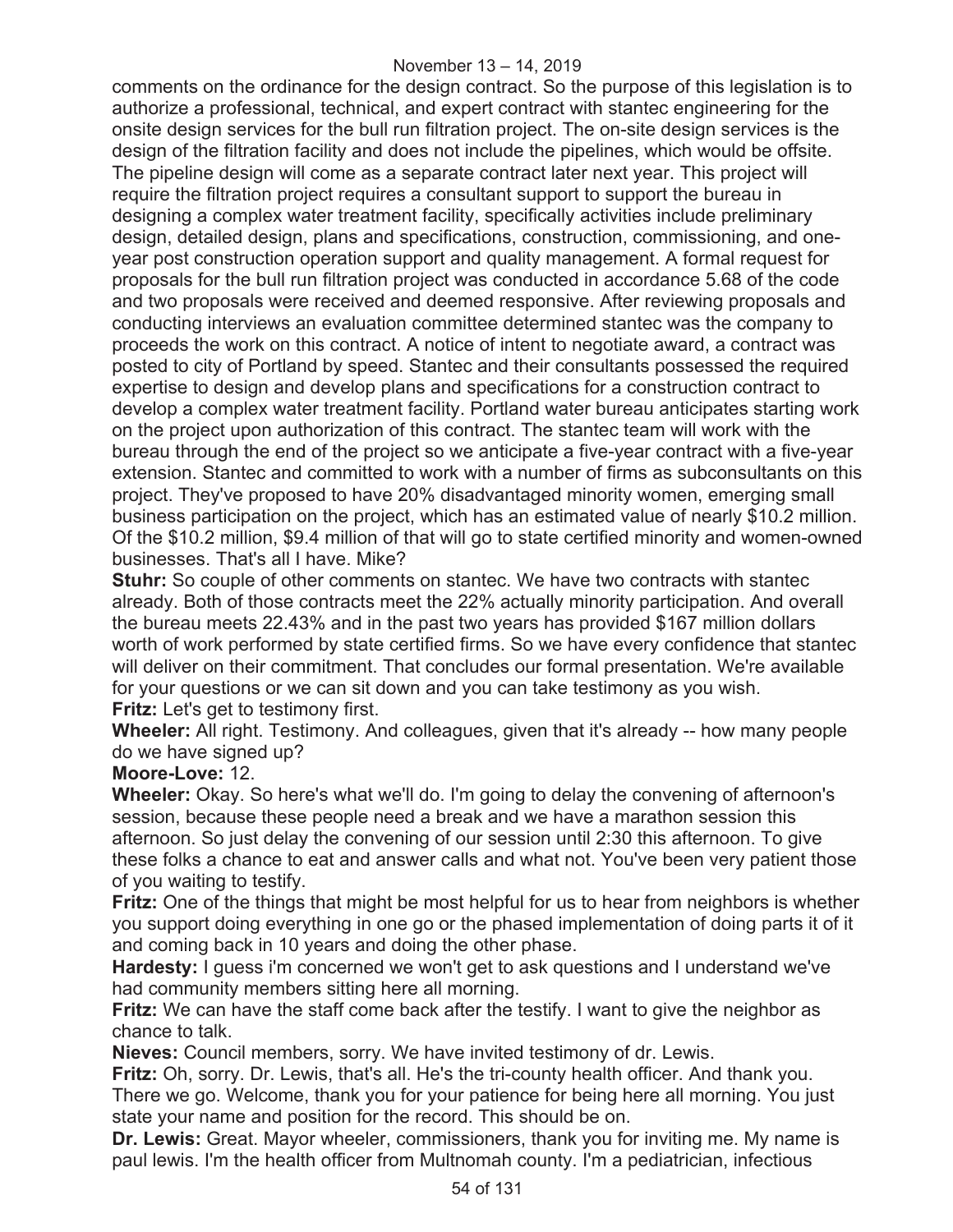disease specialist and i've been with the county since 2008. I was here some of you at least in 2017. And even though Multnomah county doesn't regulate the Portland water bureau, that's the epa and Oregon health authority, we have a great interest in the values that were just described since the water -- most on people in Multnomah county drink Portland water bureau water and in 2017 I testified strongly in favor of the option of enhancing the system through filtration and my support and that of the county continues. And recent event since then have actually only increased our support. You've heard about the requirements from the e.p.a., the lt2 rule, and how filtration is a technically superior option to meet that. You also heard about some of the newer design enhancements that touched something very close to me in that one of the weaknesses of or community system is because it's an unfiltered supply when we do add chlorine for disinfection, it does react with other things that happen to be dissolved in the water, forming these things called disinfection by-products which are potential carcinogens. It's very important for me as we think about the purity and safety of our water, that this enhancement will decrease disinfection by-products. Two other things that I mentioned. Had not happened at the time in 2017. And one is the idea that a fire in the watershed could degrade the land and lead to increased runoff turbidity which could make the water either undrinkable or very difficult to disinfect. Unfortunately the gorge fire, it got very close. The semi disaster with the salem water system which also comes from the mountains with the blue green algae and the toxin. That would be virtually impossible to deal with without filtration. With filtration we have a decent chance to deal with that. And again, I spend a --

**Wheeler:** What does that mean? What's a decent chance?

Lewis: The sighano toxin from the algae is really formidable foe for water treatment operators because these small blue green algae, which are really bacteria, contain within - - can contain within them toxins that are bad for the nervous system and the liver. There were several news items this summer about dogs being contaminated water, dogs are susceptible, but we don't want to expose the entire population to it as well. Without filtration, you can't easily get rid of the intact bacteria. And the other alternatives are not as good. Salem didn't have much luck as you remember, the national guard, the bottled water, et cetera, but with filtration and charcoal upstream, you can -- many places in other parts of the country like the southeast are -- can successfully deal with these blooms. **Wheeler:** Is this the state-of-the-art, then --

**Lewis:** I'm at the limits of my expertise, but again I make lists of things that I worry about. I worry about the deluge that increased the turbidity. I worry about the forest fires and the algae and cancer. So all of those things again are things for which filtration really enhances our ability. I'm happy to answer any questions you have for me, but I and the county do continue to support this. We come at it from the health standpoint. You guys have to deal with a lot of other issues besides that. But we strongly support it from the health standpoint.

**Hardesty:** Thank you.

**Fritz:** Thank you.

**Wheeler:** Thank you. We appreciate your testimony.

**Hardesty: One question** 

**Wheeler:** commissioner Hardesty?

**Hardesty:** Would you support any kind of filtration system or are you supporting this particular one?

**Lewis:** Again, that's beyond my level of expertise, but thanks for asking.

**Hardesty:** I just wanted to be here, right, what -- in general, and -- right, very supportive, right?

Lewis: Right. I think when you -- I try to simplify things. If you take water and filter it, it comes out pretty clear. Then you can add a fairly tiny amount of disinfectant and you've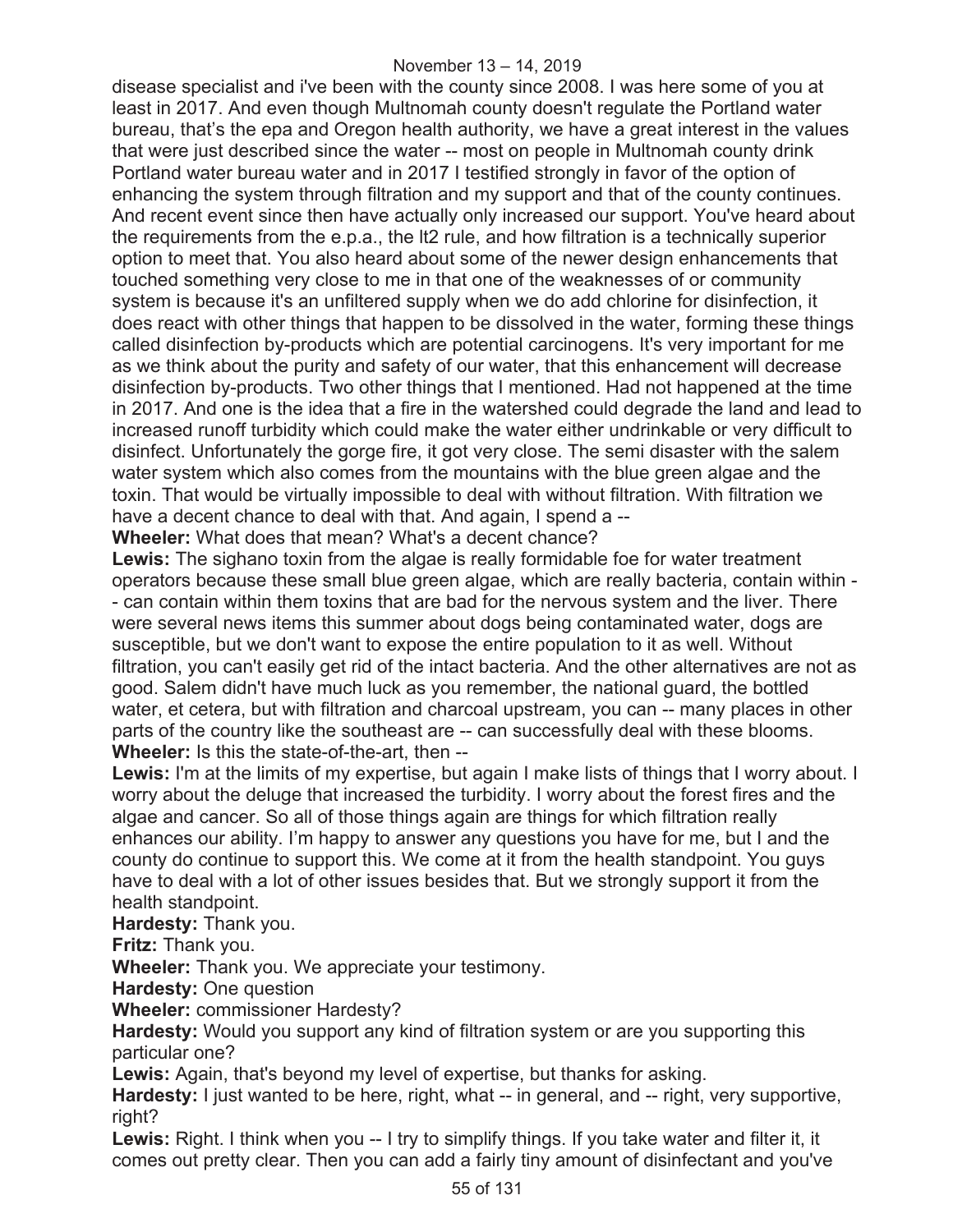got some safe household water. And the reason we got to this point was because it's unfiltered and certain things can get through. Then there's the additional benefits that I listed.

**Hardesty:** Thank you so much. I just wanted to be clear.

**Wheeler:** Thanks a lot. Appreciate it. All right. Now what we've all been waiting for. **Moore-Love:** First three.

**Wheeler:** Good afternoon. Thank you for your patience.

**Jeff Knapp:** Thank you. So I would like to address the issue of -- so we're here to talk about priority values and expectations and I would specifically like to steer this towards the values and cost portion of that. I'm really quite curious about why the city council isn't placing a higher value on the huge difference in costs between the u.v. solution and crypto filtration. One of the stark outcomes of this is that every dollar that is spent on the vastly more expensive crypto filtration plant is dollar not spent on rebuilding the very weak and very precarious intown infrastructure. So with all the concern about the big one, the big earthquake that's going to hit, what we're really doing is building -- we have an excessive solution for the crypto solution out in the east side. But at the same time not building the infrastructure that is going to be subject to a more severe earthquake in town. I mean, that's well established. And so unfortunately, I mean, we're -- by choosing to do the crypto filtration, and i'm not disputing the mandate that we have to do a crypto at all. But the city council is sitting on another solution, u.v., which is already better designed, implemented by san francisco, seattle, and a huge facility in new york. They're sitting on that and all that money that is going to the more -- this platinum filtration plant is going to prevent that money being spent rebuilding the infrastructure in town. My expectation is the city council step back. Step back and does some due diligence in making a better technical, and financial merit-based decision on this filtration.

**Wheeler:** Thank you, commissioner hardesty.

**Hardesty:** Thank you, mayor. What's u.v.?

**Knapp:** I'm sorry?

**Hardesty:** You said u.v. Was a better alternative. What's that?

**Knapp:** Ultra violet. Ultraviolet light.

**Hardesty:** Oh.

**Knapp:** And so -- yeah. The city of Seattle has a beautiful new plant, done by ch2m hill. I want to say about 2011. And san francisco has one. New york is building the biggest. And so --

**Wheeler:** It's ultraviolet?

**Knapp:** Ultra violet.

**Eudaly:** Wow.

**Fritz:** Could you put your name on the record, please?

**Knapp:** Yes, my name is jeff knapp.

**Wheeler:** Thanks, jeff. Good afternoon.

**Eliza Lindsay:** Good afternoon, mayor wheeler and commissioners. My name is Eliza Lindsay and i'm a staff providing support for the utility board as a coordinator. The Portland utility board has asked to provide feedback on the resolution concerning priority values, expectations and recommended option for the bull run filtration projects. I have hand delivered what you've also received an email by them and it's posted on the website for the public.

**Wheeler:** Thank you.

**Lindsay:** And while I can't speak for them, I feel pretty certain that they thank you, commissioner Fritz and their staff, for the inclusion in the amended resolution. If you have any thought that I can bring back to them, I'm happy to do so.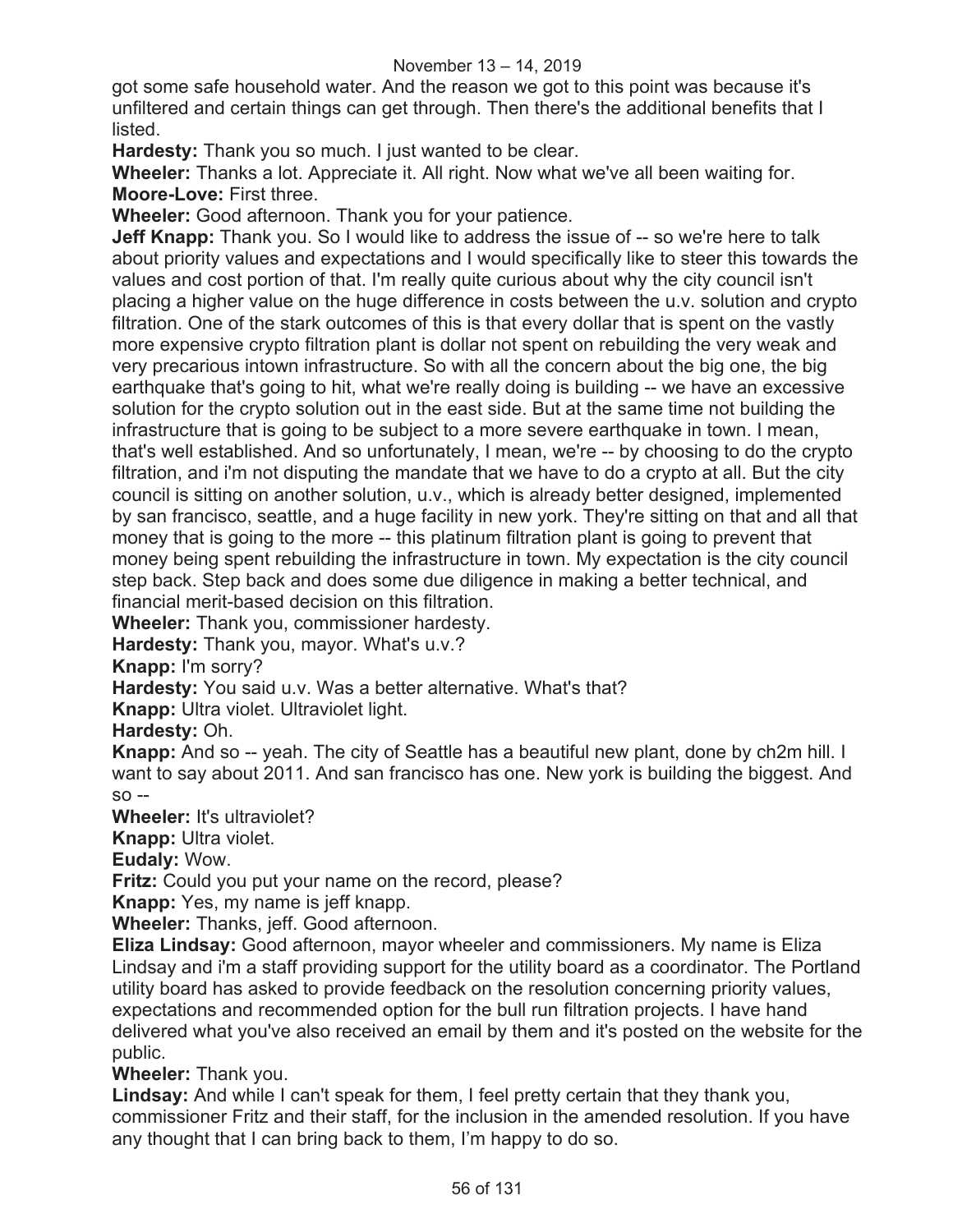**Fritz:** Just let them now this is not the end of their involvement. We realize it's been very quick and that's one of the reasons we're not revisiting the decision of filtration versus ultras violet we have to keep moving with this. So we will be continuing to engage with the Portland utility board and want their ongoing feedback. This is a broad set of principles rather than specific advice to the design staff.

**Scott Fernandez:** I'll speak now, I guess?

## **Wheeler:** Yes.

**Fernandez:** We know that ozone and u.v. and the filtration system is there. But the best thing that we can do at this point for a long, long time, is chlorine dioxide because it provides the best dripping water for public health benefits as opposed to chlorine alone that is a weak chemical. E.p.a. shows that chlorine dioxide has water additives used to control microbes. Chlorine doesn't do that well. Chlorine dioxide provides the best cost outcome for the public by retrofitting the bull run chlorine facility and turn it into a chlorine dioxide facility. So you don't have to do a filtration plant. Chlorine dioxide can be in the 20 to 25 million area as opposed to one billion plus for a filtration plant that can be questionable over time. One year would take to put this chlorine dioxide into presence with the retro change into the -- getting away from the chlorine. Chlorine dioxide can also break down and remove cryptosporidium unlike chlorine alone providing inconsistencies. Bull run cryptosporidium has a long drinking water history of not having public health infectivity problems. It is not a bad situation. Filtration alone is very expensive with the added other chemicals. Filtration promotes truckloads of debris that can go to Arlington, filtration sand has its deficiency that creates tunnels and channels over time such as an ant farm building tunnels allowing contaminants to get through the filtration process. Finally, climate changes are here now providing cement defects. Such as what we saw in paul butte 2 having over 3,000 cracks and that's the time it would take. Thank you very much. **Wheeler:** Thank you.

**Hardesty:** Thank you.

**Wheeler:** Appreciate your testimony. Thank you all three of you. Next three.

**Moore-Love:** Are Maggie, she may have left. Lauren Courter, Carol Bartha, and Brent Leathers.

**Wheeler:** Good afternoon. Would you like to start, please.

**Lauren Courter:** Sure.

**Wheeler:** Thank you.

**Courter:** Mayor wheeler, city commissioners, if the items listed in commissioner Fritz's resolution are truly valuable to the city council, the following items in her resolution are currently not supported and are inaccurate. The resolution lists the following. The project must be implemented in a manner that is sensitive to community and environmental impacts and water bureau staff have convened a site advisory group to mitigate negative impacts on the local community. As commissioner Fritz and the water bureau are well aware residential site advisory group members have withdrawn from my further group meetings and will not enter into a government agency-led good neighbor agreement. The water bureau has not been transparent from the beginning and they redirect any of our major concerns and questions so this process follows their agenda. This lack of sensitivity and respect dates back to the final site selection process in 2017. Portland water bureau never once consulted with our community or evaluated the negative impacts to neighbors or our agricultural businesses. In the spring of 2019, my family received a postcard in the mail that this was going to go behind my house. Neighbors have received notices of eminent domain. Neighbors and community members' properties have been significantly damaged and never compensated for. You can check out the latest article in the Oregonian. The second item that is inaccurate is city council and the water bureau strongly consider costs and benefits. A value that is not apparent to wholesale customers or rate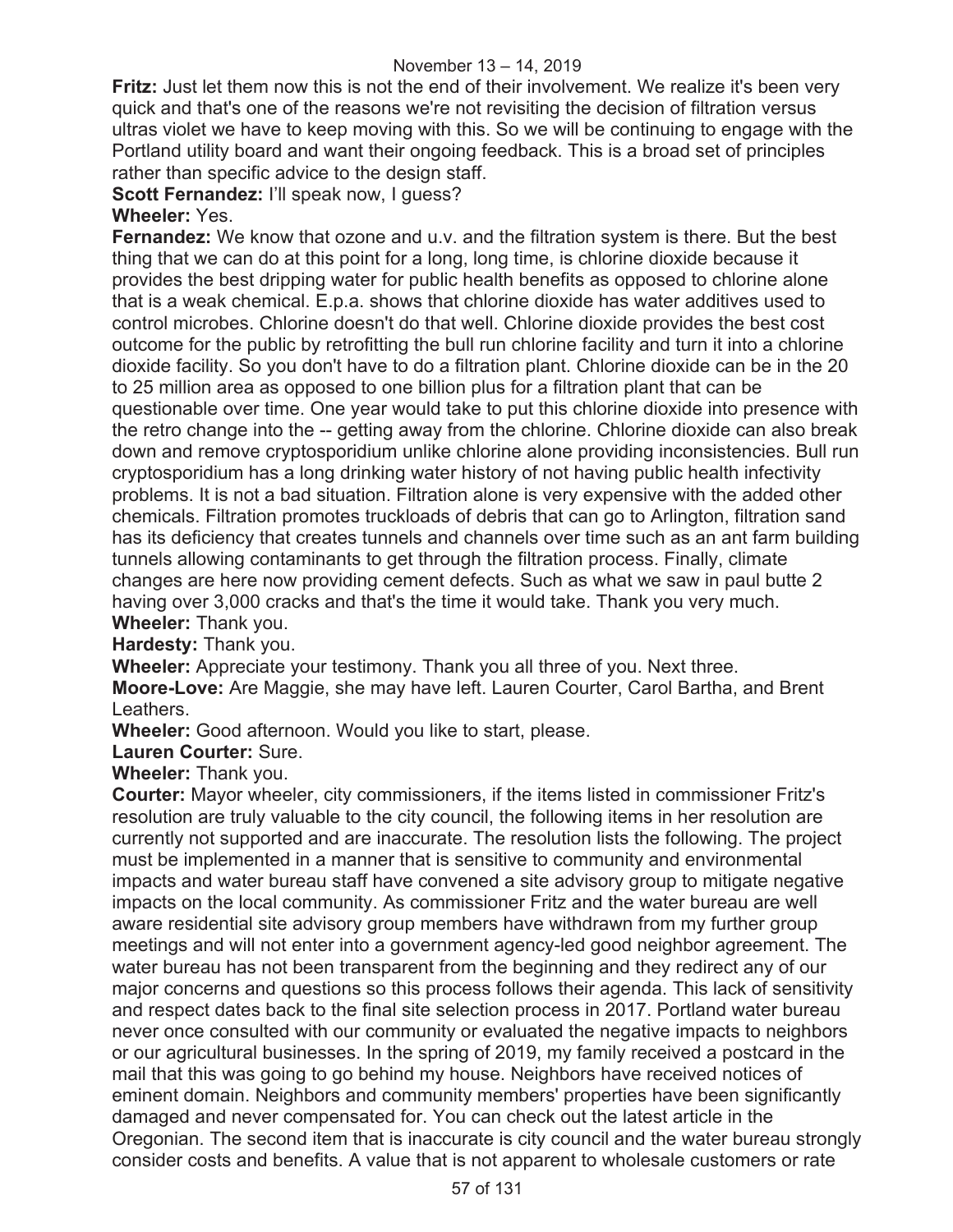payors. Wholesale customers are seeking sources other than the bull run because Portland water bureau has a long and tainted history with being irresponsible with costs. Rate payors can't afford any more rate hikes. Portlanders will likely share a higher burden with the loss of water bureau's largest wholesale customers. Further, this resolution should not be approved at this time since the items listed in the recommended option could not be agreed upon by the Portland utility board last Tuesday.

**Fritz:** Thank you. Could you put your name in the record.

**Courter:** Lauren courter.

**Wheeler:** Good afternoon.

**Carol Bartha:** I'm Carol Bartha. How does the water bureau time and time again receive approval for a multi-million or billion-dollar projects without having to provide critical details about their figures. The costs associated with this project continues to spiral out of control. Please delay your decision to approve a \$51 million five-year design contract to the existing plan which has already cost \$850 million to \$1.2 billion. The goal, if the goal is to meet the federal lt2 mandate for crypto, \$51 million is double the cost of implementing the u.v. system which there's already a design for. Sorry. And if you put it as you put a location which conduits currently exists, no additional cost for piping is needed. Such a prudent decision would reduce the rate payor burden and restore confidence in the Portland's elected officials and the Portland water bureau. Furthermore, treatment can be online, far ahead of oha's 2027 deadline. If the goal is to keep Portland's water safe and resilient in case of unknown natural disasters sometime in the future, there's always time to go back and work out the details. These details as you know are needed. Filtration is not beholden to a federal -- filtration is not behold ton a federal timeline. The fact that the water bureau's budget confidence range now we heard today is up to 50%, evidence that significant uncertainty is associated with this location, pipes, design, and environmental impact exist. Given these uncertainties, you owe it to rate payors to demand a fully flushed out budget and concept plan. Why not start with a u.v at a sensible location and employ phased approach toward well thought-out filtration approach. Because the needs of Portland are staggering and the cost of living is steadily rising, please delay the approval of the design contract of this costly and unnecessary filtration project. Weigh the city's need against the city's wants. Please do not --

**Wheeler:** Thank you.

**Bartha:** Hastily move forward on this.

**Wheeler:** Thank you, appreciate your testimony.

**Brent Leathers:** Brent leathers, spoke to you before, mayor Wheeler, commissioners thank you for taking time to us. I came prepared with four different statements and its always more fondly when I'm sitting out the listening to everything. So I'm going to wing this and it will probably be lousy but I want to take a shot and I want to thank you, commissioner hardesty, for your honesty in saying what's u.v. So I want to remind you folks that you paid \$16 million a few years back for a complete u.v. Design to be implemented as a fallback position in case you didn't know that. Now, the u.v. Cost was originally 105. Back when this facility was guessed at 350 to 500. Okay? So you have that on the shelf. Now, through your 20 years of -- of research and work towards getting to this decision, I've read it all on your website. I've had to become a student of your decision making to make myself smarter. I'm not the smartest guy in this room for sure, but I just wasn't to point out to you it was aimed at crypto. All of a sudden, now we've got natural disasters occurring all over Oregon and we better get that filtration plant built to deal with earthquakes, tornadoes, forest fires. Those are a reality. I get that, but if you're going to invest a billion dollars, and I assure you it will be a billion dollars, maybe we should back up. You can always come back in this neighborhood and destroy our lives. You always have that as an option, but to take a two or three month hiatus and ask the questions, can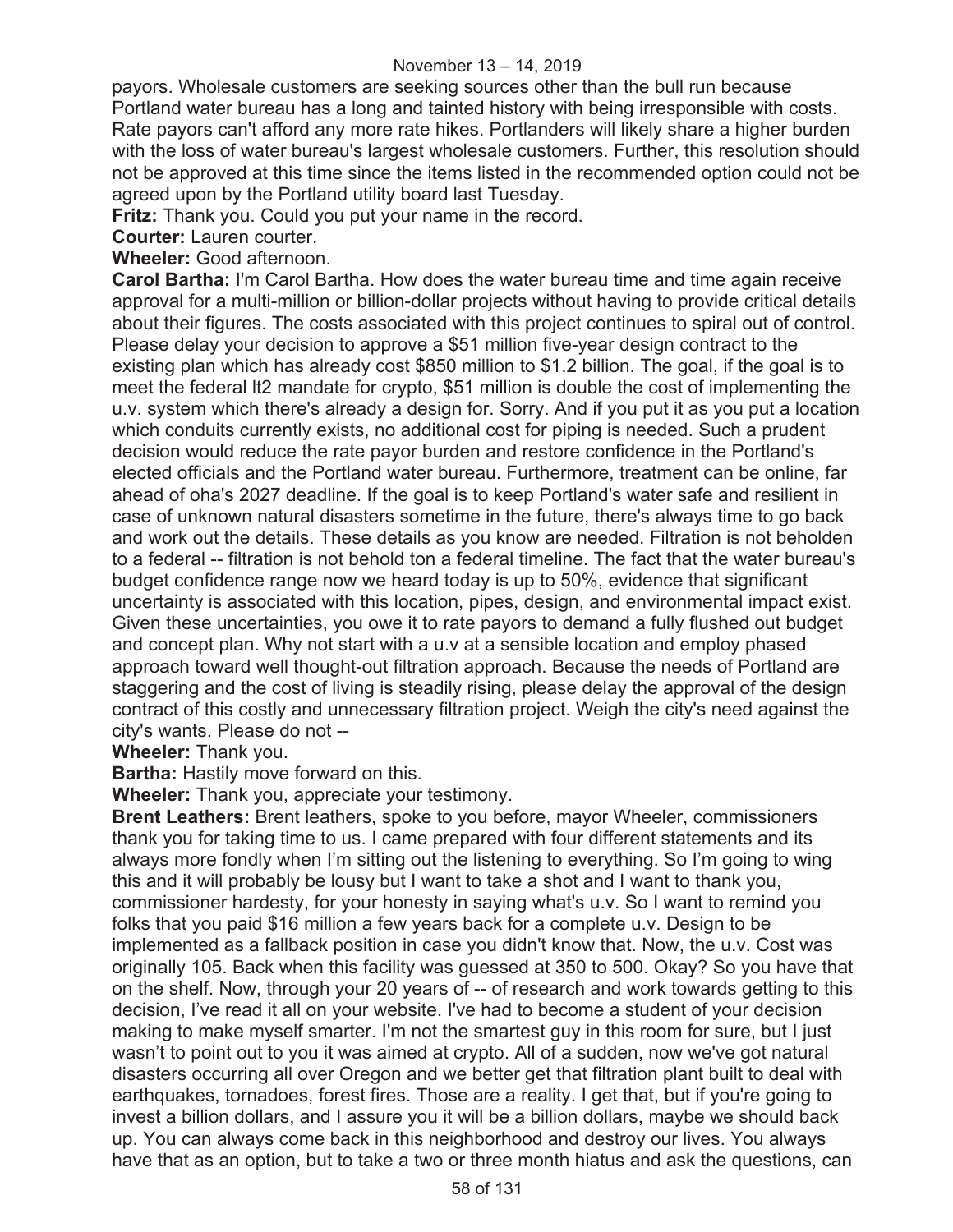#### November 13 – 14, 2019

we do this cheaper and quicker we're the oha, allow us to modify our compliance agreement to allow to us do something else that's smarter. That we can actually pay for with the savings from the billion-dollar project practically. Just to get past the crypto threshold and then worry about all these other substantial issues. You folks have an incredible difficult job. This is really technical stuff. And man, I don't -- I wouldn't want your job. Thank you.

**Wheeler:** Thank you.

**Hardesty:** Well done, by the way.

**Brent Leathers:** Thank you.

**Moore-Love:** The next three are Linda leathers, dee white, and Floy jones.

**Wheeler:** Good afternoon.

**\*\*\*\*\*:** Hi, there.

**Wheeler:** Thank you for your patience. Would you like to start, please?

**Linda Leathers:** Yes, Linda leathers. And I pray that you will make the correct decision. So -- over the course of many discussions with water bureau staff and even here at council, our group has noticed a sensitivity to full disclosure of numbers. Recently there has been concern about the use of the word triple when it comes to the project costs for the bull run project. I would like to walk you through the math. Based on the perspective of people who understand numbers, not the common person. That's me, use of numbers. This council originally approved a total budget for this project, \$350 to \$500 million on December 12th, 2018. A mathematician would tell you that the expected outcome is the middle of that range or \$425 million. This is the purpose of a range of numbers -- that is the purpose of the range of numbers. It is to define expected lowest value and absolute maximum, with the middle of the range defining the most likely outcome. Nine months later, on september 19th, 2019, the water bureau presented a revised budget of \$850 million. This stated number has a 30% possible downside and a 50% upside. So the \$850 million represents a number below the expected mid point and it is better stated as a true mid point of that range, which is \$935 million. Returning to the original true estimate of \$425 million, the new number of \$850 ironically represents twice the original senate. Thats the use of double the possible 50% upside of \$850 million means that total project could cost \$1.275 billion. It's exactly three times the original estimate of \$425 million. Thus the use of term triple. Terminology is important in understanding. We can use numbers to - that represent truth or we can state it openly. What -- when is the project too expensive? **Wheeler:** Thank you.

**Linda Leathers:** Again, thank you for your time.

**Wheeler:** Thank you for your testimony.

**Fritz:** I think I miss stated your name earlier. Thank you for bringing that error in the contract for our attention.

**Dee White:** And it wasn't posted until tuesday. So the public had a three-day weekend looking at a botched-up impartial, incomplete contract.

**Fritz:** I apologize for that.

**White:** Very -- bad mistake. Anyway, my name is Dee White. I'm imploring each of you today to please come together and pull this contract and this resolution both for the bull run filtration projects. I respectfully request that each of you reconsider your decision to build filtration and weigh it against what each of you will be doing to the Portland community by moving forward. If you pass this contract and resolution, you will be giving the water bureau an open checkbook, payable by the Portland rate payor, for the biggest of its kind, high risk, highly contested, and financially uncertain treatment facility. Many of us believe that paying for this treatment plant is going to send hundreds if not thousands of people over the edge financially and most certainly many Portland rate payors will be faced with the choice of paying for their water or paying for food or medical attention. We need a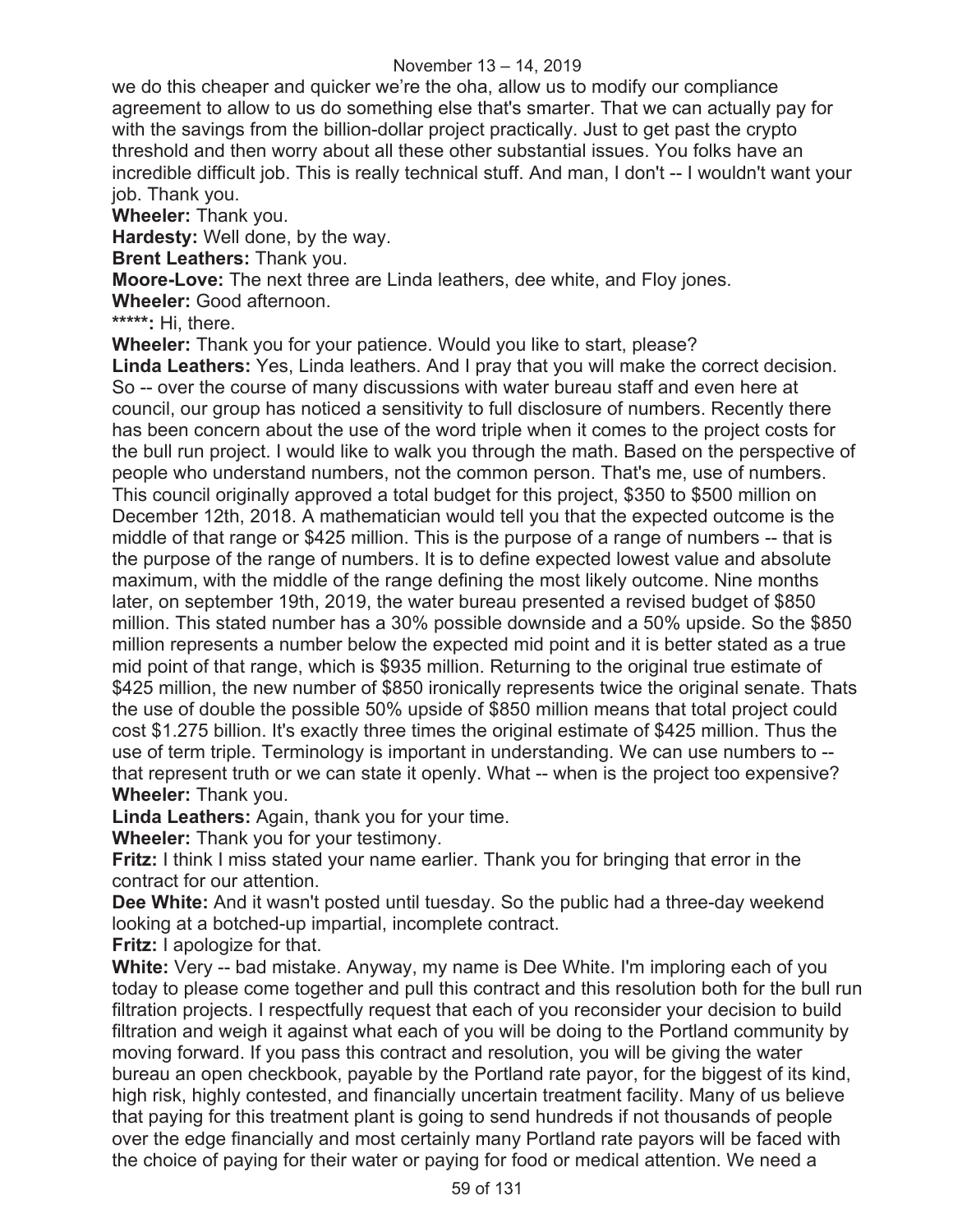robust process where the public participates, is heard, and is listened to. The Portland water bureau has been quietly and unconsciously breaking the 1991 federal e.p.a. lead and copper rule for decades while the Oregon health authority has turned a blind eye to Portland water bureau's legendary dangerously high lead levels including Portland and gresham has the highest lead levels in our drinking water than any city in the west. We've exceeded the federal limit nine times which is over two decades. This is how long the public has been fighting with the water bureau over this gross lt2 policy of build, build, build instead of delivering us safe, lead-free water. The damage has been done to the communities, the schools, and our most vulnerable by the dangerous levels of lead in our water is inestimable. Enough is enough. Please take a look at the hard copies which I forgot to give to Karla, it's way more than I can say in three minutes. There's just so much to be said about the lack of transparency, the 25 years of crone contracting with Montgomery Watson harza which is now stantec. Thank you.

**Wheeler:** Thanks, dee. If you'd just give Karla the testimony, we'll all get it. Thank you very much.

**Floy Jones:** Good afternoon. Floy Jones. As friends of the reservoirs one city council in our july 31st letter to city council, 2017, a rush risk probability and cost analysis cannot be trusted and we now see that's absolutely true as with evidenced by the information given to you in september. Of the absurdly you know, the absurdity of the water bureau not including pipes to provide water to the filtration plant. You should not only be outraged by that, but you should take action against it and you should also pay attention to the fact that the water bureau slipped in ozone in september. That's an alternative. To filtration. You must know that. Back in 2017, the options were ozone, u.v., chlorine dioxide, or chemical filtration. So now you're going to be building these two things. When you could clean it out for very little money comply with this e.p.a. Lt2 rule. The bottom line is that out of control engineers and their associated global engineering firms have hijacked Portland's water system. An analysis of treatment options whether minimal or robust, you have to involve looking at official documents, not the spin. Neither turbidity, earthquake, fire, our water demands are reasons for adding a chemical filtration plant. You can read the monthly report that is go to the customers. You can read the quarterly report that goes to oha. Turbidity is a nonissue. Growth fire is going to clog a filtration plant. You should read the article in the "new york times" from 2018, new york. They claim their water is immaculate and they've gotten a 10-year waiver from the filtration plant. Why would we in Portland, the system the best in the country, be building a chemical-adding filtration plant. It's future generations that are going to suffer, alum, aluminum, acrylamide, cancer causing drugs that's what chemical filtration is going to do to our water. Change the taste, forever make it a negative system. Compared to our great system presently.

**Wheeler:** Thank you. Appreciate it all three of you. next three, please.

**Moore-Love:** The last three.

**Wheeler:** Welcome. Last but not least.

**White:** Can I read, pat's testimony? I -- I have difficulty.

**Wheeler:** That's fine. Certainly. Go ahead.

**White:** Yeah. I'm reading for pat myer at pat and doug myer.

**Wheeler:** Thank you.

**White:** As a rural community remember i'm writing in opposition to commissioner Fritz's resolution as a commissioner and water bureau continue to progress down the path of building a mega industrial plant on the site of carpenter lane. They continue to ignore the concerns of the local community and the city rate payors as well. Given the water bureau's history of blight and fiscal mismanagement, and the obvious opening left for significant cost increases, it would be irresponsible for the council to approve such language. The majority of home owning stakeholders of the site advisory group have provided notice to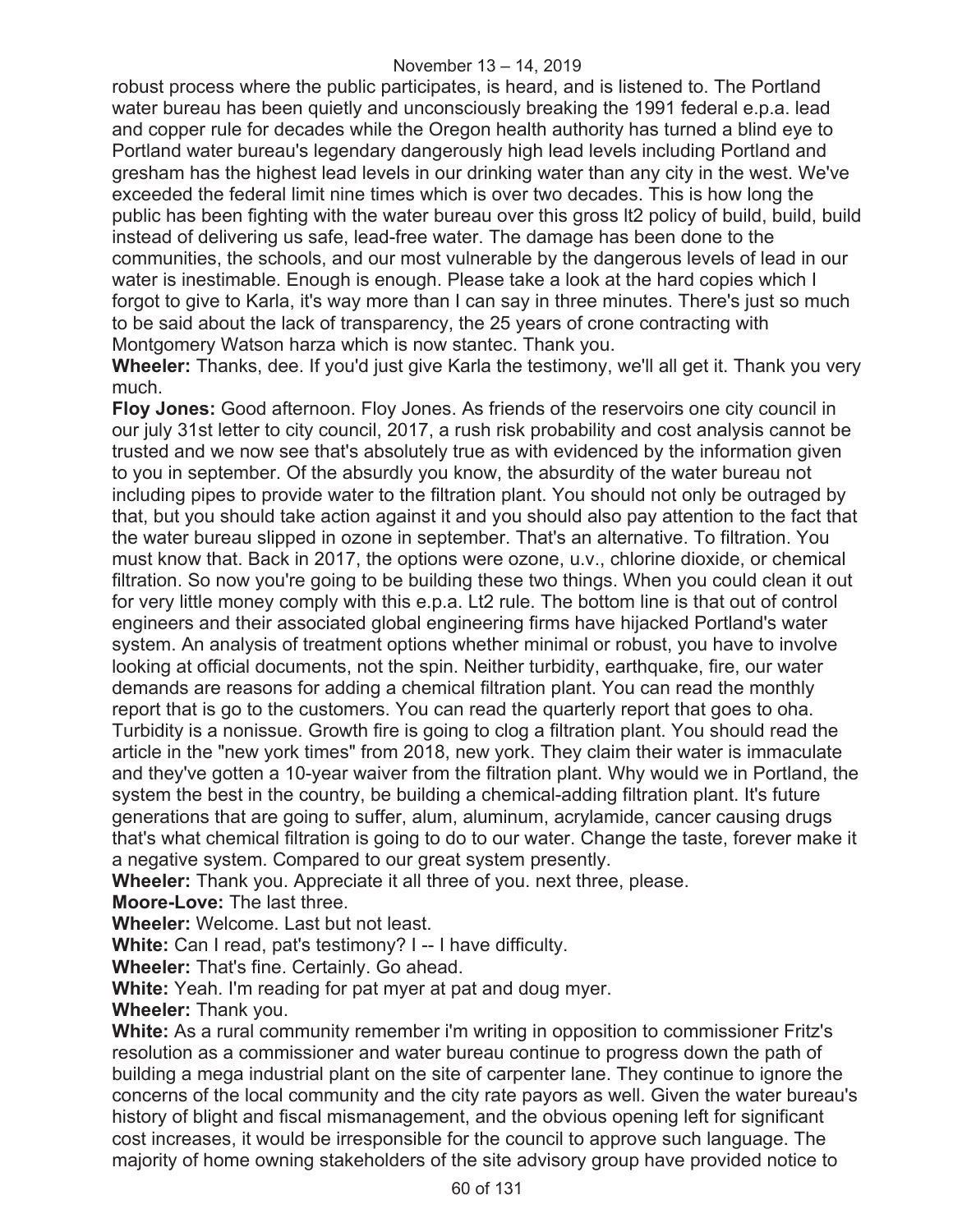the Portland water bureau, the council and the pub of their withdraw from the site advisory group, citing the Portland water bureau's lack of transparency, their control of the dialogue, and the inappropriate time of such a group as land use has not been established. The neighbors have retained the right to establish and direct their own site advisory group when and if appropriate, to create a good neighbor agreement. We believe that annual updates are insufficient to oversee the Portland water bureau and its proposed project. At the very least, semiannual updates should be in place in order to address any gross mismanagement or concerns that may come into play. The rate payors demand that the council have a tighter rein on the water bureau as their proven irresponsibility's have shown a complete and total disregard to the community and the rate payors. Sorry. This morning you've had issues -- multiple agenda items in your docket and knew there was a common consensus by me, by the council organizations to acknowledge the financial concerns of low-income residents as well as keeping an eye on a potential economic downturn. When considering these proposal, put forth by pwb, these considerations must also be addressed. There methodologies in which turbidity and crypto can be addressed without an unaffordable mega trophy plant.

**Wheeler:** Good teamwork there. Well done. So thank you all for your testimony. And commissioner Fritz has been passing an idea back and forth here. Rather than pinching this discussion off, the proposal is to continue both the resolution and the ordinance to next week. We would then have the opportunity for staff to answer lots of questions, because today's testimony certainly raises a lot of I think interesting questions that i'd like to pursue further than the time we have at this particular moment after 4 1/2 hours of council session. So we will not vote next week either. We will continue to conversation to next week. We will end -- we will close the record, the oral record. We'll continue to take written testimony. So if people want to send us emails or whatever, we'll certainly continue to accept written testimony. Next week very well have q & a with staff and we'll take the vote presumably the week after that. Does that comport with everybody's expectations? With that - commissioner --

**Hardesty:** I'd like to make some comments for the record.

**Wheeler:** Absolutely.

**Hardesty:** We have community members that have been here today.

**Wheeler:** Please go ahead.

**Hardesty:** Thank you. I just want to express that I also have some concerns and I feel like as someone who has to vote on this, you may remember when we had the work session on the water bureau, we asked some really hard questions. And I have not seen anybody from the water bureau come and talk to me again about this project. When we had the work session, there were two options on the table. I have idea why we're now down to one and moving forward. I feel like this is way too much spent without us knowing clearly whether or not we're getting what it is we're paying for. So, regardless of what city policy is I cannot in good conscience support hiring a consultant for \$51 million when I'm told this is only a 30% accurate rate about what it would cost. If the water bureau wants my support they need to sit down and talk to me and they need to explain what all our options are. They don't want my support they can keep doing what they are doing.

**Wheeler:** Anything else? Very good. Just for the record, item 1038 -- excuse me. I have the wrong -- of course. 1046, resolution that's continued to next Wednesday's council session. That's not a time certain. That will just be on the regular agenda. 1047, which is the ordinance, will also be continued until next Wednesday morning regular agenda. Karla, if we could put them side by side again I would appreciate that. We're adjourned until 2:30. We'll take a recess so everyone can have a few minutes off. We'll reconvene at 2:30, we are adjourned.

## **At 2:02 p.m., Council recessed.**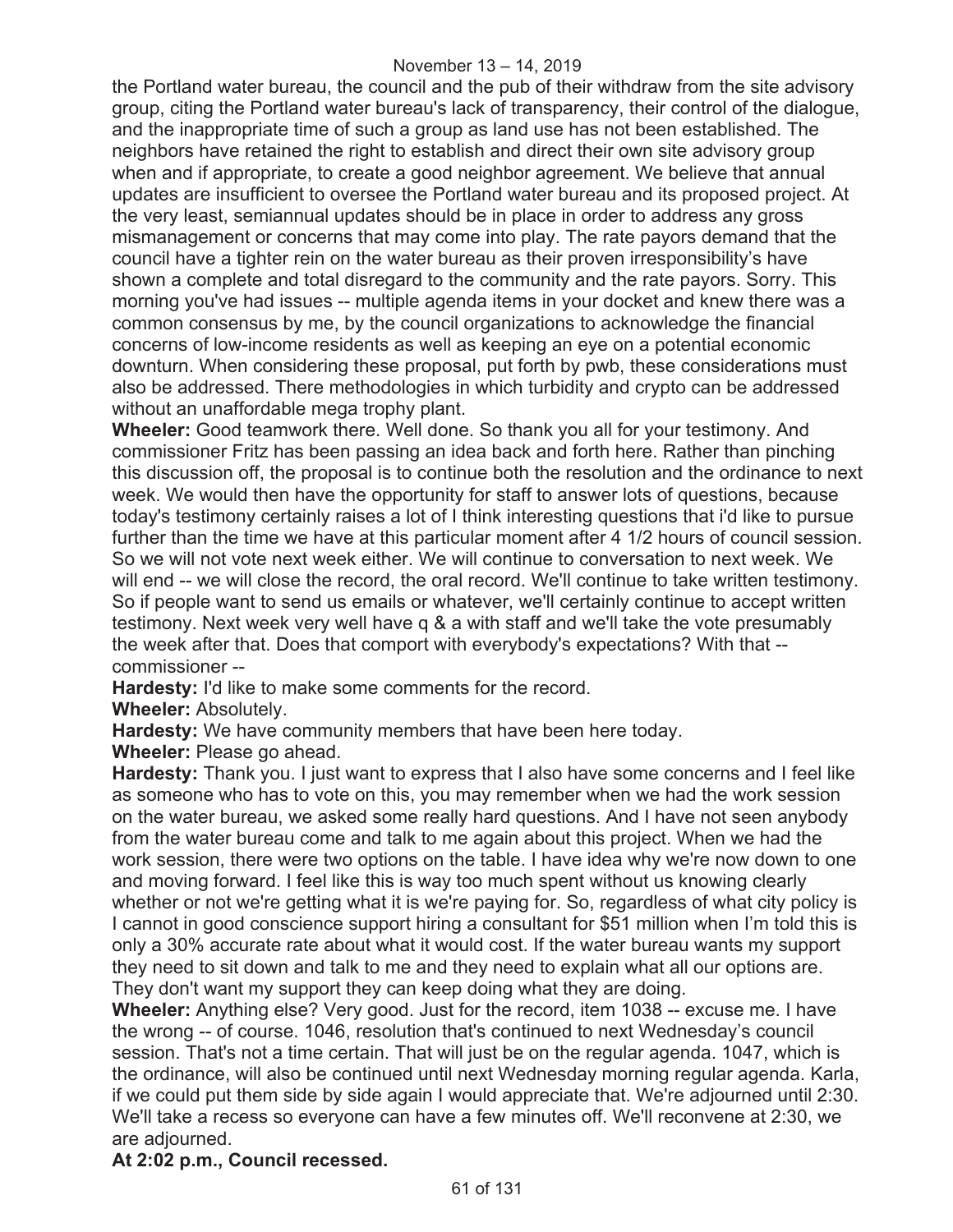### November 13 – 14, 2019 **Closed Caption File of Portland City Council Meeting**

This file was produced through the closed captioning process for the televised City Council broadcast and should not be considered a verbatim transcript. Key: **\*\*\*\*\*** means unidentified speaker.

## **November 13, 2019 2:30 p.m.**

**Wheeler:** I felt like if everybody had a chance to eat something and answer some calls everybody would be less cranky.

**Hardesty:** Just a little bit less.

**Wheeler:** I made an "executive decision."

**Eudaly:** Thank you mayor, we are not covered by boli laws, but I do appreciate the 30 minutes for lunch today.

**Wheeler:** Made a difference in my outlook. Sorry. Good afternoon. This is the wednesday, november 13, 2019 afternoon session of the city council. Keelan, Please call the roll. Good afternoon.

**Eudaly:** Here. **Fritz:** Here. **Fish: Hardesty:** Here.

**Wheeler:** Here, we'll briefly hear from legal council.

**Lauren King, Deputy City Attorney:** Welcome to the Portland city council. City council represents all Portlanders and meets to do the city's business. The presiding officer preserves order and decorum so everyone can feel welcome, comfortable, respected and safe. To participate in meetings you may sign up in advance with the council clerk's office for communications to briefly speak about any subject. You may also sign up for public testimony on resolutions or first readings of ordinances. Your testimony should address the matter being considered at the time. If not you may be ruled out of order. When testifying please state your name for the record. Your address is not necessary. Please disclose if you're a lobbyist. If you're representing an organization please identify it. The presiding officer determines length of testimony. Individuals generally have three minutes to testify unless otherwise stated. When you have 30 seconds left a yellow light goes on. When your name is done a red light goes on. If you are in the audience and would like to show support for something said, please feel free to do a thumbs up. If you want to express you do not support something, please feel free to do thumbs down. Please remain seated in council chambers unless entering or exiting. If you are filming the proceedings please do not use bright lights or disrupt the meeting. Disruptive conduct such as shouting or interrupting testimony or council deliberations will not be allowed. If there are disruptions a warning will be given that further disruption may result in the person being ejected for the remainder of the meeting. After being ejected a person who fails to leave is subject to arrest for trespass. Thank you for helping your fellow Portlanders feel welcome, comfortable, respected and safe.

**Wheeler:** Very good. Thank you. Could you read items 1048 and 1049 together, please. **Item 1048.** 

#### **Item 1049.**

**Wheeler:** Colleagues, we're here to be briefed by staff to hear public testimony on the bicycle parking code update project. The project amends title 33. The city of Portland zoning code requires inclusion of long and short term bicycle parking in new development. This section has not had an overhaul in nearly 20 years. As such Portland's bike parking requirements need to be updated to address the increased theft and security concerns and both reflect the increase in biking that e've seen over the last 20 years as well as support the growth that must happen to achieve our city's goals. I'll turn it over to commissioner eudaly.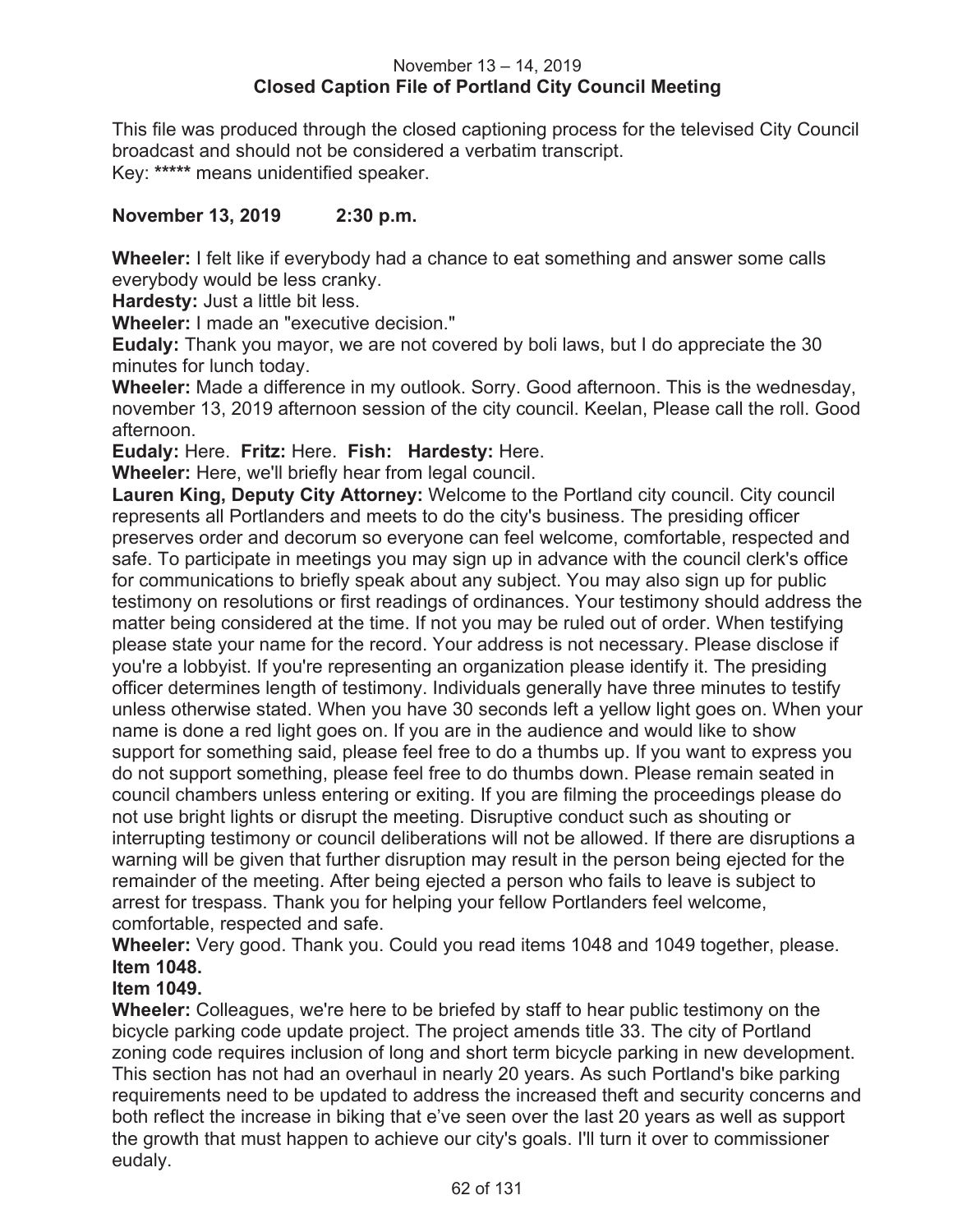**Eudaly:** Thank you, mayor. This is a project that's come out of collaboration between bps and the bureau of transportation. As we all know reducing transportation emissions is key part of Portland's climate strategy and shifting trips away from single occupancy vehicles is critical to achieving those reductions. Side note, I shared today on social media that I have moved within two miles of city hall, left my car behind and will be walking, biking or busing to work. No good deed goes unpunished. I'm taking quite a beating on social media for that. I do acknowledge that's not an option for everyone and want to come up with solutions that are equitable and inclusive, but it's social media. What can you expect? Bike trips are an important piece of the puzzle but we can't expect people to replace car trips with bike trips if they don't have a place to store their bikes securely. I'm glad that we're advancing a key climate strategy that will support bike ownership and make using a bike for commuting, recreation and running errands more accessible and more convenient for more Portlanders. This code update the first in 20 years will bring our bicycle parking requirements into the 21st century. The project will add more bicycle parking at all types of new development including multi unit apartments. We worked hard to ensure the new requirements don't impact affordable housing projects currently in the pipeline so I'm introducing a companion ordinance that enables those projects to move forward with the expectation that their funding packages were based on. To be clear, this is a narrow exemption for 18 projects that have already been funded and fully scoped and having to go back and revise their plans would be incredibly costly and could undermine the whole project. Moving forward, this requirement will apply to affordable housing as well. Together these ordinances will advance our affordable housing goals even as we set new sustainable transportation system expectations for buildings that will be around for the next 80 to 100 years. Mayor, I think we're going to bring up pbot and bps.

**Wheeler:** We have Catherine Ciarlo, Liz Hormann, Sarah Figliozzi from pbot and Eric Engstrom from the bureau of planning and sustainability.

**Fish:** I have a housekeeping question.

**Wheeler:** Commissioner Fish.

**Fish:** I won't be here for the full hour and a half. Is it the goal of the sponsors of this to put the amendments on the table today then at our second reading to vote on the amendments or will we be voting today?

**Wheeler:** What I would propose we do --

**Fish:** I won't be here for voting today.

**Wheeler:** What I would propose we do unless anyone has any objections I would propose we hear the staff presentation, put amendments on the table so we get them moved and seconded. We'll take our public testimony, and we won't actually cast the vote until next time.

**Fish:** That covers commissioner hardesty.

**Wheeler:** Excellent. Good afternoon.

**Catherine Ciarlo, Portland Bureau of Transportation:** Thank you so much. I'm Catherine Ciarlo, acting transportation and safety division manager at pbot. We really appreciate you all especially after four hours of a long meeting this morning. **Wheeler:** Four and a half. But who's counting?

**Ciarlo:** Really appreciate you having us here to talk about this. It may seem small but bike parking is something that has a large impact on how people travel. In fact parking in general as we all know has a big impact on people's choices. If there's cheap, convenient parking available we're more likely to drive where we're going. If there isn't, we're less likely to take a car. The same principle applies for bikes. If there's not convenient, secure parking we're less likely to use a bicycle to get somewhere. We briefed a number of you and one thing we talked about over the course of the briefings is the fact over the next five years pbot will be building about 75 miles of bike facilities, many of which are part of safety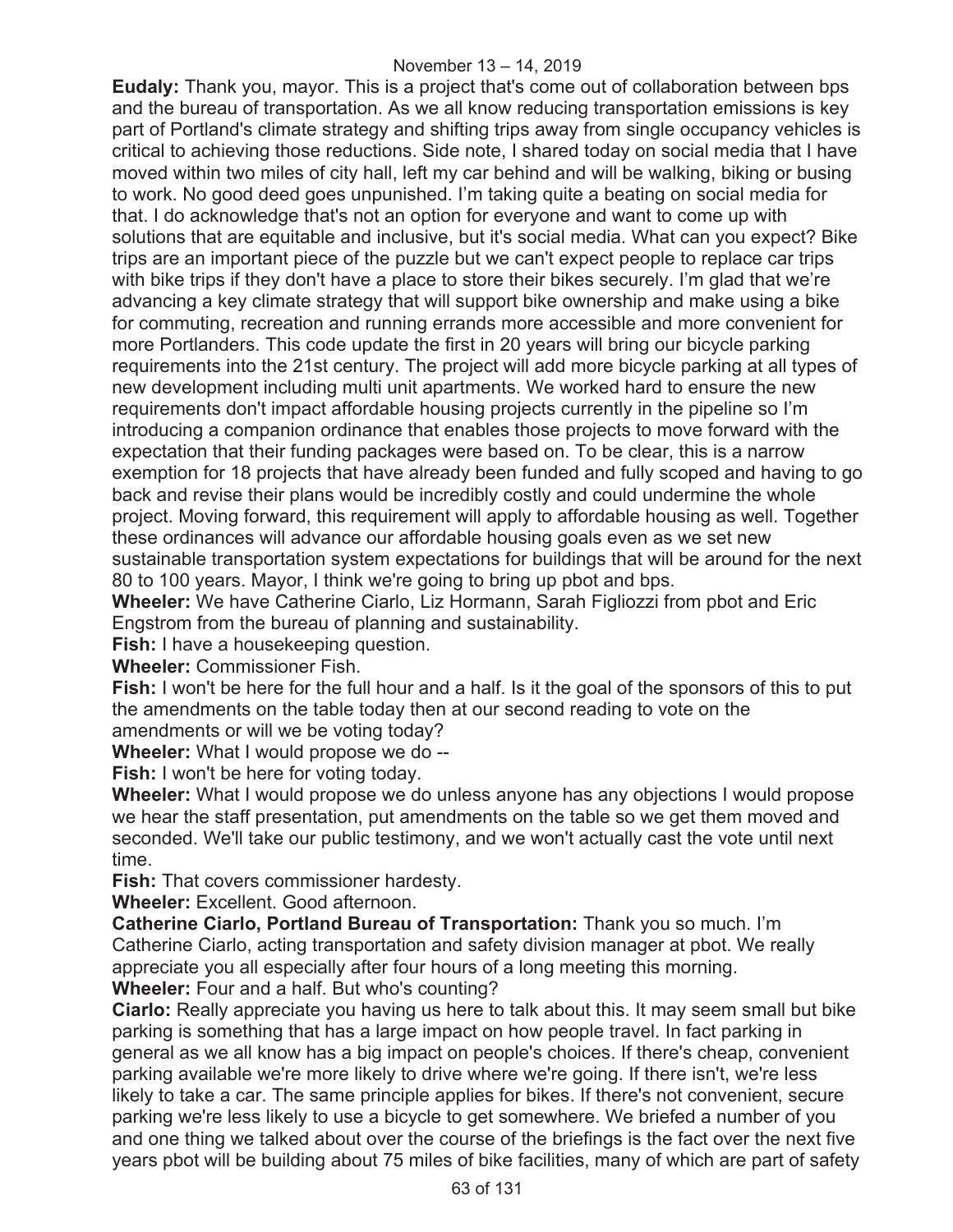projects in east Portland. So the code updates in front of you end up being a needed complement to those improvements. We can't really expect people to use the new infrastructure if they don't have a place to safely store their bikes where they know they are protected from theft and from weather and it's accessible and convenient. We really are committed to that new infrastructure being accessible to everyone including people who live in multi unit housing and including people who live and work outside the central city. You'll hear from staff the very carefully negotiated code changes that we have come up with to find that sweet spot. We have definitely heard from and I'm sure you have too people who say the changes don't go far enough and we have heard from people who say they go too far. We in coming up with this proposal feel we have found a good sweet spot and we are excited to share the results with you. I'm going to turn it over to Eric Engstrom from bps who has been our partner on this work.

**Eric Engstrom, Bureau of Planning and Sustainability:** My name is Eric Engstrom with the bureau of planning and sustainability, I manage the comprehensive planning group there. This as Catherine mentioned is a long overdue update to the bicycle parking regulations in the zoning code, that's in chapter 266 primarily, which covers parking, loading and transportation demand management. These are existing requirements which have not been updated in quite a while. The updates focused primarily on the amounts of bike parking as well as the design and location requirements with an emphasis on improving security and accessibility in terms of where the bike parking is and how it's designed. A review and overhaul was something that we had originally scoped as part of a larger code updates surrounding the comprehensive plan update a few years ago. We had a lot of public input at that time, and the bureaus and project partners recognized the need for more discussion with the community about this particular project so we carved it off as separate project to follow up later. The reason I mention that is originally this was scoped along the same timeline as the project that rolled back the other parking requirements quite a lot. In terms of how this affects the developability of parcels and feasibility of housing and commercial development it was seen as part of the two sides of the same coin and the same calculus. I wanted to make that note. Partner bureaus are with us today in the room including Portland housing bureau, which has helped us quite a bit in terms of understanding the effect on affordability and housing production. Bds is also here's. There's an element of the ordinance that has a small use in land use services fees to account for staff time necessary to implement this, they are any questions about that aspect of the ordinance. With that I will pass it on to project staff to give you more details about the proposals.

**Sarah Figliozzi, Portland Bureau of Transportation:** Thank you. My name is Sarah Figliozzi with pbot active transportation here to talk about the bike parking code update project. A few house keeping things we do have the project record in the room. Commissioners, in front of you, you have an amendment memo. Also a summary page in terms of key proposals that are part of this package. Then for members of the public, members who are in the chamber we have copies of these up front and then for those watching from home they are linked on the pbot website. This project is one of several initiatives that the city has to address climate change issues as well as looking at how we can increase transportation options for Portlanders around the city. These goals are significant because as we know Portland is growing and we are planning for a 40% increase in the population for 2035 yet we're already seeing worsening congestion and transportation emission rates that are going in the wrong direction. For this reason pbot is focused on how we can use our streets most efficiently and how we can swap out short neighborhood trips for walking, biking, transit, and the good news is that we know 45% of all trips in the region made by car are less than three miles. Research shows these are the easiest to be able to swap by biking. These can free up capacity on the roads for longer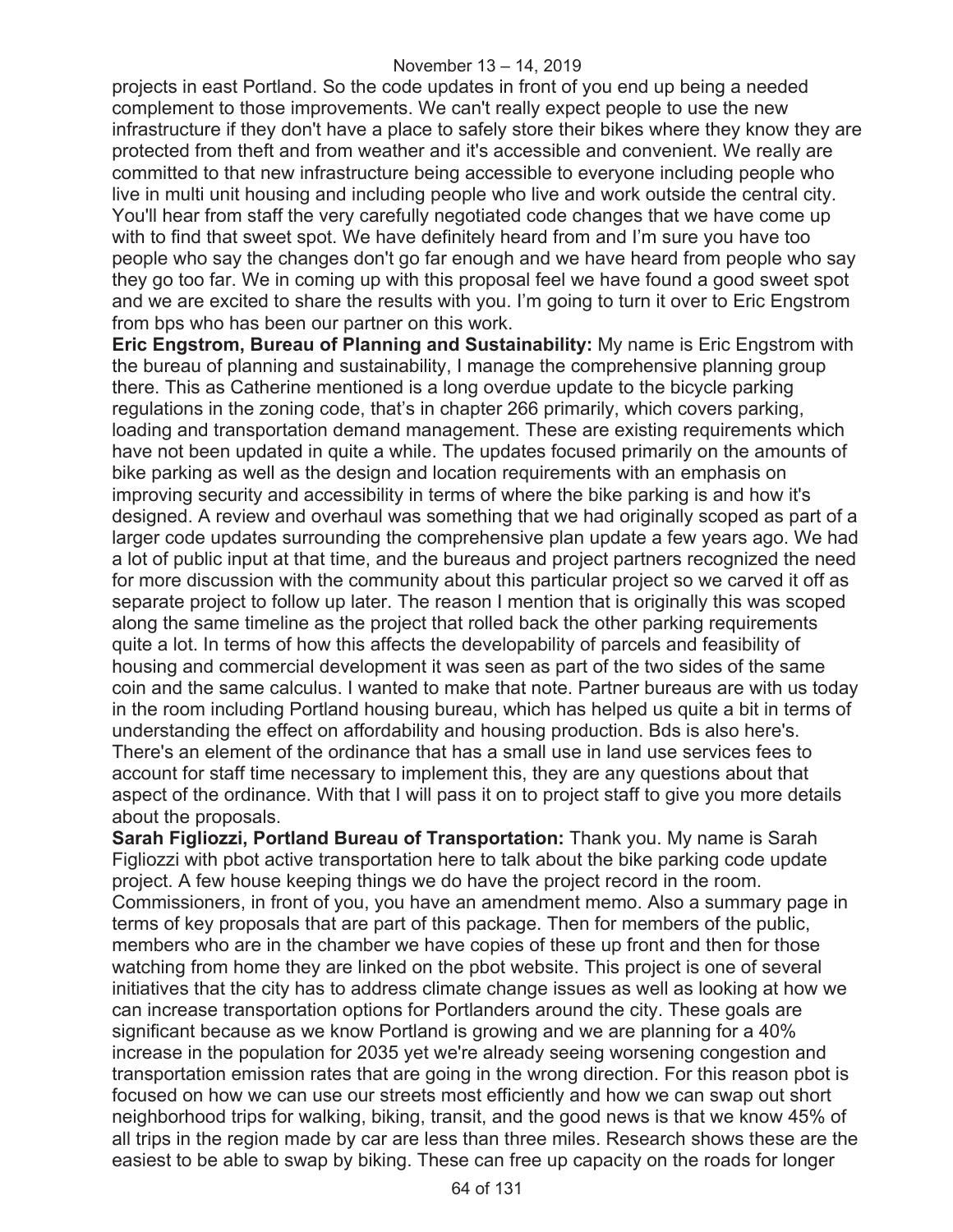#### November 13 – 14, 2019

trips and car trips that need to be made by car. We also know that transportation costs are the second highest household costs and we know that biking can make a huge cost saving if it can be made convenient. For all of these reasons pbot is heavily investing in making our bicycle network extensive, safe, comfortable. We also know that the safest, most comfortable infrastructure isn't going to convince 25% of Portlanders to bike if they don't have a place to store their bikes either at home or where they are going. For those reasons strong bicycle parking required for development really play a significant role in ensuring Portlanders have that option to bike. The design, location and accessibility of these requirements that all play a key role in whether someone has that option to own a bike and use it on a regular basis. We know if you have to carry it up and down stairs, if there's minimal security, if your bike doesn't fit on the available rack then you're less likely to bike. So this code project aims at trying to address many of the challenges we have heard from users. There's been significant testimony in the past couple of days speaking to these points to help ensure there's adequate and usable bike parking at home and work and where people are traveling. For these reasons we want to highlight the role that development, private development will play in supporting these climate policies and encouraging alternatives to driving alone. We know that a huge percentage of Portland's anticipated population growth will be living in new projects being built along our corridors and centers and this provides us major opportunities to really think about how we're impacting these new Portlanders to move around the city, not only today but again to commissioner eudaly's point the next 50 to 100 years given the life span of these new buildings. The scope. The scope of this is to update the zoning code by parking requirements as eric mentioned we're looking at location standards, minimum required amounts of bike parking and rack design standards for short term parking, intended for visitors, it needs to outside near the main entrances, and for long term parking intended for residents and employees, inside, it needs to are very secure and covered. The requirements apply to new development though only projects that have more than four units on site. In some cases requirements will apply to redevelopment projects. Bike parking applies across all land use zones and minimum required amounts vary depending on the land use category. We began this work with a stakeholder advisory group in 2016. They really worked to develop the code concepts. They met for about a year. Prior to the code writing. As a title 33 code update it went to the typical legislative process, it was adopted by the planning and sustainability committee 8-1, thus the recommended draft that you guys are deliberating on. Eric has already alluded to this, but the work has been identified in several city planning documents particularly calling on us to ensure we're planning for all types of bikes but also, this is a big focus, ensuring that we are building for people that need to use the racks and recognizing we have communities with a wide level of abilities. So four years in this project certainly can't be accused of being a rush job. Through each phase of the project --

**Wheeler:** Good one. [laughter]

**Figliozzi:** We have conducted considerable engagement with different stakeholder groups. As such the code package really is the result of input from all those voices. It's absolutely as a result it includes a number of compromises and those were developed to make sure we were balancing the different voices. As you see in the summary sheet we have over 20 key changes. We won't go into all of them out of respect for your time, particularly today, but we want to focus on the key changes and those that have garnered the most community discussion. With that I'm going to hand it off to liz. **Wheeler:** Thank you.

**Liz Hormann, Portland Bureau of Transportation:** Thank you Sarah, my name is Liz Hormann with the Portland bureau of transportation. So, as Sarah said I'm going to walk through some of what we heard during our engagement and some of those proposed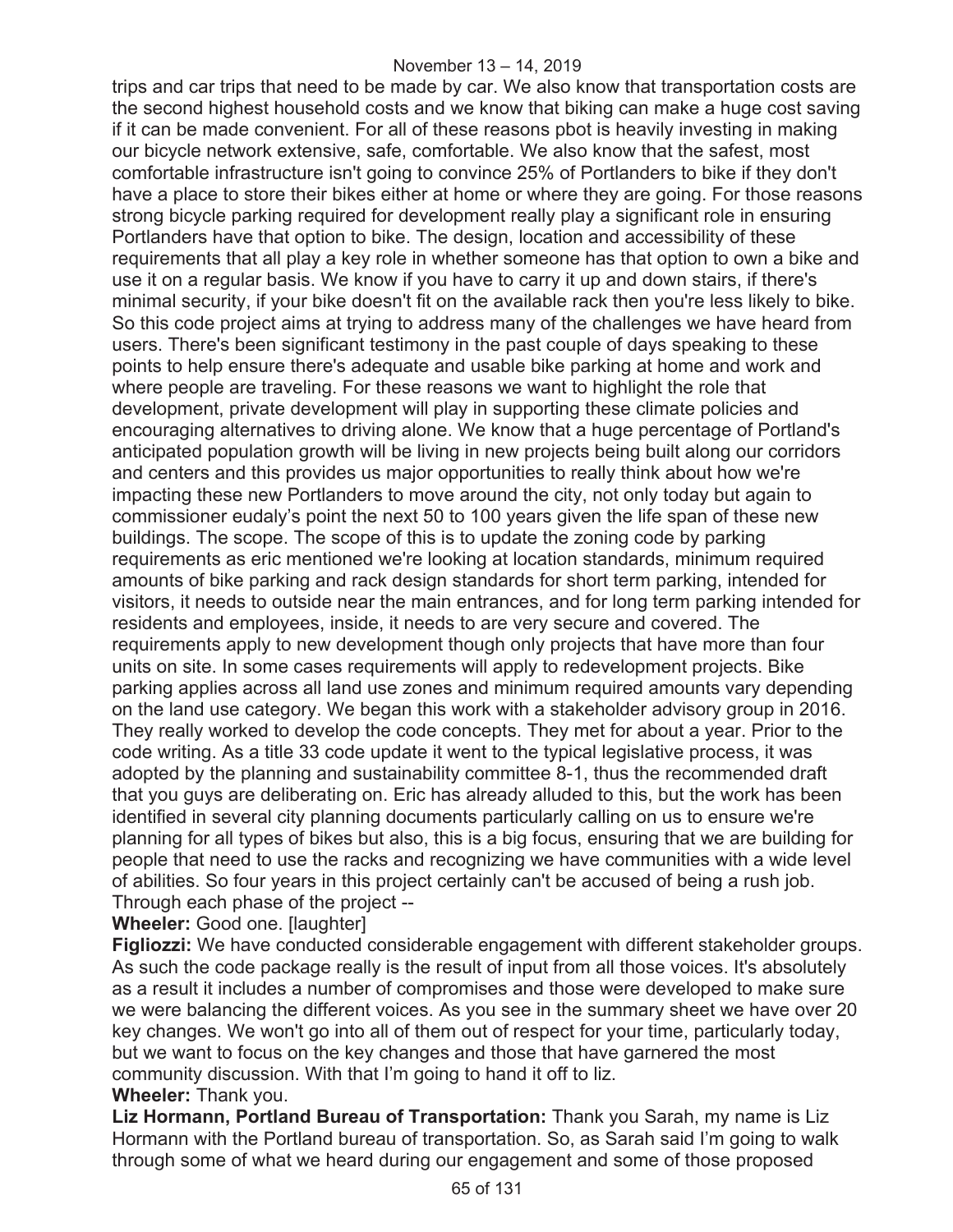changes that this code update is looking to make. Again, happy to answer any questions off that list.

**Wheeler:** By way of housekeeping we'll let you finish your presentation and get to the amendments then we have invited testimony then open testimony. Just so people know what run of show is.

**Hormann:** Thank you. This first topic is around security, one of the key issues raised from stakeholders. They asked about this project how can code help make bikes safer and reduce incidences of theft. We know that the consequences of theft are not just a loss of property but in many cases loss of somebody's mode of transportation and discouraging them from biking in the future. This project really removes the weaker stand alone visions in current code, like being within 100 feet of an attendant not likely there 24-7 or an outdoor rack that relies solely on the security camera that may or may not be functioning over that life time of the building. In its place the proposal says long term bicycle parking should be in restricted access, lockable rooms or enclosures. We included proposals to ensure 100% of the long term bicycle parking is covered and weather protected and there's adequate lighting to provide an improved personal safety when accessing bicycle parking. Next today's requirements don't meet current demand and don't come close to meeting future demand, in fact for office buildings the current code standards only require bicycle parking spaces for about 3.5% of employees, well below our goals and well below our current bike mode split. We have heard about the lack of bicycle parking at all types of development across the city. As such one of the biggest components of the project was to update the amount of required long term and short term bicycle parking for all of the 30 different use categories in code. In order to do this update we know school ridership is different due to geography and looking to the future while we anticipate an increase in people biking across the city, our own transportation system plan has used the five pattern areas from the comprehensive plan to set specific bike mode set goals which taken together will help meet our city-wide goal of 25%. Therefore staff used those five pattern areas as well as the bicycle districts and our bicycle plan to develop a tiered system for the amounts of required bicycle parking. This is not a new strategy. Current code has a tiered system for the multidwelling uses with one requirement for central city and a different one for the rest of the city. This strategy let's us acknowledge the different ridership rates while still proposing to increase the amounts across the city. With that geographic system in mind staff used a data driven methodology again based on the cities goals to update all of the required bicycle parking across these categories. As has been said multiple times given that the majority of the bike parking code has not been updated in 20 years the proposals have resulted in significant increases. When we look at the bicycle parking requirements of our peer cities, most of which have significantly lower rates of biking than we do, this update really helps bring us and our rates in line with peer cities and putting us in the middle in some cases and further the proposed rates are based on meeting our current demand and the future demand for the buildings which will be around for 50-plus years. This next topic has really been the most controversial throughout the project. We have heard from all sides around the placement of required long term bicycle parking in apartment units. From users and people that live in apartments we hear about the poor placement of racks by developers and designers. You can see in these pictures racks placed in the bedroom next to the bed, in the living room, really on the only usable wall, over the couch. This is how they have staged apartment and this is how they staged it with that rack that's completely inaccessible for someone to use. They told us about the challenges of carrying a wet, muddy bike through their apartments, losing security deposits due to damage caused by having the bike in the unit. On the other hand we heard from developers and have talked to a number of affordable housing developers about spacial demands on projects had when the spaces are located outside of the unit, particularly this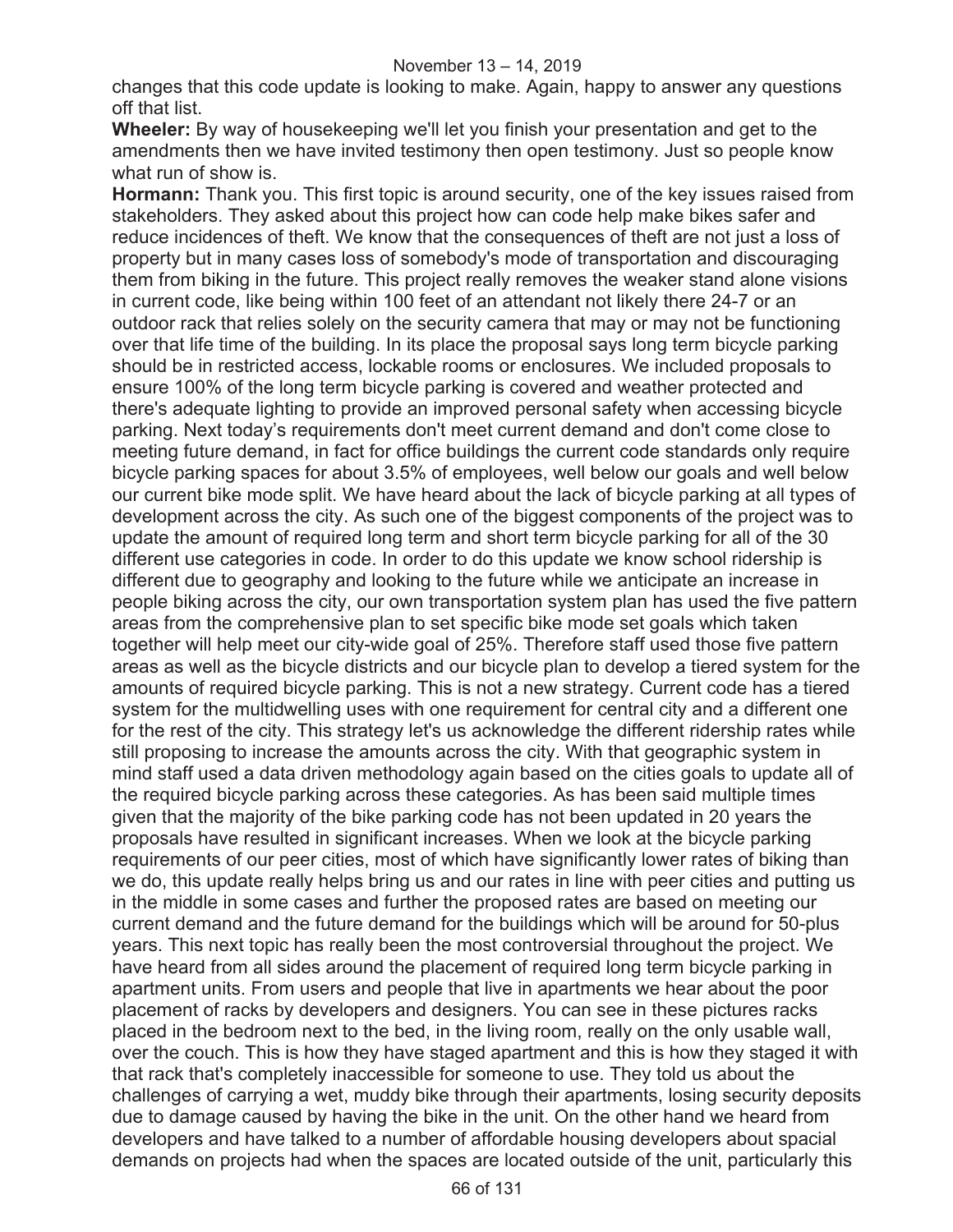is a concern on smaller site projects. As such the planning and sustainability commission spent considerable time deliberating on the impact of the changes on development feasibility particularly ensuring there are minimal impacts to housing units throughout the city. Staff did provide psc with a spacial and economic analysis prepared by an outside consultant in collaboration with the bureau of planning and sustainability. Some of the key take-aways potential impacts vary depending on the project. Little to no impact on development feasibility for projects that can shift auto parking to bike parking and the most likely impact was smaller sites with no car parking. The psc took that --

**Wheeler:** That's planning and sustainability commission.

**Hormann:** I'm sorry. I'll try to remember to say the full thing.

**Wheeler:** A group of citizens impaneled to look at this. Thank you.

**Hormann:** Therefore the planning and sustainability commission really looked to balance that input and recommended a number of compromises through the following proposals. First, no bike parking required for four units or less. Second, for any residential projects 50% of the bicycle parking can be placed within the unit. Then third, this is to address small sites, with 12 units or less, 100% of that bicycle parking can be located within the dwelling units and that is to mitigate the potential impact we saw on our analysis on smaller sites.

**Wheeler:** Commissioner Hardesty.

**Hardesty:** Thank you. After looking at those beautiful pictures of bikes over beds and stuff, will this proposal actually kind of mandate a more reasonable place for the bike rack? **Hormann:** Thank you for weaving that into this next slide. In addition to the compromises the planning and sustainability commission also adopted in-unit design requirements to keep bikes closer to the front door in a designated design spot. These design standards were again that balancing of feedback from users and the challenges of bicycle parking from the developer concerns about too much regulation and wanting more bike parking to be put in the unit and then talking to our bureau partners, are bureau of development services tasked with implementing and enforcing the standards to try to come up with design standards that can address all of that and the reason for the closet or alcove and not just have to be within the distance of the front door is so some apartments are small and 15 feet from the front door can mean that the bike rack is still in the bedroom or in an unusable spot within the living rooms. The psc put these in -- planning and sustainability commission put these design standards in place when they also agreed to increase the amount of in-unit bicycle parking. Got that controversial one out of the way, next one of the key goals was to ensure bicycle parking is usable for all people and people have all types of bikes. Our current code really is fine for able-bodied Portlanders who buy a lightweight two-wheeled bike but we have heard from many folks that vertical racks that require someone to lift the the bike onto the rack are difficult to use. That access to bike parking have included stairs and other things they had to take their bikes over and there's no space for a cargo or family bike, or other bikes like tricycles or other common bikes. All of that has led to them discouraging them or excluding them from using and owning bikes. So the project has several key proposals to adjust those feasibility challenges, requiring minimum percentage of horizontal racks so people don't have to lift it on to a rack. Requiring lift assist for double decker racks and for certain projects requiring larger spaces and for outlets for e-bikes.

**Wheeler:** Can you tell us where those photos were taken are those localized photos? **Hormann:** On this one?

**Wheeler:** Go to the next one. Where were those photos taken? **Hormann:** The cargo one is a european study. **Wheeler:** Stock photos?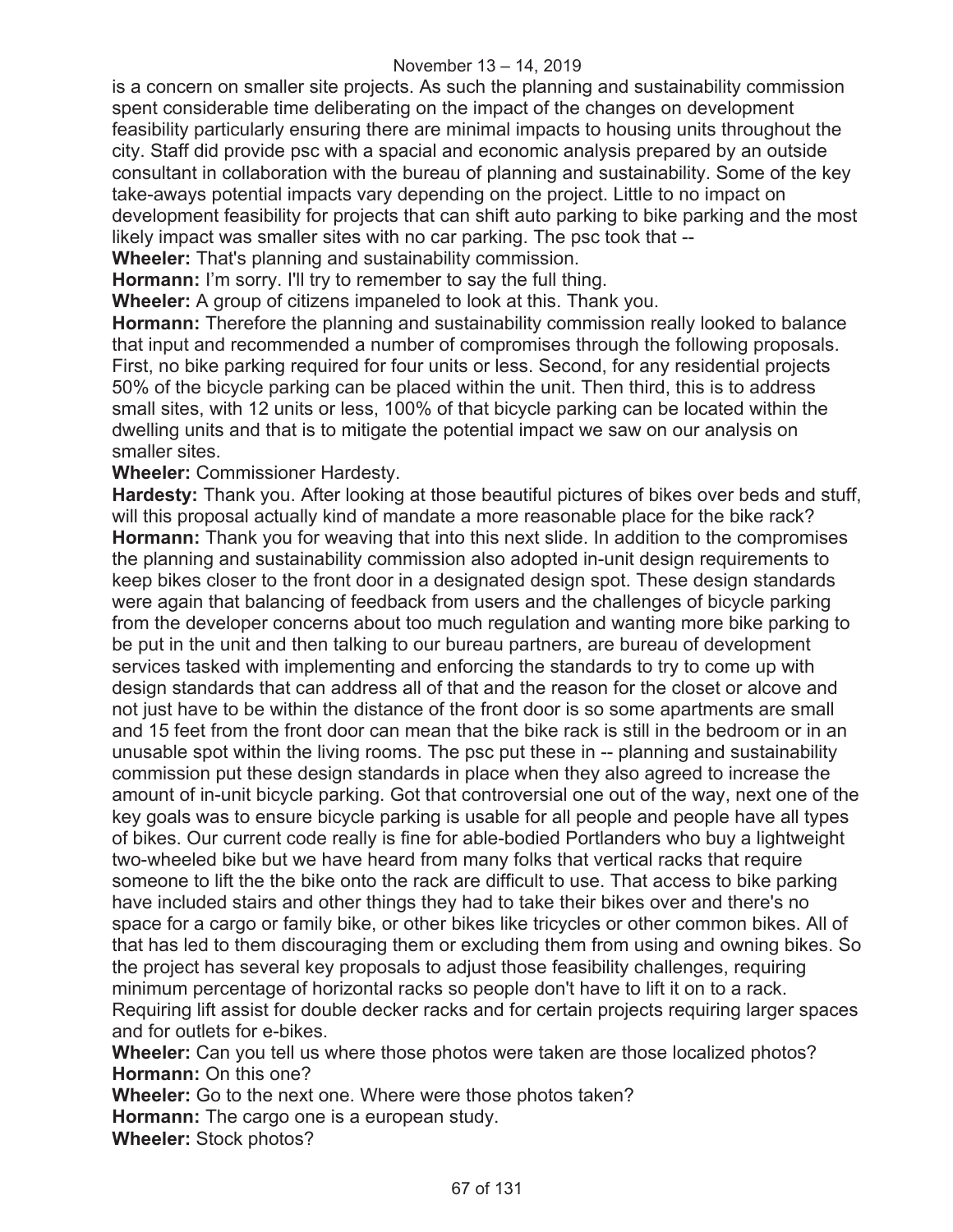### November 13 – 14, 2019

**Hormann:** How can you tell? We've seen a few projects that have done those spaces on their own but there are not many, especially for long term. Why we're using examples from outside the city.

**Wheeler:** Thank you.

**Hormann:** These last two components address elements of flexibility. Throughout the projects we have been working with developers and architects to develop a suite of proposals to enhance flexibility as much as code allows recognizing that projects are unique and code can be difficult across that. First ground floor access bike rooms are the most used. We recognize this does not work in all development complexes so allowing and including flexibility of where bicycle parking can be located throughout the building on the site and even maintaining a current code line that it can be within 300 feet of the site. Then just second the number of proposals that streamline the code and provide just additional flexibility. Proposals including exempting bike room space from far and increasing options for space for racks for developers to use. I want to again end this part of the presentation, Eric mentioned it earlier that as part of the ordinance there's a proposed 5% fee increase, land use services fees to cover the bureau of development services staff time and review and that equates to roughly \$50 per the project and staff are in the room to answer additional questions.

**Wheeler:** Any immediate questions then we'll move to amendments? Colleagues, for the sake of the hearing and the benefit of those testifying later, can we move some of the known amendments to be clear these are for the title 33 code update. They are in the memo in front of you. Item 1048, fellow commissioners, you have this list. For members of the public in chambers there's copies of the amendments in the front of chamber next to council agenda, does everyone have that now? And with that commissioner eudaly if you'd like to make the motion.

**Eudaly:** I would like to move an amendment to the title 33 changes that accompanies the companion ordinance item 1048 that exempts affordable housing pipeline from the new codes setting in June 2022. The amendment reads, insert a new clause at 33 -- how do you say that? Dot? 33.266.200.b2 on page 37 of the recommended draft to exempt approximately 25 affordable housing projects from revised code until June 30, 2022. This is amendment number 1 listed in the amendment list in front of us, second ordinance we're discussing today by allowing 18 specific affordable housing projects currently in the development pipeline to use current code. This includes the nine projects that were awarded Portland housing bond funding.

**Fritz:** Second.

**Wheeler:** We have a motion from commissioner eudaly, we have a second from commissioner Fritz, I would also like to move the four additional amendments, 2, bicycle parking information and plans. I move to amend 33.266.210.c5 on page 57. **Fritz:** Second.

**Wheeler:** Number 3, far exemption for bicycle room space I move to amend 33.130.125. e on page 93 of the recommended draft.

**Fritz:** Second.

**Wheeler:** We have a motion and a second. Number 4, prohibition of cable components in rack design. I move 33.266.210. c.2 on page 47.

**Hardesty:** Second.

**Wheeler:** Number 5, increase nonconforming use threshold, I move to increase it to trigger nonconforming development from the current level of \$160,550 to \$300,000. The value will continue to increase by the construction cost index each subsequent year. I have a second. Finally I would like to move to approve staff technical amendments. **Eudaly:** Second.

**Wheeler:** We have a second, very good. So before we.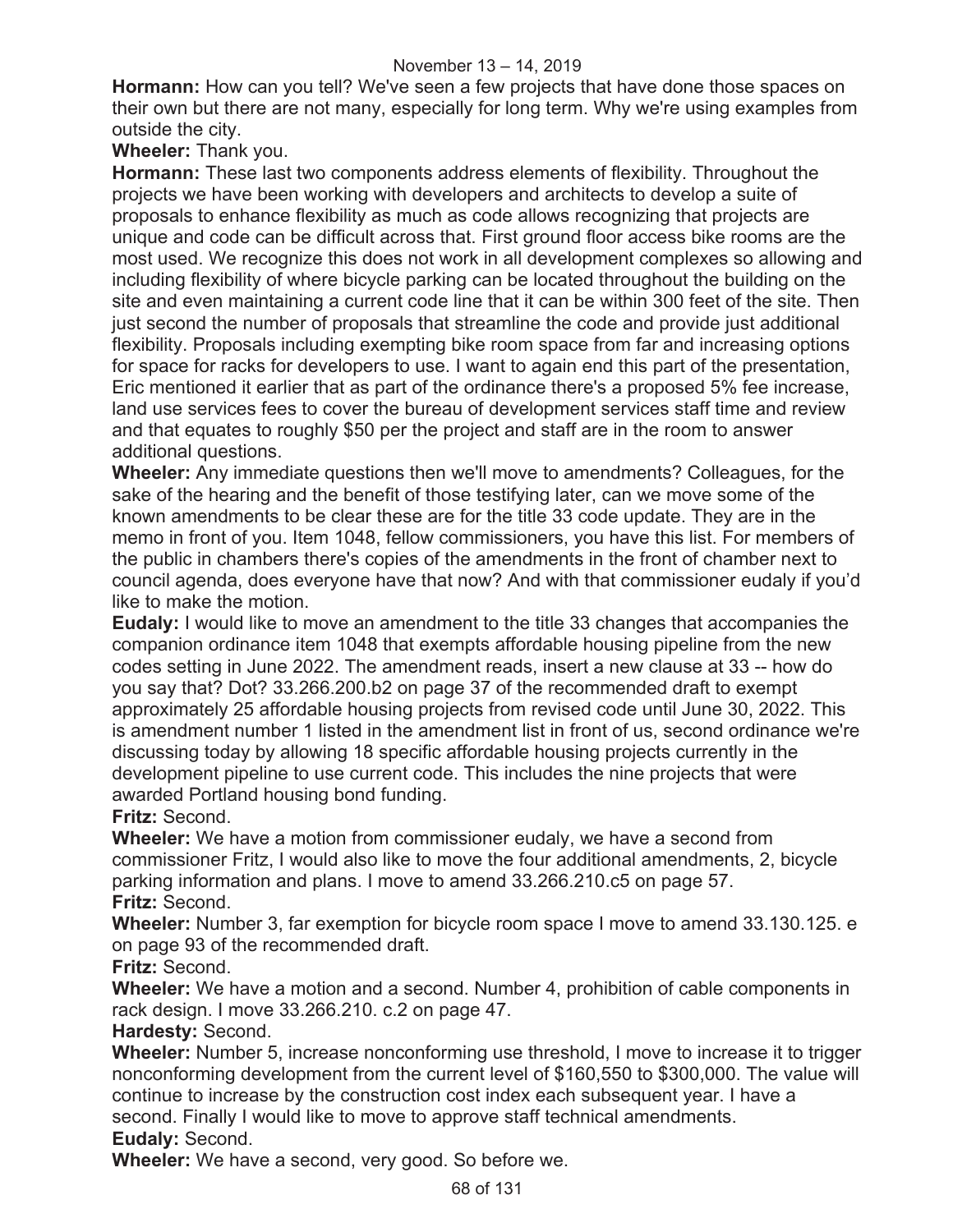**Fish:** Is that the known universe of amendments?

**Wheeler:** That is the known universe of amendments that we have so far listed in the memo in front of us and that is accessible to the public. If people want the packet can you are they still outside?

**Hormann:** They are right over here.

**Wheeler:** If anyone would like a copy they are at this desk.

**Fish:** If someone testifying during the hearing offers an amendment will it be your protocol to second it so it's on the table for purposes of discussion?

**Wheeler:** If one of our commissioners do absolutely. Yes.

**Fish:** If we have testimony from people. Amy has an amendment I believe. There may be others. Want to make sure we capture whatever --

**Wheeler:** Within reason I'll agree to that. I always reserve the right not to.

**Fish:** I want to make sure its germane and in the ballpark.

**Wheeler:** Serious amendments that people put forward we will second for purposes of discussion. **Fritz:** someone has to move it first. It needs to be on the dais.

**Wheeler:** Does that answer the question? Okay. Very good. Commissioner hardesty. **Hardesty:** Thank you, mayor. I had one question about the amendments that we have just moved if I might. I'm leaving in just a couple of moments. It has to do with the affordable housing exemption. Based on what I'm reading I understand that it's because these projects have already been approved and they are affordable housing. What is the percentage of median family income that these nine properties will build housing for? **Hormann:** We may bring up our colleagues from the housing bureau.

**Eudaly:** For the ones that received housing bond funds that would be 60% and below. **Matt Tschabold, Portland Housing Bureau:** Good afternoon. Matt tschabold of the Portland housing bureau. To the 18 projects all of the units are at 60% ami and below. There are 658 units at 30% and below. 102 units at 50% and below and 185 at 60% and below.

**Hardesty:** That does sound like housing people can afford to live in, but don't we want people in affordable housing to have the privilege of bike ownership?

**Tschabold:** We do. That was discussed at Portland housing advisory commission meeting. Pbot came and engaged with that body several times. The challenge that they wrestled with and we wrestled with is that as for the affordable housing projects that have been committed these 18 projects committed had funds committed the timeline to secure funding and to develop is much longer than for private market developments so while we're supportive of the new bike parking standards given where these projects are in the process it would require a change to their project reducing units or the size or increasing the cost and requiring more subsidy if they were to immediately implement the new requirements.

**Hardesty:** Last question. Can I expect that moving forward that affordable housing will have the same requirements that housing that's not affordable will have?

**Tschabold:** Yes.

**Hardesty:** Market rates. It's affordable for somebody, I just don't know who. **Tschabold:** Yes.

**Hardesty:** Thank you.

**Eudaly:** I would like to briefly comment on how this item might seem insignificant or nitpicky to some people that we're requiring bike parking in multifamily developments, but I just visited five different sites. They all have bike parking. Three of them indoors and secure, one outdoors and secure, one of them just outdoors uncovered. They were full of bikes and there's high demand for those and living in a very small space having a bike inside your apartment in the space that you're trying to move around and live in is awkward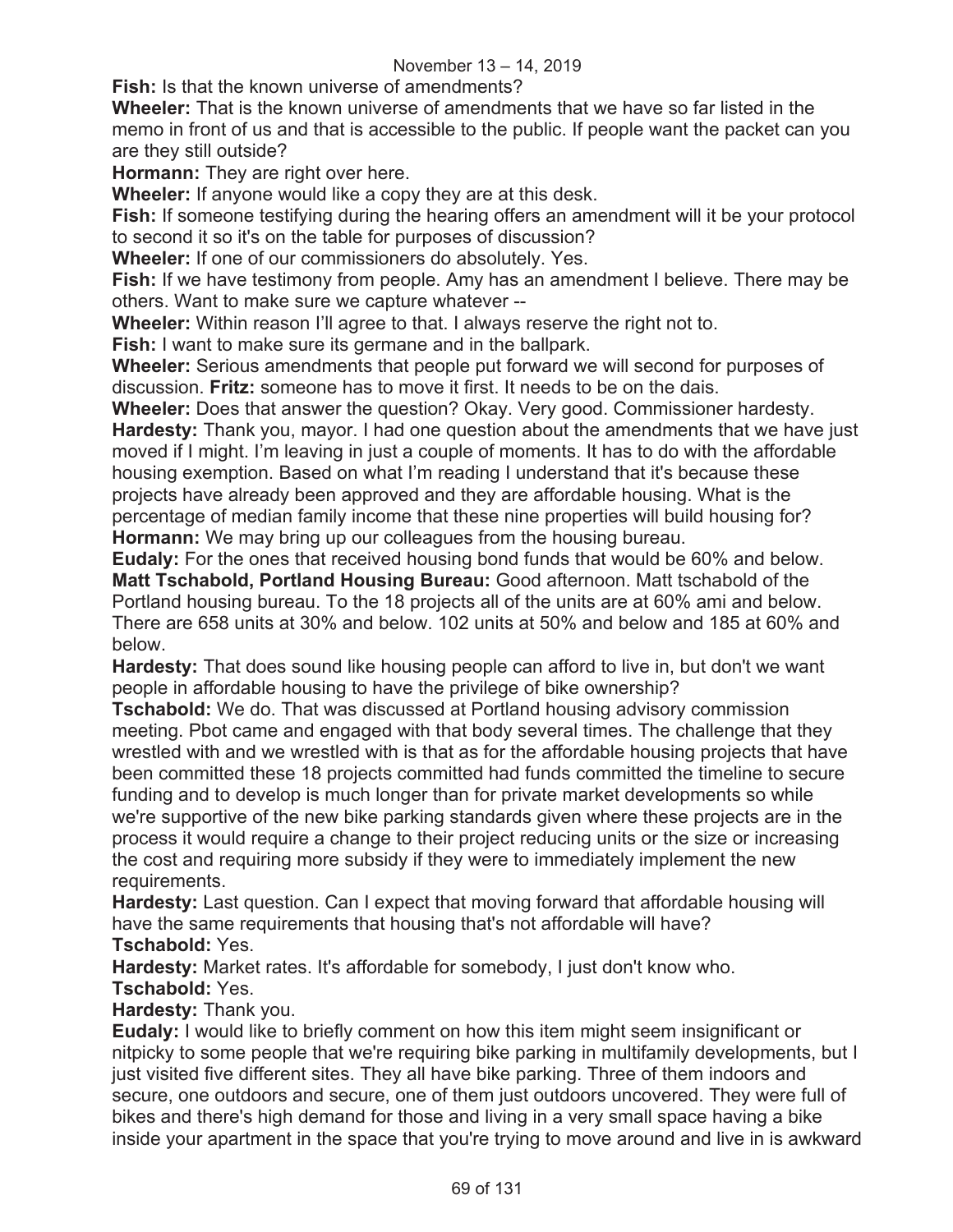and undesirable. Just wanted to put that out there as someone who is now experiencing apartment living for the first time.

**Wheeler:** Thank you. So before we begin public testimony we're going to hear from a member of the planning and sustainability commission. Chris smith has been waiting patiently. Thank you for being here.

**Hardesty:** While he's coming up, I'm excused for the afternoon. I just want to applaud the work that was done on this bike update. I had a lot that I learned about this process and I am greatly appreciative that you took the time to do it in a way that as you brought most people on board. Thanks for the good work.

**Wheeler:** Chris is a true believer. I saw him in a bike share just yesterday. **Chris smith:** Good afternoon. Chris smith, vice chair of the planning and sustainability commission representing the commission's recommendation today. Mayor, you have no idea how patiently I have been waiting for this. I was a member of the bicycle plan for 2030 steering committee which created the recommendation for this project back in 2010. I have been psu's liaison to the stakeholder committee for this project and shepherded it through the psc. I'm happy to be here for the final hurdle. I want to put this in context with what we heard at the psc yesterday, which is an update from bureau of planning and sustainability's about transportation green house gas emissions. I'm sad to report that after trend of decreasing transportation emissions, in the last two years transportation emissions have begun to rise again in Portland. Achieving the 25% bicycle mode share is a critical element to counteract and continuing the positive progress we made in that area. To me this is really a three-pronged effort to have achieved that, made sure it has benefits to the environment in terms of greenhouse gasses, to our transportation system. The transportation system basically to accommodate the increases in population and jobs requires a corresponding mode shift away from single occupancy vehicles and when we fail to match the two curves we get the congestion on our streets today. It's critical to make the transportation system work. Finally it's an affordability measure. Households that can make bicycle transportation part of their household routine save on transportation costs and that's a vital outcome to achieve. I would like to spend most of my time focusing on the compromise that we made at the psc around parking, the staff pointed out that was critical. When this proposal came to us we actually had different rates for in-unit parking for affordable housing for market rate development. The psc like commissioner hardesty was adamant that we should not have different standards for different levels of affordability and we looked for a way to make that work. What we heard was from developers with the increase in the amount and to some degree the floor space that bicycle parking would take up there are certainly amount of spaces any building are not suitable for living units and those that came with bike rooms that with the new goals that we need somewhere else to put that and preserve flexibility. The in unit parking appeared to be a way to achieve that but we're faced with the problem that traditionally in-unit parking has been basically no bike parking. You could hang a hook on the wall and not make an effort to achieve those so we worked hard to, one have the same standard for market rate and affordable and two to make sure the in-unit parking was truly useful. That's why we adopted standards for 15 feet from the door and particularly that it be a designated storage area, not in a living area and I think you're likely to hear requests in the amendment to take away that criteria to be a storage area, the psc was adamant about that, I want to underscore that. I want to address one point I heard or read in testimony from housing advisory committee which they would like the flexibility to store other things, strollers or mobility units in the bicycle parking space. I point out the in unit storage allows that because we're putting bicycle storage in private space in some cases, in common space in other cases. In private space there's no regulation on how to use that. If you want to put a bike there, great, if you want to put a kayak there, a stroller there, it's up to you. The relatively high in-unit percentage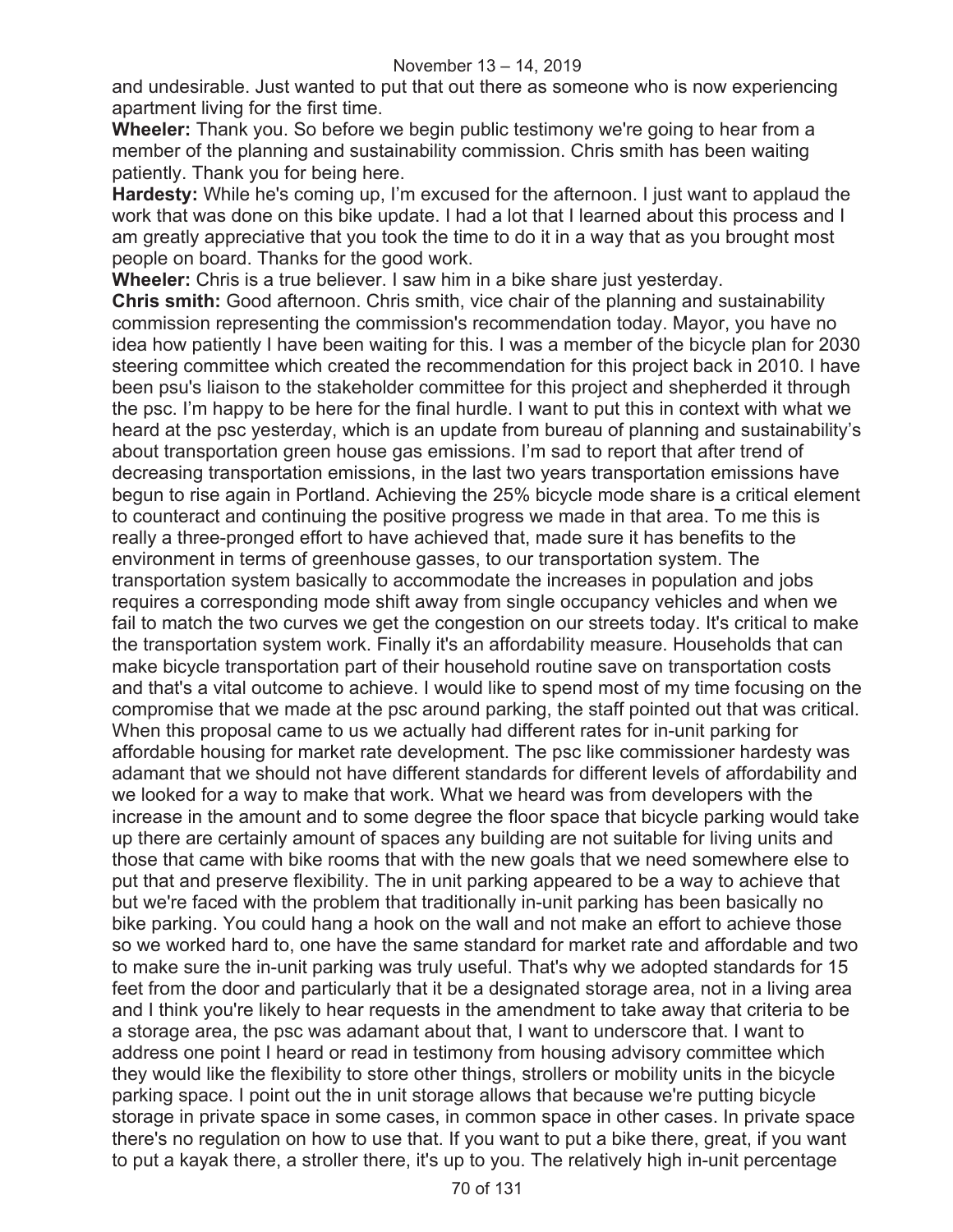provides some flexibility for how you use that storage space. I'll wrap up by saying this is a necessary step, a vitally important step. It's not the only step. We have lots of older buildings in Portland that don't have anywhere near this amount of bike parking or no bike parking at all. One of the things we talked about at psc, it's incumbent on the city to have some kind of district parking solutions where you could have a bicycle garage to cover the need generated by other properties that were built without bicycle parking, it would be difficult to retrofit. This is not the end. Finally I want to thank staff in both bps and pbot who worked so hard on this. I have been behind them yelling and pushing for five years and I'm just delighted with all the work they have done and I can't tell you how much I appreciate them.

**Wheeler:** Chris I want to thank you for your leadership. You have been pushing this for a long time. I'm glad this is coming to fruition.

## **Smith:** Me too.

**Wheeler:** Appreciate it. We're going to now hear from members of what's called the abc andando and bicicletas, come up as part of the invited testimony. I believe we have five members. Is that correct? Thank you for your patience. We appreciate it. Thanks for being here. Would you like to start?

# **Miché Lozano:** I'll begin.

**Wheeler:** Thank you. The microphones slide around. About this far is about right. **Lozano:** Thank you. Hello, my name is Miché Lozano, I'm honored to be here as program coordinator for abc short for Andando en Bicicletas y Caminando. Our mission is to unite the community with activities and events to spread awareness about the benefits of cycling. Abc also works to inform the community regarding pedestrian and bicycling safety and infrastructure issues. We're honored to be here today. Abc is a latino led organization that has been around for ten years with origins in the northeast cully neighborhood. The community cycling center who I will refer to as ccc partnered with abc and after three years of advocacy, we were able to obtain for ten members of our community rudimentary long term bike storage units for a few of the residents living at hacienda community development center. This took three years to accomplish and the units themselves, they are all right. They aren't the best. They leak and there's moisture that builds up and the bikes are slowly being rotted or rusted away. Thank you. They were what we could get at the time. Still with those units there's not sufficient bike storage for all. Many members of our community are denied long term solutions and have endured unnecessary suffering at the hands of landlords or apartment managers who target them for leaving their bikes on balconies or inside their homes which I might remind everybody are the only places to safely store them. In the ccc's report understanding barriers cycling we found 60% of latino families reported that they do not have access to safe, long term bike storage solutions. Every single person here, our children, myself, we have all been victims of bike theft. I'm talking recently. Within the last couple of weeks we have had people who have had their bikes stolen. This impacts our ability to transport ourselves to work, to the store, to our families, access to a healthy life-style, leisure and negatively impacts our overall health. Each of us has been a victim of faulty infrastructure that does not take into account the barriers that current housing creates when you cannot provide a safe place for families to store their bicycles. Not having access to dignified, secure and long term bike storage close to home and work creates barriers that affect the most vulnerable in our community. With that being said I will now have my abc members present their testimony. [speaking in foreign language]

**Yoni Perazu:** (Buenas Tardes) Good afternoon, [Mi nombre es Yoni] my name is Yoni, [Soy miembro de abc] I'm a member of abc. [ABC significa ir en bicicleta en cully y caminar en cully] Abc means going by bicycle in cully and walking in cully. [estamos aquí por el uso de bicicletas para nuestros hijos] we're here for the reason of using bicycles for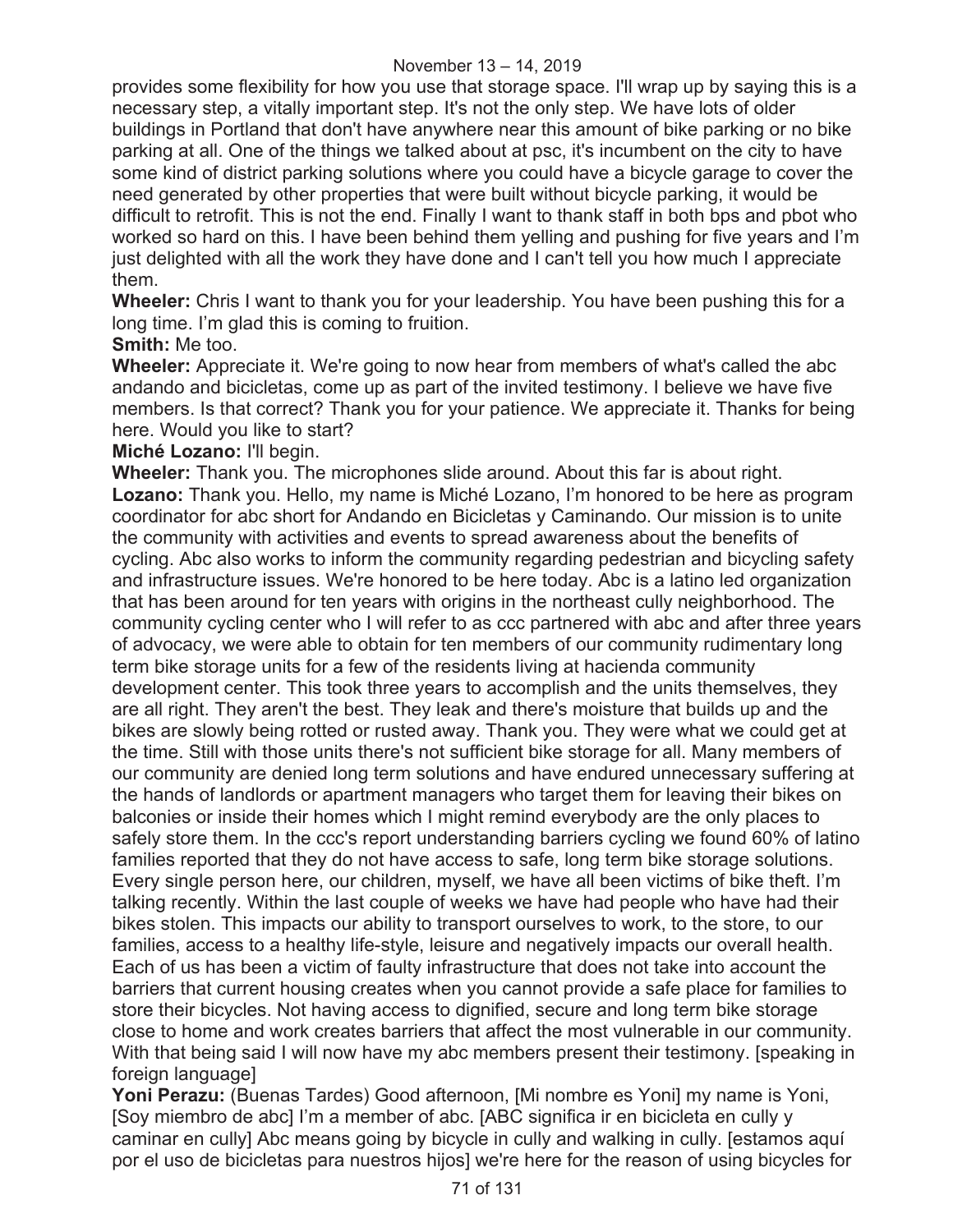our children [En nuestra comunidad] in our community. [Nosotros tenemos un problema] We have a problem [en nuestros apartamentos] in our apartments. [Ellos no nos permiten tener bicicletas] They don't permit us to have bicycles [en nuestros balcones] on our balconies [No tenemos espacio suficiente para guardarlo en la casa] we don't have sufficient space to keep it in the house. [Las otras cosas que han pasado] the other things that have happened [si los dejamos afuera] if we leave them outside [los roban] they steal them. [Estamos aquí para buscar una solución] We're here to seek out a solution [tener nuestras bicicletas en nuestras manos] to have our bikes in our hands [y moverse con nuestras familias] and to get around with our families [Y para cuidar nuestro medio ambiente] and to take care of our environment [Y nos encantaría una solución para tener un garaje para bicicletas] and we would love a solution to have a garage for bicycles [gracias] thank you.

**Zoemy Tuz:** [Buenas tardes] good afternoon. [Mi nombre es] My name is Zoemy. [tengo tres hijos] I have three children. [Soy parte del grupo ABC] I'm part of the abc group [Y también tengo problemas con las bicicletas] and I also have problems with bicycles [como ha dicho mi amigo, no me dejan tener bicicletas en mi departamento] as my friend has said they won't let me have bicycles in my apartment. [Ellas revisan constantemente] They check constantly [Y me dan una nota de que no puedo tener bicicletas en la casa y tengo tres bicicletas en la casa] and they give me a note that I can't have bicycles in the house and I have three bikes in the house. [Estoy preocupado porque mis hijos los usan todos los días] I'm worried because my kids use them every day. [No se que hacer. Este mes también robaron algunas bicicletas] I don't know what to do, this month as well they stole some bikes. [También estoy buscando, solicitando una solución para este problema] I'm also seeking, requesting a solution for this problem. [Cuando robaron las bicicletas de los niños estaban tristes] when they robbed the children's bikes they were sad. [Cuando llegan a casa a las tres de la tarde, andan en bicicleta y salen a pasear] When they get home at three in the afternoon they ride their bikes and go out and about. [Estoy preocupada porque esto es un problema] I'm worried because this is a problem. [Por favor, encuentre alguna solución] please come up with some solution. [Gracias] Thank you.

**Velia Mendoza:** [mi nombre es velia mendoza] my name is Velia Mendoza, [Soy miembro de abc I'm a member of abc [y yo también ando en Bicicleta] and I also ride a bicycle. [Vivo en apartamento de bajos ingresos] I live in low income apartment. [Yo tambien tengo cinco hijos] I also have five children. [Tengo una niña de 11 años] I have an 11-year-old girl. [Mis hijos usan bicicletas y mi esposo también, así que tenemos tres bicicletas en la casa] my children use bikes and so does my husband so we have three bikes in the house. [No me gusta tener estas bicicletas en la casa porque sigo topando con ellas cuando estoy limpiando] I don't like to have these bikes in the house because I keep running into them when I'm cleaning. [Saqué una bicicleta y la robaron] I took one bike out [y tengo un vecino que vive por encima de mí, y trataron de asegurar su Bicicleta] and they stole it and I have a neighbor who lives above me, and they tried to secure their bike. [Tiene un pequeño trailer, no sé cómo lo llevan al nivel de la calle desde allí] It has a little trailer I don't know how they get it down to the street level from there. [Le pido su ayuda para poner algún tipo de instalación, un garaje, para mantener nuestras bicicletas en] I'm asking your help to put some sort of a facility, a garage, to keep our bikes in. [Muchas gracias] Thank you so much.

**Isabel Eusebio:** [Mi nombre es Isabel] My name is Isabel. [Estoy aquí por la misma razón por la que no tengo espacio para guardar bicicletas] I'm here for the same reason that I have no space to keep bicycles. [Para mí es importante tener un lugar donde guardar bicicletas para ir a la tienda, hacer ejercicio y eso] for me it's important to have a place to keep bicycles to go to the store, for exercise and that. [Sería mi deseo tener un lugar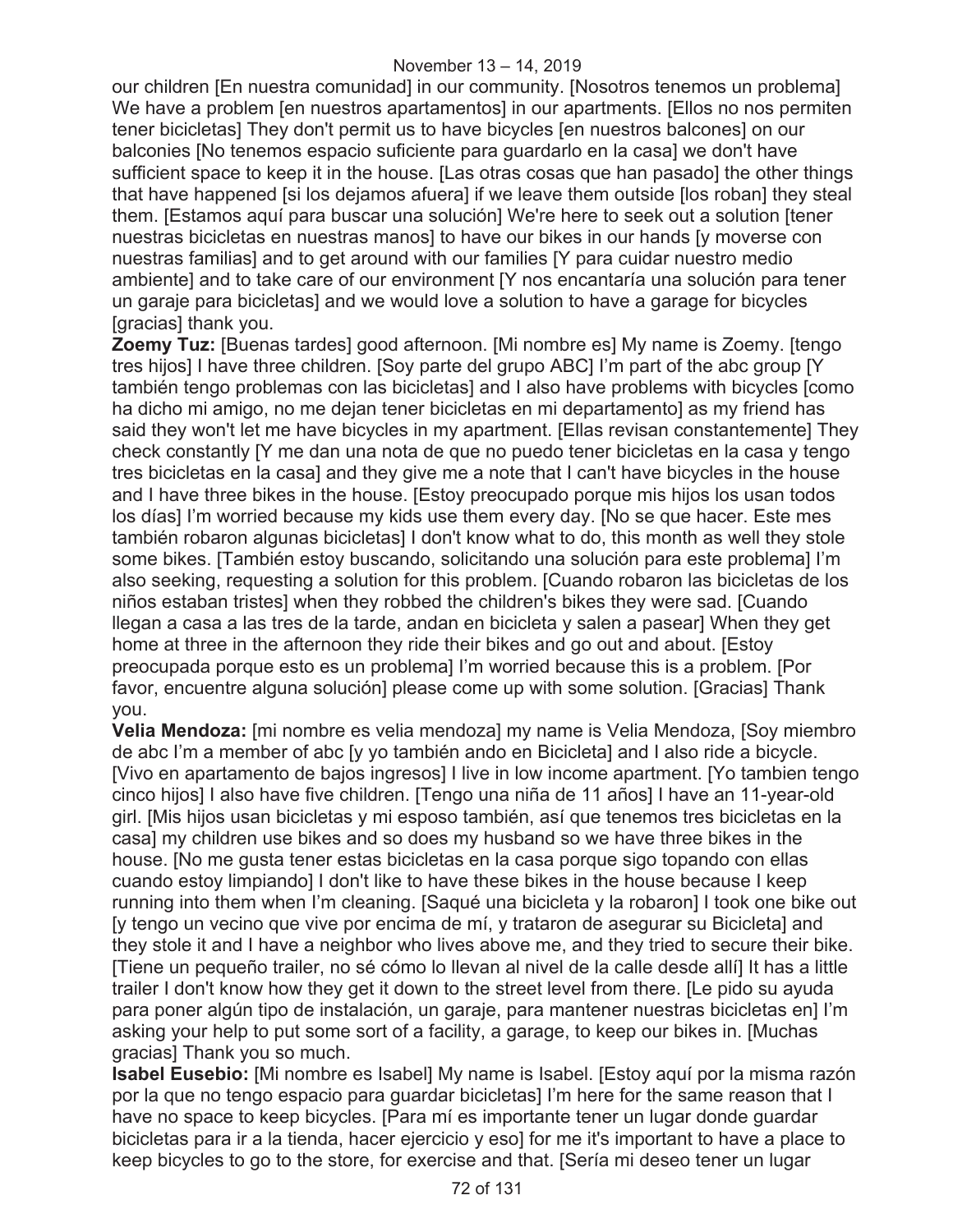seguro para bicicletas] It would be my desire to have a secure place for bicycles. [Afuera no puedes tenerlos] outside you can't have them, [Los robarán] they will steal them. [Eso es lo que desearía] that is what I would desire, [Muchas gracias] thank you so much. **Smith:** That concludes our testimonies.

**Wheeler:** Thank you very much.

**Fritz:** You are here and thank you for interpreting. It makes it -- there's lots of us in this community that need these services. Thank you so much.

\*\*\*\*\*: [Es muy importante para nosotros. Gracias] It's very important for us. Thank you. **Wheeler:** How many do we have signed up for public testimony?

#### **Moore-Love:** Nine.

**Wheeler:** Okay. If there are folks who have a disability or children and you need to go early, please let Karla know. Otherwise we'll read the names in the order that people signed up. When you come up if you could be as specific as possible about what code provisions you're testifying on that just simply helps us keep track of where we are. If you can do that that would be appreciated. With that, please call the first three individuals. Come on up. Would you like to start, please?

**Jonathan Ling:** Sure. Thank you, my name is Jonathan Ling. I'm here representing the community cycling center and in support of abc Andando en Bicicletas y Caminando. We feel like we're taking over here. I'm here representing community cycling centers, a charitable program as well as our related businesses. I would like to echo what you've heard from members of Andando en Bicicletas y Caminando in our conversations with partner communities we have learned that space to store bicycles remains a major barrier to folks living in multifamily housing. According to our understanding barriers to bicycling report published in 2012 the only safety related theme that all groups identified having was having enough space to store bicycles securely. Many participants expressed concern about guarding from theft. They noted lack of safe places to store them especially in residential complexes and destination locations such as schools. The total of 35% of the low-income housing residents of color polled for the study said storage was a major barrier to using bicycles to get around Portland. We believe making this is a choice between affordability and transportation and affordable shelter is unfair and unnecessary for the community's we serve, they deserve to be safe, healthy and connected like everyone else. Bicycling is cheaper for most people and more viable for folks who have a driver's license. According to Vancouver transportation policy institutes a single parking spot can typically store 12 bicycles. Up to 20 bicycles can be stored in a two-tiered rack such as at Portland state university. We recommend space for bicycle parking could and should come from onsite automobile space before it reaches into habitable space and any applicants appealing to bicycle requirements first demonstrate that additional space to meet the new rules could not come from on-site auto parking first. I understand the appeal to delay implementation of the code for projects in planning. I worry such work-arounds will leave members of abc empty-handed after eight years of organizing for better storage for their communities due too major developments and redevelopments happening at their sites in the next few years. I ask that you hear their story and take them to heart while making this final decision. I also want to note that the bicycle retail and service business, we have an obvious interest in more folks having access to bicycling as an option for mode share. As density increases in our city folks will need to find alternatives to single occupancy vehicle. The bicycle industry is a growing portion of Portland's business community as you can see through iverington garden apartments and other bicycle developments. A thriving bicycle economy and infrastructure adds value to our properties, solving the problem of bicycle storage is critical if we are serious about meeting various plans citywide for mode split to climate change goals. Thank you. **Wheeler:** Thank you, appreciate it.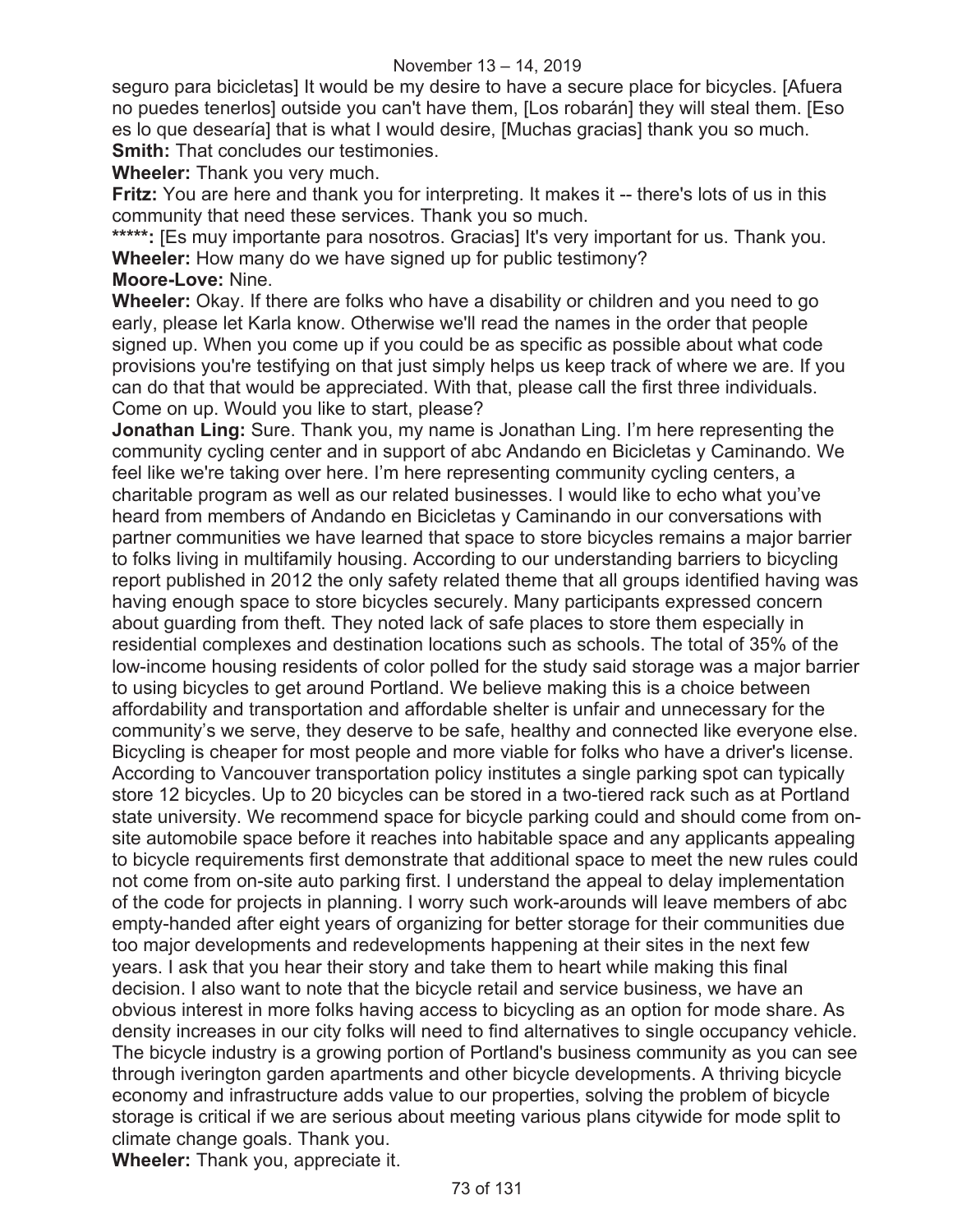**Edward LeClaire:** Good afternoon. My name is Edward LeClaire I'm a parent of two kids and I'm here to ask you to support the code because of the increases for schools. I want to share my experience with Portland public schools, some good, some bad, my kids are in elementary school a number of years ago he was in kindergarten. I'm raising bicyclists, we are parking out front, traffic is awful every day. All the parents want to drive their kids because traffic is scary and you don't want your kids to have to navigate traffic. School sends e-mail saying remember bike should avoid traffic have the kids circumnavigate the traffic and park behind the school. That made me furious and I got active and we formed a doing bike trains and we started doing bike training every Friday that are still going on it is a neighborhood tradition. Pbot was a great partner and helped us get extra bike racks in front of the school. The school has a couple of corrals out in the street. They are full every day. The other racks in front of the school are full every single day. It is a beautiful thing to see when you see bikes out front, people who drive or bike think this is a place people can right bikes to. It is really necessary to have them there. Compare that to my other kid went to middle school, it is a middle school of about 500 kids, the bike racks are overflowing, you have 6th, 7th and 8th graders free and expected to ride bikes. They have about 40 bike racks plus new racks for 40 bikes plus or minus for 500 kids. If you do the rough math that is less than 10%. That is not going to get anywhere near the goal we have of 25%, I think 25% mode split for bike riding. Especially for kids, I think it should be 50% or 90%. The principal there I'm trying to work with, pbot is saying, yeah, I have bike racks. For three years they give me the run around, they don't want to make the decision, they don't want to make the tough call, take away parking spots or take up the space for bike parking. This is why it is imperative to have a code change to make the schools do it. I realize it will only deal with certain capital dollar amounts, changes to force them but empower advocates at other schools that aren't doing those changes can go to the principal and say this will bring your school up to code now if you get these. That is why it is imperative we do that. We need the next generation riding bikes. We need to support them doing that. I want to point out in my last 20 seconds, I was very impressed with how this process went. It is a great example of how this city does work.

**Wheeler:** Thank you. Appreciate it. Good afternoon.

**RJ Sheperd:** Good afternoon my name is r.j. Shepherd, I'm the co-chair of bike log pdx, a grassroots bike organization. A big thanks to the commissioner smith over at the Portland planning and sustainability commission as well as the staff who have put this together. Over at pbot and bts. I do want to take a quick moment to give my deepest gratitude to both the families for safe streets and the street trust this morning as well as you, commissioner, and mayor, and commissioner hardesty and fritz as well. For proclaiming this sunday as remembrance day for traffic victims and reaffirming your support for vision zero. We all know that 44 people have died as a result of traffic violence this year. We see people getting out of their cars as a critical component to addressing those vision zero goals and this plan, this bike parking update is a critical part of that. So that is why bike log pdx strongly encourages council adopt the recommended draft. As you heard today, people don't have secure bike parking, at their homes, work, transit stops even and currently our code completely leaves out adaptive and cargo bikes, which are increasingly becoming more popular. The 2018 acs survey saw nearly 50% of Multnomah county residents are rent burdened, spending more than 30% of their income on rent. Having bicycle parking can help reduce transportation costs and return back to them a green dividend, as it is called sometimes in Portland to be able to afford the necessities like food and diapers and so on. We also see that bicycles are a critical part of the sustainable transportation system. So what is often referred to as the walk shed to a transit stop. For 10 minutes you can go half a mile. In a bike you can travel one and a half miles in that same time. It is nine times the area served by the transit stop. Having bike parking is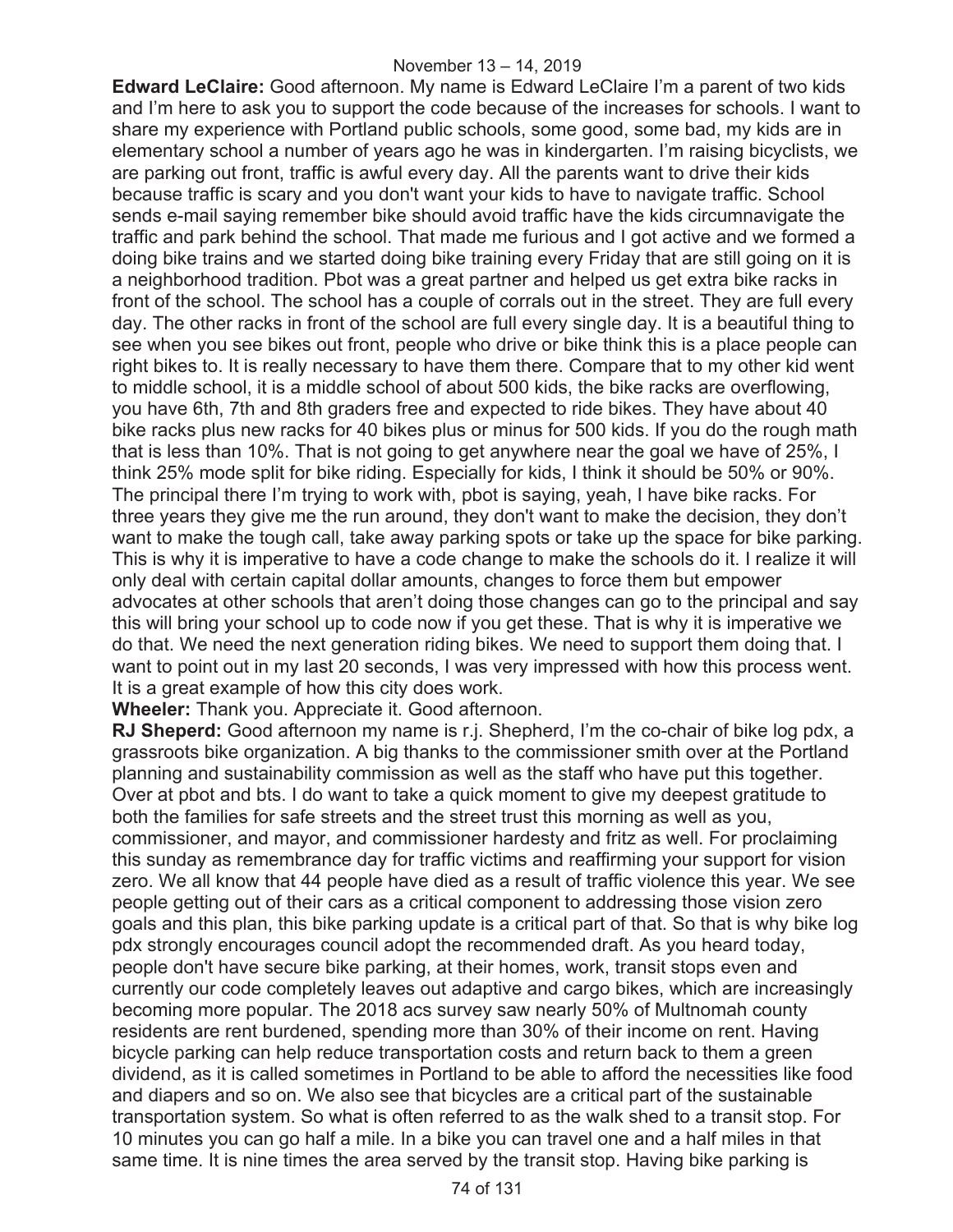critical in that. We want to support -- we are glad to see cargo and -- bikes are being included in this code. We support expand a biketown and other disability rights groups to expand adaptive bikes as part of our transportation system and the mobility landscape is changing. Last year germany sold over 1 million e-bikes, but only 36,000 electric vehicles. E-bikes are game changers for riders who are elderly, disabled, have families or one extra boost up the Portland hills. I strongly encourage you to try the e-bikes you have upstairs. I'm not sure if you can do that for your ride home, so in summery bike log strongly encourages council to embrace this.

**Wheeler:** On that last point, in my office we have e-bikes. We de-emphasized automobiles. As somebody who isn't really sure, I commute by bike. I don't have an e-bike personally, but I do borrow the city e-bike for our office. It is a game changer. If you don't think it is for you, I would encourage people to test drive one, rent one.

**Sheperd:** The fourth mobility folks have one at the world trade center if you want to ride one for anybody who's watching feel free to go to the folks and they will let you test drive one there and maybe having one at city council to try would be awesome.

**Wheeler:** It is a great idea. They are a lot of fun. It is fun to see the double takes when you are going up a steep hill and passing everybody. Thank you for that and thank you for your leadership and advocacy. Thank you all three of you. Next three, please, Karla. **Wheeler:** Greetings. Welcome. Would you like to go ahead, sir?

**Kevin Clark:** Sure. Good afternoon. Mayor and commissioner, my name is Kevin Clark speaking on behalf of Oregon smart growth. We policy and encourage multimodal compact development that is economically, environmentally and socially sustainable. We have consistently supported the bike code projects main goal ensure Portlanders have access to adequate, secure convenient bicycle parking at their homes and destinations. We advocated for flexibility for in-unit bike parking a convenient and secure option many residents prefer. We appreciate we have been met and have a proposal today that allows 50% of required bike parking to be met in unit and 100% in smaller projects. However the planning and sustainability commission also recommended design standards to call in unit bike parking to be located within 15 feet from the front door and located in a closet or alcove. For more projects this overly prescriptive requirement for a dedicated enclosed closet or alcove means in unit parking won't be feasible. A dedicated in unit bike closet will add cost to housing by decreasing efficiency and quantity of homes produced. According to project staff, the bureau of development services is concerned these design standards could add time and complexity to permitting process further complicating planning housing. The planning and sustainability commission itself was a split meaning voting 5-3 to advance this design standard, there narrowest decision across dozens of proposed bike parking code amendments. We understand and support the intention behind the design standards to prevent poorly designed in unit bike parking when the bike is difficult to access or interferes with living space. Staff noted the intent was to provide bike parking - prevent bike parking placed over beds or unusable locations within the unit. We agree with that intent, however the new requirement to create a dedicated enclosed in-unit closet or alcove goes too far. Oregon smart growth encourages the council to make a simple amendment to the in unit design standards, keep the 15-foot requirement but remove the problematic located in the closet or alcove language. As an alternative replace with language staff included in a february 1st menu of potential amendments, bicycle parking cannot be in bedrooms, kitchen or bathroom. We believe this updated design standard fulfills the intent to prevent in unit parking without compromising the feasibility of in-unit spacing furthering the overall goals of the bike co project without negatively impacting the cost or livability of housing units. Thank you for your consideration. **Wheeler:** Thank you for your testimony. Good afternoon.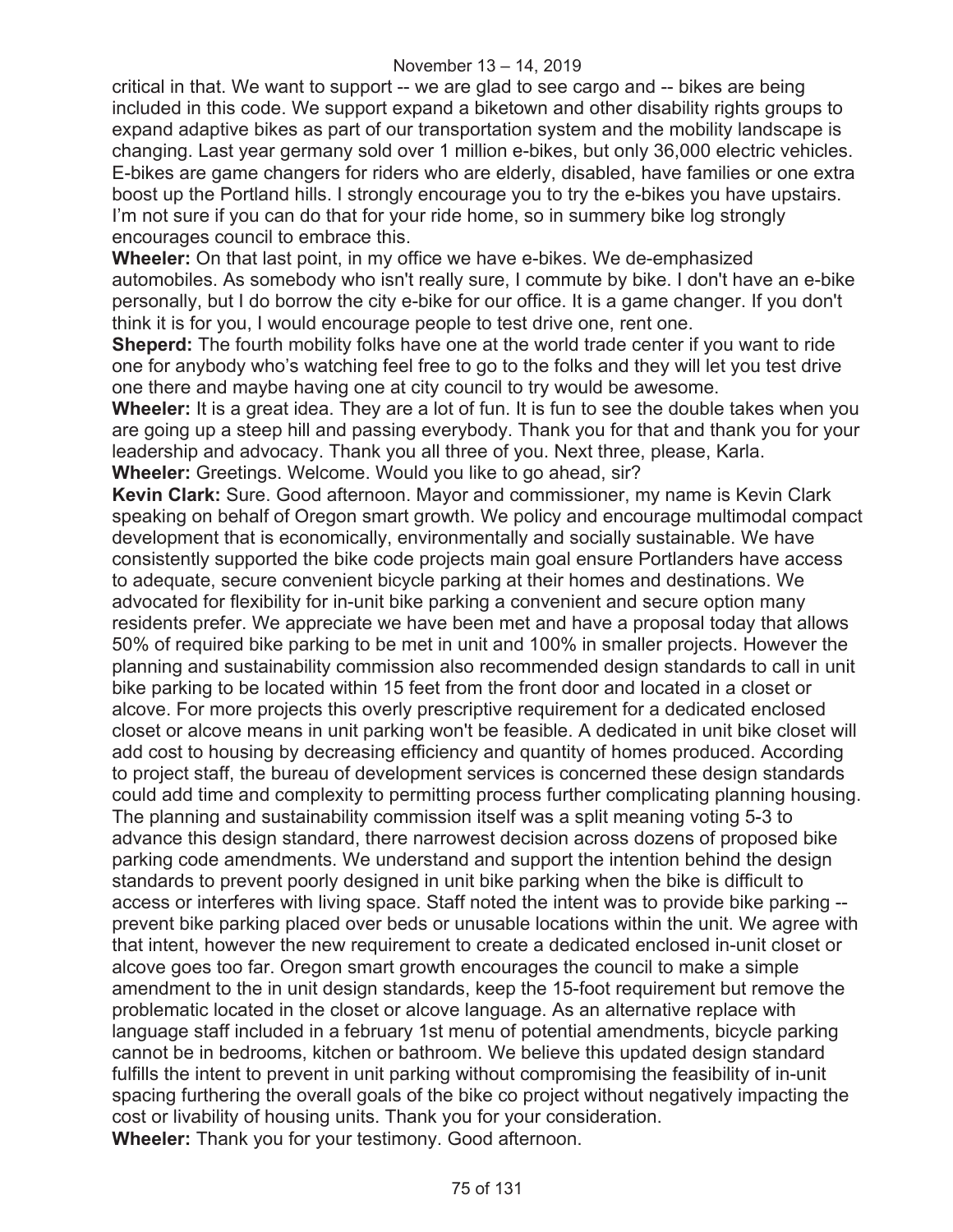**Diane Linn:** My name is Diane Linn, executive director of proud ground and on the Portland housing advisory commission. I'm here representing phac as we call it, we work with the Portland housing bureau to look at policy impacts on housing affordability. I'm here to share a few angles on this policy that I think we would like you to hear, we are not offering a specific amendment. We appreciate the delay so projects in the middle of design can have time to manage through this. It is clearly critically important from the testimony before me the people of color needing this bike space is important and at the same time we have to be smart about how it would impact other elements within the housing affordability buildings being developed and being designed and developed around the city. We understand that flexibility with the code is very difficult to achieve and we run the risk in some cases of having bike parking affects the habitability of some of the spaces with affordable units. Proud ground is a developer of affordable housing along with habitat for humanity and other agencies we work close with. We just wanted to put it out there that we are concerned how we pay for and support achieving this value that this bike parking code change represents and also recognizing the implications of the additional requirements in building that have layers and layers of requirements again representing the values the city holds dear. Our message is please be conscious of when all the bureaus come to you with these kinds of code changes and the impact it has on affordable housing efforts. We want everybody to have these amenities, especially lower-income families for the reasons you have heard already. We support that. At the same time, we have to consider what it means to try to overload buildings that have so many requirements and so many goals to try to achieve. Our 50/20 condo project, for example, that will accommodate preference policy families in north/northeast Portland could have lost a unit of housing or a bedroom in our building had this had to be applied. At this point in time. Let's balance these values. Be thoughtful about the implications and consider cost involved. Going forward we appreciate your time and attention. You have a letter from phac and thank you for your time. **Wheeler:** Thanks, diane.

**Fritz:** I heard earlier the far indoor bike parking doesn't count toward f.a.r., the floor area ratio, does the alcove count as floor area ratio?

**Linn:** I call these buildings rubik's cube. There's so many requirements you have to fit units in certain ways and we are trying to achieve family size units and higher square footage for families. It may affect the alcove, it may not. Its just a matter of how you shove everything in one of these complex buildings. You have a certain amount of f.a.r. in a building and you have to make it all fit.

**Fritz:** That was my question. Would it count towards f.a.r.? I can get the answer from staff. **Linn:** I think it counts towards the f.a.r.

**Fritz:** That might be a potential solution.

**Wheeler:** Commissioner eudaly.

**Eudaly:** Diane, I appreciate your testimony and I'm a huge fan of proud ground and I'm going to take everything you say seriously. After listening to the community members from abc, it is disappointing to realize there has been community demand for bike parking for low-income and affordable housing developments for a long time and developers aren't seeming to be responsive to that. Contrary to the myth out there that cyclists are wealthy affluent white people. The fact is more people who live on low-income are more likely to bike and walk and depend on bikes than more affluent neighbors who have cars. Especially family size units. Kids need bikes. So, of course, I don't want to see units eliminated, but we can't just disregard this need. You said you don't know the specific amendment, but I'm wondering, what is the proposed solution?

**Linn:** It is just a balancing act, commissioner. That is the hardest thing, we don't don't have those bedrooms for bike parking, we want bike parking, our building has a lot of bike parking and we have accommodated it aggressively. This takes it to another level and I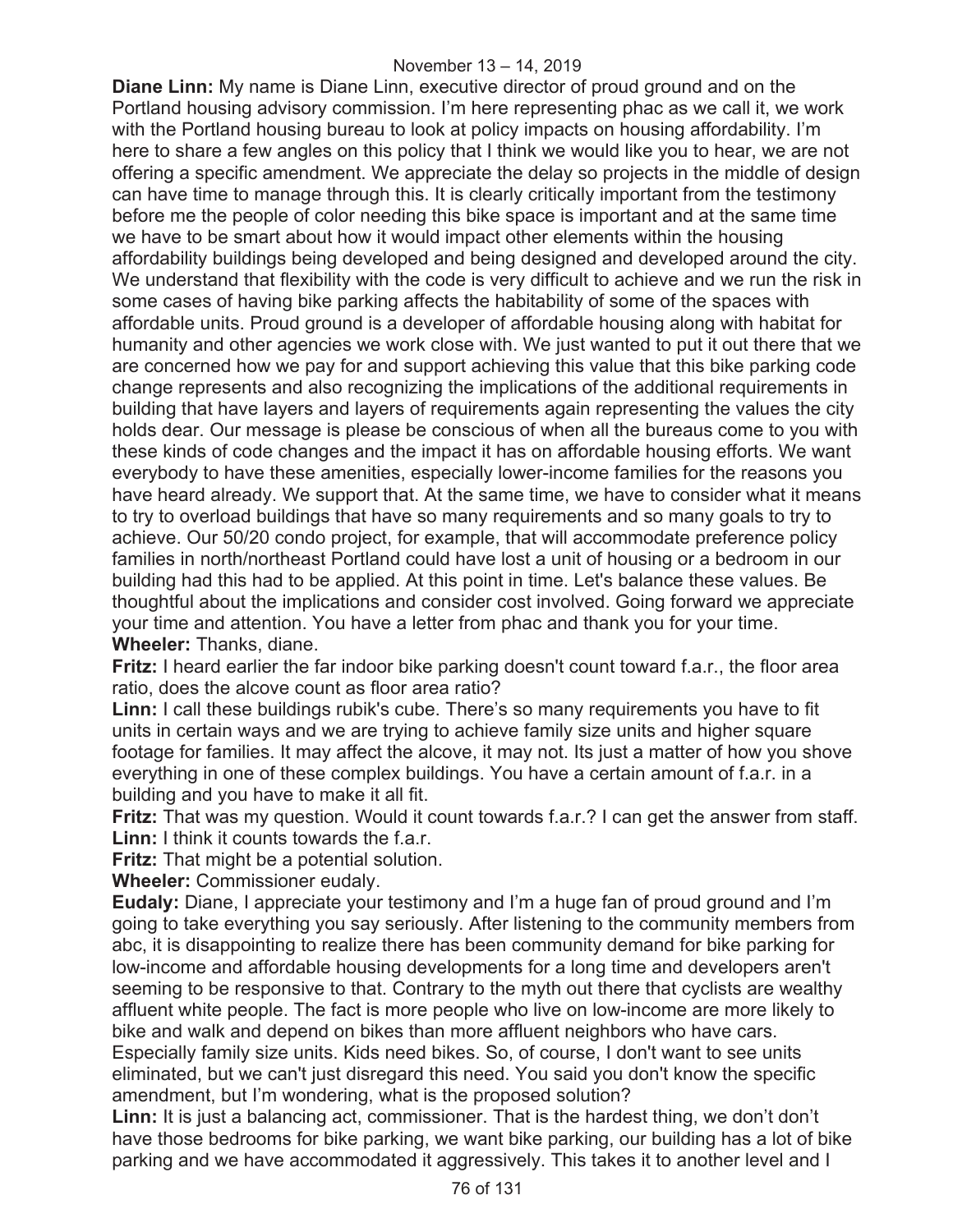understand all the reasons why. It is simply the challenge of public policy development is those balances. We're happy to work with you on the nuances to achieve both of those things at the same time. We wanted to show up and share with you the implications of these kinds of decisions so we can be conscious of them going forward. Look forward to working with you.

**Eudaly:** Thanks.

**Wheeler:** Good afternoon.

**Michael Harrison:** My name is Michael Harrison. I work at ohsu. I'm here to thank pbot staff and planning and sustainability commission for recognizing the important role that ohsu's bike valet plays in encouraging our employees to bike to work. Yes, the code before you requires ohsu to build hundreds of spaces for commuting. We have already begun planning for spaces that will be secure and covered. The code also lets us to continue to operate our bike valet under the tram, which is extremely popular with our employees, as it provides a safer, less strenuous way for people to reach the hospital and research facilities on markham hill. I wish we could say we foresaw when the tram was built how popular the bike valet would be, but the truth is here were 12 bike parking spaces built with the tram. Within the first year demand had grown to 165 bikes per day in the first year, in this last year we had 335 bikes on average per day. This isn't 335 on a sunny day, its 335 on average year round. The facility is sized to flex up to 100 more bike riders on a sunny day than that. Ohsu is enthusiastic about continuing our efforts to support active transportation through ample bike parking, transit incentives, pricing and programming and thank you for your time.

**Wheeler:** Thank you. Next three, please, Karla.

**Wheeler:** Good afternoon.

**Alexandra Zimmermann:** My name is Alexandra Zimmermann and I have the honor of serving as your chair of the Portland bicycle advisory committee. The bac is very pleased to support the recommended draft and proposed update to bicycle chapter 33 of zoning code. We know as Portland continues to grow and unfortunately our bicycle ridership has been showing decline. It is imperative new development provide adequate, secure and convenient short and long-term bike parking. If we want to reach our goal of 25% bike mode split in the transportation system plan, if we want to do anything about reducing the 40% of greenhouse gas emissions we create in Oregon by transportation and we want vibrant neighborhoods where 80% of people can bike or walk to fulfill daily needs in the climate action plan outline, we must do all we can as a city to increase the access to the end of trip facilities to support biking as a valuable mode of transportation. The bike parking code was written over 20 years ago and it is outdated. It no longer serves everyday Portlanders shifting modes away from car. We heard today research shows a lack of a secure place to park a bike is a barrier for traveling for transportation, recreation, access goods and services, to spend time with your family. To keep pace with cities across the country and global, we urge council to adopt this and move forward including the amendments adopted by the psc. Thank you for your time.

**Wheeler:** Thank you. Good afternoon.

**Mike Hull:** I'm mike hall, I'm with bicycle product vendor company urban racks. I haven't provided anything. I apologize. But I was impromptu asked to speak to the vendor side of things. As somebody who works closely with developer in provides products to put into their buildings, of course, they are always looking for cost savings and space efficiency, and those sorts of things. Specifically it was mentioned about the two-tier parking products having lift assist is important because they are not applicable to everybody. We talk about the variance in ridership and abilities of people. Not everybody has a carbon fiber bike that weighs next to nothing, so lifting that up on vertical racks can be difficult for some people. That is a key component that needs to be addressed. The other side, as you can imagine,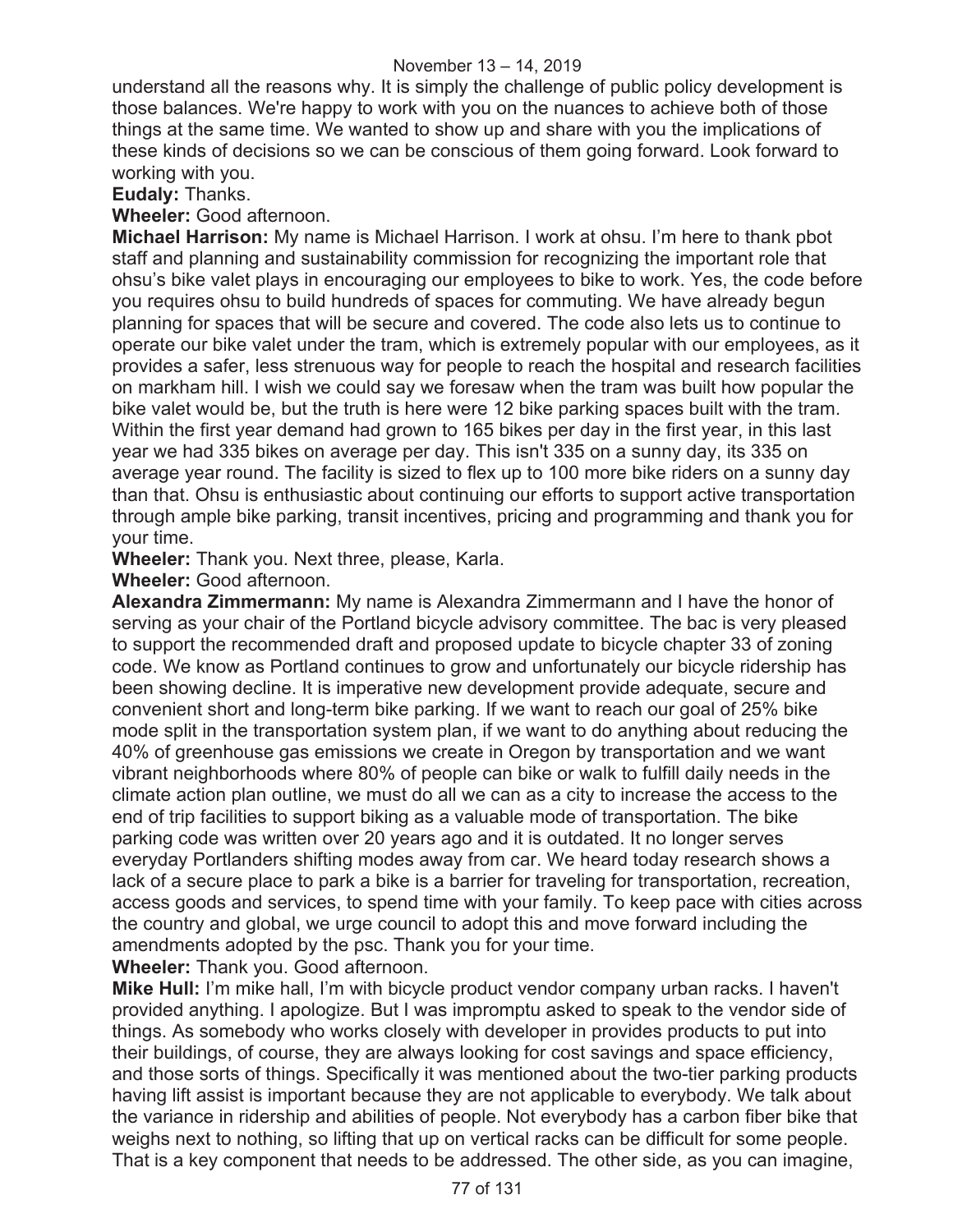in the pacific northwest and Portland specifically, bike parking, biking as an industry is big business. So everybody from pipe benders and bike infrastructure companies are in this market. There are different standards that need to be adhered to when we talk about what is a good bicycle parking product that can securely or a bike can be securely be locked to so it is there when you get back. Pre and post trip are the most important thing for cycling. It was mentioned earlier the impact it could have on someone who may have their bike stolen and what that does to them. So, having guidelines to make sure, excuse me, that good products are provided that will serve those needs and make sure people have their bike when they come back to get it is very important and that's why I would urge you to consider these amendments.

**Eudaly:** I'm interested in the lift assist because I'm too short to use the regular bike parking area in my apartment. So my bike is with the children's bikes and I feel a little silly. **Hull:** It is not unusual. That is definitely a major concern and something we try to address with providing a, part of the challenge is not just providing one type of product there was mention of less than 50% vertical racks which is a really good thing. It was mentioned cargo bikes, ada, those sorts of things. This industry is changing so quickly. E-bikes is another thing hugely impacting the products we need to provide as well. There is such a wide variety of users and bikes and this and that. Trying to accommodate those is extremely difficult. Having the options to provide multitude of options within the guidelines is essential.

# **Eudaly:** Thanks.

**Wheeler:** Very good. Thank you.

**Jillian Detweiler:** Good afternoon, my name is Jillian Detweiler, I'm the executive director of the street trust and we're here to support the update of bike parking standards. I thought I would mention we have used metro, rto, regional transportation options funding to assist rose cdc to buy bike parking and install it for residents. I hope we are moving quickly on a path that we are no longer creating an unmet demand with new development. This hearing and the testimony of abc makes me want to redouble the efforts to address the huge backlog of all of the exists buildings. I hear it from my staff and we heard it today from residents of affordable housing. I have had the opportunity for some reason to spend quite a bit of time with the council the last few days. I wonder if pcef could ultimately be a source of funding because helping people to ride bicycles would move towards our greenhouse gas emission goals. So that's something we might explore as well as rto funding. I hope we are on a path to get bike parking and new development. I would not favor the approach that was described by the smart growth Oregon representative. I think the psc spent a lot of time developing the code and architects were involved in that. And we're a partner to address the deficit that we have. Thank you.

**Wheeler:** Thanks, Jillian. It is good to see you again. You have been spending a lot of time. Thanks all three of you. Next three, Karla.

**Moore-Love:** That is all who signed up.

**Wheeler:** Do you want to bring staff back? Do you have further questions **Eudaly:** I have a couple of questions.

**Wheeler:** Thank you to everybody who testified. That was good testimony.

**Eudaly:** Just for clarity, could one of you briefly explain the choice between having a dedicated room and having in-unit bike parking? We are setting some minimums and requirements, but could a developer provide all of the bike parking in a room? Or a minimum of 50. I guess I will just walk you through and if they only provide 50% they would have to provide in-unit parking for a commensurate number of units. Is that correct? **Figliozzi:** Yes.

**Horman:** Yeah. It is the option. We allow up to 50% as an option if that project wants to.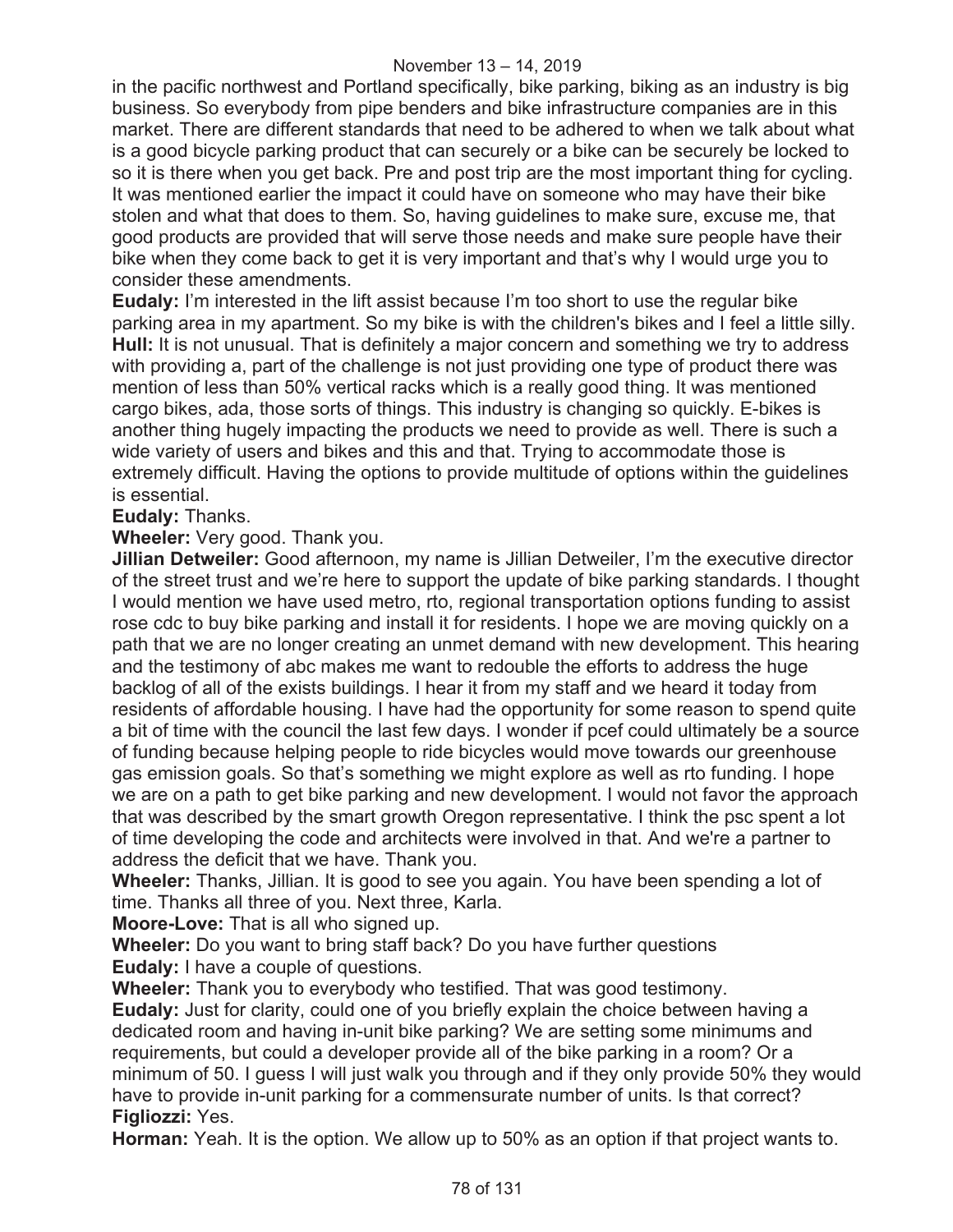#### November 13 – 14, 2019

**Eudaly:** I mean, I have to say, it seems there is such high demand for bike parking and there's so much -- so many vacant units in the city mostly unaffordable to most renters that not having bike parking is going to make these properties less competitive. You don't have  $to -$ 

**Horman:** Yeah. We've been talking to property managers, talking to developers. I think they have cited some of the apartments on williams that bike parking is used as a marketing tool.

**Eudaly:** Well, yeah, I would imagine so. And so this touches on multidwelling units, commercial zones, school sites. We don't address transit hubs. We do? I couldn't -- here is the code update. I didn't read every page. I have been well briefed. That is an issue I'm really interested in. We are seeing a lot of affordable housing development in areas where public transportation is inadequate to get people all the places they need to go. So they may be more reliant on bicycles to get to the transit. Once they get there, is there a safe, secure place for them to park their bikes? I think that is an excellent interim solution while we anxiously await better, more frequent and increased bus service across the city. **Figliozzi:** On passage 43, recommended draft table 2.666 which is the minimum required amount.

**Eudaly:** Okay. I got it.

**Figliozzi:** The category is basic utilities and the we have transit centers.

**Eudaly:** There we go.

**Figliozzi:** And then light rail stations. And one of the things that we did as part of this update is really recognizing that previously the previous code had one standard, eight long-term spaces per transit station. We know transit centers will have a different use and demand than light rail stations. We will have a higher demand in our central city neighborhoods.

**Eudaly:** These seem like really small numbers relative to our goal of 25% mode split. Why are they so low?

**Horman:** So tri-met was part of our stakeholder advisory committee and this is that nuance of how their new projects come about. There is a definitely a commitment from trimet to include bicycle parking. Again with code and across the board, this is the baseline. This is meeting that bare minimum and so working with them, looking at the different transit centers and what is available and the space that is available at those transit centers, that is sort of how we got to these numbers. I know commitments can change. They look at these as the very baseline, but they can use this number in their grants and things. So a lot of that was around that conversation with tri-met looking at their past projects. The eight in current code.

**Eudaly:** I'm thinking of cities with more impressive mode shares and they have space for hundreds, maybe even thousands of bicycles. Not dozens. I'm concerned about that. **\*\*\*\*\*:** Yeah.

**Wheeler:** I will put one blanket statement out. Man, it has been a long day. I can't speak anymore. This is not a code that is intended for the short term. This is a code intended for the long term. I want to acknowledge some of the arguments that people make in the near term. They say, it is not safe for me to bike in my community today. And, therefore, by requiring this kind of bicycle parking that is secure, that is safe, that is easily accessible, you are adding to the cost of housing and you are pushing people out of housing. I hear that argument a lot. Again, this is not just about today. In fact, it has taken five years to get this set of ordinances to where they are today. This is a 10, 15, 20, 25-year play. This is for buildings that will be around for a long, long time. Through the housing bureau, when we invest in workforce and affordable housing, we are building for 100 years. So it not only my hope, but my firm expectation the mode share will change precipitously in the next decade or so. And so we are talking about really for buildings that are just being designed, we are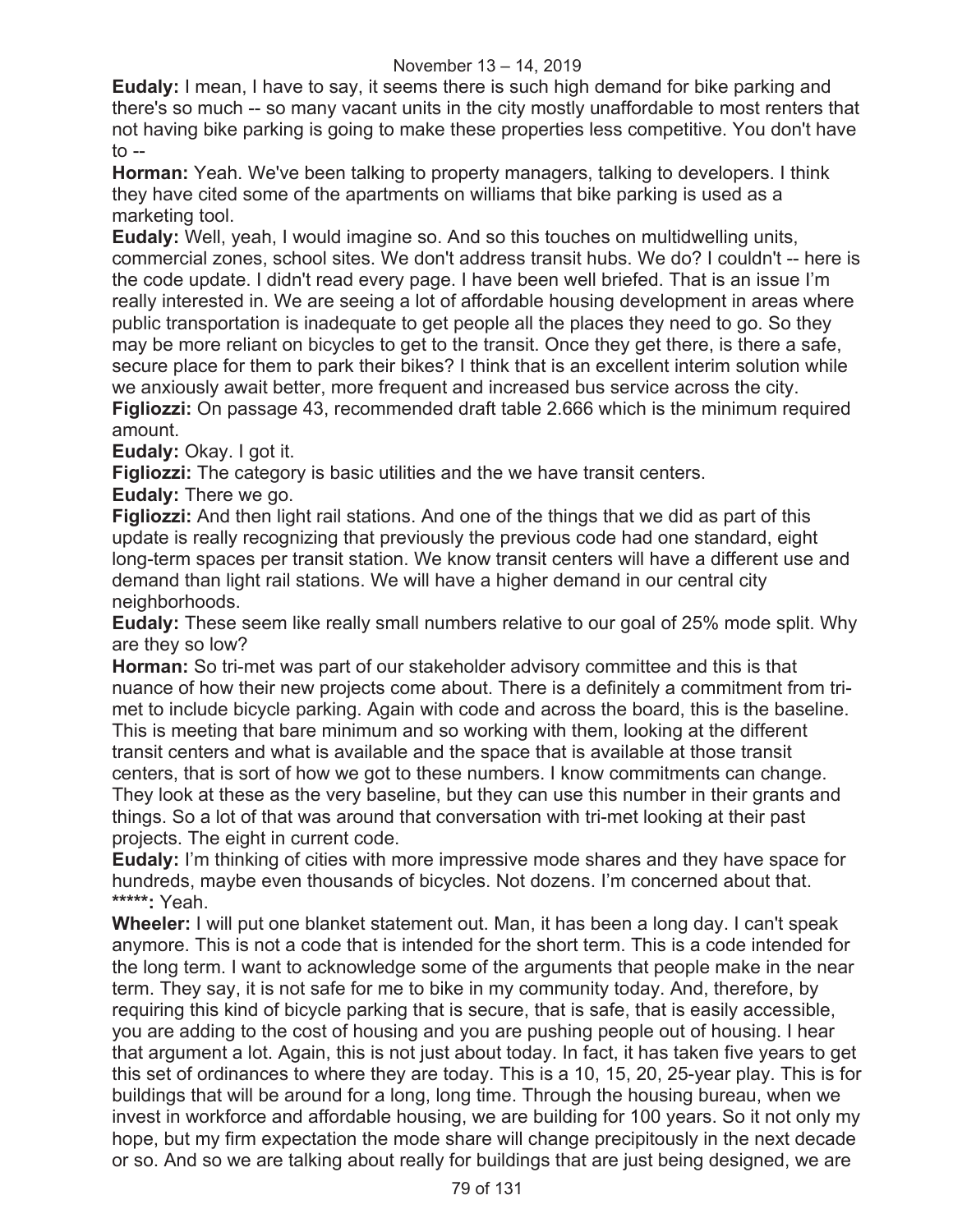talking about their literal infancy in terms of their -- where they are in their life cycle. It is very important that we start somewhere. This is an important place to start. Bicycling isn't for everyone. I want to be very clear about that. I understand that. And we are also looking at other modes, including transit. We are looking at ways to make our roads safer. We are looking at ways to make our city more walkable for people who choose to walk. We are looking at transit innovations and revolutions that will take hold over the next 5, 10, 15 years. This is just one piece of the puzzle. I know it can work because I've seen it work in other cities, not only here in the united states, but around the world. It is very important we push forward on this even though, yes, in the short term there will be some adjustments to be made. That being said, I think it is very important we move forward. If we are serious about the climate action goals and we talk about them a lot. If we want to meet them rather than talk about them, this is the kind of policy we need to lead and we will. Thank you for your report. Colleagues, thank you for your hard work. Thank you everybody who testified, especially those of you who have been working on this for five years. It is impress if work and I'm glad to see where it is and we are within spitting distance of getting it across the finish line. These are nonemergency ordinances. We will not take votes today on either of the amendments or on the base ordinance. We will move them to second reading. The oral record is closed, but if people wish to continue to send us information via e-mail, of course we will consider that. Item number 1048.

**Moore-Love:** We need to set a time certain.

**Wheeler:** Do we? Why?

**Lauren King, Deputy City Attorney:** Because it is a land use item and you are going to take a vote at the next meeting.

**Wheeler:** So we need space for both. When do you propose -- I would like it to be on a day when we can all be here, if that is possible. Karla?

**Moore-Love:** It is a vote on the amendments.

**Wheeler:** I like to give long speeches when I cast my vote.

**Kings:** They need to vote on the amendments and roll it to another date for the final vote. **Wheeler:** So we are picking for the vote on the amendments.

**King:** Yes.

**Moore-Love:** If that is next week, I have 11/20, that is Wednesday morning.

**Wheeler:** Great.

**Moore-Love:** Just commissioner hardesty is not here. But she is gone the following week as well.

**Wheeler:** We will take it. If she wishes to submit written testimony I'll read it on the record. Commissioner eudaly, you will be gone on the 27th, which sounds like the final vote.

**Eudaly:** Of November. I can call in for that, if not, just come in.

**Wheeler:** Great.

**King:** So were clear 11/20, next wednesday at 11:20 in the morning. And then the oral record is closed so there will be no oral testimony next week, but the written record remains open until the next hearing.

**Wheeler:** Unless either of my colleagues have objections. If people have thoughts based on what they have heard today, I would like to hear them via e-mail. 1048 first reading of a non emergency ordinance it moves to Wednesday 11/20. 1049 moves to on Wednesday 11/20. Next item. 1050. Time certain 3:30.

# **Item 1050.**

# **Wheeler:** Commissioner Fritz.

**Fritz:** Thank you, mayor. Thank you colleagues and thank you everybody for being here and being a part of this item, if you could come forward if you are parts of the first presenters. I acknowledge Michiko Kornhauser and Carol Urner who are acknowledged in the resolution for their dedication for the eradication of nuclear weapons. Michiko is a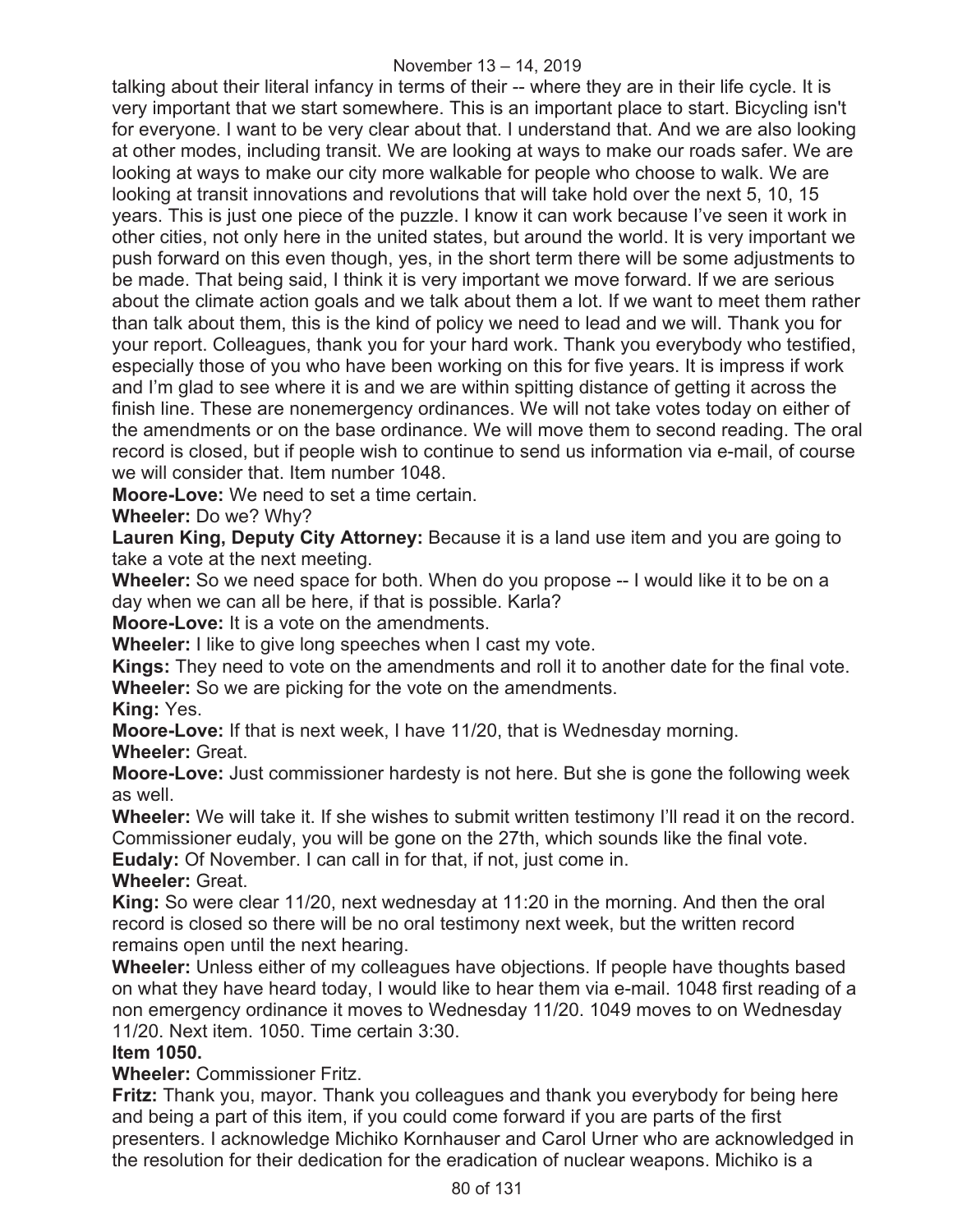Hiroshima survivor and will be sharing their story and Carol who organized the first Hiroshima and Nagasaki memorial in Portland in 1962 is in the audience today, thank you both for your work. On the behalf of the city of Portland I thank the Oregon physicians for social responsibility for their advocacy and collaboration in producing this resolution. The last summer the Oregon physicians for social responsibility communicated to Portland city council a request for the council support and passage of a resolution to declare the city of Portland's opposition to nuclear weapons and urge the united states federal government to sign the treaty of the prohibition of nuclear weapons and take action to prevent nuclear war. This would allow the city of Portland to join cities and elected officials from across the country and around the world in formally supporting the treaty on prohibition of nuclear weapons. People might say why are you weighing into this policy this is a federal issue. We know if there is a nuclear strike it is going to be against a city and therefore is of great concern to us as a city of Portland and we want to be solidarity and on record with cities all over the country and all over the world to make sure that our voices are heard. And this is something we can do. We sometimes feel -- I feel like we can't necessarily affect what the federal government does although this resolution does call on the contacting the Oregon delegation with our plea, but we can make a statement of our values. I appreciate everybody being here today. First, I would like to welcome --

**Wheeler:** Commissioner Fritz, before you call up the panel. The council clerk informed me we need to read the other item, we can take them up separately, but apparently.

**Moore-Love:** I had the wrong numbering on mine so I read the old 1050 and you want the declare opposition.

**Wheeler:** My understanding is the tuesday memo clarified these in the order they show up on the agenda.

**Moore-Love:** It did. My numbering is wrong. That is why I read the old titles first. **Fritz:** I trust Karla.

**Wheeler:** Go ahead and read it, Karla.

**Moore-Love:** Declare cities opposition to nuclear weapons and urge the u.s federal government to sign the treaty on the prohibition of nuclear weapons and take action to prevent nuclear war.

**Wheeler:** Thank you, Karla.

**Fritz:** Please come on up Chisao Hata is the Oregon physicians social responsibility advisory board and peace work group member and will give an overview on the resolution. I'm going to be asking you to time folks since we're running a bit late so is you could give people five minutes please for the first speaker. Welcome, I apologize I probably messed up your name.

**Chisao Hata:** Mayor wheeler and commissioners, my name is Chisao Hata and I'm speaking on behalf of the Oregon physicians for social responsibility to support and pass the resolution you mentioned. Since 1981 the physicians for social responsibility has been known as psr began with doctors and health professionals recognized there was no cure to nuclear war and that it was their professional obligation to prevent a nuclear war from happening. For their continued dedication the international affiliate was awarded the 1985 nobel peace prize and psr also gave birth to the international campaign to abolish nuclear weapons also know as ican which was awarded the 2017 peace prize for their work to urge the u.s. Government to sign the u.n. Treaty on the prohibition of nuclear weapons ultimately supported by 122 nations. Goebel cities support the treaty on prohibition of nuclear weapons and by passing this resolution you join other city leaders from a dozen u.s. Cities and more than 100 cities from around the world. We urge you to add Portland to the list of cities. We also remind you that Portland has been a mayors for peace city sincer 1988 calling for the mayors of hiroshima and nagasaki to abolish nuclear weapons. We thanks commissioner amanda Fritz for working with Oregon psr chapter leadership and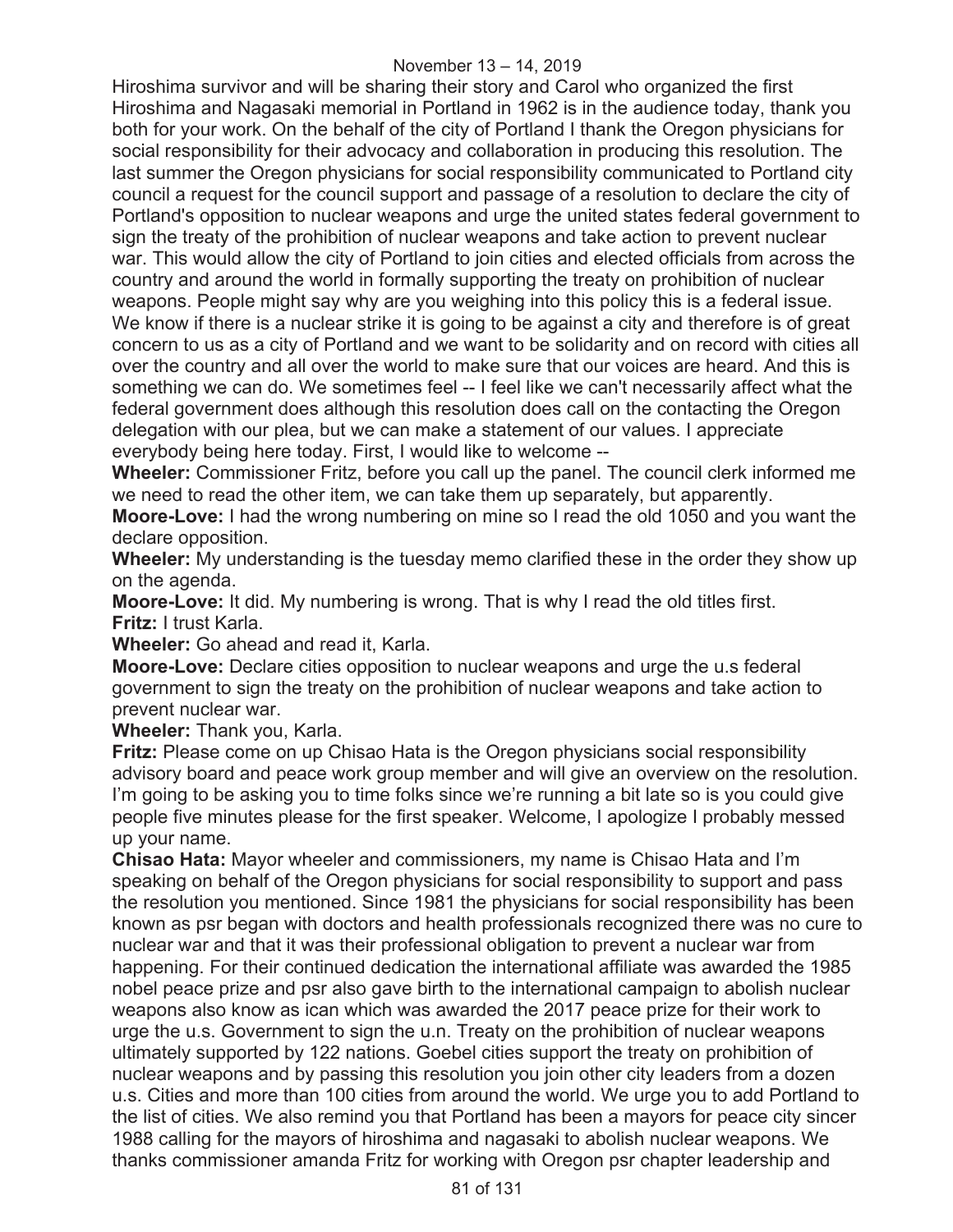partnering organizations to bring this and the next resolution supporting diplomacy with Iran to your attention and active vote. We celebrate and honor our state leadership who passed senate state memorial 5 and 100s of Portlanders who signed a petition on the support of a nuclear ban treaty. All these are detailed in the submitted testimony. We in the pacific northwest have a direct link of the manufacturing of the only atomic bombs used on the planet. Plutonium for the bomb that devastated Hiroshima Nagasaki was produced at the hanford nuclear reservation which also sits on top of multiple fault lines. The columbia river is a mighty natural force affecting how all of us live and survive. Un fortunately the work to preven nuclear war is as urgent today as ever and we will hear testimony today that nuclear weapons have harmed and destroyed lives in Portland. Portlanders pay millions in taxes to support nuclear weapons which deprives our citizens of fund for education, health and climate justice. Fortunately, there is a way out of this nightmare. By supporting this resolution you become leaders in the movement for nuclear sanity. The resolution resolves to pursue to completely past nuclear disarmament first it supports legislature at the federal level that decreases the risk of nuclear war. Secondly, it supports the treaty on the prohibition of nuclear weapons. This resolution also recognizes dedicated, fierce and gracious activists who have given their lives to the nuclear free world. As an artist, it is my job to create, not destroy. As a mother and as a grandmother, I want to leave a legacy of protecting our natural world. As a person of color, we have continued to be brutalized in america and by america. As a sansei third generation japanese american, my immigrant parents came to america from hiroshima for a better life. As a human being, I want us to be safe and I want us to connect and build lasting relationships and celebrate our american diversity. As a citizen of the united states and a Portlander who's history is threaded deep in the fabric of the city, I urge you to pass this resolution today.

# **Wheeler:** Thank you.

**Fritz:** Thank you. That was beautiful. Our next panelist Michiko Kornhauser is an atomic bomb survivor. State representative Tawna sanchez was the chief sponsor of the state version of this resolution. Sjm. Senate joint memorial 5. And retired commander Harvey Thorstad is a member of veterans for peace chapter 72 and the national associate for atomic veterans. Welcome.

**Michiko Kornhauser:** My name is Michiko Kornhauser I came to Portland in 1986. I have been speaking to students and government employees to share my story so as to send my message about how cruel world war ii was because there must be something better to solve the conflicts between the nations instead of killing each other. The pacific war started in 1941 when I was 6 years old. During the war we lived -- I lived less than 100 miles east of hiroshima. By 1944 american fighter planes began to flight over us to shoot anybody they could find. I wondered, what the war was for? We were not soldiers, we were kids. March 10, 1945, fire bombs dropped from b-29s killed more than 100,000 civilians in tokyo alone. Three months later my city was destroyed in the same way. I lost 25% of my classmates. Soon after that, the school teachers took the remaining students to the countryside away from the city to be safe. On august 6, we were playing outside, sky was blue and beautiful. But then suddenly we were covered with gray ash. The teachers shouted, go and run to the river and wash yourself. So we did. But when we got there, the river was covered with grayish ash. That night a teacher told us that a huge bomb fell over hiroshima and the entire city was destroyed. We then knew where the ash came from. Three days later we heard another bomb fell over nagasaki. The two atomic bombs dropped over Hiroshima and Nagasaki killing more than 200,000. On august 15, the war ended and we came home. The city was a shamble and soon my baby brother starved to death and that time my mother had a teenage boy living with us because his parents had been killed during the bombing. This boy had an older brother working in hiroshima so he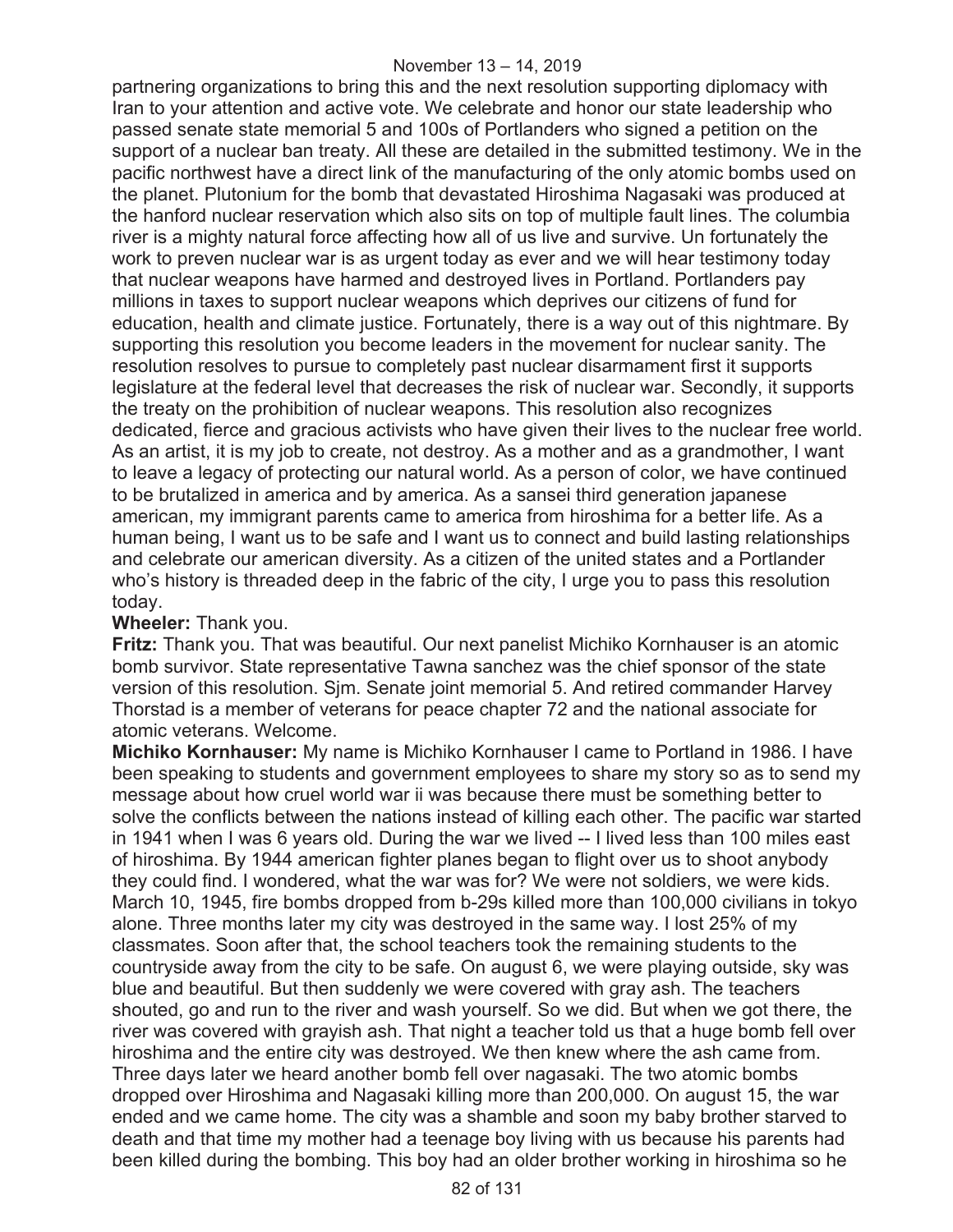went to hiroshima to look for his brother. He walked all over the city and finally found his brother dead in the ditch. He had his brother cremated and buried and came back to live with us. September came. School started, then one day when I got up I noticed fallen hair scattered over the pillow of this boy. He was taken to the hospital and soon after that he died of radiation sickness. He never saw the atomic bomb explode. He only walked around the city. After the bomb was dropped looking for his brother. Now this entire family was gone. I often think about the ash that fell over us in the countryside. It must have been radioactive too. In 1961 I came to the east-west center at the university of hawaii. The following july in 1942, america exploded a nuclear bomb over johnson islands. I saw the most hideous looking mushroom clouds spreading over waikiki beach in the middle of the night and the next day I was drenched with radioactive rain. I often wonder why I'm still living in this world. Do we want our children to experience something like this that I have gone through? I don't think so. Then we have to work together towards something better for the sake of our children. Look at the nuclear power station in japan which was a peaceful use of nuclear power, but the facility was destroyed by the earthquake and tsunami. There is a tremendous concern now over cancer in people caused by this accident. Recently they abandoned the use of the facility. If the peaceful use of nuclear power is this dangerous, what effect will it have on us as weapons? I strongly hope that the leaders of the world will realize how precious this earth is and we should not be dropping or shooting up nuclear bombs. Instead think about the safety of the living creatures on this earth. Without peace, there is nothing here for us to live on. This earth is simply too small to think about that seriously. -- not to think about that serious. Thank you very much. **Fritz:** Thank you for sharing. Colleagues, you can see why my staff and I thought this was so important to bring this to council.

**Wheeler:** Thank you so much for being here. **\*\*\*\*\*:** Absolutely.

**Tawna Sanchez:** Good afternoon. My name is Tawna Sanchez, I'm the state representative for house district 43 North and Northeast Portland. I don't know think I need to say much. This is why. The senate joint memorial 5 that was passed in the legislature this past year really does mean exactly this. It really is about we as human beings and what we are doing to ourselves over and over again we have recognized when we have made mistakes and things like lead in pipes was not safe, things like lead in pipes is not safe, things like lead in paint was not safe, asbestos was not safe. We thought things were all great and wonderful at one point cause they did really wonderful things but we know now they are not safe. We know nuclear energy is not safe for a long time and we know that it is more dangerous in the hands of the wrong people. We know that hanford is a very dangerous place to be as a member of the hanford cleanup commission, I can tell you every time I'm in the area it makes me nervous because the tunnels have collapsed, there is still the danger of leaks, there are still problems, it still sits next to our mighty river. This is a dangerous thing. Everyone knows that. There is nothing we need to say any more about that. All we have to do is do something about it now. I'm going to leave it at that. **Wheeler:** Thank you, representative sanchez. We appreciate it.

**Harvey Thorstad:** I'm Harvey Thorstad, commander u.s. Navy retired. I strongly support this resolution and the follow-on resolution for diplomacy with iran. I represent two organizations. Veterans for peace who has had as their mission for decades the abolishment of nuclear weapon and to use diplomacy in place of war. We have seen war. We know how terrible it is. I also represent the national association of atomic veterans. I'm atomic veteran by reason of having witnessed 33 air bursts over christmas island at a distance of approximately 22 miles. At the time we had film badges and they checked us out and said, hey, you are within safe limits. A number of years later, I had thyroid problems and had half a thyroid removed and discovered one of the earliest indications of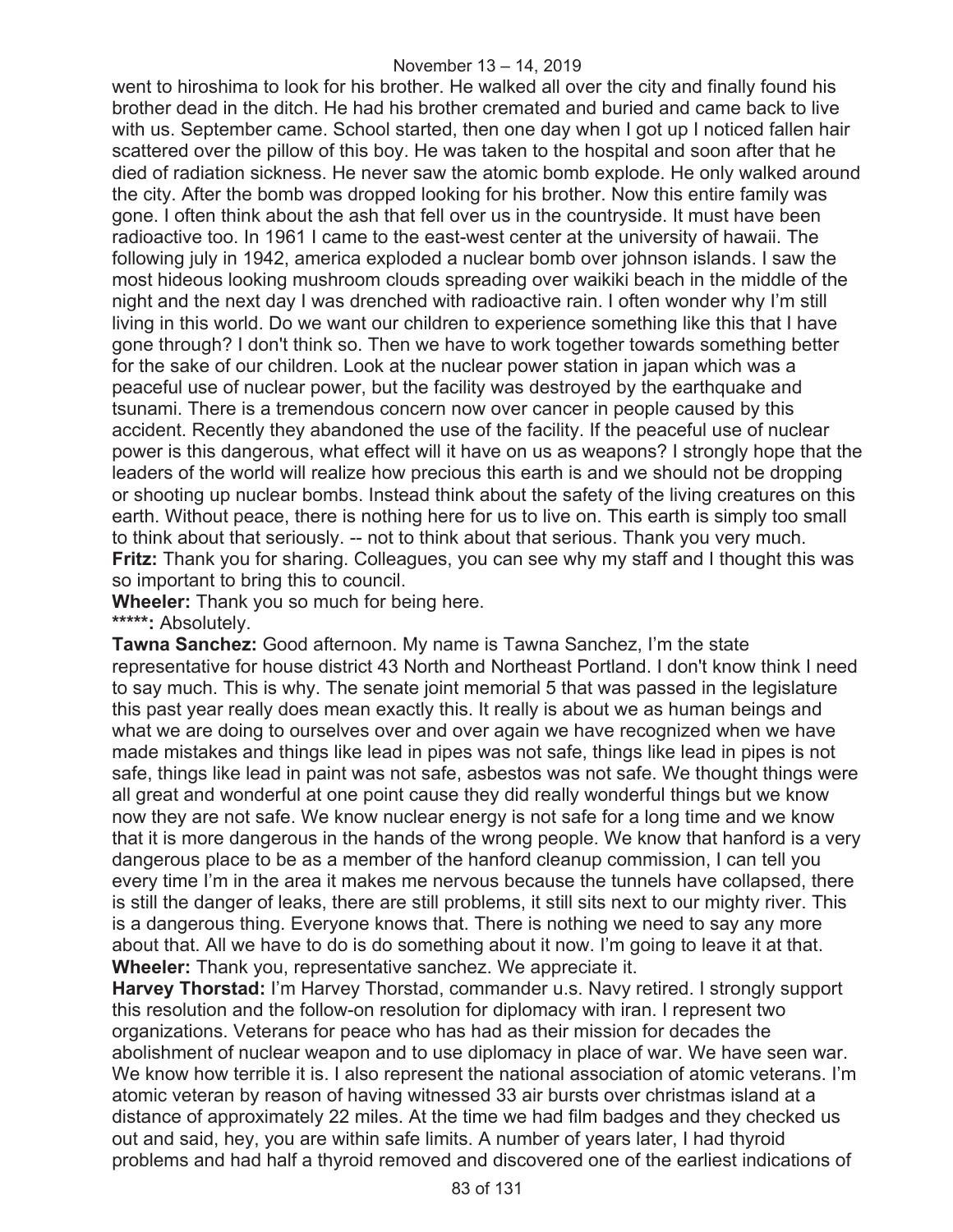radiation poisoning is thyroid problem. The standard of the time were inadequate. Nuclear accidents happen. I was within 24 seconds of being at ground zero for nuclear air bursts due to a nuclear accident. It happened like this. I was aboard ship the uss muncy off christmas island. Our job was to first lay a moor in two miles of water and haul a barge out prior to the nuclear blast to set a target for the air force coming over so high you can't hear them. A single point moor moves around in the water and it was dark. So one time we had a little problem finding the moor. So we are running late. We did find it, we set up the target, set our generator set off to give the signals to the air force as to where they should drop their bomb and then we are going as fast as we can to get out of there because we were late. Predawn, still dark, listening up on the bridge. Myself, 79 other members of the crew. We hear this is air force 76, target acquired. One minute to countdown. A bit later we hear over the speaker, 30 seconds. 29, 28, 27, 26, 25, 24 -- I say hold count. I say again hold count. This is navy christmas. Air force 76 what is the problem, over. This is navy christmas. The support on the beach. We vector that you have targeted the support ship. Flash target. Over. That was us.

#### **Wheeler:** Oh, no.

**Thorstad:** It was that close. Nuclear accidents happen. Even if they are not intended, it can start a war that can destroy the world. Myself and my organizations I represent strongly recommend support of the two resolutions. Thank you.

**Fritz:** Thank you. And thank you for your service.

**Wheeler:** This is more than gripping testimony. I appreciate your being here. Thank you. **Fritz:** Gives us a whole new lease on life being where we are, after a long day. It is really important you are here. We have two more invited testimony and four signed up to testify. Kianna Angelo is a Marshallese community member and founder of living islands and a board member with the alliance national network. And Yukiyo Kawano, a third generation - - and will be sharing her personal story. Again, I apologize for messing up your names. Please tell me how to say it right.

**Wheeler:** Good afternoon.

**Kianna Jewlo Angelo:** You said my name correctly. Thank you so much. Thank you, mayor wheeler and commissioners. For your time and hard work you do for our great city of Portland, Oregon. Today I'm here in the Portland city hall to speak on behalf of the Marshallese people concerning our nuclear legacy. The republic of marshall islands in the pacific in Micronesia in the pacific. Known as the home of the most important u.s. military base in the pacific region. We are known for the dome. The marshall islands -- dome holds 3.1 cubic feet or 35 olympic size pools of u.s.-produced -- sorry. u.s. Produced radioactive soil and debris including lethal amount of plutonium. My name is Kianna Jewlo Angelo. I was born on a small outer island in 1973. I was adopted and brought here and raised in vancouver, Washington, by an american family. I attended private schools in Portland, Oregon, where I live today. I am fortunate and blessed to have had the opportunity to have found and co-found two major nonprofits in Portland that serves our marshallese communities along with covet and Micronesian islanders. It is called living islanding and cova national network, my biological family is here in Oregon and throughout the pacific northwest. Everywhere I have lived, I have been under constant threat of nuclear weapons. Today my children are living with that same very threat. My marshallese family is dying rapidly, most of them from cancers, heart issues and thyroid disorders. For example, one of our greatest in the marshall islands, Darlene Kejew a world recognized marshallese nuclear activist, one of my idols, fought for nuclear free planets in the 70s and 80s but lost to cancer. My uncle, Tony debrew former minister of the marshall islands fought the world for climate justice and global security, but lost to cancer. My niece, who was just 19 years old when she was told to take ibuprofen for the cancer that took her life. My own children, all four, all have heart issues. This year, like every year, I have been to 10 times more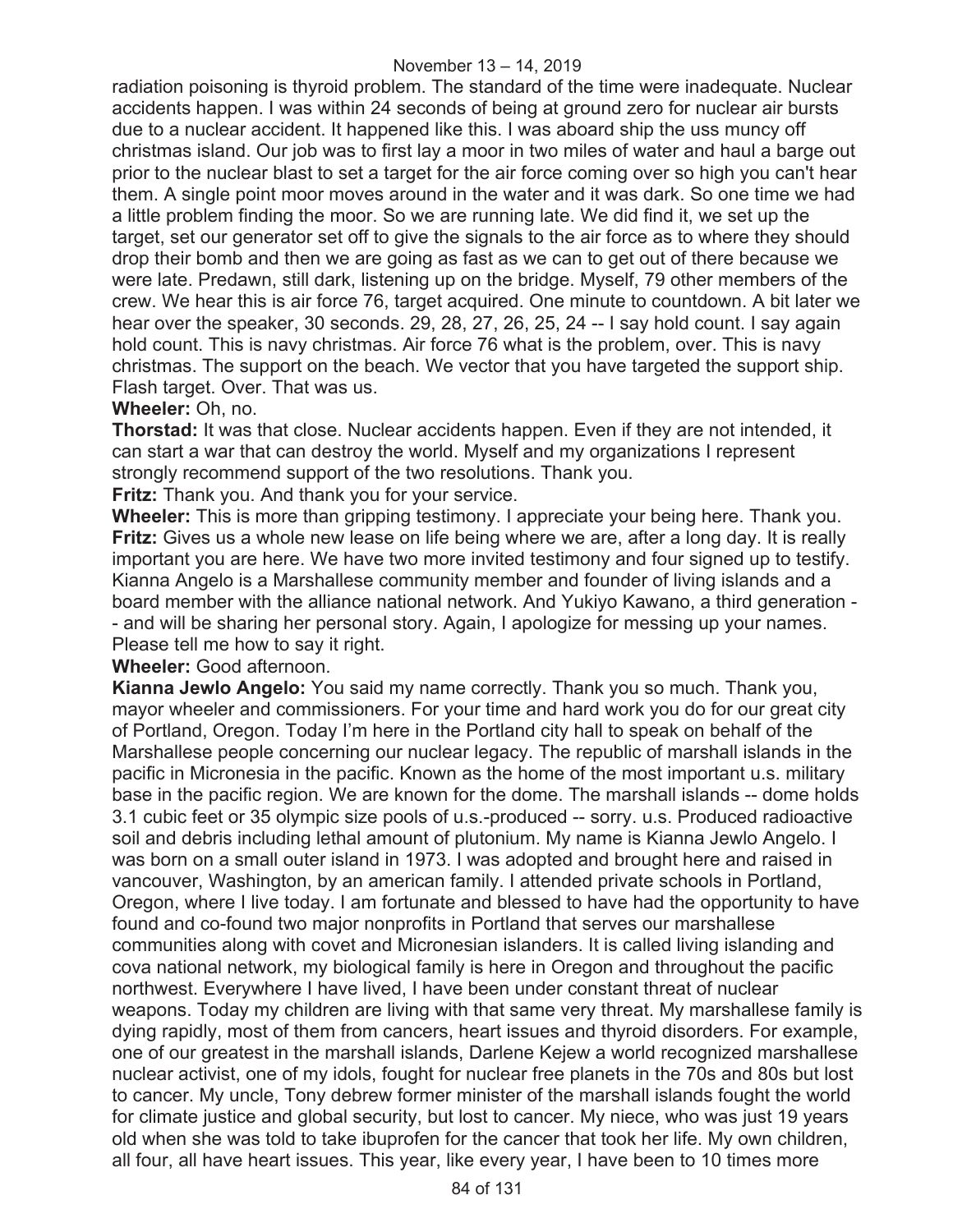funerals among my marshallese family than my adopted family. Most of them young and old, suffering from cancers degenerate disease caused by nuclear legacy. All of them died too early. Nuclear legacy is not only about those we lose. Those who survive equally are hurt. In the six years that my nonprofits have operated, I heard countless stories about displacement, about mental and physical problems. Many marshallese have lost their land, their ocean, their way of life. They gave their land to america, which promised them real peace in exchange for nuclear testings. Who were we to refuse world peace. The marshallese people fulfilled their part of the deal. It is time for the world to fulfill its parts. As we know, the nuclear weapons industry is massive and expansive, expensive industry. Money that could be better spent elsewhere, for example, cybersecurity or stabilizing the pacific region through programs like usaid. Money the state of Oregon and Portland can spend better on homelessness, schools, perhaps improved health and dental care for our elders. Instead it spends on nuclear weapons that is making the united states and the world less safe. Massive weapons that kill regardless religion, age, gender and political views. We already have something 6,185 nuclear weapons. Do we really need more? We are so proud of the support of Oregon physicians of social responsibility for shedding light on this particular heavy subject. I just want to say we are so proud of you, members of the city council, for listening to us and giving your time and consideration for us the marshallese people who migrated to Oregon and other u.s. States. This is our new borrowed home. This is our new way of life. We want our voices to be heard concerning our nuclear legacy. We want to bring our stories concerning nuclear weapons to the forefront. We want to warn the local communities of what we have been through because we do not want these communities to repeat that same history. We are merely trying to survive. We will never forget -- I will never forget standing on -- the deafening sounds of silence, only the silence of waves and palms in the wind. Just to remind you, bikini is where the testing was done. That moment I was scared. I didn't feel anything. I didn't like the idea that the whole world could be like this, including our beloved Portland. Working with people around the world to bring awareness about our people and our legacy in any way shape or form is vital to me. That is why I am here today. To stand before you and request you guys consider and help working with us. We truly urge the council to support this important resolution. Again, thank you [ speaking foreign language ] from all of us here, the marshallese people in Oregon and the west coast. **Fritz:** Thank you.

#### **Wheeler:** Thank you for your testimony.

**Yukiyo Kawano:** Hi. My name is Yukiyo Kawano. You almost got it right. I served on city board of Oregon physicians for social responsibility or Oregon psr. My concern for nuclear war is also very personal as I am a descendant of a bomb survivor of hiroshima. I have lost my mother, my grandparents and my uncle by cancer. In my work as an artist and educator, I negotiate my dna by use my hair in my visual practice. I have been investigating american narratives of nuclear war and finding how hiroshima and nagasaki erased an american story. In high school one of the tri cities of the manhattan project in hanford, Washington, uses mushroom cloud for its logo. A japanese exchange student, studying last summer saw this and wondered if we know that the cloud rising from the ground is made up of what the bomb destroyed. The city and the people. If the student from -- are not shy about showing their pride in presenting the mascot, the bombers. It is a reminder for us all. That the erasure of this history by the dominant culture in the u.s. Schools normalize violence and prepares children to accept the unacceptable. The \$188 million a year that Oregonian pay in tax for these weapons deprives us of the funds we need for education, which instead of offering student one-sided perspective, should give them a chance to think critically in the global term. Nagati saying "I'm not trying to change the school logo, but wants to help you consider a perspective that is more personal". End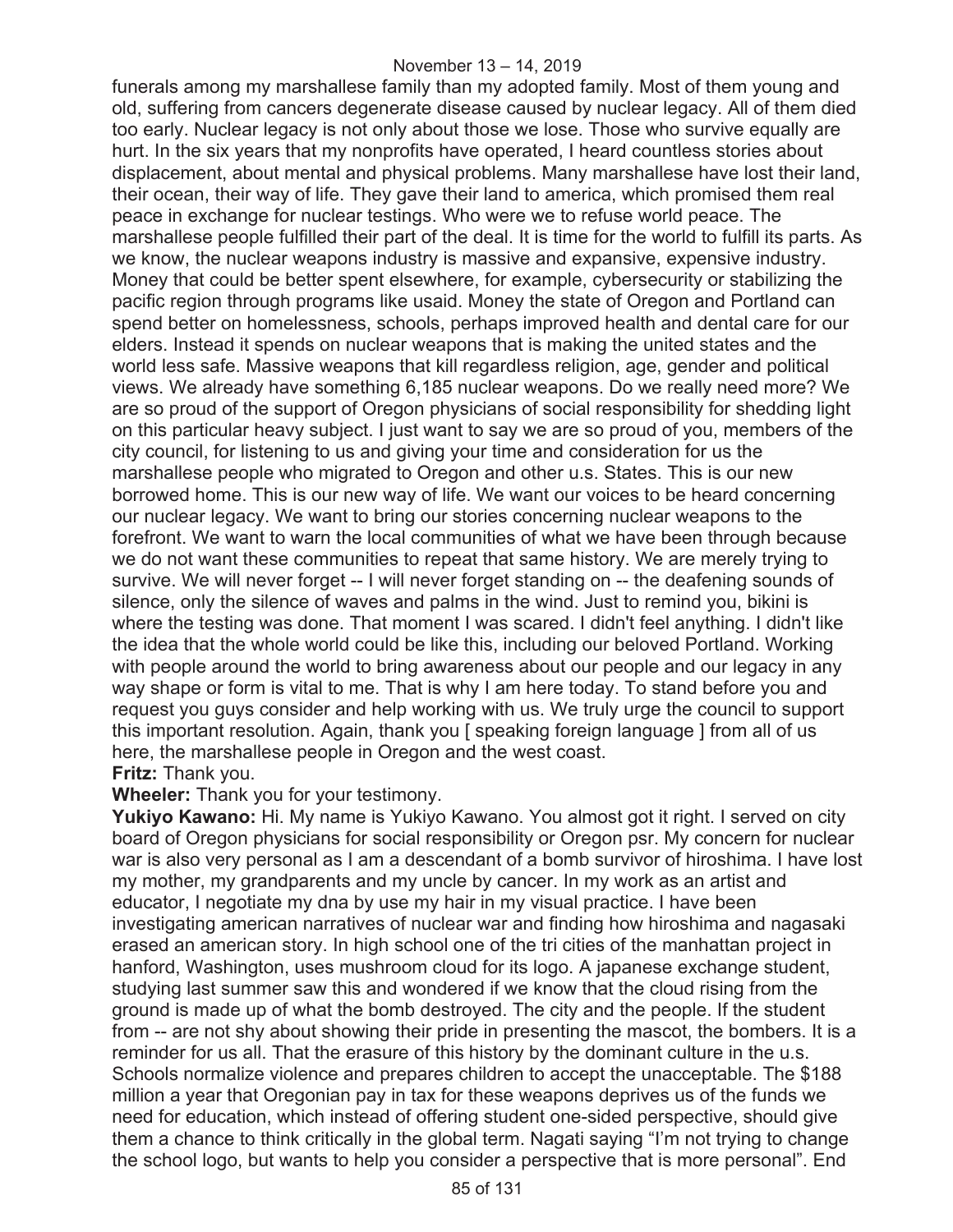quote. This resolution today support the treaty on the prohibition of nuclear weapons, u.n. Treaty passed with overwhelming support with 122 nations. Please vote yes to do your part in building the movement to prevent another hiroshima and nagasaki and marshall islands from happening again. Thank you.

**Fritz:** Thank you all for being here. That's the end of invited testimony, can we have two minutes, I think we have four people signed up is that correct.

**Moore-Love:** Six right now.

**Fritz:** If I could ask those who are testifying, I wouldn't have brought this to council without support. If you can keep your comments brief. We have another one.

**Wheeler:** Good afternoon Dan you want to go a head and start.

**Dan Handelman:** The two resolutions are on the same sheet, so my testimony mainly focuses on the Iran resolution. We are supportive of your support. Dan Handelman with peace and justice rocks, it's a sister group to Portland cop watch it was founded in 1992. We have sent in petitions about the iran resolution I hope you all received them, there are some that came around after July 28<sup>th</sup> protest action that happened here downtown and we sent some msore in last week. Over 150 people signed petitions asking to pass resolutions against war in iran and war in venezuela. We are working with the venezuela resolution. We are concerned that the u.s. is sending planes and ships and drones implementing Iran for anything that goes wronf in the region, while it supports saudi arabia war on yemen and stands aside for Turkey to invade north Syria for instance. We are glad this resolution talks about diplomacy explicitly against the iranian people. The Iraq affinity group watched hundreds of thousands of iraqis die from sanctions over the years and heard Madeleine albright say in the 1990s that it was worth the price. I don't know how many remember that quote but it is horrifying, so there are people in Iran dying because of the sanctions now and this resolution says we don't want war and we are against the sanction. We are supportive of that. Thank you for your time.

**Wheeler:** Thank you, dan.

**Amir Fathizadeh:** Good afternoon. My name is Amir Fathizadeh I live in the united states for 43 years. I was not involved in the war between iran and iraq, but my whole entire family were. I have lost my father, my brother, and 95% of the people I grew up with because of the war. I traveled to the iran earlier this year and lived there for three months and I wanted to witness and experience what people are really going through. The main question that everyone asked me was 'why we are holding out bargain and we are sticking to the deal that we made why is the united states doing that, we do not want another war, but the people are impacted by sanction heavily, my family is impacted by sanction, so my testimony today is on behalf Iranian people have suffered for a long time, they do not want a world war especially a nuclear war.

**Wheeler:** Good afternoon sir, would you like to start please.

**Peter Seda:** Thank you for sponsoring this, I'm honored to be here living in this city that such things are coming up for vote. I want to say very clearly that it is literally crazy for me to say we don't -- we have to resort away from even thinking about nuclear weapons as any kind of solution. I'm persian. I was born in iran. I have been in Oregon since 1976. It is literally crazy to consider war as a way to solve problems that are taking place right now. I hope people come to their senses as far as trying to use war and depriving one another of joy of life. I want to thank you again for posting this event.

**Wheeler:** Thank you for being here to testify.

**Dan Simmons:** Thank you. I'm Dan Simmons. I have been in and out of the middle east working for over 30 years, I served as a consultant to the executive director for the middle east council of churches, I founded before it was such a problem coming to light as the middle east baghdad mercy corps in its early days. My last task was the director for world vision in palestine and israel. I'm saying all of this to say that when the first world -- when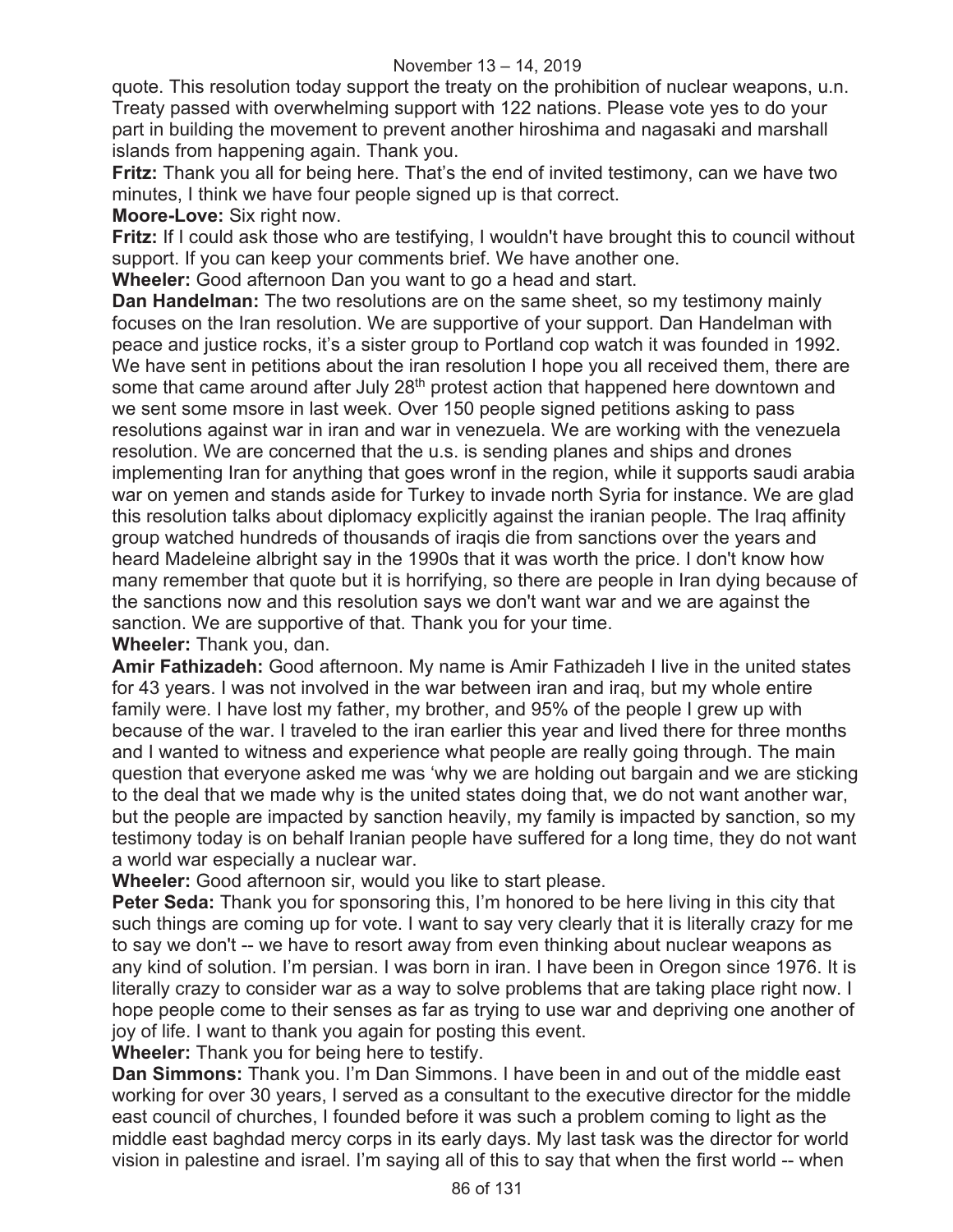the first war of the attacking iraq, our then president george bush sr. Stated something publicly, he said there is a new world order and what we say goes. It hasn't gone well at all. We have done what I felt would happen as a matter of fact, after I spoke in the Portland area, I went to headed to iraq to be a witness and to pray with the people there. Then I met with -- I was also there for both wars. I was in the second one I was in palestine and israel. And want impressed me so much is that we had disrupted the middle east. We. We claimed iraq had yellowcake, et cetera. And that they were supportive of the bombing of the world trade center. I met with people on the streets and people I work with. And what impressed me is that most people there and that includes lebanon and its conflict and syria. Is that most people were just like you and me. They have jobs to do. They want to raise their children. They want to instill their values. And they have very little power to influence the top echelons who choose whether we go to war or not. And so when I think about the suffering of literally hundreds of thousands of people and that we have disrupted the any sense of stability from iraq to now syria and lebanon as we are involved and palestine occupation, that we -- how can we sponsor or support another war? **Fritz:** Thank you very much. I appreciate your testimony.

**Wheeler:** Thank you.

**Maggie:** Hi. Diplomacy is the way to go. Obviously, but as a child, I grew up around three major military installations. And I had a chance to hear stories on both sides. Veterans day was just a couple of days ago and my first volunteer job was going to visit vets in the hospital twice a week for a semester. I had the opportunity to hear many stories from war brides who often encountered our enemies as well and so I got both sides of the story. But as far as like atomic devastation, there isn't anything more singularly devastating than nuclear war. You don't even have to hate the people you are bombing. You don't even know the people you are bombing. It is just a blind indifference. It is just obliterating people off of the face of the earth for, you know, a pittance. It doesn't cost very much. And that kind of disregard for the life of our planet, of our universe, of everything, is so telling about who we are. What we do to others we do to ourselves. I'll leave it there. **Wheeler:** Thank you.

**Fritz:** It seems that was testimony -- somebody else signed up?

**Moore-Love:** Ned Rosch. He is here. He was on the list. That is the last person I have? **Fritz:** And that was for both items.

**Moore-Love:** We had one sign up sheet for both items.

**Ned Rosch:** Good afternoon, mayor, members of the city council and thank you so much for the opportunity to share with you a piece of my heart. A year ago as many of you know, a group of Portland area activists brought to the city a 16-year-old iraqi boy for surgery, just like we had done 10 years earlier, in both cases surgeons in Oregon saved his life. This beautiful child at the age of 2 had a third of his body blown apart by shrapnel by a bomb dropped in iraq. Our first goal was to het him the care that desperately need, was unavailable in Iraq due to the American war on that country. Our second goal was to put a human face on the horrific butchery we call war., it was a life-changing experience to get to know and fall in love with 6-year-old mustafa and 16-year-old mustafa and with that came a conviction at the deepest level never again we would believe anyone selling war is necessary or just. We are in our best interest. An option we need to keep on the table. Sweet 16-year-old mustafa pleaded with his father to let him die. That horror multiplied by millions is what war really is. That is what an attack on iran would mean to iranians, americans and others caught in the crossfire. It is long past time we realize in the next war we and our loved ones could be mustafa. To prevent the next war, we and our loved ones must see ourselves as mustafa. For to stop this deranged administration which has already taken us frighteningly close to the precipice of war with iran, we need to understand on each end of the rifle, we hurt, we cry, we feel, we love our families, we aim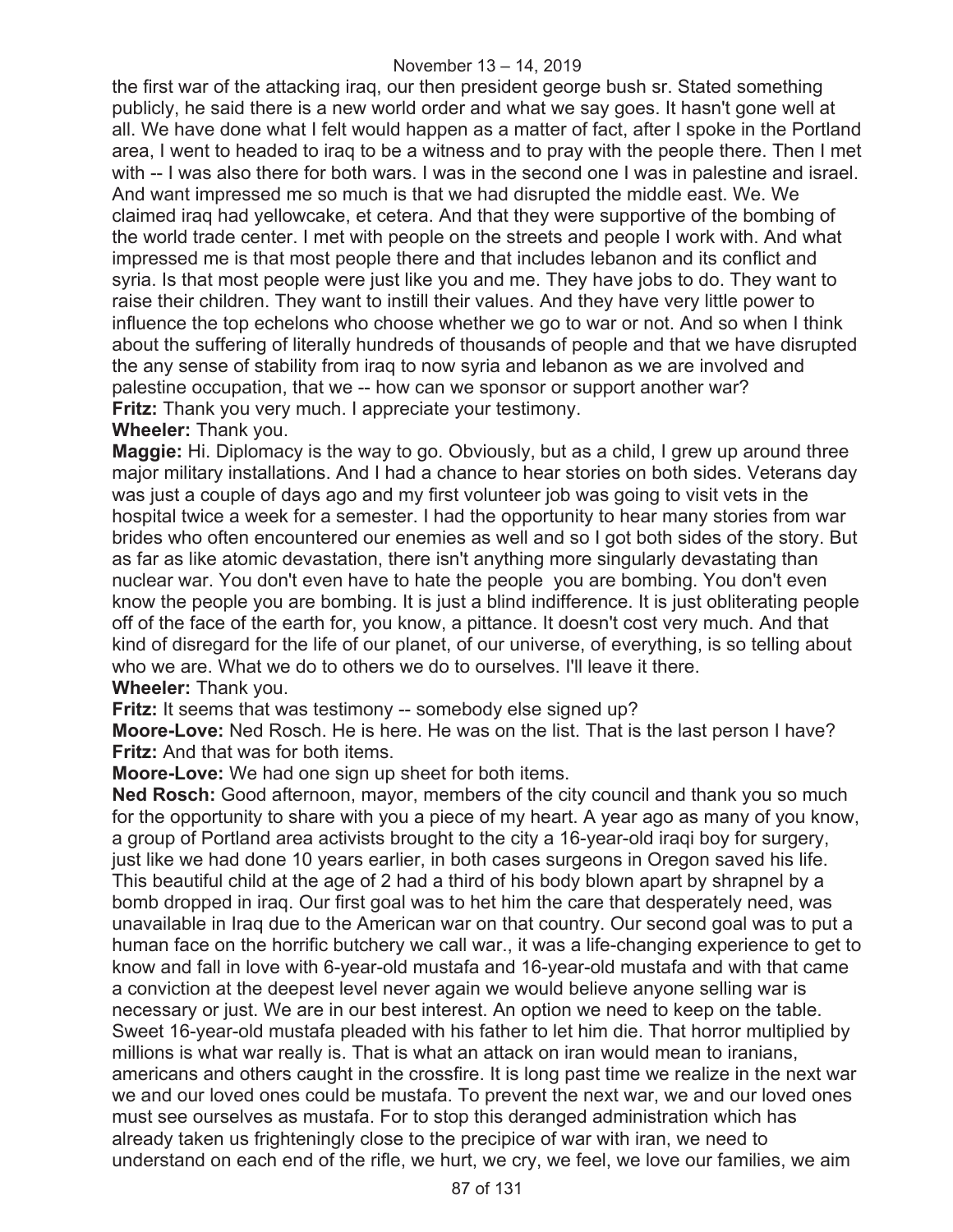#### November 13 – 14, 2019

for justice and peace. We are, in fact, the same. For the sake of our children and grandchildren, I ask you please do everything in your power to prevent war against iran. Thank you.

**Wheeler:** Thank you.

**Fritz:** Thank you very much. That was combined testimony. We will vote on the first resolution and have the presentation on the second and vote on that.

**Wheeler:** All right. Good. So you would like us to take the vote on the first. **Fritz:** Yes, please.

**Wheeler:** Item 1050, is there any further business? Please call the roll.

**Eudaly:** I want to thank commissioner Fritz for bringing these forward. I want to thank the women who came to share their personal experiences today. I think their words are going to echo in my mind forever. The ash covered river, the silence of the seashore, and the fact that iconic mushroom cloud is composed of what and who was destroyed by the bomb. Nuclear war was the climate catastrophe of my generation. It is extremely disheartening that decades later we are still in the business of nuclear weapons. I hope that we can do better for the sake of our children and planet. I vote aye.

**Fritz:** Thank you, commissioner. Thank you everybody who came. This is so significant and thank you for the beauty of the words talking about some of the most horrific things. By voicing them, talking about them, we can do something to make sure they don't happen again. I particularly appreciated the first speaker from hiroshima. My mother was bombed twice in london in liverpool. If those were nuclear weapons the whole of london would have gone and I certainly would not be here, but war is horrible whether its in Iraq or finding nuclear weapons I just very much appreciate Yesenia Carrillo and Oregon physicians for social responsibility for reminding us all of our social responsibility. Thank you for those in support who chose not to testify. Aye.

**Wheeler:** I would like to thanks commissioner Fritz for bringing this forward and gave us the hearing extraordinary testimony. I want to thank everyone who stepped forward to give testimony and acknowledge everyone else who did not necessarily give testimony that are here to give weight to the testimony. I'm happy to support this resolution commissioner Fritz. I vote aye. The resolution is adopted.

**Fritz:** Do we need to read so 1051 or did we already do that? **Moore-Love:** We should.

**Wheeler:** We are doing this a little backwards. We heard the testimony, now we will hear the presentation.

**Fritz:** This last summer the Oregon physicians for social responsibility and the american iranian friendship council request council's support and passage of a resolution to urge the federal government to engage in diplomacy with iran. It is a response to our constituents and reaffirmation to our commitment to this human issue and Iranian and american iranian people in Portland and abroad. Please welcome our invited panel. Will be giving us the background on this resolution. Again, we are running very late so I'm going to ask everybody to please stick to the time limits. We will let the buzzer go, even though I appreciated you doing that. Dr. -- I know how to say this and I can't get it out. Could you please come up and introduce yourself and just give an introduction and overview of the resolution. Thank you.

**Wheeler:** Good afternoon.

**Dr. Goudarz Eghtedari:** Good afternoon mr. Mayor and commissioner. My name is Goudarz Eghtedari it is a beautiful situation to be with you today. I do remember commissioner Fritz from when I was volunteering in a land use advisory and seeing her at timbers game and thornes games so it is good we are crossing path all the time. I only have a short and brief introduction to the iranian community In Portland. We are around 12,000 community in metropolitan and very active in the community as well. I personally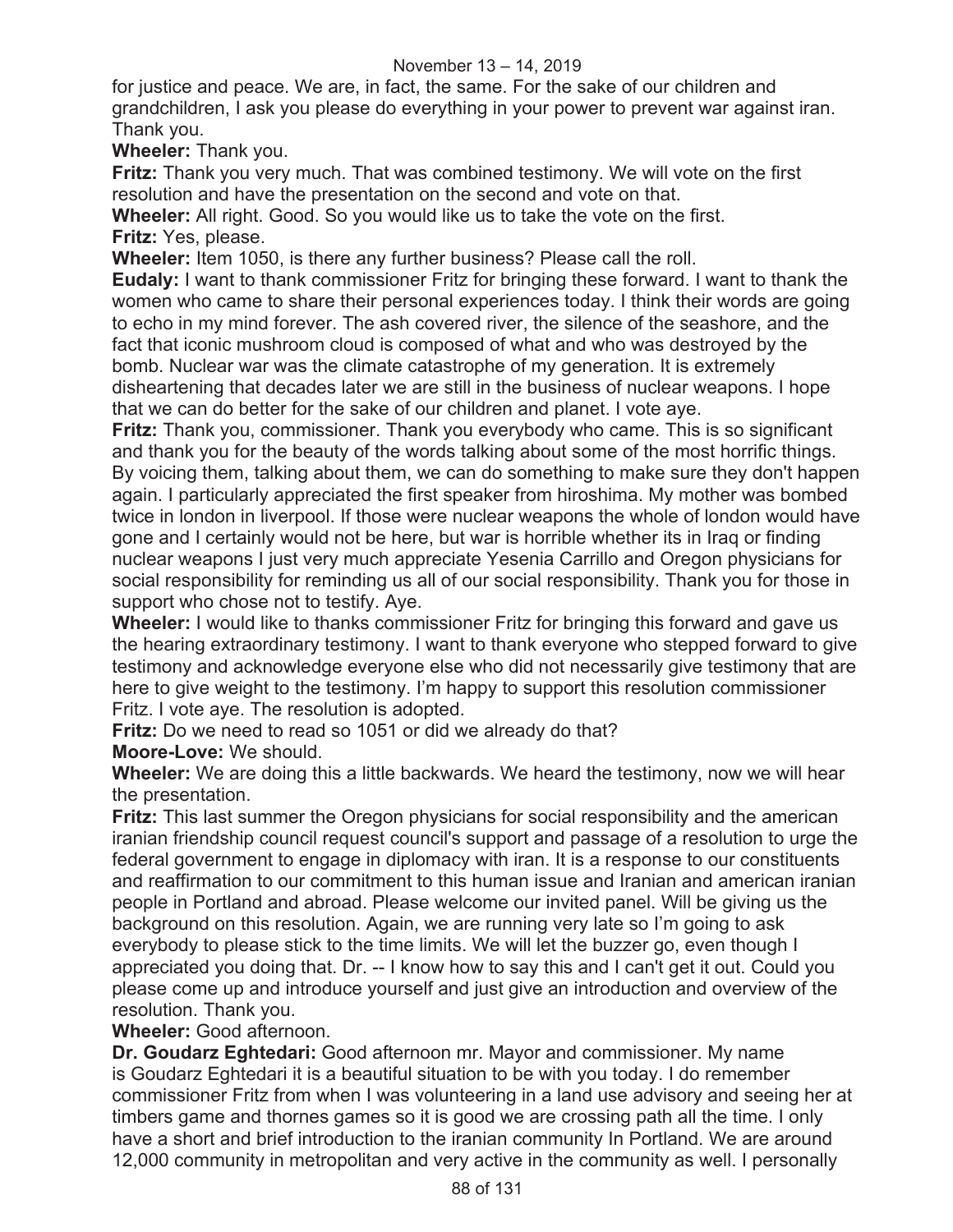have been involved with neighborhood association. I was on the board of laurelhurst association and southeast board for many years. Now I work as a professional for Oregon department of transportation. We have all kind of contributors to the community, including city of Portland, two recent department directors Zari Satner and Martin Giovanni have served the city of Portland. We do have civic activists including one of our guests, Sahar Muranovic who was on the school board of douglas and she will be speaking and introduce herself more. Mr. Davy demoni, another american, he is on the city council of happy valley. We have lieutenant governor in the state of Washington, cyrus habib and many other professionals at universities at hospitals serving the community and serving the city of Portland. The story of american irani friendship council was connected to one of your former colleagues, late Gretchen Kafoury who was a peace corps volunteer in iran. I think you probably know her daughter as well. And they have been involved and she actually told me herself a few years back that basically serving in iran made her a better person to consider serving the country as well. We started this organization in 2007 and we were lucky that commissioner -- sponsored similar resolution back then and again, the story that is in that resolution back in 2007 goes to teddy o'donnell. The historian, the storyteller of Portland. He lived in iran for 17 years and he wrote many books and spoke persian literally at a high level you couldn't recognize he is not iranian. So we thought at that time that it was a suggestion of gretchen to start a group of iranian americans and surprisingly there are very many americans who have connection to iran or has lived in iran for many years, especially before the islamic revolution. So they have kept that friendship and we thought it would be telling to have this resolution start from city of Portland. And last time we were the first major city in the u.s. to pass a resolution to that effect. And I thank commissioner Fritz for accepting to sponsor this today. Our guests will be speaking of their own stories.

**Fritz:** Thank you so much. Our first group, 10 minutes all together for this group Sahar Yarjani Muranovicis first generation iranian american, sits on the David douglas school board and on the Oregon chapter of women. Dr. Kambiz GhaneBasir, a professor of religion and humanities at reed college and Dr. Catherine Thomasson is the former physicians for social responsibility executive director who has traveled to iran on a medical delegation. Welcome. You have 10 minutes all together.

**Sahar Yarjani Muranovic:** Thank you. Do I need to introduce myself again. My name is Sahar Yarjani Muranovic, thank you for having me here today. I'm on the david douglas school board. I became a u.s. Citizen in february and filed to run for office several days after and I have been serving on the board since. I am a member of the Multnomah county community involvement. 30 years ago I was born at tehran clinic in iran having traveled to different countries due to my fathers job, I have spent several years of my life living there and I would visit living in austria. As far back as I can remember almost every iranian has family member has a connection to the united states. My own father was pursuing his ph.d. in the united states when the Iranian revolution began and he returned home to witness it. Many iranians pursue higher education in the united states including myself. I moved to the u.s. To attend grad school. I have a masters in human rights and a masters in homeland security. Outside of pursuing higher education, the u.s. Saw a wave of iranians following the Iranian revolution of 1979, the iran-iraq war and crackdowns on moderates and leftists surged in the following years in the countries. Relations for the two governments for the last two decades has been hostile. From the axis of evil from the muslim ban to donald trump, both countries have been at each other's throats for decades. This has impacted millions of family and severed many ties. My sister was detained at lax following the travel ban. She was studying the southern california and visiting our parents in our winter break. Due to her country of origin she was detained for 23 hours and forced to leave. During her detainment she helped to intercept for an older iranian gentleman saying in farsi he was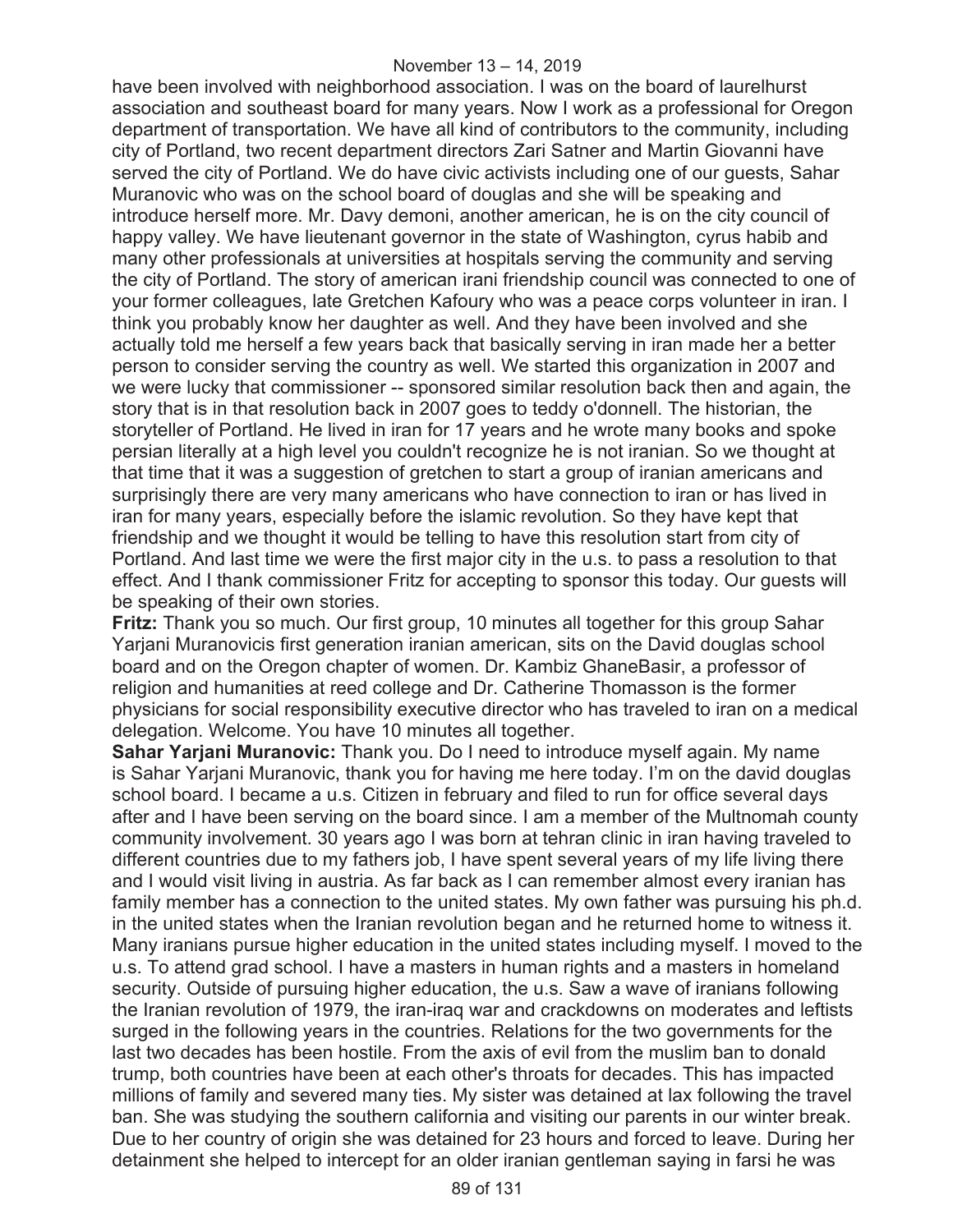#### November 13 – 14, 2019

going to have a heart attack from the stress. Having the privilege of having a vocal sister here in the u.s. and another on ine Canada were able to bring her back. Not everyone is that lucky. Our current policies are not spreading democracy or fighting fascist dictators. They are not about liberating people or standing up for human rights. This is further destabilizing a resource rich region for money and power. This has impacted millions of families in iran and the united states. Not everyone is privileged enough to share their story. I urge our city council to support diplomacy over another grueling war. We have to put human lives and our collective betterment over profit. Thank you.

**Dr. Kambiz GhaneBasir:** Good afternoon. My name is Kambiz GhaneBasir I was born in tehran. My family immigrated from tehran to the united states during the iran-iraq war when I was 10 years old. I came to Portland in november of 2002 to teach at the religion department at reed college. I came to Portland in November of 2002 to teach in the religion department at red colleage, I'm a professor of religion and humanity at reed college and I teach courses on islamic studies and American religious history my scholarship focuses on early and modern islamic history and in the middle east and the history of muslims in america. Locally, I have been working for the past couple of year with archivists at Portland state university and reed college as well as with mosques in the greater Portland region to preserve the rich, but little known history of muslims in Oregon. Although I am a u.s. Citizen of iranian background, I am personally affected by the negative u.s.-iranian relationships. I have a brother who hasn't been able to live with his wife in the united states because of the muslim ban and a cousin who transferred from her phd program to the united kingdom because she wasn't able to bring her husband over to be with her while she finishes her studies. Even though I'm affected by these, I'm not here to represent iranian american interests. I speak as a teacher and scholar whose life is dedicated to improving religious literacy. I have come to feel like a wager in the power of education and dialogue. If increasing dialogue between cultures and societies is indeed a wager, I hope the fact you are listening to this resolution means you agree with me we have no other choice. But to win this wager. One of the ironies in contemporary history, our lives are more intertwined through global commerce, technological advance and transportation and digital media, we have difficulty acknowledging one another's humanity. We are retreating more into our digital worlds and divided politically. The resolution in support of dialogue and diplomacy and the work educators like me do to advance cross cultural understanding to prepare for dialogue and diplomacy across cultural are more important today than they have ever been. The remind us that whatever our differences may be, we share in a single world. Our actions within it have dire consequences for not only individuals but entire communities in our natural environment. The actions you are being urged to take also allow us to imagine a world beyond a legacy of war and hate. Even though these actions may seem symbolic, they allow -- they not only allow us to imagine such possibility, but they urge us to work toward achieving a future whose peace is inclusive of all of us. Thank you.

**Dr. Catherine Thomasson:** Hello, my name is dr. Catherine thomason, a former director for the physicians of social responsibility. I embarked on a trip to iran in 2009 as the president of psr because I was petrified we were going to go to war. I felt it was very important to establish citizen to citizen diplomacy. So that we could work to avoid that. My citizen contingent reached out while we were there to victims of war in iran. The chemical, chronically ill victims of chemical warfare. Our visits were written up in the tehran news. Back in the united states we were able to speak out for the principles of the sovereignty of iran and against war. During parallels for those who have been lost in afghanistan, iraq and elsewhere of our own soldiers. I was able to speak out across the country. Humanizing the people of iran to counter arcane ideas I heard from our u.s. Congressional legislators who stated that, well, iranians cannot negotiate, can they? And yet, of course,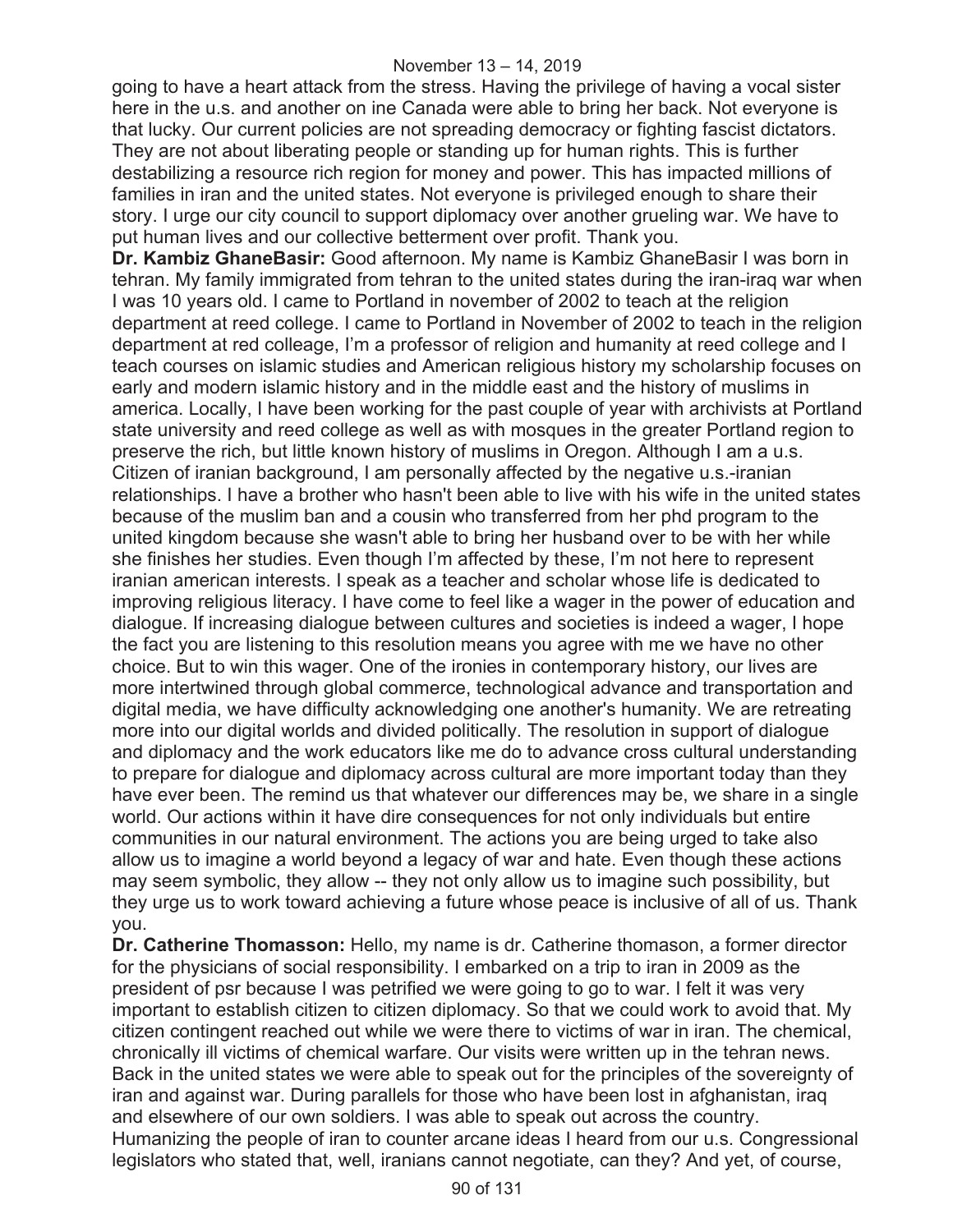we know that the iranian government helped to solve one of the original hostilities in afghanistan to the satisfaction of the united states. In my capacity as director of psr, I worked with our staff to convince moderate u.s. Congressmen that the iran nuclear deal was indeed a wise move, to stop iran from developing nuclear weapons and to ensure the treaty's ratification. It was successful while it was enforced to stop enrichment of uranium to weapons grade level and it was a travesty that the current administration walked away from this treaty. I'm here now working in Portland on behalf of Multnomah county democrats to support this resolution as well. It is essential that city, county and state officials go on record opposing the severe sanctions that are imposed on the iranian people when, indeed, they kept their part of the bargain. The sanctions undermine negotiations with the hardliners in iran who can point to the demon u.s. Government and perpetuate animosity. I am fully in support of the sister city relationship as well with the people of sheraz having visited that city. Increasing awareness of our shared human experience is essential to opening diplomatic channels. I will always cherish my competitive table tennis playing in the vice president's office in iran and getting to know some of the 63% of physicians in iran who are women. Thank you for my testimony. **Wheeler:** Thank you.

**Fritz:** Thank you. We have two more invited guests. Jason Ali Allen is an iranian and Marion Ward is the Portland shiraz sister city project. This is the most delightful part of this resolution is to find out we are exploring a sister city relationship with shiraz and their nickname is the city of roses and nightingales. We have six minutes.

**Jason Ali Allen:** Thank you commissioner eudaly, commissioner Fritz and mayor. **Wheeler:** Thank you.

**Ali Allen:** I was born in pre revolution iran to an iranian mother and american father serving in u.s. Army. I have 100 family members in iran and I last visited in 2003. I want to start out by remembering my first day at martin luther king laboratory school in chicagoland where I was told by my mother not to tell anyone I was iranian american. The 10-year proxy war raged thereafter and I was only able to see my grandmother one time before she died. I was lucky enough to visit iran in 2003 and directly experience my family, iran's beautiful people, the cultural and environmental treasures there and I have lived with a lump in my throat as a u.s. Or saudi or israeli war on iran seems ever more probable every year. In 2017, the arbitrary and cool executive order known as the muslim ban came into effect prohibiting my relative and all iranians from visiting the u.s. I am here today to state that sanctions do not work. Economic strictures are acts of war which act as a blunt force tool better able to destroy a country than influence it. Sanctions are never able to specifically target those to whom the u.s. Wishes to apply pressure and the governments we sanction shift the entire sanctions on to the general population. There is no evidence to support the notion that the material suffering sanctions impose on the iranian populist inspires them to pressures their government. Quite the contrary outside pressure against iran economy strengthens the hands in the iranian regime by providing a scapegoat to deflect blame away from their performance. The most recent uprising of irans middle class poor 20 somethings happened in 2018 and spurred by rural people's frustrations that the nuclear deal's economic benefits had not reached average iranians. The protesters and 90% of those arrested were under 20 years old. Protested income and equality where the 1% soaked up 80% of the iran deals equably, leaving iranians lacking government help. Back in 2009, the green movement was led by iran's urban middle class who rallied with excitement around a presidential candidate representing greater social freedoms and surged into the street to protest the election rigging that blocked him from winning. Green movement activists were against the militaristic policies of the u.s. And middle eastern allies. Rural iranians did not participate in the protests of urban ones and vice versa. Imagine if the demographics found common ground and came out in unison. Urban and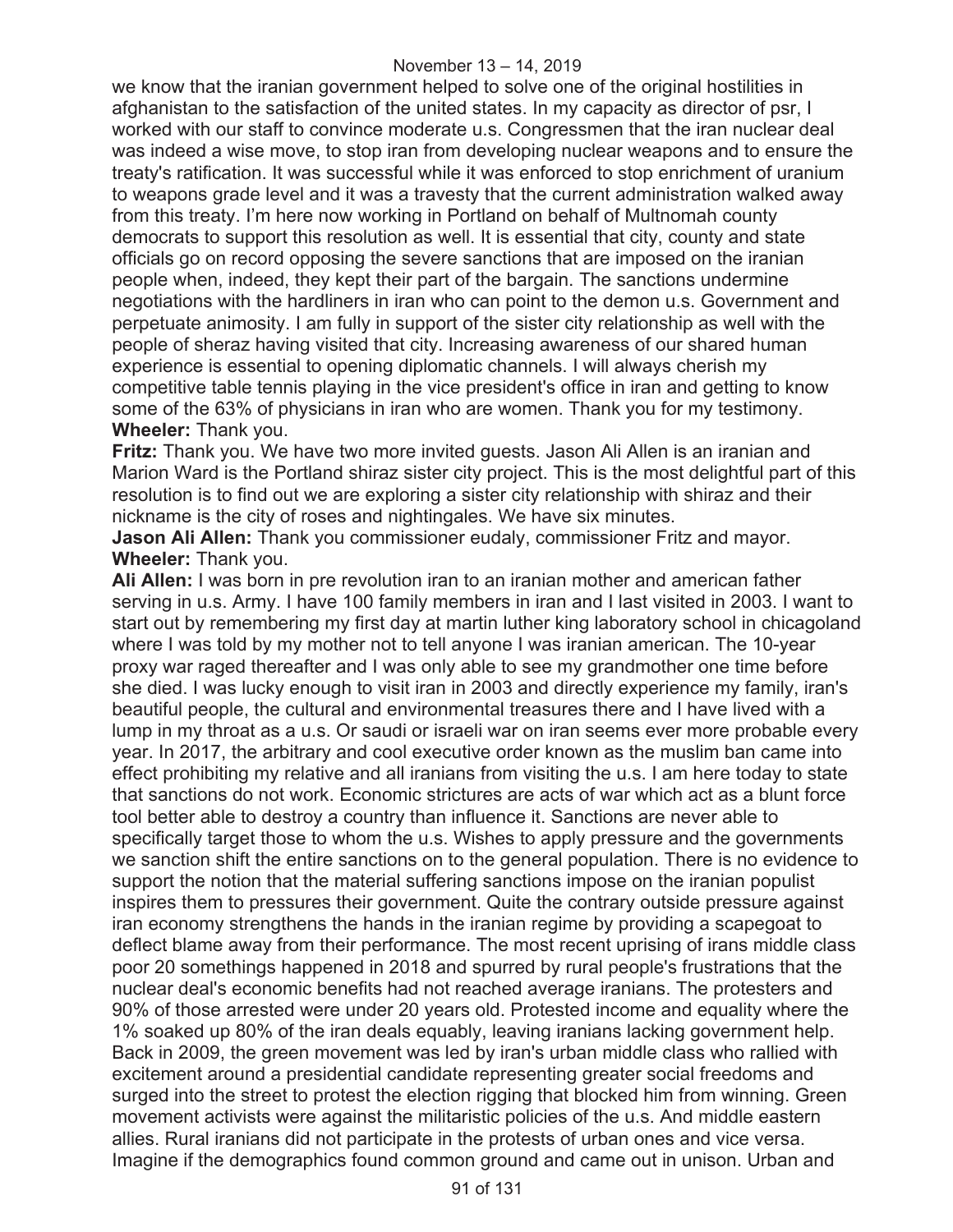rural people in iran both feeling sometime hopeful, sometimes hopeless, frustrated with the inability of their national government too broken by corruption to attend to the people's most pressing needs, watching the administration hope for a foreign enemy or villainous other to distract from its own failings, hoping the people don't find a way to overcome manufactured cultural divides and step into their power as a people. Perhaps iran is not really that different from the u.s. After all. Here are a few demographic facts about iran that might encourage you about the inevitability of time change.

**Fritz:** There is only two minutes left for your partner to speak.

**Ali Allen:** It is a total of six? Oh, my gosh. Sorry. 70% of the populations over 30 years old. 97% are it literate. 60% are female. I want the council to support the diplomacy and the resolution. Thank you. Sorry. I thought we had each.

**Marion Ward:** My name is Marion Ward. Thank you very much for promulgating these resolutions. I think mine will be about two minutes. Prior to 2005, I knew very little about iran other than what I read in the newspapers or heard on television. At that time, president george bush was threatening war with iran. In december of 2005, I had an opportunity to be a part of a delegation to iran with the fellowship of reconciliation, this is a 100-year-old peace organization. To be totally honest, I was afraid to go because I believed much of the propaganda disseminated by the media and government. I even took a stash of food with me and fully expected to be spit upon by the people. But curiosity overcame my fears and I went. That experience completely changed me and totally broadened my way of thinking. People on the street were extremely friendly and eager to meet us. The food was wonderful and I soon disposed of the food I brought with me. We met jews, orthodox christians and, of course, muslims. We met mennonites and presbyterians. We visited tehran, shiraz and were exposed to the rich persian history and diversity in the country. I became involved in the american iranian friendship council in Portland which advocates to diplomacy with iran and peaceful solutions to political differences. He already talked about gretchen, a former member of the council. I have been involved with the efforts to forge a sister city relationship between Portland and shiraz, iran, they are both known as the city of roses, as the commissioner pointed out. In addition to governmental diplomacy, I believe that citizen diplomacy is also imperative to foster greater understanding between cultures and nations. Working for people to people connections with citizens in iran is now almost impossible to do to the u.s. Travel ban. I will leave the rest of this. **Fritz:** Thank you, that is lovely.

**Ward:** With you to read. I urge you to cast a vote for peace and adopt this resolution. **Fritz:** Thank you and thank you for working the office of government relations on that sister city relations. Thank you. That concludes the presentation. We can call the roll, please. **Eudaly:** Thank you to commissioner Fritz for bringing this resolution forward, thank you for everyone who invited testimony. The trump administration's ignorant and bigoted policies, whether it is withdrawing from the joint comprehensive plan of action or the muslim ban are an embarrassment to this country and to me personally. So I am very pleased to support this resolution. I vote aye.

**Fritz:** Again, thank you to my two colleagues for making up the quorum and paying such good attention to the very moving testimony we heard. Thank you to Yesenia Carrillo in my office, the Oregon physicians for social responsibility and the american iranian friendship council. Although we don't have any jurisdiction over federal decisions, we can use our voices and ask our congressional delegation to speak for us in Washington. And by passing this resolution, that is what we will be directing them to do. Thank you again for those who came. Thank you to our wonderful iranian community here in Portland. It is part of the richness that makes up the fabric of our society and I appreciate you being here. Aye.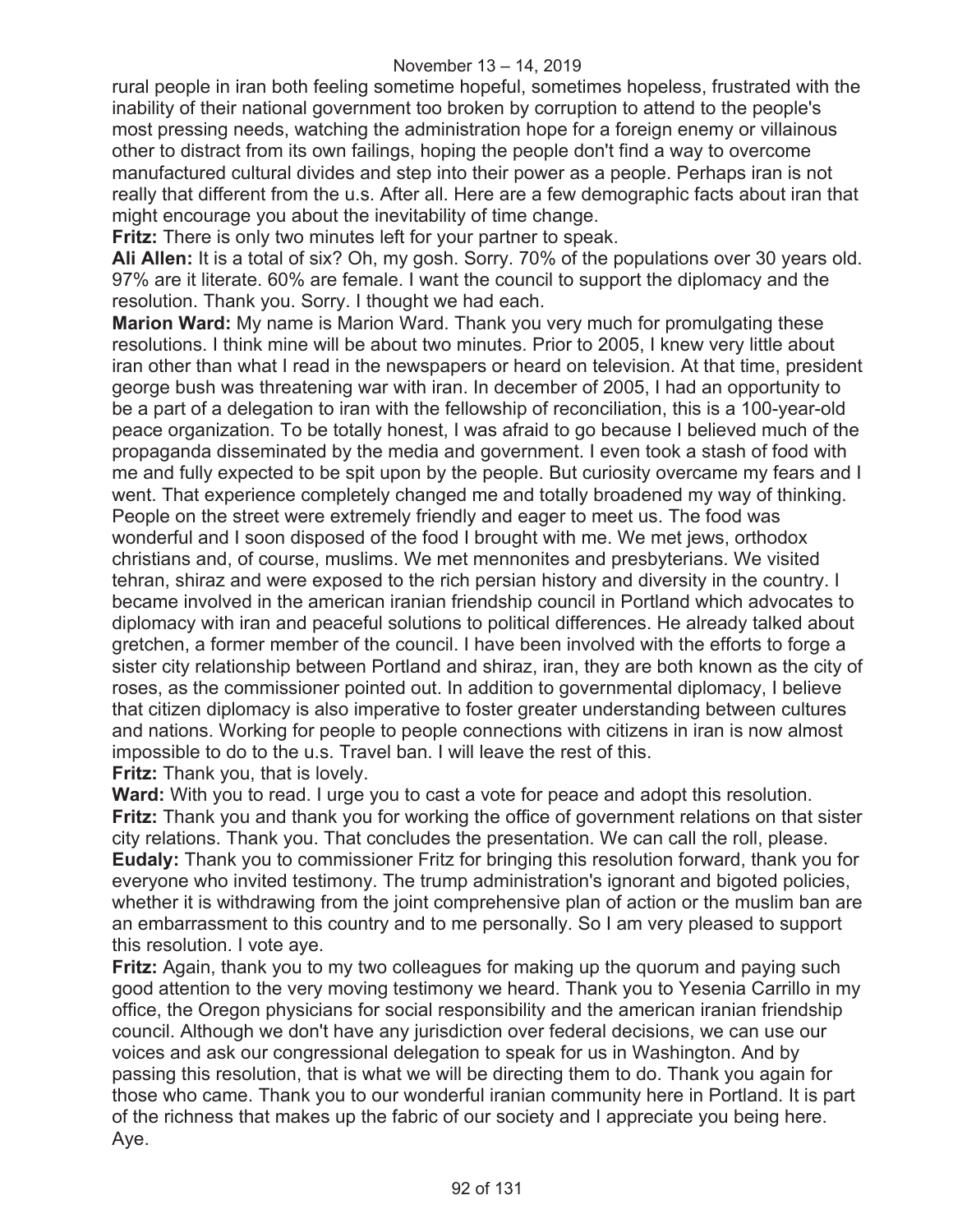**Wheeler:** Again, commissioner Fritz, thank you for bringing this forward. It's very important and I appreciate the testimony. It's been really fascinating to hear people's testimony. And I feel like i've learned a lot today as a result. I vote aye. The resolution is adopted. Thank you everyone who testified, thank you commissioner. [applause]

**Fritz:** Thank you very much. Before we move to the last item, mayor, I need a compassion break.

**Wheeler:** Why don't we take a two-minute break and colleagues, I have a hard out at 5:55 because I am giving a speech at 6:00. If I get on my bike I can get there in exactly five minutes. Let's really keep it to two minutes.

**Fritz:** I'm going to go out. If you want to take a picture you could get a picture that would take approximately five seconds.

# **At 5:16 p.m. council recessed.**

#### **At 5:20 p.m. council reconvened.**

**Wheeler:** We are back in session. Karla, can you please read item 1052. **Item 1052.**

**Moore-Love:** Amend trees in development situations code to extend sunset date for certain tree preservation regulations in development situations on private property. **Wheeler:** Title 11 of the tree code is one tool used to meet the goals set forth in the urban forest management plan. Including increased tree canopy and enhanced urban forest through development and redevelopment and consistent and clear regulation. Three and a half years ago city council adopted amendments to the tree code title 11 to strengthen regulations for preserving, for preservation of private trees in development situations. The amendments were intended to be a fast track measure to incentivize the preservation of large diameter trees in development situation until such time as a more comprehensive review of title 11 could take place. To that end the amendments were adopted with the sunset date of december 31st, 2019. Though there is some data to indicate that the amendments have increased the rate of preserve preservation of large diameter trees to date, a comprehensive review of the aims adopted in 2016 has not taken place. The bureau of the development services with the support of the city forester recently proposed extending the sunset date of those amendments an additional two years until december 31st, 2021. As required by title 11, the proposal was heard by both the planning and sustainability commission and the urban forestry commission. The psc and ufc as they are known respectively made recommendations on the extension on the sunset dates set in 2016. They also amended recommendations relating to an exemption from tree preservation regulations for certain zones cx, ig, 1ih and changed a threshold for certain tree preservation regulations from 36 inches to 20 inches. Those components of the commission's recommendations will be brought to council on december 5th. Due you to constraints with the council agenda and because action on this specific component is required in order to be effective by the end of the calendar year. Emily Sandy with bps is here to present a review of the proposal and the sunset date of the 2016 amendments. With that, emily, sandy. Welcome. Thank you for being here.

**Emily Sandy, Bureau of Development Services:** Thank you. I know this has been a really long day.

# **Wheeler:** But interesting.

**Sandy:** And probably kind of emotional. I think I cut this down to three minutes. As the mayor said, this is a proposal to extend the sunset date for certain tree preservation regulations from december 31st, 2019, to december 31st, 2021. We are talking about tree preservation regulations for private trees in development situations. I am going to try not to repeat a lot of the mayor's points. But essentially for title 11 development-related code amendments it goes to two commissions, the urban forestry commission, the planning and sustainability commission. We are here tonight for city council hopefully a decision. But in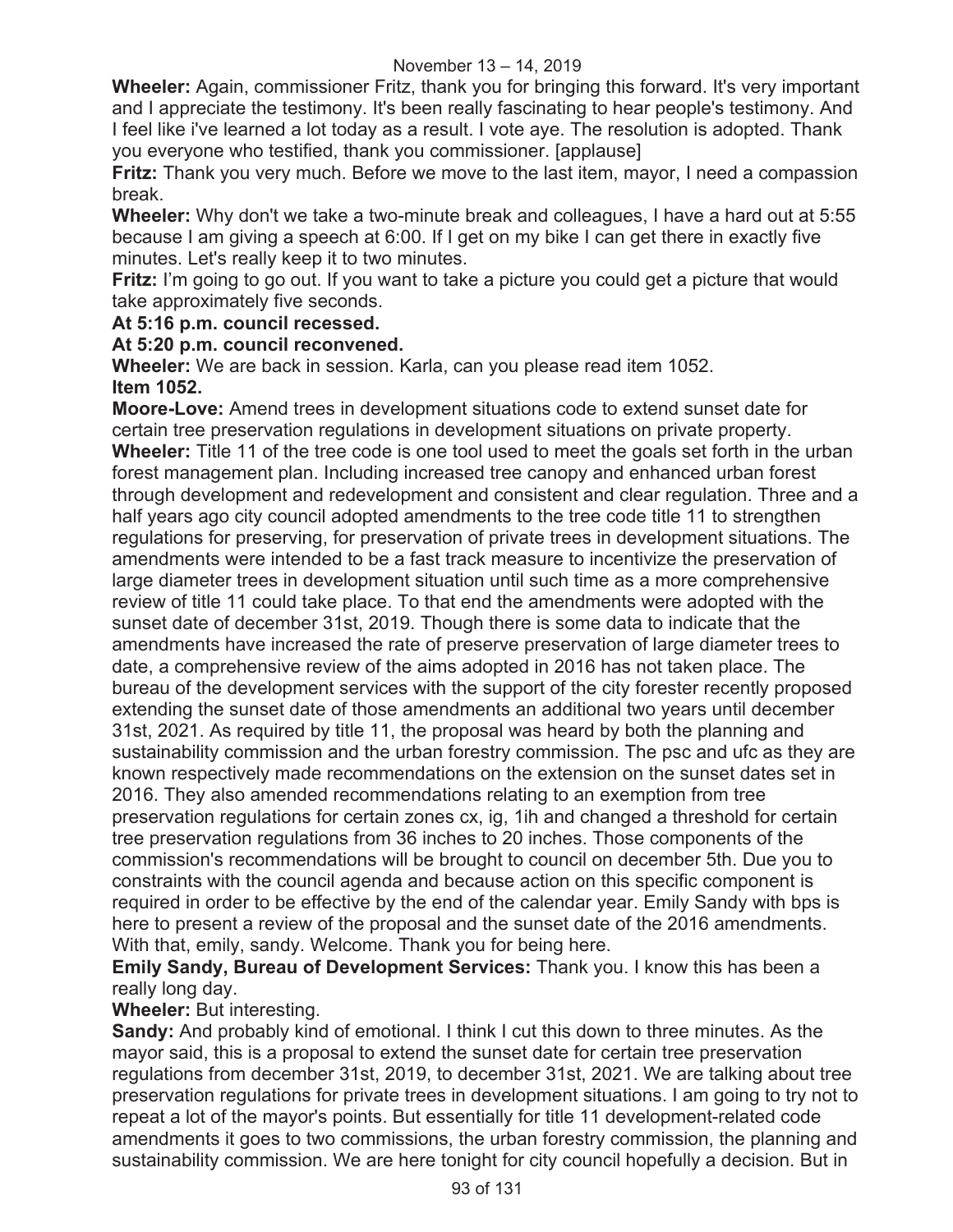the, going back in time a little bit to 2015, when the tree code was adopted, or effective january 1st, 2015, shortly after that, there was a removal of several especially large diameter trees that caused a lot of concern among the community. Commissioner Fritz at the time was the parks commissioner. And she did a fast track or stop gap amendment to sort of immediately address the pressing need to increase tree preservation for especially large-sized trees. There was some outreach that was done to some committees at the time. There wasn't the level of outreach and analysis that we would expect of ourselves & that was acknowledged at the time. Of those amendments were effective may 2016. I won't get into the details of what changed in 2016. But essentially what happened is we moved from treating all trees the same regardless of their size to placing a special emphasis on trees having a diameter of 36 inches or greater. There was a requirement for required tree preservation or a fee in lieu of preservation for those large size trees. There was also a change how the fee in the preservation was calculated. And at 36 inches it moved to a much higher fee in lieu of preservation relatively speaking to the smaller sized trees. Again, sort of acknowledging the fast nature of these amendments, the sunset date was put on it of december 31st, 2019. Since that time, there is some data that has been effective at increase, the rate of preservation for these larger sized trees. And increasing the revenue generated for a fee in lieu of preservation that goes to the tree planting and preservation fund. There's a lot we still don't know related to equity considerations from a variety of lenses. We haven't done analysis on, if these are actually the right tools and if they're valuing the right kinds of trees. We also don't know how they're integrated into other city priorities and other city projects that are happening. The planning and sustainability commission had their hearing. They recommended to extend the sunset date as proposed an additional if two years. The urban forestry commission had a slightly different take which was to extend the sunset date for two years or for the duration of any declared climate emergency. The request for your action today is actually in your packet there's exhibit a and exhibit b. Exhibit a is to adopt recommendation to extend the sunset date to december 31st, 2021. Exhibit b is to adopt the recommendation to extend the sunset date to december 31st, 2021 or for the duration of a declared climate emergency. As an alternate you could remove the sunset date altogether. Bds's position is we would prefer to keep a sunset date in there. Removing the sunset date doesn't preclude any work from happening. But it does sort of, it's an acknowledgment that we really do need to do more work on this.

# **Wheeler:** Very good. Commissioner Fritz?

**Eudaly:** I would fully support removing the sunset clause. I don't understand why it's there at all. And certainly we need to do more work but the message it sends to the community or I think the impression is that we think possibly in two years we might not need these protections. Like I understand the intent but I don't think that in my lifetime we're not going to need these protections.

**Fritz:** Could I offer something, the only reason I was not going to make the full speech was wondering if we keep the sunset on, does that force the bureaus to do more work? If we don't have any kind of deadline, are we sure that the ongoing work on the bigger issues are title 11 will get done?

**Sandy:** Well, as you can see, we had a sunset date for three years. That didn't result in a comprehensive project. I can tell you that --

**Eudaly:** I had a couple other comments. Trees in developments situations, my new band name, we acknowledge how funny that sounds.

**Sandy:** You should have private trees on there.

**Eudaly:** That sound really sketchy. I have a few other comments but I think I will wait until the testimony but I would like to move to remove the sunset clause. **Fritz:** Second.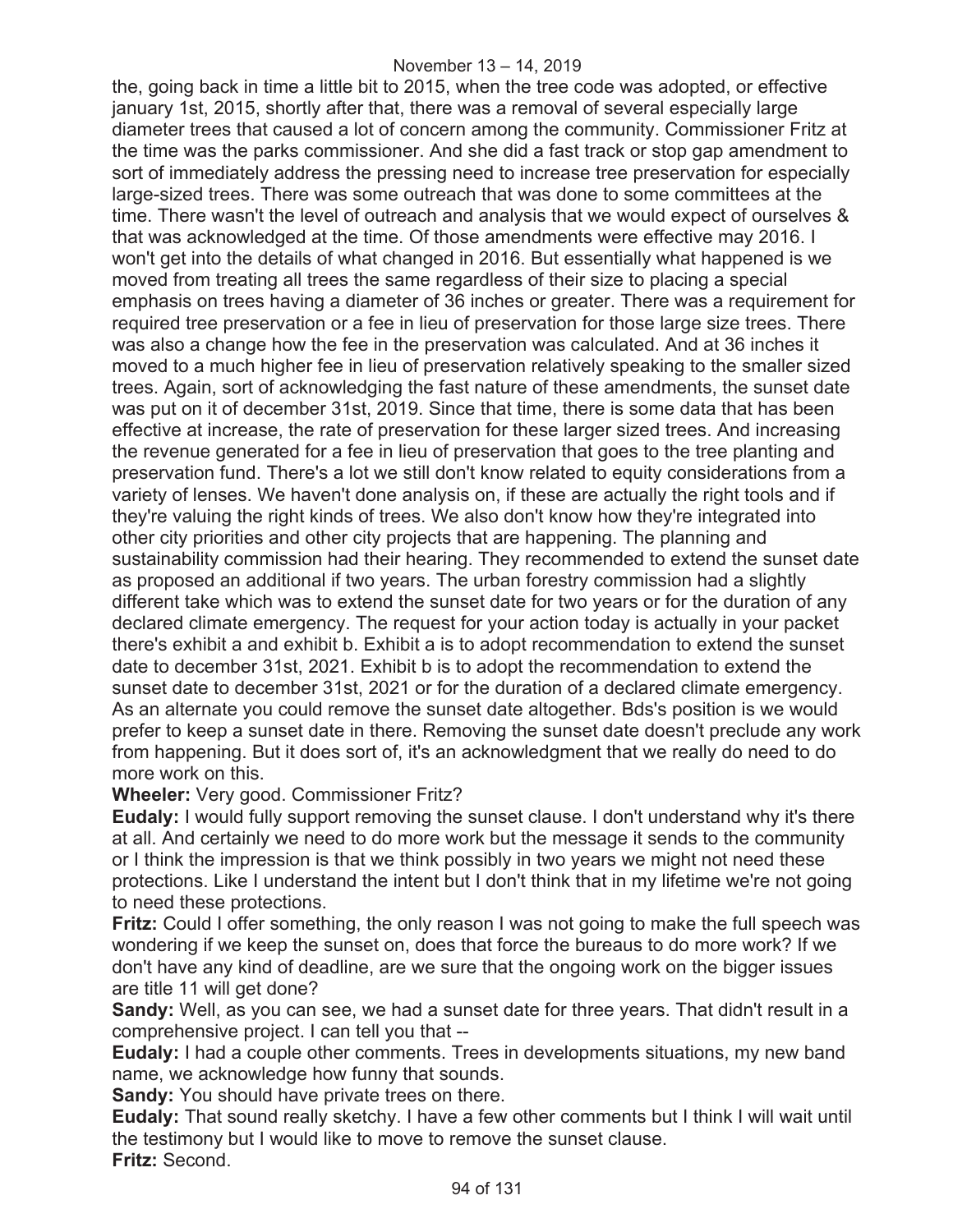**Wheeler:** We have a motion on the table and we have a second, we would enjoy public testimony on that item. We have invited a testimony. We have the planning and sustainability commission. We have chris smith here for the second item of the day. We appreciate your forbearance. We have representatives from the urban forestry commission as well as the Portland youth climate council. I would implore you to stay under three minutes so we can keep the quorum.

**Chris Smith:** Chris smith, vice chair of the planning and sustainability commission. I will be very brief. We agreed with staff that further data and analysis including specifically around equity would be appropriate. We also heard public testimony in support of that. We heard public testimony supporting stronger revisions. Based on that you will take that up in december so I won't go into that. In short, we recommend extending the sunset date by two years.

**Bruce Nelson:** My name is bruce nelson. I am a member of the urban forestry commission. 36 inches is roughly this size. If you think of how many trees in Portland are that size, that's what we are dealing with. Primarily doug firs but there are others. A little bit of background information, I am going to rush this. Of the heritage trees in Portland, approximately 2/3 of the species attain this size of the trees in Portland's developed parks. They have been inventoried. Approximately 25% can reach that size of the street trees in Portland that have been inventoried in 59 neighborhoods. Probably 3% attain that size just so you have an idea of how many trees we're dealing with. There are a lot of species of trees that you may love dearly and they will never get to 36 inches. And if there's a development project on that site, they will see no special privileges. The Portland climate action plan calls for every neighborhood to have a goal of 25% canopy, 80% of the neighborhoods in Portland do not reach that canopy. If you remove big trees today, we do not get that canopy back, if ever. Again, keeping that in mind that particular approach. I would close very briefly, 36 inches is a start. 36 inches dbh is a large tree. 36 inches, you see it takes many years to grow so tall and wide, to quietly clean our air, of Portland outside, to absorb rain water, to slow its eventual slow, for Portlanders on the go, go, go. 36 inches dbh in size. If we are wise, we will try to keep you in place for the climate change we now face. Calls for help here now and forever. For all of us together, together, together. 36 inches is a start.

**Fritz:** That's cool.

**Wheeler:** I wouldn't want to have to go next. Did we have somebody here from the Portland youth climate council? Very good. Come on down. Welcome. Name for the record, please.

**Simon Skates:** How's it going. My name is simon skates.

**Tessa Norris:** My name is tess norris.

**Skates:** We would like to thank you for the opportunity to speak on this matter. Specifically the sunset clause which has been brought up. The Portland youth climate council believes the best action forward would to remove the sunset clause. Instead we want to forever preserve our large trees. Required trees on an inch by inch mitigation fees for threes 36 inches in diameter or larger. This past year the Portland youth climate council members representing 10 public schools worked hard to bring the issue before you. For many of us six or seven of our short lives have been dedicated to working on the tree code. It's no joke. As you know, trees are necessary to the health and welling with of all our communities. Trees and large trees in particular provide habitat for countless animals, cool air during hot days, reduce the risk of heat stroke for the elderly during the ever increasingly hot summers. On the same note the sequester co2 providing a healthier community for everyone in Portland as air quality declines. Due to the drought in Oregon our larger conifers such as western red cedars are dying in the city. It's more important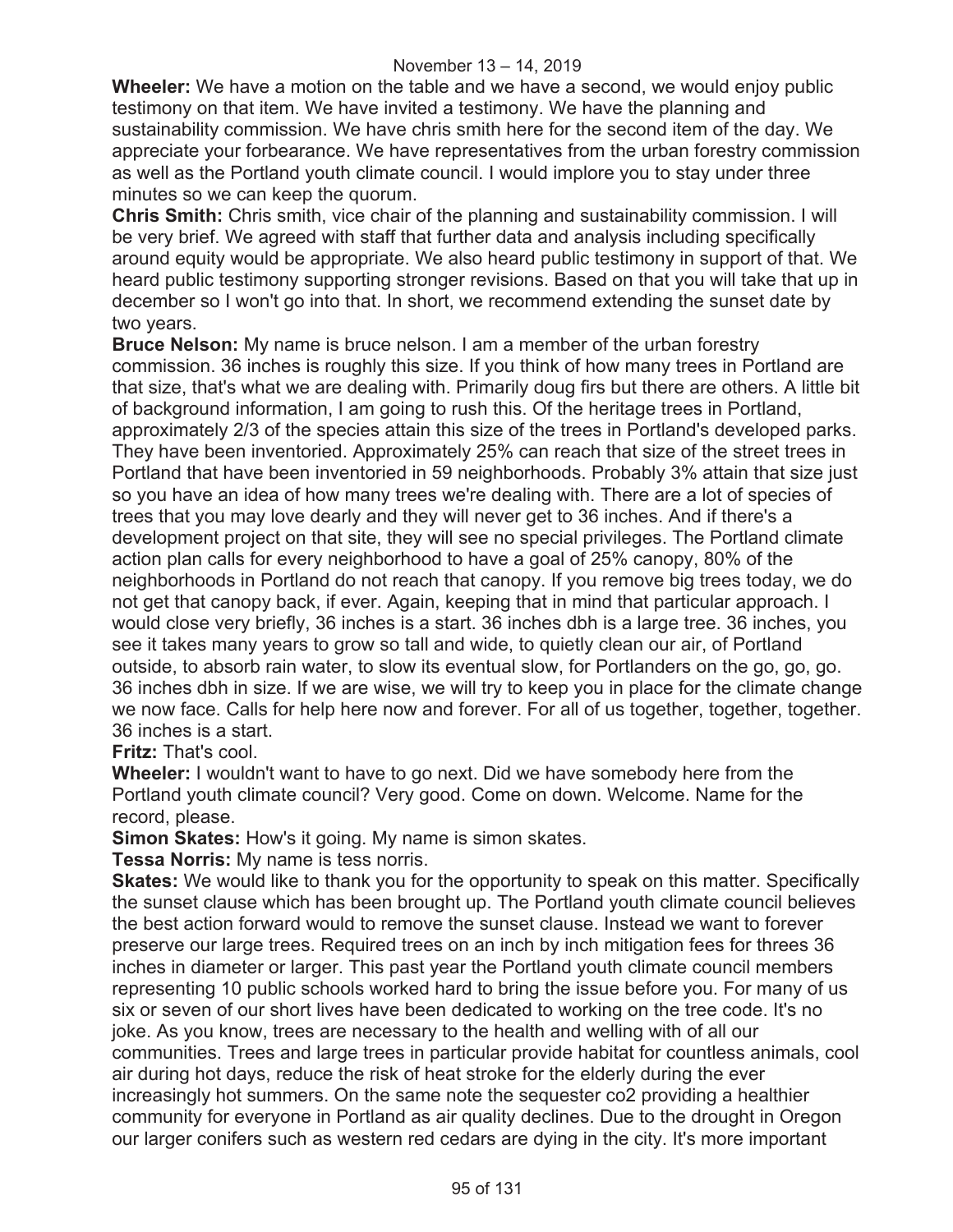than ever to preserve our remaining larger trees. As one city arborist putt it all urban trees are stressed and so are we.

**Norris:** In seven years, I will be 22 years old. I will be graduating college, trying to find a job in my field and getting ready to start my life as an adult. What I didn't plan on was dealing with the high levels of co2. In the atmosphere, one of the causes of our present day climate crisis. I have feel a sense of urgency to solve this problem. Growing up in Portland I felt the cool air of the trees. Now I realize they are our first defense against the climate crisis. Not only too trees also cool the air temperature through transpiration reducing urban heat islands in our ever sweltering summers. I want to live the rest of my life here. I want to have a family, a dog, a cozy house. And one of the things standing in my way is something that can be fixed by all of you. I want the lives of my children not to be severely impacted by climate change. I want the future of the city I love to be a healthy place. While many adults say I plan ahead too much, I worry about the future too much, and that I am too young to be dealing with such issues, I agree. But what else can I do? There is a lot to worry about. I have so much to learn and I still have so much to do and I don't get the same opportunities as you to live in a world with a stable climate. You have invited the Portland youth climate council to share our recommendations and that is why I sit here telling you that I am, we are in real danger. If we remove the sunset clause, we can take action. Even though it's a small step it is going to prove to me and my generation whether or not you and your generation really care. Please take the necessary steps to protect the climate even if they are small. By removing the sunset clause altogether to preserve and/or mitigate for our large diameter trees. Thank you for doing the right thing. Not only for me but for you and for your children and for all the city -- for all of the city of Portland.

**Wheeler:** Thank you. Thanks, both of you. Appreciate your testimony. Very good. And did we, did you want to ask staff any questions based on the testimony? **Eudaly:** I just have a couple questions.

**Wheeler:** Could we have staff come up? Lauren I think you had some comments with regard to the sunset clause issue as well.

**Lauren King, Deputy City Attorney:** The question was posed to me about whether or not it would be appropriate to remove the sunset clause in today's hearing. It was noticed that this was a hearing about extending the extension date. And so the scope of that amendment may exceed what people thought that was going to be discussed and moved tonight. And they may not had the opportunity to participate and know because it's entirely removing it as opposed to modifying it or tweaking it. Is potentially more generous. **Wheeler:** Could I ask a question on that? Since this is a first reading, we are not going to be taking a vote tonight on the main motion. If we leave the amendment open, in other words, don't vote on the amendment tonight, would that then qualify as adequate notice? **King:** Yes. Potentially bds can provide notice through their avenues to make sure people

are aware and opportunity for people to testify.

**Wheeler:** Colleagues, would you have any objection to that?

**Fritz:** Alternative we could extend it to 2050.

**Wheeler:** That's true.

**Eudaly:** Would that still present the same problem because it's a significant -- **King:** It is not only a use decision. So it's not a land use code amendments are not in the realm of land use. It's more providing people due process and the opportunity to participate and whether or not they think --

**Eudaly:** We still have to provide that same process extending it 10 times longer than we noticed. Yeah. I'll -- I will amend my amendment making it very clear that I absolutely support removing the sunset clause but because of this challenge, the city attorney has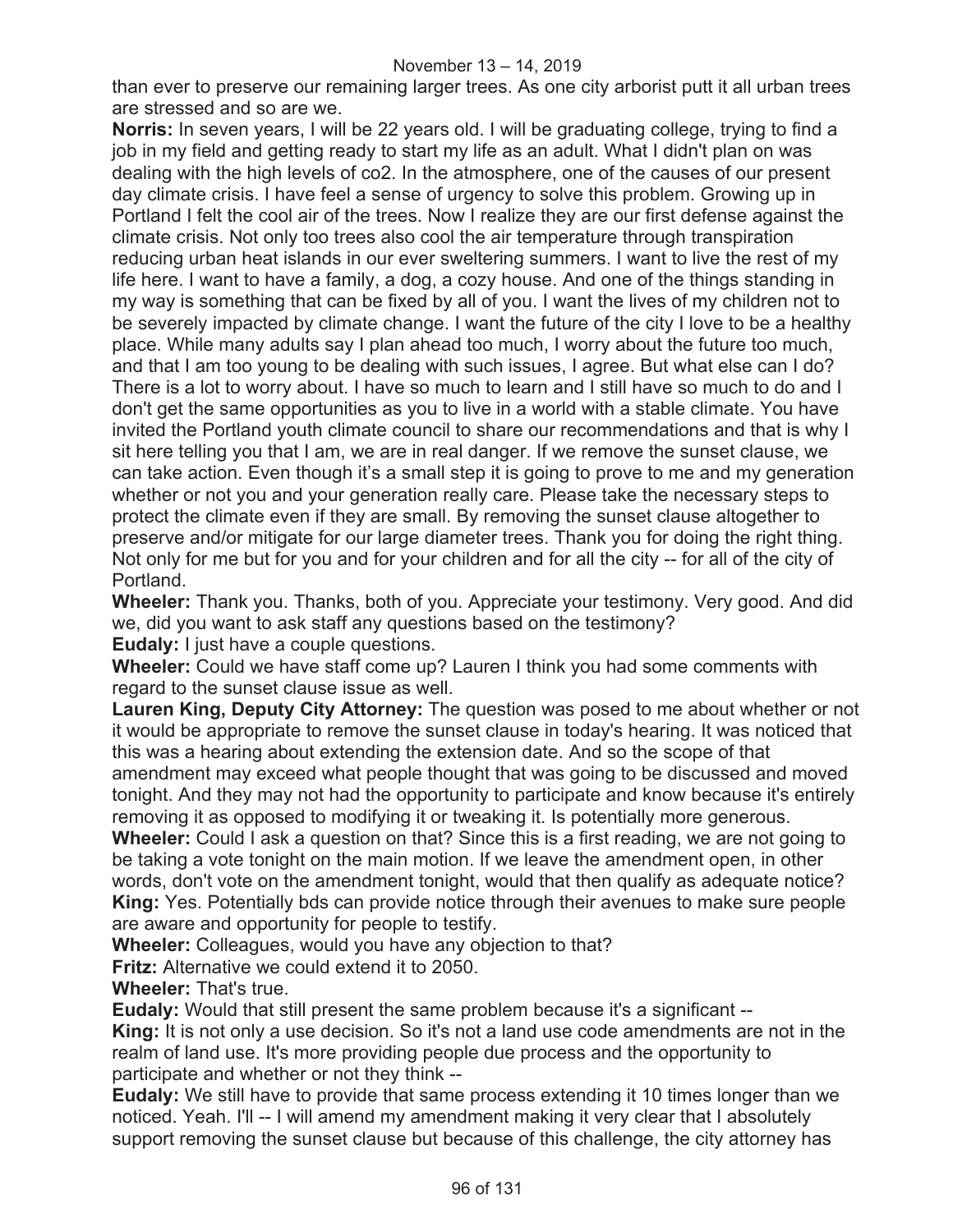highlighted, we are going to extend it to 2050. I will be 80 years old. And hopefully sitting under a tree somewhere.

**Fritz:** I won't be quite 100. Second. Thank you. December 31st of 2050.

**Eudaly:** Yes.

**Fritz:** second.

**Wheeler:** So are you removing your first amendment?

**Eudaly:** Well, yes. I said I am amending my amendment with the new amendment. So I will extend the sunset clause to december 31st, 2050.

**Wheeler:** Ok. Very good. So we have a second and a motion for the eudaly amendment and that is now on the table.

**Eudaly:** So please bear with me. I am a little bit confused about what we need to address today based on the materials and what we will talk about on december 5th. I want to lay out a couple items. Or questions that I have. One, I am really concerned about the, how what a blunt tool the 36 inches measure is, because we have just heard that so many trees, when they reach full maturity will never be 36 inches. I to look at a more nuanced policy or perhaps just reducing that size altogether. Two, are our mitigation requirements an in lieu fees high enough? I don't want developers to get, to continue to just write off taking down mature trees as a business expense. I want them to feel it. And I want them to pay the true cost, for the true cost of what they are taking away from our community. So that's, you know, when I'm done just tell me. We will talk about that now or we will talk about it december 5th. And, three, I am concerned about the exemption for affordable housing. And that is because a lot of the affordable housing is going up and is 80% of neighborhoods that don't have the urban canopy coverage that we want. So I need to understand that. They just don't have to mitigate or pay in lieu at all? Currently?

**Sandy:** Speaking to the affordable housing amendment, that was the thing I was introduced at council back in 2016. And the way it works is, if you qualify for a systems development charges exemptions as established by the housing bureau, then you qualify for this exemption. It's prorated as well. So if, in a multidwelling development, for example, if two of your 10 units qualify for an exemption, you basically are going to get a 20% discounted on the fee in lieu of.

**Eudaly:** Private developers who are building under our current iz policy would get a prorated exemption?

**Sandy:** I don't know if iz correlation exactly to the stc exemption. It might. It might not. I don't know, but if they are the same then yes.

**Eudaly:** And are our affordable housing developers required to plant new trees? **Sandy:** Yeah. If they are in a zone that requires tree density. They're subject to the same thing as everyone else. There's no similar exemption on tree planting. We can plant or pay but that's -- that's different than an exemption altogether.

**Eudaly:** Are these questions that I would have to address in this item? Or can we address these on december 5th?

**Sandy:** So what this item is, is a recognition that we have not yet talked about the issues that you have brought up.

**Eudaly:** Ok.

**Sandy:** That, however, is not December 5th either. This is saying, we have not talked about these. If we don't pass something right now, these regulations are going to expire at the end of this year. So we want to put at least a sunset on the table. And also recognize that there is more work to be done.

# **Eudaly:** Ok.

**Sandy:** I wanted to say, Jen Cairo, the city forester is here. She can help answer questions, too.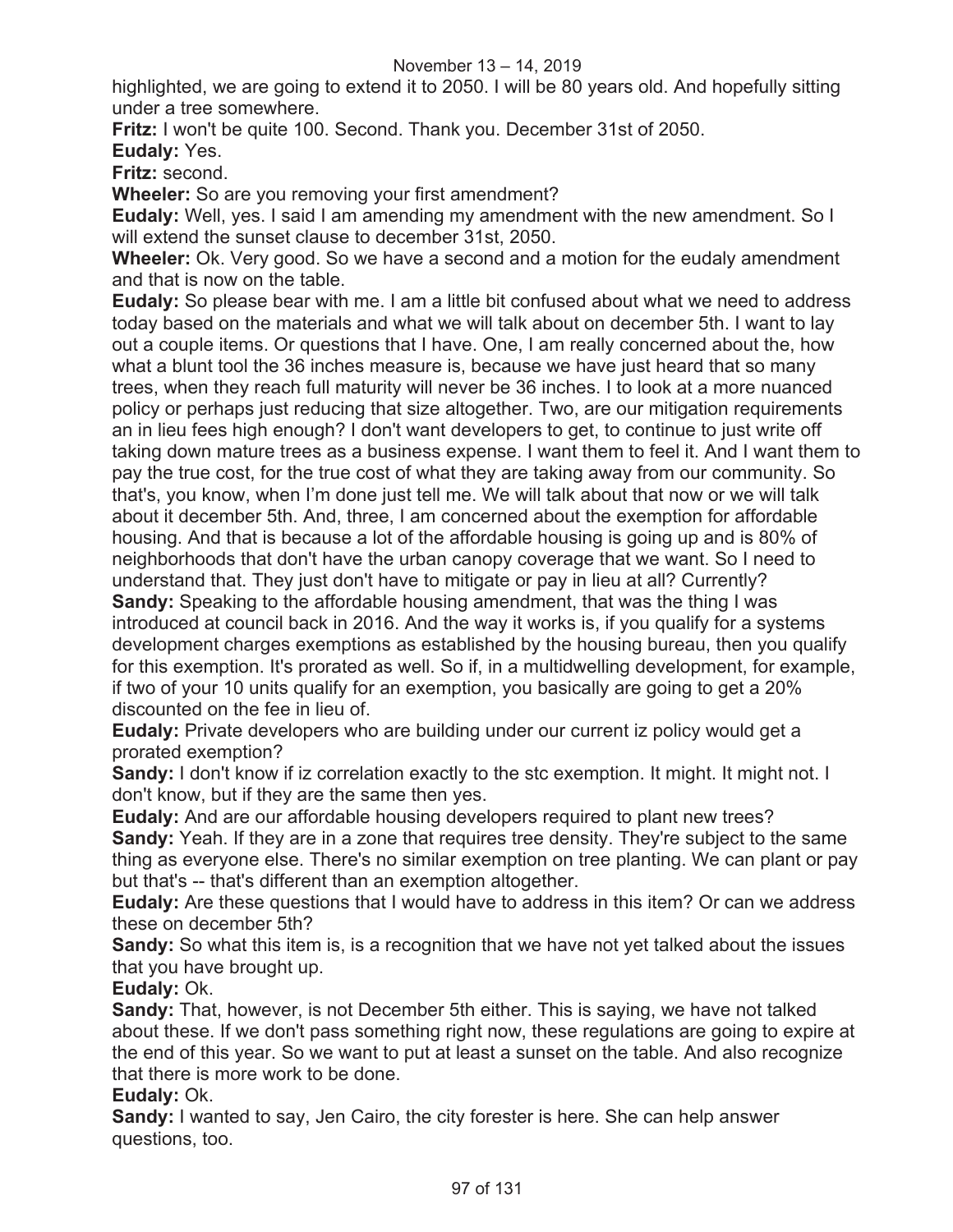**Fritz:** Do we have something in the code about different species of tree having different significances that depending on what -- isn't there something in there?

**Jen Cairo, Bureau of Development Services:** Not exactly, commissioner. There are provisions regarding trees species that are regarded to be nuisance or weed trees. But other than that, there are no specifics about species in terms of tree preservation requirements on private property development.

**Fritz:** I know the planning commission worked on having a whole list of, if it's a madrone, it's 10 inches. I can't remember the specifics. But similar kinds of trees.

**Sandy:** Yeah, there are a list of trees that are more significant. And they have a slightly different requirement for preservation. I honestly think they're required to be preserved just the same as a 36 inch tree.

**Fritz:** Just the --

**Cairo:** I think that's under title 33. Special zoning areas.

**Fritz:** Commissioner eudaly you hit the nail on the end in the sense we need to do a comprehensive review of title 11. We put our best efforts into it under mayor adams. We then implemented it and have found over the years since it started being implemented various things that do or don't work. This is the latest glitch. So I do think that december 5th we need to have a conversation about how we are going to fund in the next budget a desperately needed overview. All of you need to come back in the budget process because that's really where the decisions are made. It doesn't get any easier to fix things if we just keep kicking the can or cutting the trees.

**Cairo:** Thank you, commissioner Fritz. That's been our interest for a while. This one that's expiring, this particular provision as emily said, clearly we don't want it to expire. As you know from all of your experience with city codes, they can be intertwined and to pull one thread means other areas are affected.

**Eudaly:** Oh, yes. I know that well.

**Cairo:** We would really want to do that work thoroughly.

**Wheeler:** I don't mean to be a wet blanket. But I am expected to speak in 15 minutes. I want to get to public testimony. We are not going to take the vote today anyway. I would rather not particularly given commissioner Fish is not here and urban forestry is in his portfolio. I would be inclined to leave it open. We can have that conversation. **Fritz:** Ok.

**Eudaly:** I'll just quickly say I'm looking forward to discussing removing the commercial and industrial exemptions on december 5th.

**Fritz:** Yes.

**Wheeler:** Very good. Karla, how many people do we have sign upped for public testimony?

**Moore-Love:** We have six.

**Wheeler:** Two minutes each.

**Micah Meskel:** I will keep it real brief. Micah Meskel Audubon. We support removing the sunset clause or extend it to 50 years but we don't want that to preclude us from improving upon this big tree amendment into the future. One thing of note, to the December 5th, we are really excited about that opportunity because it really gives us a chance to make title 11 more equitable. Specifically removing title 11 exemptions for commercial and industrial lands permanently, those overlay with our urban heat islands and are often adjacent to low-income communities and communities of color. And those spaces need to benefit from trees as well. So we support your --

**Wheeler:** Thank you. Good afternoon.

**Toni Holmberg:** Hi there. My name is tony holmberg and I am a resident of maplewood neighborhood. So I strongly urge the city council to extend these mitigation fees. A fir that's 36 inches across might be 60 years old. Thank you very much. And I think trees like this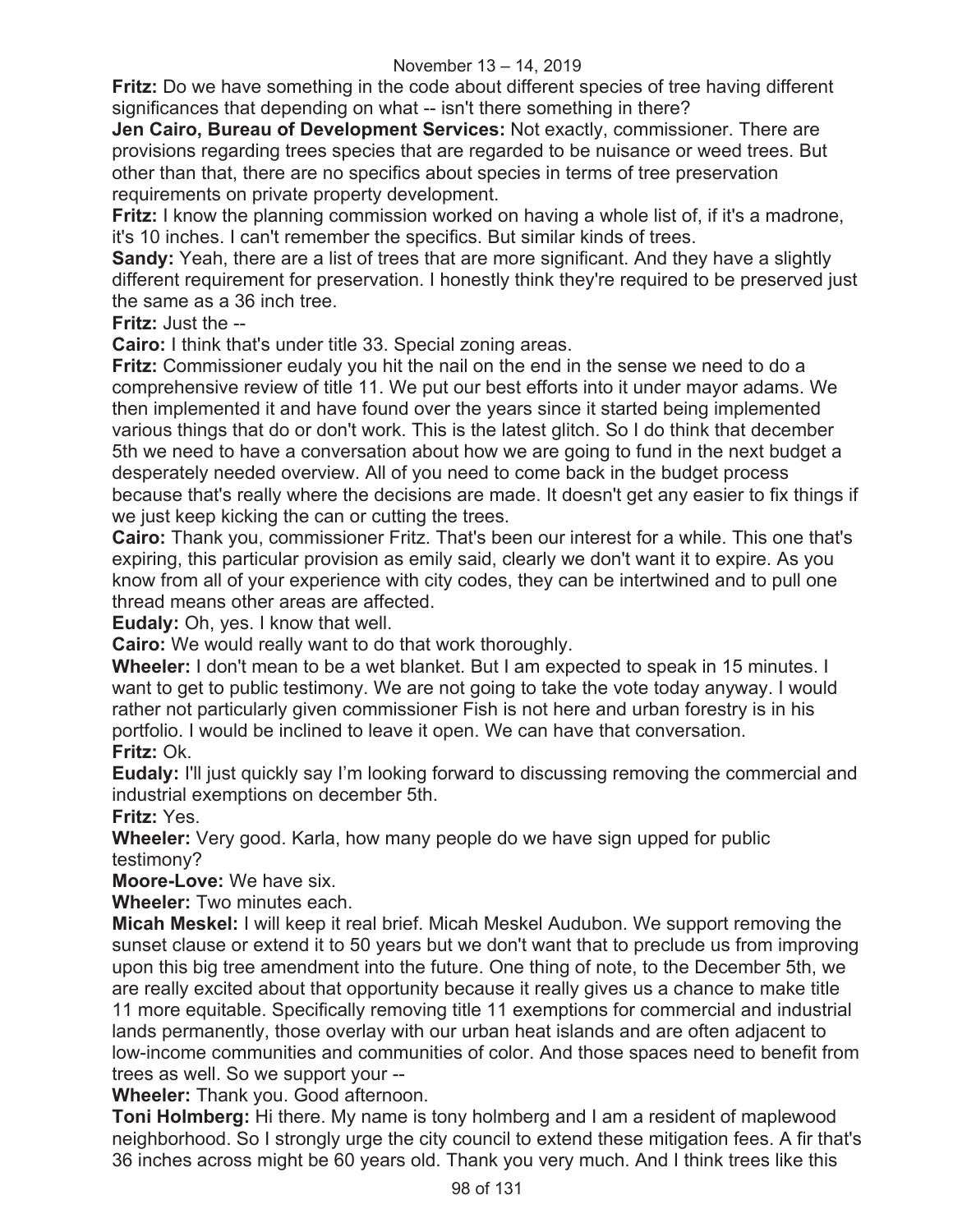should be seen as investments in the future. Urban trees as we have heard filter pollutants and fine particulates. Living in treed environments like I'm lucky enough to do, forests help mental well-being. Most importantly trees reduce air conditioning and heating needs. Saving energy. Reducing greenhouse gases. So I think that trees are one of the cheapest ways that Portland can actually achieve many of our goals. So I have no doubt also developers will continue to thrive in Portland, a city that gets 100 new people a day. My hope is that these fees will continue to provide a financial incentive to trigger design and creativity that's needed. So that trees and home building industry can thrive. And I agree with commissioner eudaly that the fees should be high enough to really offset the loss of these public assets. And I really encourage the city to look towards vancouver, b.c., that's one city I have read a lot about that does a let with urban trees and has really significant laws protecting them. So thank you very much for your time.

**Wheeler:** Thank you. Thanks for being here. Good afternoon.

**Brad Baugher:** My name is brad Baugher and I am also a neighbor in maplewood. I am a former chair of friends of fanno creek on the west side. I thank you for taking this up. The initial reasons for enacting mitigation fees and developers currently pay to cut down large trees haven't changed. If anything as the effects of global climate change become increasingly apparent it's more important to recognize the positive public benefits of trees when council adopts policy. Erosion control surface water filtration, soil stability, shade afforded, temperature moderation, carbon capture, oxygen production and air quality improvement. They're all public benefits that trees, especially well stacked trees, provide year-round. And this is to say nothing but the benefits to wildlife and the lift ability of our wonderful city. Each large tree removal comes with a cost to our communities. I support extending the mitigation fees. And urge you to do so as well. Additionally I encourage the adoption of a 20-inch or greater diameter best height trigger for mitigation instead of the current 36 inches or greater dbh. Thank you.

**Wheeler:** Thank you. Thanks all three of you. Appreciate it. Next three, please. **Wheeler:** Welcome. Thank you for being here.

**Edith Gillis:** I am going to be running, I am supposed to ask you the first question but I will have to run while you are bicycling. I brought this to make sure that we don't just go with 36 or 20 but six inch. Because we will never get to 36 or 20 inches if you don't have those trees that are smaller. And trees are going to take longer to grow as we have growing conditions. I also want us to mandate that we have urban permculture forests through the city because we have an emergency. We are going to run out of food. We will no longer be able to depend on food from california. We will mandate any new legislation, any new development has to have trees. It can be trees. It can be alongside the buildings. But we need to have more trees if we are going to have more roof space. We need to also mandate the all new roofs of city tax supported buildings have food, water, fiber, or energy development of plants on the roofs. I am very scared that industrial owners are going to have a vested interest to get rid of urban trees now. So I want to make sure we do something that, in the interim, they aren't having a vested interest to just lob everything as they can. I want to make sure we are working for equity. And we need to have growth in place for he would elders as well as our tree elders. So please, please make sure that we are aware that all these trees that we have now could soon have a pandemic and die as we have had with alder and red cedar and others. Please, please make sure you have a diversity of plant and we plant far more trees for food and biodiversity. **Wheeler:** Thank you.

**Greg Snider:** My name Greg Snider. I was here three years ago when the last tree code hearing was held. I have to say I find it extremely distressing and frustrating that nothing has been done in that time to advance a comprehensive tree code. It's appalling. And it gives me no faith that it will happen in the future. But that said, moving forward, it's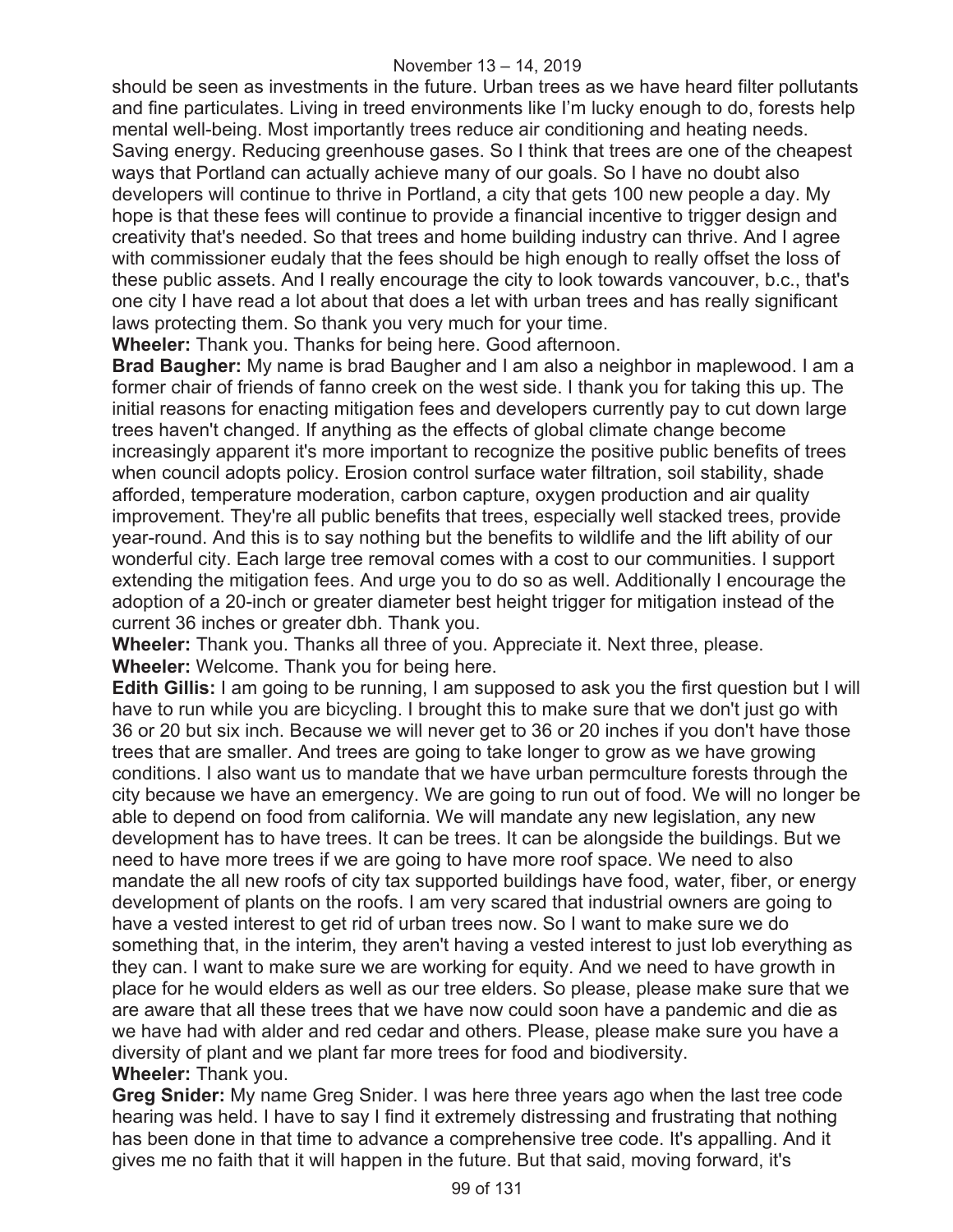remarkable to me that in our current state of climate crisis Portland has such a weak tree code that is based more on money than environmental science. The arguments for preserving urban trees should not have to be made over and over. And the gentleman that just gave several arguments was very eloquent in his testimony. People who stand to make a profit from the cutting of trees have no place in the decision-making of tree code and environmental protection. The idea that you just pay to cut down a tree means trees just, trees that should not be cut down continue to be cut down. We can no longer allow money to be the determining factor in our tree code. Our city and our planet will not survive if we do not protect our trees. And tree codes are only as good as the ability to monitor and enforce the code. I urge you along with passing the extension and I think the extension I agree should be, you have no sunset date in 2050. That would be an ok compromise at this point. But I would urge you to give serious attention to supplying with the department of unusual forestry the money and tools they need to enforce the tree code and hopefully a more sensible and rigorous tree code that comes along in the future. Thanks. **Wheeler:** Thank you. Good evening.

**Dawn Smallman:** Hi. My maim is Dawn Smallman. I work as the executive director as the largest fil festival in the northwest. I am here today to ask you to extend the big tree amendment to make it permanent or to make it 2050 if that's a stop gap measure. I consider that also to be kicking the can down the road. Let's just make it permanent if we can. I too am dismayed that title 11 has not been gun gone over in a number of years. I appreciate bds comes back because it's about to run out. That's kind of an situation how low it is on their priority list and I think it needs to be much elevated on bds's priority list. Title 11 is woefully inadequate for what we are facing right now. It real needs to be really needs to be prioritized. I hope you will make that a private. It really comes down to respecting our elders. There's no other social program or policy that comes through the city where you would say, it's ok to throw the seniors under the bus. We'll just mitigate for that. That's what you are doing with the current tree code policies. We need to respect our elders. Elder and mature trees provide a wealth of things. You have heard people list them off today. Stormwater management. Clean air. Reduce our urban temperatures. Improve the health of our communities. Lower crime. There's tons of science on these on what mature tree canopies provide. It's there. The science is there. Bds might need to study it but there's tons of scientific work. They can look it up and study it here locally but there's clear science that shows the advantage of mature trees. We have to move during these climate times, during climate collapse, we have to move past this inadequate traditional mind set of mitigation. There's no way any kind of fine plus a small tree mitigates the benefits that are lost when you cut a mature tree. In the last 50 years, bird populations have plummeted 29% in 50 years. Hugely because of has been habitat loss. It's time we respect our elders. It's time we get our title 11 updated and I hope you will extend the big tree amendment and remove the exemptions in December for commercial and industrial properties. Thank you.

**Wheeler:** Thank you. Appreciate your testimony. Both of you. Appreciate it. Anybody else, Karla?

**Moore-Love:** That's all who signed up.

**Wheeler:** Any further questions quickly while we have a team here? Thank you, everybody who stuck around and testified. Karla informs me we can continue this then until December 5th, time certain, 3:00 p.m. Commissioner hardesty is out but the rest of us are present for that day. Thank you all. This item is continued and we are after almost nine hours adjourned.

# **At 5:58 p.m., Council recessed.**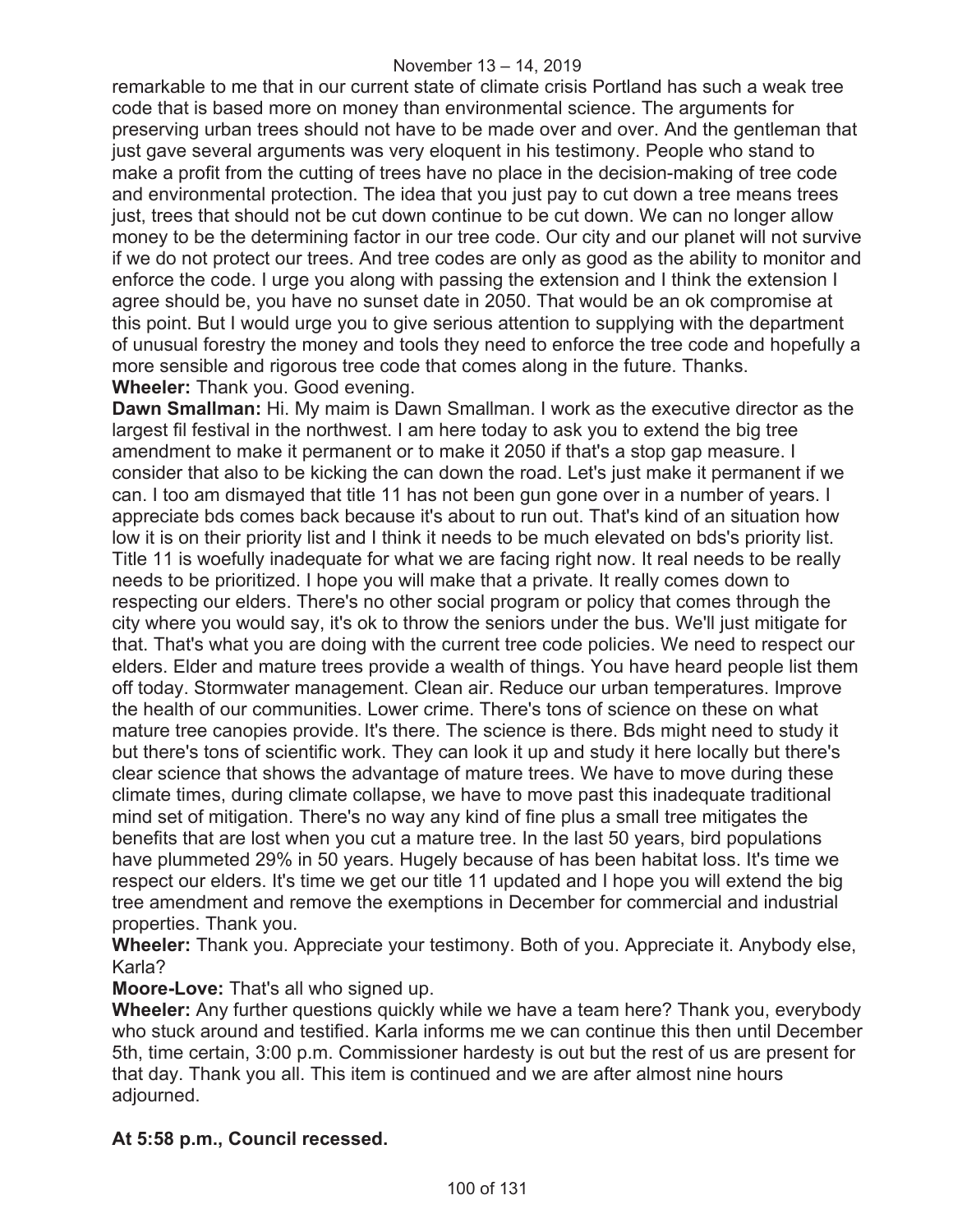**This file was produced through the closed captioning process for the televised City Council broadcast and should not be considered a verbatim transcript. Key:** \*\*\*\*\* **means unidentified speaker.** 

**November 14, 2019 5:30 p.m.** 

**Wheeler:** Good evening everybody, this is the thursday, november 14, 2019, evening session of the Portland city council. Welcome. Karla, please call the roll.

**Eudaly:** Here **Firtz:** Here **Fish:** Here **Hardesty:** Here

**Wheeler:** Here, now we'll hear from legal council on the rules of order and decorum. **Lauren King, Deputy City Attorney:** Good evening. Welcome to the Portland city council. The city council represents all Portlanders and meets to do the city's business. Presiding officer preserving order and decorum during city council meetings so everyone can feel welcome, comfortable, respected and safe. To participate in council meetings you may sign up in advance with the council clerk's office for communications to briefly speak about any subject. You may also sign up for public testimony for resolutions or first readings of ordinances. Your testimony should address the matter being considered at the time, if it does not then you might be ruled out of order. When testifying please state your name for the record. Your address is not necessary. Please disclose if you're a lobbyist and if you're representing and organization please identify it. Presiding officer determines length of testimony. Individuals generally have three minutes to testify unless otherwise stated. When you have 30 seconds left a yellow light goes on, when your time is done a red light comes on. If you're in the audience and would like to show support for something that is said, please feel free to do thumbs up. If you want to express you do not support something, please give a thumbs down. Please remain seated unless entering or exiting, if you are filming the proceedings do not use bright lights or disrupt the meeting. Disruptive conduct such as shouting or interrupting testimony or council deliberations will not be allowed. If there are disruptions a warning will be given that further disruption may result in the person being ejected for the remainder of the meeting. After being ejected a person who fails to leave the meeting is subject to arrest for trespass. Thank you for helping your fellow Portlanders feel welcome, comfortable, respected and safe.

**Wheeler:** Thank you very much, well good evening everybody, I'd like to thank all of you who are joing us here tonight, I particularly want to thank self enhancement inc for hosting us this evening. The goal obviously that all of us have here on city council is to improve the lives of all Portlanders. It's important to note by way of what we're doing tonight, we're not going to take a vote tonight. We're here tonight to listen to you, so there will be a presentation and then there will be open testimony. There have been many passionate discussions about community and government and how we can best work together. One of the values we hold as a city is inclusivity and we're here because we care about the city of Portland. The fact that you're all here tonight and there's many of you that tells us that you care as well. We know that. We can see that and we look forward to hearing what you have to say. We look forward to your ideas about how we can work together and make things work for this community. Because of the volume of interest in this session and the number of people signed up we on city council are going to ask you to limit testimony tonight to two minutes. We expect to have well over 60 people signed up. Sei has agreed to accommodate us until 8:00 p.m. And we would like to wrap up by that time. I would ask everyone to think about your remarks in a two minute time frame. I'll turn it over to commissioner eudaly. Good evening.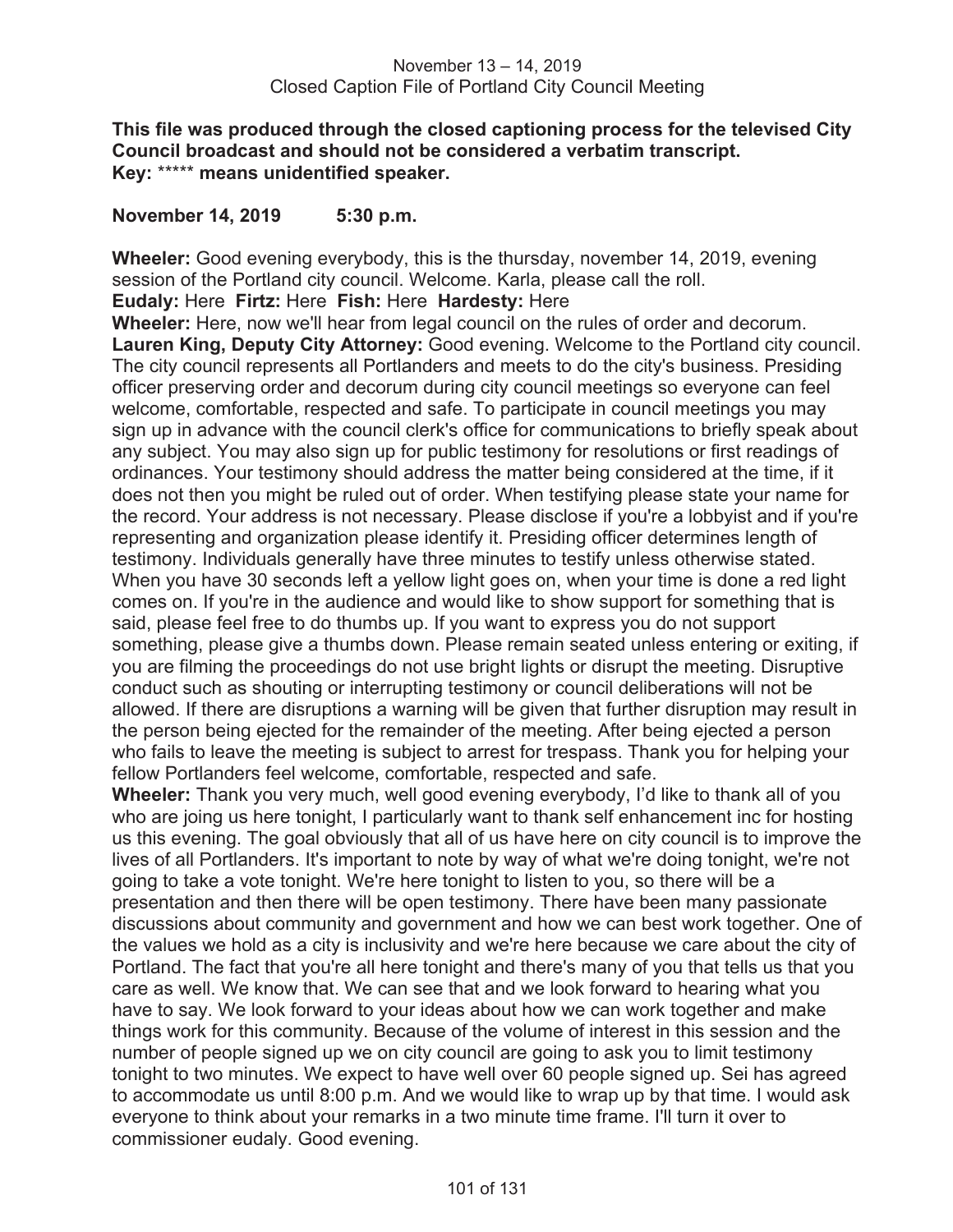**Eudaly:** Good evening, thank you, mayor. Thank you for coming out tonight. Each of the committees 3.96 meetings were held in different community based locations around the city so i'm pleased we're continuing that tradition tonight. Thank you again to sei for hosting us. I want to acknowledge the heart of our conversation about community engagement is not about me, director rhee or the office of community and civic life. It's about all of you and how you want to connect with each other and your government. At the first committee 3.96 meeting committee members were invited to share their Portland moment, a memory or moment that made Portland feel like home. Before you leave tonight I would encourage you to share your moment with someone in the room that you don't know and ask to hear theirs. To be honest I struggled with this assignment myself. I was born here. I have never lived outside of the metro area and I have lived in Portland my entire adult life so I'm going to be thinking about that moment along with all of you. Hopefully I'll have it by the end of the evening. With that I would like to introduce Paul Lumley and Anthony Deloney, who will welcome us into this space. Welcome. Please state your name for the record.

**Paul Lumley:** Good evening. It's a great pleasure to be here again today. My name is Paul Lumley, I'm a citizen and executive director of the native American youth and family center. I'm here today to address the city of Portland, which is a governmental setting, and a great honor to be here tonight. So thank you very much.

**Fish:** Can people hear him in the very back? It's a little -- okay, good.

**Lumley:** Want me to use my inside voice?

**Fish:** There you go.

**Lumley:** It's a great pleasure to be here tonight working with you again as the city of Portland, in a governmental setting and a great honor to be here. I also want to thank sei, they have been great partners for the native american youth and families as well. I want to begin my remarks and acknowledge the origins of democracy in these lands, which is also a difficult history. These events began with a doctrine of discovery and led us to a form of colonialism that continues to impact indigenous communities to this day. It is safe to say that we have never felt like it's been a fair and equitable process for indian country. Tribal governments were in full existence in these lands well before the city of Portland became the city of Portland and there are many tribes that are historically from this area. Several names will sound familiar to you. Multnomah, wasco, cowlitz, clackamas, chinook, tualatin, calapoya, molalla and many other tribes that have made their homes along the columbia and the willamette rivers. There are also several tribes that are represented here today, the grand ronde, siletz, cowlitz, and the chinook, which I would also add they have been seeking federal recognition for many decades. It's important that we recognize that many of these tribes retain sovereign rights to these lands even if they are not specifically located in this area. These rights are expressed in treaties with the federal government and other forms of federal recognition of tribal governments. In fact my own citizenship includes governmental right to fish in the willamette river. That's unusual in a custom fishing site even though my tribe is in central Washington state. Federal recognition bestows responsibility on the city of Portland and government to government level. I want to congratulate you on last week's tribal summit that was organized by the city through laura john as the tribal liaison for the city. I want to thank you for acknowledging the city's resolution number 36941 to formalize governmental relationships with the tribal governments and I want to thank you especially, commissioner Fritz, for your advocacy in that process as well as mayor wheeler and nick Fish. There's also the urban indian community, which is substantially represented by tribes from throughout the united states. Many native residents here in Portland are represented by citizens of their own tribes and have their own sovereign rights that they express. So when the city makes a statement that all citizens deserve t be recognized this is an expression of the city's responsibility to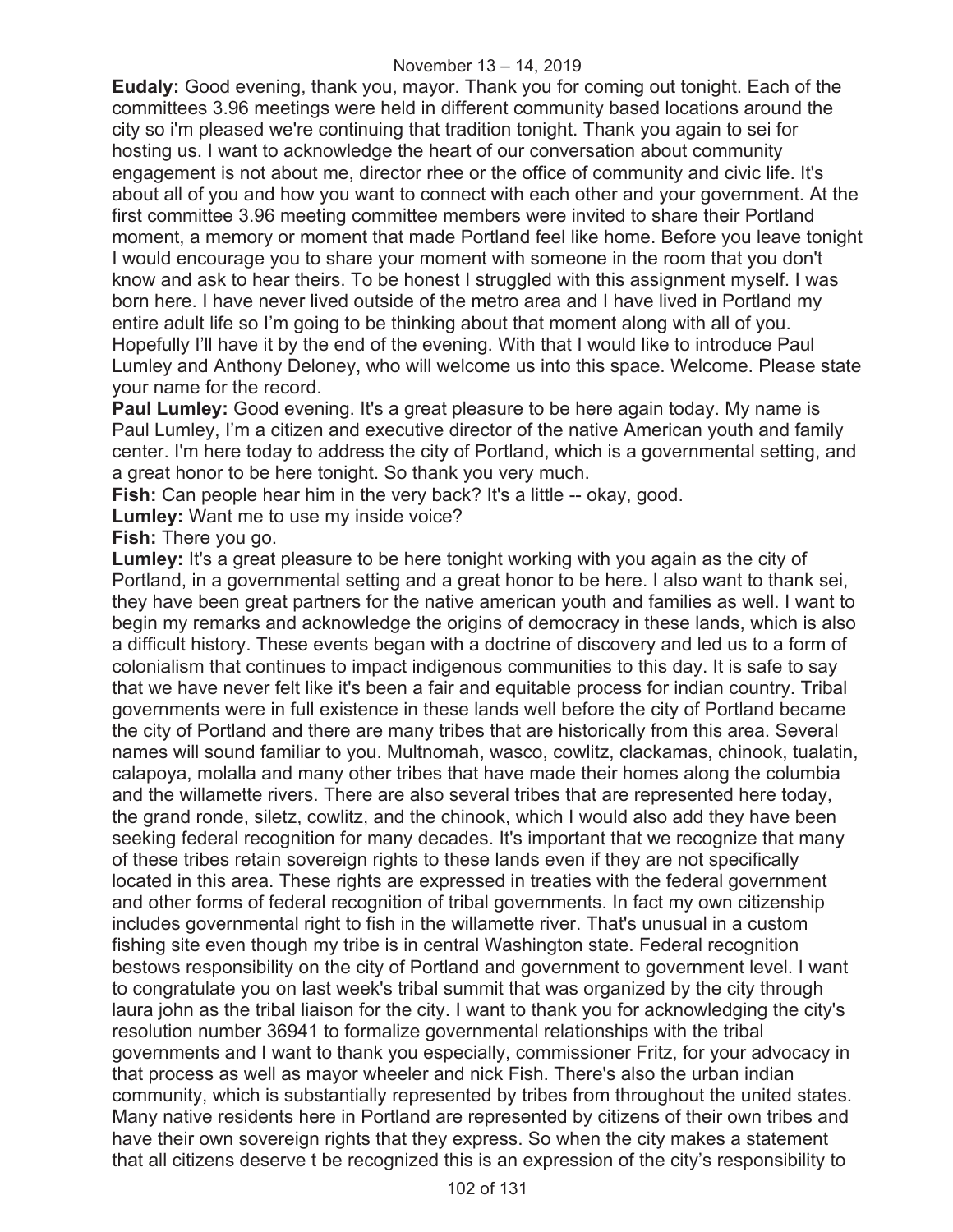the tribal governments and the tribal residents of this city and I really appreciate that. Now with the current code change in consideration we hope the city continues with this great opportunity and with the consideration of the relationship with the tribes and with urban indian community. Thank you very much.

# **Wheeler:** Thank you.

**Anthony DeLoney:** Mayor, commissioners, thank you for coming to our house at the center for self-enhancement. I'm anthony deloney, director of strategic initiatives. I have been a full-time employee here 23 years and a kid in the program another five, six years before that. I have to tell you first I have been downtown a hundred million times. Having you on this side of downtown and this whole structure, this place, which so much sei history has happened is surreal for me. I got to turn around or I wouldn't forgive myself. Every day when we do after school programming this is where we start our program. We want our kids to know, our students to know that no matter what school you go to, jefferson, grant, benson, roosevelt, beaumont, boise. When you come in here we're one family. This place has always been about community and our overarching group of standards that we use every single person at sei memorized these standards. The first standard is one of the most important. We greet each other every day with a smile and a handshake to strengthen the relationship between us. Before we can get down to business we got to say hi, i'm a human and we all are in this together. I'm going to have us do this for ten seconds. Everybody practice standard number one and shake each other's hand with a smile and a handshake. How you doing, my brother? [laughter] It feels better, right? So come back. Come back. Look. Now I got to do my -- when the hand goes up, the mouth goes up. Again thank you and welcome. I think we have a video we're going to share about our program and what we have been up to. I could always just talk about our program. Is that all right? How about this. So we established a one-week basketball camp in 1981. We fast forward to today, we're in 17 different schools. Excuse me, 16 different schools and serving 17,000 families and children in the Portland community. We launched one of our satellite programs down in miami. We're looking to expand across the city. Our claim to fame we graduate 97, 98% of our students. 87% go on to postsecondary education. We're looking to do this bigger and brighter. One of the biggest things, I guess everybody can participate in this, we have opened up and for a long time one of the hardest things was trying to build strong partnerships so we have opened up the agency to rent the facility so if you like what you see even with the technical difficulty this is a great place to have an event. If you're interested in that, please go to our website at selfenhancement.org.

**Wheeler:** I would like to acknowledge and thank you for being the home of our recent my people's market. Just this weekend. It was one of the most successful my people's markets we have ever had. Thanks to you for hosting it and thanks to everybody who showed up for it.

**DeLoney:** Of course. Thank you.

# **Eudaly:** All right.

**DeLoney:** Hold on. I want my money's worth here. I think we got the video going. Give me ten seconds. Here we go. Y'all going to see this tonight. [laughter]

**Eudaly:** We need some teenagers in here.

# **[video played]**

\*\*\*\*\*: I know it. Right. Here we go. [audio not understandable] since 1981 we've done just that. [audio not understandable] in order to flourish we need a home. We need access to opportunities. Positive role models. We need each other. [audio not understandable] where are we in this story? Every day more people find their way to our neighborhood. Every week things are changing. This means the neighborhood our kids grew up in will be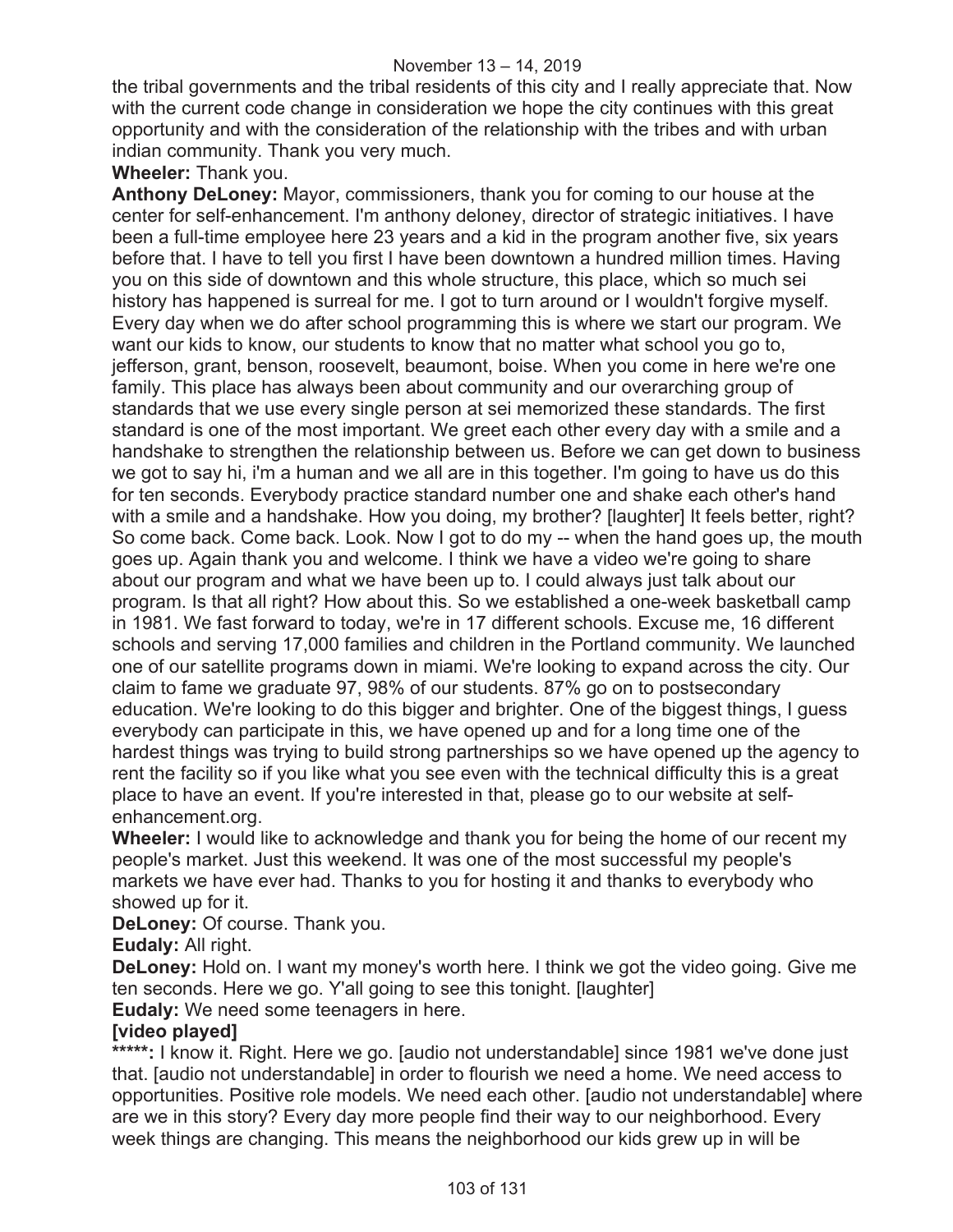#### November 13 – 14, 2019

different than the ones we knew. The future of our city is being written now, and you and I [audio not understandable]

**DeLoney:** See, that was worth it. [applause] that was worth it.

**Eudaly:** Thank you, paul and anthony. Before we begin the presentation I want to provide an overview of the evening for everyone. We're going to hear from three panels with all the speakers keeping their remarks to three minutes except for director rhee, who will have five minutes. These are the invited speakers tonight. Over the last year I have been encouraged to hear my colleagues, community groups and neighborhood associations everyone that our civic engagement structures need to be more equitable and inclusive. The challenging question is figuring out how we get there together. This moment has been a long time coming, and I'm not talking about the last 18 months that we have been actively engaged in this work. Conversations about the need for equity and diversity and our civic engagement system have been going on for nearly 30 years. This is the third attempt to meaningfully update the code to reflect those concerns. No matter how difficult I'm determined to see this through. When all is said and done, we will have a bigger, better, more equitable and inclusive system. While we're not changing the code with this action the resolution we're presenting today provides a pathway forward while maintaining our commitment to a more inclusive and equitable future. I want to thank my colleagues and their staff for the collaboration on the resolution. I also want to thank both advocacy groups that have emerged to support and opposed proposed code for their contributions to the resolution as well. We will not be voting tonight as I said before, but I do expect to bring the resolution to a vote before the end of the year so we can move on to the next phase of this conversation. I will continue to consider the amendments put forth by both advocacy groups with my colleagues and look forward to hearing additional thoughts from members of the public tonight as well. We'll incorporate feedback and bring a final resolution to a vote as soon as possible. I believe that will be the first week in December although it may be the second. With that I would like to call up our first panel. Suk rhee, Irene Marion, Sabrina Wilson, joy elise davis and Taji Chesimet. Please come up to the table and introduce yourselves before you give your testimony.

**Moore-Love:** Excuse me, mayor. I haven't read the title yet.

**Eudaly:** Oh, sorry.

**Item 1053.** 

**Wheeler:** Thank you, Karla.

**Eudaly:** Welcome.

**Fritz:** Before we get started could you raise your hand if you're next to an empty seat? We still have people standing around. If everyone wants to sit down who is standing. Thank you.

**Suk Rhee, Director, Office of Community and Civic Life:** Good evening to our elected officials, beloved community and thank you to our sei hosts. My name is suk rhee and I serve as director of office of community and civic life. I will talk quickly because of the five minute limitation. On monday we honored our veterans, many of whom fought for the right to serve and lead. Whenever our government has said no to those who wish to serve but did not come in the right form, not the right color, not the right sexual orientation, gender or gender expression many courageously challenged our government for their right to do so. This required tough conversations, changing our structures and changing our minds and doing so has made us stronger as a country and as a democracy. It's because we say yes, we can, that we honor some more types of veterans today than ever before. That theme of service continues tonight. In the invited and public testimony you'll hear people speaking to their right to participate, serve and lead. It will be evident we have different starting points, different relationships and different histories with government and differing power and privilege in part due to government roles. The current chapter 3.96 adopted in 2005 was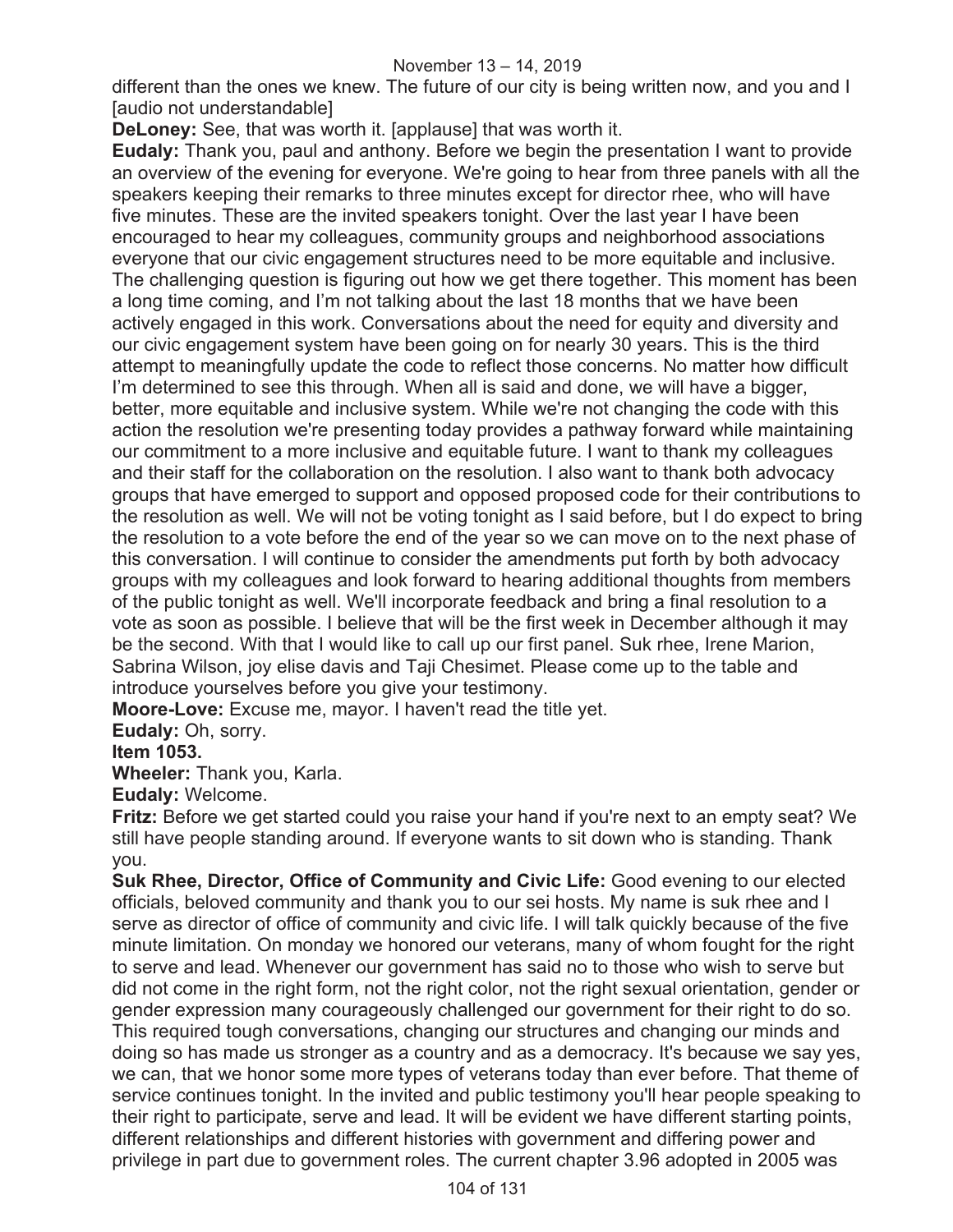proposed by 13 member volunteer committee consisting of 11 neighborhood association and district coalition reps, one business association rep and one person representing "communities beyond neighborhood borders". They engaged 600 people over four years and we thank they for their service. In 2018 a 25 member volunteer committee was convened to update the code. Five members were from neighborhood associations and district coalitions, one from business districts and 19 from youth, disability, faith based community and other business perspectives and the process over 12 months reached thousands of Portlanders. We also thank each of them for their service. Tonight as directed by council resolution 37373 we deliver a report on the committee's work. Resolution 37373 directed the committee to recommend changes that reflect a unified of culturally responsive practices for a diverse range of community partners updated description of the bureaus responsibilities and set a voluntary guidelines that represent best practices for civic engagement. The resolution asked similar questions we have been asking as a city since at least 1994. In 1994 in response to waning participation, calls for more inclusion and questions about representative engagement a task force was initiated with the charge to examine the neighborhood association structure, consider opportunities for greater diversity beyond the ona structure and look for opportunities to improve civic participation. There was another iteration in 2005 through bureau innovation project number 8 to redefine the office to revitalize citizen participation. It called for a comprehensive reassessment to fully harness the level of Portland citizen activists and again acknowledged that participation in neighborhood associations had declined dramatically. Then came vision pdx and community connect with similar assessment in the 2016 the audit that stated that the roles and responsibilities of the bureau were based on an outdated city code, standards and funding model. We have been examining these questions for a very long time. We have also learned many important things along the way. The first thing we know is that we all love the city, which continues to grow and diversify. We know that no one set of groups named in code has reflected or can reflect the full diversity of Portland's communities and we know that all of us are needed and we all need government partnerships and this time we heard Portlanders express their commitment loud and clear to equity and inclusion. This decades long journey has led us to ask important questions about government's role in serving all its members and in delivering outcomes that reflect city adopted racial, disability and social equity commitments. The proposed code change offers that affirmative statement of our city a bureau commitments and updated bureau functions and the resolution allows us to explore next steps toward the equitable provision of services. So the resolution sets two pathways, the first is for civic life to coordinate and staff a multibureau work group to review cross reference responsibilities for public involvement and bureau functioning. For this work group to recommend a scope of work, timeline and stakeholder engagement plan to council in November 2020. Since 1974, chapter 3.96 has profoundly shaped city-wide public involvement by naming three groups for formal recognition. Other bureaus have followed suit in there own sections of code and have codified benefits to these recognized groups in the form of notifications, appeals and waivers, committee appointments, exemptions and more. The work starts with inventory of these benefits which have not been done before, those are some of the cross references in code. We also need to inventory the established public involvement processes related to these. The stakeholder engagement plan will start with that information and because the city's codes favor recognized groups in these processes by design the work group must recommend a way to engage a more expansive cross-section of Portlanders and then updates on the work will be presented quarterly. The second pathway is to bring forth an ordinance to request council authorization for a three year extension for the neighborhood district coalition grants which expire June 2020. A plan for engaging stakeholders to discuss updating current city engagement structures will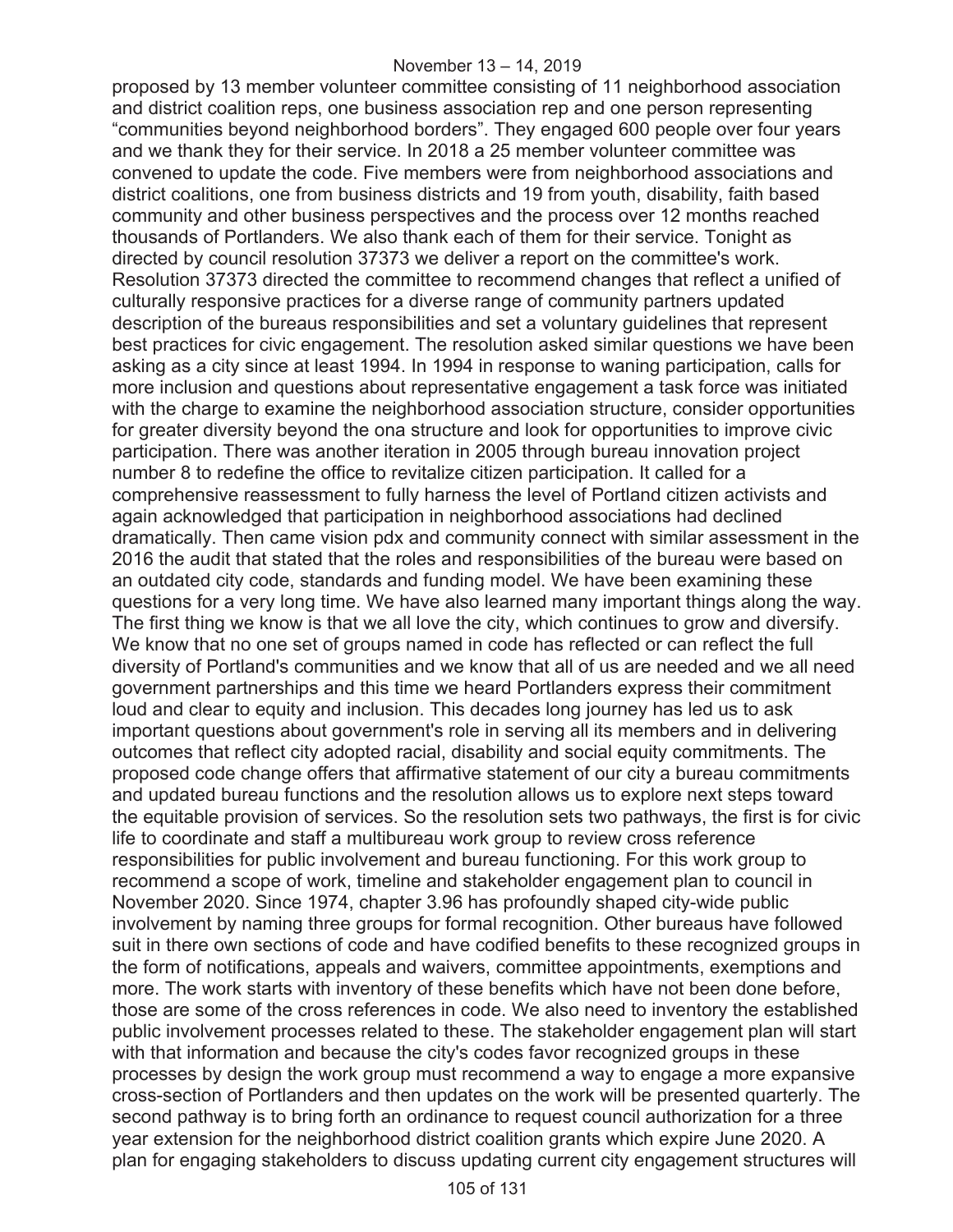also be presented at that time. Because we have not opened up these grants for rebidding in 45 years many are eager for the opportunity to contribute new ideas. For example we are a city of innovators and activists, we are home to many first in the nation models of community engagement. Efforts like the Portland clean energy fund, Portland African-American leadership forum, Portland united against hate, anti-displacement pdx, coalition of communities of color, one Oregon and many more have shown us the power of many types of groups joining in common cause to change policy and engage diverse constituents. These models are word examining along side the models that we currently invest in. We must also ask the question of when, how and under what conditions we might return city staff district community partners through this process. Civic life posed this question to council during our presentation on district coalition funding in January of this year. In the '90s two of the seven district coalitions failed including neighborhood associations threatening to sue each other in north Portland. Turning the offices over to the city was the remedy at that time, but 25 years later is this still the best way forward? We're going to ask those questions. We also know that no big grant making for nearly half a century is not a good government practice. We invest \$3 million annually in district coalitions and there are lessons from the 2016 audit entitled city council grants no competition and limited oversight that are useful here. As the efforts of those who came before us can attest this is difficult and meaningful work. Thank you all for continuing this work. And tonight is for listening to the many perspectives on this topic and the opportunities they have raised for us to say yes, we can get to a code for all Portlanders. Thank you.

**Irene Marion, Portland Bureau of Transportation:** Good evening. My name is irene marion, I'm the equity and inclusion manager for Portland bureau of transportation. At pbot we have taken seriously the city's commitments to equity and public involvement and are making strides to offer brave leadership and intervention on our historical practices. We're developing partnerships with front line communities who have been most heavily impacted by city action over time. Unfortunately we are beginning to see significant shifts in the outcomes of our work. Walking while black is a prime example of that. In 2017 as our planning team began to engage community on their priorities for ped pdx our pedestrian plan update, there was an early recognition that our city wide outreach efforts were not yielding enough input from black Portlanders. We quickly connected with community leaders from the Portland african-american leadership forum, black parent initiative, irco africa house and delta sigma theta sorority incorporated to convene focus groups to learn about the concerns and priorities of black pedestrians in our city. Those focus groups gathered painful testimony about the unique challenges black Portlanders were feeling in our transportation system ranging from infrastructure deficiencies and affordability concerns to fear for their physical safety due to toxic political realities that were manifest not guilty the public right of way. Participants also offered ideas and recommendations. Most of which were adopted and became central priorities for our new pedestrian plan. The success of walking while black led us to host more focus groups. Diversified key public advisory bodies identified new infrastructure priorities, dedicated new resources to community partnerships and we are also hiring more diversity into our organization than ever before. The lessons we have learned from these efforts have also led to the inclusion of a transportation justice focus across our entire organization. Our walking while black work has made us a stronger bureau, stronger employer, stronger equity partner but our equity efforts rely on a variety of tactics and community partners to be successful. If there's a message I want to leave with everyone here tonight it's that we cannot continue business as usual if our intent is to change out comes. We need more partners to join us in this work. We need our agency partners to resource and accelerate their equity initiatives. We need longstanding stakeholders to engage with us in committing to and deploying their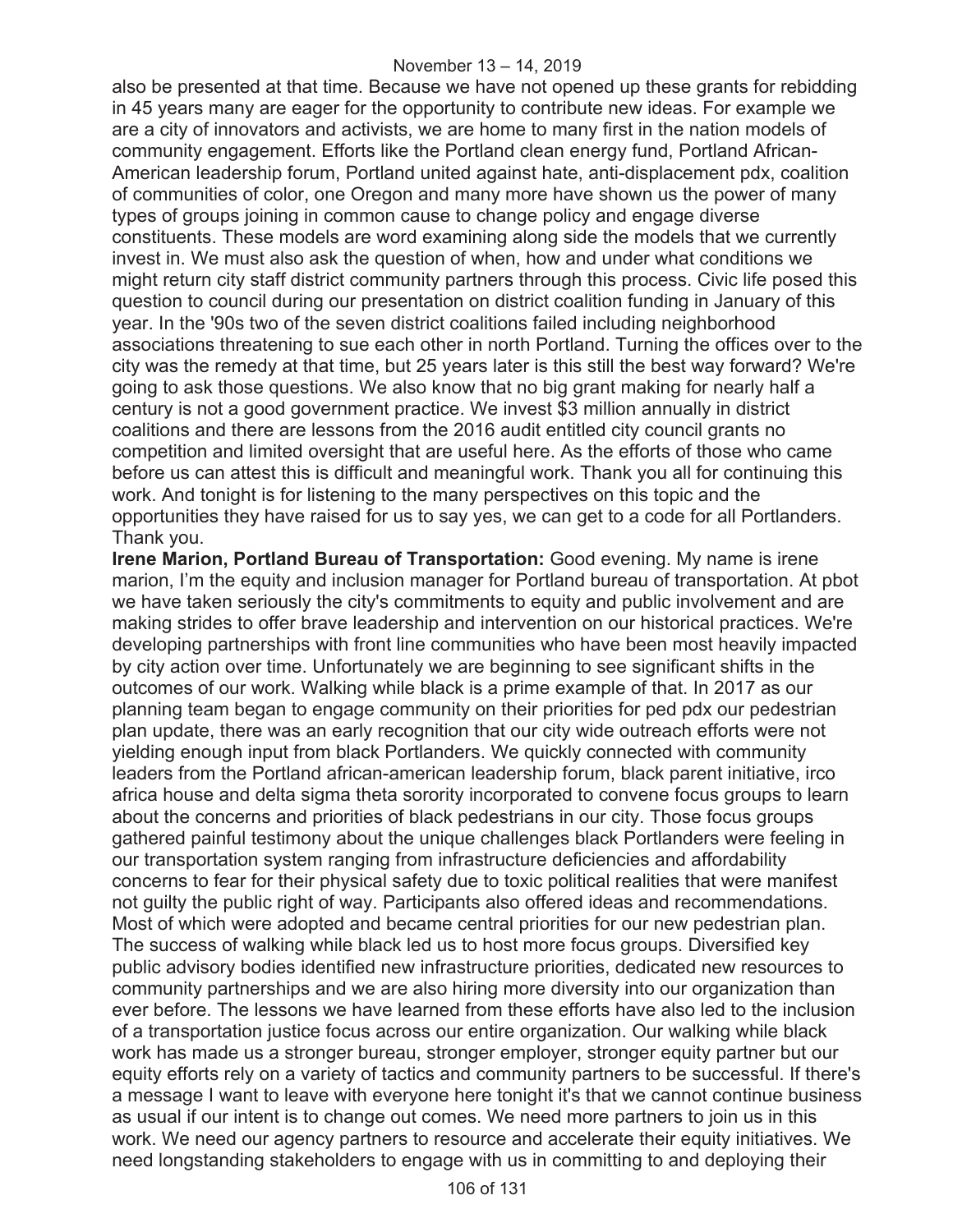own strategies. We need to continue to position front line communities to represent themselves in our policy conversations and we need to honor their time by showing them that their engagement matters and that it actually informs the decision making of our city. The office of community and civic life is one of our equity -- committed equity partners and best position to lead the next generation of public involvement practices for the city of Portland. I look forward to continuing our partnership with director rhee and team to develop and refine our equity informed public involvement strategies. Together we have the ability to engage new voices to design a city that will better serve us for future generations. Thank you.

# **Wheeler:** Thank you.

**Sabrina Wilson, Office of Community and Civic Life:** Hello, my name is Sabrina Wilson and I work for the office of community and civic life. Over the past year I have had the opportunity to work with Portlanders across many communities as project manager for the civic life code change work. As a public involvement professional in approaching this work I'm most proud of how we ensured there were multiple platforms for Portlanders to offer their visions. Before engaging with Portland communities we must know that each community has its own history and relationship with city government that includes both historical and current traumas. We were proud to partner with community organizations, young people, our amazing committee of civic engagement leaders and our city-wide colleagues. Together we realized embedding into our work multiple platforms for Portlanders to offer their own experiences looks different. It looks like hosting community conversations in multiple languages, taking a step back to support trusted community leaders to lead conversations in spaces of their choosing. Before any of that we have the obligation to meet with community leaders to ensure the city's engagement is culturally appropriate and productive. This looks like meeting communities where they are already gathering, early before work, in places of worship, late into the night. Not only asking union people to provide input and feedback but to cover the work as young journalists to tell the story from their perspective as those who tell the stories rule society. This also includes making yourself available as staff to meet with individuals who drop into city hall, personally email, call in or stay late after presentations to ask questions and learn more. To deliver different and more equitable outcomes we need different processes. Our engagement over the past year which has been multifaceted, multilingual, mulicultural and intergenerational reflects this commitment and I hope the work authorized through the resolution will as well. I want to thank all the communities who took the time to engage with civic life.

# **Wheeler:** Thank you.

**Joy Alise Davis:** Good evening. I'm joy alise davis, my pronouns are she/her/hers. I'm Portland resident, a renter, business owner, professor of collaborative design and a voter. I wear many hats in Oregon. I'm the executive director of the Portland african-american leadership paal and paal action fund but today I'm speaking with a different hat on from my public involvement consulting firm design culture lab. I would like to share with you the engagement process that led and contributed to this resolution. As you may be aware engaging across racial, ethnic and cultural differences can be tricky especially when using outdated tools created for and by the dominant culture. A design culture lab we develop an intentional engagement activities tailored to fit the unique needs and the engagement needs of civic life. Our approach rejects the myth that there's a one-size fits all approach to collaborating across difference. We create a custom collaborative strategy that allows us to gather feedback from a multitude of voices. In collaboration with civic life design culture lab designed five community conversations. in English, Somali, Spanish, Russian and Vietnamese. All five conversations took place in February of 2019 and helped civic life create the road map for what communities need to grow and thrive in Oregon.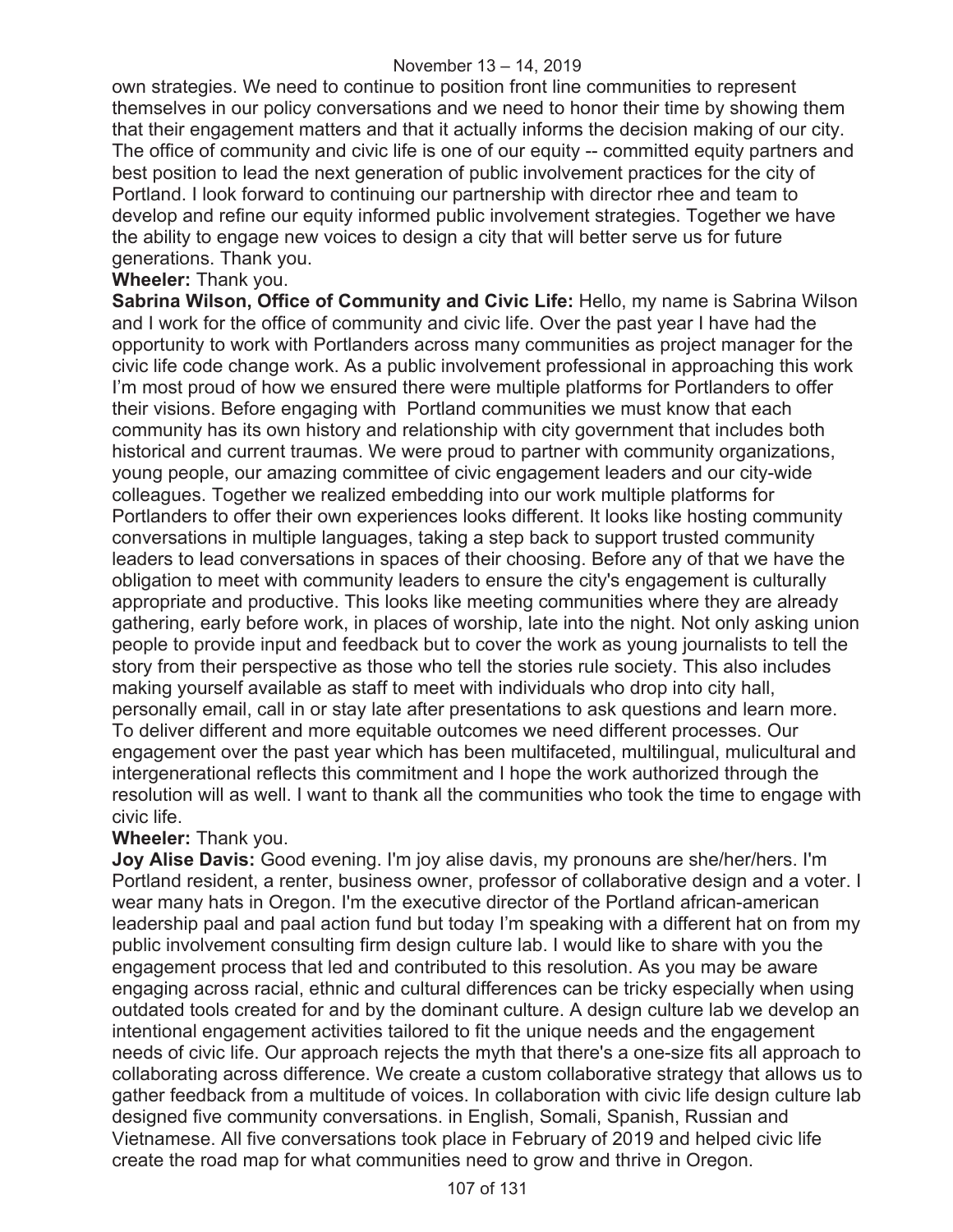Conversations centered around our city today in ways communities can help shape the work of city government. Dc lab designed a design kit and trade community leaders to both facilitate and report on each and every community conversation. This facilitation model which has suggested by civic life allowed for each leader to facilitate the meetings in their chosen language. This method allowed participants to bring themselves to the conversation, eliminating language barriers. I'm also very proud to say that every community conversation was also translated in English allowing folks to come in even if that wasn't their chosen language. The feedback from these conversations informed the process and was allowed to work directly with the committee made up for 3.96. The survey that civic life mentioned earlier today opened in November and the survey was made available in those languages as well. Russian, Somali, Spanish and Vietnamese and 15 existing community gatherings. While my team did not design that survey we had the opportunity to align our community conversation questions with those questions to allow for a comprehensive data set. The questions we asked in community conversations were how do you currently interact with city government to meet the needs of the community? How would you define civic engagement? Based on that definition how can the city support you and others during future activities. Lastly how do you define community? As an emerging business we have had the pleasure of working in Portland for nearly over 20 public involvement processes over the last few years. Out of the many projects that we worked on this was by far one of our favorites and a step in the right direction towards achieving true participatory policy making for historically silenced and vulnerable groups living and working in Portland. To be specific, that is immigrants, refugees, black, indigenous, people of color, renters, transit dependent, low income, houseless, queer, transgender, nonconforming, disabled, working and undocumented people who work in the city. As an advocate for true collaborative design amongst city and the community I'm thrilled to support the new direction of this work. I'm also honored to make room for the historically silenced groups that I mentioned before who are vulnerable and typically do not have a seat at the table. Thank you.

# **Wheeler:** Thank you.

**Taji Chesimet:** Good afternoon, my name is Taji Chesimet. I use he/him pronoun. I'm a former Multnomah county youth commissioner and I am a current 396 committee member. I'm mostly going to be speaking from my perspective on my experience sitting on the committee understanding that as one of the ongoing young people my experience is very different from the rest of the members. I really want to affirm the staff the we're helping out with especially commissioner eudaly and her team who were very helpful and inclusive to my voice and the voice of other youth committee member Antonia McSwain who is a current myc. Our experience was unique to say the least. We learned a lot from the experience and I think from all the amazing ways that we wanted to ensure everyone's voice was heard we had a very comprehensive and holistic conversation. I think young people had our voices at the table and that was a very important step taking that I would like to affirm how important and how thankful I am for that. In that process we had the david douglas and parkrose students who did a report on the whole process in general. They were at majority of all of the committee meetings and they had questions with all of the committee members on how they felt on things we discussed in each meeting. We also had the opportunity to have a parkrose community group discussion and that opportunity gave young people who weren't on the committee or didn't come to public testimony to give their perspectives on what is civic engagement even if they don't know the broad term that is and having our participation was important and pivotal to the conversation and a lot of our perspectives were shown in the policy, but also shown in the committee in general. It's important that I can sit here and talk with all of you about having our perspectives and the equity that that comes with. An important point commissioner eudaly mentioned was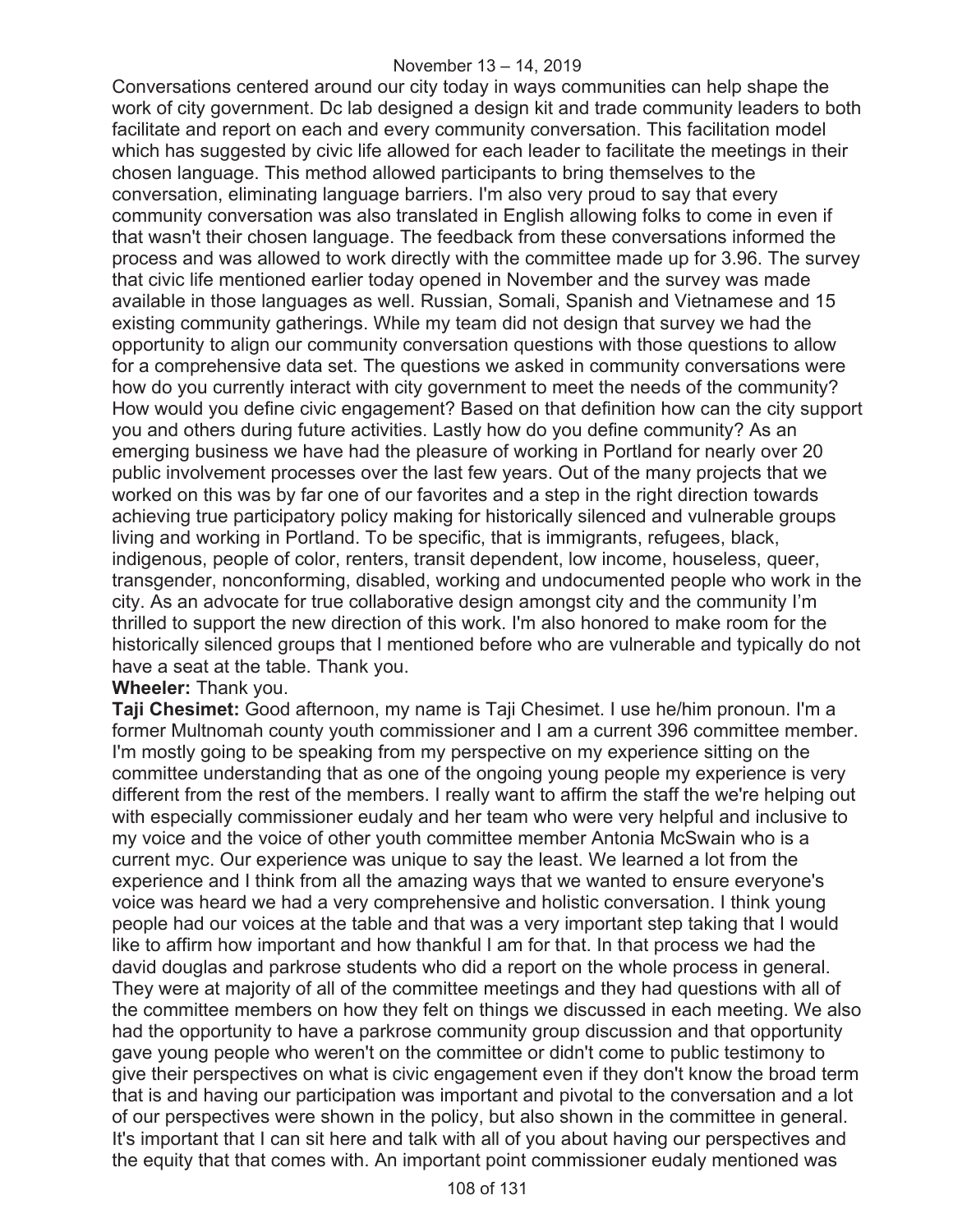the equity and inclusion and why we're having a conversation why changing civic engagement is important is a question of equity. Doing that and what that looks like is based off of where we go from here and the amazing policies that Suk mentioned are super important and I think all of that that will continue to move and show how Portland is a changing city and deserves to continue to have those perspectives at the table as we move forward as a city, as a society in general. Thank you so much for your time. **Wheeler:** Thank you.

**Eudaly:** Thank you, everyone. Our next panel includes committee members who will walk us through the proposed recommendations in their own words. They are Kathy Coleman, Danny Bernstein, JR Lilly, Linda Nettekoven and Molly Mayo please come up to the table and state your name for the record before you begin your testimony. You have three minutes each. I'm now keeping a timer because we want to make sure we have plenty of time for public testimony at the end. Anyone can start.

**Kathy Coleman:** Hi. I'm Kathy Coleman. I'm the artistic director of the disability art and culture project and arts culture and disability justice organization. I served on the code change, the code change committee as you know. Some of you may remember that I sent you all a letter, an email about the importance of including disability justice in the proposed code change. An overview of disability justice, disability justice is a second wave movement for our community building on disability rights movement that started in the 60s and moved us into this century much like the new code change. As much as it expands the disability rights movement it also brings forth what was missing. The traditional disability rights movement focused on access, services, independence and advocacy and was primarily a white movement. It focused on individual impairments instead of our community as a culture. Disability justice does not dismiss the legislative battles that were won through the movement, nor the access that it gave us, but it's not enough. Disability justice centers intersectionality, interdependence and most beyond access to dismantling ableism. The founders of disability justice are black, indigenous, people of color, queer, trans, gender nonconforming, and cross-disability meaning all disabled folks are included and we're not segregated by our impairments. The emphasis on mainstream culture places on production speed, independence and typical minds and bodies devalues us as contributing human beings. We're perceived as less and not whole. The cultural shift that disability justice brings to the city code is a change our city needs. The disability community was engaged in this process of creating the code change and the inclusion of justice means that we were heard. Disability justice is an imperative if we are to be included in the fabric of the city. The voices of the disability community and our intersectionality cannot be left out on how we envision our city for the future. I hope you will support the proposed code change that includes disability justice and other voices of Portland.

**Danny Bernstein:** Good evening, mayor, commissioners, my name is Danny Bernstein, I you they/them pronouns. I'm also a member of the committee. In my day job I'm director of Multnomah county's office of community involvement. I'm not representing the county this evening but just wanted to give you a sense of my background and the perspective that I bring. I'm going to talk about the language the committee approved for section 3.96.040, covering the bureau's responsibility for engagement with people in communities and section 3.96.050 which covers responsibilities for engagement with other bureaus and government partners. There's a lot of language in these sections but I want to read aloud the core language that outlines what civic life would be responsible for should city council approve this language. In the first section it states that civic life's responsibilities would include connect people and communities with their government, learn from and engage diverse range of community partners, compile and disseminate voluntary guidelines on best practices for engagement, supporting and connect the infrastructure for community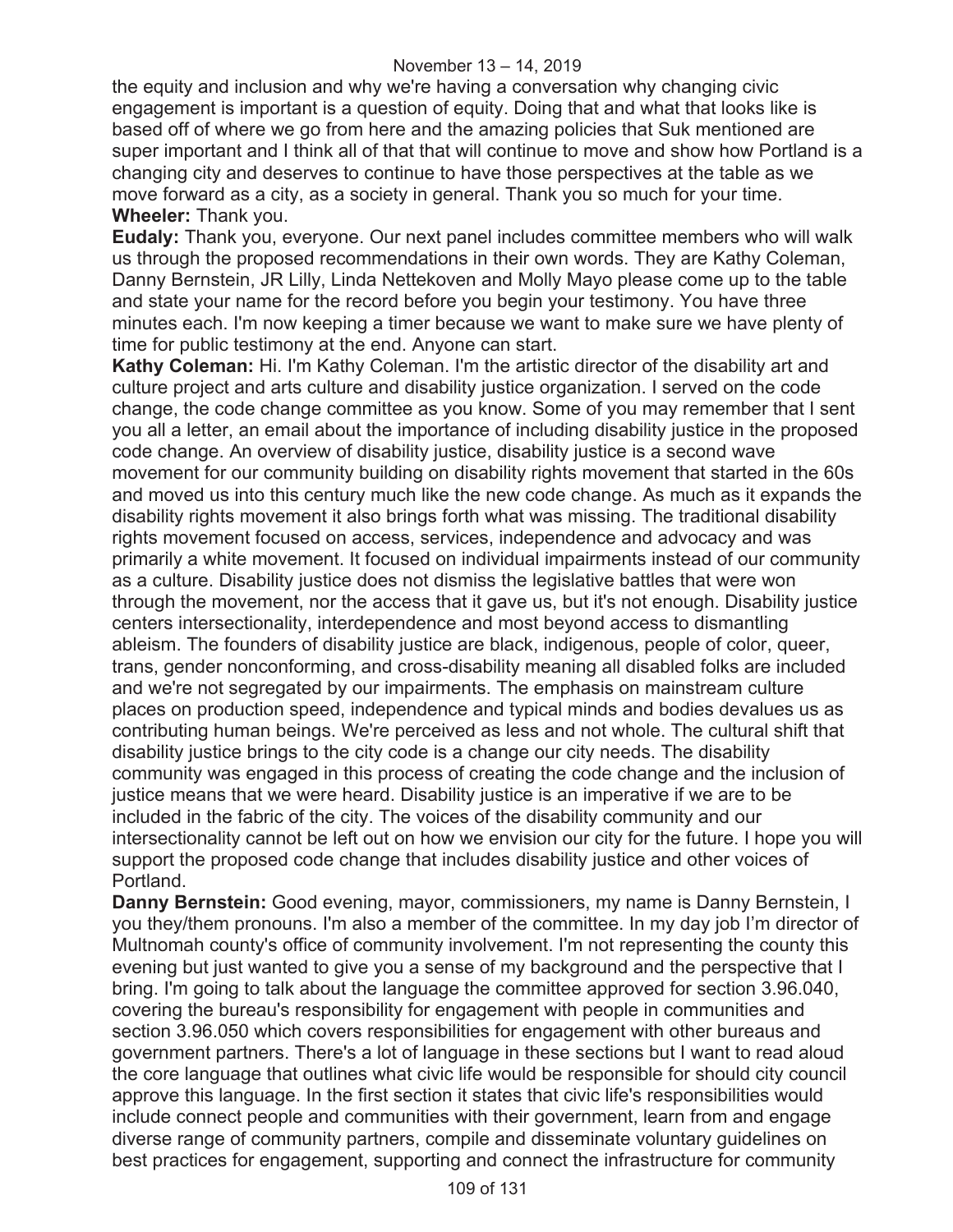members working with each other in government, develop and implement learning opportunities that focus on culturally empowering civic engagement, collaborate with government partners and lead by example and advocate for government to collaborate with community. In terms of the bureau's responsibilities in the next section is to develop programmatic bureau and city wide capacity to examine assumptions underlying community and civic engagement practices to redirect public resources to reduce systematic barriers, reduce disparities and deliver equitable out comes, implement policies and practices that recognize historical exclusions of marginalized and under represented communities to develop collaborative forms of learning and to continually and collectively adapt. So to me there are a couple of key values and concepts integrated that are really important to the committee. First is the language allows and encourage civic life to be flexible and responsive to community needs. That's crucial when best practices are always evolving, community organizations come and go and the ways that our communities identify and organize are always changing. There's a big emphasis that the bureau should always be striving for equitable out comes recognizing and addressing disparities. That was of utmost importance to the committee to position the bureau to support all community members regardless of identity, organization affiliation to have a voice at city hall. As I reflect on the work what strikes me is the language is truly a product of the community's collective thinking and discussion. I remember the committee meeting when we came up with a lot of these concepts working in small groups building off each other's contributions and input from community. In our final committee meeting all committee members had a chance to share what they were most proud of in this draft. What I heard most from my fellow committee members was pride in the city of Portland acknowledging the ways governments have intentionally and unintentionally excluded people and communities from decision making processes and with that also affirming the commitment to continue women and actively address barriers to civic participation and lift up the voices of historically underrepresented communities. Thank you for passing the resolution that directed the cities work and thank you for your time this evening. **JR Lilly:** [speaking in foreign language] good evening, my name is JR Lily, I'm part of the born from the cliff dwelling people. I'm a citizen of the navajo nation, a resident of parkrose, use he/him/his pronouns and i'm here with part of the code change committee. I'm very excited to join you tonight. Thank you for letting me speak. I'm here on behalf of the Portland indian leaders roundtable and representing Portland's native american

community on this committee. For the record I did vote yes to recommend the language and I believe in the process in which we have been through to get to this place. There's much I could say about the recommended code language but I will talk about administrative rule 3.96.06 that recognizes organizations referenced in other city code this. Rule says the director must adopt a list recognized organizations by administrative rule including but not limited to neighborhood associations, district coalitions, business district associations, and diverse and civic leadership partners. Existing in the effective date of this code chapter. Addition or deletion from the list must be made from city -- must be made by city ordinance. We arrived at this rule after realizing other bureaus referenced a language of their codea and their community engagement efforts. For example currently if you want land use notification from the bureau of development services you would need to be on the list from the office of community and civic life. We know that there's a need for a placeholder once language is passed for other bureaus and community engagements efforts can point to. We recognize the need for other bureaus still refer to their community engagement outreach to this bureau community and civic life, we hope this rule can keep those effects functioning and the language is adopted. We also acknowledge that even though this list is a solution until other city bureaus update their own community engagement and outreach processes. Want to recognize civic life needs to work with those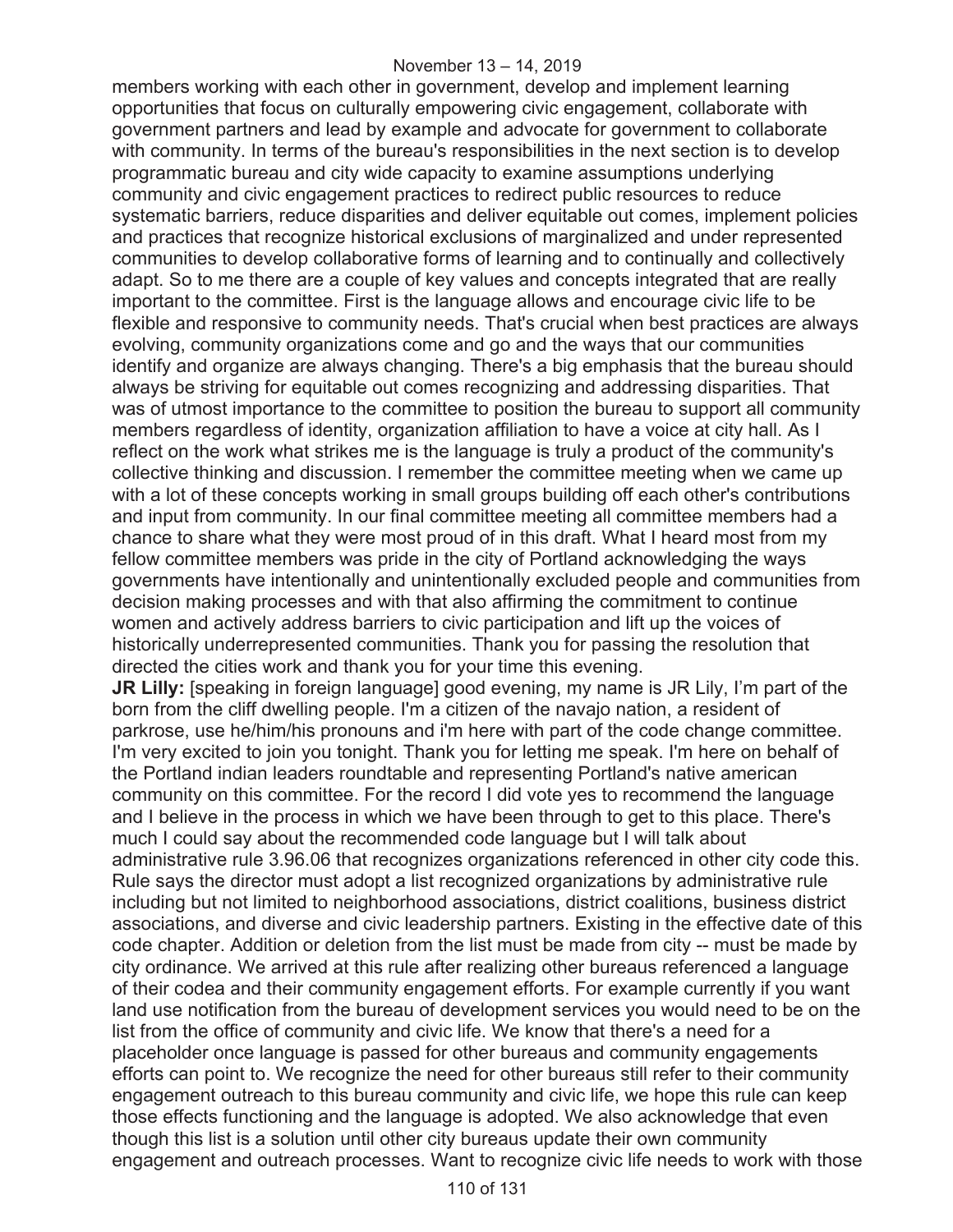bureaus collaboratively to adjust their language and their community engagement processes. This process was not meant to create an exclusionary list but we worked together as a committee to focus on comprehensive, diverse, equitable approaches to civic engagement work. Having a list is not a best practice moving forward but we recognize when we have a language change we need a placeholder until the bureaus update their processes. We recognize we need to further this work and recognize this administrative rule keeps things in place until civic life is able to take the next vital steps in addressing the cross references in our partner bureaus. Thank you.

### **Eudaly:** Thank you.

**Linda Nettekoven:** Good evening, mayor, commissioners and community members, I use she/her pronouns. My name is Linda Nettekoven. As a code change member who helped edit the language in the documents I would venture to say that probably everyone in this room is in support of the vision statement in our report. I also strongly support it, but I disagreed with others on the committee at the end of July when we had to vote as to whether we had completed the task you assigned to us. Therefore I voted no on the final recommendation. I felt there were too many unanswered questions in terms of next steps and responsibilities and accountabilities at that point in time. I was concerned that neighborhoods and coalitions had not been adequately informed about the code change process, many of them not learning about it until it was time for the final vote, but I was tremendously impressed with the other outreach work that happened as a result of our process and want to give a great call-out for that wonderful effort. Although significant outreach has been done by the civic life team since that time it was after those first decisions were made and I want to make sure that future processes are fully inclusive from the beginning including defining the problem as well as working on the solutions. The recommendation -- these concerns have been -- are being addressed by the resolution before you but there's one thing I would like to highlight. We need a better shared understanding of the problems we're trying to solve. The diversity and wealth of experience of our code committee members was outstanding, however because we came from different backgrounds and sometimes different experiences with our city governments, we had different understandings of the problems at hand and the specifics. There was no attempt to share or summarize key findings from relevant early reports. Obviously we had the comp plan but there's community connect, there's the people's plan, reports from the auditor, from the coalition of communities of color, for black Oregon. There are a number of other resources that would be helpful for any community coming together to try to start these conversations. I had hoped that our process would also help us engage in those sometimes difficult conversations about the specifics of the best ways to share resources, information and other city support so we can learn what our respective groups thought was doing well and where we were falling short. I suggested in the future we use, I suggested then that we use well facilitated focus groups to discuss the neighborhood standards issue but was told there was no time and it wasn't in the plan however commissioner hardesty has been using a similar format in her series of community conversations and I enjoined that approach very much when I participated and think we could build on it for future efforts. At this point in our city's history we have an incredible opportunity to learn to do things better. Let's take full advantage of this opportunity and avoid doing things that lead to further mistrust and divisiveness. Thank you.

**Molly Mayo:** Hi. I'm Molly Mayo. I use she and her pronouns. I'm formerly the southeast uplift executive director but I'm here tonight representing myself. I serve the on the code change committee and i'm probably as informed as anyone on the city code 3.96, the code change process and neighborhood the association system. I support the code change and today's resolution because the current code is severely out of date and because the code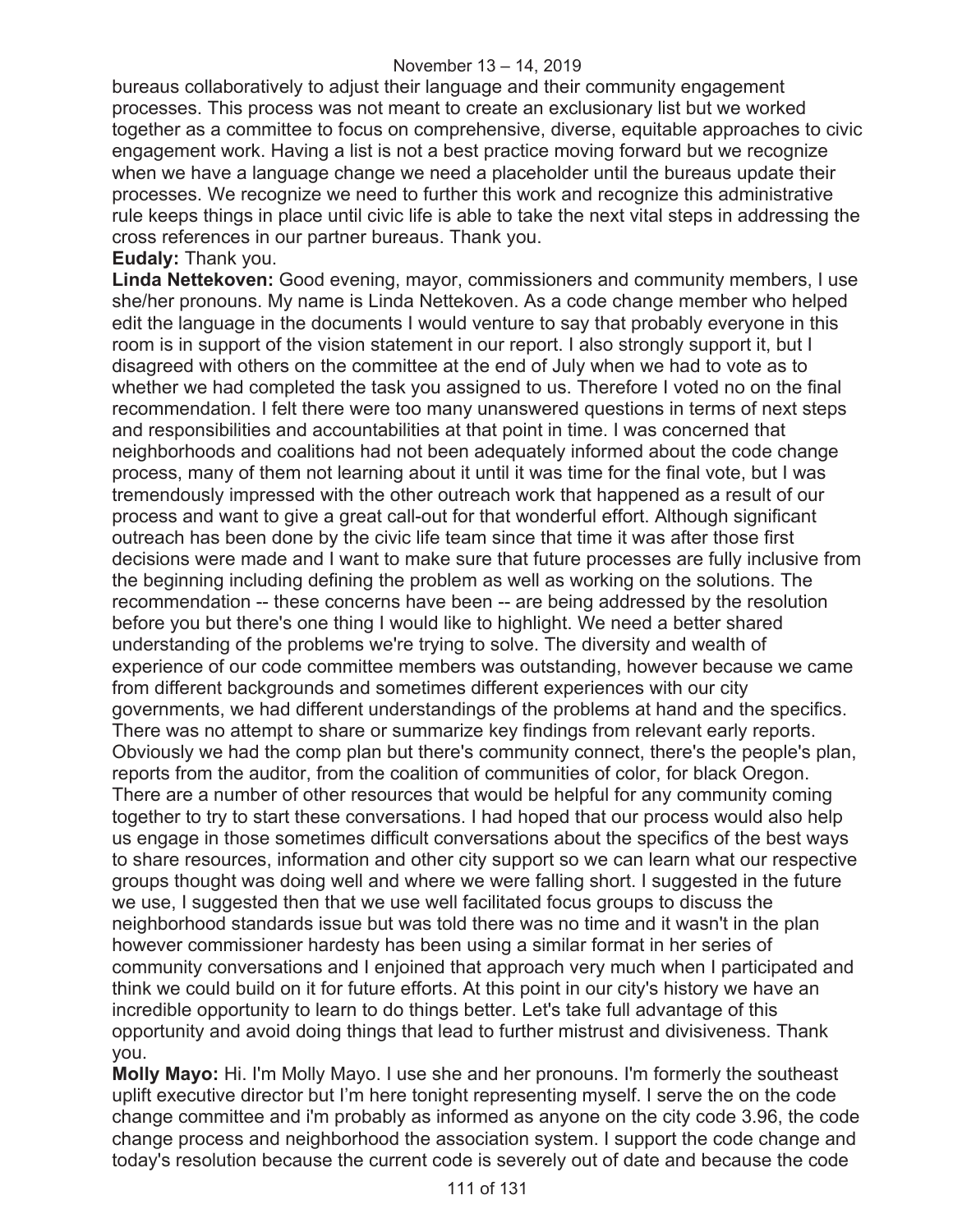change language revision process followed the directives of the July 2018 city council resolution many of us on the committee were unaware that the year long process would erupt in divisive public comment at the June 2019 committee meeting. Controversy stemming from misinformation that we were voting that night to end neighborhood associations. This rumor was untrue. Ending neighborhood associations was not and is not part of the plan. It's been so disappointing and frustrating that this inflammatory false narrative and misinformation continue to run rampant. I have learned that Portland has had similar uproars before that the neighborhood association was going to be dismantled. Actually quite a few times. The 1998 task force on neighborhood involvement developed recommendations to increase participation of marginalized and under represented groups. Sound familiar? Part of those recommendations was changing the bureau name from ona, office of neighborhood associations, to oni, office of neighborhood involvement. Apparently there was such an uproar at that time that other recommendations from that task force were abandoned. Jump ahead ten years to the 2008 community connect report that also identified the lack of diversity in the neighborhood association system and the need to include marginalized and under represented groups. There was intense skepticism there from neighborhood associations related to the process and the tandem expansion of bureau and coalition services at that time to groups other than neighborhood associations. So this reaction of fear is not isolated to this new attempt at revamping structures that simply have not served all Portlanders, the need for system reform has been apparent for decades. Previous steps have been taken and we're here today with a great opportunity to add to the city code respect for and acknowledgement of the many different ways that people identify, organize and choose to be involved in civic affairs. The current code is entirely centered around district coalitions, neighborhood associations and business districts, it prescribes how these entities exist. The bureau functions in the current code are supremely outdated and there business district language is completely ignored by business districts due to being so obsolete. So its time for a update, there have been 20 years of calls for improving civic engagement to include groups that have been historically marginalized and under represented. Lets take that cycle of repeat and press forward, the time is now and you're the ones to keep us moving a head with todays resolution. The great news is that many of the voices who's absence have been lamented for decade after decade within the neighborhood association system have spoken up for you to hear on this issue. Coalition of communities of color, unite Oregon, the native youth and family center, Portland African-American, Latino network, Verde, Voz, Portland united against hate, Oregon national association of women, disability art and culture project, Irco, cascade aids project and so many others have said yes to code change. I'm sure you'll agree with me this is a star studded list of outstanding progressive organizations with brilliant leaders who reflect the values and ideals of our city, lets listen to them. If you consider which groups are for code change and which groups oppose code change it is virtually impossible to ignore how race, economic power and privilege are at play. The level of controversy around the proposed code change is a fascinating study in and of itself around equity issues and systems of Privilege. Peering into the 3.96 debate with the most nascent equity lens reveals layer upon layer of need for significant reform. Let's not stop the process when the voices of so many communities of color, disability justice groups, immigrant and refugee groups, women's rights organizations and others have stepped up to the table. Our city has worked for a long time to recognize the many ways people organize and engage to increase inclusivity and make progress from a stained past. Let's move on this opportunity before us today. Because of the groundwork done by those before us and because of the extensive outreach that has been successful in the code change effort finally many of those communities that have been marginalized and underrepresented in city government have spoken up and said yes to code change. Thank you for taking the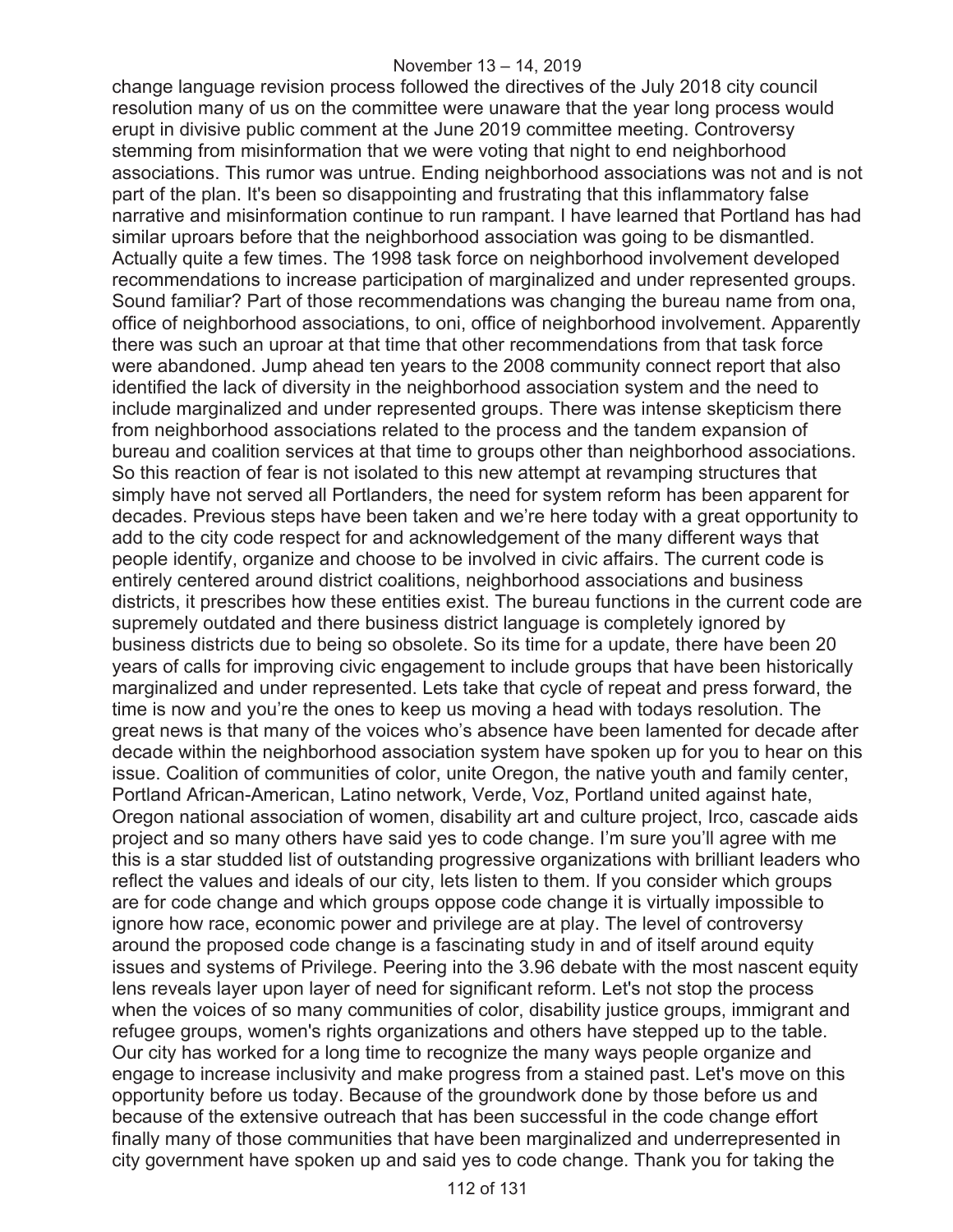time to listen to these community voices that support a more inclusive Portland through today's resolution and future code change.

**Eudaly:** Thank you, everyone. Our last panel is called the future is now. Despite our outdated code and structures for engagement Portland is full of incredible neighborhood and community groups who are doing important work in our community. Updating our practices will allow the city to more effectively partner with our whole community which includes groups that organize by place, issue and identity. That doesn't apply to me. [laughter] I would like to call up Sam Stucky from mill park neighborhood association, Julie DeGraw from Portland metro peoples coalition, Maura Bowman from the Oregon food bank and Samatha Gladu from next step. Each speaker will have two to three minutes. We really need to stick to that. Thank you and please state your name for the record before you begin.

**Julie DeGraw:** Thank you for this opportunity to testify, my name is Julie DeGraw and Portland metro peoples coalition. I'm on their steering committee. I live in the montavilla neighborhood in east Portland. So first of all the Portland metro peoples coalitions goal is to create a metro are that is a healthy nurturing place for everyone and every community who calls it home. Toward that end the Portland metro people's coalition or pmpc is building a cross-issue coalition of grass roots organizations to join forces to am amplify our initiatives and begin to strategize how to build a unified and broad based, progressive movement capable of building an urban commons of 99%. It's a coalition currently 21 organizations that is growing that includes labor, housing, social and environmental justice advocates and we passed a people's bill of rights for the city of Portland and have a policy platform we update with every election cycle. We'll be ratifying our next quasi platform on saturday and community involvement is a huge part of what we support. In my career as organizer I know that building people power requires building broad based coalitions and that's one of the reasons I'm involved with pmpc. A coalition of diverse organizations with Portland can represent tens of thousands of individuals from nearly every walk of life. These organizations can provide a safe place for under represented people who may not feel at home in their neighborhood association setting. Particularly true for indigenous, black, poc and immigrant or refugee community members especially those who may not speak English as a first language or English at all. We need to engage them in decision making you end up with better and more informed policies that will better serve Portland communities. If you look at the groups that support the code change which I'm not going to list out as other groups have done already, you recognize you're in good company. I have been informed recently of coalition of communities of color recommendations for amendments to the resolution specifically and we do support those recommendations, I want to make sure I put that in my three minutes. I think it's also worth noting that our 300 public figures endorsing this code change along with 15 elected officials. I understand and we understand that purpose and historic relevance of Portland's neighborhood association model. The city that the system functions in no longer exists. We are larger city with more diverse population. Like our large neighboring west coast cities we have basically a 50/50 split homeowners to renters. The neighborhood association model alone is not adequate to bringing the broadest coalition possible to the table to engage in civic life in our city. I also want to acknowledge the neighborhood association members of important coalitions like Portland united against hate, Portland clean energy fund and neighborhood associations that support the code change. This code gets us a major step closer to being more inclusive of a much broader set of organizations doing important work in our communities and giving them the same support and access currently granted to neighborhood associations, our work is never done, I hope we can continue this work to engage all Portlanders in the civic engagement, thank you so much.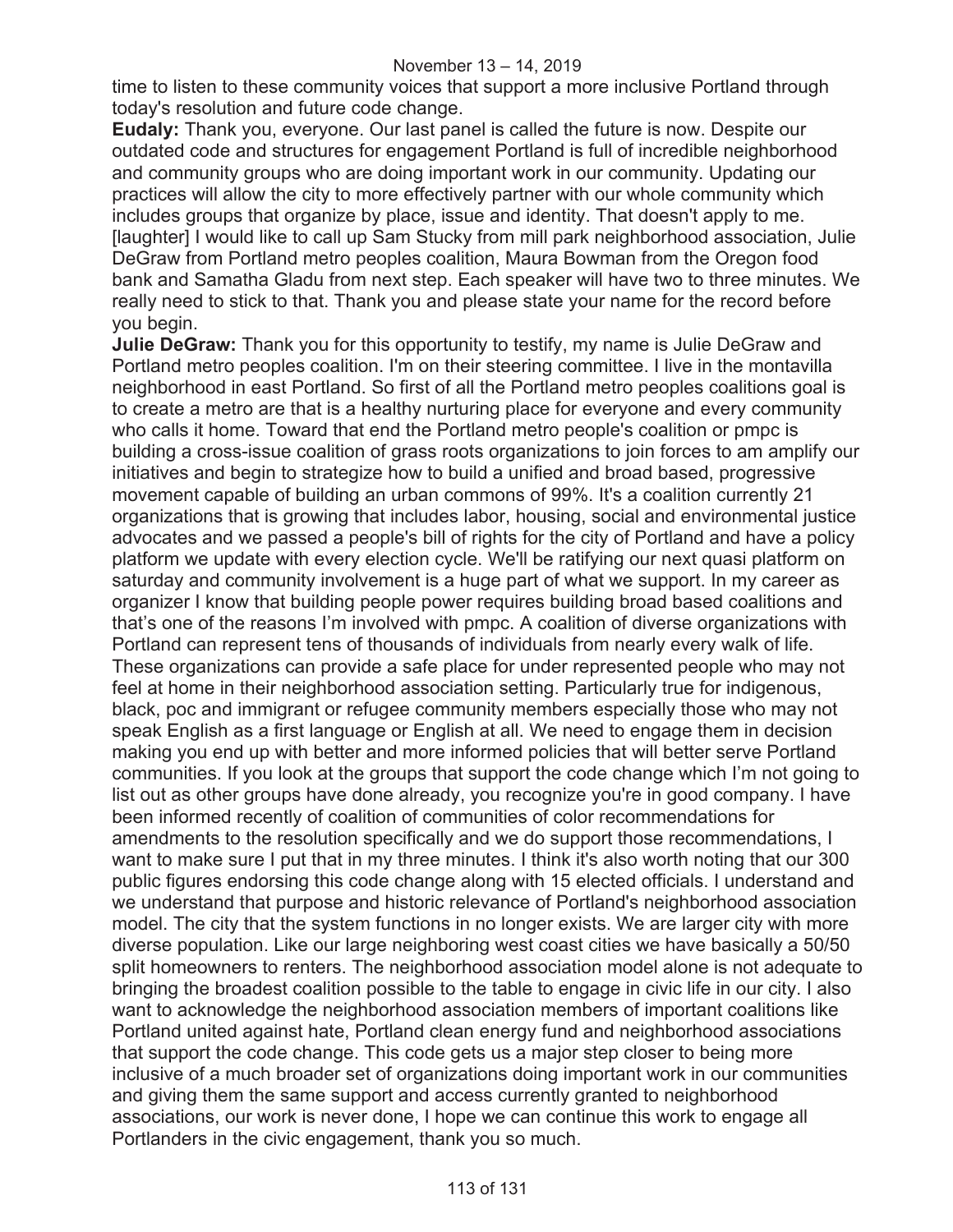**Sam Stucky:** Hi my name is Sam Stucky, I'm with the mill park neighborhood association. As a board member with the mill park neighborhood association I'm here to express our support for the 3.96 draft code change as proposed by the office of community and civic life and the resolution to move this work forward. From our perspective this code change is a valuable opportunity for us and our community organizations to amplify each others voices and increase the impacts of our efforts. As an example I'd like to share a short story, about 18 months ago we received word that the joint office of homeless services was opening a low barrier mens shelter in mill park, initially the feedback we heard was a fear and concern as to what the impacts would have on our neighborhood. We met with neighbors and the shelter to broker a good neighbor agreement and foster a good positive communication. At the opening of the shelter we were approached by Caleb a community member wanting to help promote a welcoming event for the shelter and residents. We are a neighborhood of modest, neighborhood association of modest resources, but a strong network of partnerships, we connect Caleb with mercy core northwest who operates the community investment trust the plaza 122 adjacent to the new shelter. Plaza 122 which is owned by more than 100 east Portland investors was able to provide space to host a meet and greet event that connected us with volunteers willing to provide food, music and activities and welcome the shelter to mill park. Through this event the yu shelter which has grown to become a incredible neighborhood asset a proper welcome to the neighborhood was able to start off on the right foot. Neighborhoods who were initially concerned broke bread and met their new neighbors sharing an event, sharing a evening of laughter and connection that laid the ground work for a positive relationship. Last month we hosted the second annual meet and greet and I'm proud to report that the yu shelter plaza 122 the mill park neighborhood association neighbors were all benefiting from a partnership born out of support for one another and shared vision of community. While mill park is a relatively small neighborhood we face the same big problems that are prevalent throughout Portland and most acutely east of I-205, we are not equip to face those challenges alone, but being able to call on the support of other community organizations and groups, having their contributions be supported, valued and recognized by the city makes our collective voice stronger and our efforts more impactful. We look forward to the ways the proposed code change would broaden the network of other community based groups as peers, enabling us to connect on equal footing and help us advance common goals more effectively. As the work detailed in the resolution begins please know that we believe this direction will strengthen the work of neighborhood associations like ours, thank you.

**Maura Bowman:** Hi my name is Maura Bowman the director of advocacy and organizing at the Oregon food bank, the program that leads our civic engagement efforts, but I'm here today to express our strong support of the proposed code change. At Oregon food bank we know that hunger is not and individual experience, it is also a community wide symptom of barriers to employment, education, housing and healthcare, that's why we work on two fronts to end hunger, we build community connections to help people access nutritious affordable food today, but also build community power to eliminate the root causes for hunger for good. Through our programs and partner agencies we build community with thousands of Portland residents, the people who access our networks are super diverse, but share two common experiences. Food and security and systemic exclusion from the decision making process that impact the most. It should not come as a shock that food and security rates are much higher for communities that have been historically excluded from Portland civic life, particularly communities of color and immigrant, refugee communities. The current code is one way which our communities have been excluded, by limiting access to civic processes and resources to groups who have not been representative of people struggling with eco0nomic insecurities and racism. However the proposed code language is inspiring, it describes a inclusive city, an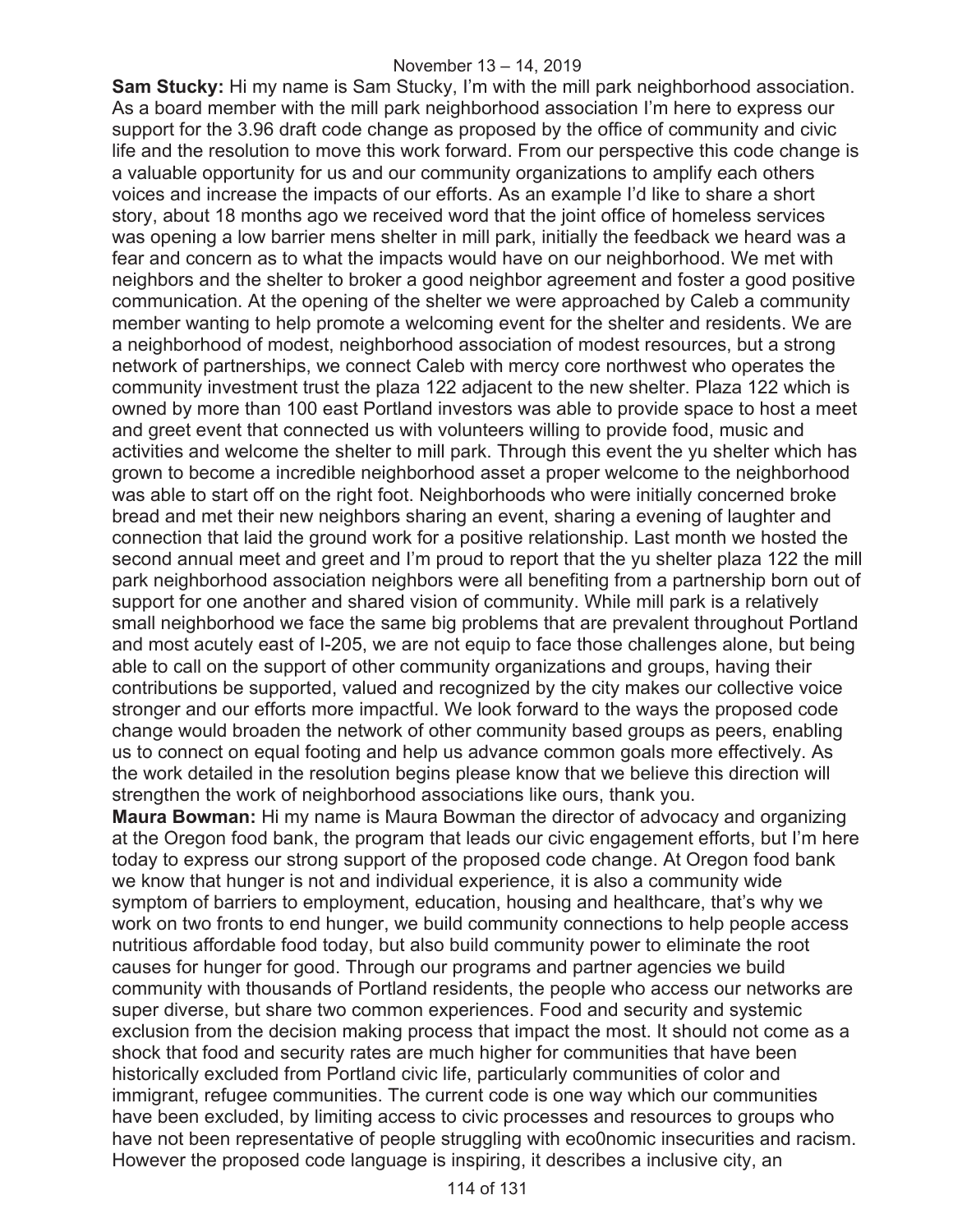#### November 13 – 14, 2019

equitable city, a city where we all benefit from a robust and inclusive democracy. In this new city our communities expertise about hunger and poverty will be recognized and supported, people who have experienced food security will be supported as leaders in implementing solutions. We commend and thank the many individuals who participated in the multi year long planning process and turned their vision for Portland into a meaningful code to guide the office of community and civic life. Changing the code is an important step in fighting hunger in Portland, we look forward to working with the office of community and civic life to bring the code to life in doing our part in building strong resilient communities. We urge each of you to vote for inclusion, thank you so much. **Wheeler:** Commissioner Hardesty.

**Hardesty:** Maura what a pleasure to see you here. Your statement changing the code will help address hunger in Oregon, how.

**Bowman:** Thank you for the question, commissioner hardesty. As I said at the beginning, we understand that hunger is not created because of anyone's individual behaviors. It's rather the systems and structures that cause disproportionate access to resources whether that be housing, whether that be wages, whether that be health care and that those combine to create the conditions in which those are hungry. We have know the solutions to those inequities are based in changing policies and we change policies by engaging communities. Our communities -- when I say our I mean the communities who access food through the emergency food network. These are folks for whom the types of organizing that works for them is much more ad hoc, much more flexible and agile to the needs of low income folks, single moms, immigrant and refugee companies that are not necessarily organized in the traditional way.

**Hardesty:** I get that but I'm not understanding how merely changing the code provides access, food for people who are food insecure.

**Bowman:** But that's the point is we cannot solve hunger through food. Food is one important pillar in the fight to end hunger, community partnership, community power and changing policies that create the conditions of hunger is ultimately way more effective. There is no way for a charitable food network to feed hunger.

**Hardesty:** So i'm picking on Maura because she's a long time friend and people used to think we were sisters. That's why i'm asking her these questions. So let me ask it another way.

#### **Bowman:** Okay.

**Hardesty:** How is the current code preventing people who are hungry from accessing the food that they need?

**Bowman:** What I want to spoke to is the way the proposed code invites participation from folks who have not traditionally seen themselves welcome at the tables of particularly neighborhood associations, business districts, places where folks who are operating and organizing again in a less traditional way come together and find voice. So for instance, as the census comes upon us next year, our communities are not going to be counted again our being folks who access food assistance are not going to be counted through traditional ways of bringing folks together. They are going to be counted through finding ways for folks who are food insecure to work side by side with person to person --

**Hardesty:** Which is why we invested dollars in making sure that every person was counted. Right? So I think I have asked enough questions but I was -- I thought if you could tell me specifically how hungry people, something would change with people who are food insecure based on this code change. The code change by itself does not lead to new public policy. It doesn't lead to better public policy.

**Bowman:** When the voices of food insecure people are at the table I do believe that it will lead to different policies.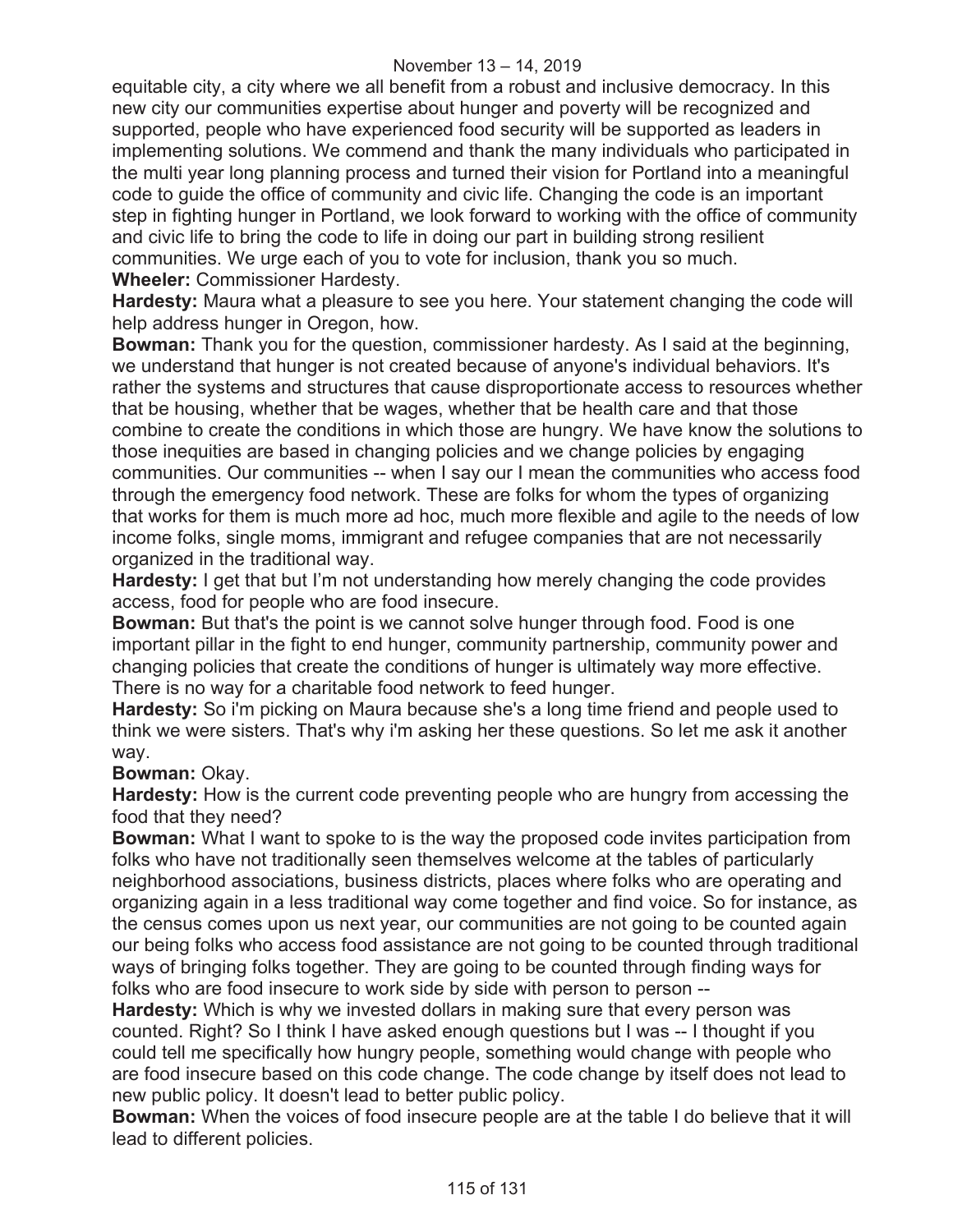**Hardesty:** When I did that with people who were houseless in developing the Portland street response there was no policy change that needed to happen for me as commissioner to go out and talk to people who were houseless. There's nothing preventing us from having conversations with people who are food insecure today. There's nothing preventing us from creating tables where they would be welcome. So I just wanted to just put that on the record. Thank you.

**Eudaly:** Mayor?

## **Wheeler:** Commissioner eudaly.

**Eudaly:** I would like to speak to that. Thank you Maura I appreciate your testimony. It's kind of a new perspective on code change that I don't think we have heard before and because it might be a little hard to understand the leap that you took from changing the code to decreasing food insecurity I want to give another type of example. The reason, we can do outreach but the fact is when the city through our various bureaus does civic engagement, we go to neighborhood associations. That is what is proscribed by the code and that is often what I hear from my colleagues when issues come to council. Did you talk to the neighborhood associations? If the neighborhood association isn't inclusive and representative of the whole community, then we are hearing a very narrow response of what the need is. For instance if pbot went to a neighborhood association and said we have x number of dollars to spend in your neighborhood on improving your infrastructure what do you need, if we don't have someone in a wheelchair, for instance, at that neighborhood association meeting, which we frequently don't, we may not ever hear from that neighborhood our most urgent need is curb cuts, because simply being able to navigate the sidewalk is the most important thing that we can accomplish with those dollars. People who don't experience mobility challenges don't have lived experience don't have a family member, are very likely to be blissfully unaware of what a huge impediment just the lack of a curb cut is to their friends and neighbors with disabilities. So I absolutely agree with your point and it makes me even more excited about what we can accomplish together. Let's move on to samantha. You have three minutes, I'm setting the timer. **Samatha Gladu:** Thanks. Mayor wheeler, commissioners, thanks for hearing me tonight. My name is Samantha Gladu, I use she or her pronouns. I live at Madison south at 83rd and siskiyou, don't come find me people. I represent next step formerly known as the bus project. Our mission is to amplify the voice and leadership of diverse young people to achieve a more just and equitable Oregon. As an organization that builds political power and strong, effective leadership pipelines for young people our work and our communities are greatly impacted by the reality that the city doesn't have an inclusive methodology for engaging us. We are part of change the code pdx because we see this process as a visionary undertaking and potentially transformative for the future of civic engagement in our city. We applaud the historic success of the year long process run by a committee composed of 24 diverse community organizations and individuals who voted to recommend the code change to the city by a 17-2 vote. That's a big majority. When we heard the news our excitement was ignited because we saw it as the turning point to bring more people to the table and to engage in new types of organizing. We have talked about this in our office, at board and committee meetings and in some of your council offices. We have tweeted, told our friends and gathered petition signatures in support of this effort and we have been dismayed by the narratives about change and the lack of willingness to inspect how we as individuals and as a collective position power and privilege. We still have hope, though and we believe that with your leadership we will be able to take this problem solving to the next level. By passing this revolution -- I said revolution, wow, just a resolution, all right? We're opening the process to more of the smart staff at the city and continuing a very important dialogue. This resolution will provide more avenues for inclusion and opportunities to share in city resources. Your yes vote will get us closer to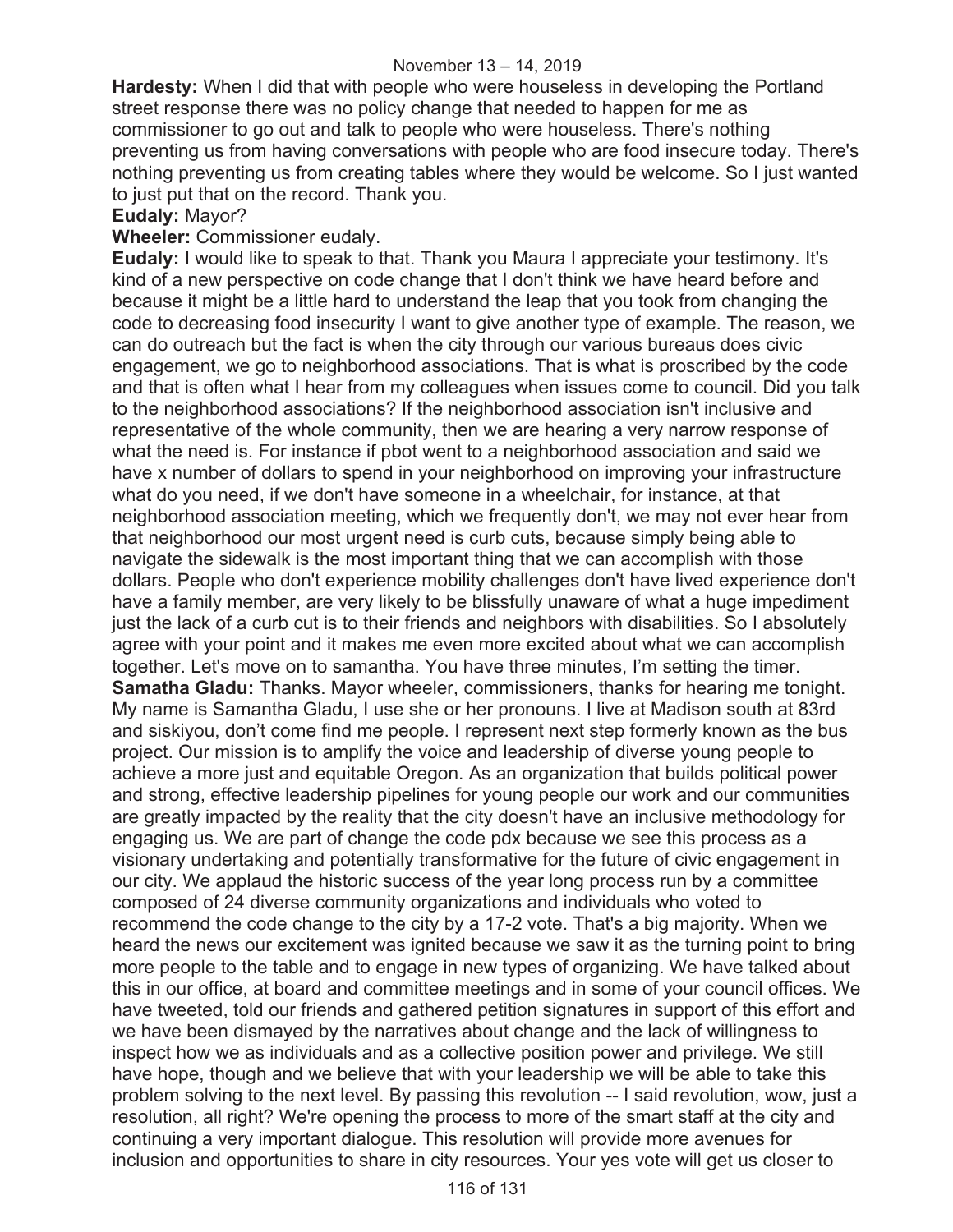equitable access for civic engagement in which Portlanders feel welcome and closer to decision making that is reflective of the 650,000 plus people who live here. In the work of next step we do civic engagement all day every day. We connect young people with their power and with their first taste of democracy. We bring people to the capitol, city hall, Multnomah county boardrooms for the first time. We do massive peer to peer voter registration and get out the vote efforts and navigate complex bureaucracies to get ballots in the hands of every single voter, just getting to the end here because I heard that timer. Next step asks city council to pass the resolution as amended by the coalition of communities of color. They offered a great amendment which we think is a valuable step for ensuring all Portlanders and more specifically black, indigenous and people of color have the space and resources necessary to meaningfully engage with the city. We need your leadership and we can't wait another 30 years, we can't wait to kick it down the road to whomever is in your seats in 2021.

**Eudaly:** Thank you. Colleagues, first of all thanks to everyone who came and gave invited testimony. Colleagues, if you have questions I can call up bureau staff. My preference would be to begin taking public testimony. There are 65 people signed up. We are limiting testimony to two minutes to get through as many people as possible by 8:00. The decision between the mayor and I is just to continue testimony for anyone who didn't get called tonight when we bring the item back in early December. I'm sorry that some people may get cut off, but we can't stay here all night.

**Wheeler:** Karla has the list. If there's people who want to sign up, please do so with Karla. Very outstanding board clerk. Two minutes each. Name for the record. And we have agreed as council we are going to limit people to two minutes each so please stop when the two minute buzzer goes off. Thank you. First three.

**Wheeler:** Would you like to start? Please. Thank you.

**Hardesty:** Good evening, is it on? Is that on? Push the button? **\*\*\*\*\*:** It is on.

**Hardesty:** One more time.

**\*\*\*\*\*:** Hello.

**Ginger Rogers:** Good evening. My name is ginger rogers. I'm disabled and i'm here to represent this community in the capacity of being a disabled individual. I also represent or i'm here speaking or am part of the disability and culture and justice leadership institute and they have prepared this letter and have received 25 signatures from our community in support of the code change. Code change 3.96 creates a framework by which the people of the city of Portland may effectively participate in civic affairs to work and to improve the livability and character of the neighborhood and the city. It is to simply put it the updating of language of city code to be more inclusive. In the current city code -- excuse me. In the current city code neighborhood associations are talked about as primary way to be - excuse me. Just a second. I'm nervous. This is my first time in front of an audience. [applause]

**Hardesty:** You're doing great, feeling the love behind you right.

**Rogers:** Neighborhood associations are talked about as the primary way for people to be engaged with government which doesn't make sense to our current city code. Due to misinformation there have been protests from neighborhood associations against code change 3.96 which some think the code change will get rid of neighborhood associations which is not true. In the proposal code change it may include or includes many different avenues for people to be engaged including neighborhood associations for example it says serves people who live, play, worship and work in the city as individuals and all forms of groups including but not limited to affinity, business, community, identity, issue and neighborhood based groups and across generations. This updated language is important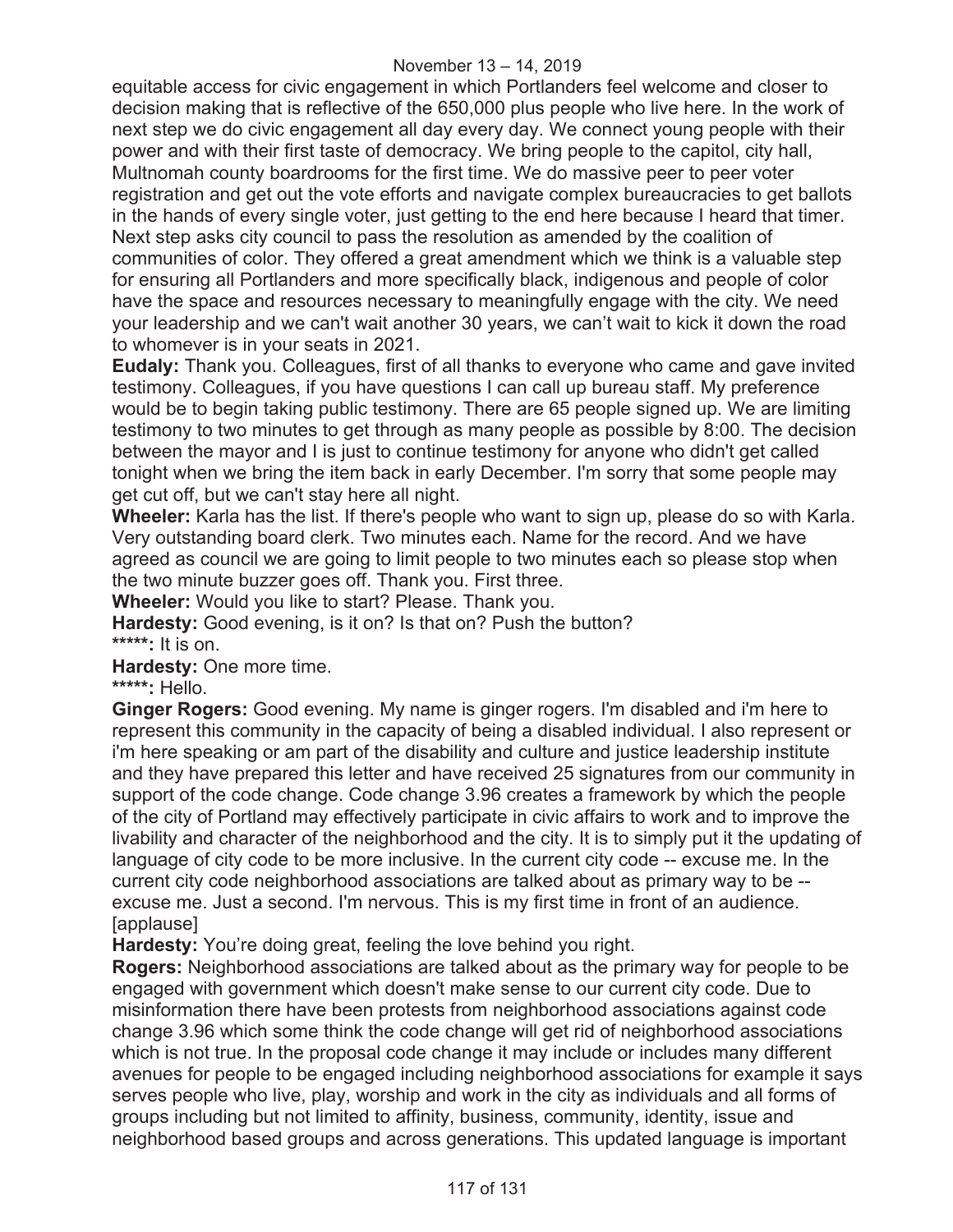because neighborhood associations are not only the avenues in which -- i'm finished I guess.

**Wheeler:** Why don't you finish your thoughts.

**Rogers:** Thank you so much. I do appreciate it. The updated language is important because neighborhood associations are not the only avenues in which people should be engaged with government. Code change 3.96 also includes updated language such as the city is welcoming, inclusive sanctuary city. Through this code the city and the office commit to racial disability and social justice with a multi-cultural intergenerational and ever changing environment which is important. The current code doesn't say anything like this. **Wheeler:** Thank you. Just a reminder if people have special needs, disabilities, small children, it's the policy of the council to move you to the front of the list. So if anyone has special needs that require them to be moved up, please see Karla. Thank you. You did great. [applause]

**Allen Field:** Good evening. Mayor, commissioners, i'm Allen Field I'm on the richmond neighborhood association but not representing them. The draft resolution is a good start at better process and time frame for updating the code. I have some suggestions how to improve it to avoid past problems. First multi bureau work group needs to be public and transparent. Require minutes to be published have two drafter reports to review and comment period before a final report, report the recommend change in civic engagement for all bureaus. Second the timeline is unrealistic to have the work group recommendations completed for final stakeholder and community engagement plans be presented for council approval by november 2020. Those plans need draft phases to review and comment. Third the charge to review cross referenced responsibility throughout the code to more equitably provide service to all Portlanders is unclear, confusing and needs to be fleshed out more. Fourth, another bureau or committee such as bps or piac should manage or co-manage the work group. Having a bureau with larger budget resources and has extensive citywide public engagement experience would lead to a better product. References to 3.96 are prevailing in bps chapter 33 and is most attuned to state land use requirement for local representation. There's been over 50% turnover the past two years many with the most experience in public engagement are gone. Having another bureau or manage or comanage this would alleviate the distrust and lead to greater buy-in from neighborhood associations and the public. Iif add in recognition and assurance the n.a. System will not be abolished. As civic life and commissioner Eudaly keep saying if that is so then put it in the resolution. There is zero recognition currently in the resolution or appreciation of neighborhood association coalitions. Six amend the contracts five years. We won't know until june 2023 the recommendation for changing the coalition model. You can't have the contract expire at the same time. There needs to be 18 months or 12 months to work on those changes to renegotiate the contract. Thank you.

**Wheeler:** Thank you. Good evening.

**Terry Parker:** Good evening. My name is Terry Parker, I'm a fourth generation Portlander. The divisive and vilifying civic life code change process failed to be both up front, transparent and be inclusive of Portland's world renowned geographical and grass roots neighborhood association system of public engagement. The vague language to convene an internal multi work group needs to include the following. The mayor through bps which has leadership and experience working across bureaus needs to take charge of oversight possibly hiring an outside nonbiased facilitator. All meetings must be open and accessible to the public require minutes to be taken and strictly follow current civic code to notify neighborhood associations. The work group needs to be inclusive of at least one geographical neighborhood representative from each of Portland's neighborhood coalition. Chosen by the individual neighborhood coalition. Civic life can select a reasonable number of large members to represent communities of identity. The first responsibility of the work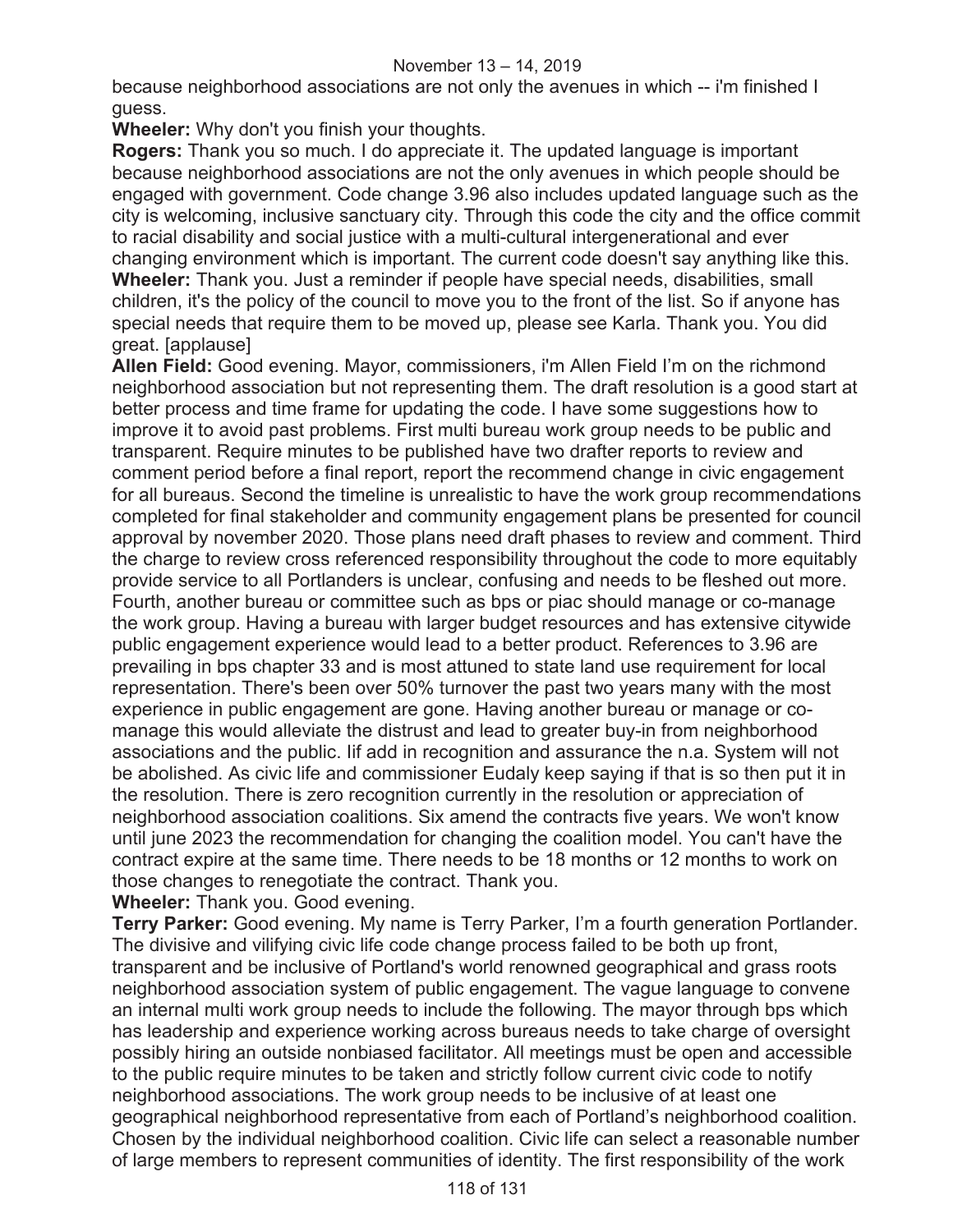group must be to develop a mission and draft policy statement specifically focusing on the 208 community connect record and 2016 auditor's report that recommends Portland civic engagement framework of neighborhood associations needs to be strengthened and expanded. This includes recommendations to update the code and standards to give formal recognition to other community groups. The policy also must incorporate inclusive standards that require proportional representation for all stakeholders with outstanding future citizen committees and commissions, for pbot that includes equitably facilitating tax payer motors a seat at the table that are not there now. Standards for all recognized organizations must include nondiscriminatory practices, accessible open meetings and maintaining transparent minutes. The resolution needs to provide full funding for neighborhood associations with a five-year contracts index for inflation. In closing what's at stake is livability and quality of life in Portland's residential neighborhoods. Civic engagement must not just come from special interests, take place in closed door, back rooms or become a hand picked administrative task under the control of a bureau director. Transparency is paramount, the inclusive leadership belongs to the entire city. **Wheeler:** Thank you. Good evening.

**Hardesty:** We do a thumbs up and down at city council because we don't want to be disruptive, so thank you for that.

## **Wheeler:** Good evening.

**Chuck Duffy:** Mr. Mayor, members of council, my name is chuck Duffy, I live in northwest Portland. I had the privilege for five years of working with mayor bud clark and his staff. So I know that you have very difficult jobs. I appreciate the hard work you do and I appreciate the hard choices you have to make. I also appreciate the attention that you've already given to this issue. I know you have and I do appreciate it. I just want to say two things. One, I hope that going forward you make sure that it's an honest, open, transparent process. That's all. Secondly, I would hope that you really think about not being a Portland city council that would permanently damage your neighborhood association system because it's very valuable. Thank you.

**Wheeler:** Thank you, sir. Good evening.

**Joy Rosa:** Good evening. First nations and residents of chinook land i'm joy Rosa, a resident of five years hailing from the regional and global south, my roots in social justice space, most of my wealth of knowledge, understanding and learning regarding reparations, restitution, truth to power and reconciliation to this table. On october 10 while I was providing child care for friends I was racially attacked in southwest Portland and am actively processing and healing. I have my community to thank for their support. I'm a community healer and soon licensed acupuncturist, my ancestral super powers include, but are not limited to holistic care imperative to my healing in our post racial society. Council, if we really want to be a progressive city we must begin the dialogue of reparations and restitution. The office of community and civic life is not only the source, but the gatekeeper to accessibility and resources of power. Portland is a microcosm of the political landscape of u.s. And founded on hundreds of years of history that created conditions that black, indigenous, poc, all gender, sexual orientation, refugees and abilities have been subjected to marginalization. These roots are deeply colonial are white supremacist and must be addressed as the root cause of disease in order to heal. I on behalf of my community am asking for complete accessibility to facilities that are free and open of, by and for marginalized communities. While working towards this goal a significant monetary donation would be in order to build community clinics not only for my people but for you as well. Let's creatively co-heal. Thank you.

**Wheeler:** Thank you. Would you like to start for us, please?

**Bridget Bayer:** I'm bridge Bayer, thank you all for being here, I think you have this backwards a little bit maybe. City leaders and policy should help citizenry work and play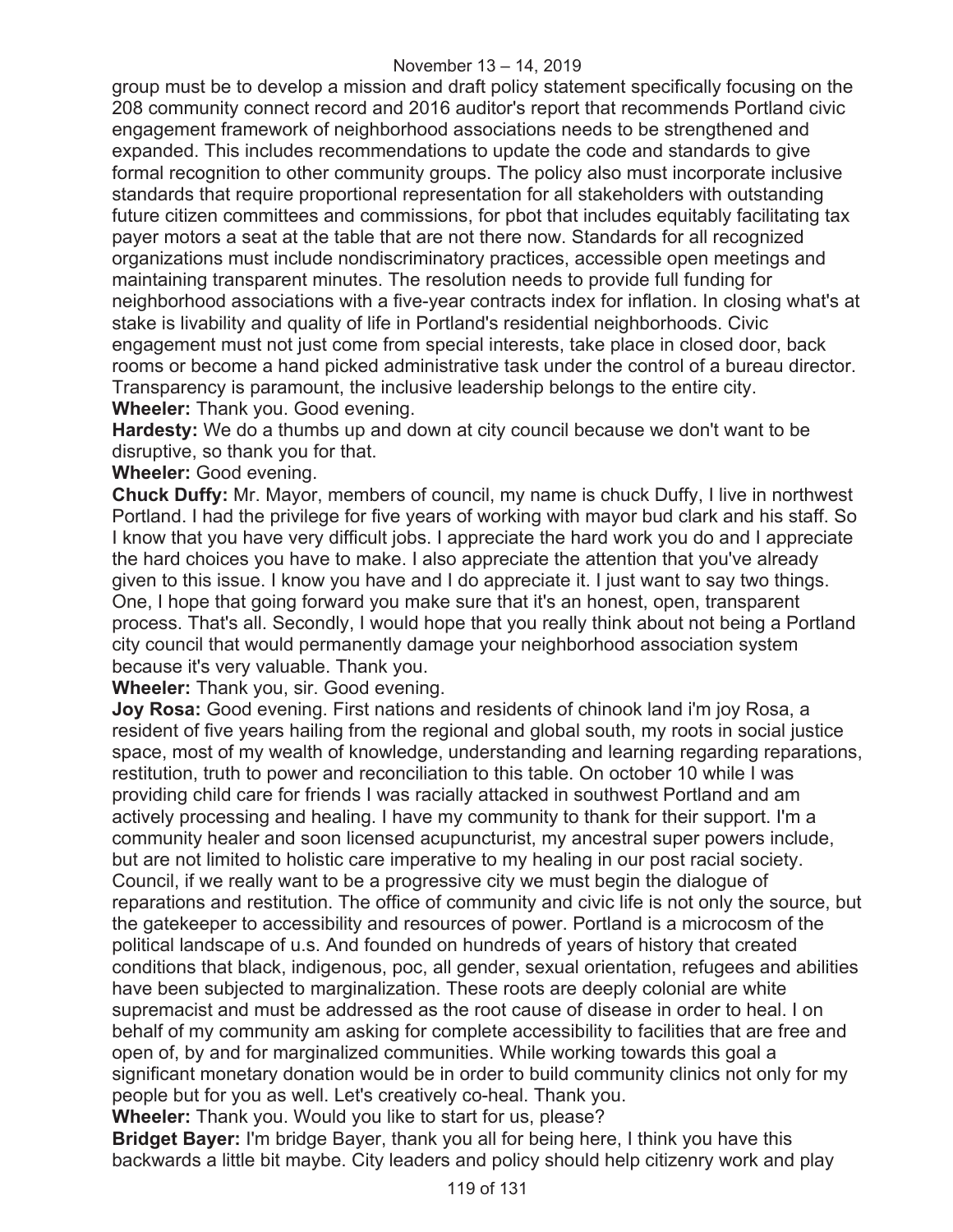well together, so neighbors of all stripes need support, training, inclusion, training on inclusion and learning the tools necessary to reduce our perceived differences and balance inequities. I worked for the city of Portland as an independent contractor for over 20 years helping to develop business district associations, helping neighborhood associations and a lot of community groups. I have burned up more than one pair of shoes walking the districts, engaging renters and property owners and visitors one on one. So I know how to interact with people but i'll tell you my last contract with the city was with the valuable mpi program, the historic parkrose. Its an incredible community engagement model. It should be emulated, multiplied as much as you can throughout the city. I benefited through all the trainings on equity and inclusion, all the workshops, all the free programs that were available to the community groups. I participated in diversity leadership, hiring, racism and accountability. Many of the programs are voluntary but some were mandatory as part of these contracts. I believe that my role as leader has improved and I became an asset to the communities where I worked. As government employees you too are required to attend the equity and other training to improve your capacity to address disparities. Civic life employees have learned through training and education for putting equity and inclusion into practice is vital to the success of our society. Most of the neighbors in the city have never had any training to be able to recognize or address equity issues. Our neighborhoods need more guidance on how to work together, not less. We should be able to build this system bigger and better. There are no free training currently available to citizens in Portland. There's dozens available.

**Hardesty:** Sorry, your time is up but I have a question. Would you tell me what mpi stands for?

**Bayer:** Neighborhood prosperity initiative.

**Hardesty:** Oh npi. Thank you. Appreciate you being here.

**Wheeler:** It would be helpful to me if people could identify whether they support the resolution or oppose the resolution. I'm not sure I heard.

**Bayer:** I support more training. I do not support the resolution at this time.

**Wheeler:** Thank you. I appreciate that. Good evening.

**Leslie Hammond:** Good evening. My name is leslie hammond. I'm the president of the southwest neighborhood coalition district coalition. We have about 70,000 people in our neighborhoods, there are 17 of them, and we have a huge amount of participation that usually comes from either an actual neighborhood sponsoring an event for neighbors or from coalitions sponsoring an event. We have about 27,000 people this year that have been involved in all kinds of block parties, fall and spring cleanups, Multnomah days. It goes on and on. We have all kinds of people in our neighborhoods, low, middle, high income because our neighborhood reaches from Portland heights down to lake oswego. Most of the people in the neighborhood are very generous of their time in trying to make the neighborhood more livable. So usually I come and ask for something from you. Today i'm going to offer something to you. We have a gazillion talented, educated, diversely experienced people in our coalition and we would like to help you with this resolution to make it better. Needs a lot of work in the form that it's in now. We would like to be part of that public engagement process. I have two points I want to make then I have a letter to read to you quickly. One is the public engagement process doesn't start for a year. I would like to see us start sooner. I would like to have people from the neighborhoods come and sit in and listen in and listen on those meetings so they can keep up to date with where the issues are going and what the bureaus are saying. And then the second thing is the coalition presidents and leaders came together and wrote you a letter so i'll read it quickly because I don't know whether any of them will be able to talk tonight. I have five minutes. **Hardesty:** What?

**Wheeler:** If you give it to Karla we will all get it.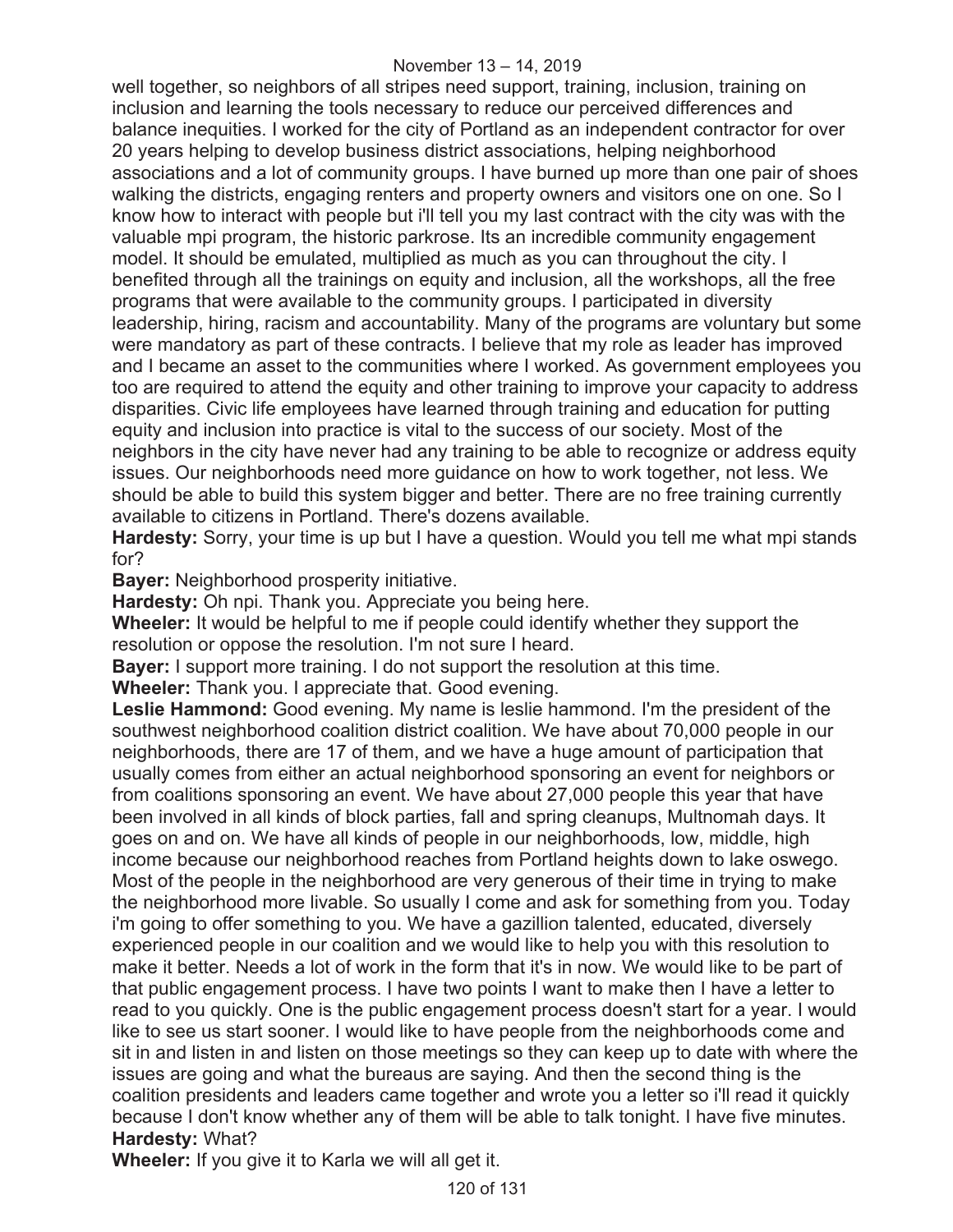**Hammond:** I did. We support the aspirational language in the resolution and in the code but we think that in order for the coalition --

**Hardesty:** If everybody runs over we'll be here all night. We got your letter. We'll read it. Thanks for being here.

**Wheeler:** Good evening.

**Amy Wilson:** I'm Amy Wilson. I agree thank you for giving us more access to this process. I will quickly start with just some recommendations. One that you've heard before and will probably be reiterated that this process continues in open and transparent process of public meetings in the future so we don't make the same mistakes we had before with the misgiving. The other is a request that the process and the work group be overseen by another bureau that has the staff and resources as well as so we don't make the same mistake. It's rare you go back to the same entity that created problems in the first place. Have a defined scope of work. That's another part we were confused about from the beginning and as they mentioned having representatives from each coalition as well as all of the community groups as well so that we have a very large table possible there. Then just on a personal note, i'm a social activist all of my life and part of what makes me so sad about this and a little sick to my stomach is the divisiveness, the hardening stance as if we were adversaries. I'm finding myself even back here feeling like i'm an adversary to these people. It's distressing, its harmful because we want to work together. I am the chair of the king neighborhood association so we have had a couple of pbot folks, one -- we actually had to work to overcome a pretty exclusive policy that pbot wanted. They wanted to run a greenway through our neighborhood with our black neighbors that are older and many are sick and they were going to block them in their neighborhoods by putting in diverters so they couldn't get out of where they lived. It was the neighborhood association, me, going door to door to knock and get these people -- we had two events where we had our underserved marginalized people push back otherwise pbot as inclusive as they are -- **Wheeler:** Appreciate it. We do see you up in the upper rafters. You're highly engaged up there. We do notice. So thank you. Good evening.

**Jack Kerfoot:** Good evening. My name is jack Kerfoot, i'm a scientist, author and Portlander. I firmly support increasing civic participation of all residents especially of those who identify with historically marginalized communities, however I strongly disagree with civic participation will be increased by eviscerating neighborhood associations as proposed by the original 3.96 ordinance. As you consider convening a new committee to assess the place of neighborhood associations I would recommend those very neighborhood associations have a seat at the table. Unlike the last committee. The members must be generally representative of the city neighborhoods, not hand selected advocates for a specific position. I encourage you to maintain the basic trademark of the neighborhood associations and they should have the ability to weigh in officially on development and council activities. They also should adhere to the basic standards of transparency which I feel is essential for any form of government so all residents can participate. They then add to the system diverse organization must have a similar process and access. This should be an additive process, not a reducing process. Neighborhood associations are an essential element of local democracy given Portland's unique form of government where elected officials do not represent certain regions of our city. I'm very concerned by the divisive and polarizing approach to increase civic participation. I came here tonight as a concerned resident who supports the city's internationally recognized neighborhood associations. Listening and collaboration are essential for effective government. Division is the last thing we need in Portland. The name calling or stereotyping of any group is wrong. It's our city. It belongs to all residents. Thank you. **Wheeler:** Thank you. Good evening.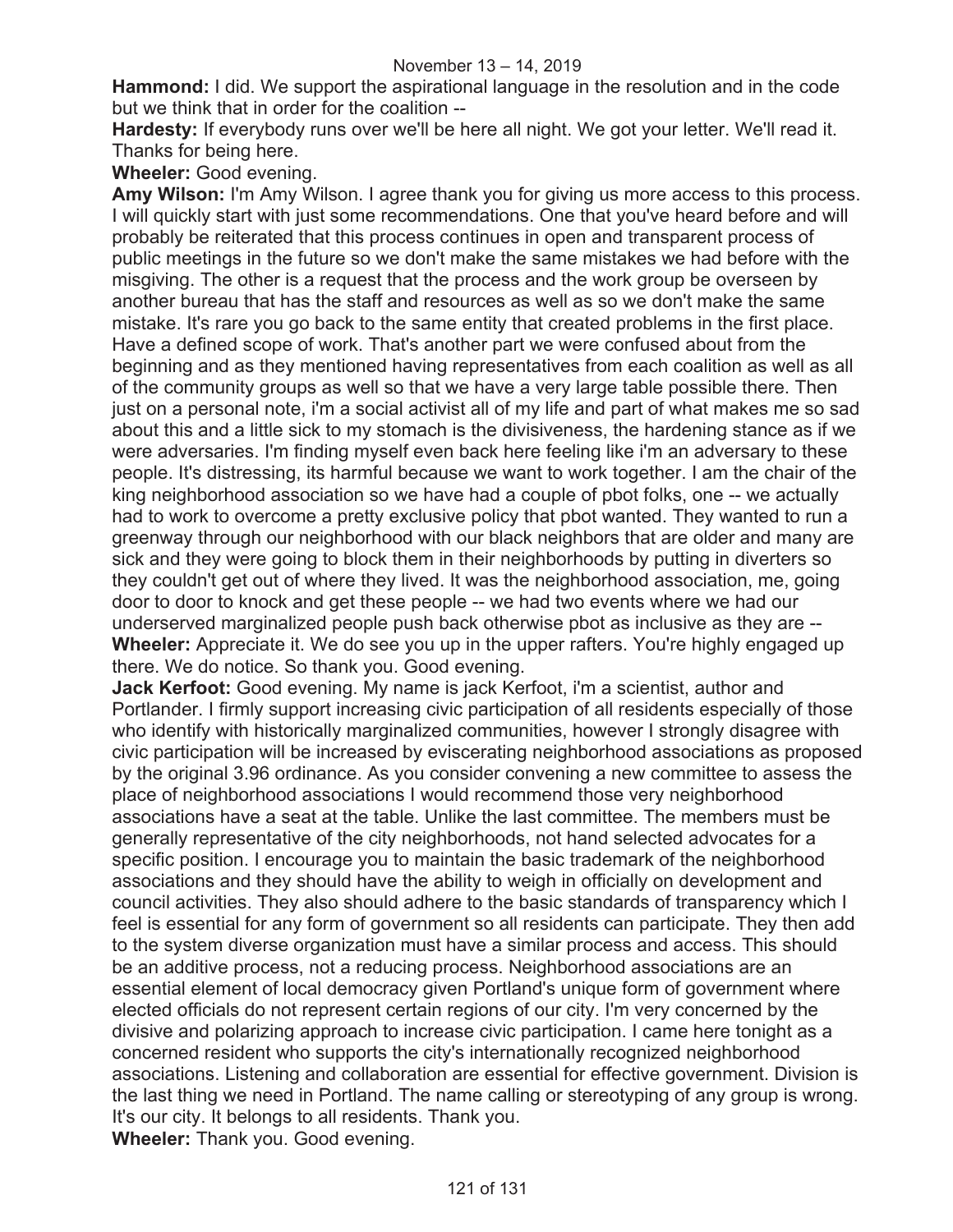**Adrianna Locke:** Excuse me. Adrianna Locke, if you can't tell I'm for code change. The u.s. Has abysmal health out comes compared to other industrialized countries. We understand that simply living in a society designed to give resources to some and deny them to others makes everyone sicker. Other people have made that point. Because either you're fighting for a place at the table or you own the table and are fighting to keep it. I see the stress every day as a health care provider and the way it affects everyone who comes through my door. Frankly, it makes me furious because we have to and we can do better. Code change isn't about one group having special status over another. It's about whether or not we choose a thriving future or witness our communities and city deteriorate. As commissioner hardesty pointed out current code doesn't inhibit Portlanders from being kind and civil to each other but the problem is it doesn't promote it either. Whether we like it or not we're in this together and we need to codify that fact. To those fighting so hard against change, the truth is you have no enemies here, but yourself. You're fighting against your own best interests. I ask you to let go and let us do this work that will benefit everyone including you. Council, I know there are many forces at work here, but I urge you to make the right choice for Portland. Code change should be an easy yes. The fact that we are here makes it clear how badly we need it. Make this an easy yes and be on the right side of the future. Thank you.

**Wheeler:** Thanks to all of you, would you like to start please.

**Anna Weichsel:** My name is Anna Weichsel, I'm involved with southeast uplift but I would like to voice my concerns about the proposed resolution from my perspective as a recent immigrant with east german roots who was rejected from high school for defending democratic principles and as a resident without any right to vote here in this town. I appreciate the suggestion of a multi bureau work group. I'm concerned about the proposed internal process. In order to advance participatory democratic structure that includes all Portlanders as this new work group needs an open, transparent update for the general public and needs to find steps such as a draft and inclusive community engagement plan and followed by public comment phase, so overlooked issues get addressed, especially those many versions of gentrification and disparity. I would also suggest that anyone participating in this discourse familiarize with the social studies regarding the concept of otherring because that's something i'm really concerned being in the united states. Defining oneself solely as part of a group always includes separation from another. There are other productive democratic practices to overcome inequality to force the diversity and define ethical principles by acknowledging a general understanding of the human dignity. One is a geographical based participation system defined as gold standard and structure that by nature includes everybody and holds everybody accountable. Ours needs a radical update and it has to be done in a different way than the resolution suggests. **Wheeler:** Thank you.

**Stan Penkin:** Good evening. My name is stan penkin.

**Fish:** It's very hard for us to hear our honored guest tonight and we want to hear from everyone.

**Penkin:** Again, i'm stan pankin. I'm president of the pearl district neighborhood association. I'm a board member of the neighbors west-northwest coalition and I also happen to serve on the bureau advisory committee of civic life. As we all know, and i'm speaking on behalf of myself tonight, as we all know the last several months have been challenging and controversial. I'm pleased that from this controversy I hope we have arrived at a time when we all understand and seem to agree that everyone working together towards our common goals is the best recipe for success. I appreciate the work of civic life and the code committee that so well articulated our aspiration for equality and fairness across our city. With that as a start, it's now time to move forward with an all inclusive, deliberate and well defined engagement process to assure that all groups have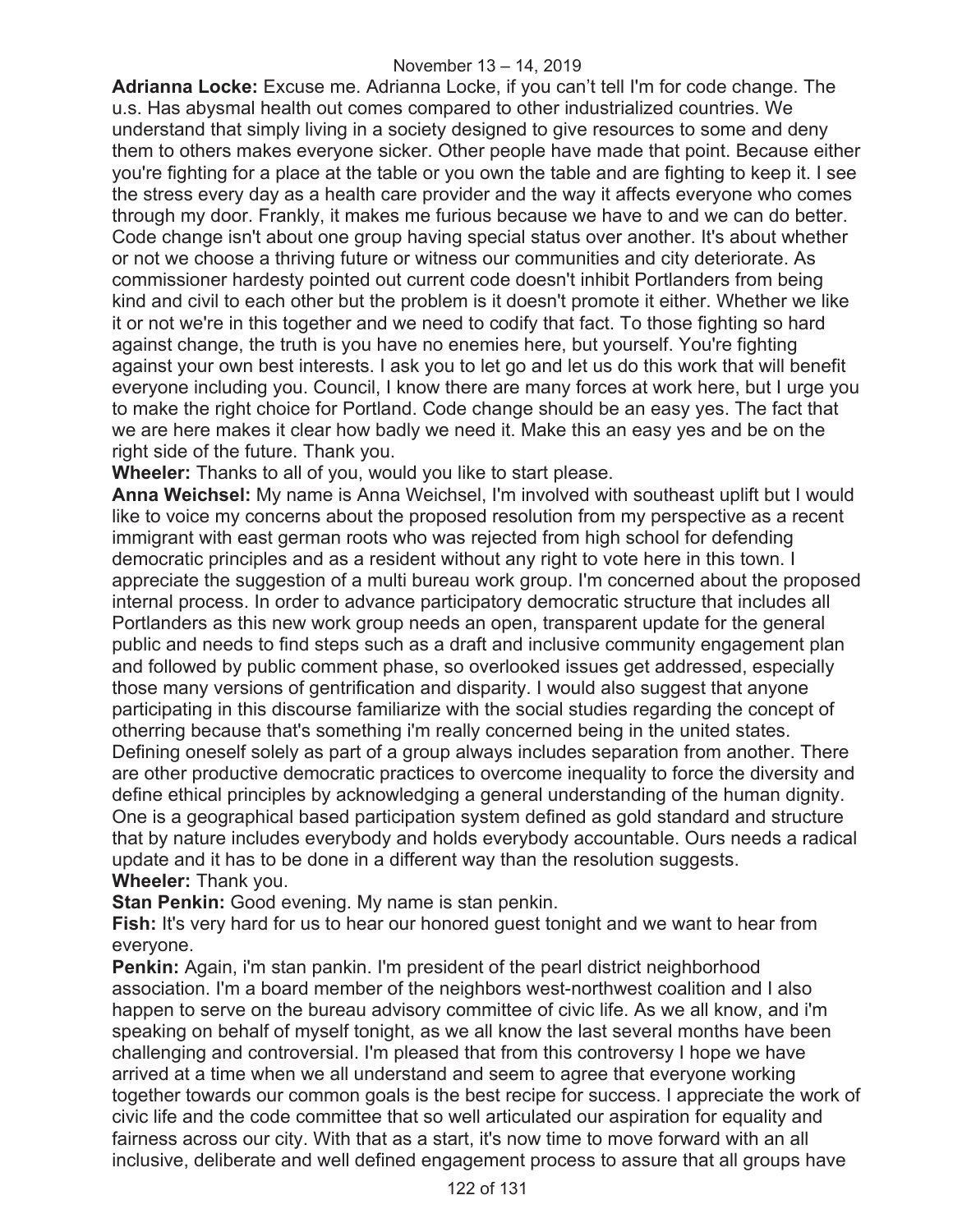an equal opportunity to have a seat at the table including a set of standards that applies to everyone who seeks that seat. While I appreciate the resolution that is before you tonight, and which is a good start in that direction, it appears to have been too hastily prepared to meet the deadline of tonight's meeting and is therefore confusing and lacking in clarity. Nevertheless it's still a beginning. I trust that we can all move forward and work together to make improvements for more meaningful and productive document. To that end a small group of us met with staff and several council offices and subsequently prepared an extensive summary of comments that was submitted to each of your offices and which you have before you, or you should. I gave them to Karla. We ask that you carefully take these comments and suggested revisions into consideration as we all strive towards a city that works for everyone. Yes, I do support the resolution but not as currently constructed. **Wheeler:** Thank you. We did get a copy of your commentary. Good evening. **John Sandie:** Good evening. I'm john sandy. I'm going to tell you the story of my civic involvement in the nine years that I have lived in Portland. It started after about a year and a half of trying to do it yourself in my 1927 bungalow. I saw a note in the neighborhood association about graffiti abatement so I jumped on the team, my wife and I and that started it, through that we became involved in the neighborhood association and actually got into the board positions. That gave birth to unr, we talked about that, in fact I was in front of the city council last week talking about the demolition -- responsible demolitions. So in addition to that I have been involved in work groups to build tool kits for block party, how to run a block party, make it easier. Demolition appeals for the neighborhoods that wanted to try to save structures. That prompted me obviously to go down to salem and get involved in testimony down there. Developer meetings, we facilitated developer meetings to get to talk to neighbors. We have facilitated pbot meetings when they had projects in our neighborhood and such. In beaumont wiltshire we created a volunteer group that helps people who can't do simple jobs. Last week I did the monumental job of putting in three light bulbs for an elderly resident and her daughter who couldn't climb a ladder. Alameda public stairs. We adopted stairs, we do cleanup on that. Friends of wiltshire park, all related and linked back to neighborhood involvement. So my wish is that everybody with the will and the desire to get involved in civic life could have the opportunities that were afforded me. Thank you.

**Wheeler:** Thank you. Good evening.

**Al Ellis:** My name is Al Ellis i'm on the board of the beaumont wiltshire neighborhood association. Also editor of the newsletter. I think neighborhood associations are democracy by neighborhood. It afterwards the opportunity for everybody to get involved, organizations, residents, businesses, et cetera, but democracy is a challenge and it's not an easy go, you just look at local elections, we're lucky if we get 40 or 50% of eligible voters coming out to vote. On the neighborhood level, we have to outreach is essential for us and in our neighborhood we're in our neighborhood we're reaching out to apartment dwellers. We have two new apartment buildings in our neighborhood. We haven't done that in the past because we haven't had -- this has been a wakeup call for us. I'm opposed to the proposal as it is stated currently because it lacks the specifics. For instance if you're going to bring in more groups, what are the criteria by which they qualify? I'm president of a sister city association. Portland Guadalajara sister city association. We reach out to thousands of russian speakers in the area. Should all ten sister city associations be included? How many? What number of groups will be included? All those things need to be decided and I would urge the council to include neighborhood association representatives as they should have been included right from the beginning because had that happened we could be working together right now. We wouldn't have an adversarial relationship.

**Wheeler:** Thank you, commissioner Eudaly.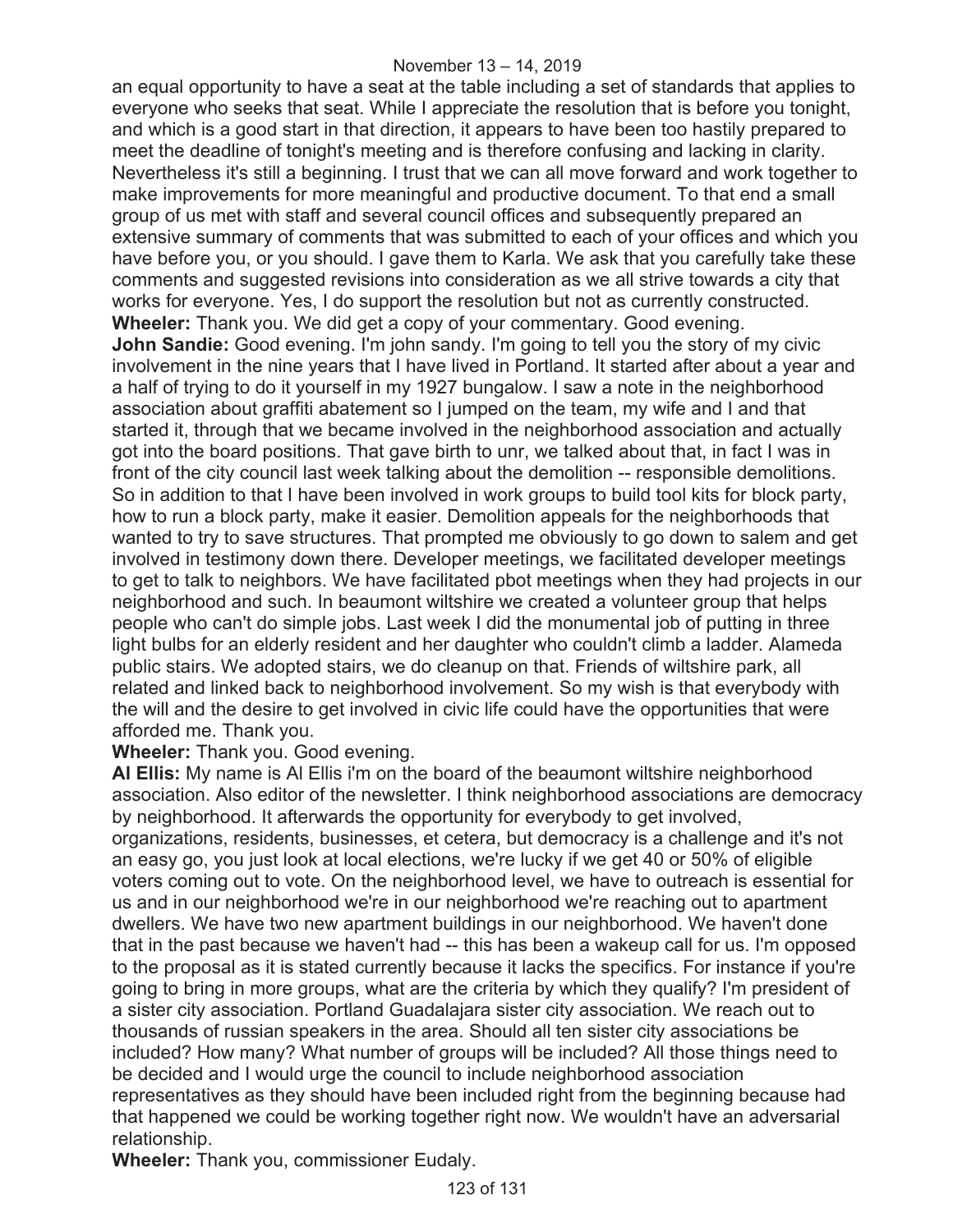**Eudaly:** One, we're not passing the code change recommendations from the committee tonight. This resolution is about directing -- sorry, i'm sick, so my voice is cracking. Directing bureaus to convene and do the work they need to do then eventually talk about structures in place, the coalitions and the neighborhood associations. I just want to make that clear to everyone. While I respect and honor the work of the code change committee and I think virtually everyone agrees except for the three thumbs down i'm getting up there that we do need a more inclusive and equitable system, we're not passing that tonight. I want to commend you for reaching out to renters, I know that's a real problem with neighborhood associations and I frankly think that that's a failure of the city. If we believe in civic engagement and we're going to rely on neighborhood associations to be or we have been relying on them to be a voice for communities then we should be helping you reach everyone in your community. That's one of the things that I want to ensure moving forward. Then finally I just want to mention someone said there were no free training available. That is not the case.

**\*\*\*\*\*:** You're cutting into public time

**Eudaly:** You're being disruptive. That's not the case.

**\*\*\*\*\*:** You're restricting us.

**Eudaly:** You're cutting into public time. We have free training through a program called constructing civic dialogue. There's a number of really amazing training, all free, open to the public. Again, it's our responsibility to get that information out to you and i'm sorry that more people don't know about it. Thank you.

**Wheeler:** Good evening. Thanks for being here.

**Mike Linman:** Good evening. Thank you to the council for the opportunity for me to address you. My name is Mike Linman. I live in maplewood neighborhood association in southwest. Speaking publicly is not something I enjoy doing. But I feel compelled to do so because of the importance of the discussion. I have been surprised frankly just saddened by the process seemingly excluded and attempt to diminished neighborhood associations. There two versions of creating change, one being to divide and denigrate and one bringing everybody together and bringing everybody forward. I have been concerned by the fact that the process to this point has been more of the former than the latter and I hope that tonight is the first step in the process of bringing us together because fact is we're having this whole argument over whether or not you're for or against the code change. As a member of maplewood neighborhood association I don't know a single person who isn't in favor of updating the code. What i'm against is the way this has been put forward and how we're trying to divide and blame neighborhood associations for basically everything that they have become a scapegoat and that just makes me sad. The fact of the matter is I want this as much as anybody else. As the city of Portland changes I agree it's necessary for government to better reflect the depth and breadth of the population. We need to create defined standards to make sure that equality and participation that all Portlanders deserve. So as this process moves forward I would humbly ask your consideration on a couple of amendments tonight. First the most important than anything else, this multi bureau work group process be required to be an open, public and transparent. Meetings should be public. Detailed minutes should be taken and disseminated. There should be multiple drafts of the stakeholder community engagement plans with public review and comment periods so we can all move forward together instead of after things are already created and then having to create a fight instead of something we build together. Thank you. **Wheeler:** Thank you, commissioner Fish.

**Fish:** Just one comment. Every once in a while someone says that they have a proposed amendment or suggestion. We have the benefit of some written testimony that contains amendments. For others that are testifying and are cut off because of the two minutes, I know we're imposing on you but if you didn't get a chance to put other proposed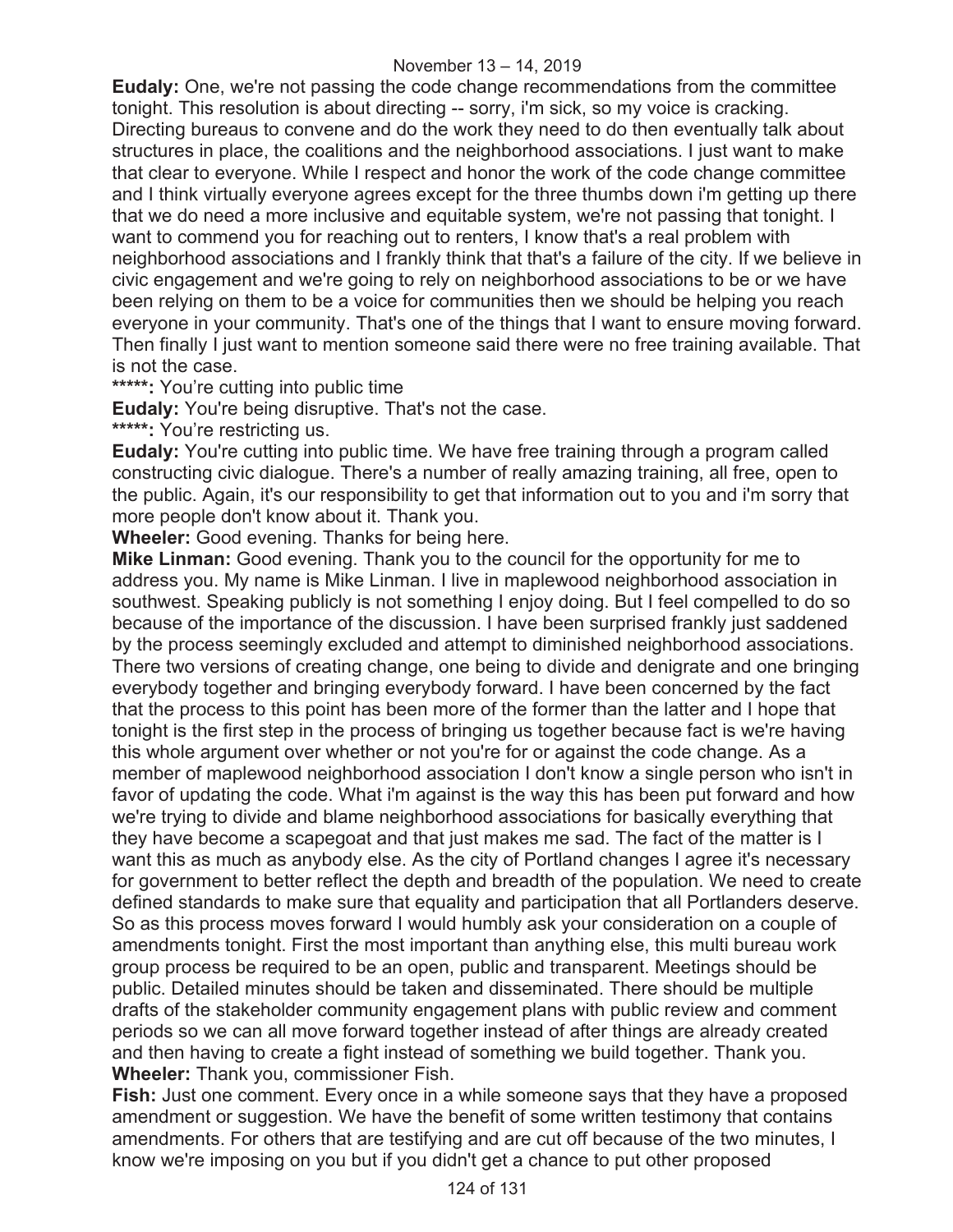amendments before us I would hope you follow up with an email to each of us setting forth your suggestions. I would like a complete record of everyone's suggestions for changes by next week. If you're cut off today please make sure you give Karla your written testimony or if you don't have written testimony email us so we have your proposed amendments. **Linman:** Thank you very much.

**Hardesty:** Who's going to start.

**Wheeler:** Would you like to start down on this end.

**Isha Leinow:** Hi, my name is Isha Leinow thank you for taking this time and investing in this process. I'm from the cully association of neighbors. We voted unanimously to support the code change as proposed and i'm here to advocate that you continue this process as is. We have a number of low income and people of color within our community that have been historically marginalized from the power structures and decision making throughout our history and we want to continue this process to not continue to disenfranchise those folks. I was reflecting on the fact that the code had not been updated in 45 years. That is before I was born when my dad bought a house in Portland for \$10,000 and I think that speaks for itself that we need to move this forward and i'm hoping we can do it in less than three years.

**Wheeler:** Thank you. Good evening.

**Josh Heumann:** Good evening. My name is Josh Heumann. I'm the chair of the cully association of neighbors board. As Isha mentioned we voted in favor of the resolution as written. Cully is committed to working with partners such as Naya and Verde. To do otherwise would be to ignore those who cannot take the time to go to another meeting because that organization has the ear of the city. Recently the mayor was present at a huge moment in the cully neighborhood, the demolition of the sugar shack and the beginning of the project providing housing to those who may otherwise be displaced. This work wasn't led by the neighborhood association. It was together with a number of partners. All of whom deserve equal treatment by the city. This is the way we will get great things done here. Everyone means everyone. Not just everyone who looks like me or even looks like the person who lives next door to me or the people I talk to. This resolution gets us closer to seeing each other and working together. Thank you.

**Wheeler:** Thank you. Good evening.

**David Sweet:** Good evening. My name is david sweet and I serve on the board of the cully association of neighbors. The cully neighborhood is home to an ethnically and racially diverse community of active and engaged residents. Cully association of neighbors is one of seven place-based community organizations working in cully including Naya, Verde, habitat for humanity, hacienda community development corporation and others. We are working together to improve our neighborhood for the benefit of our residents. Together we're creating a sustainable and inclusive neighborhood that prevents displacement and elevates the voices of people of color and low income people. Six of these organizations are building the infrastructure of a sustainable community. They provide affordable housing, affordable commercial spaces, jobs, jobs training, education, child care and many other services. Cully association of neighbors doesn't do any of these things. Yet we are the only one who receives annual subsidies from the city. The only one privileged to comment on land use proposals and to appeal decisions on those proposals free of charge, the only one to receive free liability insurance for events. The only one subsidized to engage our communities. We appreciate and wholeheartedly support the efforts of the office of community and civic life to strengthen the fabric of our civic life in Portland by broadening the city's civic engagement. For more than a decade through the terms of three mayors Portland has committed and recommitted to the goals of diversity, equity and inclusion. Beginning with vision pdx in 2008 and continuing through the Portland plan in 2012 and the comprehensive plan of 2018, these goals have guided our vision of our city.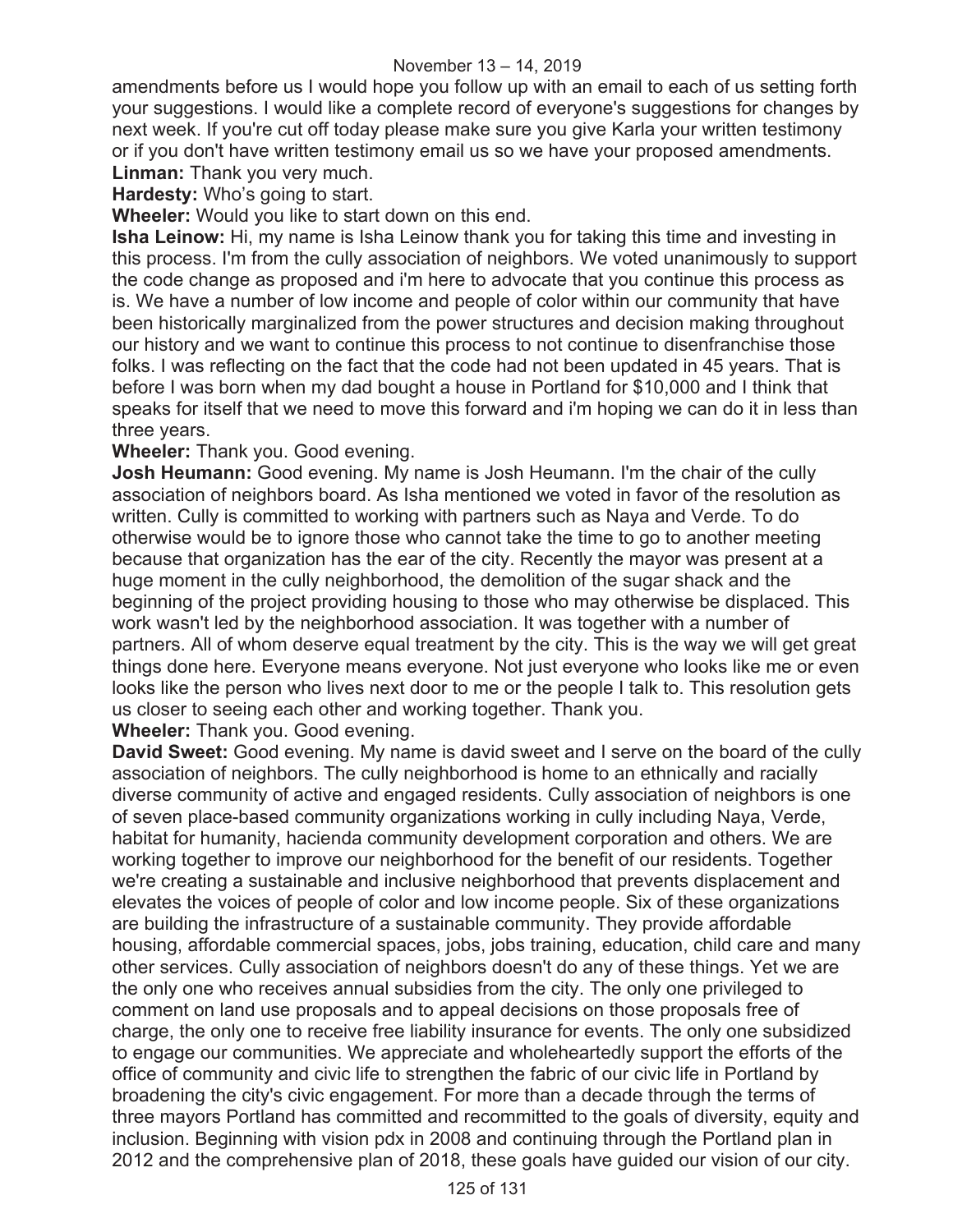The resolution before you tonight as amended by the coalition of communities of color is another step toward that vision. I urge you to adopt it.

**Wheeler:** Thank you. Good evening.

**Heather Minton:** Good evening. My name is heather Minton and i'm here with the disability art and culture project in support of the code change. I also want to say thanks to sei, I spent three years of saturdays here as a mind matter mentor, so its nice to be back. I have heard a lot from different neighborhood associations that all are welcome. That's often said. I can imagine that if you've never worried about how to get into a location or stay in a location or a meeting then a statement like that all are welcome seems complete and simple and direct. However, many of your Portland neighbors need to approach every single interaction with their community asking questions. As a disabled person i'm always asked how will I get into the building or to the event. Once i'm there can I be safe and at ease. Our neighbors might ask how will we communicate? How do we navigate this conversation with a possible limited language ability or understanding of cultural expectations. How do we maintain focus and make sure that our ideas are expressed in a space where we are routinely asked questions about our health, our education, our background, and our ways of identifying ourselves. These are questions that members of Portland's marginalized communities have to ask themselves routinely before they participate in many community events. All are welcome is a good and a kind idea, but if that idea never translates into welcoming action neighbors will remain outside because they cannot get in. They will not be seen and they will not be heard. The best way to keep Portland neighborly is to actively include all of our neighbors. Thank you. **Wheeler:** Thank you. Welcome.

**Laura Campos:** Hello, my name is Laura Campos, I'm testifying on my own behalf. I don't want to repeat testimony other people may have so I have two unique things to offer. I'm a founding member and currently serve as chair of the sweeney equity committee. We have existed for close to five years and have had extensive involvement with Portland's native community. We advocated for a waiver of fees for use of the delta park for our powwow. We also partnered with Portland canoe family to secure a \$25,000 metro grant. The second point I want to make is that a more personal level. This is the first for me in 40 years of testifying before council to talk about something personal to me, but we talk a lot about inclusion and I have an equity and inclusion committee I chair but in your current document in the section that involves history, I noted that my work was not referenced. In 1979 the city of Portland planning bureau published a work that I did that explored land development starting with our native people up to 1980 when we did the comp plan. In my book I explored various ways that government has involved or not involved the people. So I felt that that was very germane to this whole process but despite this I was not invited to be on the code 3.96 committee. I have certainly felt excluded by this process. Just on a minor point I want to express it's very painful to be made to feel less than because I don't fit the stereotype of expectation instilled by racism that a native american woman in the '70s could have not earned a college degree, worked for the planning bureau, worked on the comp plan and published a book. I felt invisible as many of our people do. Thank you. **Wheeler:** Thanks all of you. Good evening. Would you like to start?

**Matchu Williams:** Good evening I'm Matchu Williams, board chair.

**Sarah Iannarone:** And I'm Sarah Iannarone land use and transportation chair and we're here on behalf of the mt. Scott neighborhood association. We're going to share our time. This has been approved by our neighborhood association.

**Williams:** The mt. Scott neighborhood Arletta neighborhood association is going on the record as supporting the proposed resolution and the direction that civic life and others are taking to broaden engagement city-wide. As a hard working, some would say scrappy neighborhood association along 82<sup>nd</sup> avenue we know how hard increasing diversity and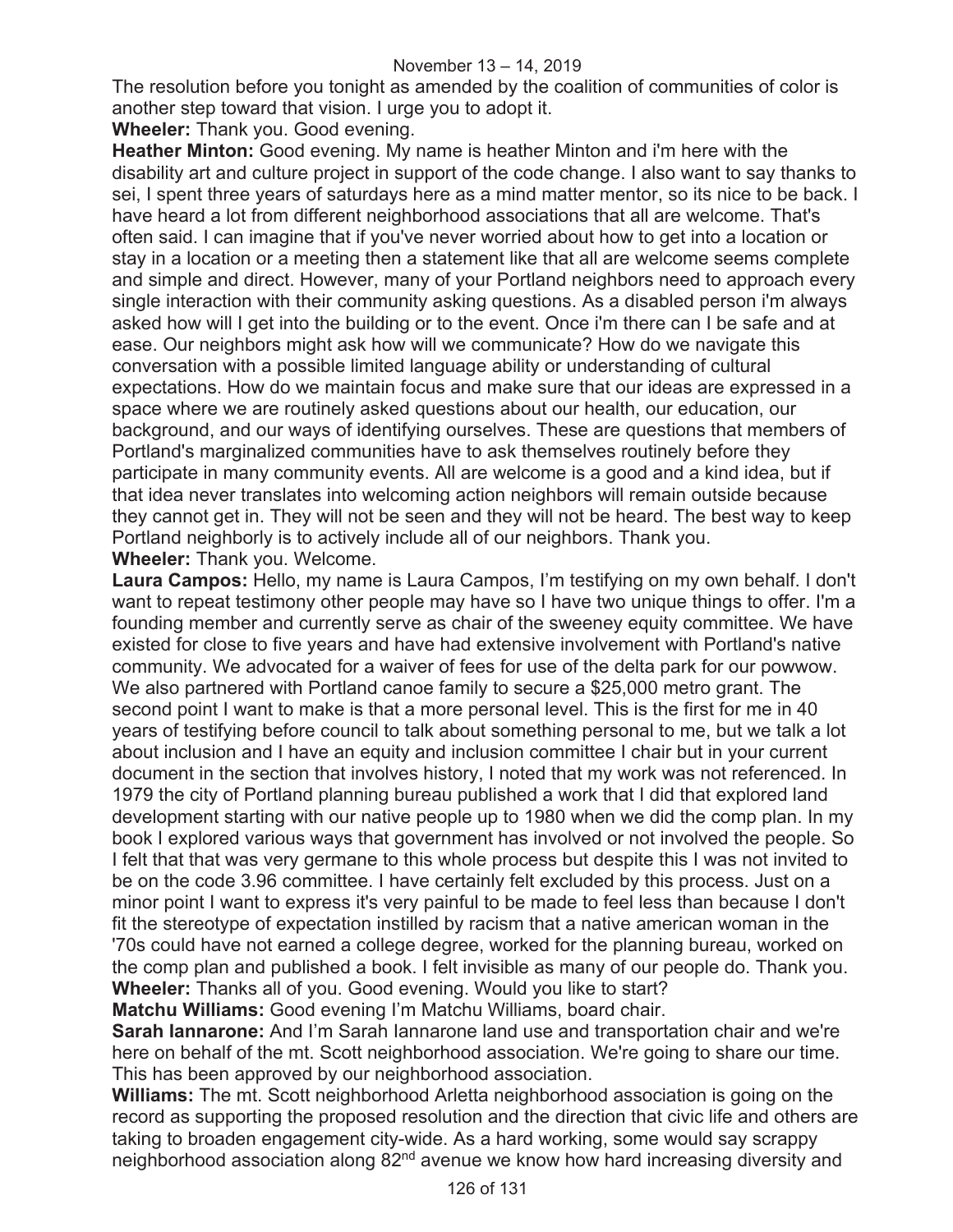civic life can be. We have learned that people cannot engage without adequate recognition of the cost engagement to their daily lives. Change can be uncomfortable. That's okay if the outcomes are equitable. We want to encourage you to support and compensate excluded the groups and enable their engagements to civic life and ask that you adequately fund the mandate for diversity, equity and inclusion in the civic life of Portland city-wide. The extension of the contracts of the neighborhood coalitions regardless of time should do so but civic life will conduct equitable and meaningful engagement with neighborhood associations, coalitions, culturally specific community groups, black, indigenous, people of color and historically underrepresented community groups, council and other key stakeholders not only the neighborhood associations and coalitions. **Iannarone:** We would be remiss if we didn't thank commissioner eudaly and the 3.96 committee for taking on challenging work of dismantling racial and spacial inequality in our city. This is challenging but important work and we thank you for your courage and willingness to listen and to learn. We support the resolution convening the multi-bureau work group to provide recommendations for city bureau engagement methods to ensure we're equitably providing city services to all Portlanders not only to achieve outcomes with regard to equity and inclusion but to decrease redundancy and increase efficient sees across city government. We ask you to explicitly --

**Wheeler:** Give them another two minutes. I misunderstood.

**Iannarone:** We ask you to explicitly consider the measures we will establish as a city to achieve our diversity, equity, inclusion goals for engagement across the bureaus. How will we know what success looks like and whether we are achieving it and most importantly our feedback mechanisms in the future methods robust enough for the times ahead as Portland grows and changes in the midst of climate chaos. Apparently our systems are relatively inflexible at in this moment. Finally we would like to see explicitly laid out how the 3.96 will play out alongside the process considering whether we should change the city's form of government. These structural consideration should be taken in tandem to improve outcomes rather than reinforcing the existing silos which result in submultiple outcomes of government efficiency, ethically and equity, so making sure there's alignment between consideration of what form our government will take and how our civic engagement processes will work in the future. Thank you very much.

**Wheeler:** Thank you both. Good evening.

**Katherine Anderson:** Good evening, my name is Katherine Anderson. I was involved with the sunnyside neighborhood association and I was also an employee of southeast uplift for five years then I spent 17 years with the office of neighborhood associations, neighborhood involvement. I left in 2014 before the name change and a new mission, et cetera. I just wanted to say that I too am really thankful for the work of the committee. I know how hard it is to meet and meet and meet and to try to come to resolution and then to bring that forward and not be getting the response you would hope for. I'm going to smile because I don't see much of that in this room. Either from the folks up here or from the folks there. What it feels like is it's really heavy. I guess I would say i'm representing myself and I think of myself as an elder. One of the things that I believe elders do is they don't jump into things, they look at the picture, they look at where you're starting from and where you hope to go and it's a process. Someone may have a timeline but that doesn't necessarily follow what the process needs to be. So I support the things one of I think Linda Nettekoven was saying that I support the heart of the resolution but I cannot support the methodology. I have some historical perspective. Neighborhood associations have always been there every year they come to city council during budget and they speak to support that bureau and to make sure that they get due budget and nothing happens. I can imagine why they may feel left out.

**Wheeler:** Thank you. Good evening.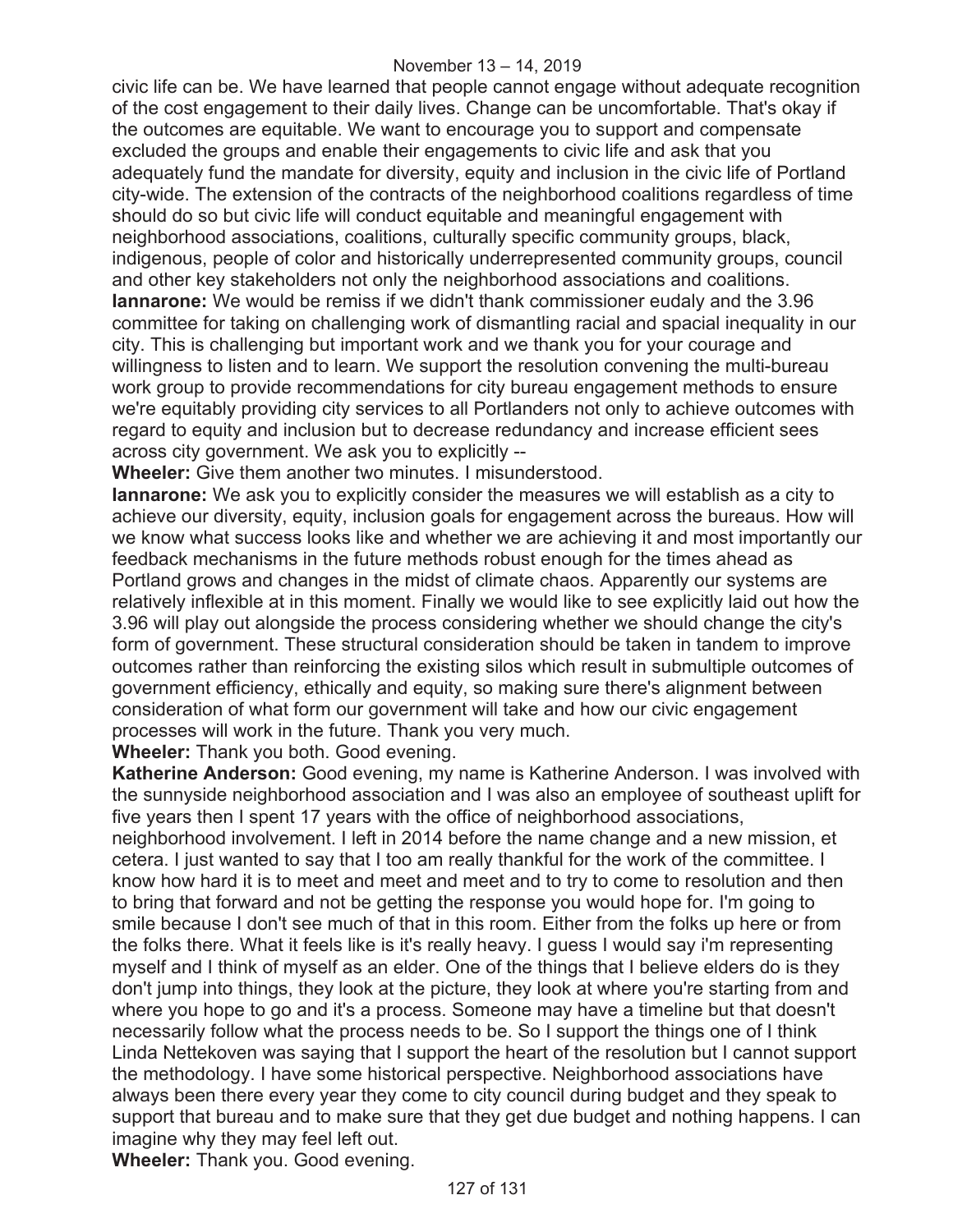**Henry Kraemer:** Good evening, my name is Henry Kraemer, I use he/him pronouns. I live in northeast Portland about ten blocks that way. I'm a member of Portland neighbors welcome but speaking only for myself. I'm in favor of the proposed resolution, the code initiative generally and specifically the amendment requested by the communities of color coalition requesting the office of civic life engage with a broad swath of community members beyond neighborhood associations. I love the city to my bones. As a person registered hundreds of people to vote on our streets I love our culture of civic engagement. What I don't love is our sick history of racism, xenophobia and exclusion, what I don't love is how that racism, xenophobia and exclusion has been enshrined in our city laws, zoning codes and long standing community engagement structures. I support the code change because it begins to address those wrongs. If i'm being fully candid I don't believe this effort goes far enough to level the playing field between the largely affluent, largely white property owners who have run our city for generations and the vibrantly diverse communities of color, immigrant communities, tenants and working, middle class, marginalized people who represent the vast majority of the city. It's a very moderate proposal for my taste, but it's a step in the right direction. I believe given our sordid racial history it would be only fair to give more civic power to organizations deeply rooted in the communities of color and immigrant and refugee communities than to neighborhood associations but the code change doesn't do that. It merely treats pillar of the community organizations equally to neighborhood associations and that some neighborhood association leaders see that equal treatment as an attack betrays the same tendency to hoard power and access that makes so many wary of their influence. I respect commissioner eudaly's desire to slow down and get this right, although I suspect many opponents to code change would hate it no matter the process. It's also important we not use delay to continue culture of exclusion, that's why we need to adopt the communities of color coalition amendment. Thank you for listening to me.

**Wheeler:** Thank you. Good evening.

**Doug Klotz:** I'm Doug Klotz. I have been involved in neighborhood associations since I moved to Portland and I have seen the benefits of these groups but I have also seen the downside. The downside of how not all neighbors are welcome or encouraged to participate and so certain groups don't. I urge you to pass this to broaden the reach of city engagement to all communities. I urge you to adopt the amendment from the coalition of community of color which would include engagement in culturally specific community groups, black, indigenous, people of color and historically underrepresented community groups.

**Wheeler:** Thanks all of you, Debbie would you like to start for us please.

**Debbie Aiona:** I'm Debbie Aiona representing the league of women voters of Portland. I'll touch on the main points from the letter we submitted earlier this week. We support the goals of greater inclusivity and improvements to the city's civic engagement programs. However, it is premature to substitute the existing code in the absence of a thoroughly articulated replacement. The league recommends opening the multi bureau work group meetings to the public observation. By listening to the discussion and understanding how the work group arrives at its conclusions interested community members will be better able to evaluate and respond to the work group's recommendations. We urge city council to require a thorough public process as a follow-up to the multi bureau and stakeholder engagement efforts. The follow-up process should include a broad group of Portlanders experienced with inclusive civic engagement. The community group should be given a time and staff supported needs to reimagine a system that establishes clearly articulated roles for the city and recognized organizations. This updated approach should recognize both geographic appeared nongeographic interests and broaden accessibility to information and civic involvement. In addition the new system should define criteria for city recognition and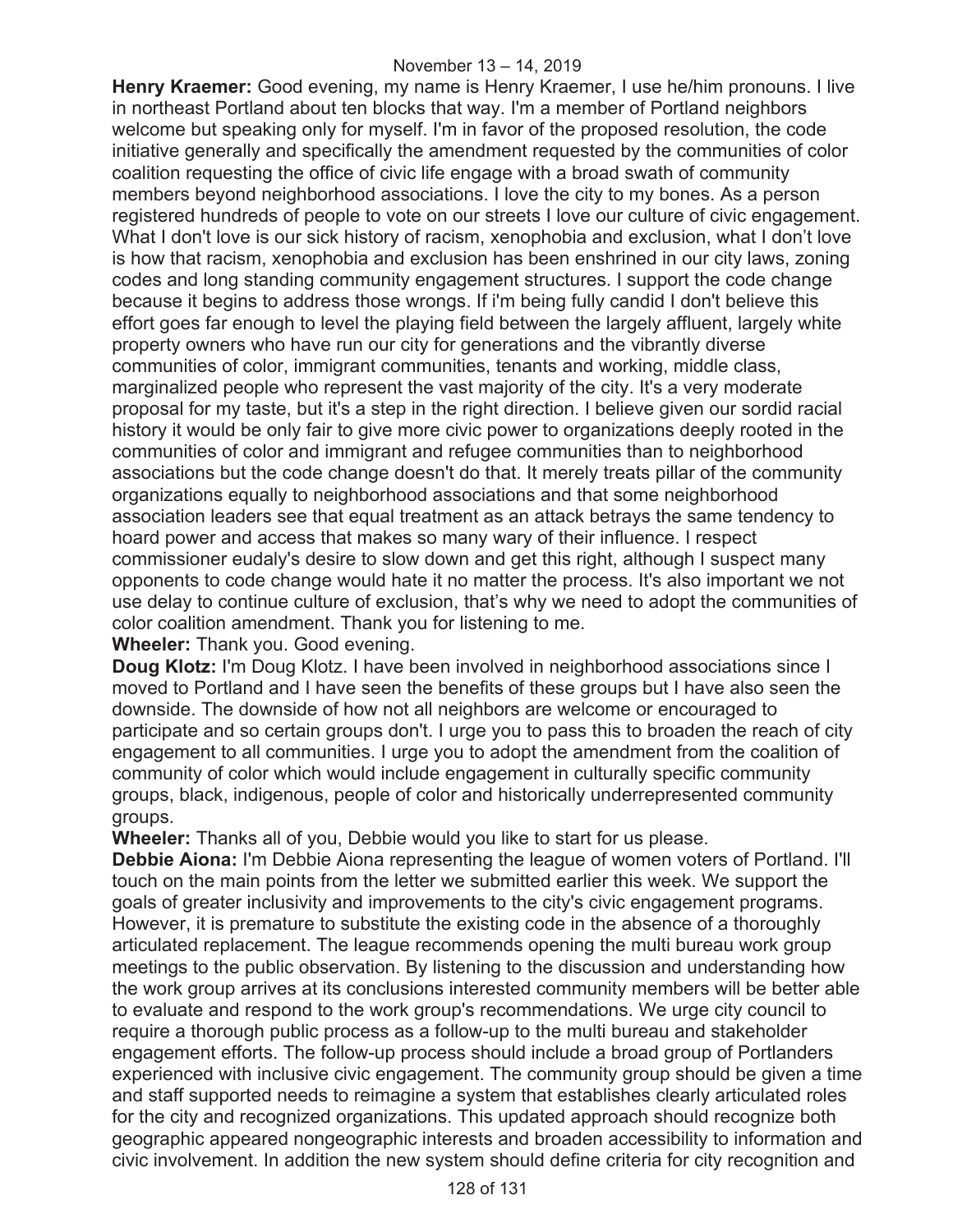the rights and responsibilities of organizations wishing to be recognized as participating members of the city's civic engagement program. It should clarify the kinds of decisions in which recognized organizations will be invited to participate and how civic life and other bureaus will support their participation and their contributions to broad community livability. Finally the city needs to examine what a more robust civic engagement system will cost. Thank you for your consideration of our views.

**Wheeler:** Thank you. Good evening.

**Olivia Louise:** Hi, my name is Olivia Louise. I testified last year in support of the city code change and the committee and I just want to thank the folks who serve on the committee. I have been very impressed with the work. I support the resolution specifically with the amendments from the coalition of communities of color. I'm also here representing participatory budgeting Oregon, as a board member I'm very interested in these conversations about a just reconstruction of our advisory models of engagement. I'm excited to see that conversation continue. All communities deserve to have their legacy, their roots uplifted and their experience and knowledge treated as expertise. I'll let my coorganizer say a little bit more.

**Wheeler:** Good evening.

**Tyler Wilkins:** Thank you for allowing us time to speak. I am tyler wilkins, co-director of participatory budgeting Oregon. I would like to thank the office of community and civic life and the committee for the outreach they conducted. Democratic participation should be a right easily exercised by everyone, not a privilege of those with the time, resources and technical knowledge to participate. It's not enough to recruit new people into old structures of public participation and civic engagement, instead we need new mechanisms for all Portlanders to know and exercise their power. Our past systems of advisory community engagement have been ossified, disempowering and limiting to new voices and are under the risk of becoming irrelevant. We need to continue experimenting with participatory structures that equitably share real power and amplify those most marginalized from decision making. For Portland to continue to be seen as a leader in civic engagement we must adopt the next generation of civic innovation that gives community real power to address the present crises of our time. I urge council to pass resolution with the amendments from the coalition of communities of color. The resolution promotes the potential to redefine the relationship between people and its government. Our structures must reflect Oregon as a multi-cultural and multi racial participatory democracy where the relationship between the people and their government is based on trauma informed community engagement and where the methods of democratic participation are fun, liberatory, equitable and inclusive. I encourage our leadership to utilize this process in a multi bureau work group to experiment with innovative methods centered on racial equity. I believe that participatory budgeting is one mechanism the city should adopt immediately. Let's work together advancing democracy beyond the voting booth. Thank you. **Steph Routh:** Hello, mayor, city councilors. I'm Steph Routh, i'm an east Portlander and a volunteer with the change the code pdx coalition. I'll try to give the gifts of brevity and speed so others can -- as many of us have i'm sure have over the last months and years we have had a lot of conversations around the future of civic engagement in Portland. I have just enjoyed all of those conversations and there's three that I recently had was lucky to be at the mill park neighborhood association, foster powell neighborhood association and mt scott Arletta which you've heard a bit previously but in each of those conversations -- oh, i'm supportive of the resolution. [laughter] with the additions from the coalition of communities of color. Each of those I heard versions of that we understand our values, that we are here to support our neighbors. We are not going away. We want to build a larger, more inclusive network and we want to take build on this network that the city and its communities have built and bring those together. Then after that after they had all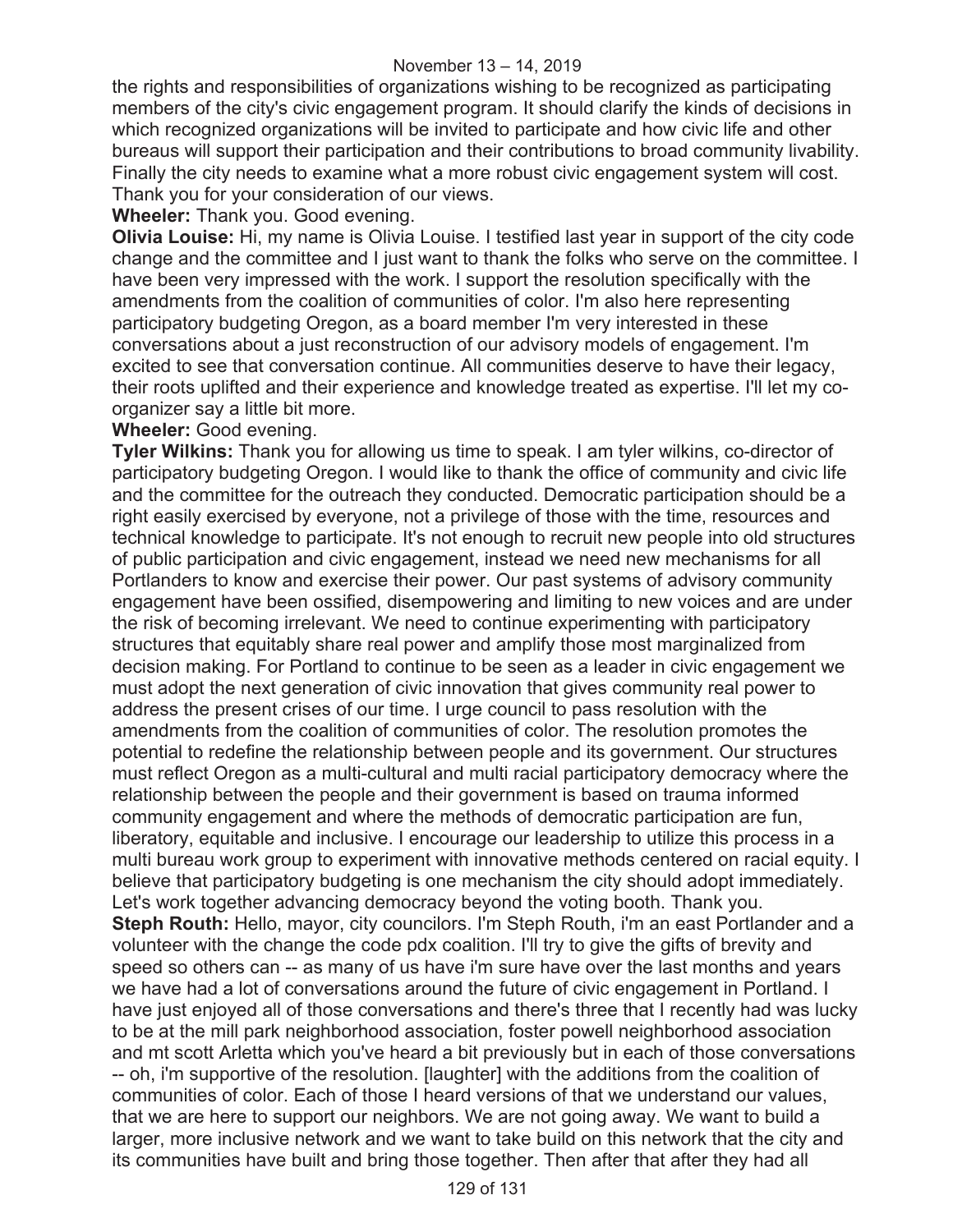endorsed the code change immediately afterwards all three of them, I don't know if they planned this, but had talked about how they can support their unhoused neighbors. That was just really I just thought very thoughtful. So I feel that the future of civic engagement acknowledges the communities organize and hold themselves accountable in different ways and it's the city's role to find a meaningful pathway to engagement to those communities however and wherever they organize.

**Wheeler:** Thanks all of you. At this time I will ask if anyone has any comments then turn it over to commissioner eudaly. Commissioner hardesty.

**Hardesty:** I just want to appreciate everyone coming out tonight. I wish this was not as divisive as it has turned into. It would be good to be thinking about how we build power for all people to have their voice heard rather than talking about whether or not somebody loses if somebody else gets power. I also want to say that I don't think that no one organization represents all voices. The coalition of communities of color does a great job but they certainly can't represent all the voices of people of color. So to assume that anything they say represents all the voices of people of color is disrespectful and dismissive. I want to give a shout out to winta and suk because I know they put their heart and soul into engaging community at a deep, deep level and know that I respect both of you immensely for the fact that your heart is on your sleeve as you do this work. I am looking for a solution that doesn't disvalue any part of our community. It's my hope that whatever process we move forward will be a process that we can have neighborhood associations and people who represent communities of color at the same table saying they support the effort. I will not support anything that divides our community more. We have enough of that at the national level. We certainly don't need to be doing that at the local level. So thank you all. Appreciate you being here tonight.

**Wheeler:** Commissioner eudaly.

**Eudaly:** Thank you, mayor. I want to again thank everyone who came here tonight. We were all taking a lot of notes and you gave us lots to think about. I'm going to keep my closing remarks brief because I am fading fast and I know many of you are as well. I want to thank director rhee for your continued and steadfast commitment for making sure our government delivers to promises made to communities, I'm thankful for your leadership and partnership. Thank to the civic life and code change team which includes Sabrina Wilson, Kemy Williams, Diane Riley and Perla Sitcouff for your work to coordinate and support this work. Thank you to Steph Routh who's name I'm going to mispronounce and Jesprite Jehal who worked on this when they were civic life staff. Especially thank you to the amazing group of civic leaders who participated in committee 3.96 and through recommendations offered a vision that could truly include all of us. Thank you neighborhood association leaders whether you are in full support of code changes or not, or this amendment, which doesn't change the code, but directs a couple of processes. Thank you for continuing to engage and commitment to ensuring we deliver more equitable outcomes. Finally, thank you to the thousands of Portlanders who shared their perspectives especially those who never interacted with city government and thank you to the coalition of supporters who has come together to say yes to embracing a model, a more inclusive and equitable vision. I want to thank open signal and our faithful council clerk Karla for following us to these evening council sessions. It is greatly appreciated. I look forward to working with you in next steps. We will announce when this item will come back to council. If you didn't get to testify tonight, you will get to testify then. Written record will also still be open and amendments will be moved at that meeting as well. So people will have a chance to testify.

**Wheeler:** Commissioner eudaly, would it be advisable to keep the sign up list so people who signed up, but didn't get to testify tonight can go first.

**Fish:** How many people did not get to speak tonight?